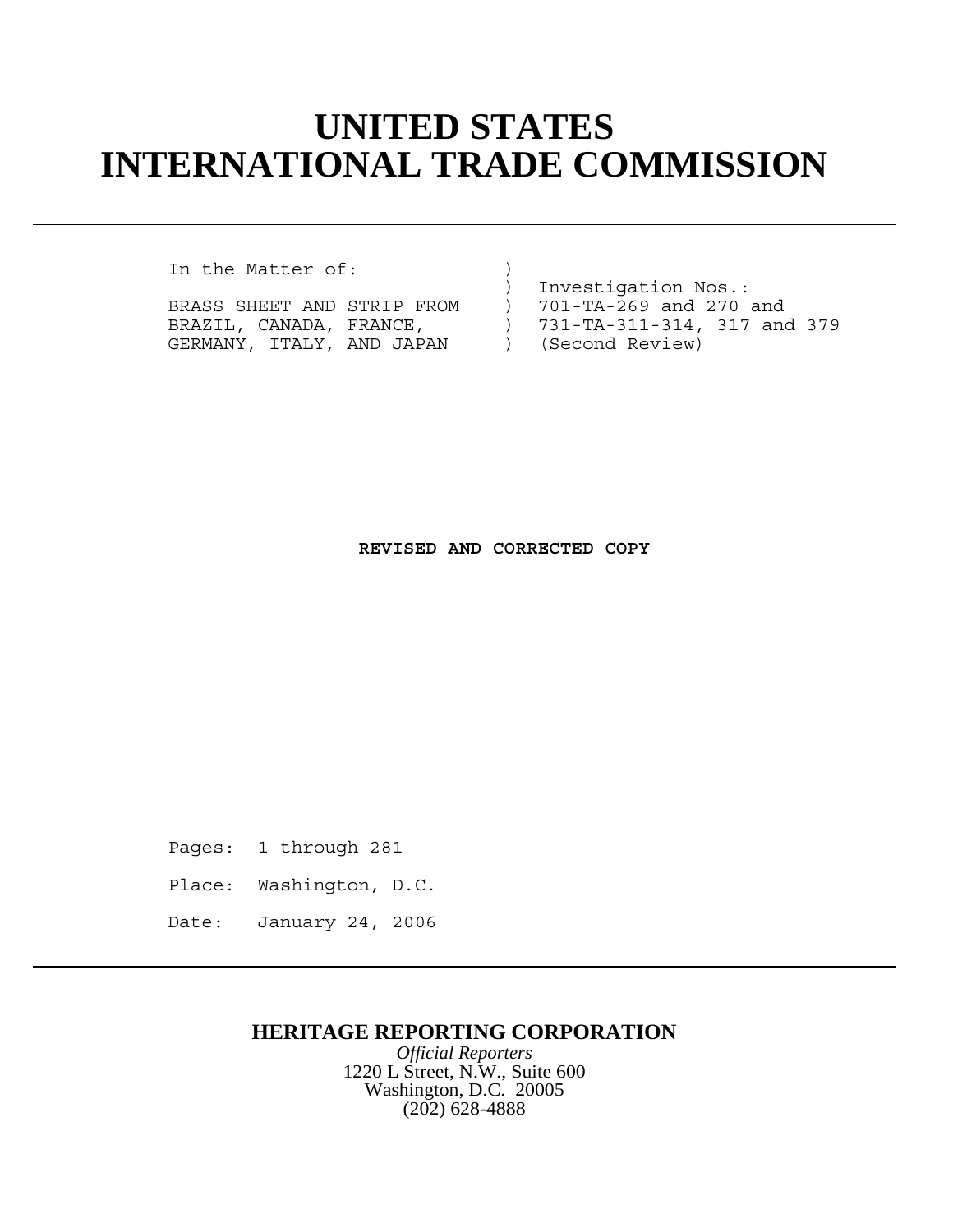THE UNITED STATES INTERNATIONAL TRADE COMMISSION

| In the Matter of:                                   |                             |
|-----------------------------------------------------|-----------------------------|
|                                                     | Investigation Nos.:         |
| BRASS SHEET AND STRIP FROM ) 701-TA-269 and 270 and |                             |
| BRAZIL, CANADA, FRANCE,                             | 731-TA-311-314, 317 and 379 |
| GERMANY, ITALY, AND JAPAN                           | ) (Second Review)           |

Tuesday, January 24, 2006

Room No. 101 U.S. International Trade Commission 500 E Street, S.W. Washington, D.C.

The hearing commenced, pursuant to notice, at 9:30 a.m. before the Commissioners of the United States International Trade Commission, the Honorable STEPHEN KOPLAN, Chairman, presiding.

#### APPEARANCES:

On behalf of the International Trade Commission:

Commissioners:

CHAIRMAN STEPHEN KOPLAN VICE CHAIRMAN DEANNA TANNER OKUN COMMISSIONER JENNIFER A. HILLMAN COMMISSIONER CHARLOTTE R. LANE COMMISSIONER DANIEL R. PEARSON COMMISSIONER SHARA L. ARANOFF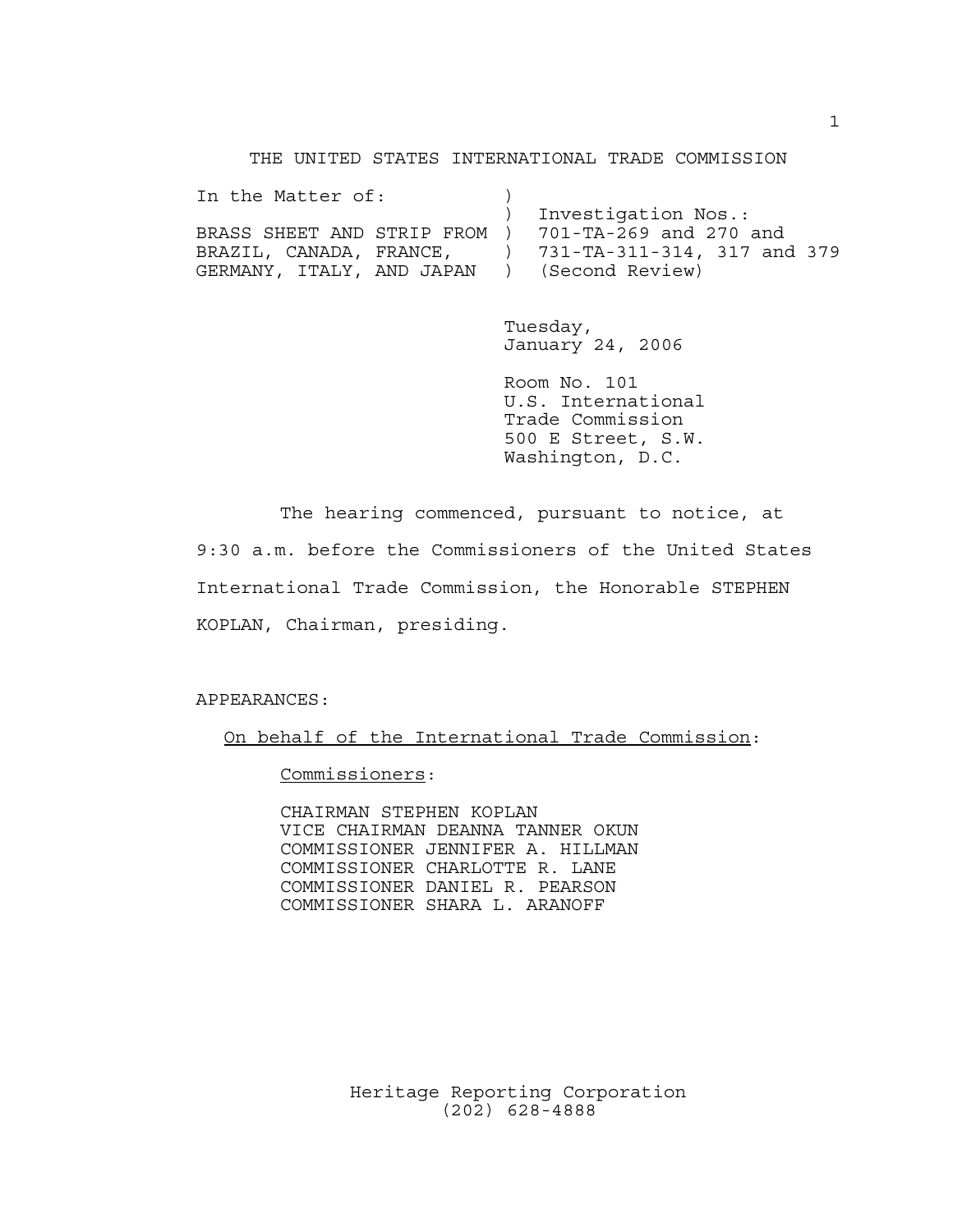APPEARANCES: (cont'd.)

Staff:

MARILYN R. ABBOTT, SECRETARY TO THE COMMISSION WILLIAM R. BISHOP, HEARINGS AND MEETINGS COORDINATOR SHARON BELLAMY, HEARINGS AND MEETINGS ASSISTANT VINCENT HONNOLD, INVESTIGATOR CHRISTOPHER MAPES, INDUSTRY ANALYST KELLY CLARK, ECONOMIST DAVID BOYLAND, ACCOUNTANT/AUDITOR CHARLES ST. CHARLES, ATTORNEY GEORGE DEYMAN, SUPERVISORY INVESTIGATOR

In Support of the Continuation of the Antidumping and Countervailing Duty Orders:

On behalf of the Domestic Industry:

JOSEPH L. MAYER, President, Copper & Brass Fabricators Council, Inc. JOSEPH D. RUPP, Chairman, President and Chief Executive Officer, Olin Corporation JEFFREY J. HAFERKAMP, President, Olin Brass, A Division of Olin Corporation THOMAS G. BAKER, Vice President, Marketing and Sales, Olin Brass, A Division of Olin Corporation WARREN E. BARTEL, President, Outokumpu American Brass MICHELE A. POTTER, Marketing Manager, Outokumpu American Brass DOUGLAS W. BURKHARDT, General Manager, Sales and Marketing, PMX Industries, Inc. MICHAEL T. KERWIN, Economist, Georgetown Economic Services WILLIAM B. HUDGENS, Economist, Georgetown Economic Services DAVID A. HARTQUIST, Esquire JEFFREY S. BECKINGTON, Esquire KATHLEEN W. CANNON, Esquire GRACE W. KIM, Esquire Collier Shannon Scott, PLLC Washington, D.C.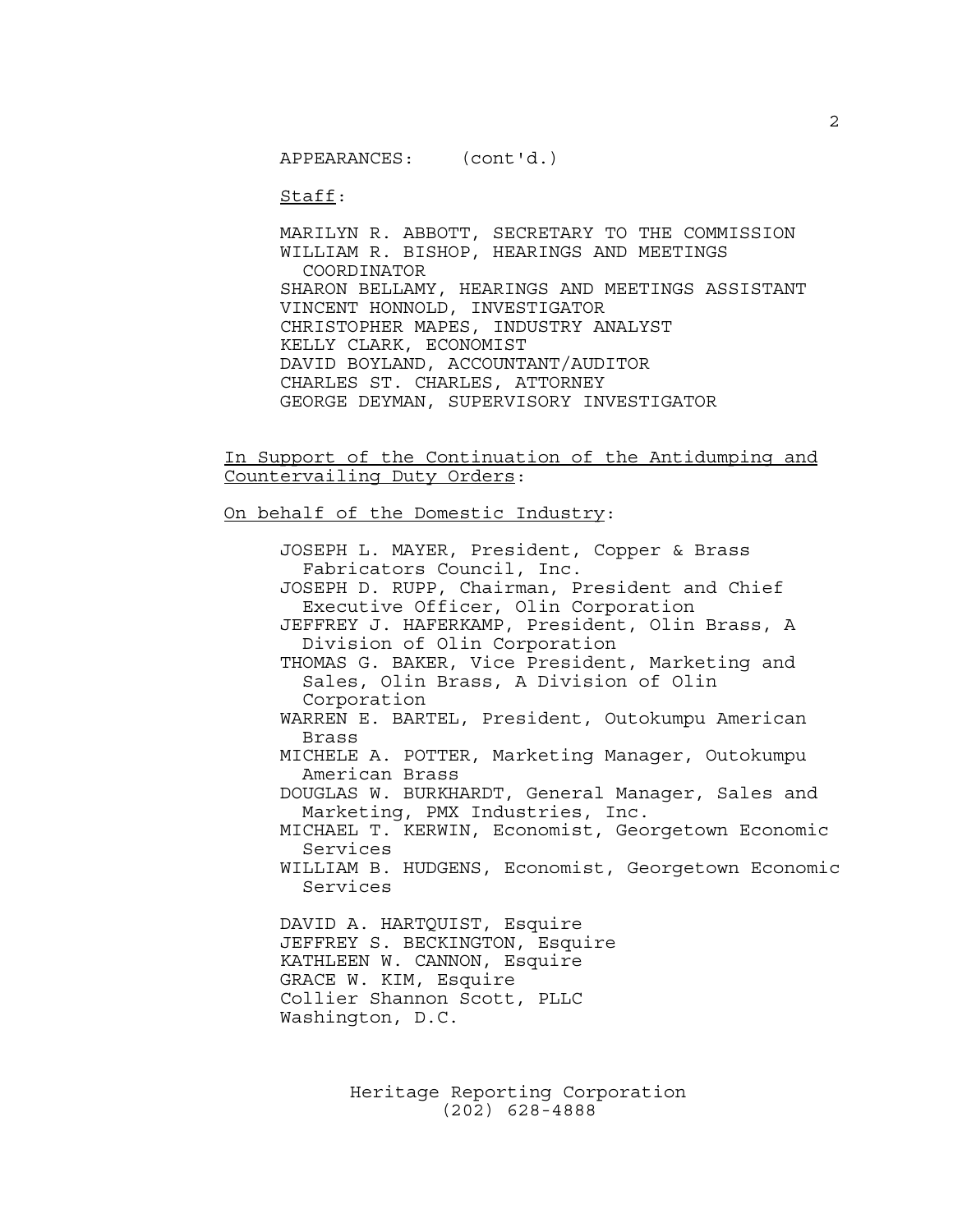APPEARANCES: (cont'd.)

In Opposition to the Continuation of the Antidumping and Countervailing Duty Orders:

On behalf of Wieland-Werke AG, Prymetall GmbH & Co. KG, and Schwermetall Halbzeugwerk GmbH & Co. KG:

WERNER TRAA, Director, Wieland-Werke AG MARKUS SCHULER, Executive Vice President, Wieland Metals ED PAGES, President, Guarantee Specialties BRUCE MALASHEVICH, President, Economic Consulting Services, LLC KLAUS GUTTENBERG, General Counsel, Wieland-Werke AG DR. JOERG HANISCH, Executive Board Member, Wieland-Werke AG

MICHAEL T. SHOR, Esquire Arnold & Porter LLP Washington, D.C.

On behalf of Eluma S.A. (Eluma):

VALMIR BAIALUNA, Sales Manager, Eluma

PHILIPPE M. BRUNO, Esquire Greenberg Traurig, LLP Washington, D.C.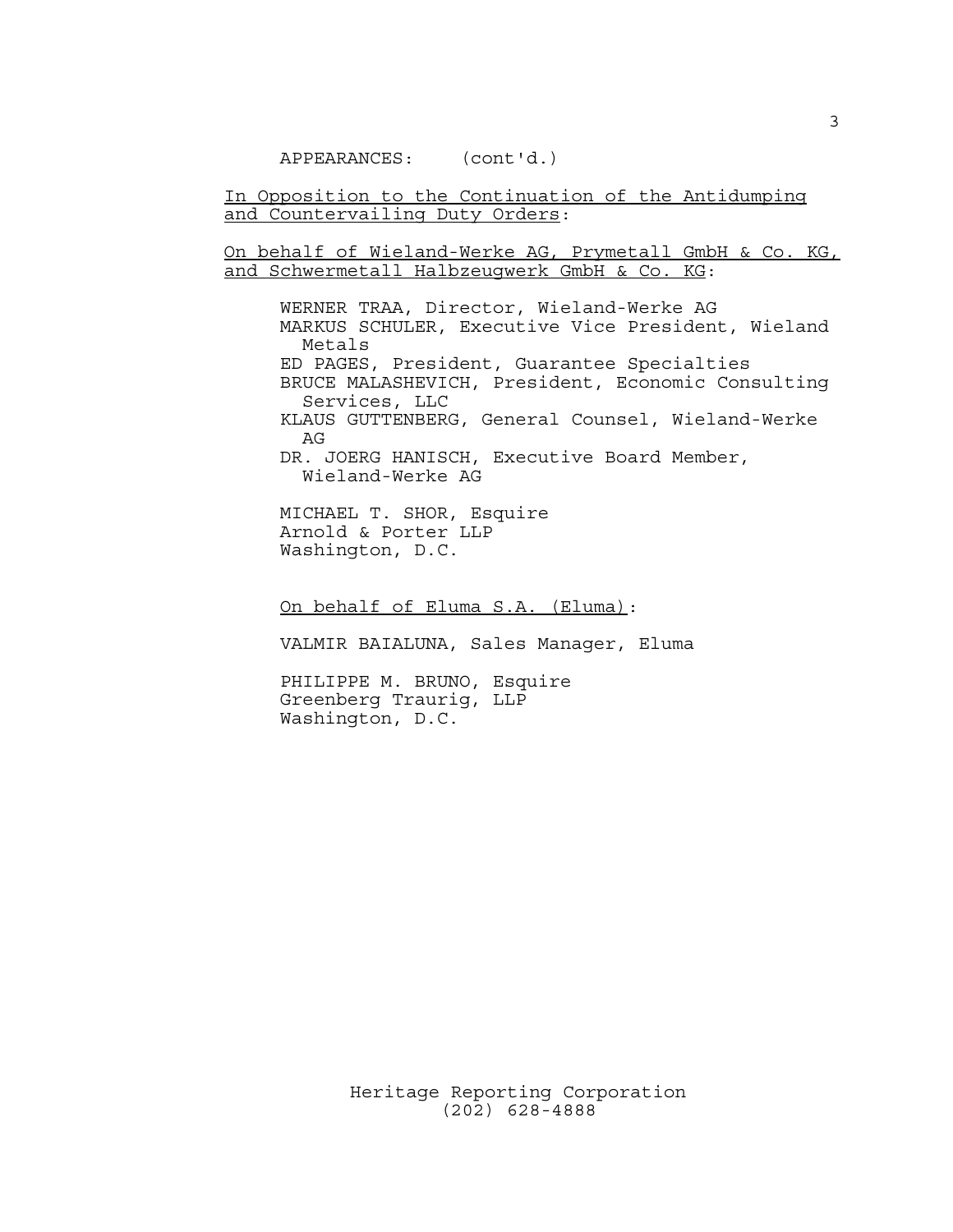## $\underline{\texttt{I}} \underline{\texttt{N}} \underline{\texttt{D}} \underline{\texttt{E}} \underline{\texttt{X}}$

4

| OPENING STATEMENT OF DAVID A. HARTQUIST, ESQUIRE,<br>COLLIER SHANNON SCOTT, PLLC                  | $7\overline{ }$ |
|---------------------------------------------------------------------------------------------------|-----------------|
| OPENING STATEMENT OF PHILIPPE M. BRUNO, ESQUIRE,<br>GREENBERG TRAURIG, LLP                        | 11              |
| TESTIMONY OF DAVID A. HARTQUIST, ESQUIRE,<br>COLLIER SHANNON SCOTT, PLLC                          | 15              |
| TESTIMONY OF JOSEPH L. MAYER, PRESIDENT,<br>COPPER & BRASS FABRICATORS COUNCIL, INC.              | 16              |
| TESTIMONY OF JOSEPH D. RUPP, CHAIRMAN, PRESIDENT<br>AND CHIEF EXECUTIVE OFFICER, OLIN CORPORATION | 20              |
| TESTIMONY OF WARREN E. BARTEL, PRESIDENT,<br>OUTOKUMPU AMERICAN BRASS                             | 26              |
| TESTIMONY OF DOUGLAS W. BURKHARDT, GENERAL<br>MANAGER, SALES AND MARKETING, PMX INDUSTRIES, INC.  | 32              |
| TESTIMONY OF KATHLEEN W. CANNON, ESQUIRE,<br>COLLIER SHANNON SCOTT, PLLC                          | 36              |
| TESTIMONY OF MICHAEL T. KERWIN, ECONOMIST,<br>GEORGETOWN ECONOMIC SERVICES                        | 45              |
| TESTIMONY OF JEFFREY S. BECKINGTON, ESQUIRE,<br>COLLIER SHANNON SCOTT, PLLC                       | 105             |
| TESTIMONY OF MICHELE A. POTTER, MARKETING<br>MANAGER, OUTOKUMPU AMERICAN BRASS                    | 138             |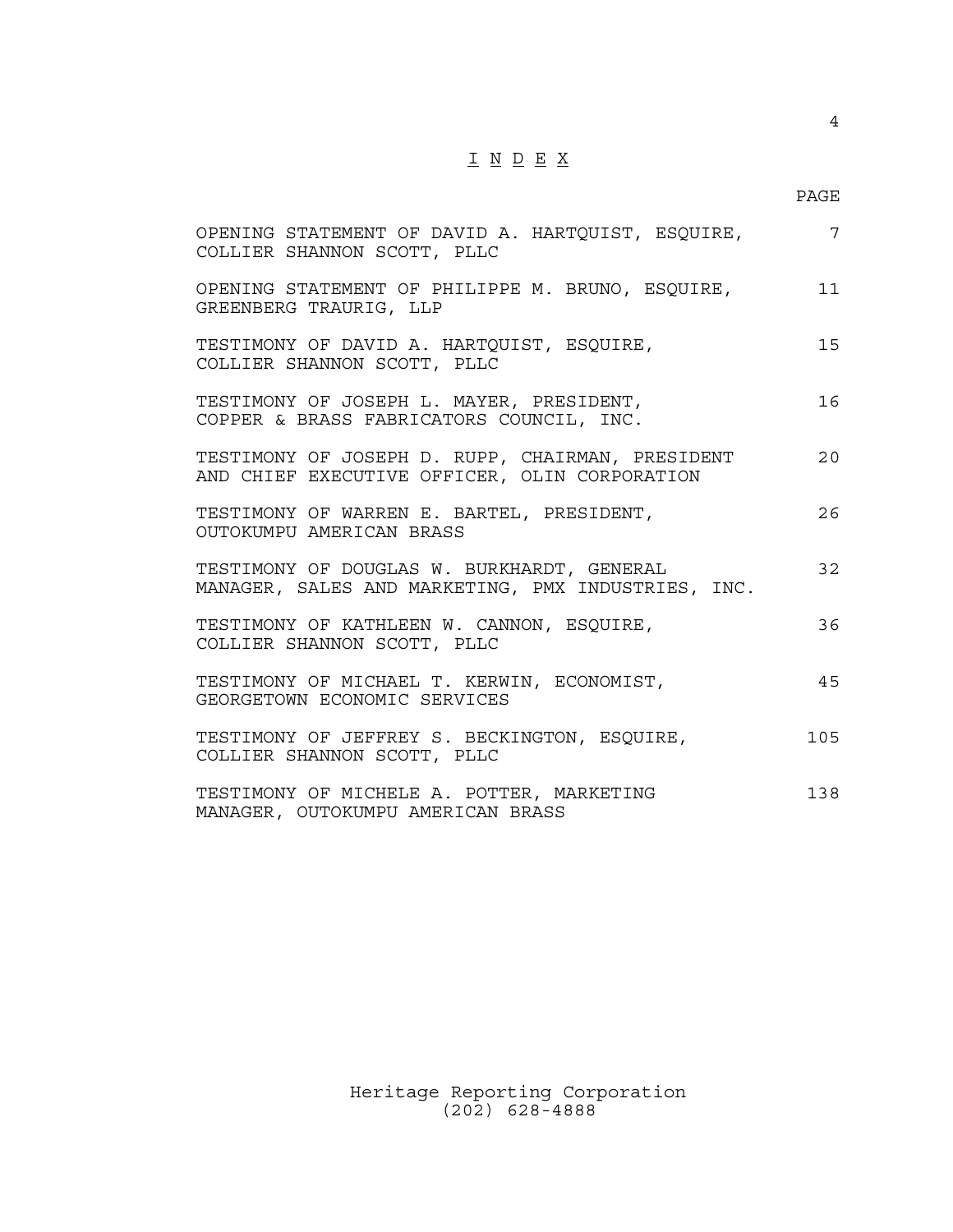## $\underline{\texttt{I}} \underline{\texttt{N}} \underline{\texttt{D}} \underline{\texttt{E}} \underline{\texttt{X}}$

5

| TESTIMONY OF WERNER TRAA, DIRECTOR,<br>WIELAND-WERKE AG                              | 152   |
|--------------------------------------------------------------------------------------|-------|
| TESTIMONY OF MARKUS SCHULER, EXECUTIVE VICE<br>PRESIDENT, WIELAND METALS             | 159   |
| TESTIMONY OF ED PAGES, PRESIDENT,<br>GUARANTEE SPECIALTIES                           | 167   |
| TESTIMONY OF VALMIR BAIALUNA, SALES MANAGER,<br>ELUMA                                | 171   |
| TESTIMONY OF BRUCE MALASHEVICH, PRESIDENT,<br>ECONOMIC CONSULTING SERVICES, LLC      | 178   |
| TESTIMONY OF MICHAEL T. SHOR, ESQUIRE,<br>ARNOLD & PORTER LLP                        | 194   |
| TESTIMONY OF PHILIPPE M. BRUNO, ESQUIRE,<br>GREENBERG TRAURIG, LLP                   | 204   |
| TESTIMONY OF DR. JOERG HANISCH, EXECUTIVE BOARD<br>MEMBER, WIELAND-WERKE AG          | 2.2.4 |
| CLOSING STATEMENT OF DAVID A. HARTQUIST, ESQUIRE, 276<br>COLLIER SHANNON SCOTT, PLLC |       |
| CLOSING STATEMENT OF MICHAEL T. SHOR, ESQUIRE,<br>2.76<br>ARNOLD & PORTER, LLP       |       |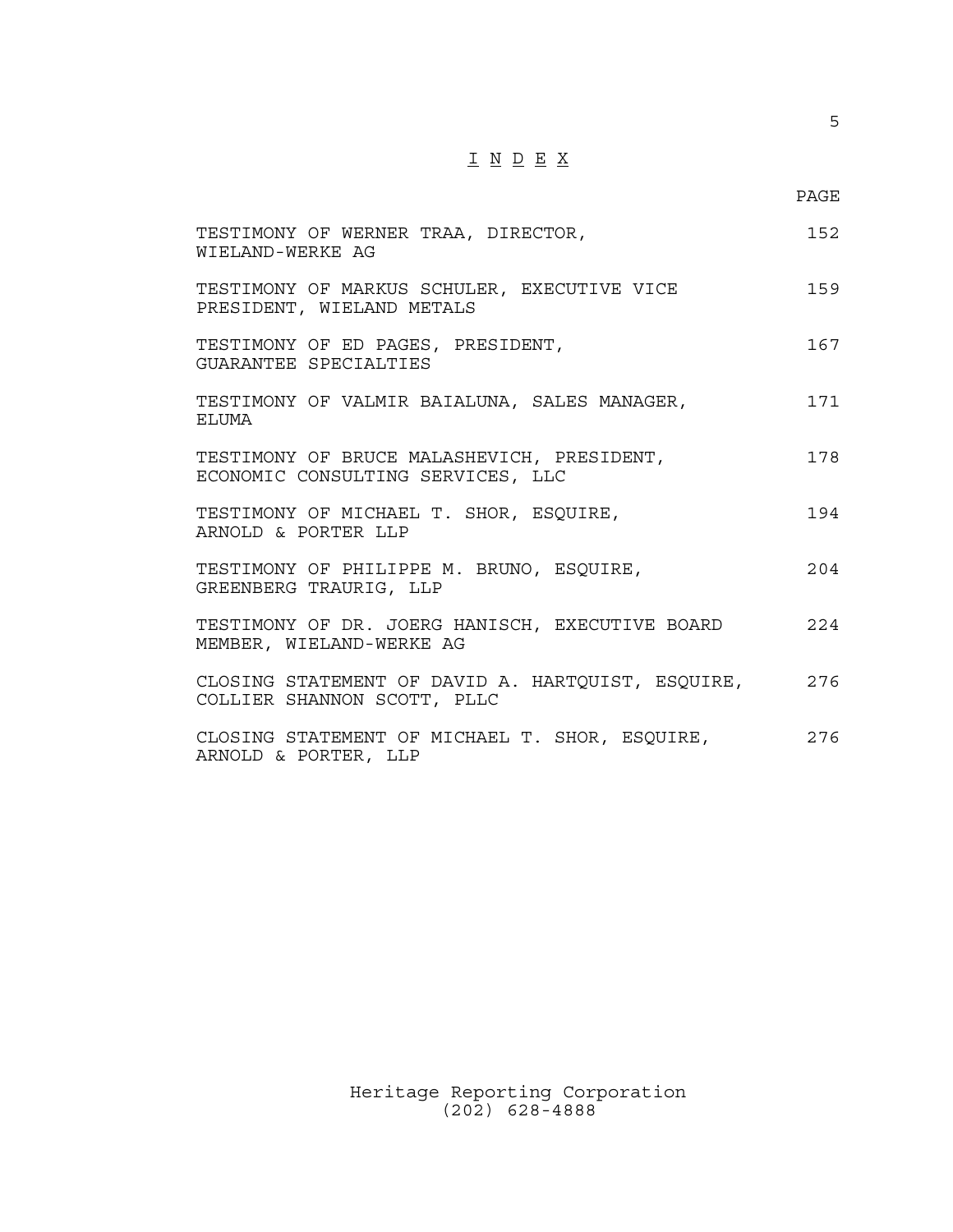| 1              | $\underline{P} \underline{R} \underline{O} \underline{C} \underline{E} \underline{E} \underline{D} \underline{I} \underline{N} \underline{G} \underline{S}$ |
|----------------|-------------------------------------------------------------------------------------------------------------------------------------------------------------|
| $\overline{2}$ | (9:30 a.m.)                                                                                                                                                 |
| 3              | CHAIRMAN KOPLAN: Good morning. On behalf                                                                                                                    |
| 4              | of the United States International Trade Commission I                                                                                                       |
| 5              | welcome you to this hearing on Investigation Nos.                                                                                                           |
| 6              | 701-TA-269 and 270 and 731-TA-311-314, 317 and 379                                                                                                          |
| 7              | (Second Review) involving Brass Sheet and Strip From                                                                                                        |
| 8              | Brazil, Canada, France, Germany, Italy and Japan.                                                                                                           |
| 9              | The purpose of these five-year review                                                                                                                       |
| 10             | investigations is to determine whether the revocation                                                                                                       |
| 11             | of the antidumping and countervailing duty orders                                                                                                           |
| 12             | covering brass sheet and strip from Brazil, Canada,                                                                                                         |
| 13             | France, Germany, Italy and Japan would be likely to                                                                                                         |
| 14             | lead to continuation or recurrence of material injury                                                                                                       |
| 15             | to an industry in the United States within a                                                                                                                |
| 16             | reasonably foreseeable time.                                                                                                                                |
| 17             | Notices of investigation for this hearing,                                                                                                                  |
| 18             | list of witnesses and transcript order forms are                                                                                                            |
| 19             | available at the Secretary's desk. I understand the                                                                                                         |
| 20             | parties are aware of the time allocations. Any                                                                                                              |
| 21             | questions regarding the time allocations should be                                                                                                          |
| 22             | directed to the Secretary.                                                                                                                                  |
| 23             | As all written material will be entered in                                                                                                                  |
| 24             | full into the record, it need not be read to us at                                                                                                          |
| 25             | this time. Parties are reminded to give any prepared                                                                                                        |
|                |                                                                                                                                                             |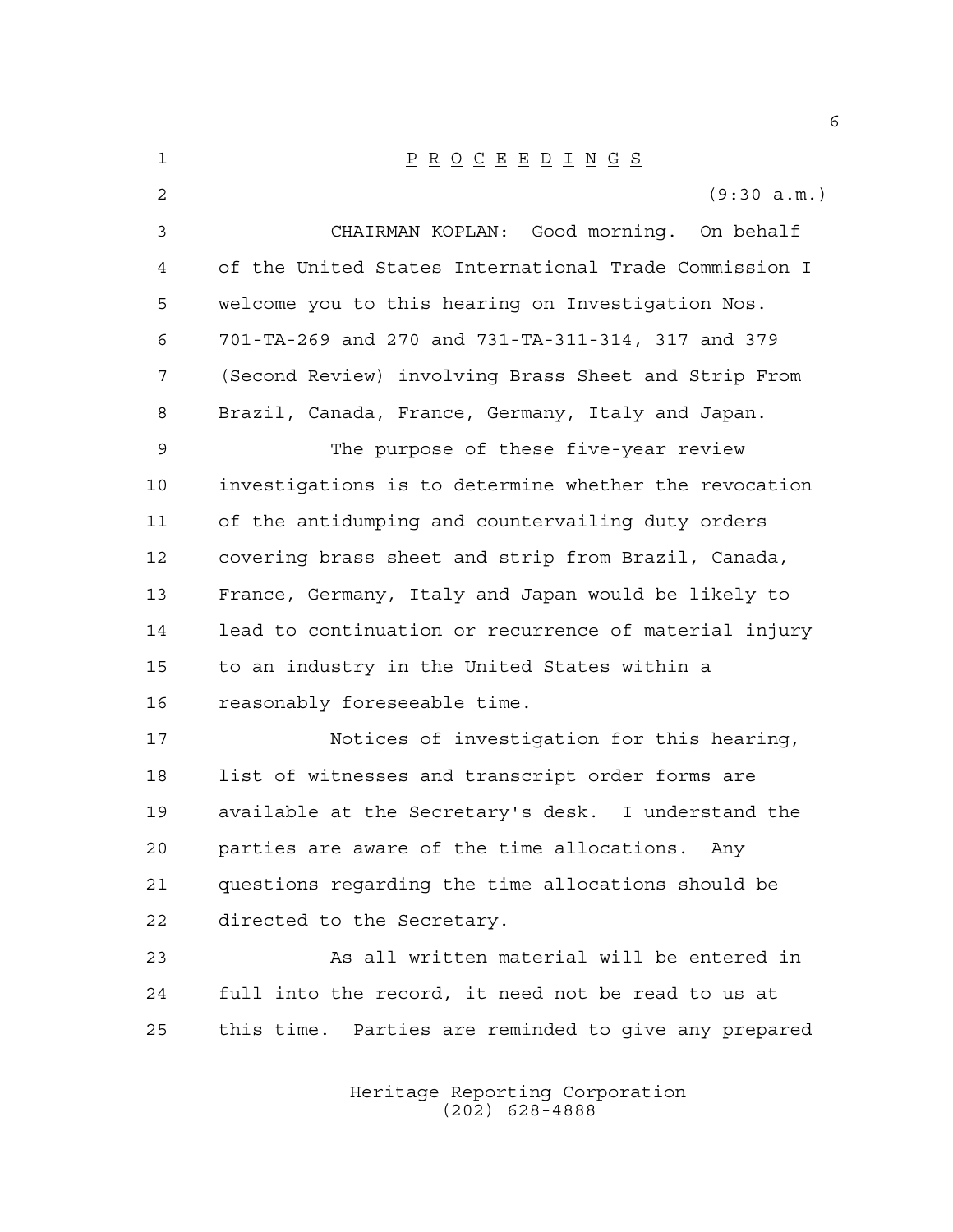non-confidential testimony and exhibits to the Secretary. Do not place any non-confidential testimony or exhibits directly on the public distribution table. All witnesses must be sworn in by the Secretary before presenting testimony. Finally, if you will be submitting documents that contain information you wish classified as business confidential, your requests should comply with Commission Rule 201.6. Madam Secretary, are there any preliminary matters? MS. ABBOTT: Yes, Mr. Chairman. With your permission we will add Klaus Guttenberg, General Counsel, and Joerg Hanisch, member of the Executive Board, Wieland, to the afternoon panel. CHAIRMAN KOPLAN: Without objection. Let us proceed with the opening remarks. MS. ABBOTT: Opening remarks in support of continuation of orders will be by David A. Hartquist, Collier Shannon Scott. CHAIRMAN KOPLAN: Good morning. MR. HARTQUIST: Good morning, Mr. Chairman, members of the Commission and staff. I'm David A. Hartquist of Collier Shannon Scott representing the Petitioners in this case.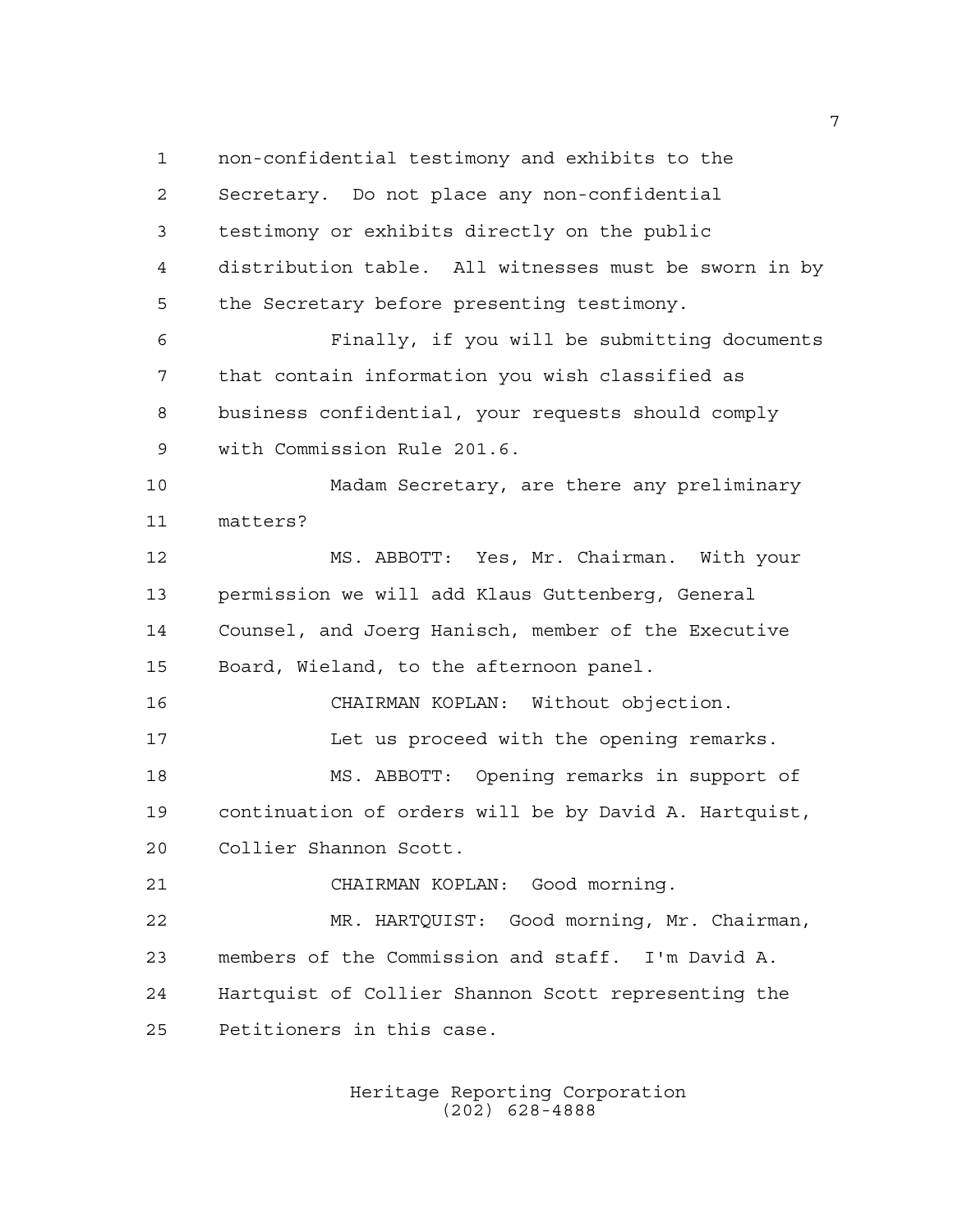The record in this case provides strong support for a finding that if the orders are revoked subject imports of brass sheet and strip are likely to increase significantly in volume to undercut and depress U.S. prices and to injure an already vulnerable U.S. industry.

 Let me recount for you a few of the key points supporting this conclusion. First, both of the foreign mills that are covered by the orders have refused to participate in this review and have not responded to the Commission's questionnaires. The Brazilian and German producers who are participating predicate their arguments on their reported capacity and production, ignoring entirely non-responding producers in their own countries.

 Second, although those producers that have provided information have professed to have no desire or ability to export much, if any, brass sheet and strip to the United States, the evidence of record leads to the opposite conclusion. Our prehearing brief substantiates that the capacity to produce brass sheet and strip in Brazil, France, Germany, Italy and Japan is substantial and has even increased since the time of the original investigation.

The brass mills in these countries have more

Heritage Reporting Corporation (202) 628-4888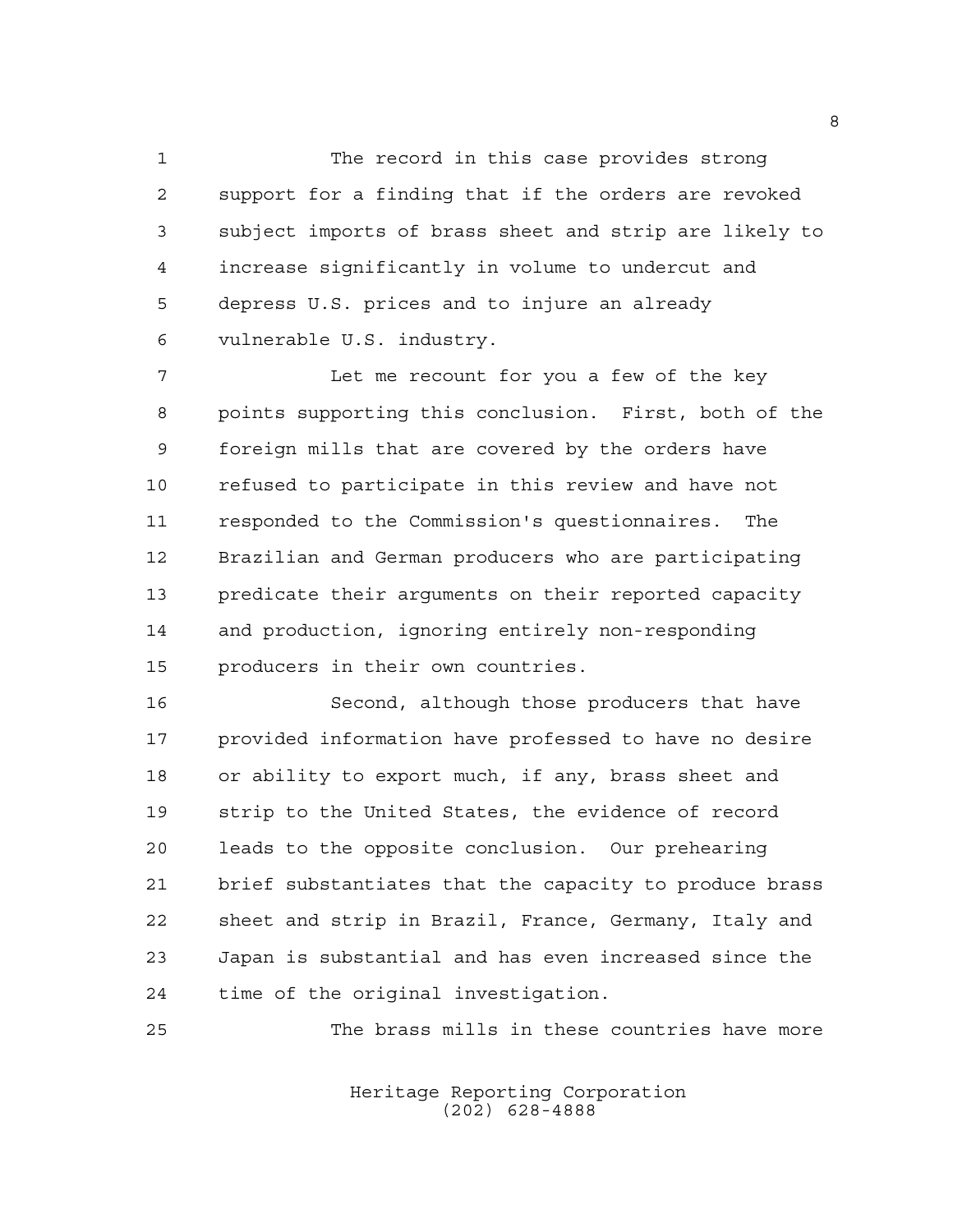than ample capacity to export large volumes of brass sheet and strip to the U.S. in the event of revocation, augmented by their ability to shift capacity from other copper-based products to brass sheet and strip.

 Third, if revocation is granted, the foreign brass mills will almost certainly divert their exports of brass sheet and strip from third country markets like China to the United States. China's emergence as a major producer of brass sheet and strip will hasten this change.

 Fourth, many brass mills in the countries under order are geared for export and advertise themselves as such. KM Europa, for example, a company that has chosen not to participate in these sunset reviews, is a multinational company run by a management team from Germany with major brass mills in France, Italy and Germany, among other countries, and is but one example of this export-oriented outlook.

 Fifth, during the period of review, the countries under order continued to sell brass sheet and strip in the U.S. market, demonstrating both a continuing interest in doing so and, aided by low prices, the ability to do so.

Sixth, thanks to the discipline of the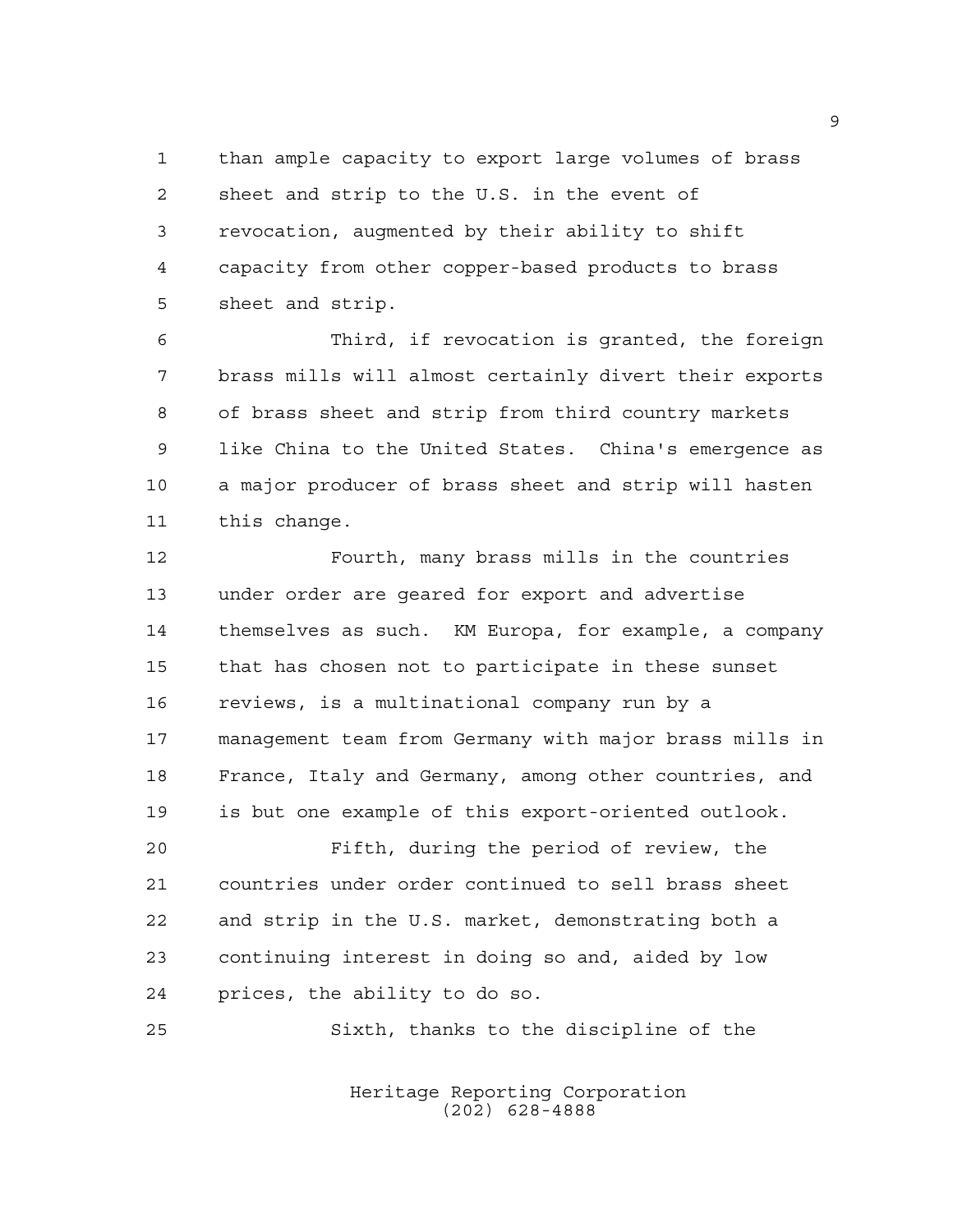orders, the volumes of these imports have been far below their levels during the periods of the original investigations. Indeed, in its 1994-1995 annual administrative review at the Commerce Department, Wieland, the German producer, commented in relevant part that it had "complied with the order by eliminating sales of product which it could not sell at fair value." This category has covered practically all of Wieland's U.S. sales.

 Seventh, if the orders were revoked the price of subject imports would likely undercut U.S. prices of this fungible product, leading to depression and suppression of U.S. prices at a time of rising cost, which you'll hear a lot about today.

 Finally, as the data in the Commission's prehearing report indicate, the domestic industry is in an extremely vulnerable state. Profits for this industry have been minimal during each of the past five years.

 Further, the U.S. market for brass sheet and strip is declining because the industry's customers are moving offshore to countries like China and India and Mexico. Although the U.S. market is still substantial and attractive to foreign producers, this phenomenon is extremely worrisome to the domestic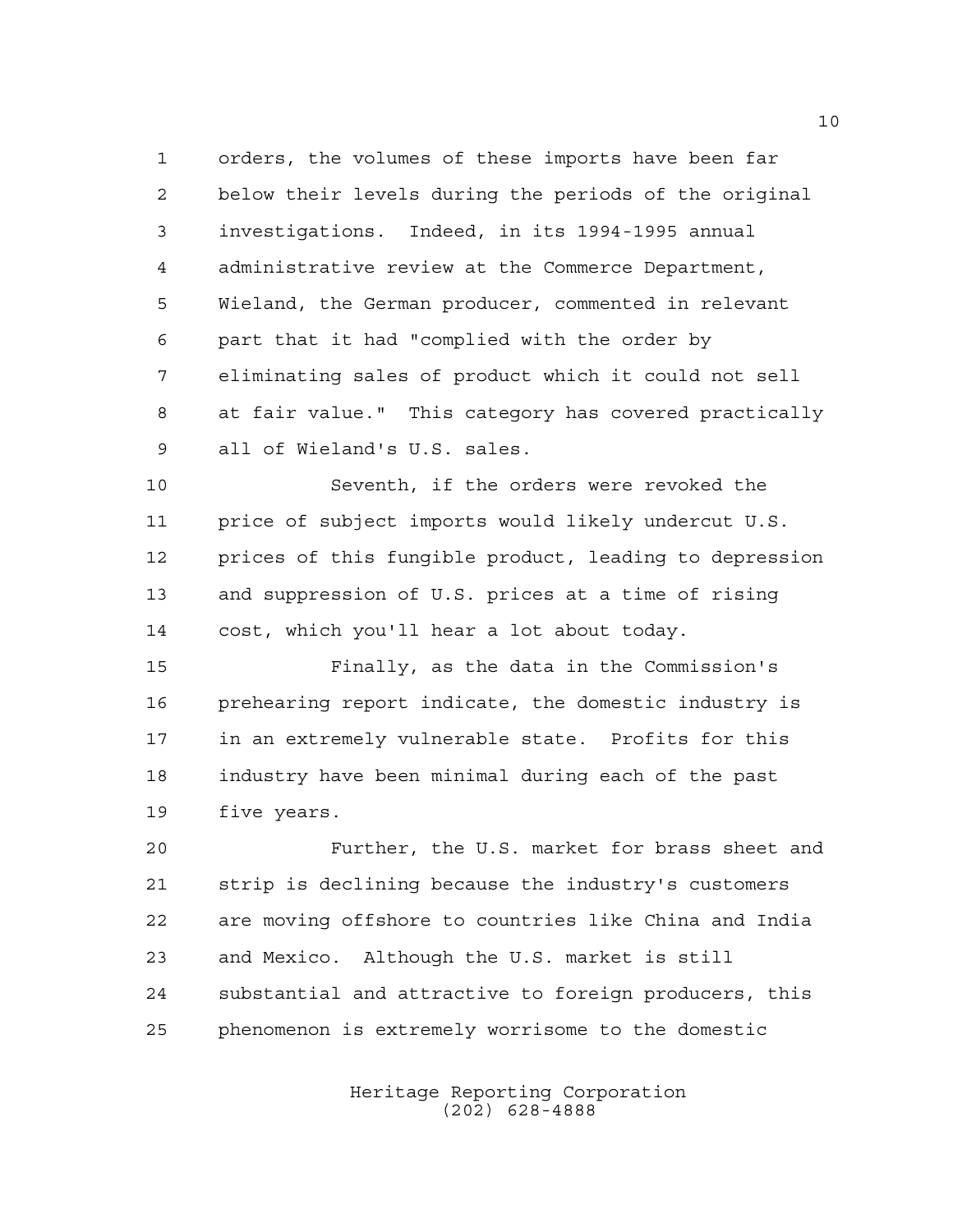industry.

 For all of these reasons, we respectfully submit that now is not the time to revoke the orders against unfairly traded imports from Brazil, France, Germany, Italy or Japan. Thank you. CHAIRMAN KOPLAN: Thank you. 8 Madam Secretary? MS. ABBOTT: Opening remarks in opposition to continuation of orders will be by Philippe M. Bruno, Greenberg Traurig. CHAIRMAN KOPLAN: Good morning. MR. BRUNO: Good morning, Chairman, members of the Commission, Commission staff. I am Philippe Bruno with Greenberg Traurig for the Respondents in this case. The Petitioners' script for this case is like one more rerun of the same old movie. In the original investigations, the Commission had before it a greater number of subject countries and different conditions of competition. The orders were terminated for three countries in the first sunset review, leaving a group of countries in this review that the Commission has not previously analyzed communitively. The market conditions in the industry too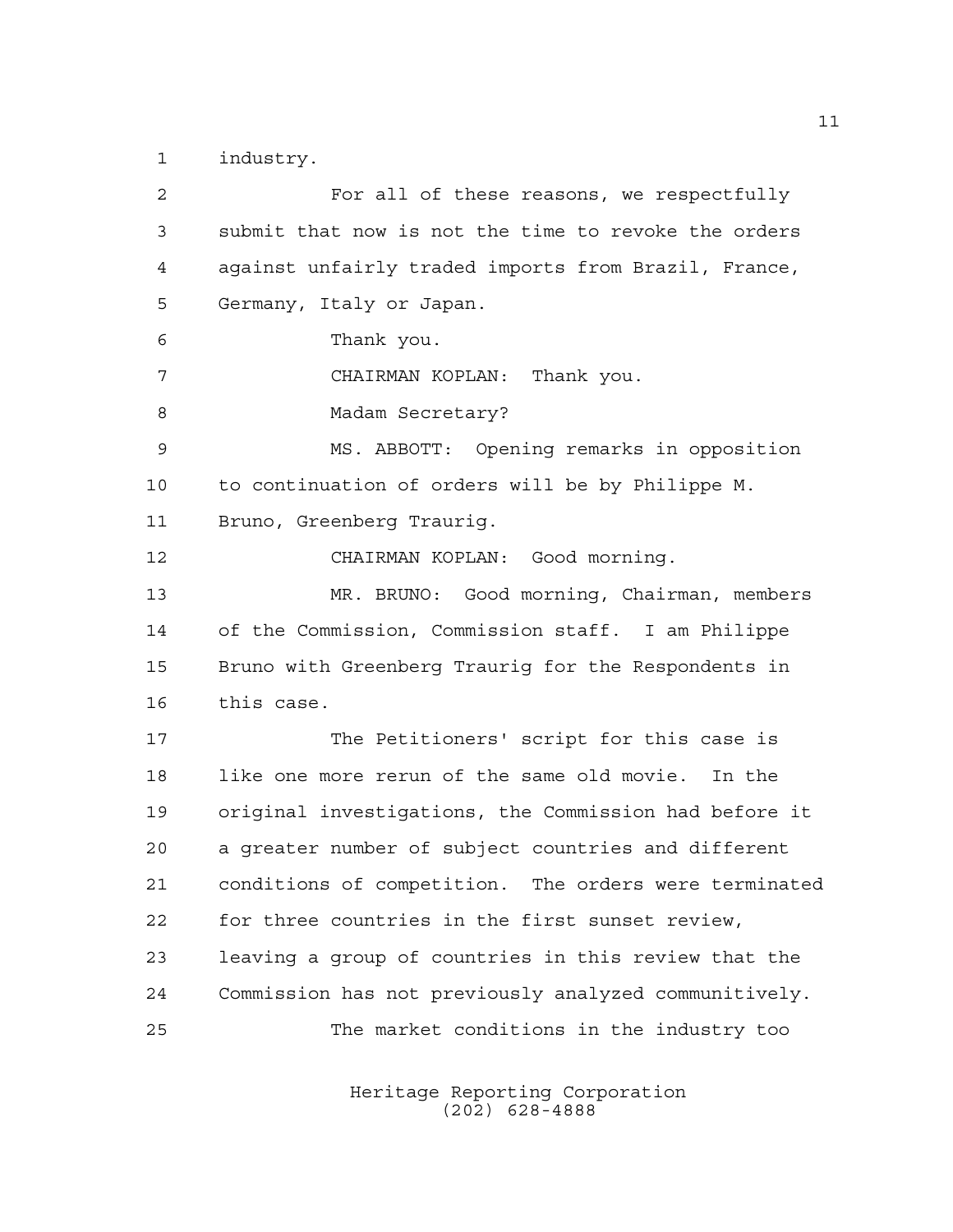have changed since the original investigation. Under these conditions, the domestic industry's simplistic back-to-the-future scenario is just implausible.

 Let's flash back to 20 years ago. For the six countries now before you, subject imports fell 60 percent before the orders were imposed. They were falling before petitions were even filed. There is no upward trend that would show likely significant increases if the orders are terminated. Indeed, it is doubtful that this Commission would have even found injury by reason of these imports.

 Now let's fast forward to 20 years later. The U.S. industry is back claiming again that it is vulnerable to those subject imports which in the meantime have dwindled to commercially insignificant levels, yet the reasons offered by the U.S. industry have nothing to do with the subject imports.

 The short-lived downturn of the U.S. economy that further depressed U.S. demand in the early 2000s has nothing to do with the subject imports. The rising cost of copper and other raw materials that has contributed to the higher cost of production for this industry has nothing to do with the subject imports. The increasing volume of non-subject imports into the United States, largely under the control of

> Heritage Reporting Corporation (202) 628-4888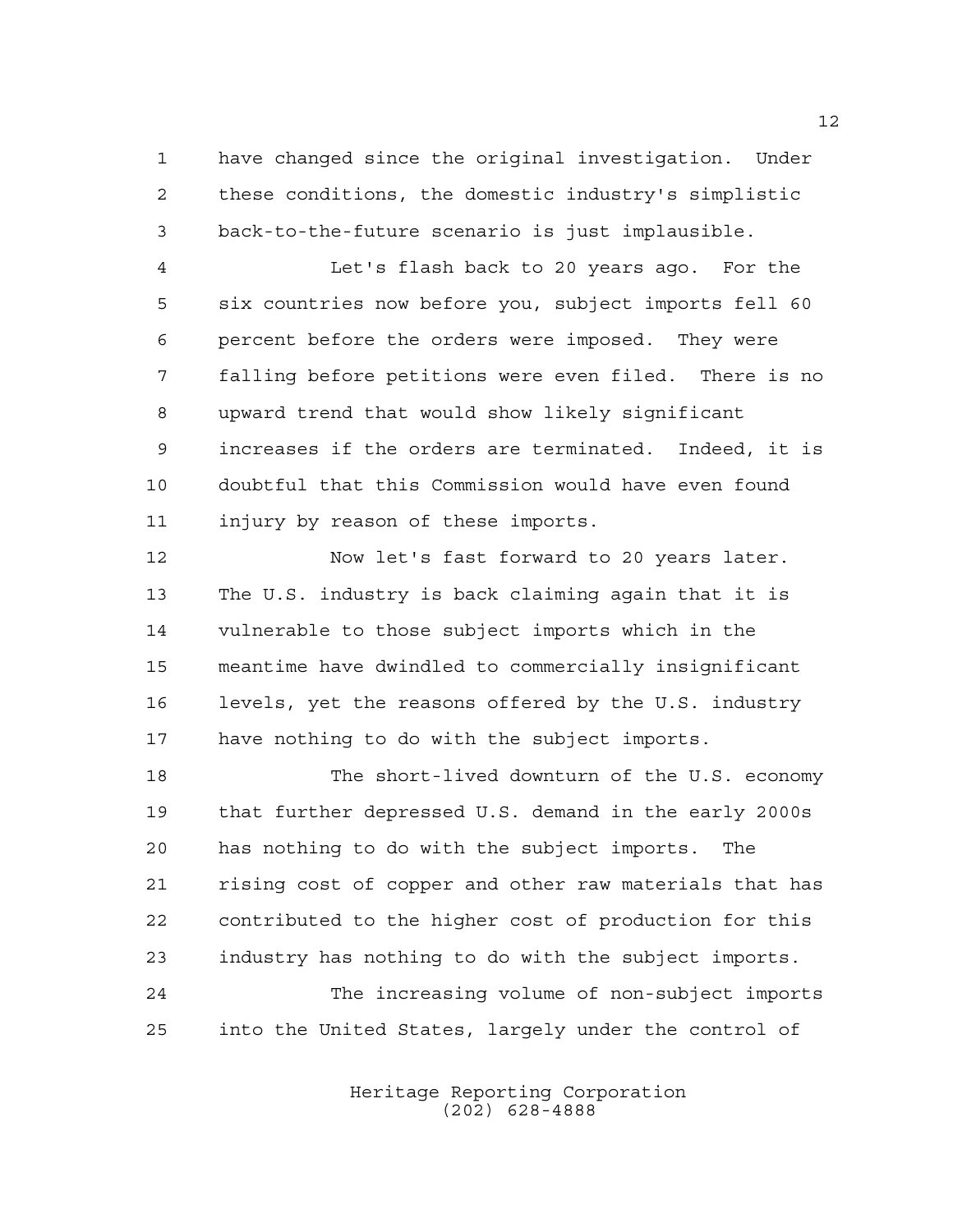the domestic industry, again has nothing to do with the subject imports. However, we all agree on one thing. The convergence of all three factors in the 2001-2004 timeframe created a perfect storm unprecedented in the last 20 years and unlikely to recur in the foreseeable future.

 Far from caving in under the weight of these negative market developments, the U.S. industry has shown extraordinary resilience. It maintained operating profits every year. With the wave of these negative market conditions receding, the situation can only improve with or without the orders.

 The real reason subject imports will not increase to significant levels is not hidden in some 20 year old data, but is right under our eyes in the information collected by the Commission in this review. The Canadian industry is gone entirely. The German capacity to produce brass has declined in half since the 1980s as German producers have shifted to higher value alloys. Brazil's capacity is almost entirely devoted to supplying a growing domestic market.

 Unlikely many reviews in which the U.S. market has been shielded from competition for so many years, the U.S. market price is not higher than world

> Heritage Reporting Corporation (202) 628-4888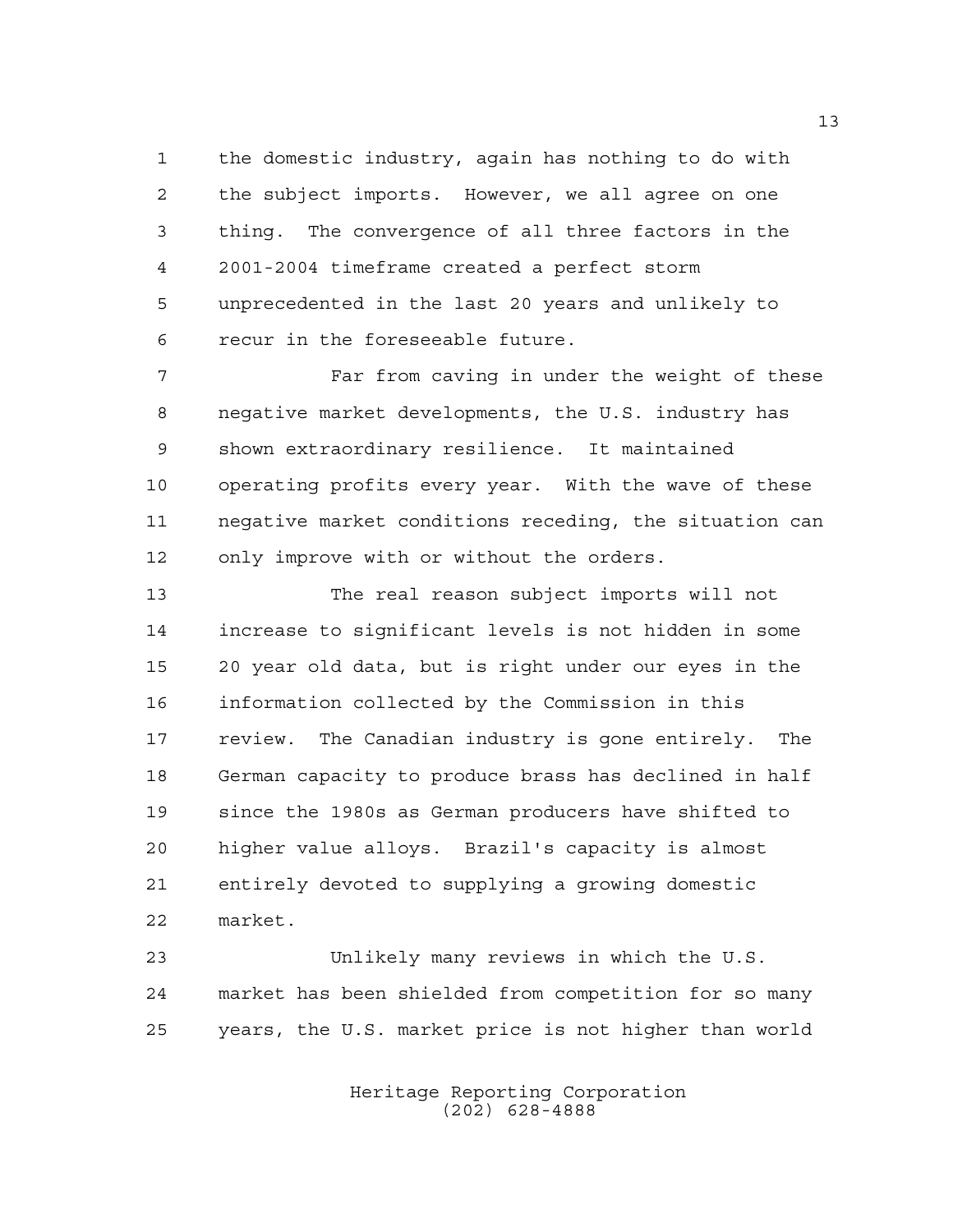market levels. Respondents' information shows that prices in Europe and other markets generally are higher than the United States.

 Finally, there is no evidence of any adverse price effects. The limited price comparison data collected by the Commission show only overselling. The underselling data from the original investigations included weighted average prices from what are now non-subject country imports, and those are legally irrelevant.

11 11 In sum, what will happen if the orders are revoked. The most likely scenario is that subject imports will not have any adverse impact on the U.S. industry because there is little unused capacity in the subject countries, the prices in the U.S. market do not rate an incentive to shift sales, and negative market developments will continue to recede in the future.

 Add to this declining capacity in Germany, rising domestic sales in Brazil and growing markets in other countries, and the gloom and doom, back-to-the- future scenario proposed by Petitioners loses all credibility.

 Let me end by asking you to consider credibility. When Petitioners pontificate about the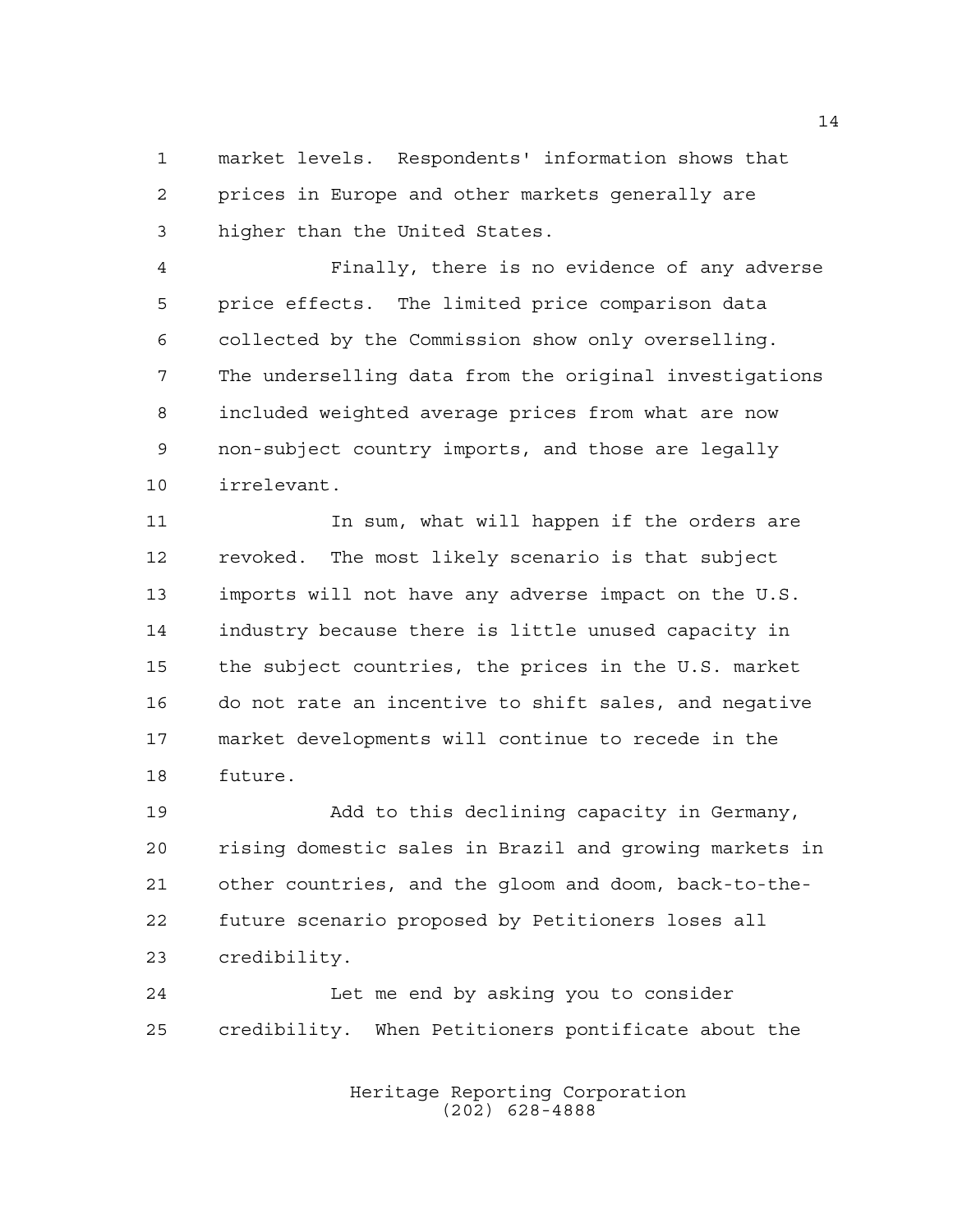dire consequences of any increase in imports, this is a skeptic call of a domestic industry that complains about the adverse impact of low-priced, non-subject imports without even telling you that it controlled much of those imports.

 Consider also the credibility of the reported capacity numbers which mysteriously have increased since the last review so that it can now claim low capacity utilization. This case would have been weak in 1987. It is even weaker today. The back-to-the-future theory might be plausible five years after an order, but not 20. Too much has changed.

Thank you.

CHAIRMAN KOPLAN: Thank you.

Madam Secretary?

 MS. ABBOTT: The first panel in support of the continuation of orders, please come forward and be seated.

 Mr. Chairman, the witnesses have been sworn. (Witnesses sworn.)

CHAIRMAN KOPLAN: You may proceed.

 MR. HARTQUIST: Thank you, Mr. Chairman. I'll introduce first those witnesses who are going to

present direct testimony, and then we'll have several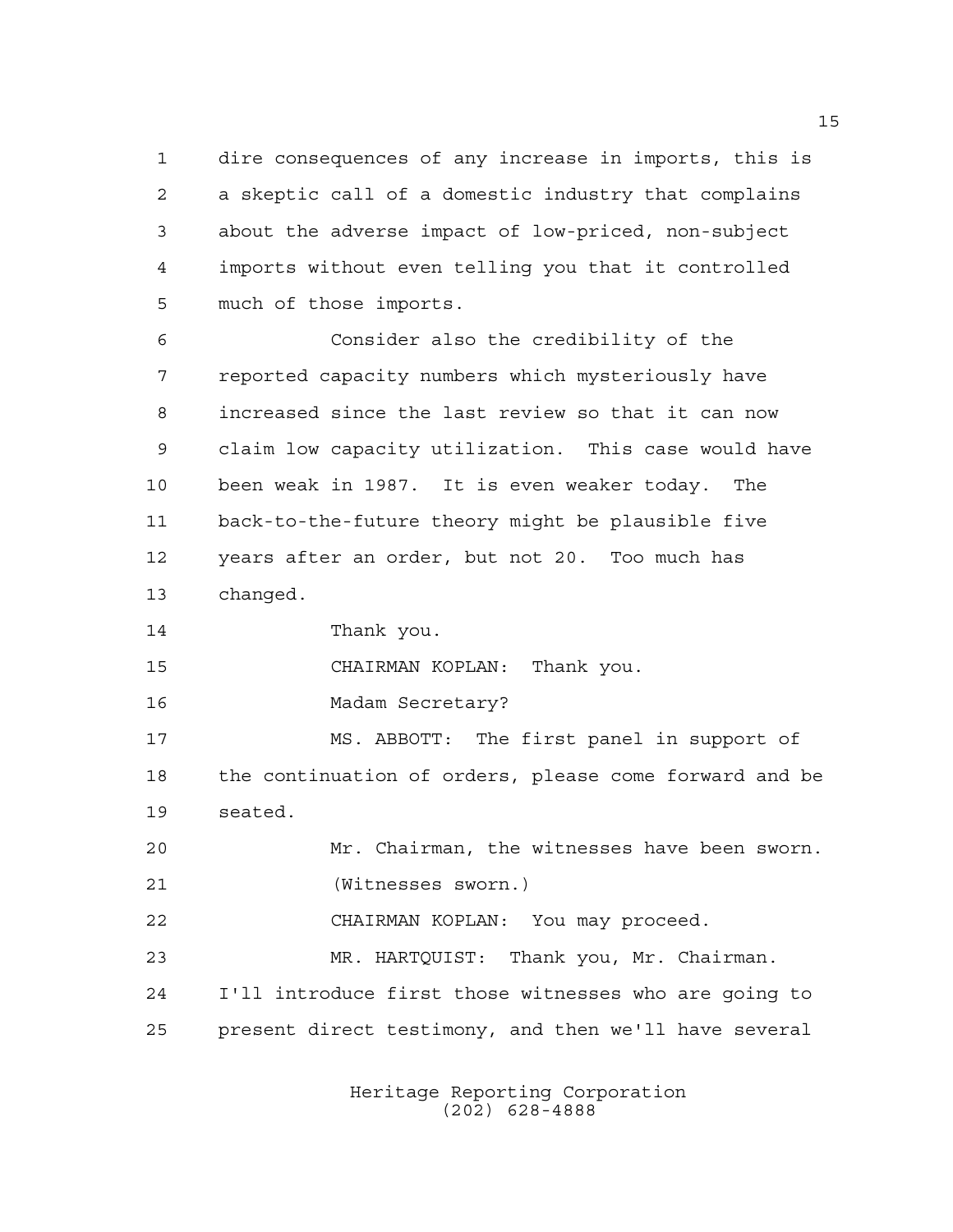witnesses also who are available for the Q&A session.

 Our first witness will be Joseph L. Mayer, who is president of the Copper & Brass Fabricators Council; next, Joseph D. Rupp, Chairman, President and CEO of Olin Corporation; Warren Bartel, President, Outokumpu American Brass; Douglas W. Burkhardt, General Manager, Sales and Marketing, PMX Industries, Inc.; Kathleen W. Cannon of Collier Shannon Scott; and Michael T. Kerwin, Economist with Georgetown Economic Services.

11 11 In addition to those presenting direct testimony, Jeffrey J. Haferkamp, who is President of Olin Brass, the Brass Division of Olin Corporation; Thomas G. Baker, Vice President, Marketing and Sales, for Olin Brass; Michele A. Potter, Marketing Manager for Outokumpu American Brass; and William B. Hudgens, Economist with Georgetown Economic Services.

 With that we'll start with Mr. Mayer this morning.

 MR. MAYER: Thank you. Chairman Koplan, members of the Commission, thank you for allowing me to --

 CHAIRMAN KOPLAN: Is your microphone on? It is now. If you could pull it closer to you, and you could start again?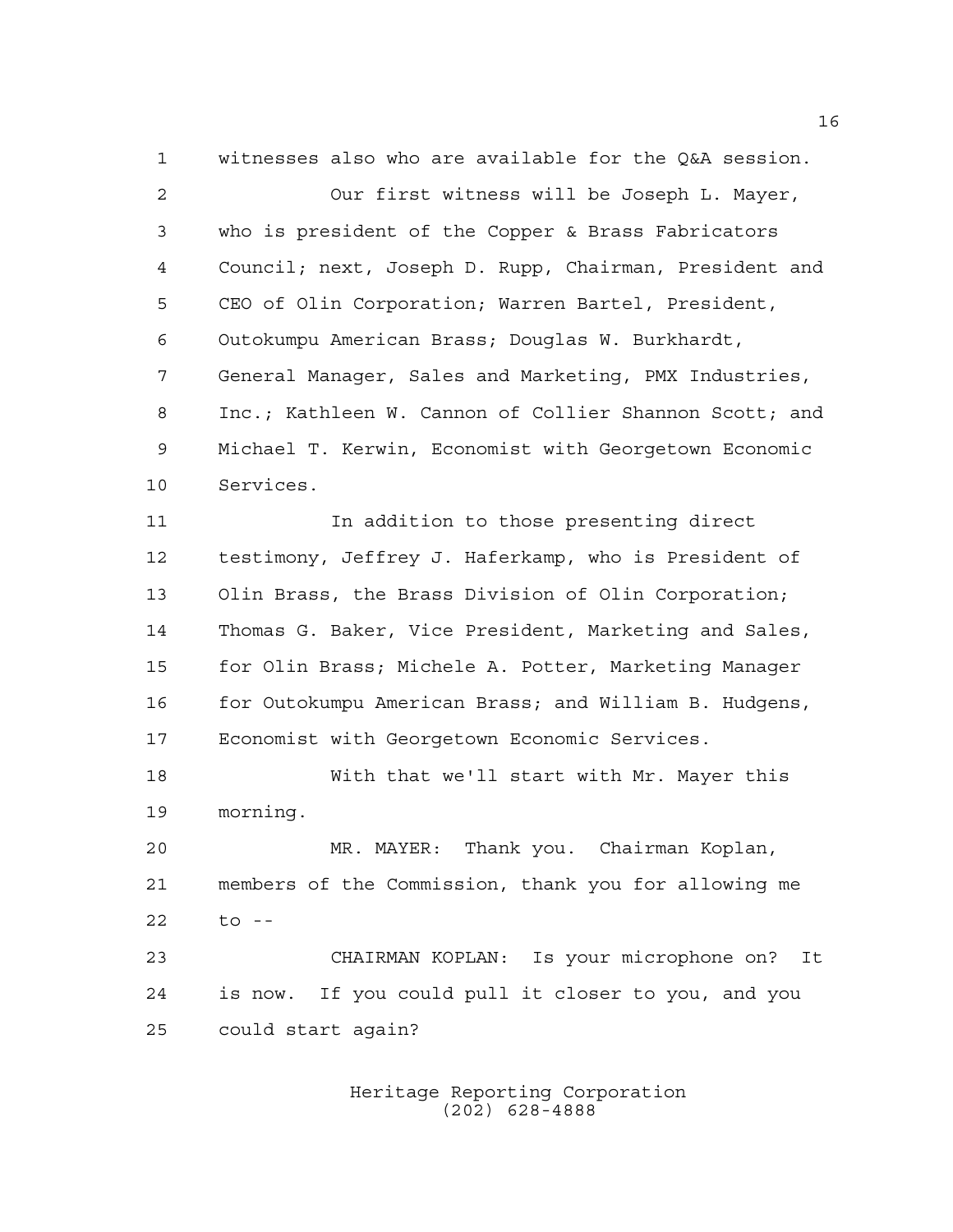MR. MAYER: Chairman Koplan, members of the Commission, thank you for allowing me to participate in this hearing. I am Joe Mayer, and I appear before you today in my capacity as president of the Copper & Brass Fabricators Council.

 The Council's members collectively account for approximately 85 percent of the total volume of copper-based, semi-fabricated product produced in the United States, including CDA 200 series brass sheet and strip.

 Since my arrival at the Council in 1985, I have worked extensively with this U.S. industry and have observed at close range the important roles that these antidumping and countervailing duty orders have played in limiting the volume of unfairly priced, injurious imports that have entered the United States and in making possible modest profits that have helped to maintain this domestic industry to the advantage of our national economy.

 I recognize that these orders have been in place for some years and that their very longevity might seem to some to be sufficient reason to warrant revocation. That assessment, however, would be unjustified for a number of reasons.

Our companies have been confronted since the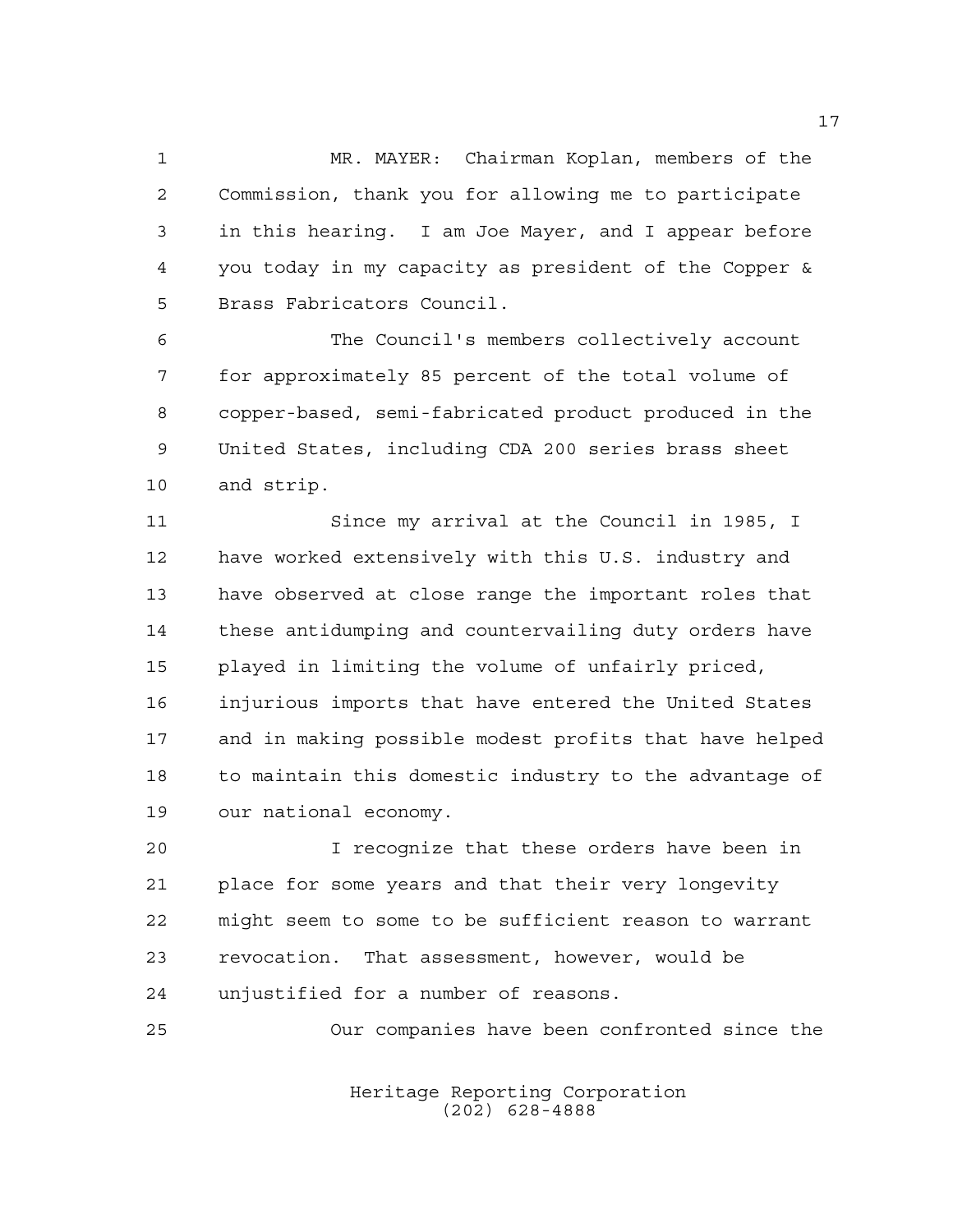first sunset reviews in 1999-2000 with extremely tough business conditions and can expect more of the same in the time ahead. While our upcoming witnesses will describe these serious problems in more detail, it is fair to say that the U.S. producers of brass sheet and strip are undergoing a period of great challenge.

 China particularly looms as a tremendously disruptive factor both in terms of U.S. customers of our brass mills relocating there and in terms of China becoming a net exporter rather than a net importer of brass sheet and strip. Further, it is virtually a certainty -- not simply likely -- that revocation of any of these orders would swiftly lead to a resumption of unfairly priced, injurious imports.

 In addition to the conditions just noted, we have been able to document with substantial evidence in our prehearing brief that the brass mills in the countries under order, apart from Canada, both individually and collectively, have tremendous capacity to inundate the U.S. market with brass sheet and strip.

 While U.S. demand has declined somewhat, it is still substantial, and the U.S. market continues to be far more open than any other country's market. With their capacity and the incentive of keeping their

> Heritage Reporting Corporation (202) 628-4888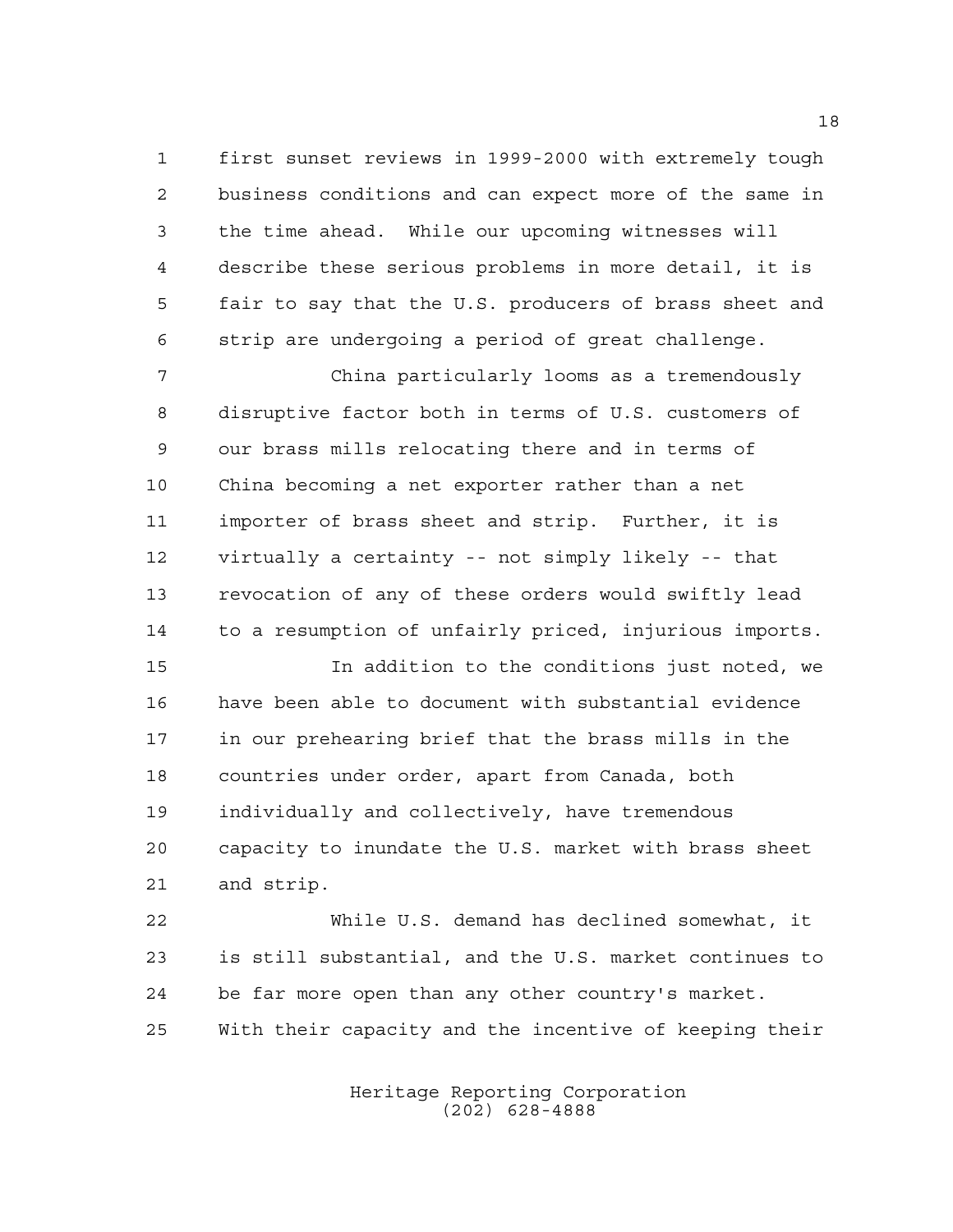equipment and workers employed, there is every reason to expect that the brass mills in the countries under order would move quickly to target the United States, as they did before the orders were in place.

 Brass sheet and strip is a vital component of the product mix of a brass mill. A brass mill's viability to produce flat-rolled product is strengthened or put in jeopardy to the extent volume for CDA 200 series brass sheet and strip is gained or lost.

11 11 It is imperative that these orders be extended. In that event, our U.S. mills will still be faced with difficult circumstances, but we are competitive, and without renewed dumped and subsidized imports from the countries under order we will have 16 the opportunity to survive and prosper.

 Our U.S. producers of brass sheet and strip are world class companies. This statement is true not only of the companies before you -- Olin, Outokumpu American Brass and PMX -- but it is also true of Revere, Scott Brass, Acco and Eagle Brass.

 Despite what the few foreign mills that are here might say, we are convinced that the quality of our brass sheet and strip matches or exceeds any brass in the world.

> Heritage Reporting Corporation (202) 628-4888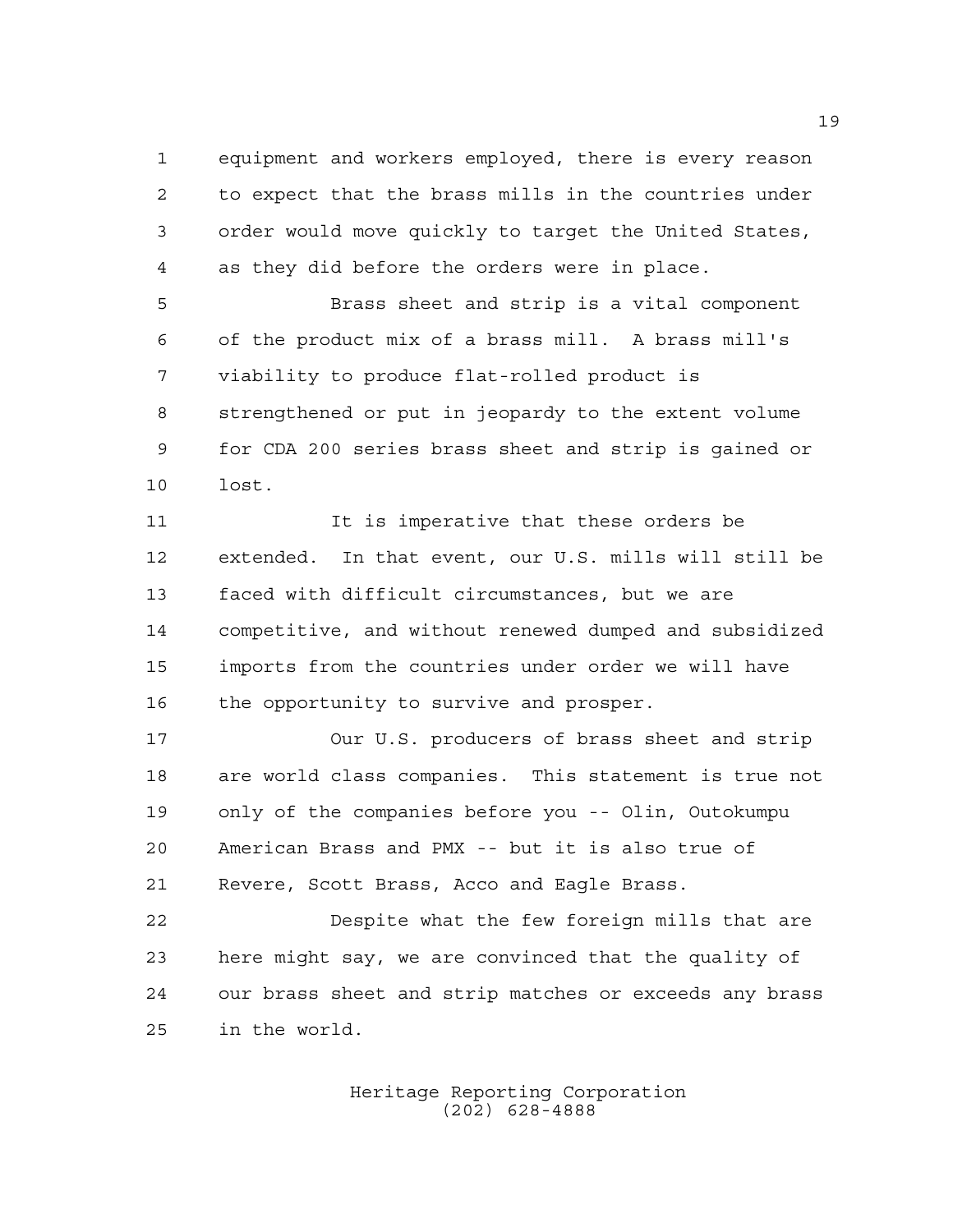1 Thank you.

MR. HARTQUIST: Thank you, Mr. Mayer.

Mr. Rupp?

 MR. RUPP: Good morning. I am Joseph Rupp, and I'm the Chairman, President and Chief Executive Officer of the Olin Corporation. I've been in the brass industry for over 33 years, and I appeared before the Commission in early 2000 in conjunction with the first sunset reviews in these cases. I appreciate the opportunity to do so again.

 Olin Brass has been producing large quantities of a wide range of copper-based flat-rolled products, among them Copper Development Association 200 series brass sheet and strip. We've been producing these since our original brass mill was built during the first world war to supply brass for military cartridges. We take great pride in our company, our heritage, our technical and metallurgical capability.

 Over the years, we've been able to establish ourselves and our products on a global basis, and I and my colleagues at Olin and from other brass mills on this panel are familiar with most of the major brass mills around the world.

I would like today to make several comments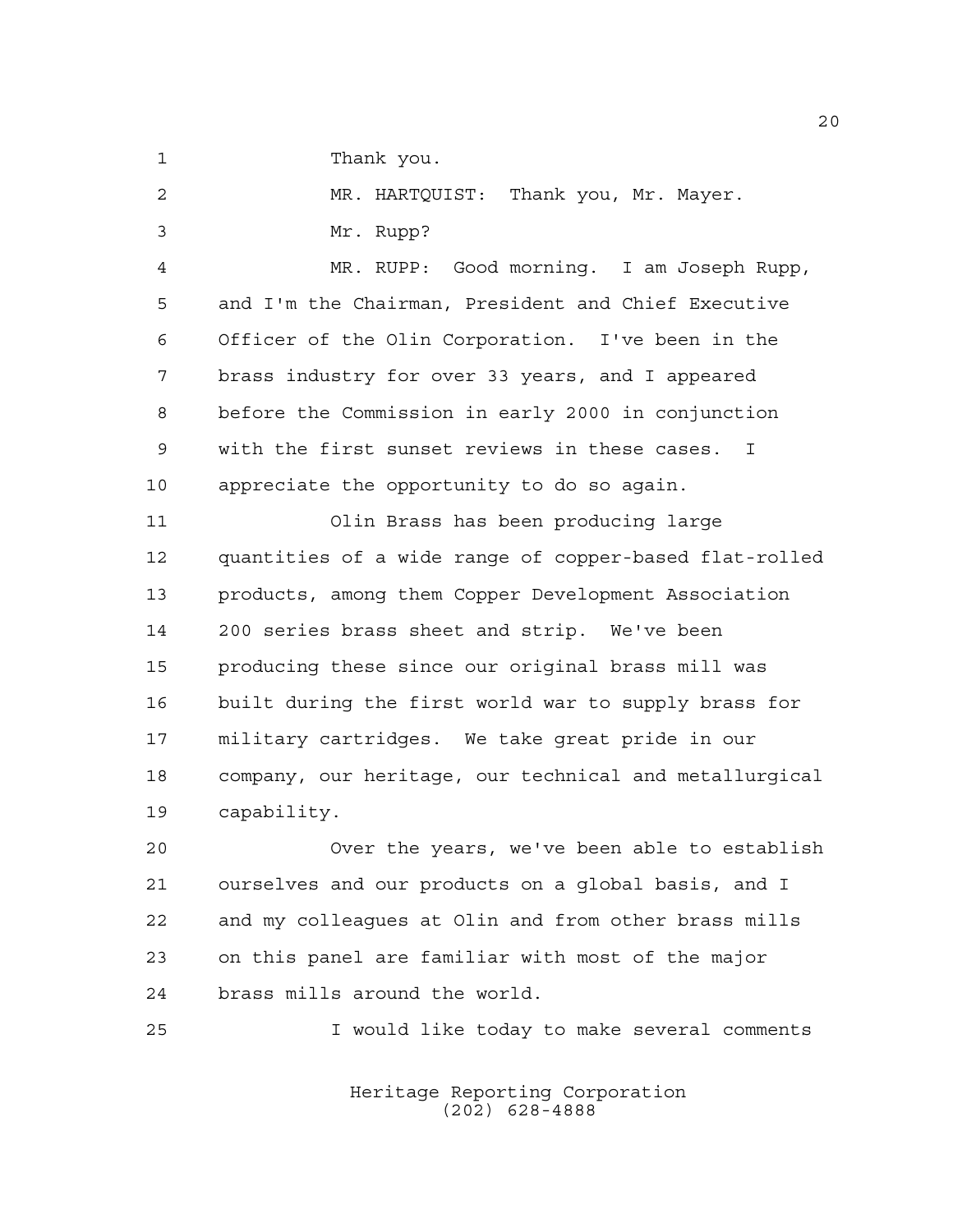in support of these orders' continuation. Above all, our U.S. brass industry is under considerable pressure and in a precarious position, and this condition would deteriorate further if the massive capacity that is available in the subject countries were turned again toward the United States' market.

 Brass mills, as others on this panel will comment, are capital intensive operations that depend for their success on the use of their equipment to the maximum extent possible. That equipment can produce a broad spectrum of copper-based, flat-rolled product, some of which are like CDA 100 series, which is copper; also CDA 200 series, which is brass. These alloys are much easier to produce and are interchangeable on the equipment. Some series of alloys are not, such as the 300 series leaded brass.

17 As a result of these factors, the capacity of a brass mill to produce any particular product is somewhat a fluid concept. Moreover, exactly what a brass mill's equipment is used to produce on any given day and over the course of a year will depend upon the needs and the demand of the brass mill's customers. The product mix of a brass mill, therefore, will fluctuate over time.

What is evident from Olin's experience,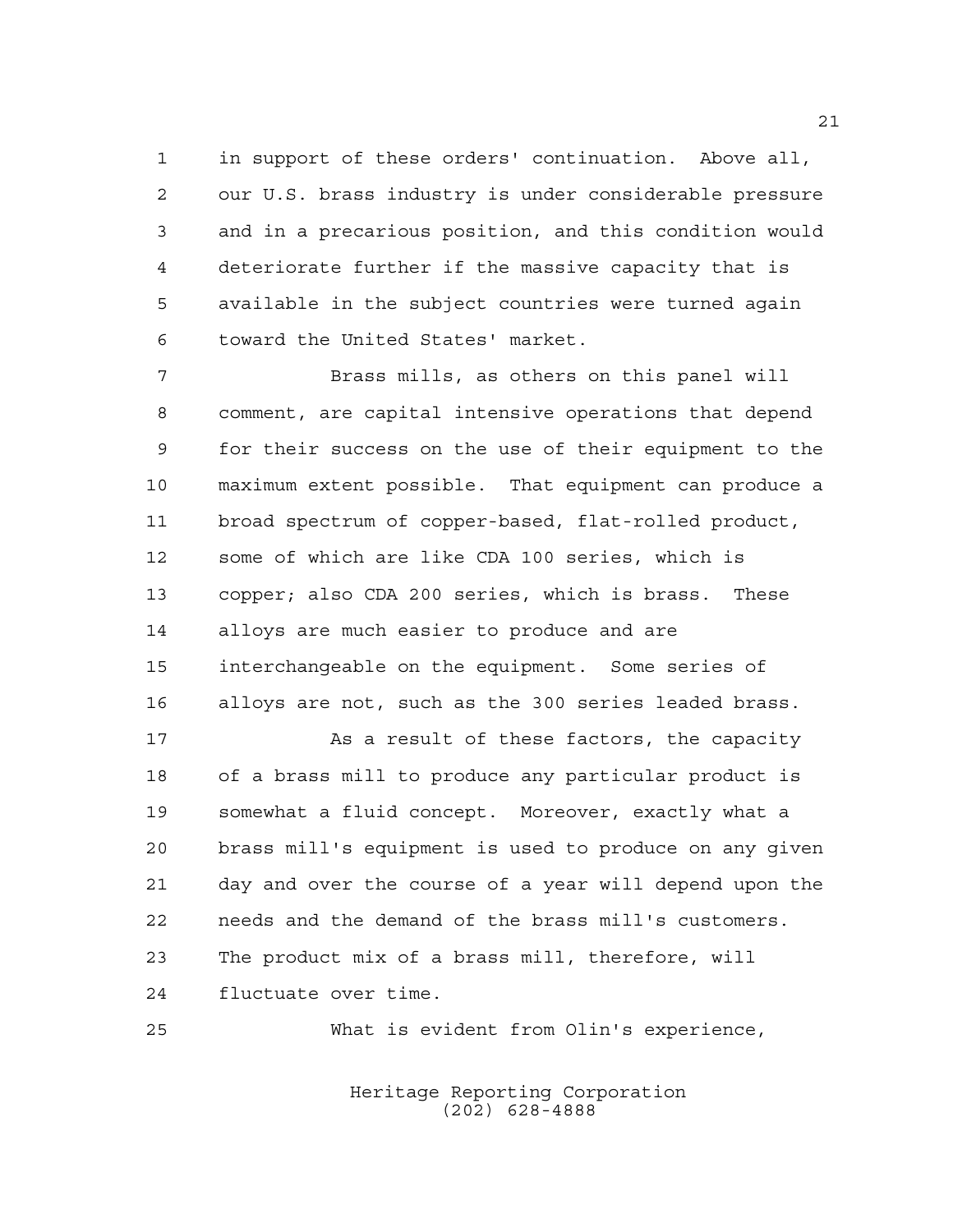however, is that brass sheet and strip must as a practical matter constitute a substantial portion of a brass mill's total output of all products for that mill to be able to keep its equipment and its facilities up-to-date and to realize an adequate return on its investments.

 Brass sheet and strip is the baseload product of brass mills here and abroad. Any significant loss of volume results in lower capacity utilization, and this capacity cannot be replaced in similar volumes by other products.

 Since the time of the first sunset reviews, there have been some major events and changes in the United States and global markets for brass sheet and strip, all of which have negatively affected our United States industry and all of which have increased our company's vulnerability.

 First, in the 2001-2003 time period the United States experienced a widespread recession, and demand for brass sheet and strip is still far below the levels that we experienced in the 1999 and 2000 time period. During the period of review, Olin Brass eliminated approximately 1,000 jobs, which represented close to 25 percent of our workforce.

Second, over the last two years we have seen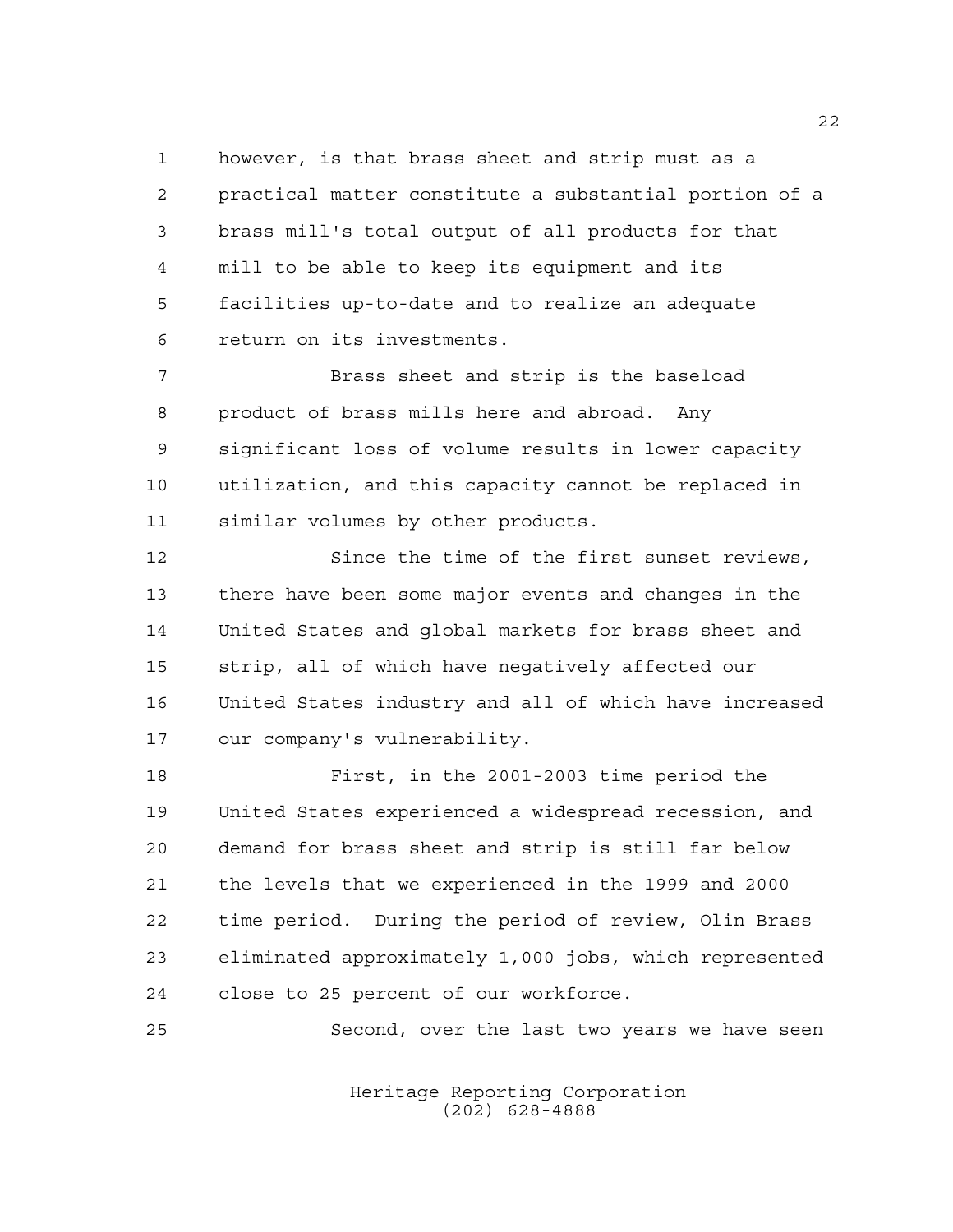the prices of copper, zinc and other raw materials, as well as the prices of energy, spiral upward. This trend appears likely to continue for the reasonably foreseeable future.

 Third, more and more of our United States customers have been relocating abroad, especially to low-cost countries like China, India and Mexico. With their departure, we have been losing important portions of our United States customer base. There is no reason to think that this trends will be reversed in the short term.

 Finally, we are bracing for the day that we believe will come when brass mills in China supply all home market demand and begin to export brass sheet and strip to the United States and to other countries. Rather than see China import brass from countries such as Brazil, France, Germany, Italy and Japan, therefore, we can expect that those countries' exports to China will need to find an alternate market. We also anticipate, based upon the rapid

 increase in Chinese capacity, that before long China will cease being a net importer and will become a net exporter of brass sheet and strip. As set forth in our prehearing brief at Exhibit 11, China's own importer data, which shows decreasing volumes of brass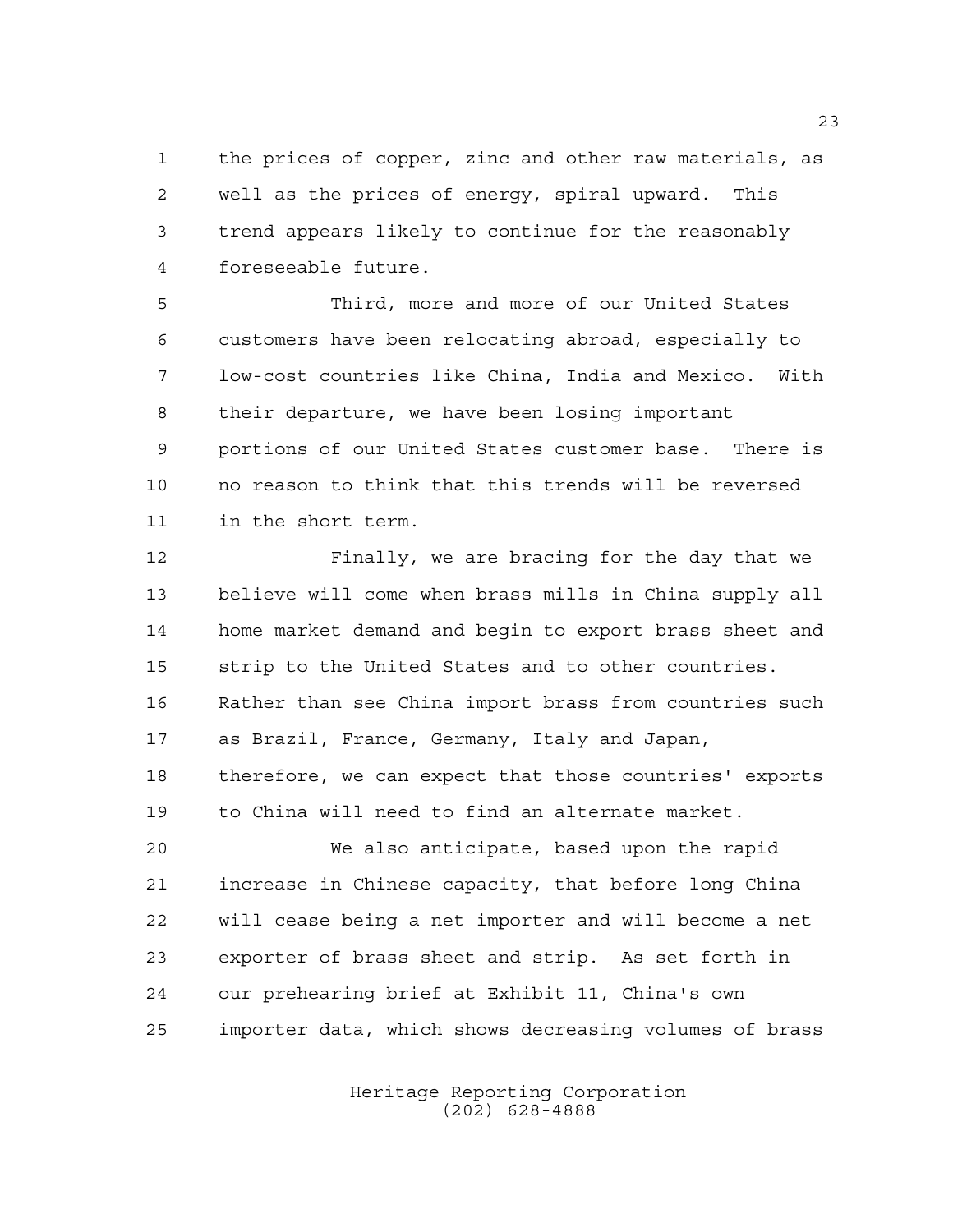sheet and strip imported from the countries under order during the period of review, indicate as much. The speed with which this shift has been occurring is striking and I would say almost breathtaking.

 While we have often faced in this country economic slowdowns and spikes in the cost of raw materials and energy, these historically have been followed by upturns in the business cycle and reductions in cost. We have, however, never seen in our industry the sort of relocating offshore of our customer base and the installation of huge amounts of capacity in China that we have been witnessing in the past few years.

 These last phenomena and even the latest rises in costs of our raw materials and energy which we believe really reflect China's surging demand -- in other words, we believe China has a huge impact on what's going on with raw materials and energy. These last phenomena represent extraordinary adjustments in our competitive environment and tremendous challenges not only to the United States industry, but also to brass mills in the countries currently under order and elsewhere around the world.

 In my opinion, the scenario that I've just presented is a realistic evaluation of the current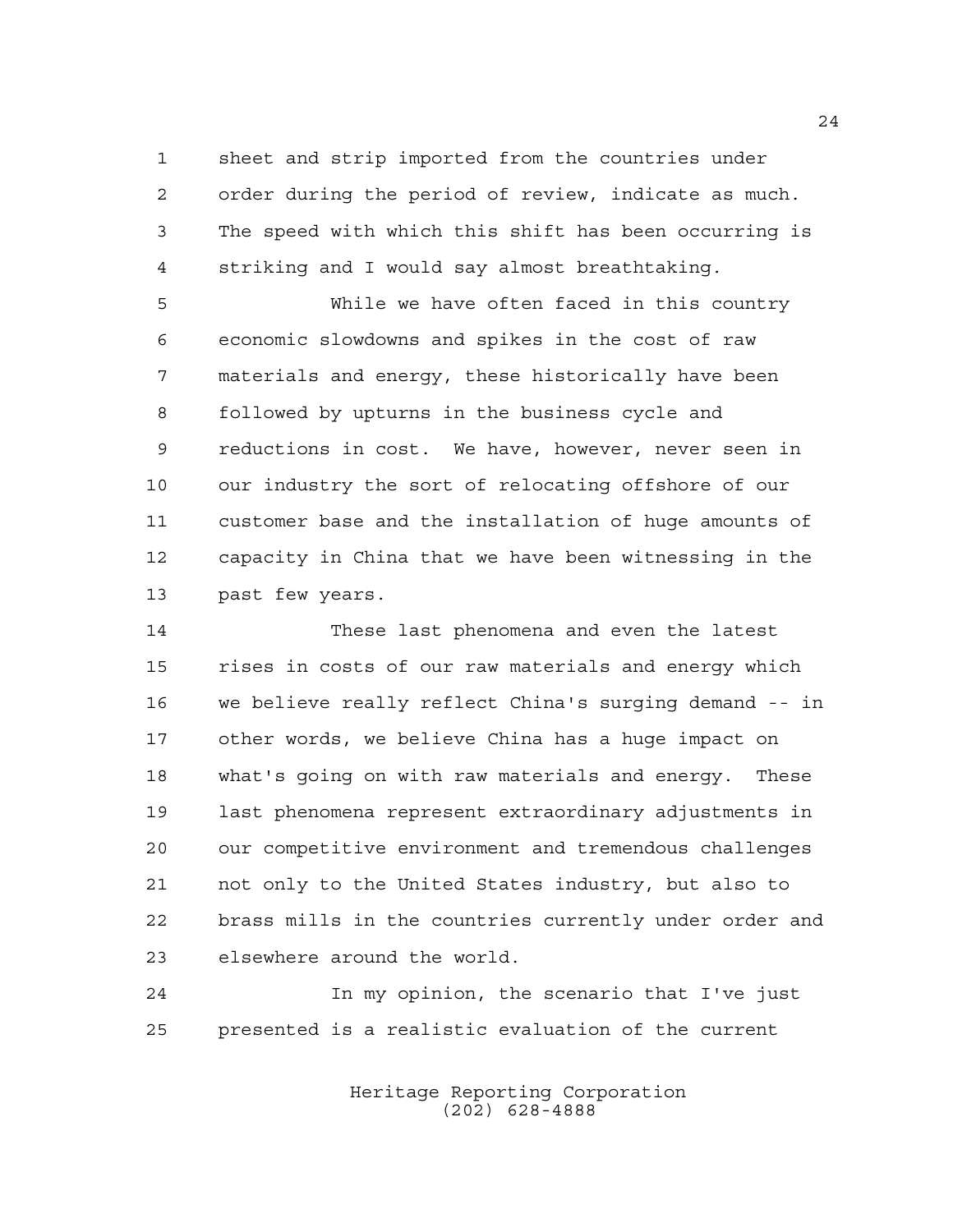state of the brass mill industry and what can be anticipated ahead. It is a scenario which Olin has been basing its planning for the future.

 Of central important to the ability of Olin and other United States brass mills to weather this powerful and brewing storm is the continuation of the orders being reviewed. In the face of very incomplete information and silence generally of the foreign mills in the countries under order on their capacities, we have provided the Commission in our prehearing brief our best estimates of the foreign mills' capacity and their ability to shift production and to produce brass sheet and strip.

 It is evident from this material that these foreign mills have the capacity to produce an overwhelming volume of brass sheet and strip for sale in the United States. In addition, the United States market for brass sheet and strip continues to be sizeable and accessible. Our tariffs on imports of this brass are very modest, and, unlike many other countries, we do not charge any value-added tax on imports.

 If the orders were to be revoked, therefore, we expect that large volumes of low-priced imports from the countries under order could and would return

> Heritage Reporting Corporation (202) 628-4888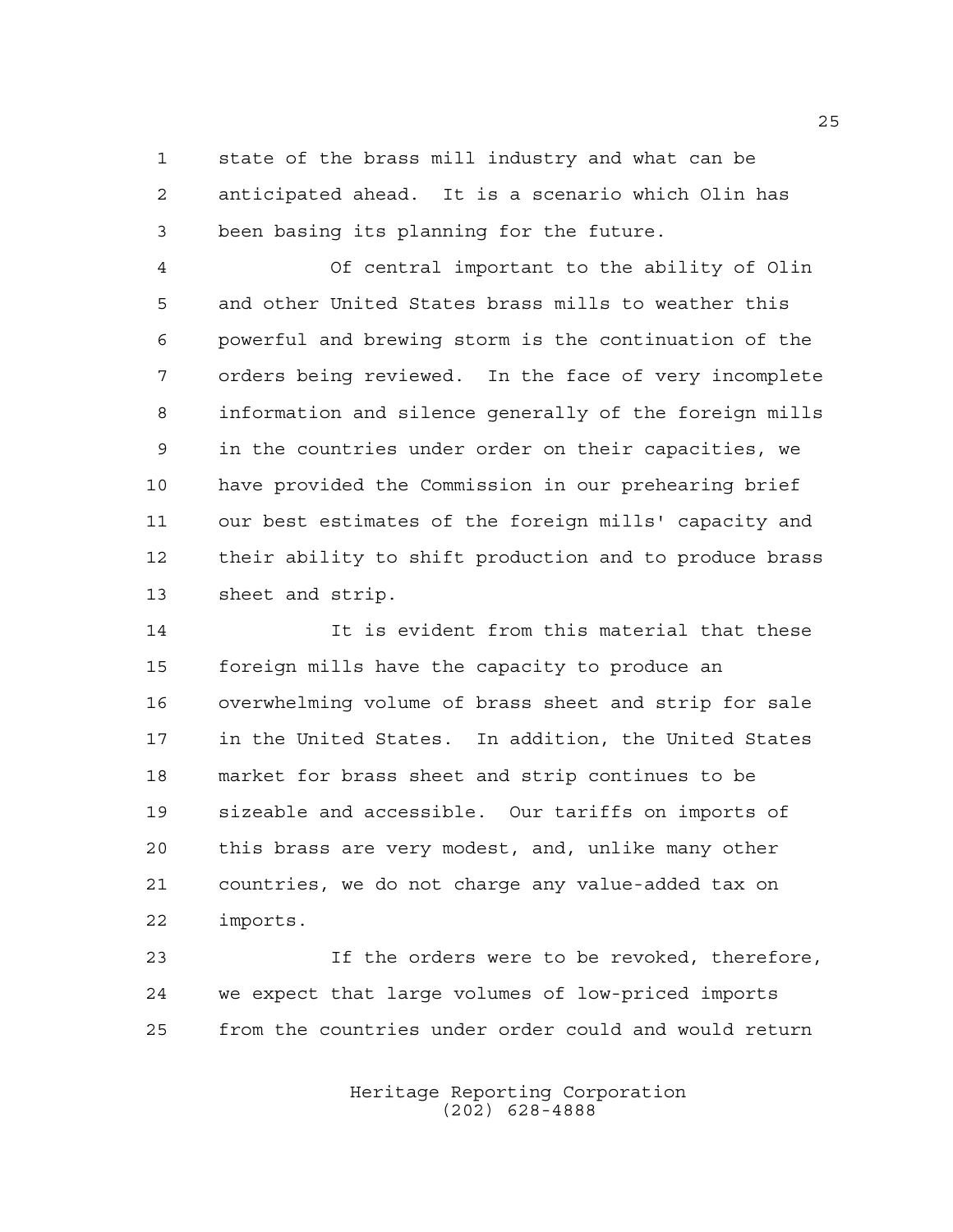to the United States market very quickly. Driving this resurgence would be, first, the economic realities I've described of the capital intensive nature of brass mills and the central role that brass sheet and strip play in enabling brass mills to be financially viable.

 Second, the stating of China as a practical destination for brass sheet and strip from the countries under order, and, third, the mature nature of markets for brass sheet and strip in those countries and their loss of some customers to relocation.

 I would make one final observation. Brass sheet and strip is a fungible product. With all respect, we take issue with any claims that German or any other foreign brass sheet and strip is somehow of higher quality than the brass sheet and strip that is produced in the United States brass mills. In terms of grain structure, surface quality and otherwise, we feel our product is at least the equal of any other mills' product.

| 23  | MR. HARTQUIST: Thank you, Mr. Rupp.   |
|-----|---------------------------------------|
| 2.4 | We move to Mr. Bartel.                |
| 25  | MR. BARTEL: Good morning. I am Warren |

Thank you for your attention.

Heritage Reporting Corporation (202) 628-4888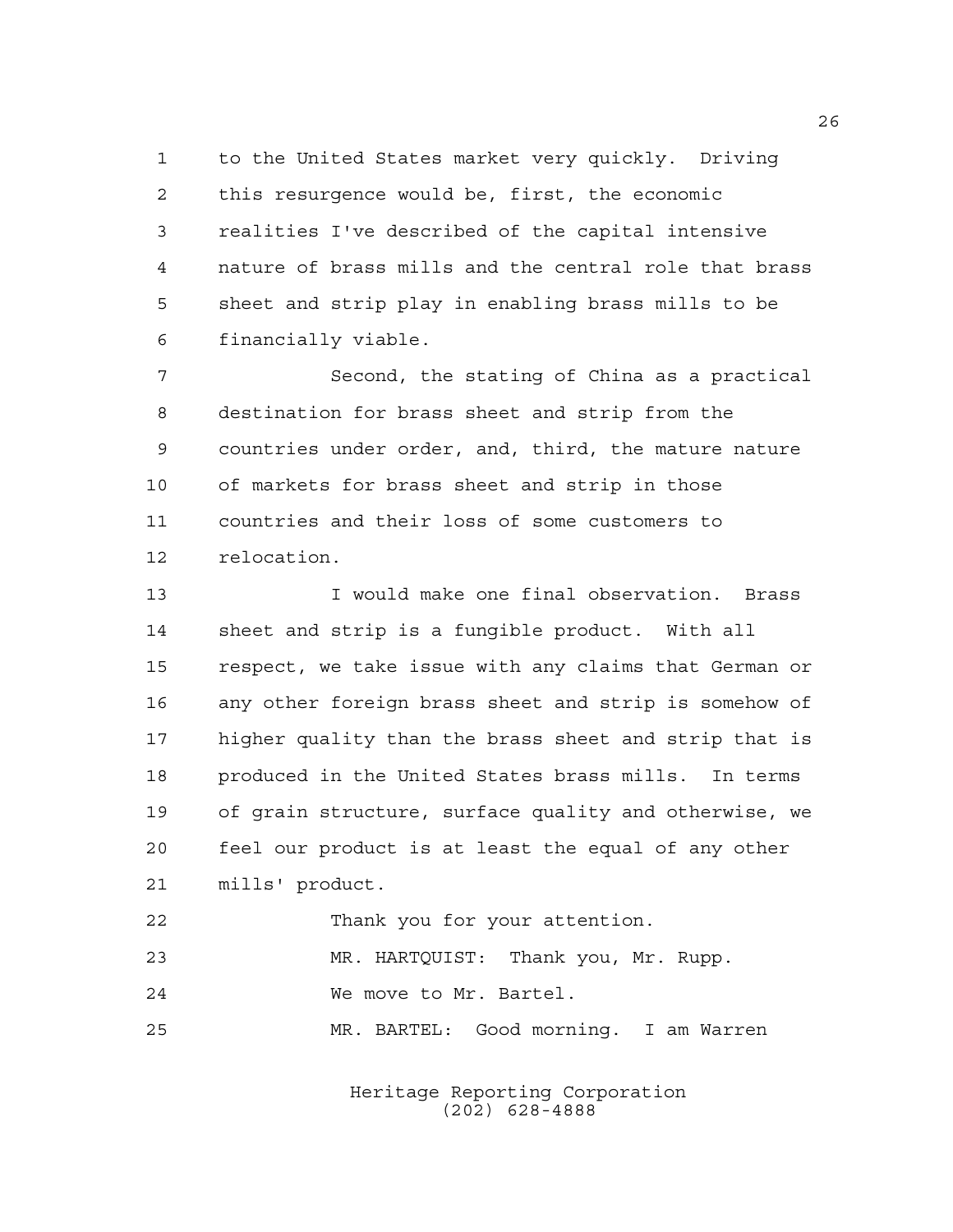Bartel, the president of Outokumpu American Brass. Outokumpu American Brass, or OAB, is located in Buffalo, New York, and is one of the largest producers of brass sheet and strip in the United States and a major employer in western New York State.

 This morning I'd like to discuss the market conditions that we are facing in the U.S. market for brass sheet and strip and the importance of maintaining the current unfair trade orders on this product.

11 As you might have heard, Outokumpu's Fabricated Products Division, Outokumpu Copper Products, was sold by our Finnish parent to a private equity firm called Nordic Capital in June of 2005. Outokumpu based this decision on a desire to concentrate on its role as a producer of stainless steel.

 The successor company will retain the rights to the Outokumpu Copper Products name for a 12-month period, but our name will soon change, probably by mid 2006.

 CHAIRMAN KOPLAN: Could you pull that microphone a bit closer to you? Thank you.

 MR. BARTEL: We at OAB are currently in a period of transition from our old to our new ownership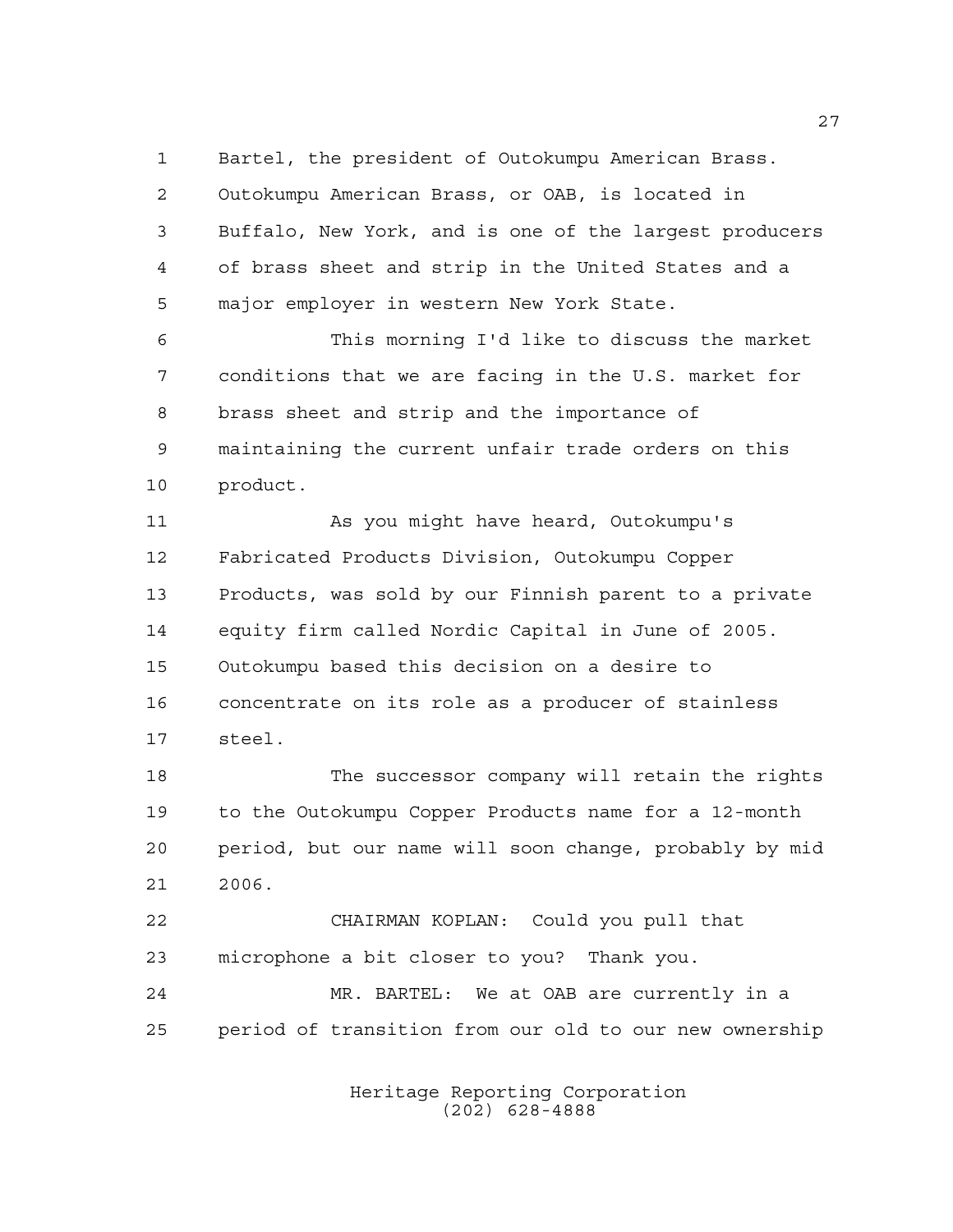structure. However, our new owner has made it very clear that it is committed to succeeding in this brass sheet and strip market and making the investment necessary to do so.

 Capital improvements that were planned at our Buffalo facility are going forward, and the new owners have made it known their intention to make OAB the preeminent producer of copper and brass flat-rolled products in North America.

 While we are very happy to have such a strong corporate backing, we remain concerned about the future of our company and the U.S. industry producing brass sheet and strip. As your staff report shows, consumption of brass sheet and strip in the U.S. market has declined significantly during the period examined in this review. In fact, consumption in 2004 was lower than in any year of the original investigation or in the years of the previous sunset review.

 The market for brass sheet and strip is mature, and many of the fabricators that use this product as an input material have been either moving offshore to produce in markets like China or closing down altogether in the face of foreign competition from low-wage countries.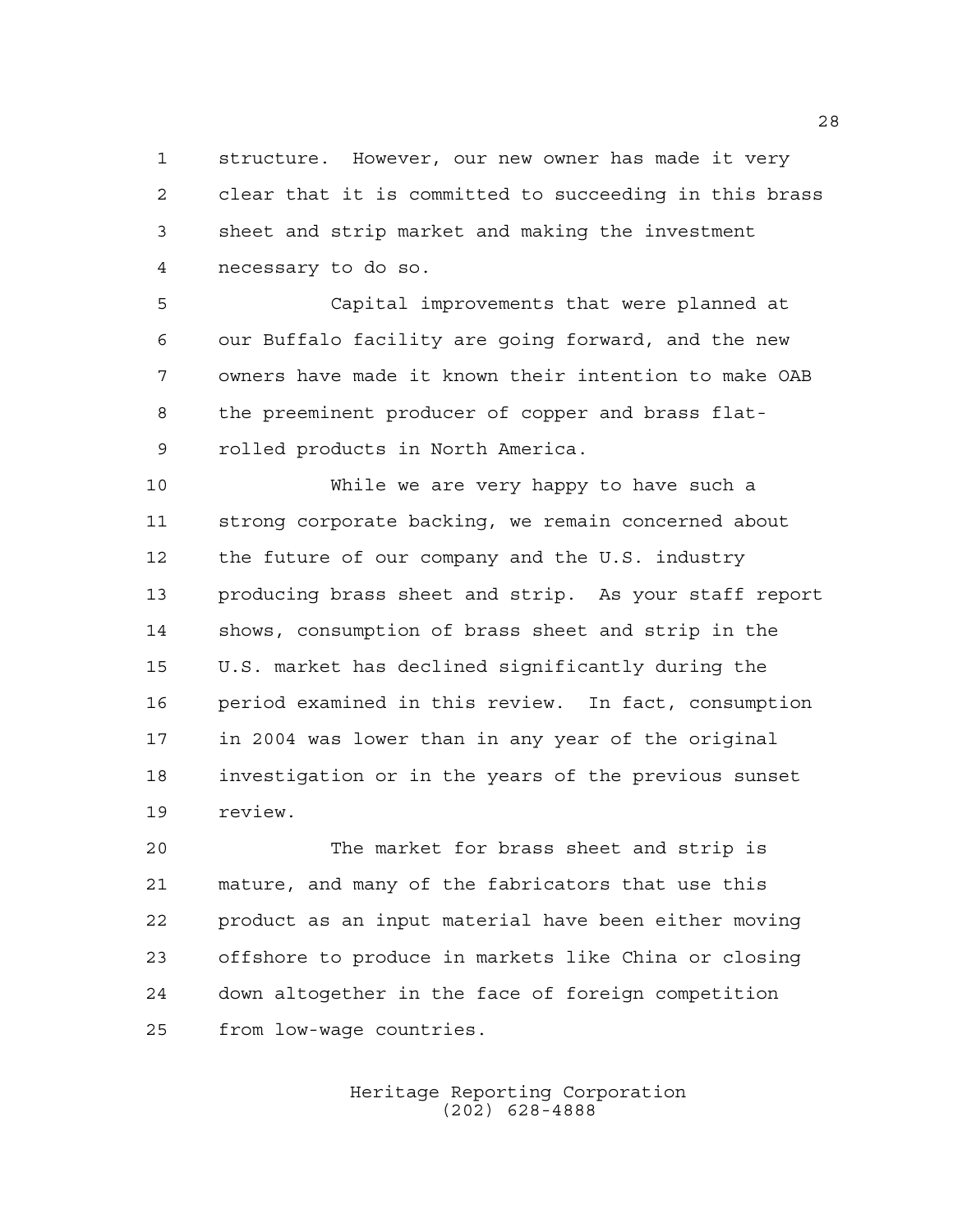On top of a contracting customer base, we've also been facing large cost increases. Most notably, copper cathode and copper scrap prices have reached all-time highs. While we are generally able to pass through the increased copper costs to our customers, as the total price for brass sheet and strip rises we run the long-term risk of pushing our customer base toward alternative products made from other material.

 Further, we've been unable to completely pass through our other increased costs, such as electricity, natural gas and transportation. The end result has been a substantial decline in our profitability over recent years. In the face of our contracting customer base and the declining profitability, the last thing we need is to have the current unfair trade orders revoked.

 I would like to describe one other important concept to you. While OAB and the other producers of brass sheet and strip produce other non-subject products on the same equipment, our ability to turn production of these other products as an alternative to brass sheet and strip is limited.

 Brass sheet and strip is the backbone of our overall operation and historically has been our largest product. Our production operations are highly

> Heritage Reporting Corporation (202) 628-4888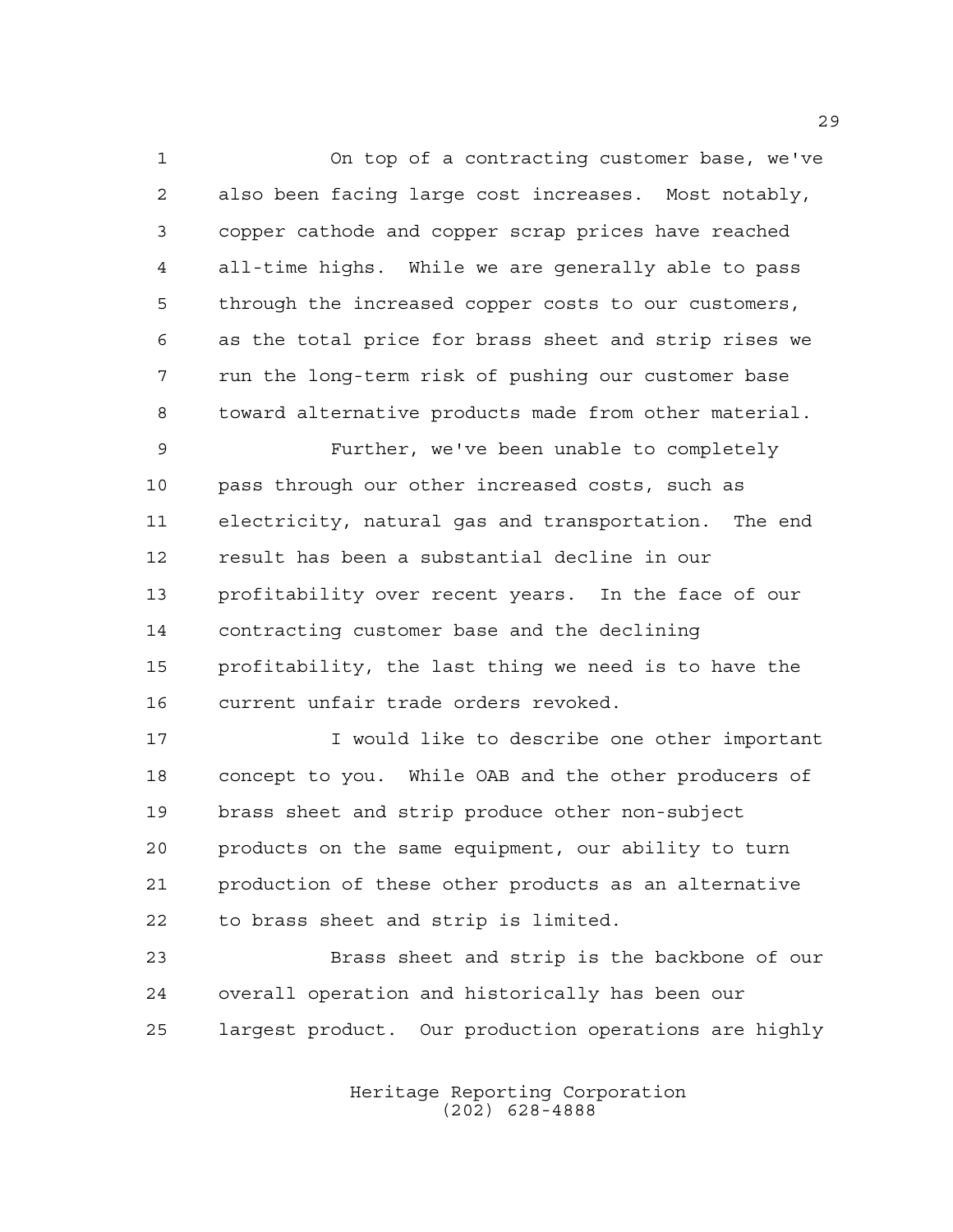capital intensive and are set up to handle large runs of throughputs of commodity products like 200 series brass sheet and strip.

 Our mills are designed to be run 24 hours a day, seven days a week, and we have to keep the production volumes up in order to keep down our fixed costs per unit of production and turn a profit.

 As you can see from our financial data, we've been struggling to do this in the face of our reduced production of brass sheet and strip. While we produce many specialty alloys that sell at higher prices than brass sheet and strip, the markets for these products are relatively quite small.

 Given the massive quantities of brass sheet and strip that we do produce, it is simply not feasible or realistic to transfer any significant portion of our capacity to produce brass to these more specialized niche products.

 The vast majority of production of brass sheet and strip that we lost over the period that you're examining was not replaced by the production of other alloys. Simply put, if we lose brass sheet and strip production entirely, our mill will not be viable.

Despite the fact that brass sheet and strip

Heritage Reporting Corporation (202) 628-4888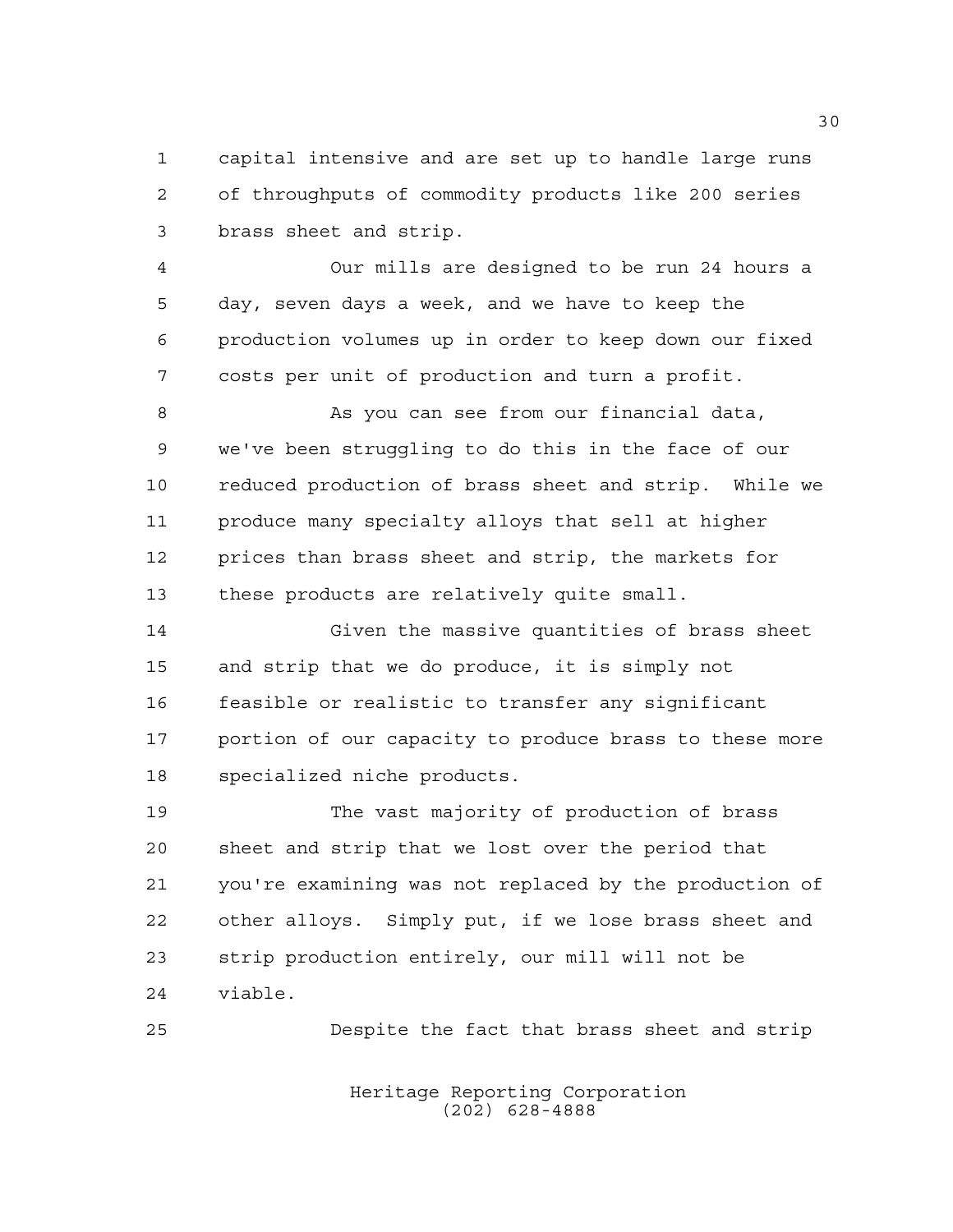production is extremely capital intensive, your staff report shows that the domestic industry is currently in a barely break-even position financially. Your report also shows that during the period you are examining the cashflow of the domestic industry has not even covered its capital expenditures.

7 A capital intensive industry simply cannot continue to exist long-term if it does not generate sufficient cashflow to finance the expenditures needed to maintain efficiency and product quality. If we've been struggling to cover our capital costs in recent years, we will certainly not be able to cover these costs if the unfair trade orders are revoked and we are again exposed to large volumes of imports from the subject countries.

 Let me conclude by saying that the statements of the German and Brazilian producers that they have no intention to return to this market if their orders are revoked are unbelievable. Despite recent contractions, the U.S. remains one of the largest markets for brass sheet and strip in the world.

 Further, the consumption declines that we have witnessed in our markets have also occurred in Europe and the Japanese markets, making export of

> Heritage Reporting Corporation (202) 628-4888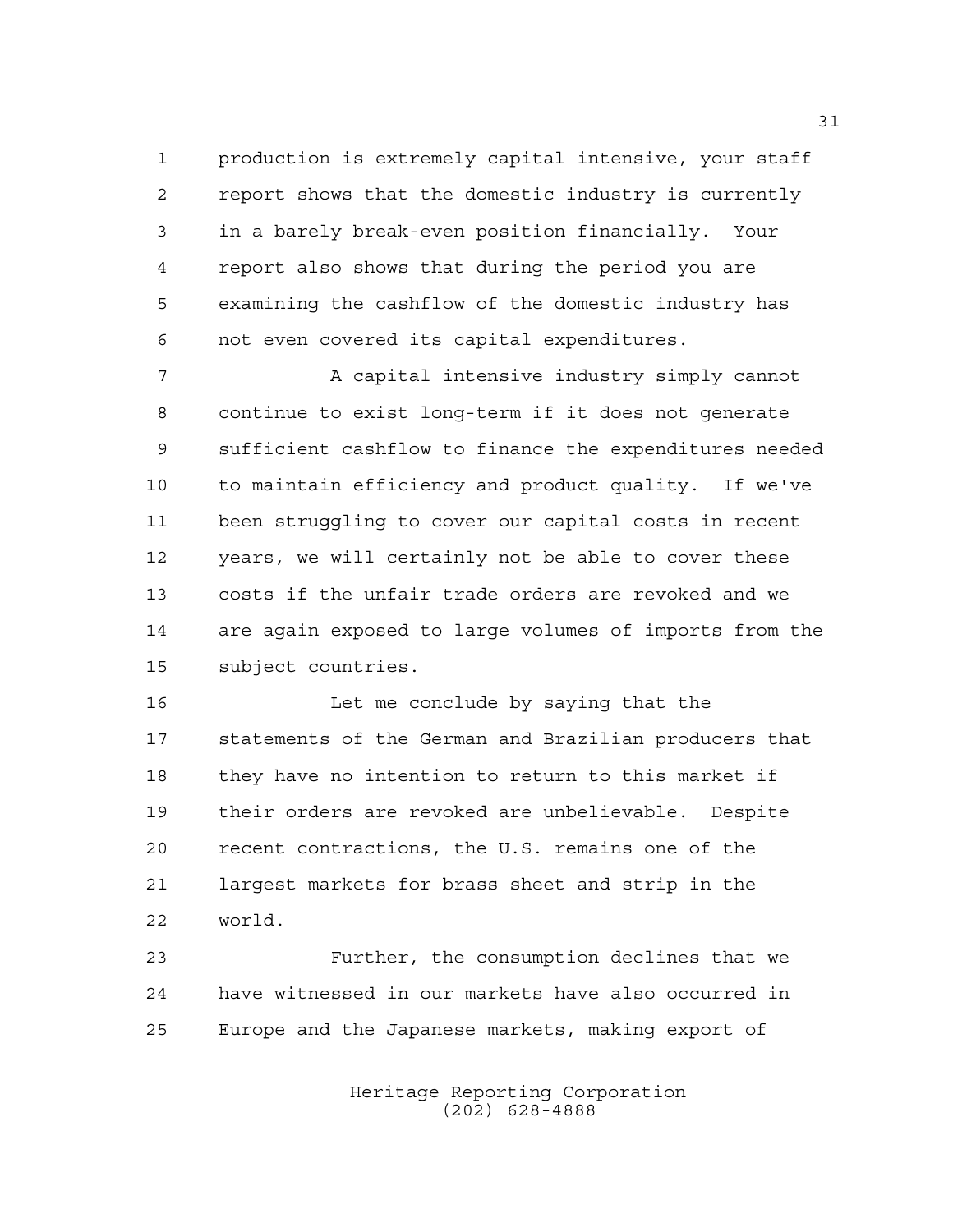excess capacity from these markets to the United States a very attractive option.

 Finally, while demand in China for brass sheet and strip has been increasing rapidly, China's capacity to manufacture the product has increased at an even faster rate. Export opportunities to China are already starting to decline, which will make exports to the U.S. market from the subject countries even more attractive. Our industry and our market are extremely vulnerable to the revocation of these orders.

 Thank you for the opportunity to address you this morning.

 MR. HARTQUIST: Thank you, Warren. Our next witness is Doug Burkhardt of PMX. MR. BURKHARDT: Good morning, Mr. Chairman and members of the Commission. My name is Doug Burkhardt, and I'm the General Manager of Sales and Marketing at PMX Industries. I have been with PMX since 2003, and I've worked in the brass industry for over seven years.

 My testimony this morning will address issues relating to the future of my company and the brass sheet and strip market in the United States and why the antidumping duty and countervailing duty

> Heritage Reporting Corporation (202) 628-4888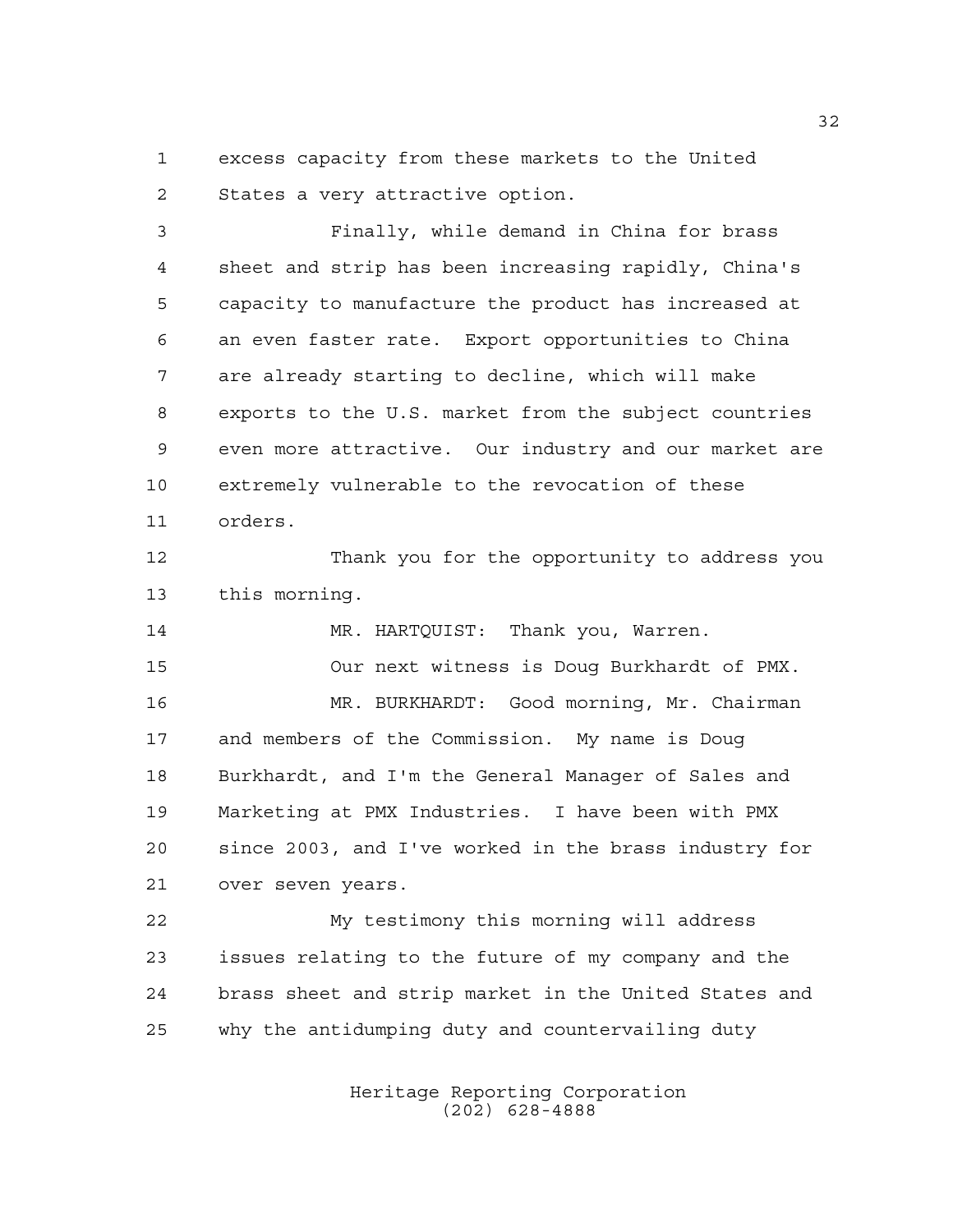orders on brass sheet and strip should be continued. First let me begin with a brief background of the history of PMX. In 1989, our parent company, Pun Song, headquartered in Seoul, South Korea, began construction of a U.S.-based facility to produce brass strip located in Cedar Rapids, Iowa, with the intent of serving the U.S. market. Construction of this greenfield facility was completed in 1992. It was the first brass and copper rolling mill greenfield facility to be built in the United States in over 50 years.

 A significant amount of capital was invested by Pun Song to ensure the successful operation of this production facility, which became operational in 1992. Not long after its establishment, PMX quickly became a world-class producer of copper and brass products, including brass sheet and strip.

 Our equipment and facility are state-of-the- art, and we have continuously made capital investments to modernize and increase production efficiencies. In our capital-intensive industry, brass mills must maximize the utilization of the casting and rolling equipment to spread fixed costs over as wide a base as possible.

Because the equipment used to produce brass

Heritage Reporting Corporation (202) 628-4888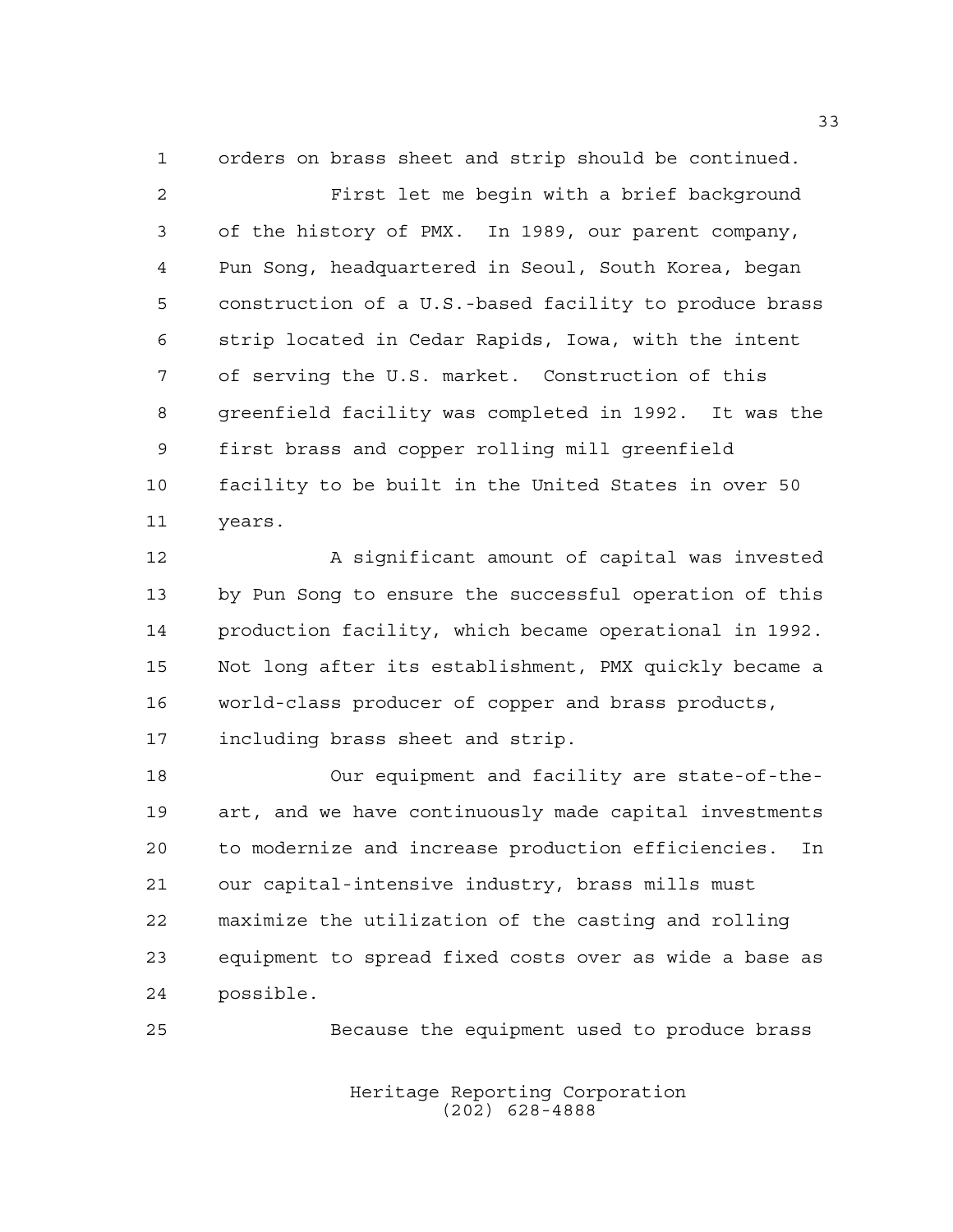sheet and strip can also be employed to produce any number of copper and copper alloy flat-rolled products, our company is like many other brass mills in that we can switch production between various products to meet demand.

 Brass sheet and strip is a critical element to the product mix at PMX and the other mills by virtue of the high volume entailed. Thus, a certain production level of brass products must be achieved in order to sustain our operations.

 Brass sheet and strip is a commodity product and highly fungible. It competes in the U.S. market on the basis of price. PMX competes head-to-head with other domestic producers and importers selling brass sheet and strip with price being the key factor determining who gets the sale.

 Given the decline in demand for brass sheet and strip in recent years, the U.S. market for this product has become extremely competitive. Even a small difference in price results in winning or losing a sale.

 As I previously mentioned, PMX makes ongoing capital investments to increase our efficiencies. Despite our continuing effort to remain a highly efficient producer, I am very apprehensive about the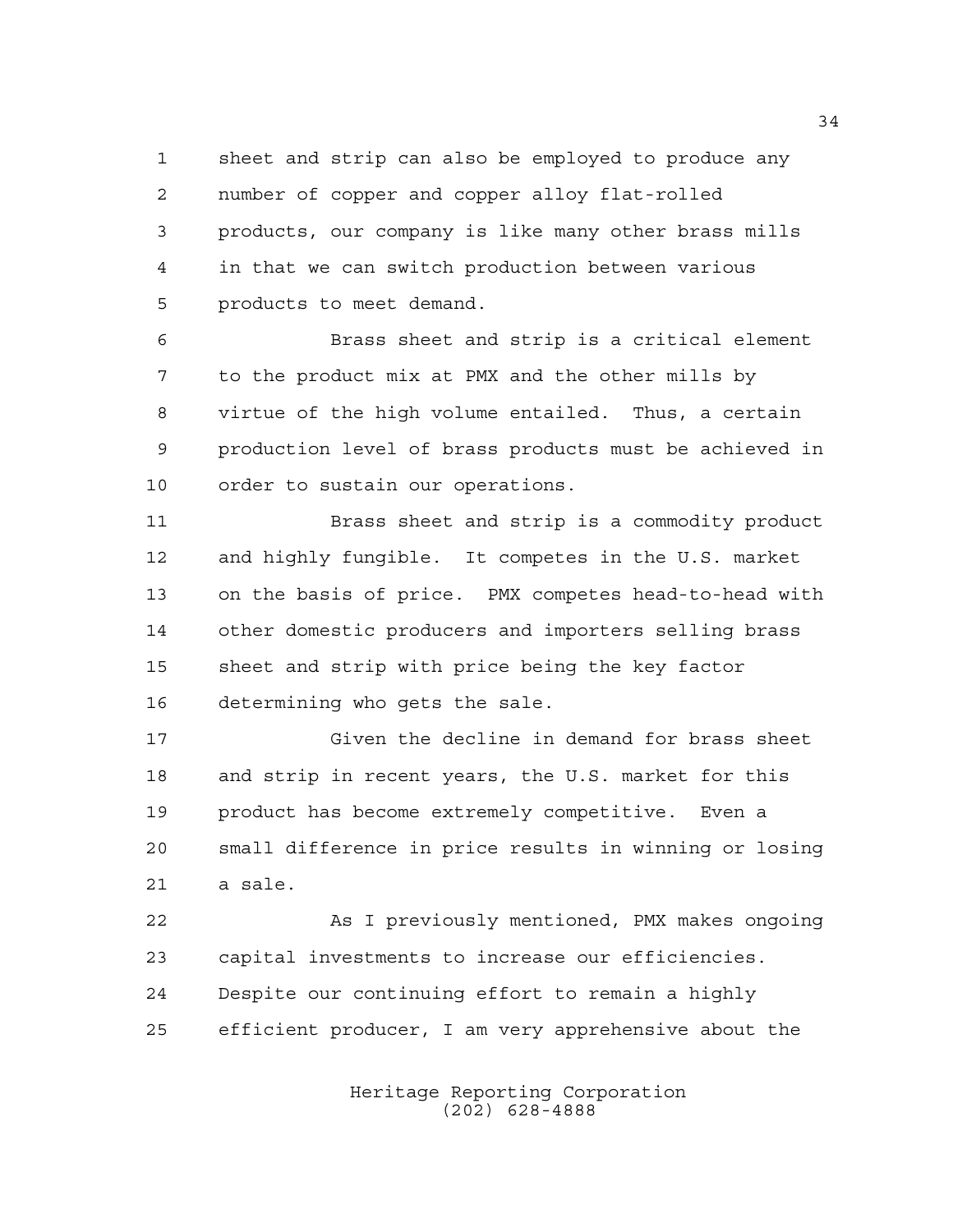future of my company if any of these orders were to be revoked.

 While the orders have allowed PMX to justify the sizeable capital investment we have made in our Cedar Rapids facility and have given us the ability to make additional capital improvements, the ability to generate a return on investment from our mill would be minimized if revocation occurred, putting future investment, production and employment at serious risk.

 Given the large capacity to produce brass sheet and strip that exists in the subject countries and the attractiveness of the U.S. market, it is reasonable to expect increased exports from these countries if the orders are revoked. Any claims by Respondents that they would not return to the U.S. market or would only sell a limited volume, are simply unrealistic. If the orders are revoked, there will be nothing to prevent the unrestrained imports from increasing in the U.S. market. An influx of subject imports into the U.S. market at unfair prices will have consequences for our industry.

 These dumped and subsidized imports will undercut our prices, making it impossible for our products to compete and for PMX to be profitable. The deterioration in prices that would be caused by

> Heritage Reporting Corporation (202) 628-4888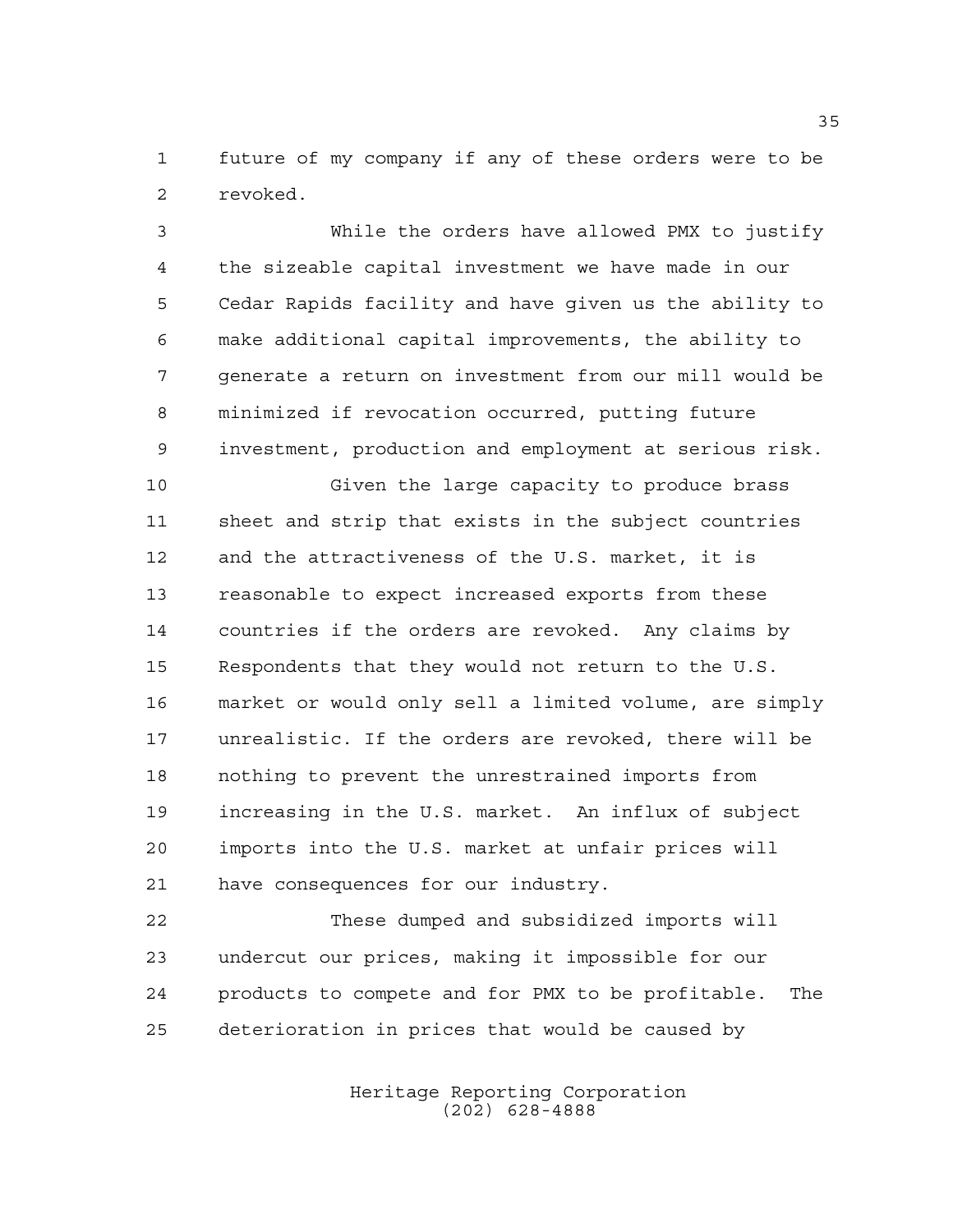revocation of the orders would lead to a reduction in our revenue, our profits and our ability to continue to invest in capital improvements.

 The intensely competitive nature of the U.S. market for brass sheet and strip reinforces my concern. Current low profit margins for the U.S. industry demonstrate that the U.S. brass sheet and strip industry is in a vulnerable condition.

 If these orders were revoked, low-priced offers from importers of the foreign product would become the price that PMX and other domestic producers would have to meet. We cannot afford any further reduction in our prices and profit margins.

 In sum, revocation of any of the orders would lead to history repeating itself. On behalf of PMX, I urge you not to revoke the outstanding orders on brass sheet and strip.

Thank you.

MR. HARTQUIST: Thank you, Doug.

We now move to Kathy Cannon.

 MS. CANNON: Good morning. I am Kathleen Cannon of Collier Shannon Scott. My testimony today will address the issue of cumulation, including the arguments Respondents have raised in an attempt to prevent cumulating imports from Brazil and Germany in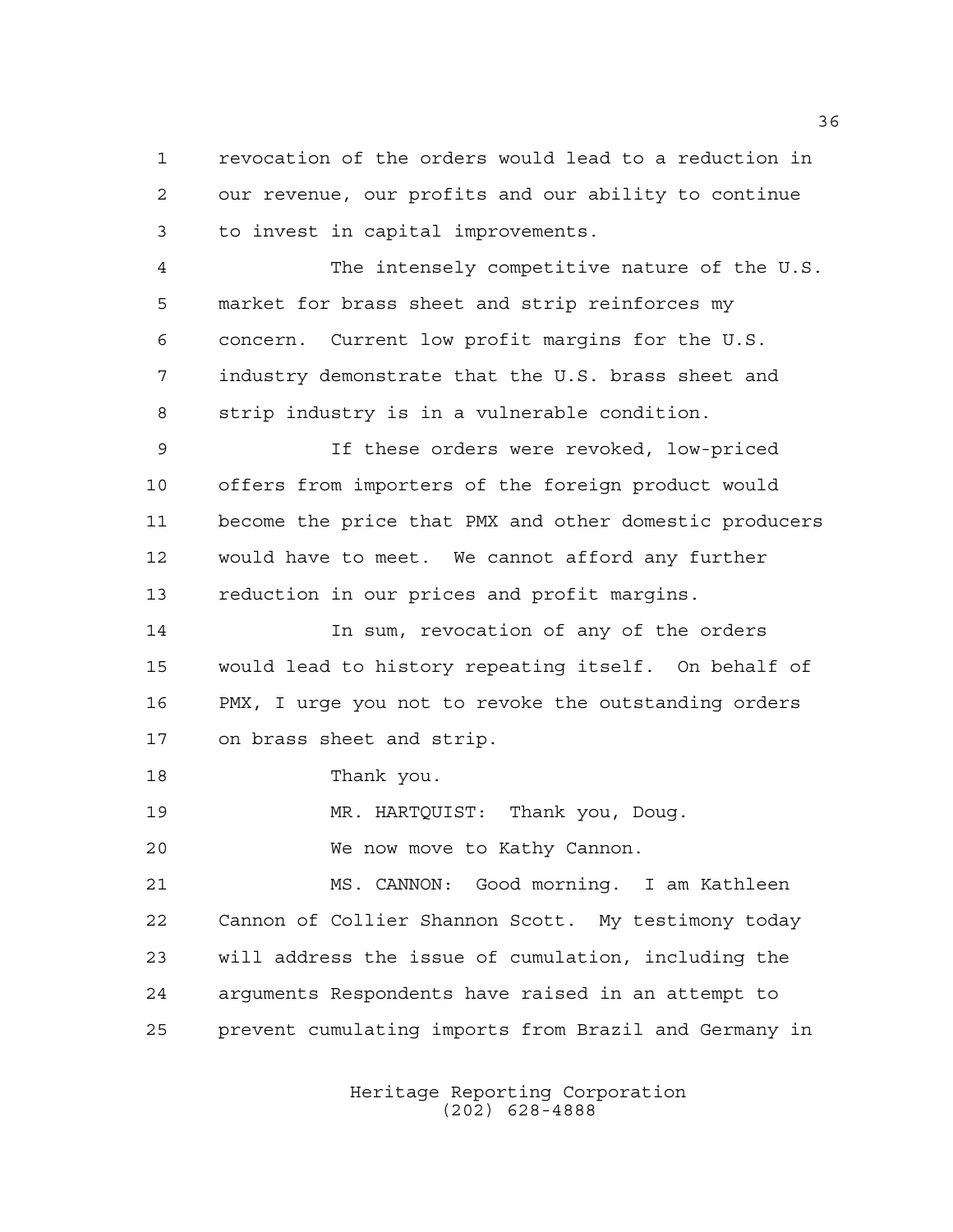this review.

| $\overline{2}$ | Let me clarify from the outset. We are only            |
|----------------|--------------------------------------------------------|
| 3              | urging the Commission cumulate imports from Brazil,    |
| $\overline{4}$ | France, Germany, Italy and Japan, but have not         |
| 5              | included Canada in this group. Data available to us    |
| 6              | at this point indicate that there is no capacity to    |
| 7              | produce brass sheet and strip in Canada. If that is    |
| 8              | confirmed, there is no longer a need for the order.    |
| 9              | Despite the Commission's decision to                   |
| 10             | cumulate subject imports both in the original          |
| 11             | investigations and in the first sunset review, both    |
| 12             | Eluma and the German producers urged the Commission    |
| 13             | not to cumulate imports here. Their objection to       |
| 14             | cumulation is not surprising, given the massive        |
| 15             | collective foreign capacity and import volumes that    |
| 16             | could and likely would be redirected to the U.S.       |
| 17             | market if revocation occurs.                           |
| 18             | Their attempts to justify decumulating                 |
| 19             | imports from Brazil and Germany, however, have no      |
| 20             | merit. Both Respondents begin by claiming that there   |
| 21             | would be no discernable adverse impact from imports of |
| 22             | either country because imports from each country alone |
| 23             | are not likely to cause injury.                        |
| 24             | Indeed, the Eluma argument that there would            |
| 25             | be no discernable adverse impact of imports from       |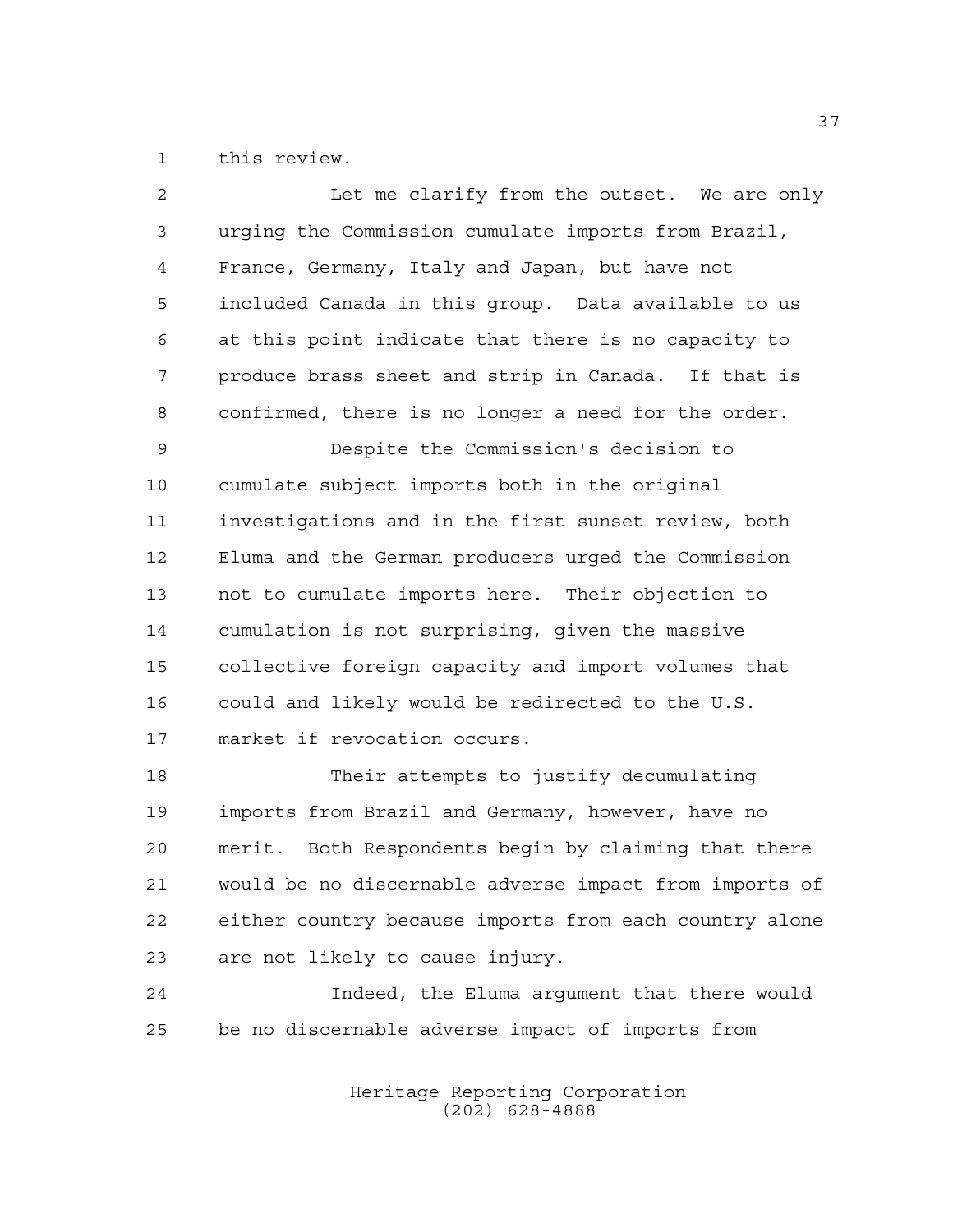Brazil in its cumulation analysis which appears at pages 6 to 9 of its brief is virtually identical to its argument that these imports would not cause injury, which appears at pages 23 to 26 of its brief.

 These identical arguments in both the cumulation context and the injury context misapprehend the legal standard. As the Court of International Trade stated in the Yusnor IndoSteel case, "The no discernable adverse impact test in a cumulation context cannot be treated as tantamount to a requirement of proving injury on an individual country basis as such an approach would defeat the purpose of cumulation."

 Moreover, the reasons Respondents give as to why these imports would have no discernable adverse impact are unfounded. Both Respondents assert that imports from the subject countries were declining in the original investigation over the 1984-1987 period, while the U.S. industry's condition was improving.

 In fact, in looking at the information presented in their briefs one would wonder how an affirmative decision was reached initially. The answer is Respondents are looking at the wrong time period and are looking at only a part of the Commission's analysis in the original investigations.

> Heritage Reporting Corporation (202) 628-4888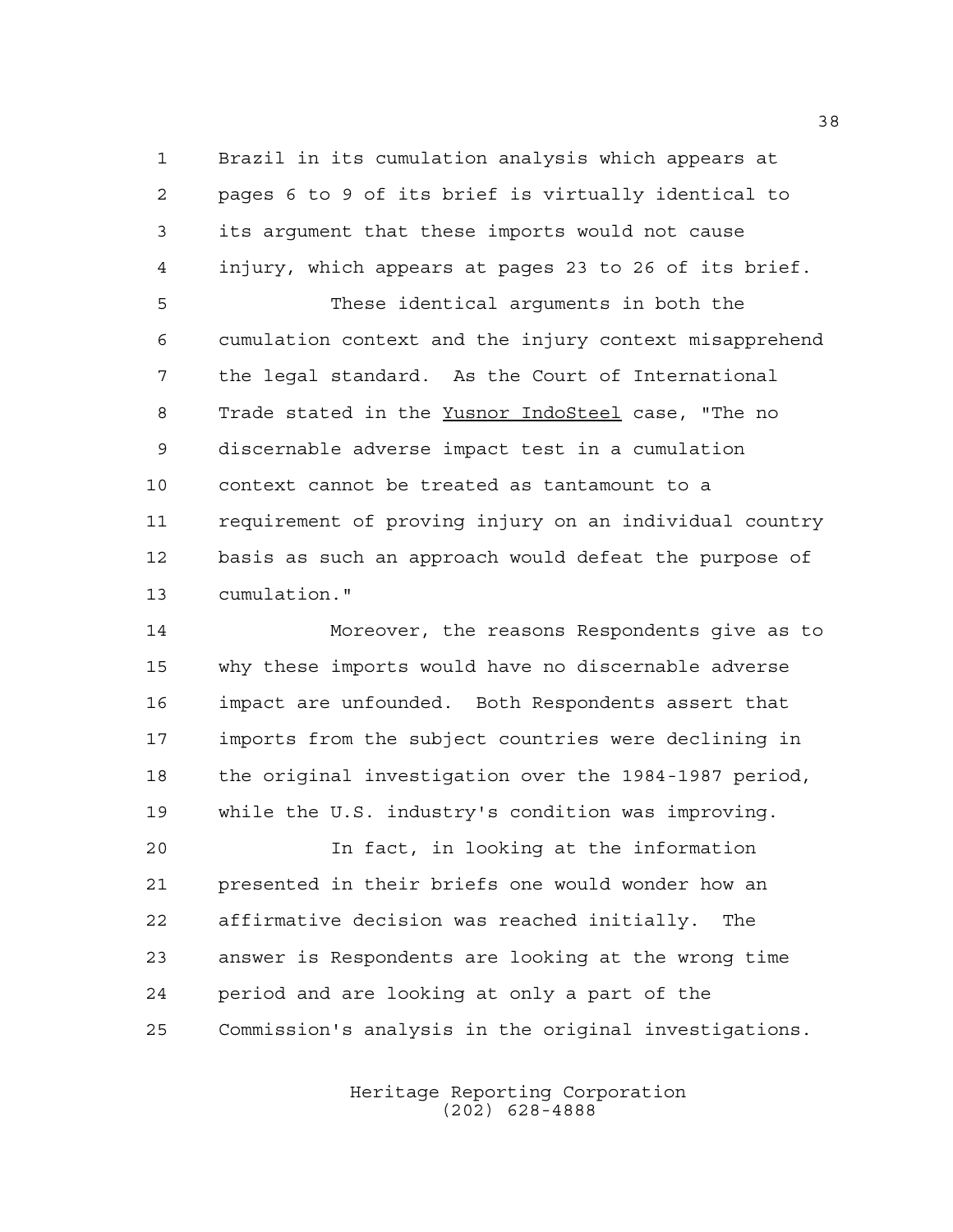Most notably, the period at issue in the original investigations of Brazil and Germany began in 1983, not 1984, and extended through 1985 and interim 1986. Based on an examination of the actual period of investigation, the Commission found subject imports were increasing. The Commission also found that imports from Germany were by far the largest single source of imports at that time.

 As to the U.S. industry's condition during this period, the Commission found "adverse trends in almost all of the indicators traditionally considered by the Commission."

 In the second set of cases filed against imports from Japan and the Netherlands in July 1987, the Commission also found that subject imports were increasing over the time period at issue. Respondents' arguments are based on data from the wrong time period.

 Another flaw in Respondents' arguments on the volume trends in the original investigations is that they are based only on the six countries at issue here and aggregate all of those imports. The Commission, however, properly cumulated imports from the countries subject to each of the original investigations, including those not at issue here.

> Heritage Reporting Corporation (202) 628-4888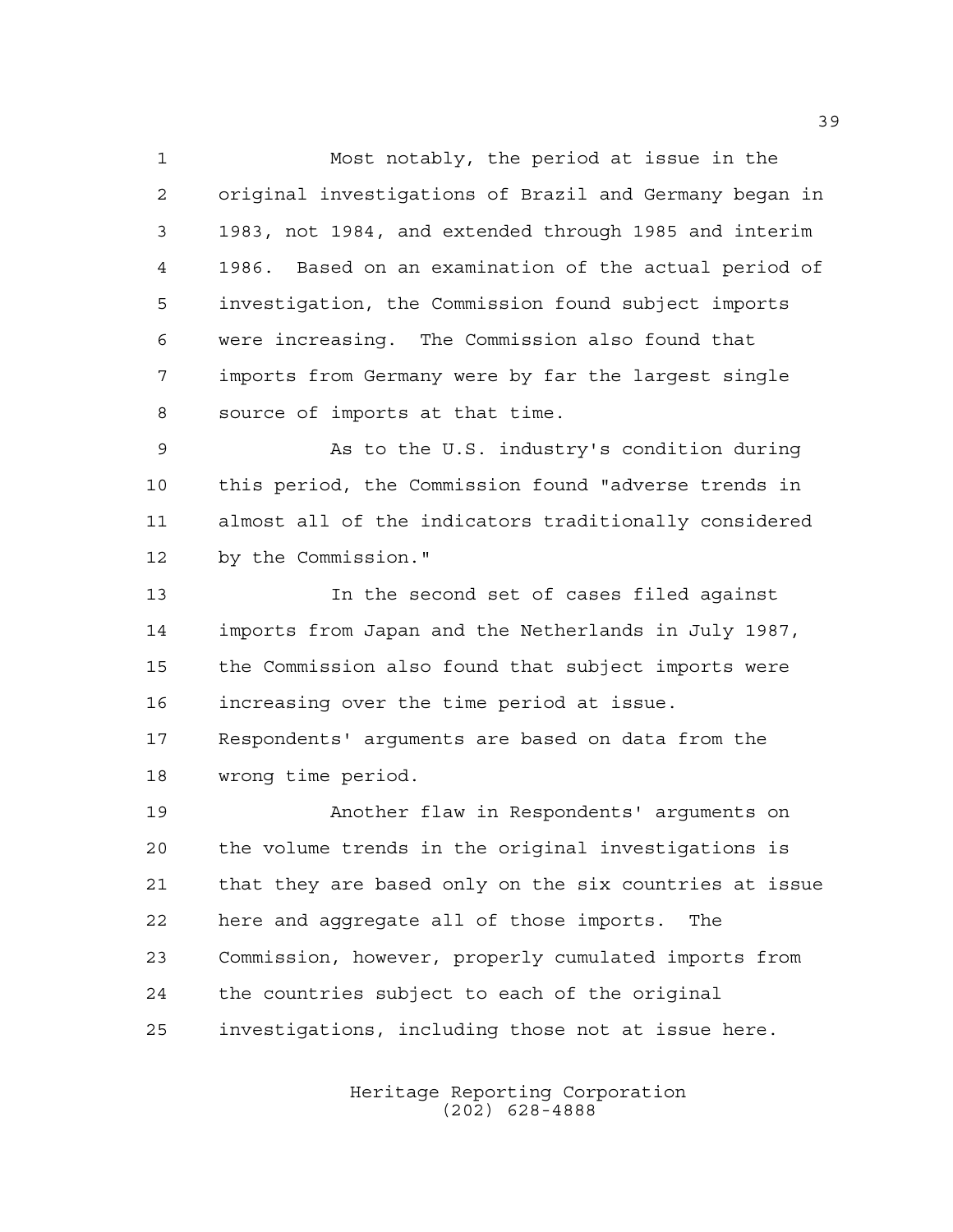Respondents' analysis improperly aggregates volumes of imports from two different investigations spanning different periods of investigation. It is improper to try to compare the collective volume effect of subject imports across different investigations just as it is wrong to ignore the original effect of imports from Korea, Sweden and later from the Netherlands simply because the Commission subsequently revoked those orders.

 The German Respondents go on to cite zero or de minimis dumping margins by Wieland in the early 1990s as the basis for a no discernable adverse impact finding. Wieland argues that Commerce departed from its normal practice by refusing to revoke the German order despite three years of zero margins and claimed that because the German producers did not increase imports at a time when dumping margins were zero the Commission should find no increase in imports would occur if the duties were revoked here.

 This argument fails on several counts. First, Commerce refused to revoke the order because it found that Wieland was able to sell without dumping only by selling very small quantities of subject brass in the United States. In fact, in the review period Wieland cites, Wieland had only a single U.S. shipment

> Heritage Reporting Corporation (202) 628-4888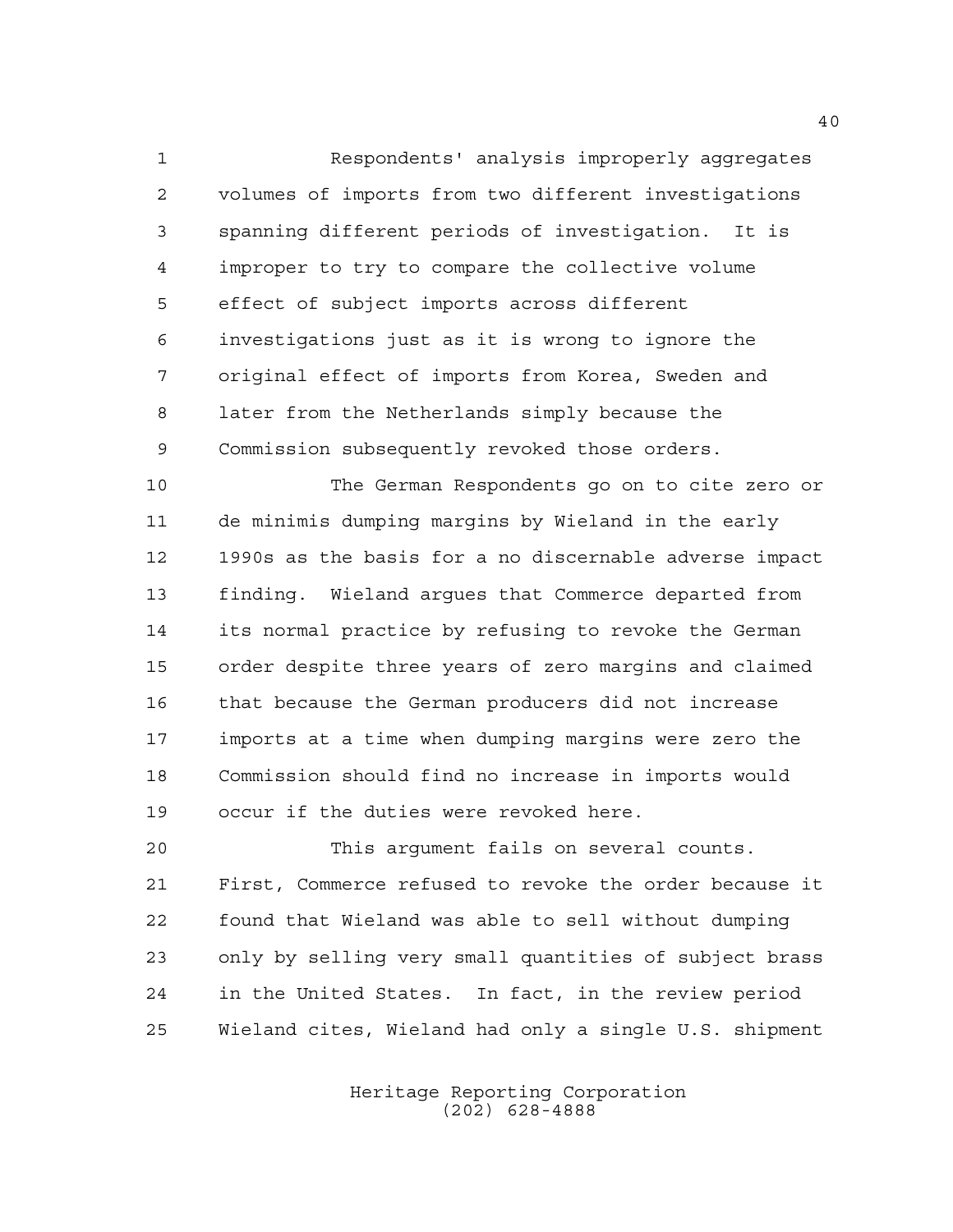that was a mere fraction of Wieland's preorder volume. Commerce also found that Wieland was likely to resume dumping if revocation occurred, particularly because it would want to supply its related U.S. re- rolling facility with strip at dumped prices. This result is fully consistent with Commerce's practice of only revoking an order if it finds no likelihood a company will resume dumping.

 Second, Wieland's arguments have the situation exactly backwards. As Wieland itself has stated, Wieland sold very small quantities of brass in the U.S. market at non-dumped prices in the early 1990s because it could not sell other types of brass without dumping.

 Commerce recognized that Wieland's small volume of non-dumped sales does not show what would happen if the orders were revoked and Wieland were free to sell large quantities of brass unrestrained in the U.S. market.

 In fact, it was Commerce's finding that Wieland had an incentive to resume dumping to supply its U.S. re-roll facility and to maximize its capacity utilization that led Commerce to refuse to revoke the order. Rather than supporting Wieland's claim that this case showed Wieland would be unlikely to increase

> Heritage Reporting Corporation (202) 628-4888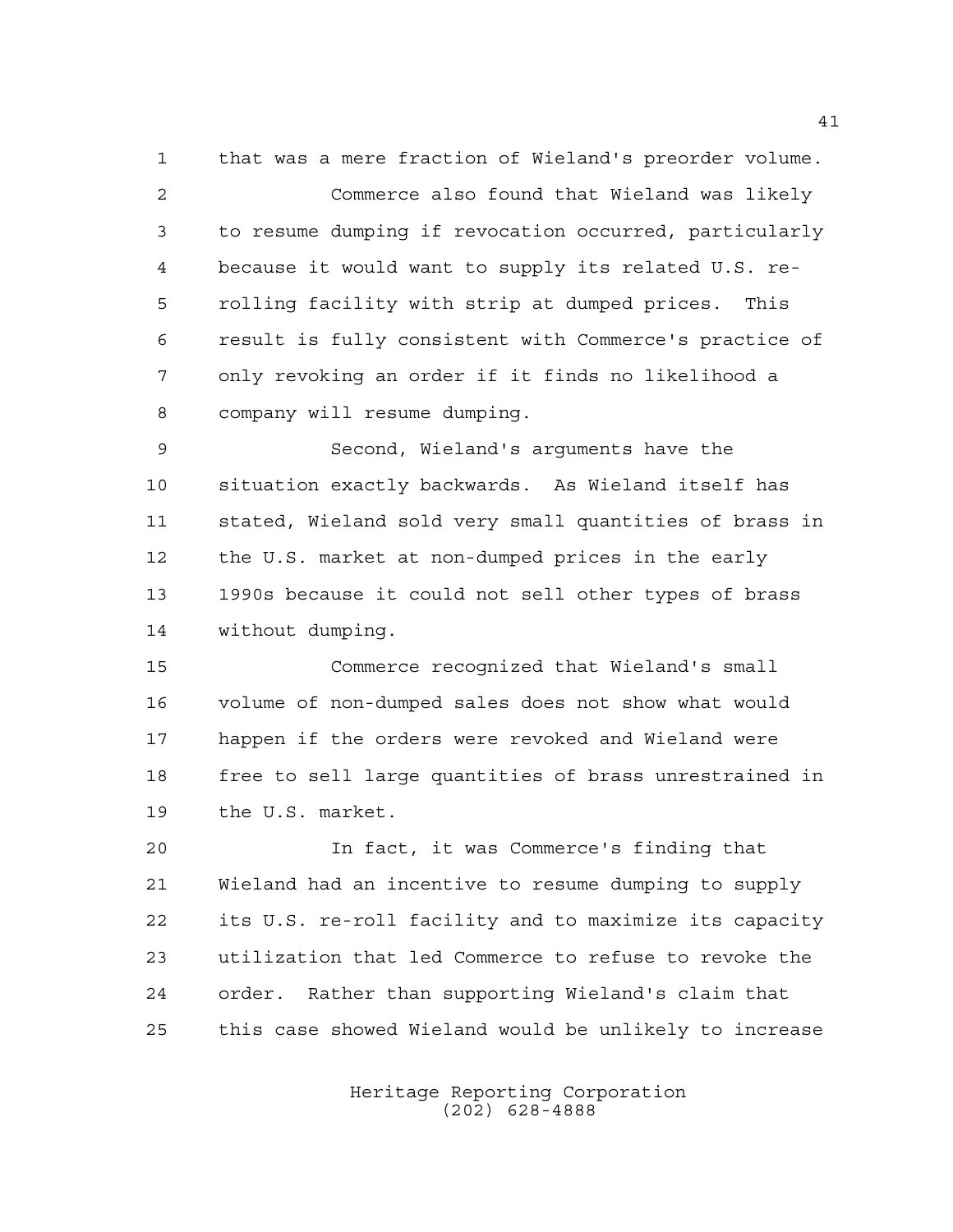dumped sales if the orders were revoked, the Commerce finding indicates just the opposite.

 Finally on this issue, I note that the zero dumping margins applied only to Wieland. Commerce did not find that the other German brass producers were not dumping. Both Eluma and Wieland predicate arguments on their own data while ignoring other producers in their countries, particularly non-responding producers.

 As Mr. Kerwin will discuss, the massive capacities to produce brass sheet and strip in both Brazil and Germany, coupled with other information showing likelihood of increased imports from both of those countries if revocation occurred, demonstrate that imports from Brazil and Germany would have a very discernable adverse impact.

 Once the Commission resolves this inquiry, it must determine whether there would be a reasonable overlap of competition. Although the German producers contend that their product is of higher quality and does not compete with the U.S. product, that view is not shared by either U.S. producers or most purchasers.

 As the prehearing report indicates, six of seven U.S. producers and 10 of 11 responding

> Heritage Reporting Corporation (202) 628-4888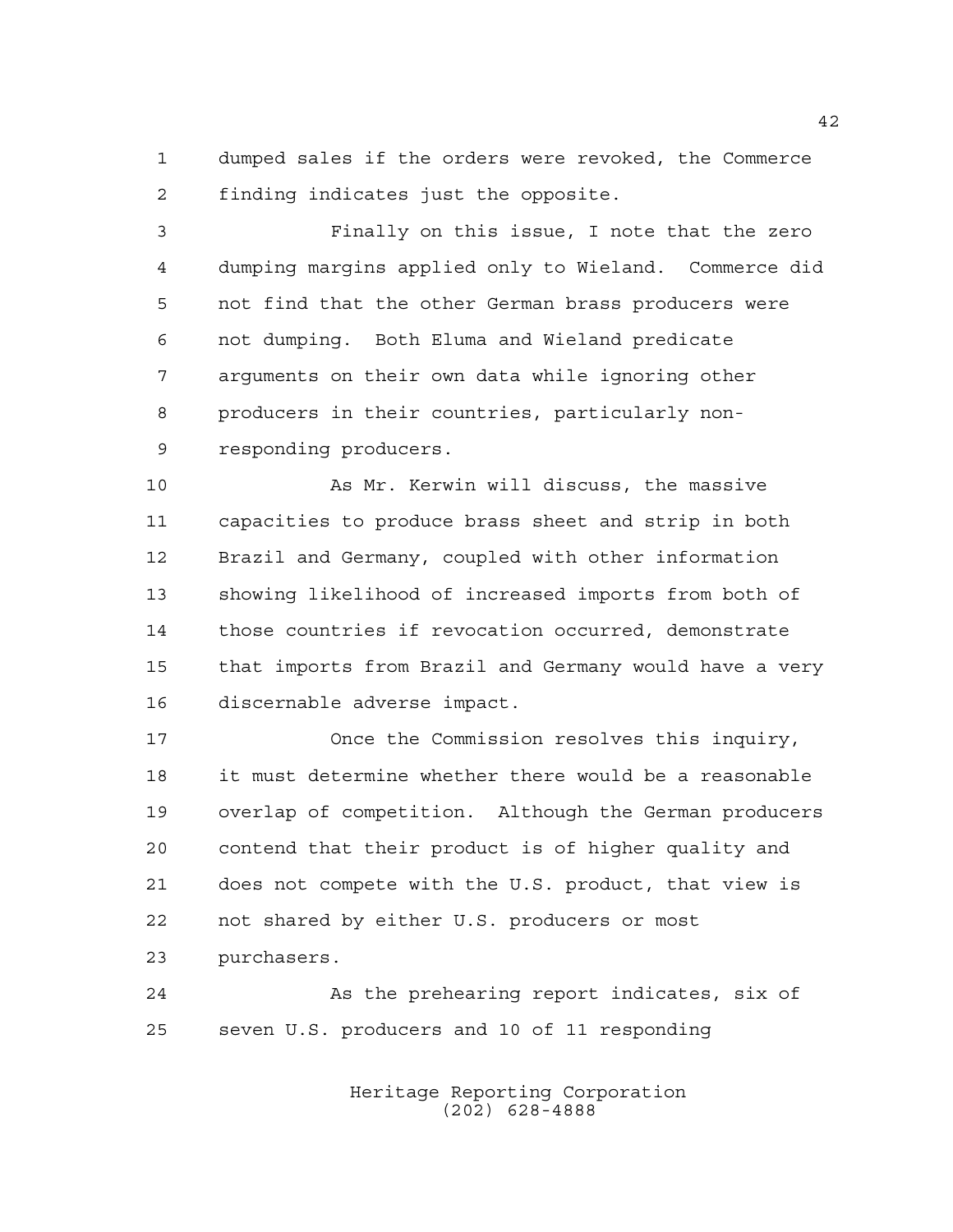purchasers stated that the U.S. and German products were interchangeable. Overall, the Commission found a "high degree of substitution between brass sheet and strip produced in the United States and subject countries."

 Record data also indicates that there has been and would be an overlap in channels of distribution, geographic markets and a simultaneous presence of subject imports from the five subject countries, as well as the U.S. product.

 Finally, common conditions of competition support cumulation here. The volumes of all subject imports have declined substantially from preorder levels, none showing an ability to sell into the U.S. market at preorder levels without dumping.

 All five subject countries have maintained or even increased capacity to produce the product and 18 likely would export their excess capacity or would divert exports from third countries, including China, to the U.S. market if revocation occurred.

 Let me make one final point on the record data. At the risk of repeating myself from the 23 hearing last week on Polyester Staple Fiber, we are again in a case in which very few foreign producers have been willing to respond to Commission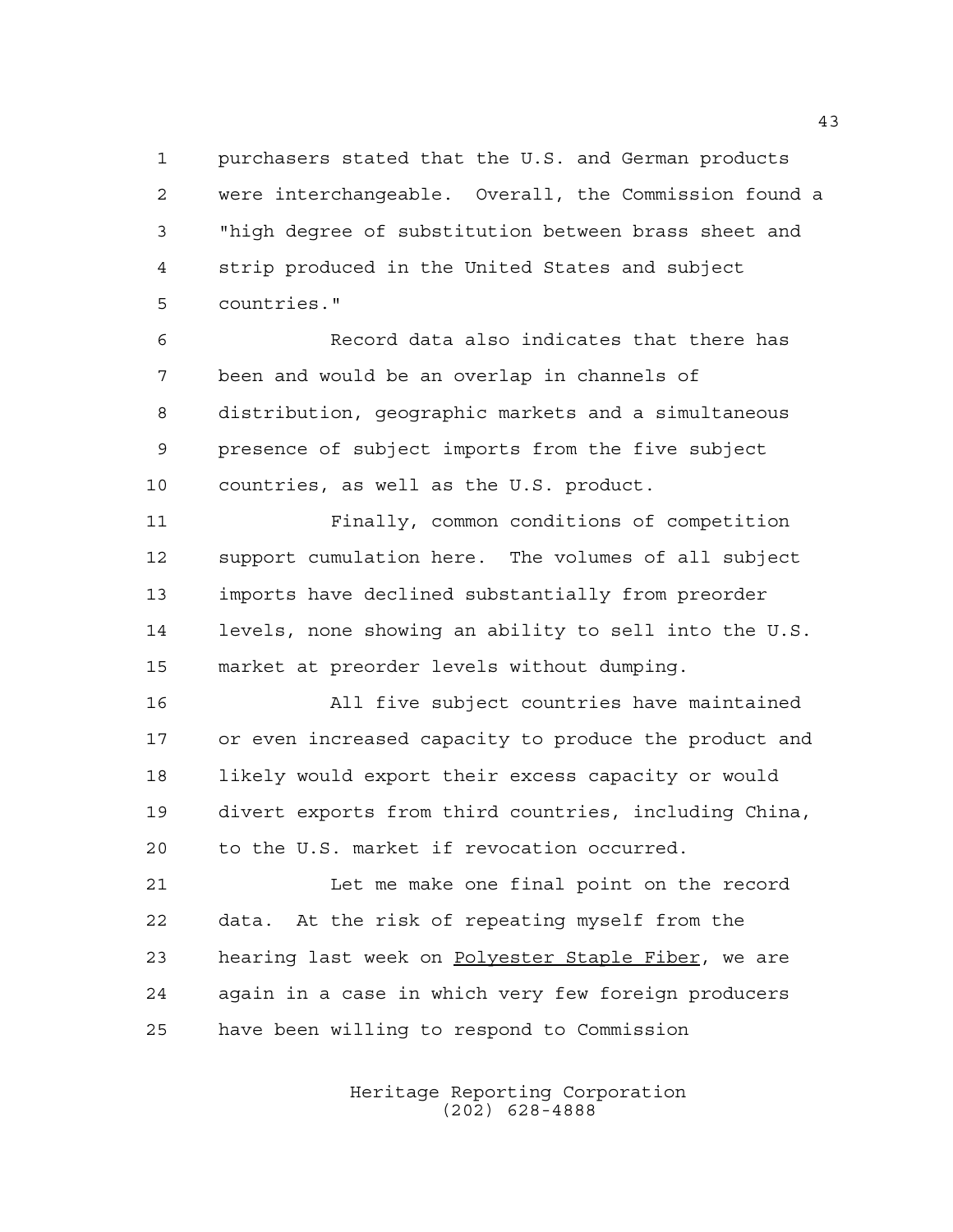questionnaires, leaving you to determine what

 information to rely upon and whether the use of adverse inferences is appropriate.

 While the German Respondents would have you just use the information they have given you and essentially ignore the existence of non-responding producers, you can't do that, nor can you assume, as Eluma urges, that any non-responding Brazilian company is small and uninterested in this market, particularly in light of record evidence we have submitted as to other significant production in Brazil.

 Information submitted for the record from both public and proprietary sources shows substantial capacity in non-responding companies and incentives to export that capacity to this market. Once again I urge you to consider the use of adverse inferences in this case as the statute contemplates, as the Federal 18 Circuit has approved in the Matsushita case and, frankly, as is deserved where major foreign producers subject to these orders refuse to answer questionnaires or otherwise cooperate in these cases. Thank you. MR. HARTQUIST: Thanks, Kathy. Our last witness is Michael Kerwin of Georgetown Economic Services.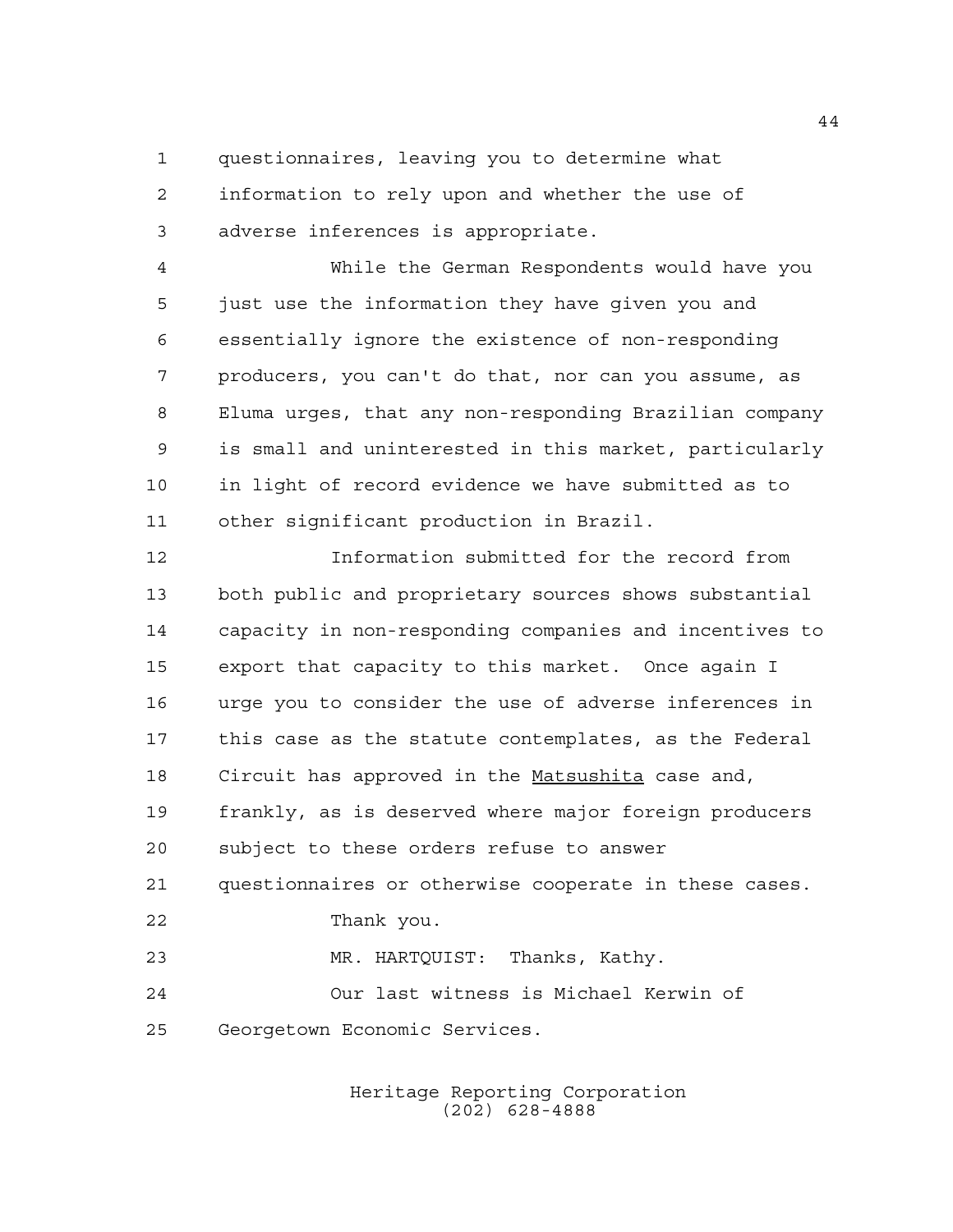MR. KERWIN: Good morning. I'm Michael Kerwin of Georgetown Economic Services. This morning I'd like to discuss some of the conditions of competition in the U.S. market for brass sheet and strip and the likely volume and price effects of the subject imports in the event of revocation.

 In making your assessment of the likely impact of the subject imports if the orders were revoked, it is important to bear in mind some of the conditions of competition prevailing in the U.S. market.

 First, consumption of brass sheet and strip declined significantly during the period of review. While the Respondents would have you believe that an upturn in the U.S. market in 2004 brought a good year for the domestic industry, it was actually only an improvement in relation to 2003, which was a dismal year for the industry.

 U.S. consumption in 2004 was actually lower than that in any year of the original investigations or in the first sunset review. In fact, between 1999 and 2004, U.S. consumption fell by 100 million pounds or 16.5 percent. The brass sheet and strip market is in long-term decline, and the position of the domestic industry is difficult even with the current orders in

> Heritage Reporting Corporation (202) 628-4888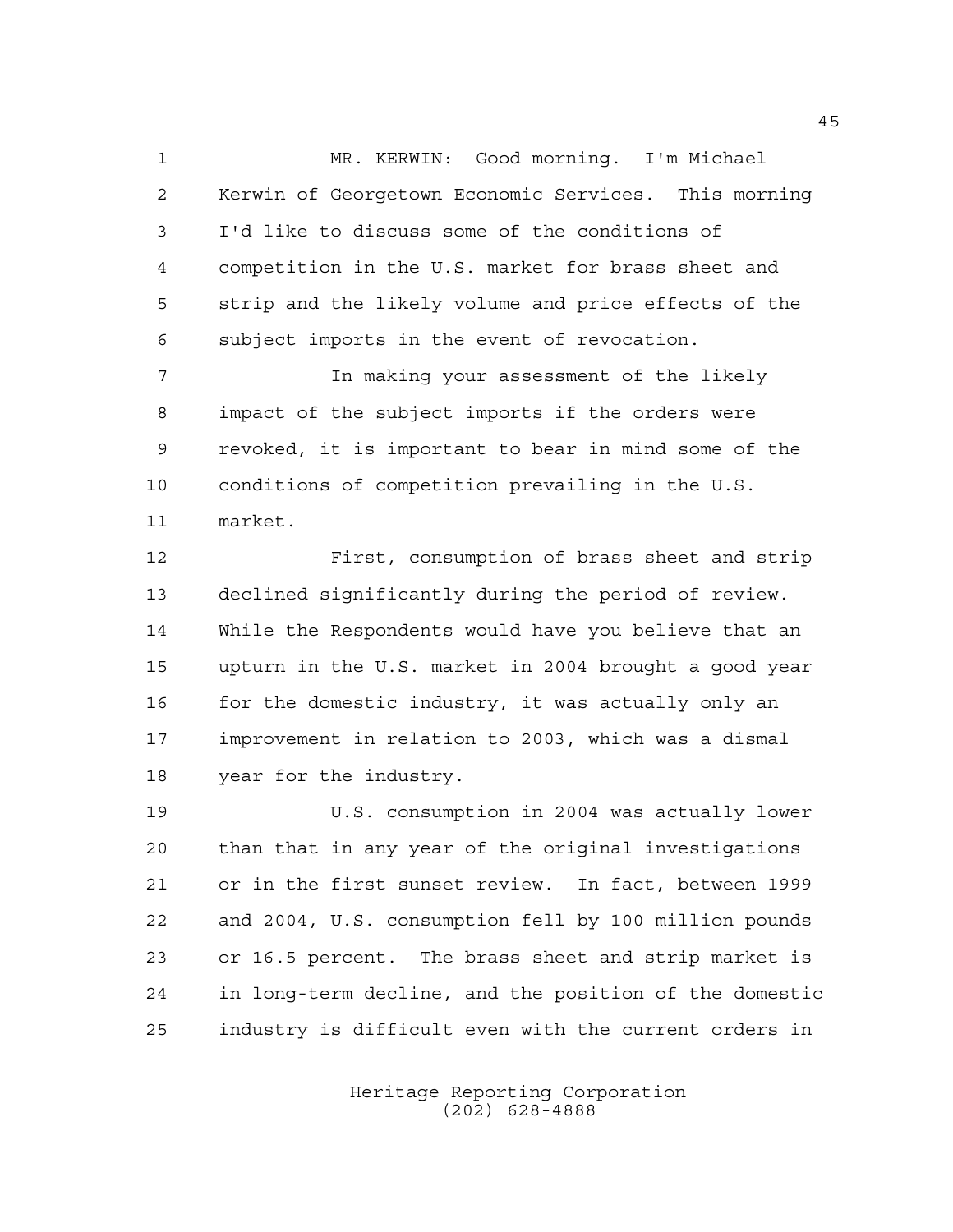place.

| Given the long-term contraction of the                 |
|--------------------------------------------------------|
| market, the domestic industry has taken steps to       |
| reduce its productive capacity. While the prehearing   |
| report shows that the industry's capacity increased in |
| relation to the first sunset review, last week a       |
| revision was submitted to the Commission to correct    |
| the misunderstanding by one domestic producer which    |
| had reported its total capacity to produce all flat-   |
| rolled copper and copper alloy products rather than a  |
| product specific allocation.                           |
| The revised figures show that the industry             |
| has not increased its capacity in relation to the      |
| first sunset review and that capacity fell             |
| significantly over the current period of review.       |
| Contrary to the assertions of the German               |
| Respondents that the problems of the domestic industry |
| can be attributed to an overcapacity problem of its    |
| own making, individual U.S. companies have taken       |
| action to reduce capacity in line with demand trends.  |
| Even with the downward revision in domestic            |
| industry capacity, however, the industry maintains     |
| ample capacity to produce brass sheet and strip.<br>In |
| fact, the industry not only has sufficient capacity to |
| produce the entire volume of the product currently     |
|                                                        |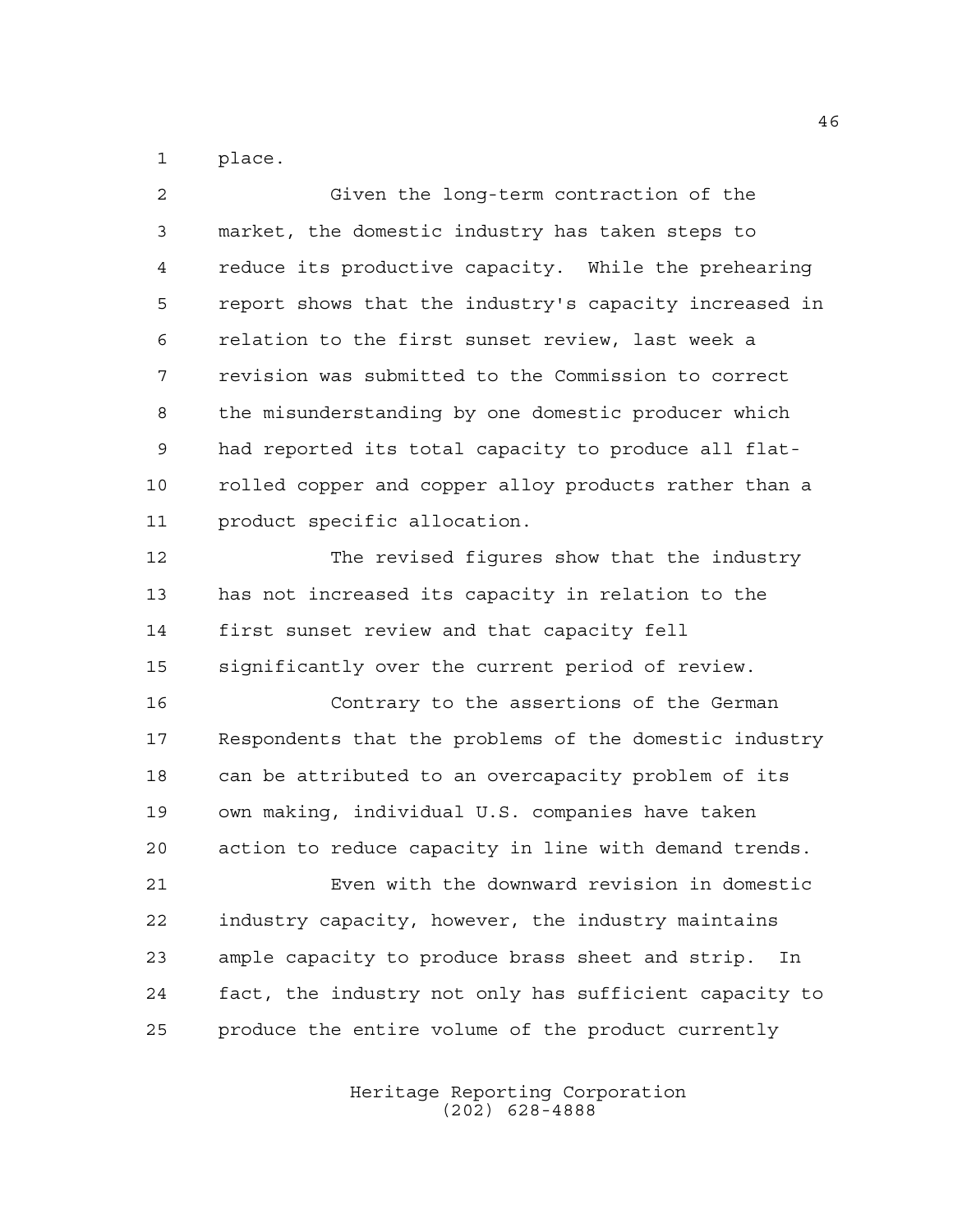being imported from all source countries; it could actually produce enough to cover total imports from the peak period from the time of the original investigation. In short, the domestic industry is taking action to reduce capacity when it is feasible and necessary, but it has more than ample capacity to meet domestic demands.

 The second major condition of competition prevailing in the U.S. market has been the major increase in the cost of production experienced by the domestic industry. As you've heard, the cost for basic raw materials, such as copper cathode and copper alloy scrap, has increased dramatically over the last two years.

 While the industry's pricing mechanism allows the increased metal cost to be generally passed through to customers, high metal prices over the long term can have the effect of encouraging the use of alternative materials by users of brass sheet and strip.

 Further, the domestic industry has faced large increases in production costs such as electricity and natural gas and has not been able to completely pass these through. As a result, industry operating profits declined substantially over the

> Heritage Reporting Corporation (202) 628-4888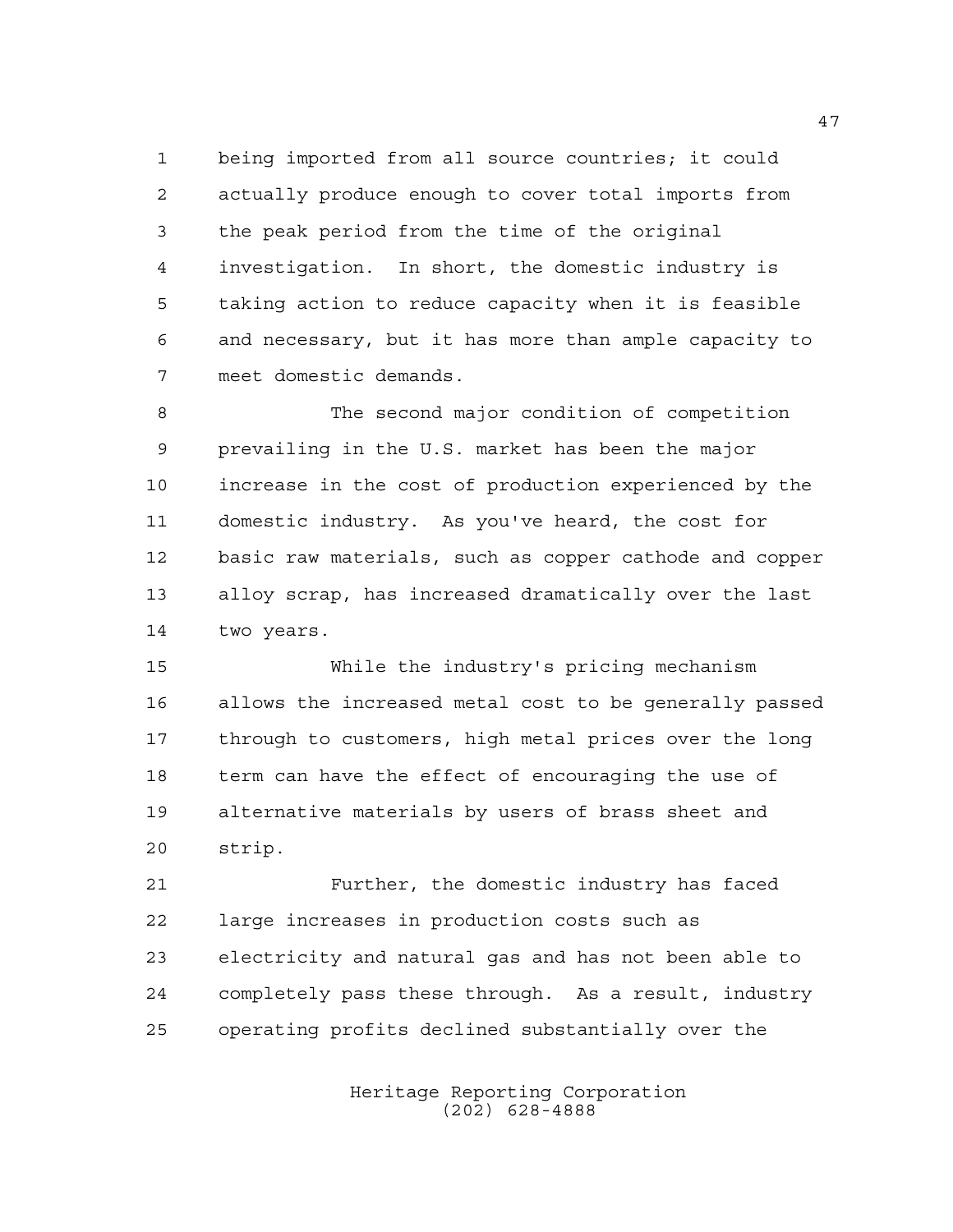period of review both in absolute terms and as a percentage of sales value. Increased finished product prices have not been an indicator of improved conditions for the domestic industry.

 In the face of these conditions of competition, the domestic industry is extremely vulnerable to the likely effects of the subject imports, and there's ample evidence the subject imports can and will increase if the orders are revoked.

 While the Respondents have provided numerous reasons as to why they can't or won't increase their shipments in the event of revocation, these claims can be refuted fairly readily.

 As an initial point, the central fallacy embodied in arguments of both the German and the Brazilian Respondents is that they're speaking on behalf of their respective industries. In point of fact, less than half of the known manufacturers of brass sheet and strip in Germany are participating in this review, and only one of the two known Brazilian producers is participating.

 The brief filed on behalf of the participating German producers never even acknowledges that two large producers in Germany, MKM and KM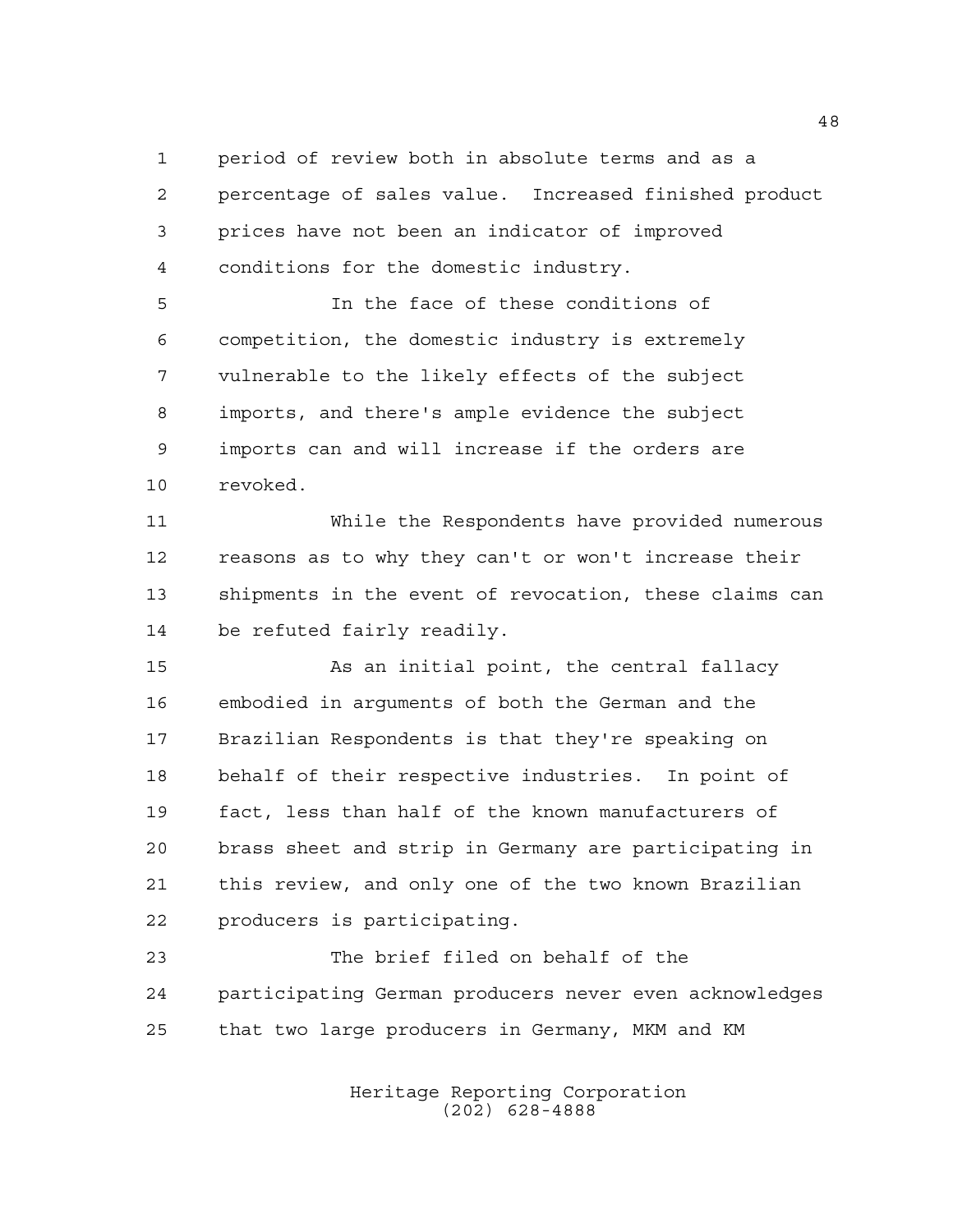Europa, have not responded to the Commission's questionnaire.

 Further, the German Respondents' brief asserts that its industry has consolidated and significantly reduced its capacity without acknowledging that the universe of German Respondents is larger now due to the inclusion of East Germany under the order in contrast to the limitation to West German mills at the time of the original investigation.

 According to Petitioners' sources of information, MKM, located in the former East Germany, had a large increase in its flat-rolled capacity during the period of review. Petitioners' sources of information also show that the responding German producers have not had reductions in their overall capacity to produce copper and brass flat-rolled products over the period of review.

 Both Wieland and Schwermetall showed capacity expansions, and Schwermetall's own materials describe it as the largest mill producing flat-rolled copper and copper alloy products in the world. As to Brazil, earlier this year Eluma announced a major capital investment intended to increase its output by 20 percent and expand its exports.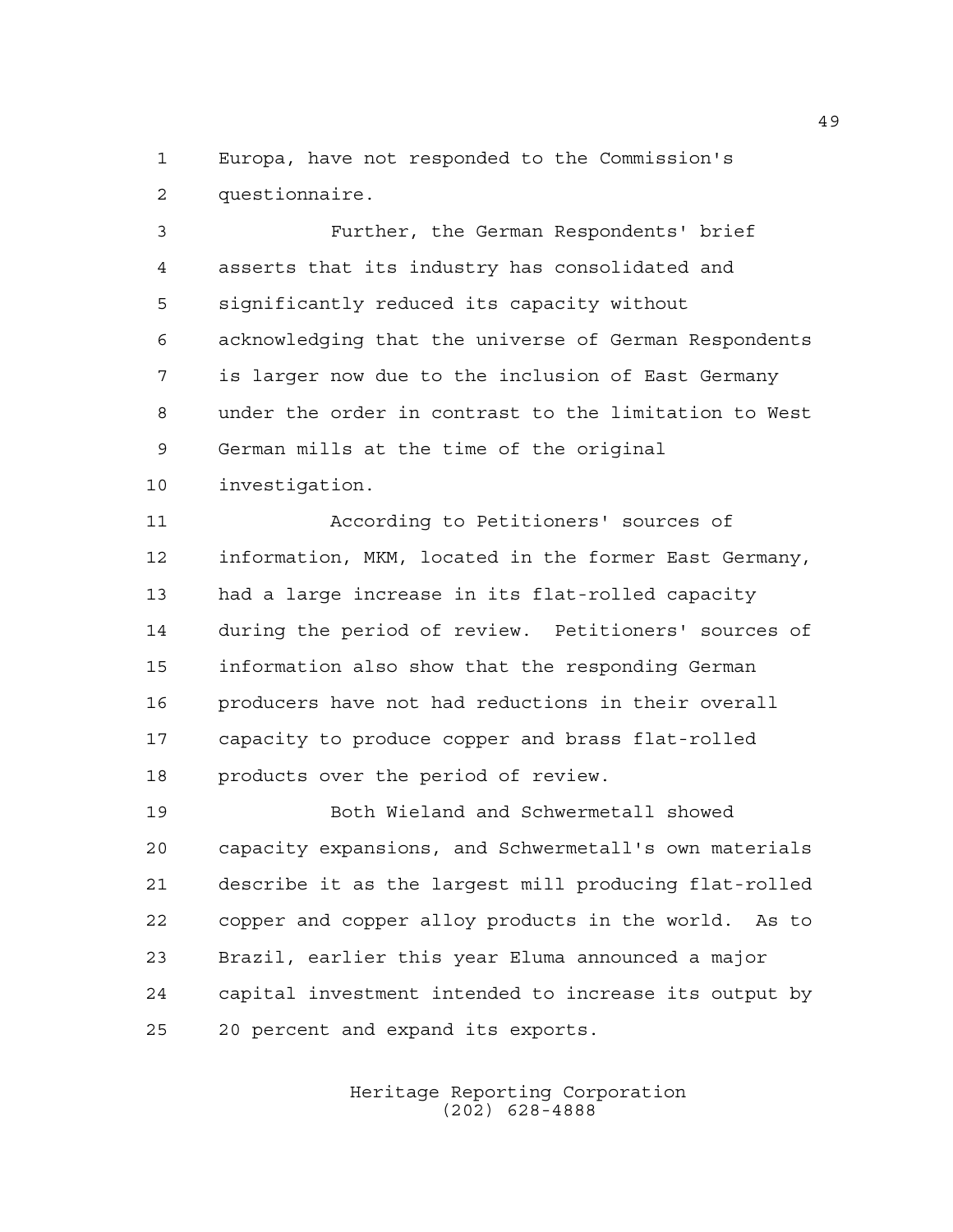In contrast to the U.S. industry, there have been no brass mills that have been shuttered in Brazil or Germany since the time of the last sunset review. Even if the revised data of the responding German producers are taken at face value, however, the public figures show that these participating producers had an average of 51.4 million pounds of excess capacity in the last two years of the period of review.

 Given that U.S. imports from Germany peaked at 69.5 million pounds in 1984 and that responding producers represent only part of the true industry producing brass sheet and strip in Germany, it is clear that in the event of revocation the German industry could readily resume shipping the subject products in volumes above those during the period of investigation.

 The Respondents in this review also assert that they will not ship significant volumes to the U.S. market because the Asian market, most notably China, has become far more attractive. In point of fact, however, Chinese import statistics show that imports of brass flat-rolled products from Germany, Brazil and each of the subject countries other than Italy actually declined between 1999 and 2004. There's also ample information showing that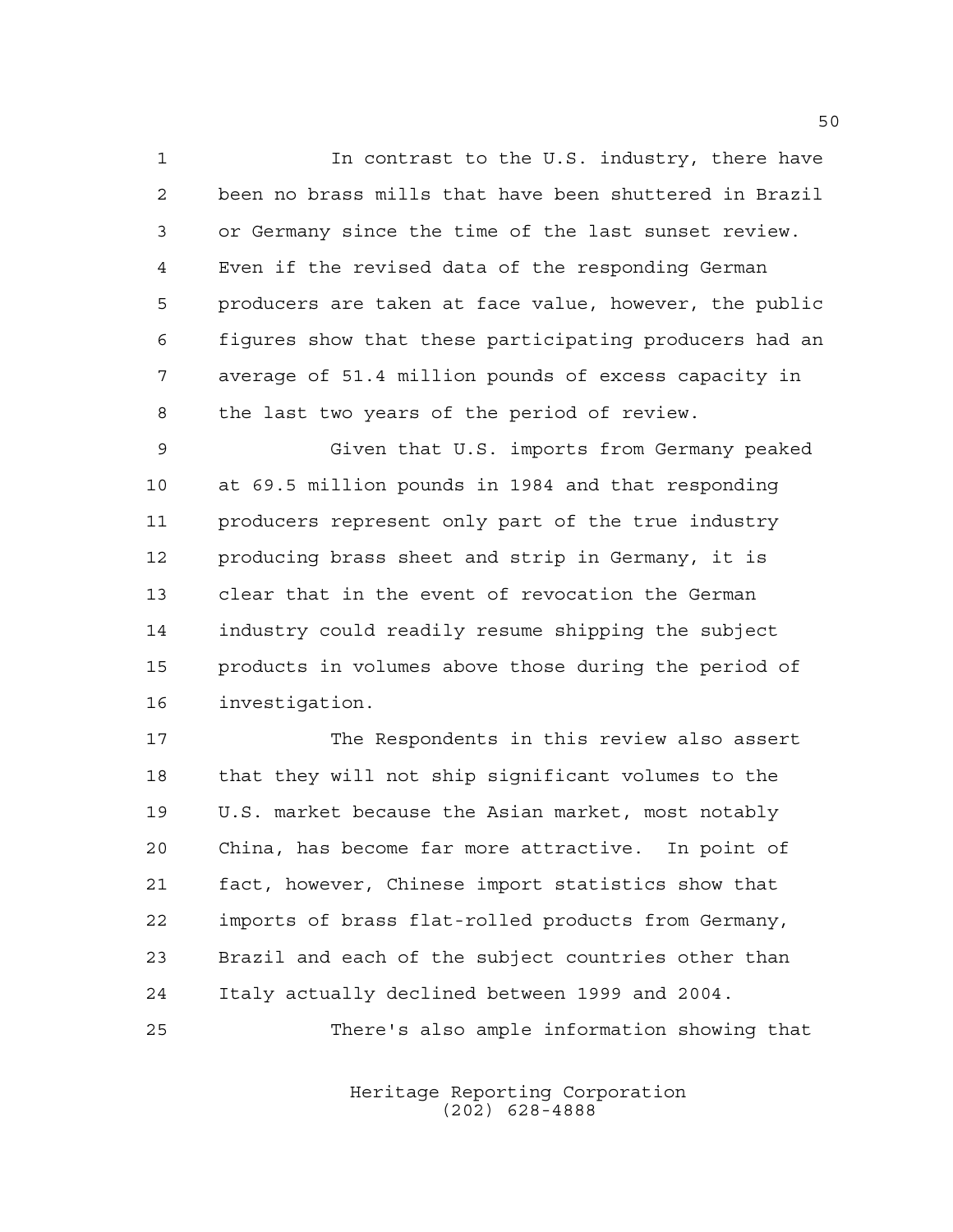China is rapidly developing its own industry to produce brass sheet and strip and will require far fewer imports in years to come.

 Respondents also argue that the recent weakness of the U.S. dollar essentially prohibits foreign producers from shipping to the U.S. market in significant quantities. Obviously historical trends and exchange rates do not preclude the opposite trends from taking hold in the future.

 Even under the recent trend in dollar depreciation, however, exports of many commodities from the subject countries to the United States have increased contrary to any arguments as to the centrality of exchange rates in the calculus of whether or not to ship to the U.S. market.

 Specifically, U.S. imports of copper sheet and strip from Germany, a product made primarily by the same companies that make brass sheet and strip, nearly tripled between 1999 and 2004, despite a depreciation in the U.S. dollar in relation to the euro of 16.8 percent over that period.

 As to Brazil, the dollar has actually strengthened substantially in relation to the real over the period of review making Brazilian imports significantly more attractive in the event of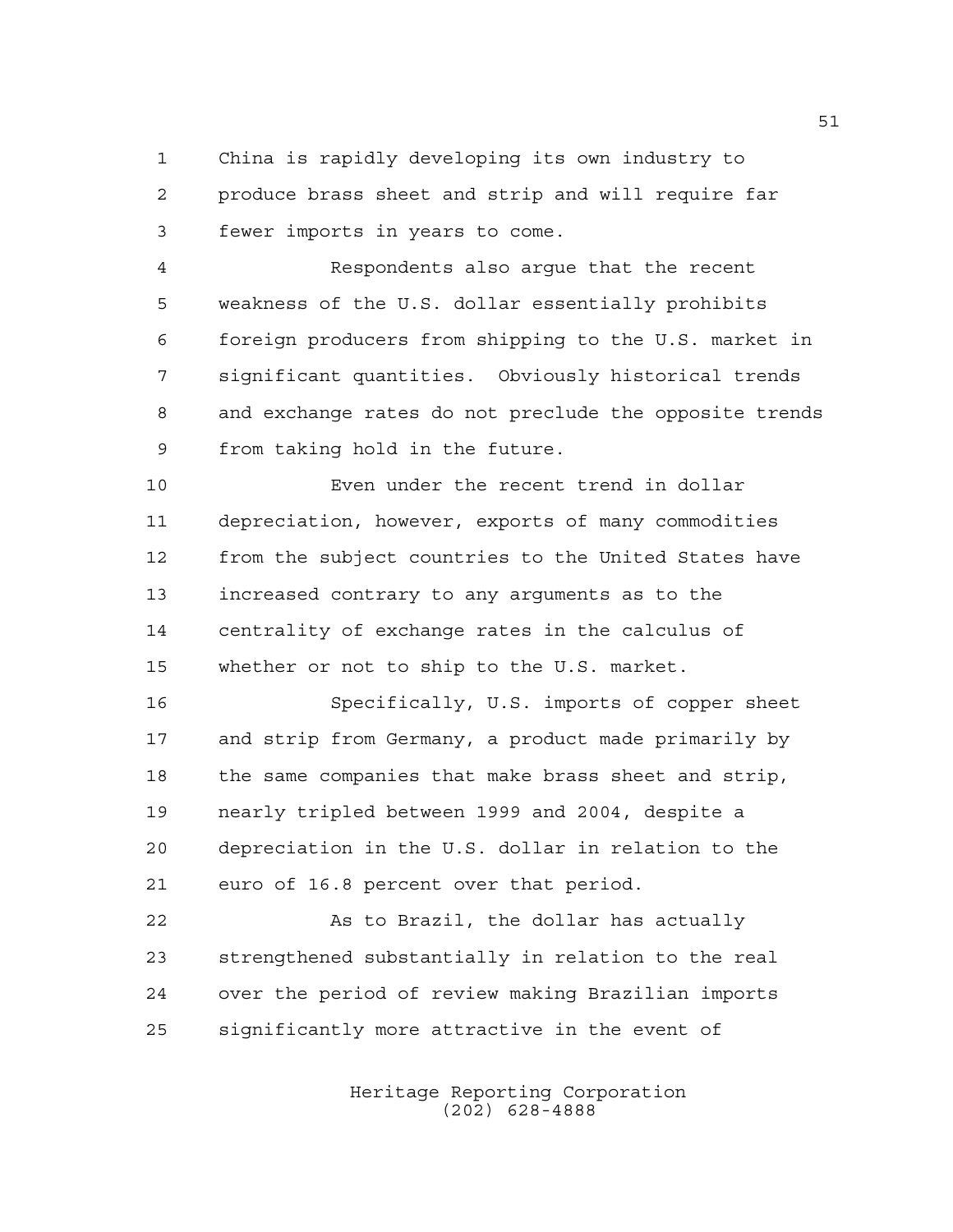revocation.

 The German Respondents have also made some arguments that are specific to their industry. First, Wieland has argued that its establishment of a U.S. subsidiary means that the German parent company no longer needs to export from Germany to supply its U.S. customer base.

 This line of reasoning overlooks one critical point. The U.S. subsidiary, Wieland Metals, is a re-roller, not an integrated brass mill, and thus has every incentive to import re-roll material from its German parent to further process in the United States. Because re-roll is subject material, Wieland is likely to take advantage of any revocation by importing the product from Germany, an action which would directly reduce U.S. producers' shipments.

 The German Respondents have also asserted that they will not ship significant quantities of brass sheet and strip to the United States because they have made quality their principal focus, and their business model is now geared around high performance alloys.

23 As noted by Mr. Rupp and Mr. Bartel, however, it is simply not feasible to succeed as a large copper and brass flat-rolled producer by making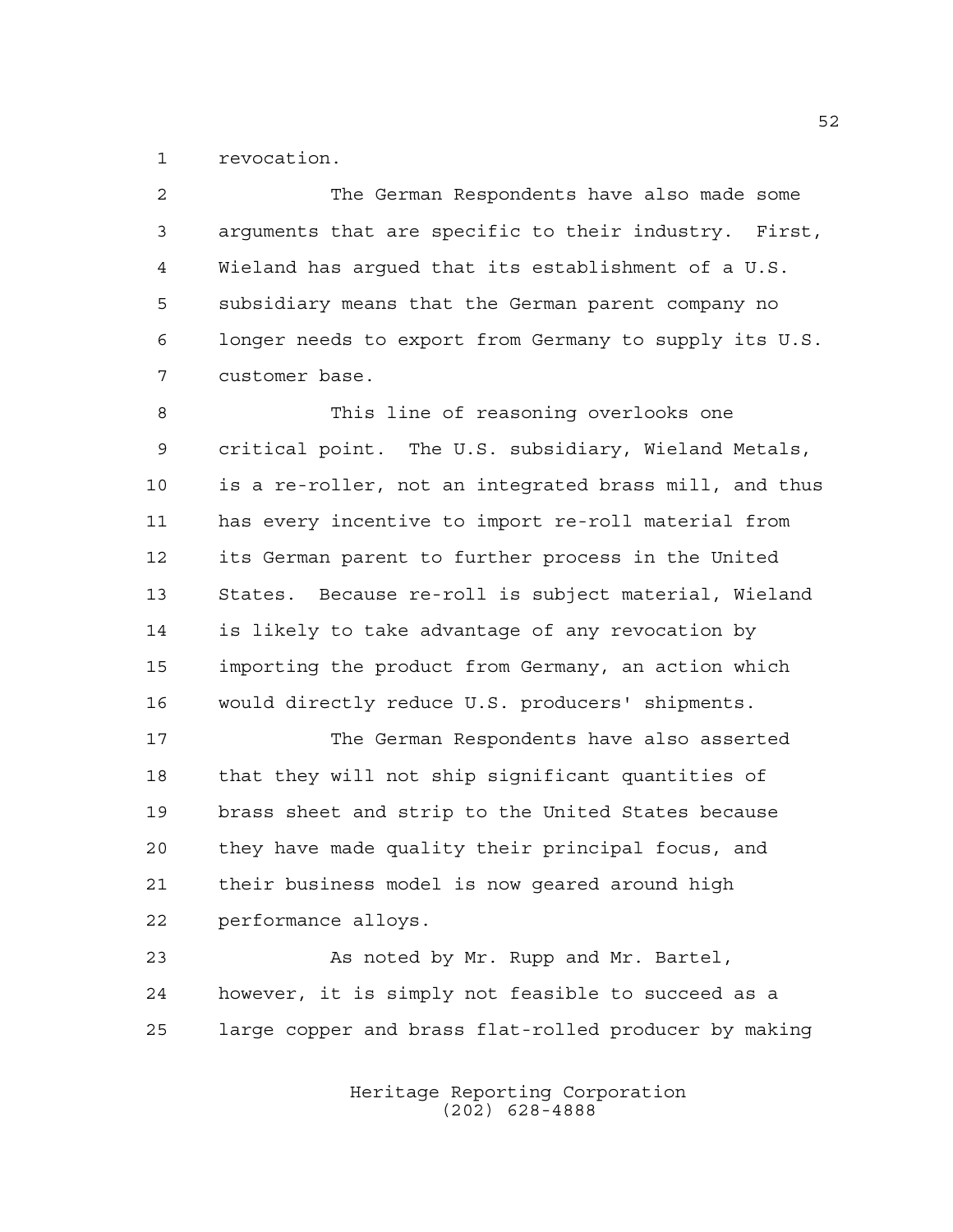niche products exclusively. Production runs for niche products are simply too short to allow economic functioning of these productive assets without being supplemented by some substantial amount of commodity throughput, most notably brass sheet and strip.

 Finally, I'd like to say a quick word about the likely price effects of the subject imports. The Respondents in this review have asserted that the extremely limited pricing evidence shown in the prehearing report is somehow indicative of a pattern of overselling by the subject imports.

 In fact, an extremely small amount of pricing data have been presented for a single product from a single subject country, so the pricing data in the current sunset review are of no broader significance.

 Because of the limited volumes of subject imports currently entering the United States market, the only meaningful import pricing data to analyze are those from the original investigation, which indicated clearly that the subject imports were underselling the domestic industry on a regular and significant basis. Those data should be taken as an indication of the likely price effects in the event of revocation. In summary, the evidence on the record in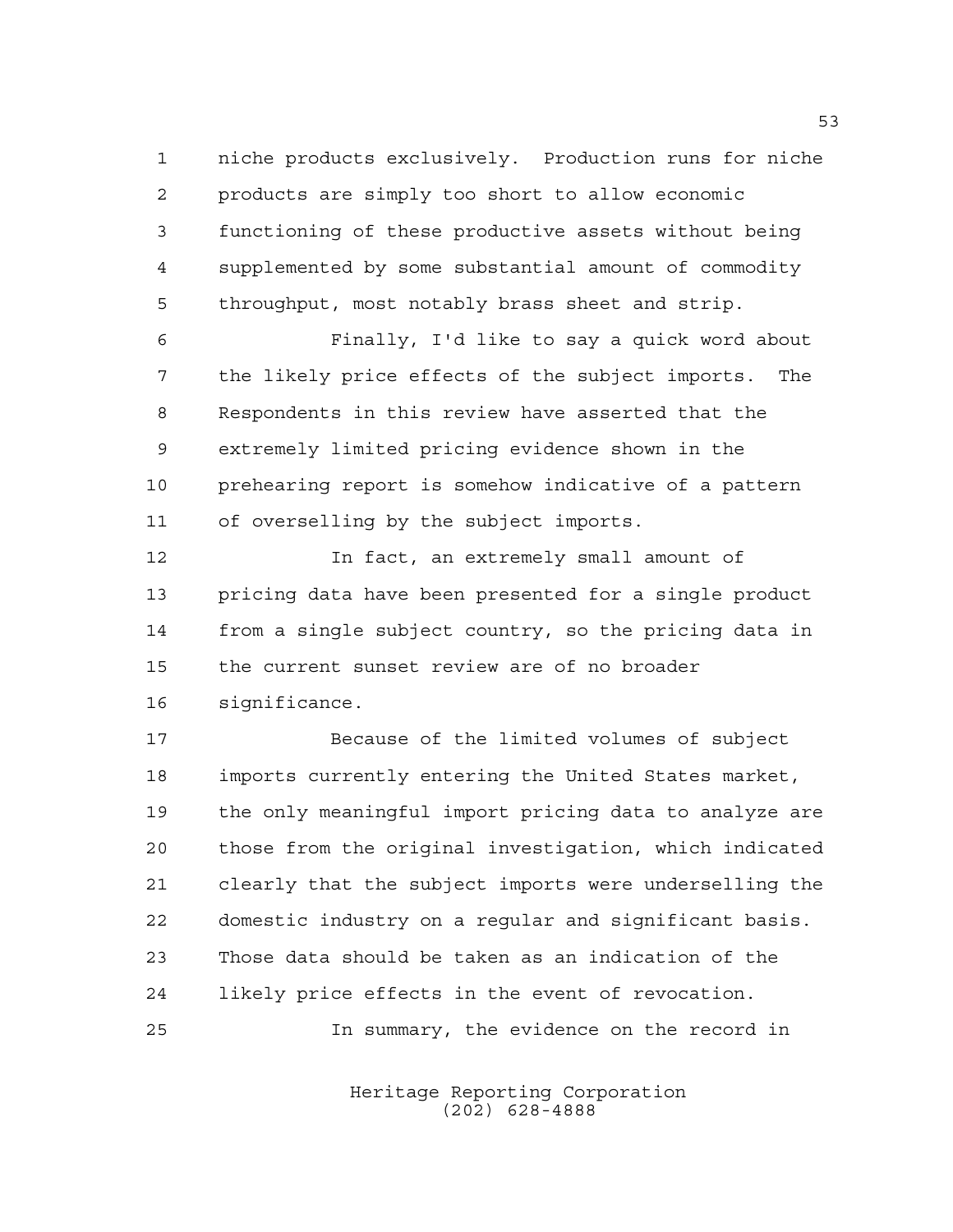this review shows that the domestic industry is in an extremely vulnerable condition, but the import volumes from the subject countries are likely to be significant in the event of revocation and that the return of those substantial quantities of subject imports would have significant adverse effects on domestic producer pricing. 8 10 In the face of the industry's vulnerability, the effects of the subject imports in the event of revocation would be extremely destructive. Thank you for allowing me to address you this morning. MR. HARTQUIST: Mr. Chairman, that completes are affirmative testimony, and I, before we move to Q&A, would just like to introduce Jeffrey S. Beckington, who is also on our panel. I was remiss in not introducing my partner during the initial introduction. CHAIRMAN KOPLAN: Certainly. Welcome. Before we begin the questioning, let me just

 say because of the number of witnesses if you would reidentify yourselves each time you respond to a question it would make it much easier for the reporter.

With that we'll begin the questioning with

Heritage Reporting Corporation (202) 628-4888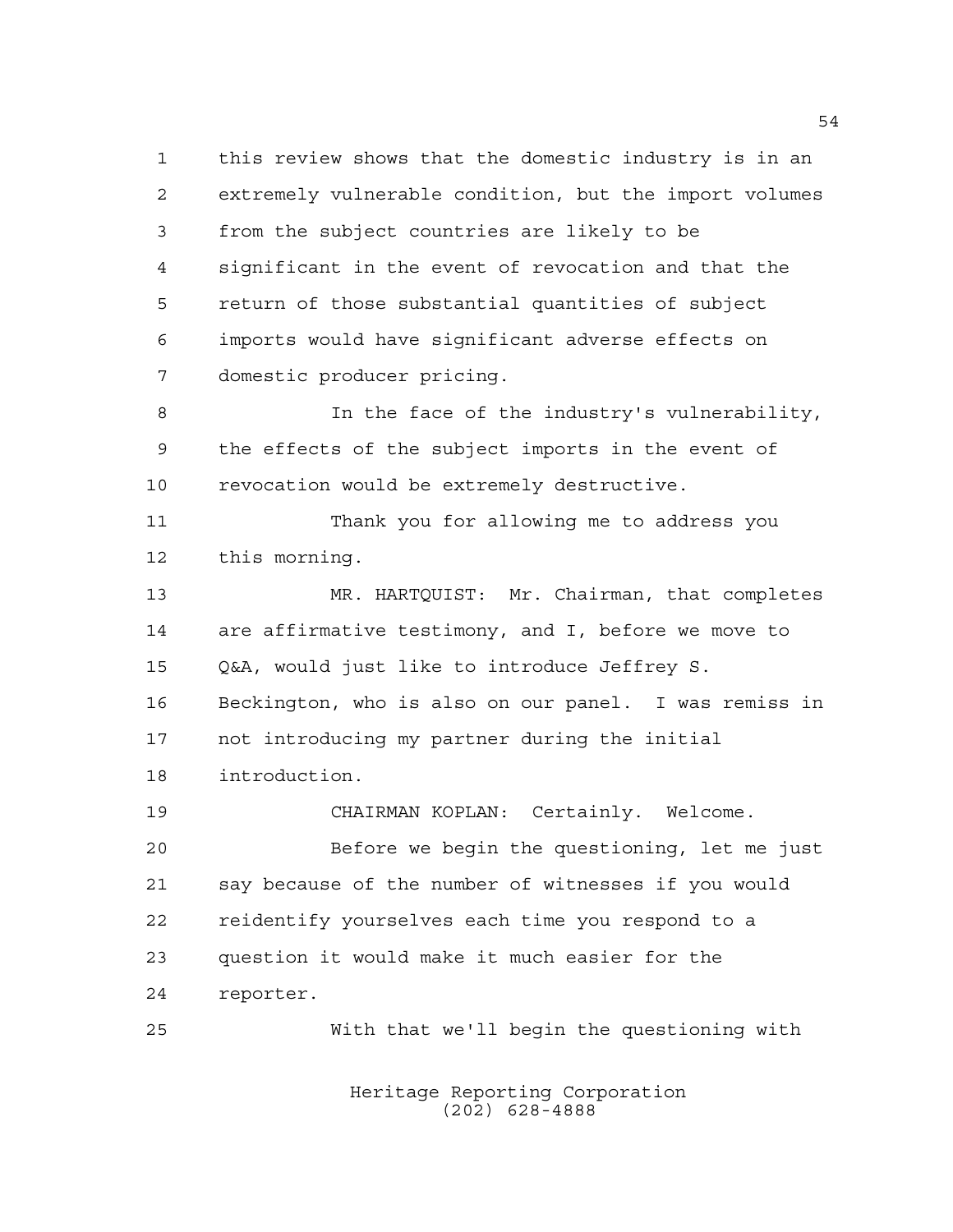Commissioner Pearson.

| $\overline{2}$ | COMMISSIONER PEARSON: Thank you, Mr.                              |
|----------------|-------------------------------------------------------------------|
| $\mathfrak{Z}$ | Chairman. Permit me to welcome the panel. It's                    |
| 4              | always a pleasure to have people in front of us who               |
| 5              | know so much about an industry about which I know                 |
| 6              | relatively so little.                                             |
| 7              | My direct exposure to brass largely has been                      |
| 8              | through musical instruments and so my first inquiry is            |
| 9              | is it brass sheet and strip that's used to make                   |
| 10             | trumpets and tubas and saxophones and trombones?                  |
| 11             | MR. BARTEL: Warren Bartel. Yes, sir.                              |
| 12             | COMMISSIONER PEARSON: Okay. Good. I                               |
| 13             | assume there's a variety of thicknesses and whatnot               |
| 14             | depending on the instrument that's being manufactured?            |
| 15             | That is true.<br>MR. BARTEL:                                      |
| 16             | COMMISSIONER PEARSON: Okay. Good. Well,                           |
| 17             | then I do know something about this product.                      |
| 18             | I'm wanting to follow up a little bit on the                      |
| 19             | discussion of what's happened to U.S. apparent                    |
| 20             | consumption. A number of you have mentioned this.<br>$\mathbf{I}$ |
| 21             | take it that you anticipate that there will be some               |
| 22             | continued movement of consuming industries offshore               |
| 23             | such that the domestic demand for brass sheet and                 |
| 24             | strip may decline.                                                |
| 25             | Has there been any study or analysis of this                      |
|                |                                                                   |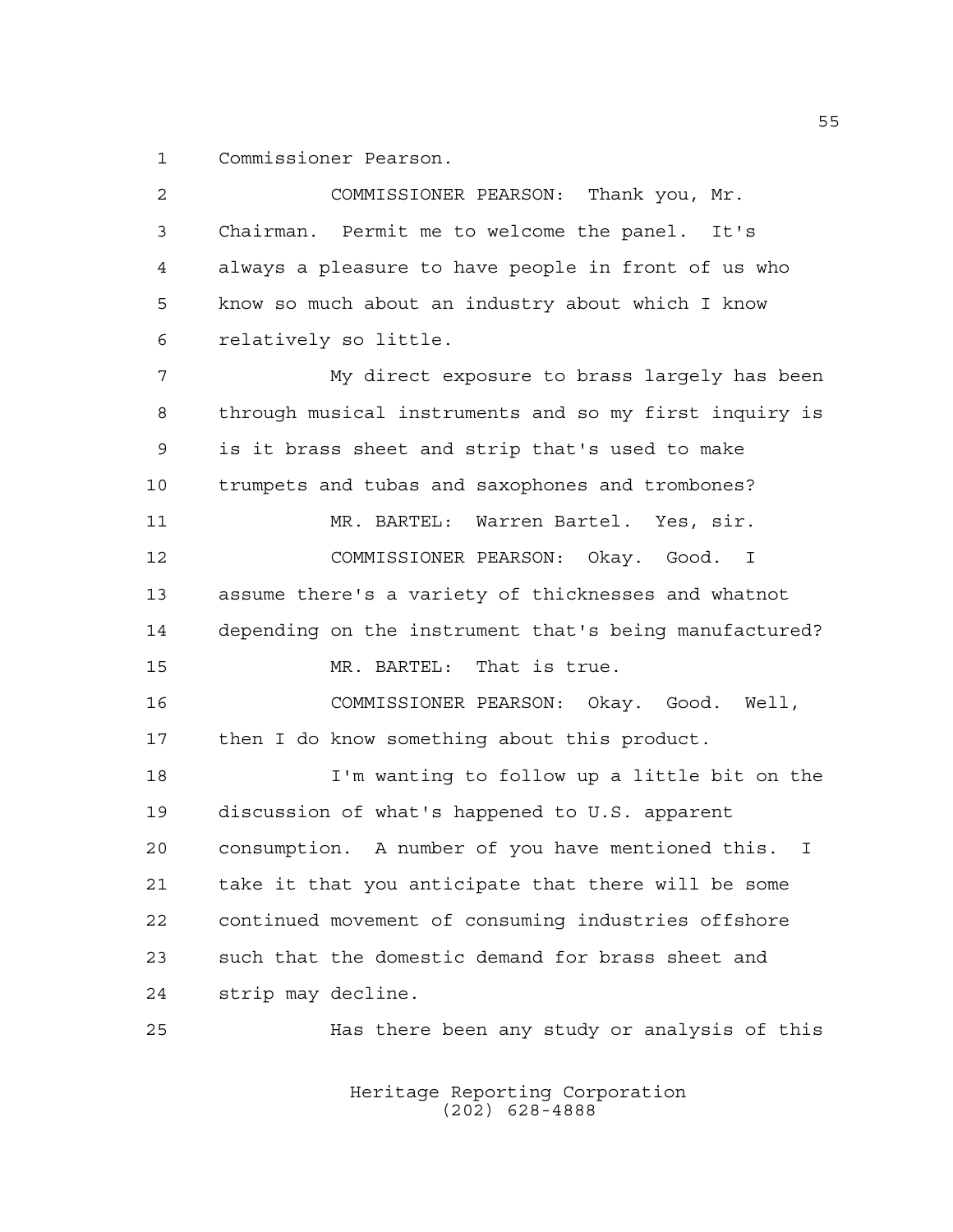trend such that you might have a sense of how much further that trend can go before you might reach the floor level of support of industries that aren't likely to leave? Mr. Mayer, has your trade association looked at that? MR. MAYER: As a matter of fact, we have looked at it to some extent. We participated in hearings before the Small Business Committee of the House of Representatives chaired by Chairman Manzullo, who is very concerned about this. They didn't examine in particular our downstream customers, but Chairman Manzullo, his district represents tool and die makers to a greater extent. VICE CHAIRMAN OKUN: Mr. Mayer, I think people are having a hard time hearing in the back. If you can pull that closer to you? COMMISSIONER PEARSON: Thank you, Madam Vice Chairman. MR. MAYER: In any event, Chairman Manzullo has some statistics on tool and die manufacturers in his district who have moved offshore or gone out of business, and I think it was on the order of from a total of 4,000 down to 1,500.

> Heritage Reporting Corporation (202) 628-4888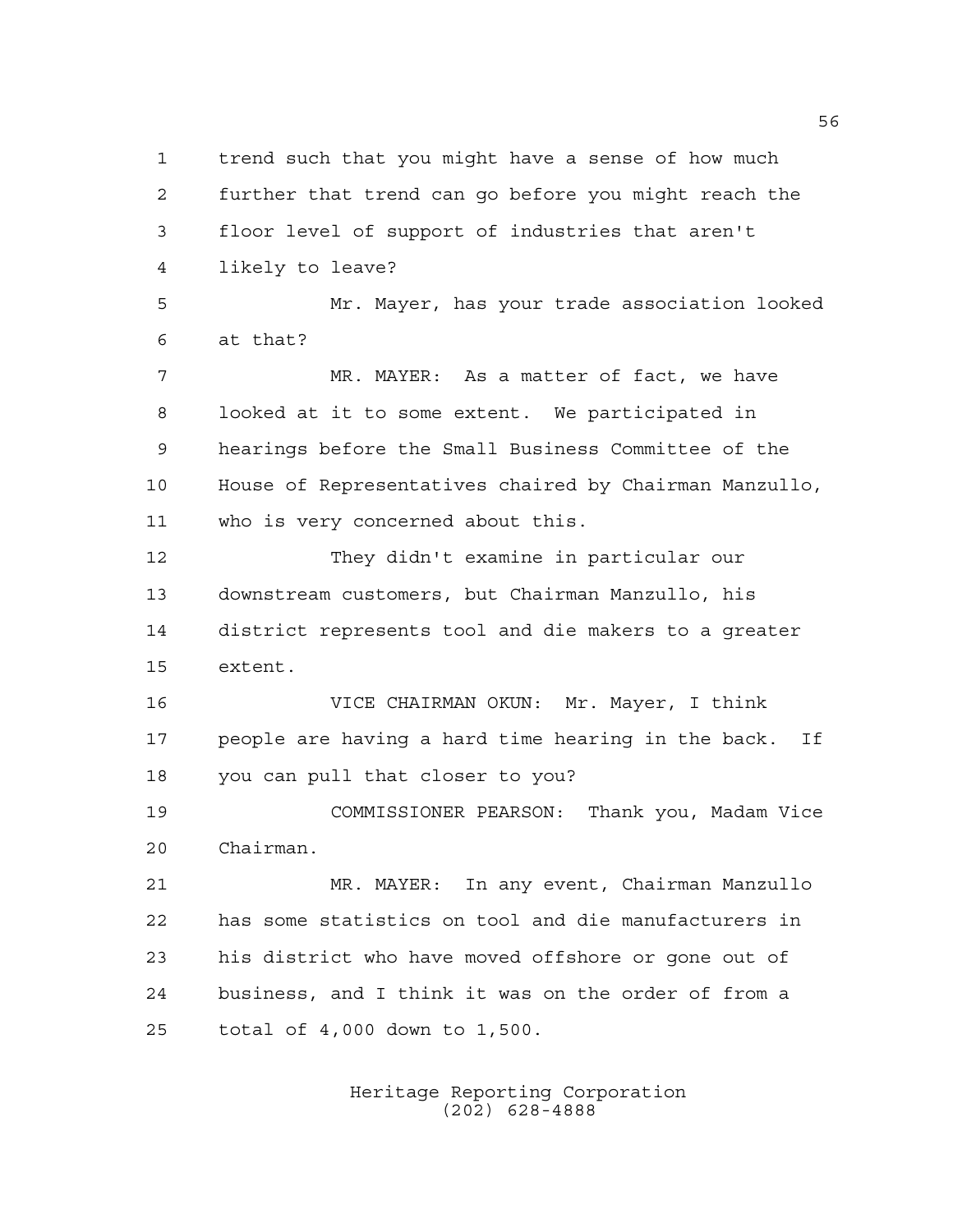I don't know if it's that dire in our industry, but I do know that our brass rod producers, for example, with a market of roughly a billion pounds a year feel that 200 million pounds have moved offshore.

 COMMISSIONER PEARSON: So what types of customers are most likely to move overseas? You mentioned tool and die. Is that an obvious customer that would shift out of the U.S.?

Mr. Rupp?

 MR. RUPP: Commissioner, the types of industries that have moved offshore and some of the markets that our products go into, our products go into electrical products. They go into home building products.

 Like the musical instruments, we make doorknobs and kickplates and hinges and those kinds of things. They go into plumbing for faucets, faucet manufacturing in your home, so what we call building products. They also go into automotive connectors and into electronic type of connectors, which would be in your laptop computer and in your automobile.

 There has been in the home building type of products a migration of manufacturing out of the United States into the Asian region, as well as we're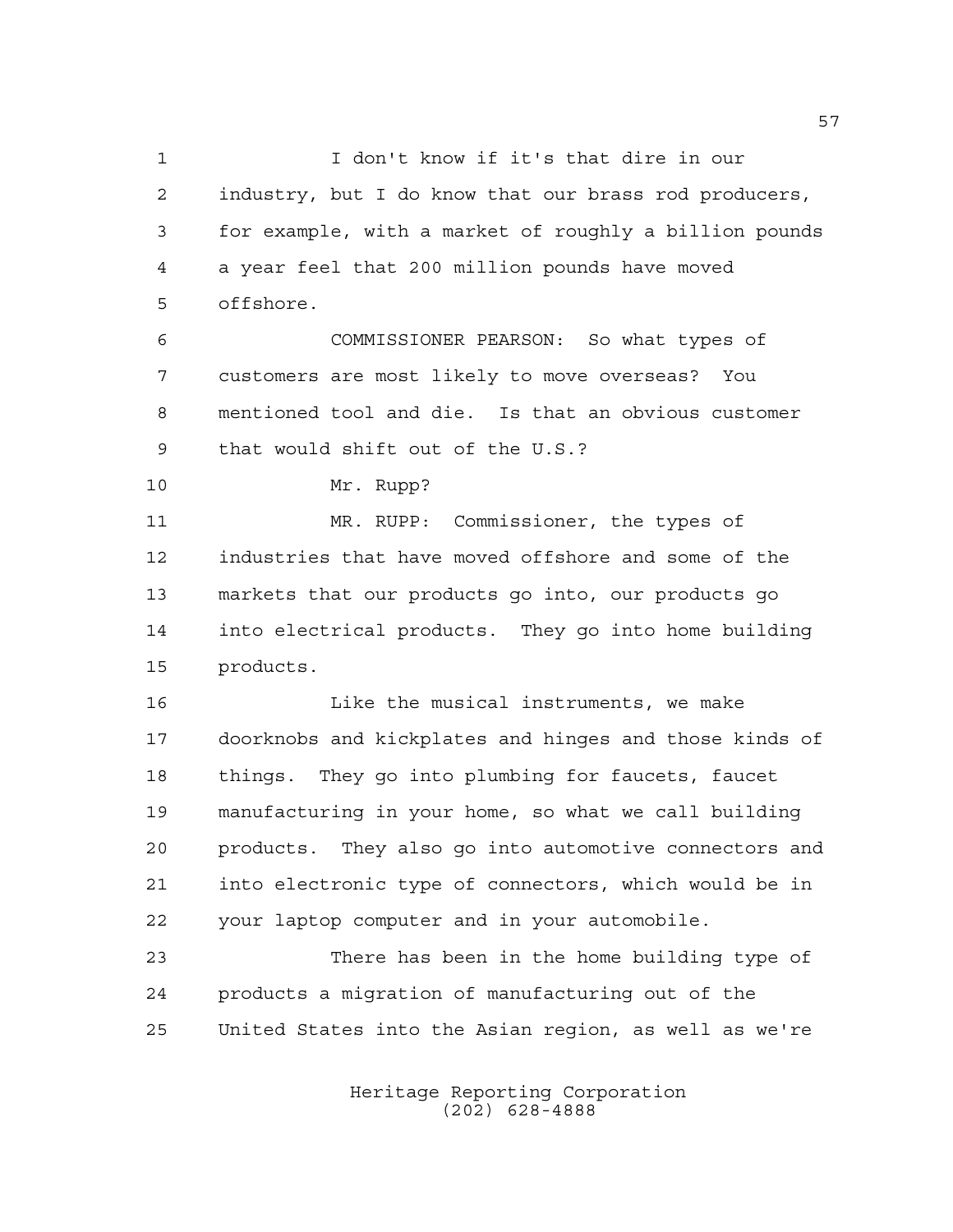starting to see electrical products that are now being manufactured in that region.

 Coinage and ammunition products continue to be manufactured in North America, and automotive electrical is in flux. Obviously with what's occurring with the automotive industry and what's happening with their tier one suppliers, there is some of that that has moved and a question as to how much of it will.

 Just to recap, there has been a fair amount of migration of consumption out of the United States into primarily China, but into the Asian region.

 COMMISSIONER PEARSON: Okay. In the domestic industry's brief that was submitted on page 22 it was indicated that U.S. consumption of brass for automotive electronics is likely to decline in the near future. I think you just made reference to that. Could you elaborate?

 I mean, what is it that we see in the near future? Do we expect a decline in the production of automobiles in North America, or do some of the companies use brass that came from overseas to manufacture automobiles in the United States? MR. RUPP: I think that the statement is originally I think there was a sense that automotive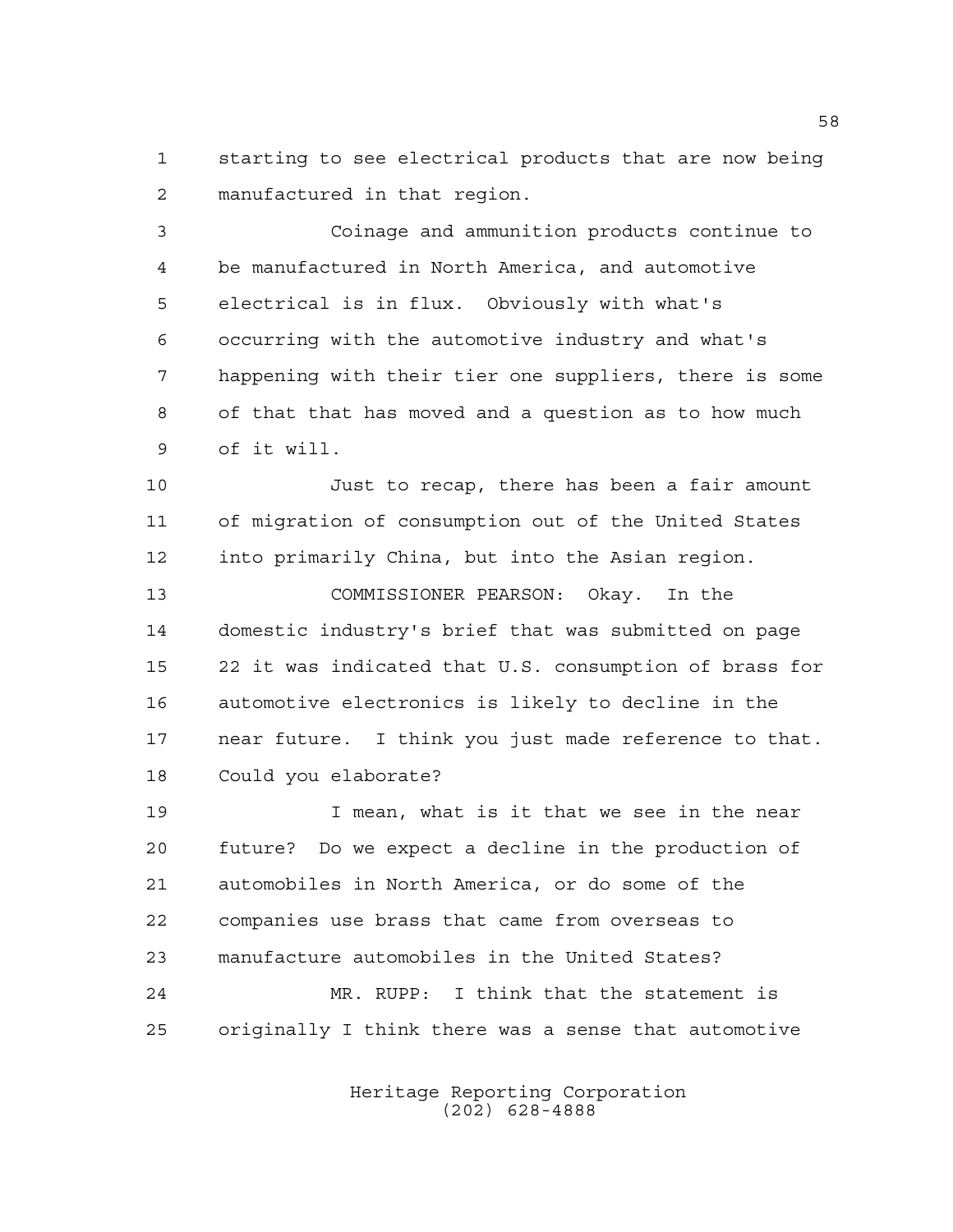electrical connectors probably would remain in the United States because of the just-in-time inventories that are required by the U.S. automotive manufacturers.

 I think really what the concern here is is with what's happened with the Delphi bankruptcy, with what's happened with Ford, et cetera. I think the concern is that their drive to lower their costs will force them to manufacture more components offshore.

 You know, what we're saying here is the U.S. consumption for automotive will likely decline, leading to severe negative consequences. I think that's really why we believe that there's the potential for that to occur.

 COMMISSIONER PEARSON: So as a practical matter if more of the automotive parts industry shifts overseas and the supply chain adjusts in order to provide those products --

 MR. RUPP: There is a sense that that can occur.

 COMMISSIONER PEARSON: -- then we would expect whatever brass is in those products to probably have originated overseas and then come in as part of the product, part of the component?

MR. RUPP: There is a concern that that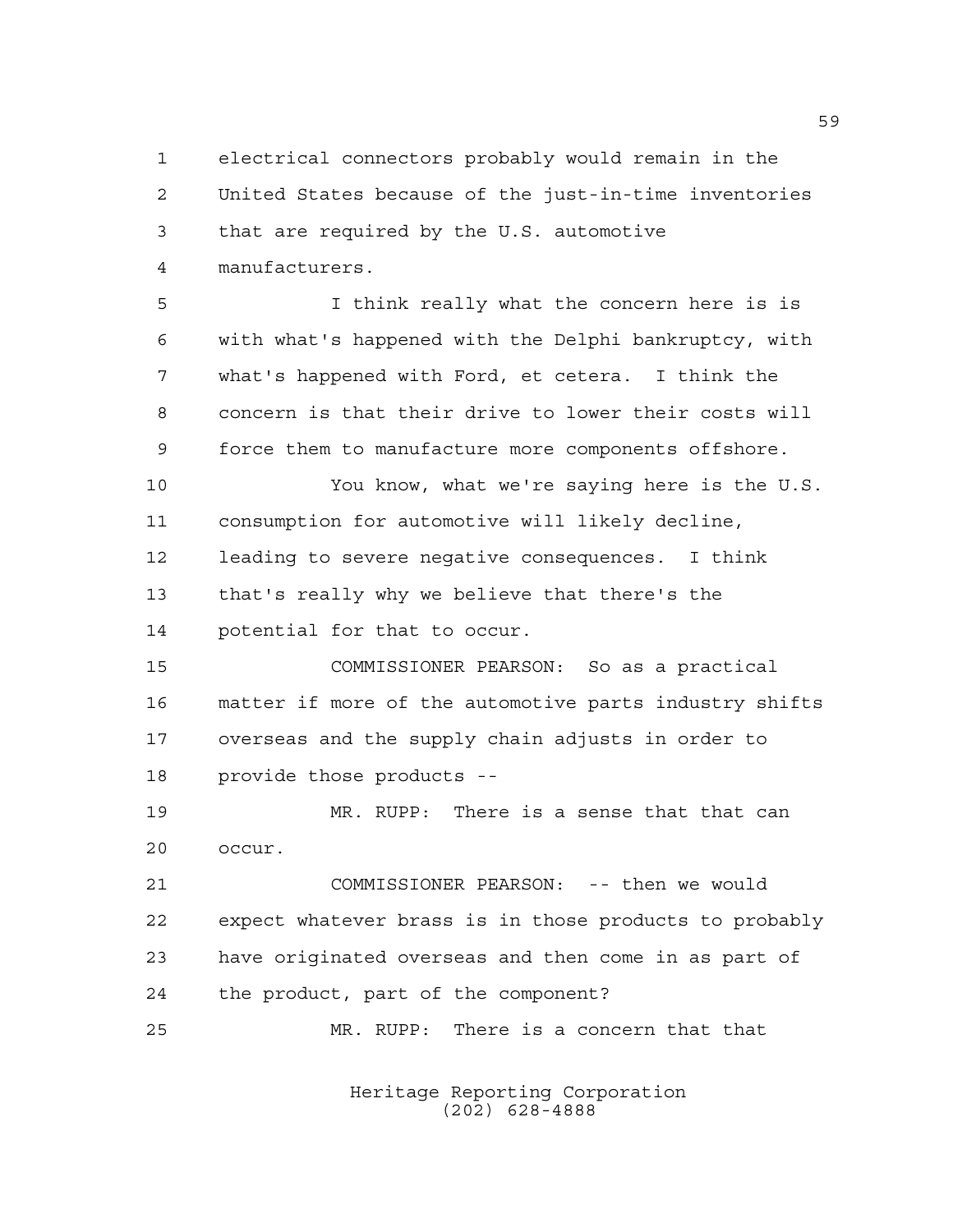could occur, Commissioner.

| 2              | COMMISSIONER PEARSON: Okay.                            |
|----------------|--------------------------------------------------------|
| $\mathfrak{Z}$ | MR. BARTEL: Excuse me, Commissioner.                   |
| 4              | Warren Bartel. If I could just add? I believe also     |
| 5              | with the change in fuel standards, emission standards, |
| 6              | there is an increase in the temperature under the hood |
| 7              | of the automobile forcing a technology change away     |
| 8              | from 200 series brass products to higher performance   |
| 9              | alloys, which are beyond what is covered in the scope  |
| 10             | of this investigation, so that is also a negative      |
| 11             | trend for 200 series brass consumption in the          |
| 12             | automotive area.                                       |
| 13             | COMMISSIONER PEARSON: Okay. Would it still             |
| 14             | be likely a brass alloy of some sort; just a different |
| 15             | grade?                                                 |
| 16             | MR. BARTEL: Yes, that is correct, but a                |
| 17             | higher performance alloy is not something that is      |
| 18             | covered under this order.                              |
| 19             | COMMISSIONER PEARSON: Okay. Is it possible             |
| 20             | without jumping into conjecture to give some sense of  |
| 21             | how great the decline in demand might be over the next |
| 22             | five or 10 years?                                      |
| 23             | I really don't have a sense of that, whether           |
| 24             | we're likely to see 10 percent of the demand dwindle   |
| 25             | or 50 percent. Do you have anything you could say to   |
|                |                                                        |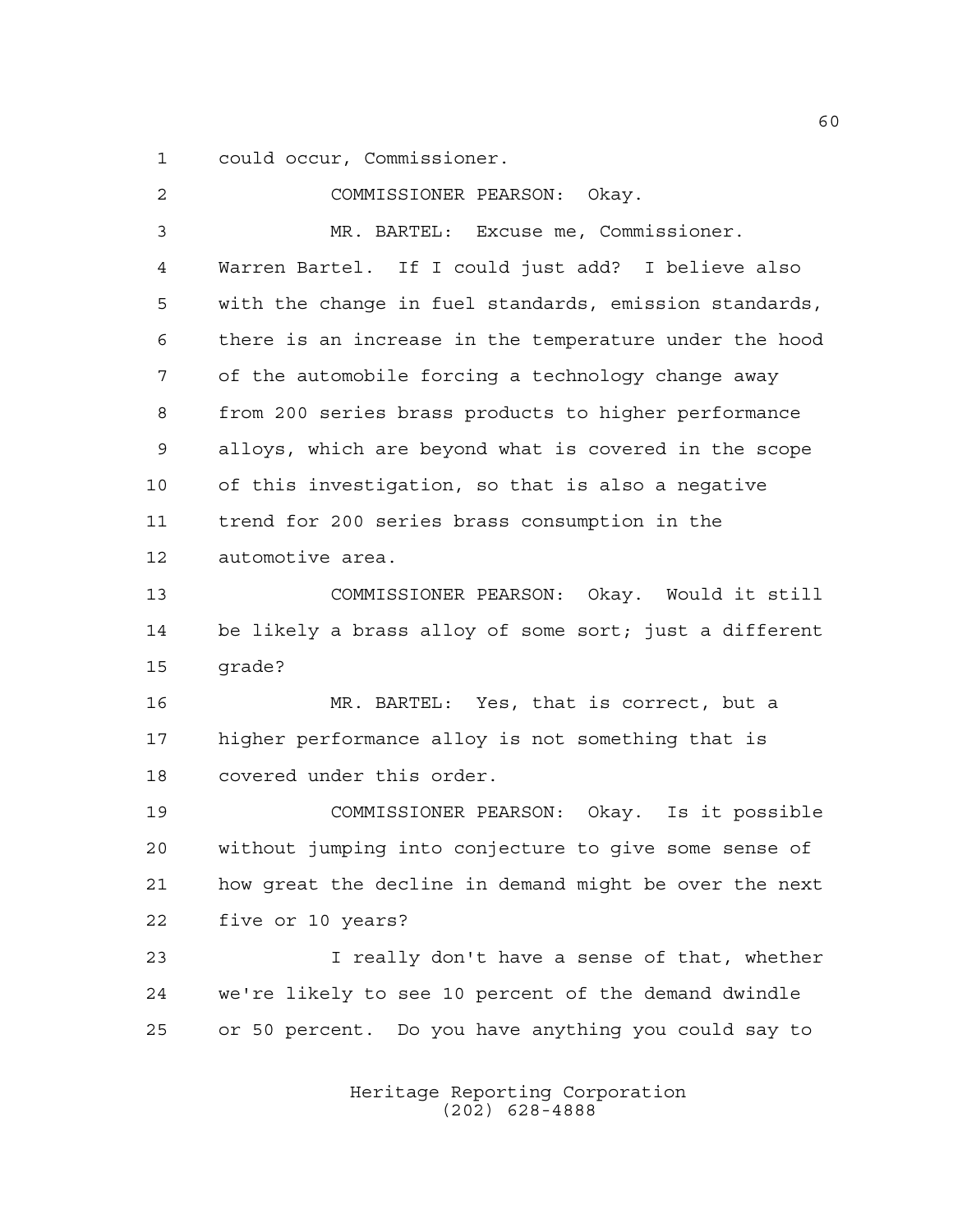comment on that?

| $\overline{2}$ | MR. RUPP: I think that the only reference              |
|----------------|--------------------------------------------------------|
| 3              | that we could give, Commissioner is that in the 1990s  |
| 4              | we had an industry that was growing and went from a    |
| 5              | consumption rate of 1.1 or 1.2 billion pounds -- I'm   |
| 6              | talking about the total strip consumption as a proxy   |
| 7              | for what's happening with brass sheet and strip -- up  |
| 8              | to a total consumption level of like 1.6 billion       |
| 9              | pounds.                                                |
| 10             | In 2001, that market dropped down to the 1.1           |
| 11             | billion pound range, and we have not seen restoration  |
| 12             | of those volumes.                                      |
| 13             | COMMISSIONER PEARSON: Okay. If there is                |
| 14             | any industry study that could be put on the record     |
| 15             | talking about the prospects for demand I would be      |
| 16             | pleased to see it.                                     |
| 17             | I understand the difficulty of projecting              |
| 18             | forward. For heaven's sake, I can barely explain the   |
| 19             | past, much less predict the future. Knowing that       |
| 20             | industries often do these types of things, if there is |
| 21             | one please have it on the record.                      |
| 22             | Okay. Given that we have been for several              |
| 23             | years in an environment of declining demand, why has   |
| 24             | this industry been able to maintain its capacity and   |
| 25             | then to some degree suffer from relatively high levels |
|                |                                                        |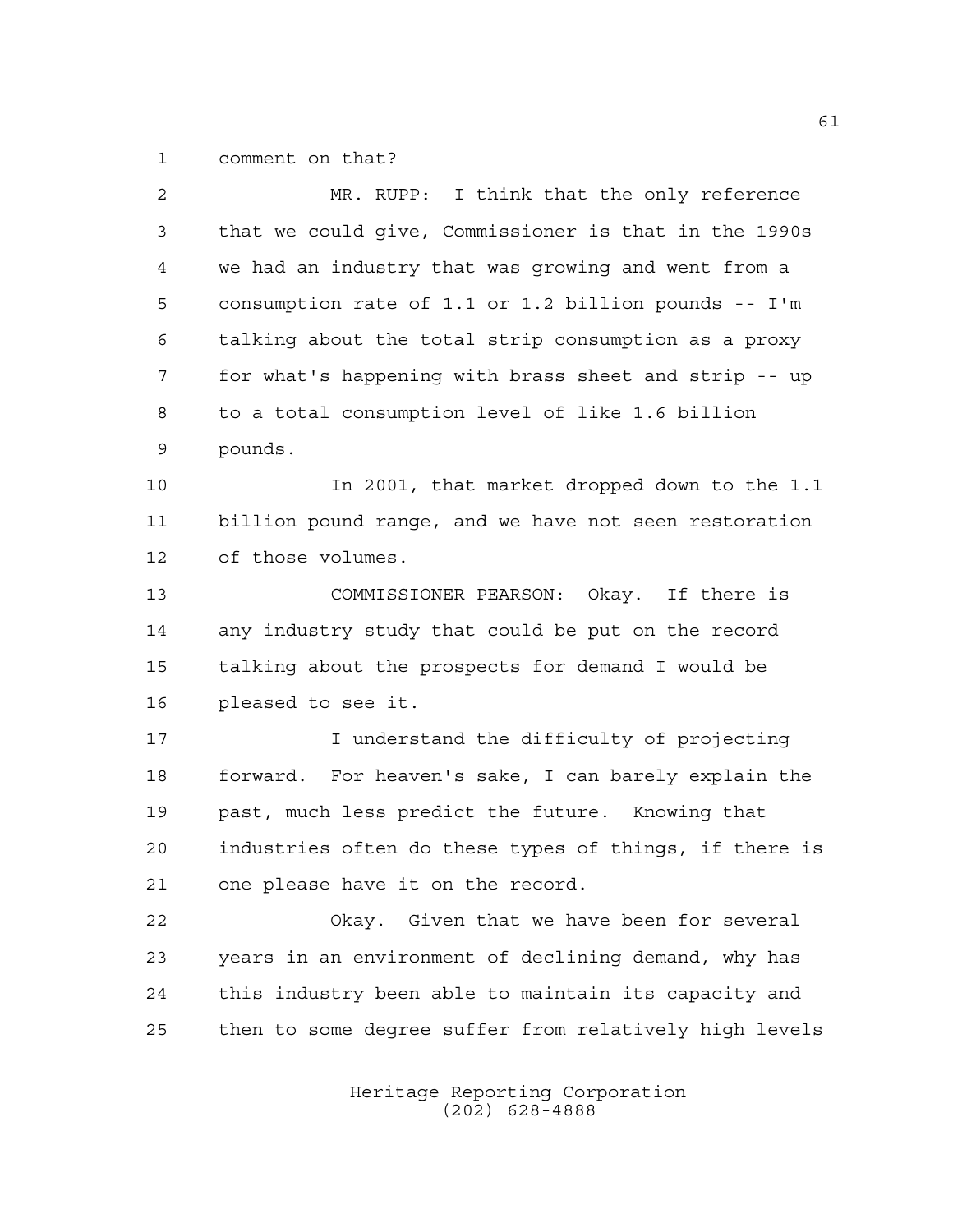of unused capacity as the demand has tended to dwindle? What has kept capacity running in this industry or kept capacity existing in this industry? Excuse me.

 Mr. Kerwin, are you seeking the floor? MR. KERWIN: Yes. Thank you. One of the things, as I mentioned in my testimony, is that we have made a revision to the industry statistics, and it's fairly substantial.

 I think what you will find with those revisions is that at the beginning of the current period of review capacity is roughly comparable to that at the time of the first sunset review and that capacity to produce brass sheet and strip has contracted over the current period of review.

 Now as to your question as to why it is that you've maintained capacity in the face of declining production or declines in demand for the particular product, I'll throw that back to some of the industry experts, but I will mention one factor, which is that these are massive, massive facilities. They are designed to run 24 hours a day, seven days a week, and they are extremely large investments.

 You don't shut down some element of the overall production. You maintain the total capacity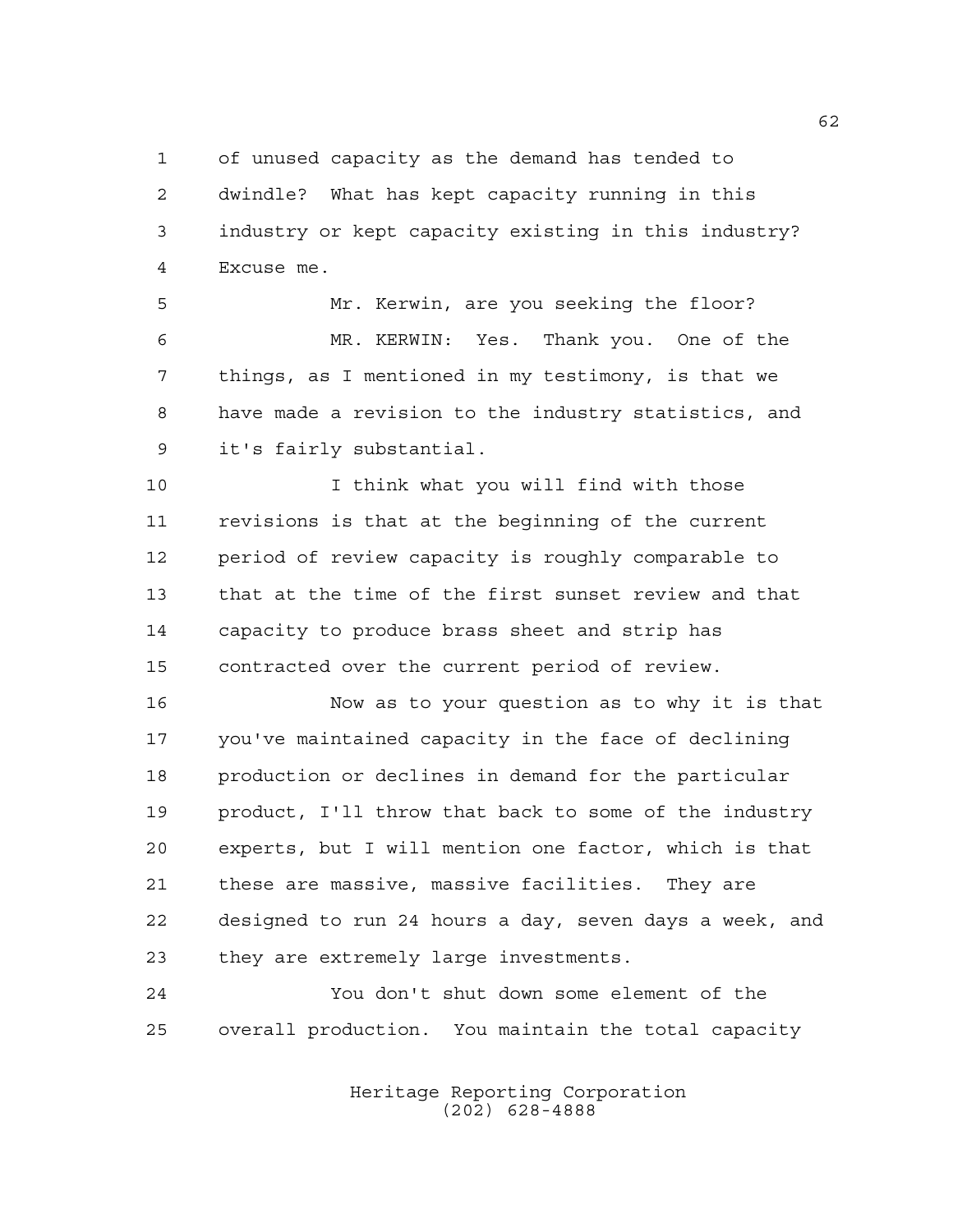on your hot-rolling mills or your casting

capabilities.

 COMMISSIONER PEARSON: Right. MR. KERWIN: As well as the subject product, these mills also produce a number of non-subject products so as the demand for brass sheet and strip might decline it's not something that you can do incrementally. You have to shut down an entire mill or leave the mill at the rated capacity. COMMISSIONER PEARSON: Mr. Kerwin, you probably can't see that my light has changed and so let me pass. CHAIRMAN KOPLAN: Thank you. Commissioner Aranoff? COMMISSIONER ARANOFF: Thank you, Mr. Chairman. I want to join my colleagues in welcoming such a large panel of industry witnesses. We appreciate your taking the time to be with us this morning. I want to start by asking some questions about the way that you price your product in this market to make sure that I understand the different components that go into the pricing.

 First, I understand that there is a mechanism that is used to pass on raw material prices

> Heritage Reporting Corporation (202) 628-4888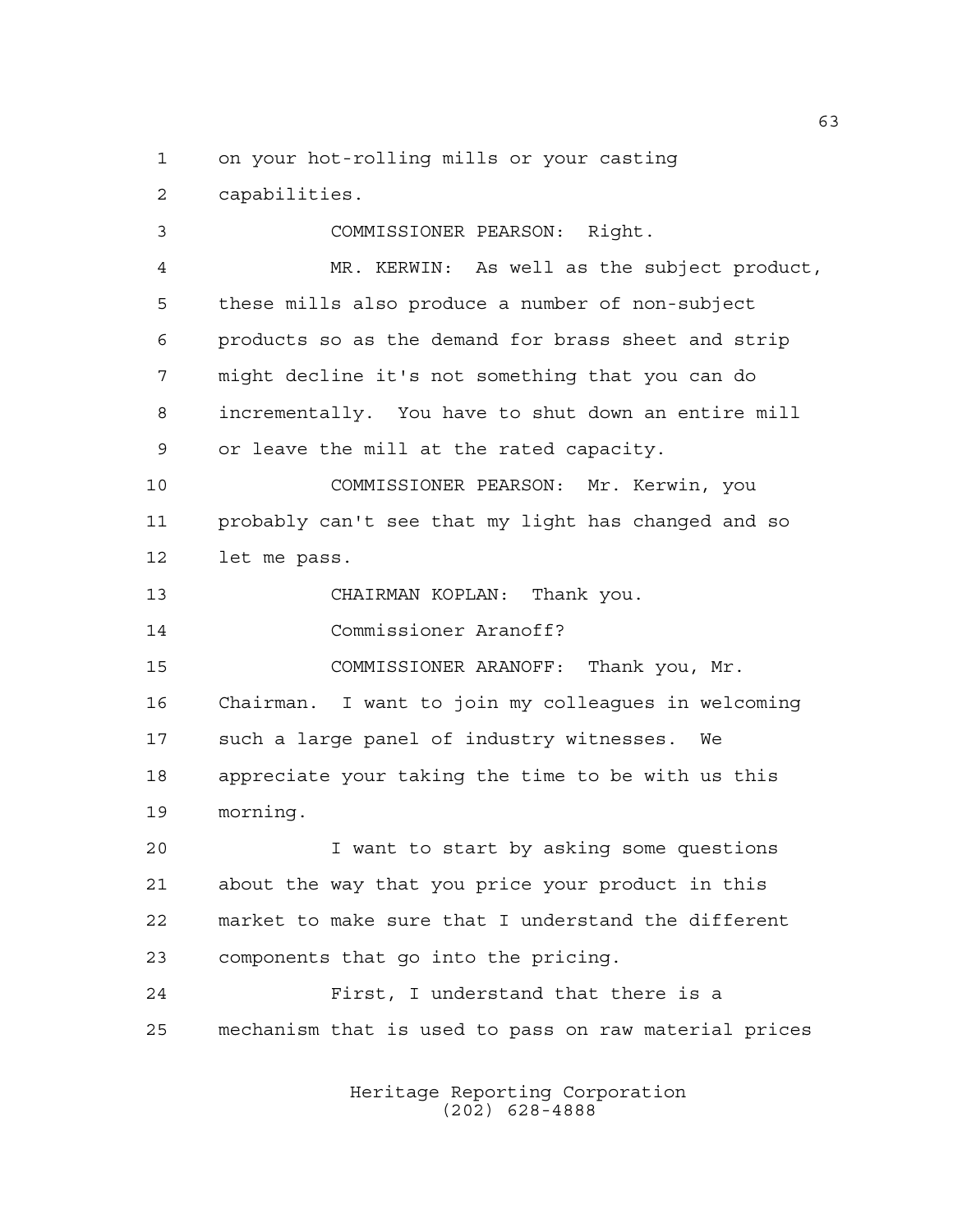to your customers. I'm hoping that one or more of you can explain to me how that works, what index it's based on, how often that surcharge, if that's what you call it, is reevaluated and how it fits into the overall price negotiation when you make a sale.

 MR. BARTEL: Warren Bartel. Our raw material is priced on the COMEX exchange, part of the U.S. Mercantile Exchange. COMEX is the basis for the commodity price. The producers, the refiners and smelters, put a premium on top of the daily commodity price that they charge us for the raw material, and that is a pass-through to our customers.

 As a fabricator, we take the acquisition price, and then we will adjust the premium on the metal upwards slightly and then add a fabrication charge for our value-added. That becomes the basis of the sale.

 It's a similar mechanism, but the LME metal exchange is used for the commodity price, and they use a metal premium on top of that plus the fabrication charge as well.

 COMMISSIONER ARANOFF: So just to make sure I understood you correctly, you said you start with the index price for the metal. There's a premium that's added by the producer of the metal that's

> Heritage Reporting Corporation (202) 628-4888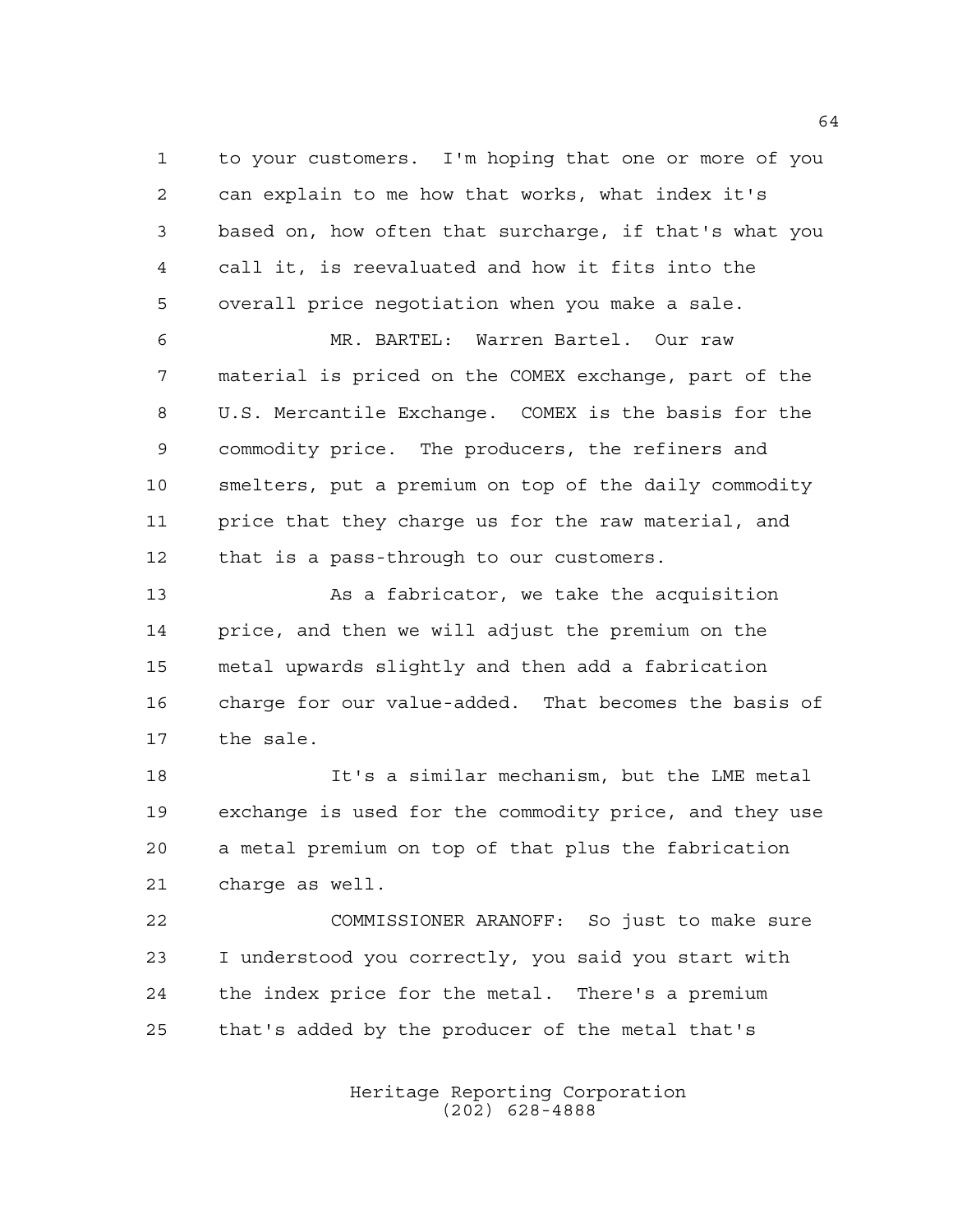charged to you which you pass on. You add your own premium to that.

 MR. BARTEL: Correct. COMMISSIONER ARANOFF: And then your conversion cost? MR. BARTEL: That is correct. Recently there have been a series of efforts for us to recoup escalations in transportation charges and energy charges, so generally in many cases, if not all, there

 will be a transportation surcharge, and very recently, and by recently for my company only in the last month, we've started an effort to collect an energy surcharge to help us offset the escalation in the cost of energy that we're paying to our energy suppliers.

 COMMISSIONER ARANOFF: I appreciate that answer. In fact, it anticipated my next question. Let me just understand. The way that you charge for raw material, that's been consistent throughout this period of review and perhaps before that?

 MR. BARTEL: That is correct. However, the producer surcharge that we pay to our cathode suppliers had been stable in the early years of this review and would move only slightly and generally only once a year. That situation has changed during the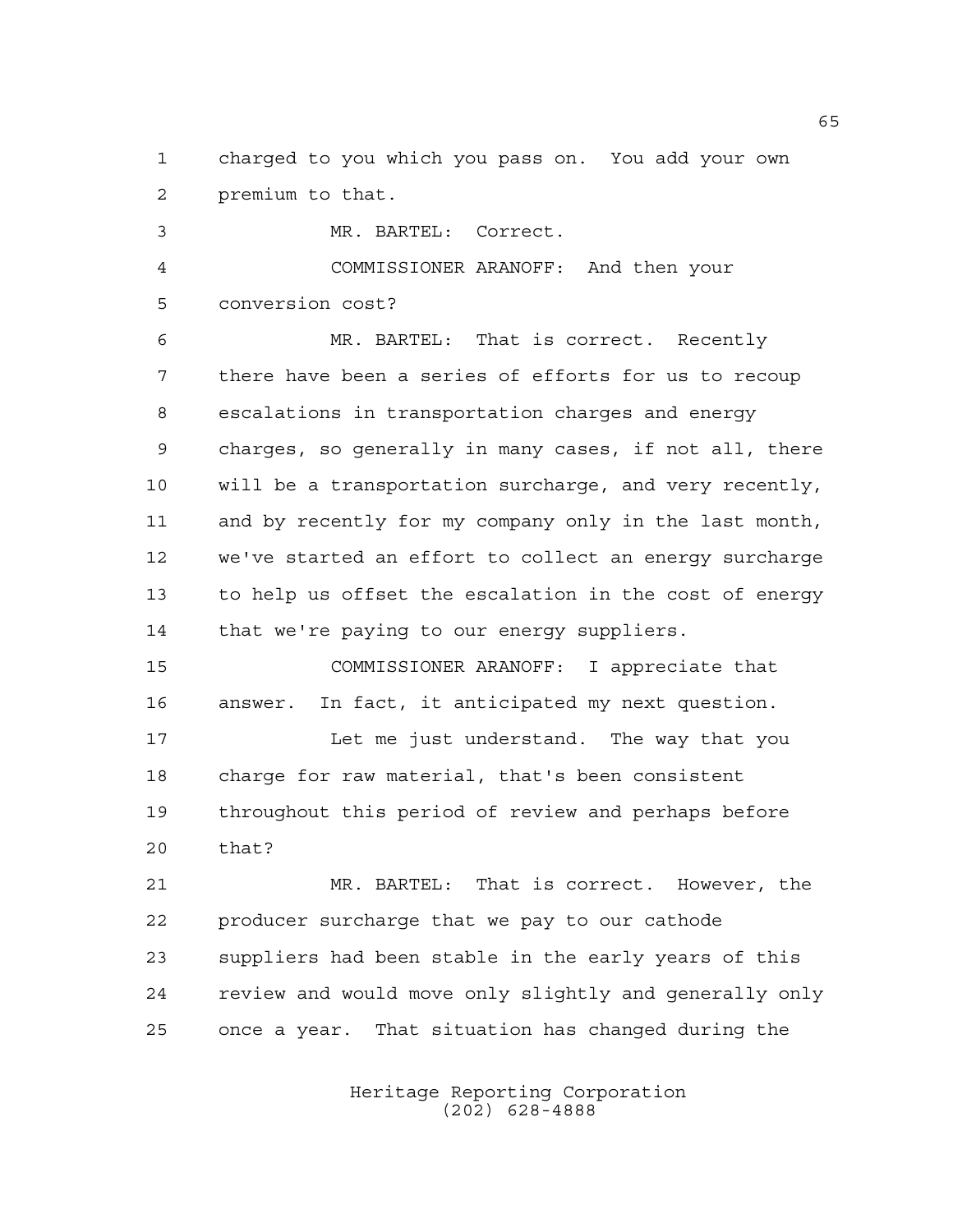last two years where the moves are occurring more often and they have been more aggressive in moving the premium.

 That was the initiation of a metal surcharge where we attempt with our customers to recoup the premium changes that are within the terms of our agreements with our customers.

 COMMISSIONER ARANOFF: Okay. I appreciate that. Now, it's the timing of all of that that I'm trying to wrap my arms around. When you negotiate a sale with a customer, what metals price are you charging them, the price on the day that you agree to the sale? The price on the day that you actually buy the raw materials that are going to be processed for them?

 MR. BARTEL: The customer has the option of taking the price on the day of the order or the price on the day of delivery, and if they choose to take on the price on the day of delivery they order it for a specific period to be delivered, and generally that's a week. We will sell the material to them on the future price that we would pay to replace that material in that week of delivery.

 COMMISSIONER ARANOFF: Okay. You indicated to me that at least for your company you only just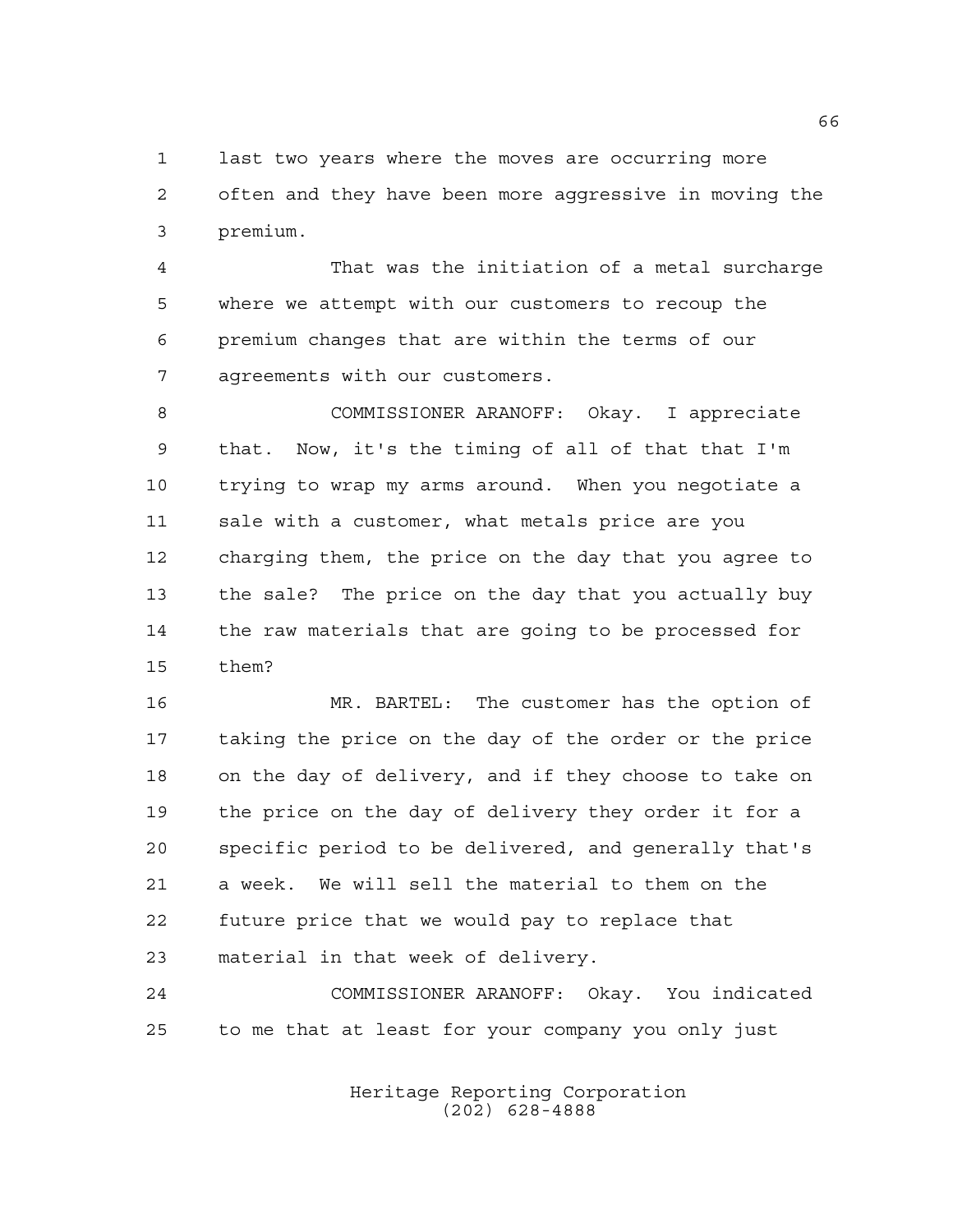began an energy surcharge. You mentioned a

 transportation surcharge. Is that a recent industry practice as well?

 MR. BARTEL: The transportation surcharge is less than two years old in our company's instance, and it is what we experienced with the run up in the price of fuel.

 Our trucking companies delivering our product were hitting us with energy surcharges or, excuse me, transportation surcharges. We make an effort to recoup as much of our cost escalation as we can, but all of this becomes part of the price negotiation with our customers. It is not uniform. It is not even.

 At the end of the day, the customer is concerned about what is the total acquisition price that they're going to pay, and that's what they're taking to the market to our competitors.

 COMMISSIONER ARANOFF: Right. I was going to say, in a number of industries where we've seen similar kind of raw material and energy surcharges and we've said to people are your customers paying the surcharge, and you get an answer like yes, they're paying 100 percent of the raw material surcharge, but they're negotiating a 20 percent decrease in the base

> Heritage Reporting Corporation (202) 628-4888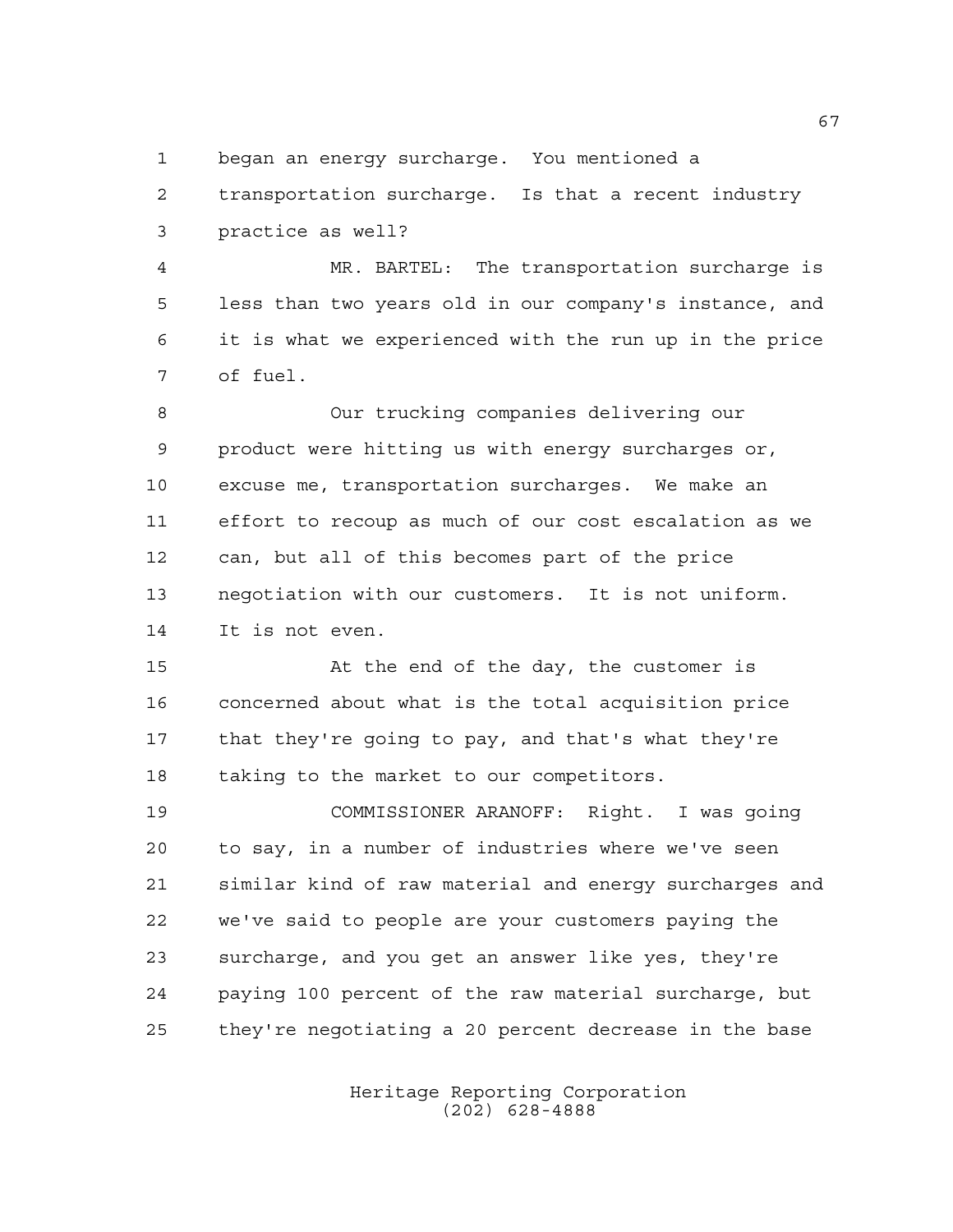price.

| $\overline{a}$ | I'm trying to figure out obviously how all            |
|----------------|-------------------------------------------------------|
| 3              | of this goes together. In a way you're sort of        |
| 4              | charging separately for all the pieces that go into   |
| 5              | your product now. What elements are left in terms of  |
| 6              | your costs that are being covered by the conversion   |
| 7              | price that you're charging? When you go into a        |
| 8              | negotiation, which of the pieces, the surcharges or   |
| 9              | your conversion cost, is getting negotiated?          |
| 10             | MR. BARTEL: Everything that is above the              |
| 11             | commodity price is negotiated, and it is the total of |
| 12             | the value that is above the commodity price that is   |
| 13             | subject to negotiation.                               |
| 14             | COMMISSIONER ARANOFF: And that's just                 |
| 15             | because the commodity price piece is so well          |
| 16             | established in the industry that people don't argue   |
| 17             | about that one?                                       |
| 18             | MR. BARTEL: We cannot negotiate that with             |
| 19             | our suppliers and so we can't negotiate it with our   |
| 20             | customers. We can't control it. It changes daily.     |
| 21             | It in fact changes during the course of the day.      |
| 22             | COMMISSIONER ARANOFF: When you say that the           |
| 23             | commodity price piece is not negotiable, are you      |
| 24             | including the pass-through of the premium that your   |
| 25             | supplier charges or of the premium that you put on?   |
|                |                                                       |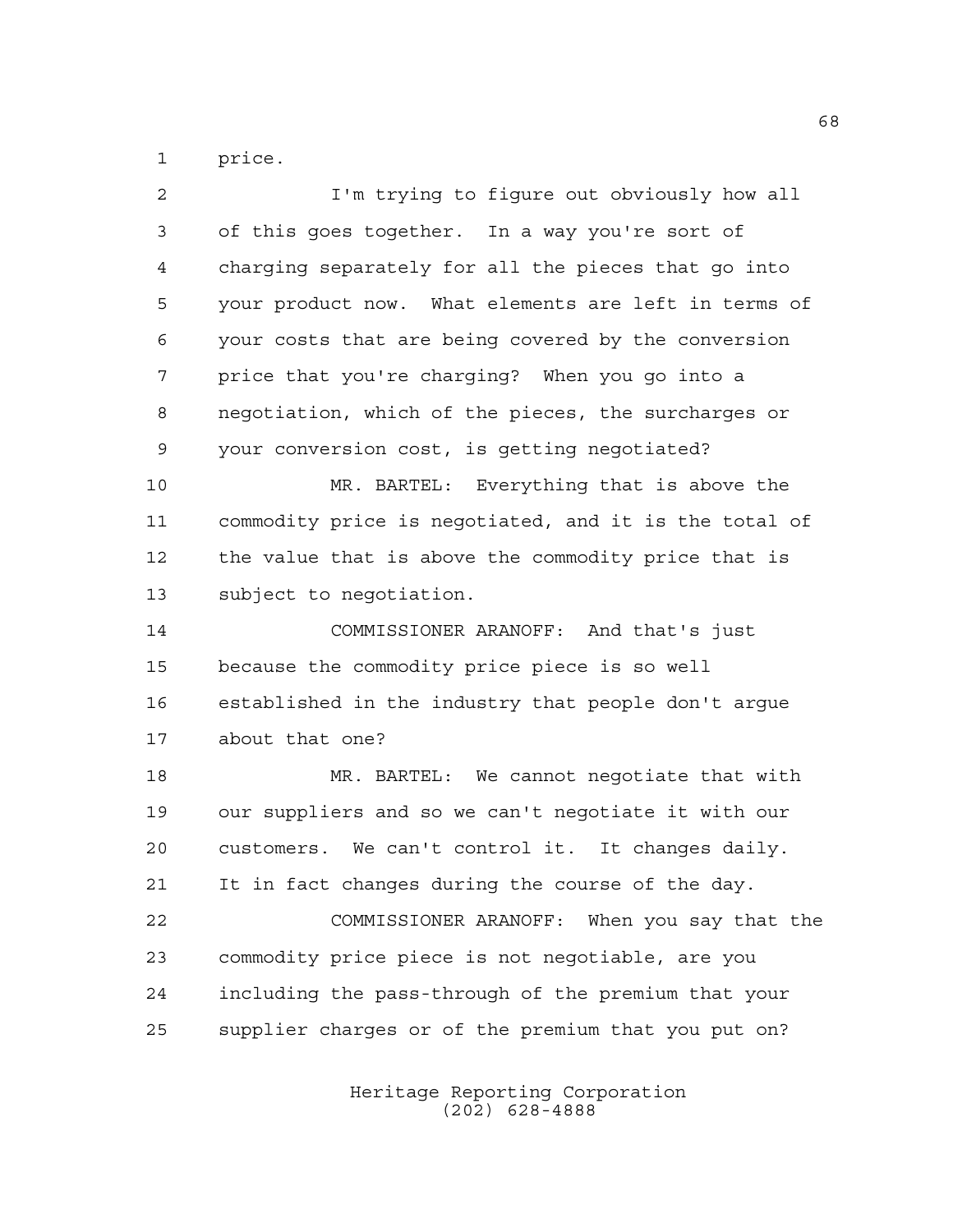Are those in the negotiable or the not negotiable category?

 MR. BARTEL: Everything that is above the published commodity price is negotiable. COMMISSIONER ARANOFF: Okay. Thanks. Thanks for clarifying that. That helped. Looking at it from the cost side -- and this is a conversation that I was having with our staff here yesterday -- once you start sort of separating out your price into separate elements and you've got the commodity cost, and you've got the energy, and the transportation and then you're charging up a conversion price what other costs are left that go into the conversion price?

 There's the labor cost. What else is there? MR. BARTEL: Well, there's labor, there's R&M, there's tools and supplies, but please don't misunderstand when we talk about transportation surcharge it is only the increment of escalation. There is the basic transportation cost is there. The basic cost of energy is in the fabrication.

 It's only the recent escalation. The same with the metal premium. It's only the escalation that is very recent that we're attempting to recoup. COMMISSIONER ARANOFF: Well, Mr. Bartel, my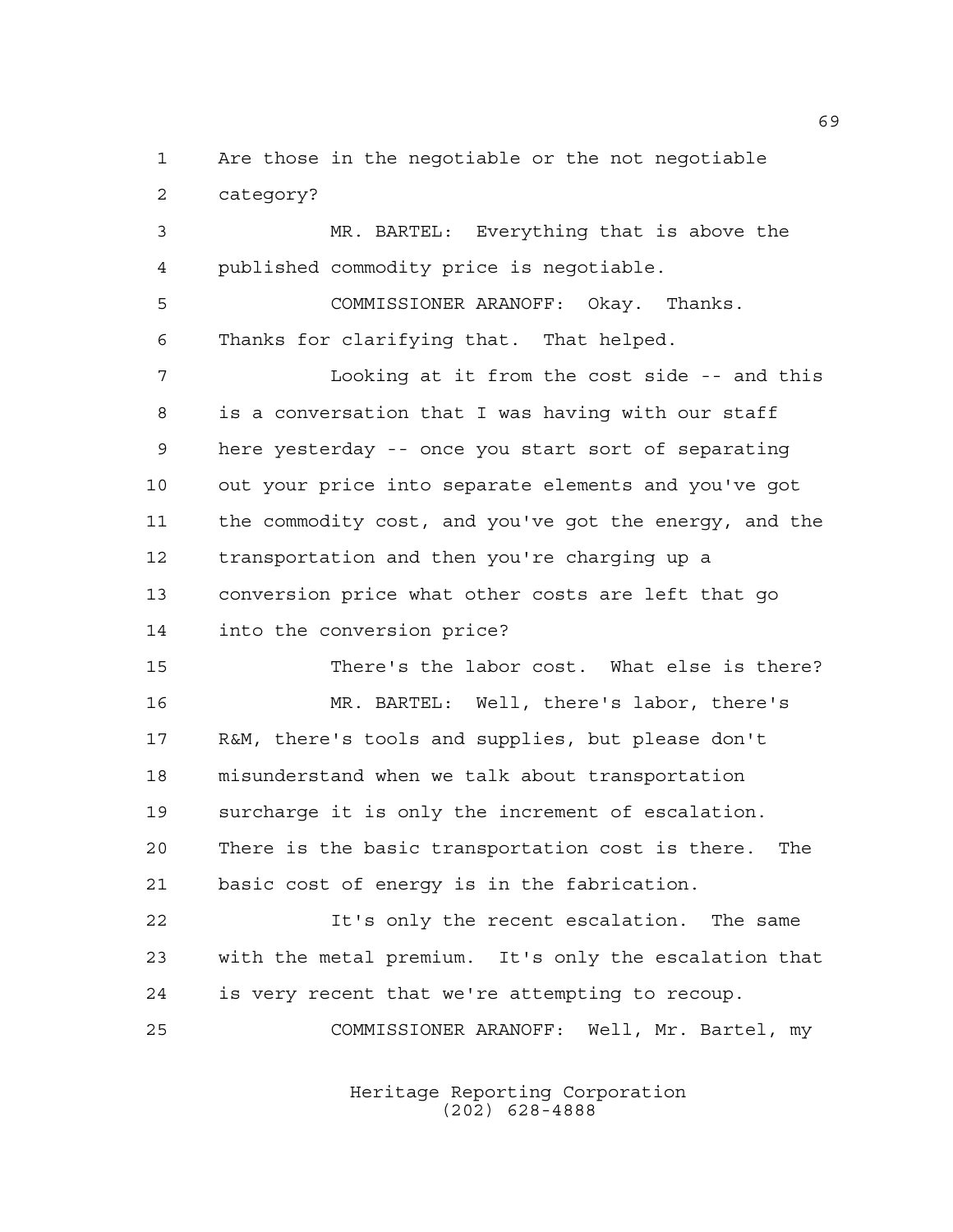yellow light is on, and I appreciate all your answers. If any of the other domestic producers who are here today have slight differences or modifications in the way that your companies go about this pricing equation please feel free to put that in your post-hearing brief. It would be very helpful. Thank you, Mr. Chairman. CHAIRMAN KOPLAN: Thank you. MR. HARTQUIST: We'll do so. Thank you. CHAIRMAN KOPLAN: Actually, I was going to ask Mr. Rupp and Mr. Burkhardt whether they did have anything to add or was Mr. Bartel speaking for them as well? MR. RUPP: Commissioner, our methodology is very similar to what Mr. Bartel has described. CHAIRMAN KOPLAN: Thank you, Mr. Rupp. Mr. Burkhardt? 18 MR. BURKHARDT: Yes. I'm in agreement also. CHAIRMAN KOPLAN: Okay. German producers argue at page 3 of their brief "whatever problems the domestic brass sheet and strip industry faces have nothing to do with imports, nonsubject or subject, but instead appear to result from increasing raw materials and energy costs and an apparently substantial overcapacity problem entirely of its own making."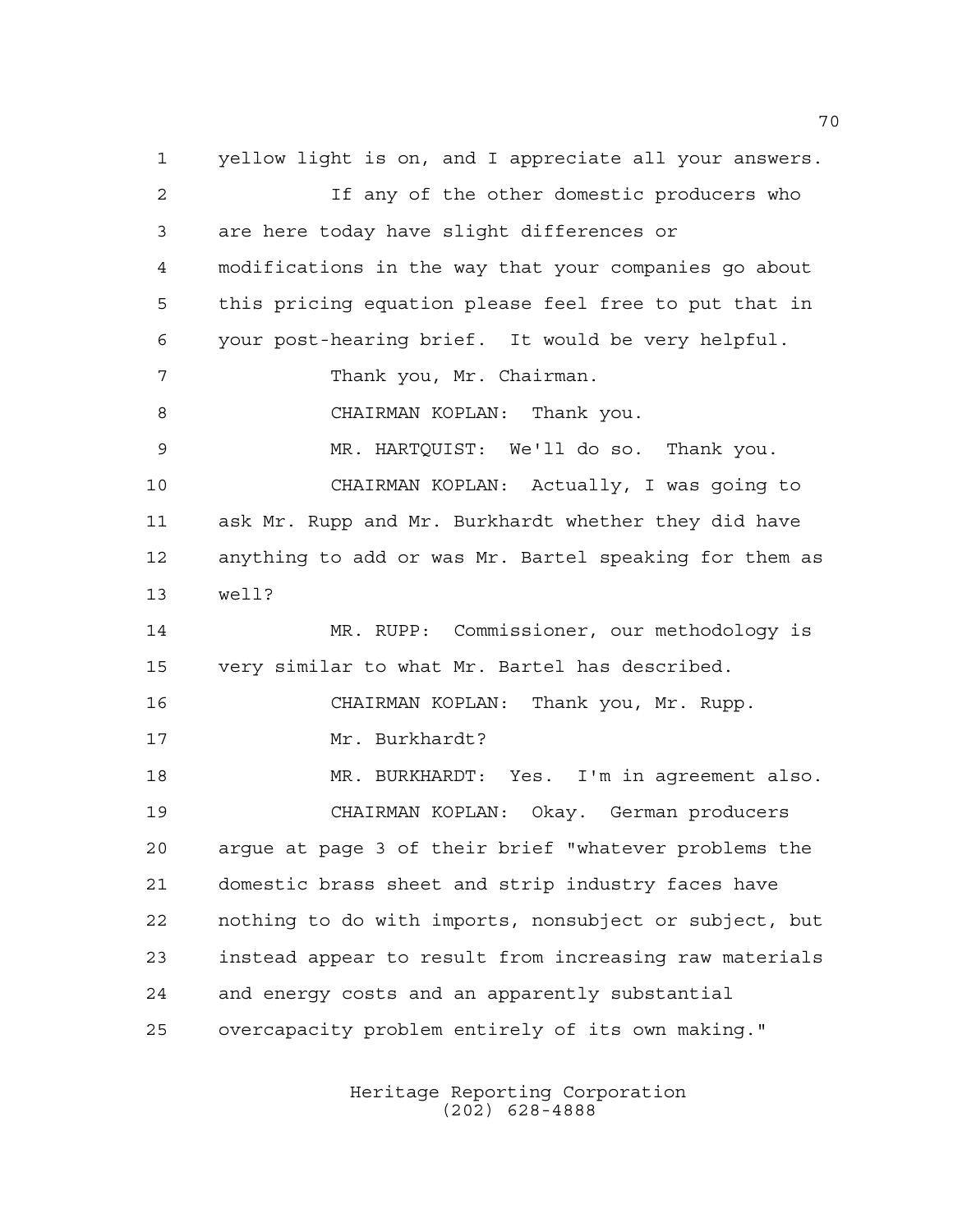I've heard your discussion just now about how you treat these yourself. Tell me, do subject producers face comparatively similar increased costs for their raw materials and energy that has occurred over the same period? MR. RUPP: Commissioner, I would think that they have the same issues that we have. The raw material for the copper is basically a universal issue whether it's COMEX, or LMA-based, or Shanghai-based. Energy is an issue both in Europe and here as well and fuel for transportation is an issue, so I would assume that they have the exact same issues that we have. CHAIRMAN KOPLAN: Thank you. Mr. Burkhardt and Mr. Bartel, do you agree with that? MR. BARTEL: Yes. CHAIRMAN KOPLAN: I see you both nodding yes. Thank you. Let me stay with the domestic producers if I could. The German producers state at page 10 at footnote 13 of their brief that on January 6 they corrected their capacity data. They explain

 the capacity data first reported was total rolling capacity, but that slitting and scrap losses limit actual capacity to a much lower figure.

"An efficient producer will lose about 20

Heritage Reporting Corporation (202) 628-4888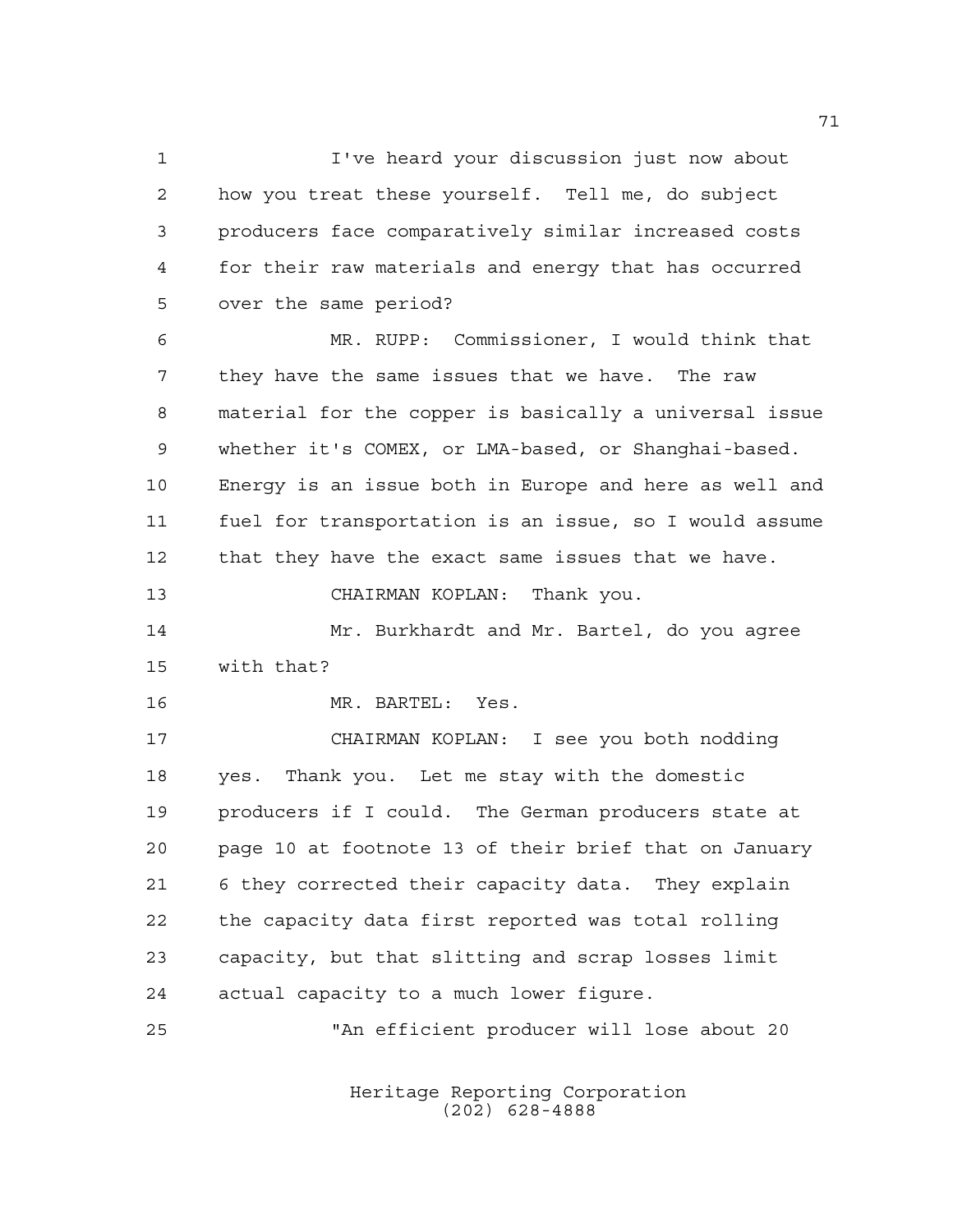percent of its production volume through such cutting, although the resulting scrap can be remelted and reproduced." Do you agree with their estimate of the relationship of actual capacity to rolling capacity? Mr. Bartel? Mr. Rupp? Mr. Burkhardt? MR. BARTEL: Yes, there is yield loss that comes from slitting and processing of the raw material produced at casting, but when we speak of capacity we speak of capacity out the door that is net of the yield loss. So when we respond to the questionnaires from the Commission and we talk about capacity we talk about yielded capacity. Those are the numbers that you see from us. CHAIRMAN KOPLAN: Okay. Let me see if I understand this then. So I think what you're saying is that that scrap loss is taken into account in your estimate of capacity that's reported. MR. BARTEL: That is correct. CHAIRMAN KOPLAN: I see, Mr. Rupp and Mr. Burkhardt, you're nodding in the affirmative as well. Thank you for that. I appreciate it. I wasn't sure how that worked. Mr. Kerwin, Eluma asserts at page 7 that "Brazil has historically not been and is unlikely to become a commercially significant presence in the U.S.

> Heritage Reporting Corporation (202) 628-4888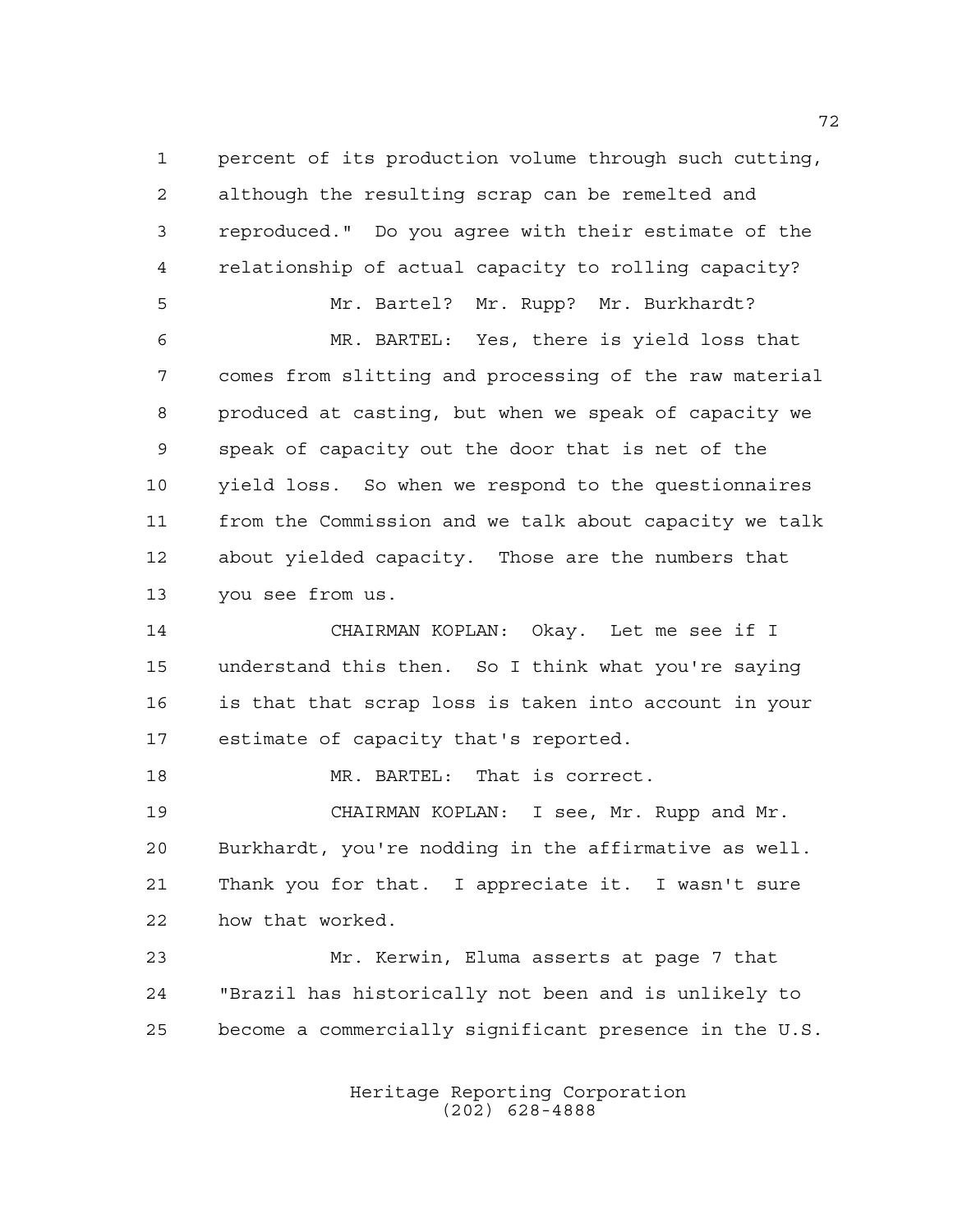market." They go on and say "imports from Brazil were on a downward trend long before any trade relief petition was filed and the countervailing and anti- dumping duty orders against Brazil were imposed in 1987."

 That's the end of their quote. I note that Brazil did not participate in the first review. Your brief includes import statistics for the period 1983 to interim 2005, January and October of that year, at Exhibit No. 2 and with regard to Brazil the quantity of imports in 1985 was lower than in 1983.

 How might a factor in that decline trend when I am assessing the beneficial affect of the orders with respect to Brazil?

 MR. KERWIN: Let me make sure I understand your question. Your question is how would you analyze the benefit of the orders if the imports from Brazil were already on the decline before the order was put into place? Is that correct?

 CHAIRMAN KOPLAN: And that trend is continued. Yes.

 MR. KERWIN: Well, it's not surprising that the trend has continued since the order has been put into place.

CHAIRMAN KOPLAN: No. I understand that,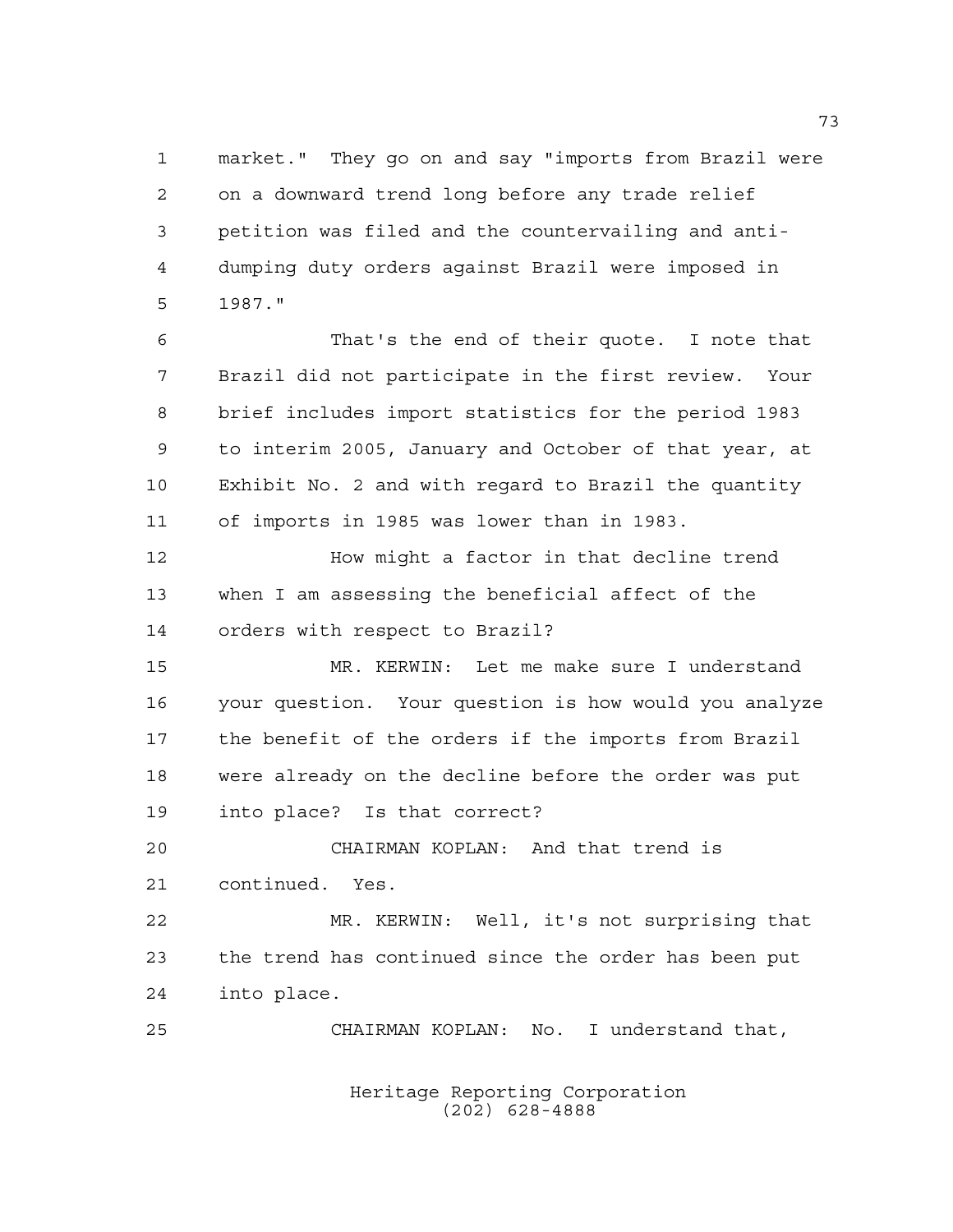but I'm going back and coming all the way forward from the original. MR. KERWIN: Yes. You're correct that the imports from Brazil did peak in 1984. CHAIRMAN KOPLAN: Okay. MR. KERWIN: As far as the timing of the investigation and the filing of the petition my memory doesn't serve me exactly what the date of that filing was and what impact the filing of the petition -- CHAIRMAN KOPLAN: Do you want to go back for purposes of post-hearing and take a look at all that -- MR. KERWIN: Yes. 14 CHAIRMAN KOPLAN: -- and maybe respond in more detail? MR. KERWIN: I would appreciate that. Yes. CHAIRMAN KOPLAN: No problem. I'd appreciate you doing that. Thank you. Mr. Hartquist, Eluma asserts at page 13 that U.S. domestic demand for brass sheet and strip has declined over the period of review and that the cost of raw materials and energy has significantly increased as well leading to lower profits that cannot be blamed on import competition. They go on to assert at page 14 that imports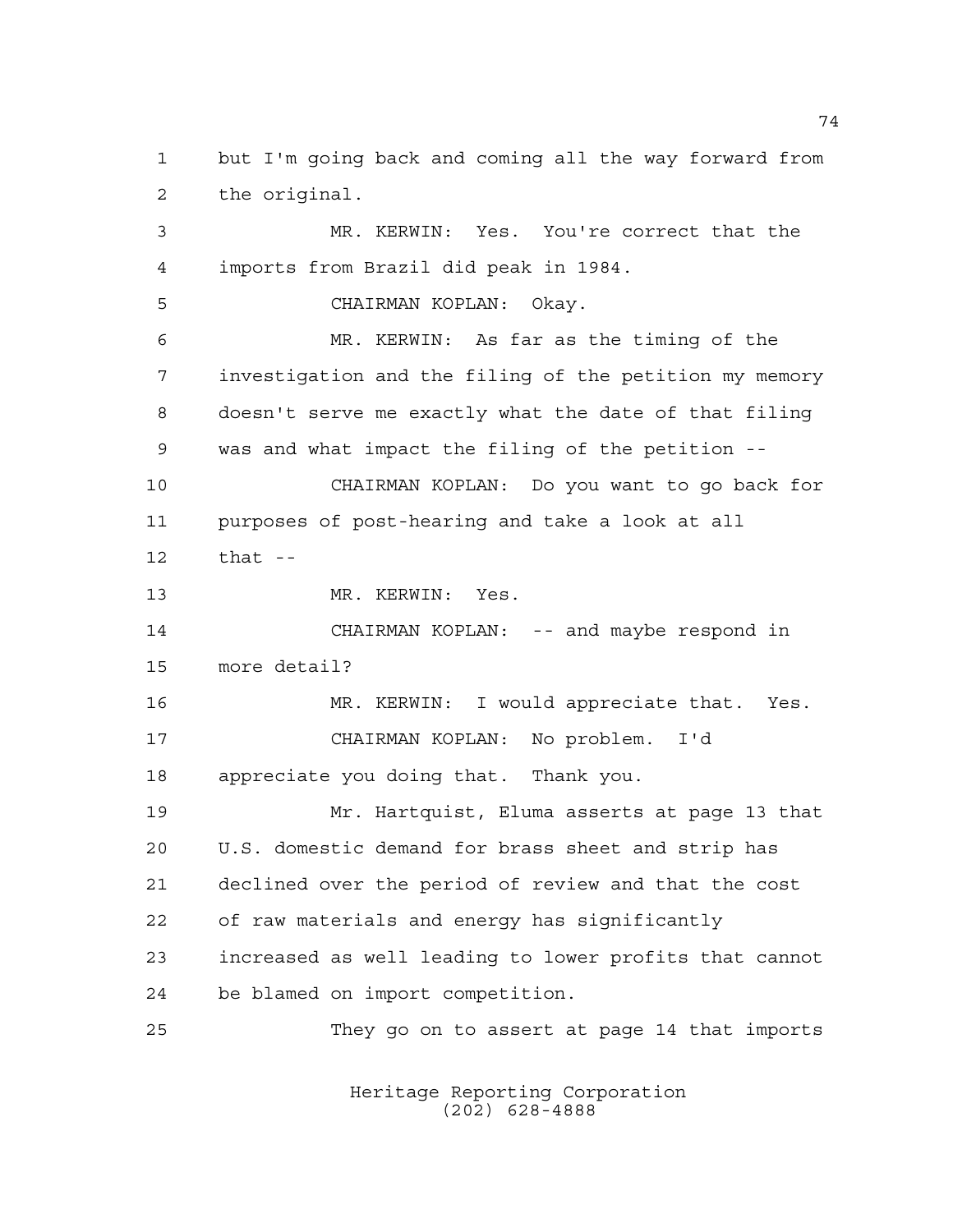from nonsubject sources have captured an increasing share of the U.S. domestic market and exceeded subject imports in 2004. What is your response to the thrust of their argument that the poor performance of the domestic industry over the period of review is due to these factors and that revocation really would not be a significant factor?

 I know I'm going to be hearing that this afternoon.

 MR. HARTQUIST: Yes. I'm sure you are, Mr. Chairman. Well, our response would be they're correct in terms of the decline in the demand in the industry as we have testified in the affirmative testimony and that's a condition of competition in the U.S. marketplace, but our point is that these foreign producers have considerable capacity that is available to ship into the U.S. market but they have --

 CHAIRMAN KOPLAN: Are you addressing the nonsubject sources? Because remember I asked you to address that. That was part of their argument.

 MR. HARTQUIST: Yes. Imports from nonsubject sources have increased also contributing to the conditions of competition in the U.S. marketplace, but our concern essentially is that if these orders are removed those producers in the subject countries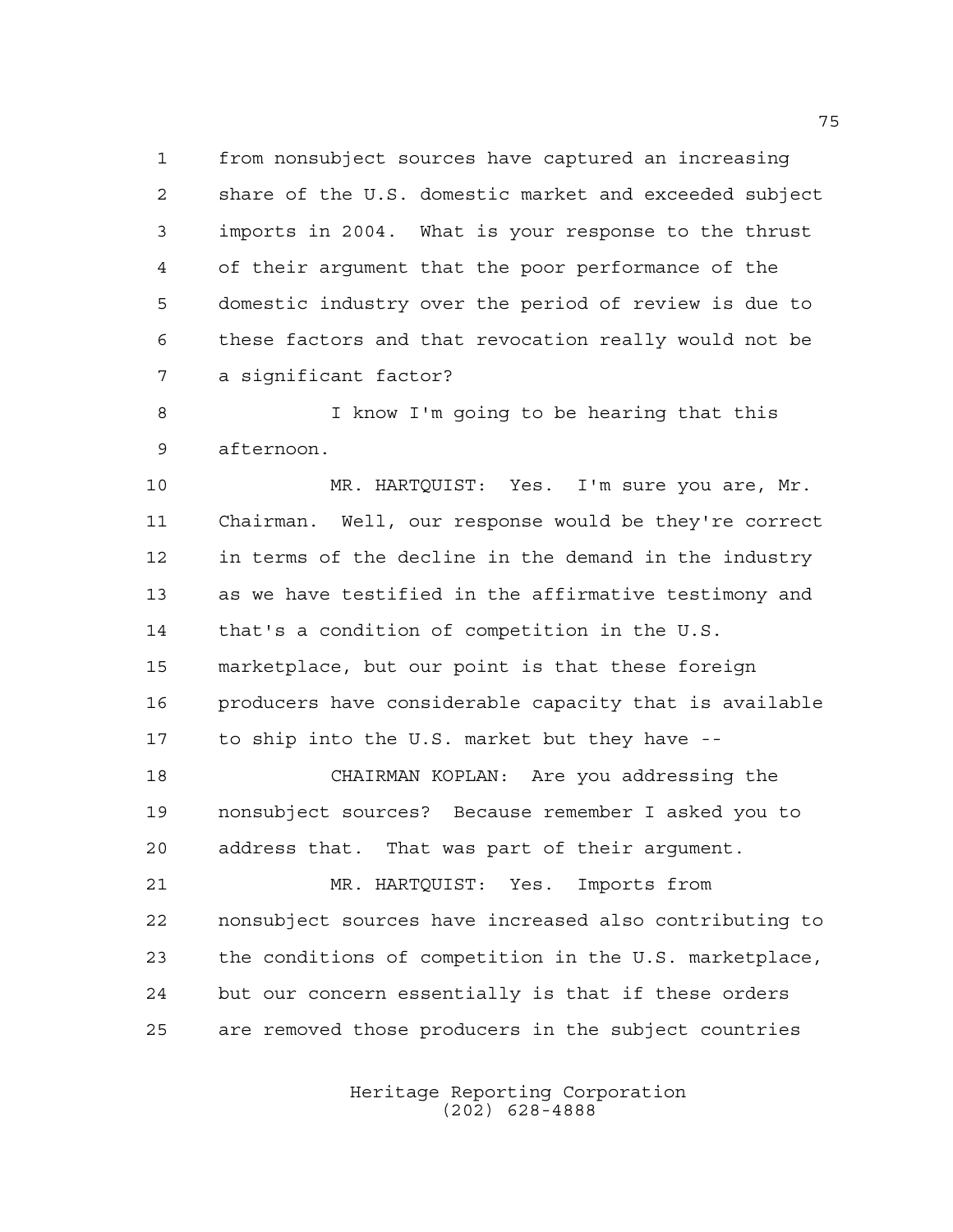that have remained in the marketplace, although at relatively small levels, have the current capacity to come back in and every incentive to do so. So the combination of these factors, the ability of the subject countries to come in without the discipline of the dumping orders along with the presence of nonsubject imports and the decline in the market for these products puts the domestic industry in a very vulnerable situation. CHAIRMAN KOPLAN: Thank you. MS. CANNON: Mr. Koplan, might I just add, too, on that? CHAIRMAN KOPLAN: Yes, Ms. Cannon. MS. CANNON: As a legal matter both Eluma and the German statement on page 3 that you cited earlier seem to suggest that there is a requirement that the subject imports be injuring the U.S. industry at present and tend to argue that any problems the industry has had over the period of review are not due to subject imports, but legally that is an incorrect analysis because the presumption is that with the orders in place the industry should not be currently experiencing injury from subject imports. The real inquiry is is the industry vulnerable as the result of other factors such that if

> Heritage Reporting Corporation (202) 628-4888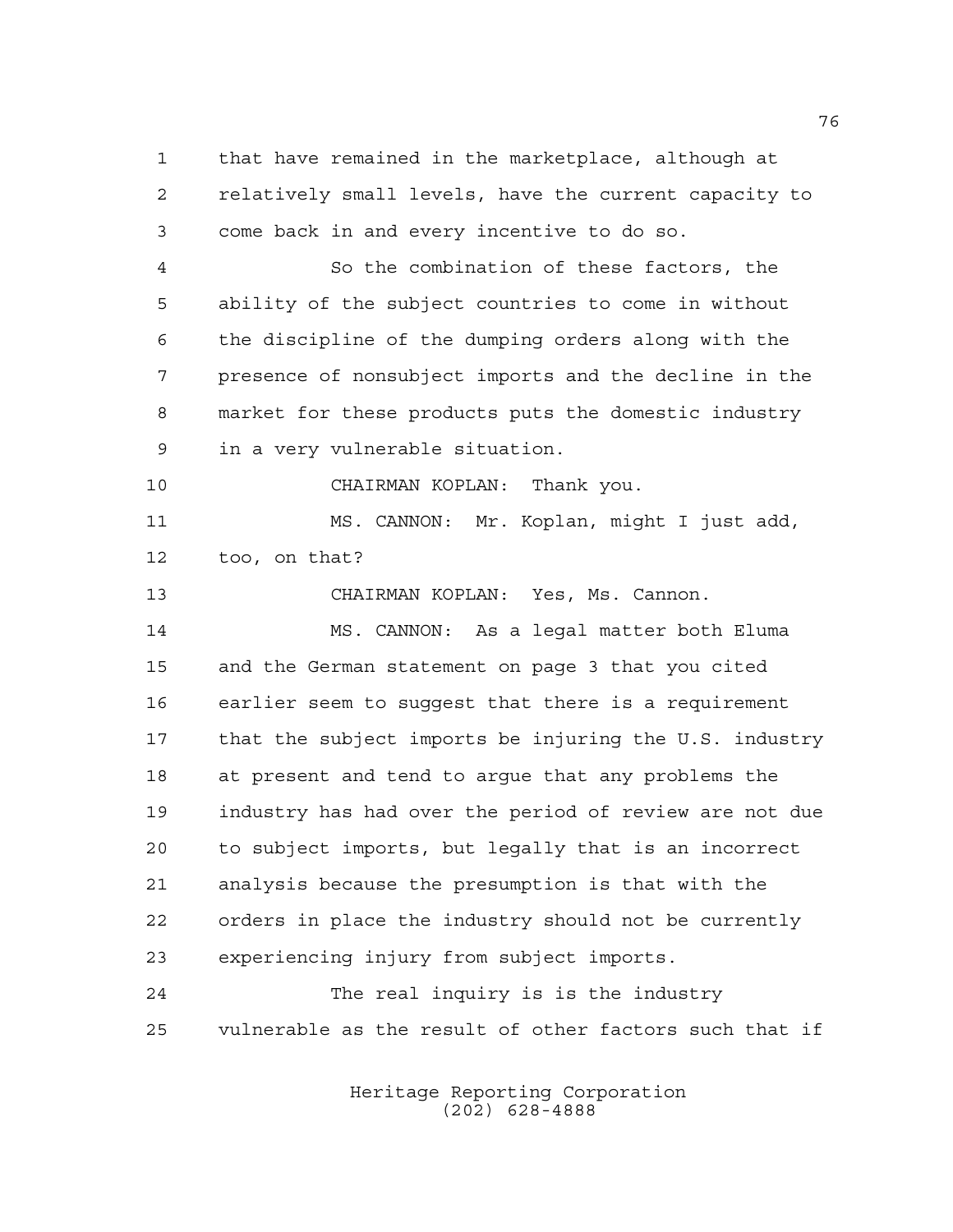subject imports were permitted to return at dumped levels injury would recur. So I think the analysis that both have presented is somewhat predicated on a false legal assumption.

 CHAIRMAN KOPLAN: I appreciate what you're saying. It was actually pages 13 and 14 that I was referring to, not three.

 MS. CANNON: Yes, of the Eluma brief and I was referring to page 3 of the German brief you had cited earlier where a similar point is made by them, but for the reasons Mr. Hartquist gave the factors that show we are currently vulnerable place us in such a position that if they were to come back in injury would recur, not that they're causing us injury at present.

CHAIRMAN KOPLAN: Thank you.

 Mr. Hartquist, I'm going to stay with Eluma's brief for a moment if I could. At pages 7 and 8 they argue that "Brazilian producers remain heavily oriented to the home market and thus do not have the incentive to divert sales to the United States. Shipments to home market have continued to grow during the POR representing more than" and the percentage is bracketed "of production in 2004."

"As a result Eluma's export to third-country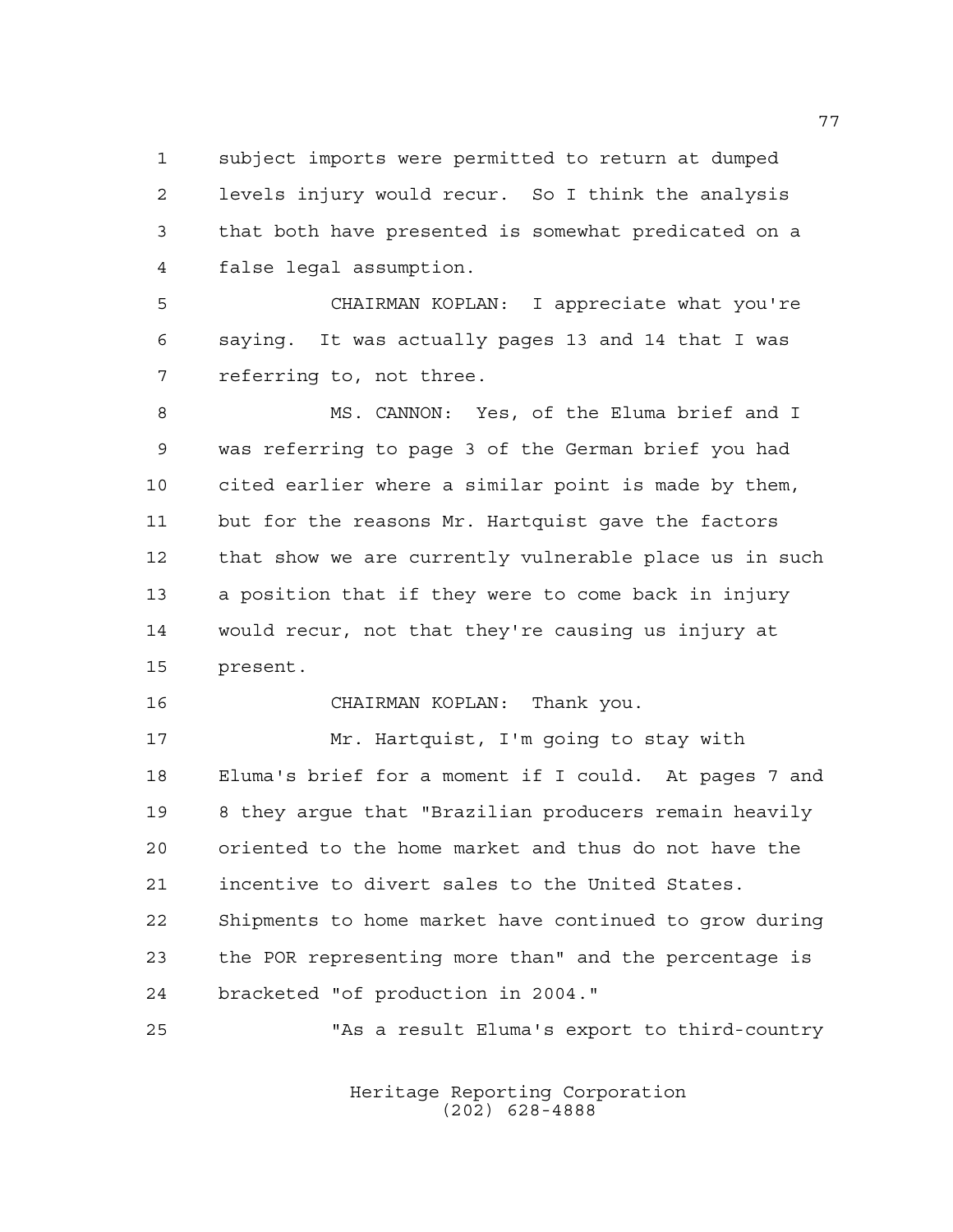markets have declined steadily during the same period." They claim that their increasing sales for their home market occurred in spite of the fact that average unit values for brass sheet and strip in Brazil were much lower than in its export markets. If you could respond to that and when doing so tell me first whether you dispute the bracketed percentage of their shipments they say went to their home market in 2004? Also, they claim that this trend with respect to their domestic shipments actually increased in interim 2005 and do you dispute that? I see my light's about to go off, so -- MR. HARTQUIST: I presume we should probably do that in the brief since we're talking about bracketed data. CHAIRMAN KOPLAN: Yes. You can do that. MR. HARTQUIST: We'll be happy to do that. CHAIRMAN KOPLAN: That will save me from my red light going on, and it just did go on. Thank you. I look forward to your response in the post-hearing. Vice Chairman Okun? VICE CHAIRMAN OKUN: Thank you, Mr. Chairman. I join my colleagues in welcoming you here today, welcoming back several of you. We appreciate

> Heritage Reporting Corporation (202) 628-4888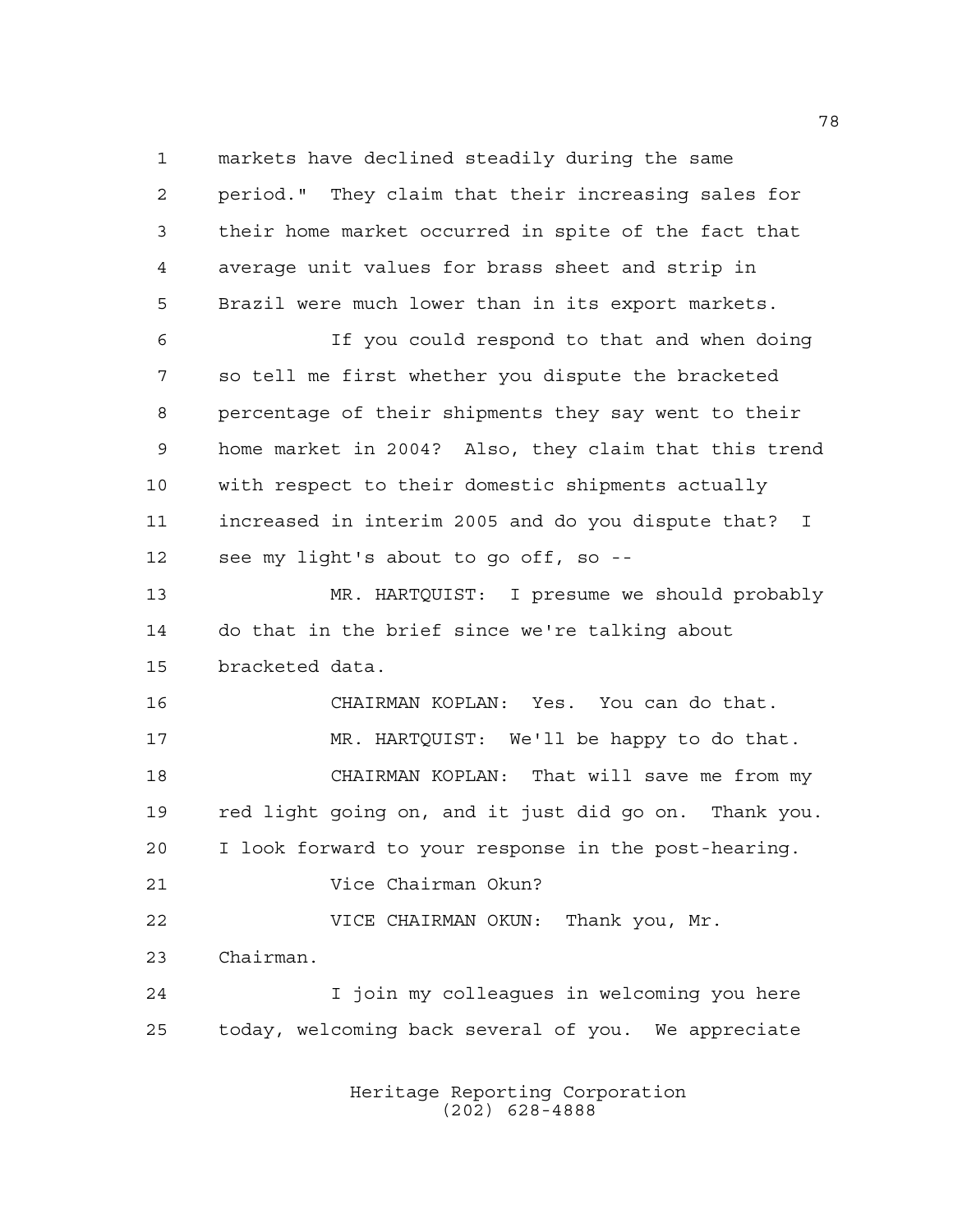you, again, taking the time to be with us and to answer our questions.

 It's good to hear, again, the discussion of the conversion factor that we had talked about before and Commissioner Aranoff's questions helped me remember how it is that this particular industry sets its prices and that was important to be reminded of that.

 Let me start or let me continue I guess with the questions about Brazil. I did want to just follow-up which we can talk about publicly here just in terms of whether you think the importance of the home market to Brazil, which we see in our statistics here, whether you think there's any reason that would shift in the near future.

 Maybe actually, before you comment on that perhaps you had referenced in the brief, Mr.

 Hartquist, the Brazilian Trade Association data which will appear on our final staff report, so we now have that information and the foreign producer questionnaire response from Eluma.

 I wanted to know from you, or Ms. Cannon, or Mr. Kerwin, whether you think that means we have a fairly complete picture of the Brazilian industry or not?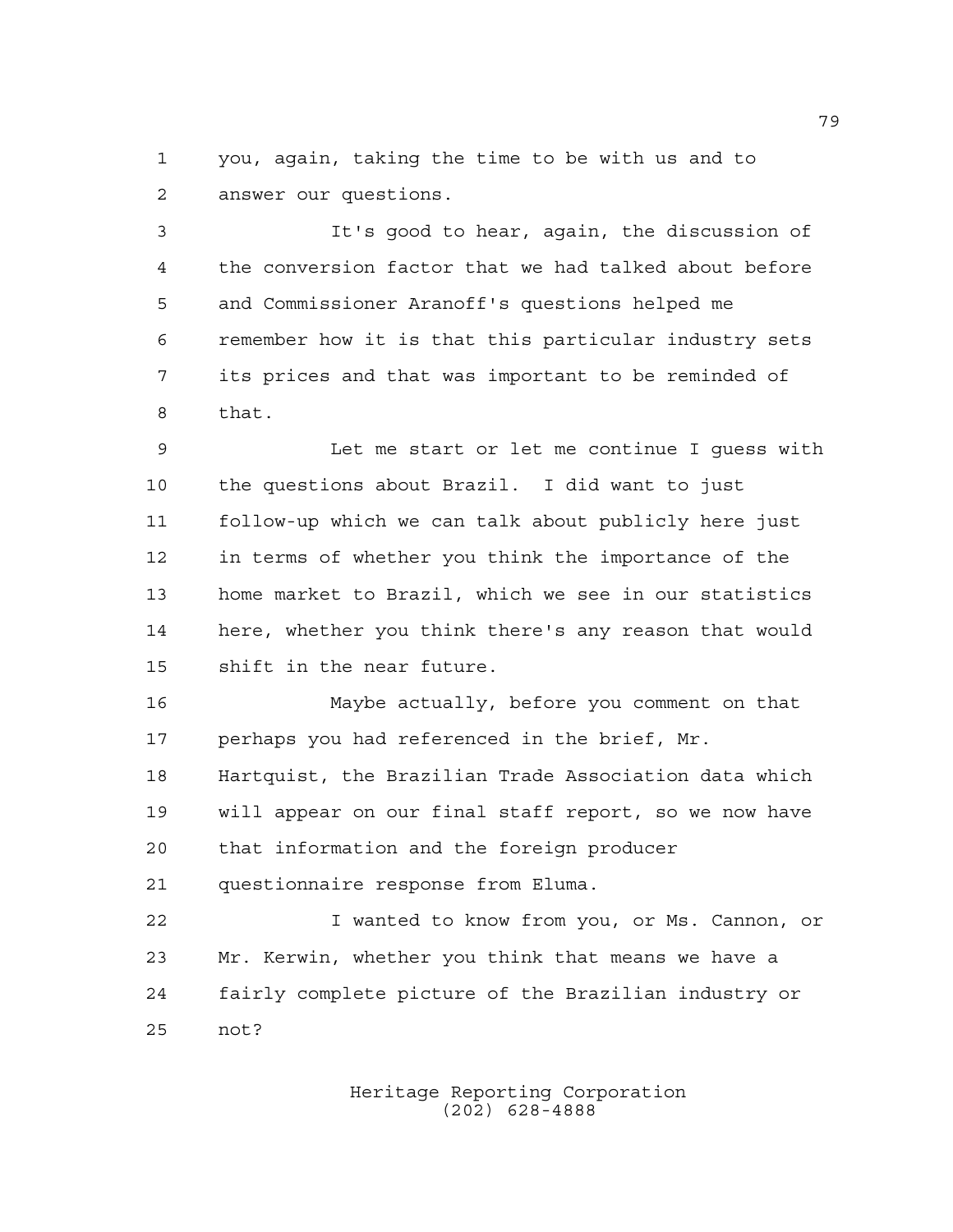MR. HARTQUIST: No. As we've testified we don't think you have a complete picture of the industry because the Trade Association data does not include any proprietary information of at least one other significant Brazilian producer. So we think you really have fragmentary information from Brazil based on just Eluma's data.

 VICE CHAIRMAN OKUN: Okay. I want to go back and look at that Trade Association data. I had one other question on that.

 In terms of, and I don't know if the producers would have any sense of this or Mr. Mayer, but one of the issues we've talked about is automobile production in Brazil and whether you have information with regard to domestic laws in Brazil that require that the Brazilians are going to be buying autos built in Brazil and whether that would in your view increase the attractiveness of the Brazil producers, whether it's Eluma or the other ones, staying in their home market to feed auto demand and if you have any sense of how big that is.

 Obviously I'm going to be asking them -- because it's not in their brief either -- this afternoon, but I did want to get your reaction to the auto industry part of it.

> Heritage Reporting Corporation (202) 628-4888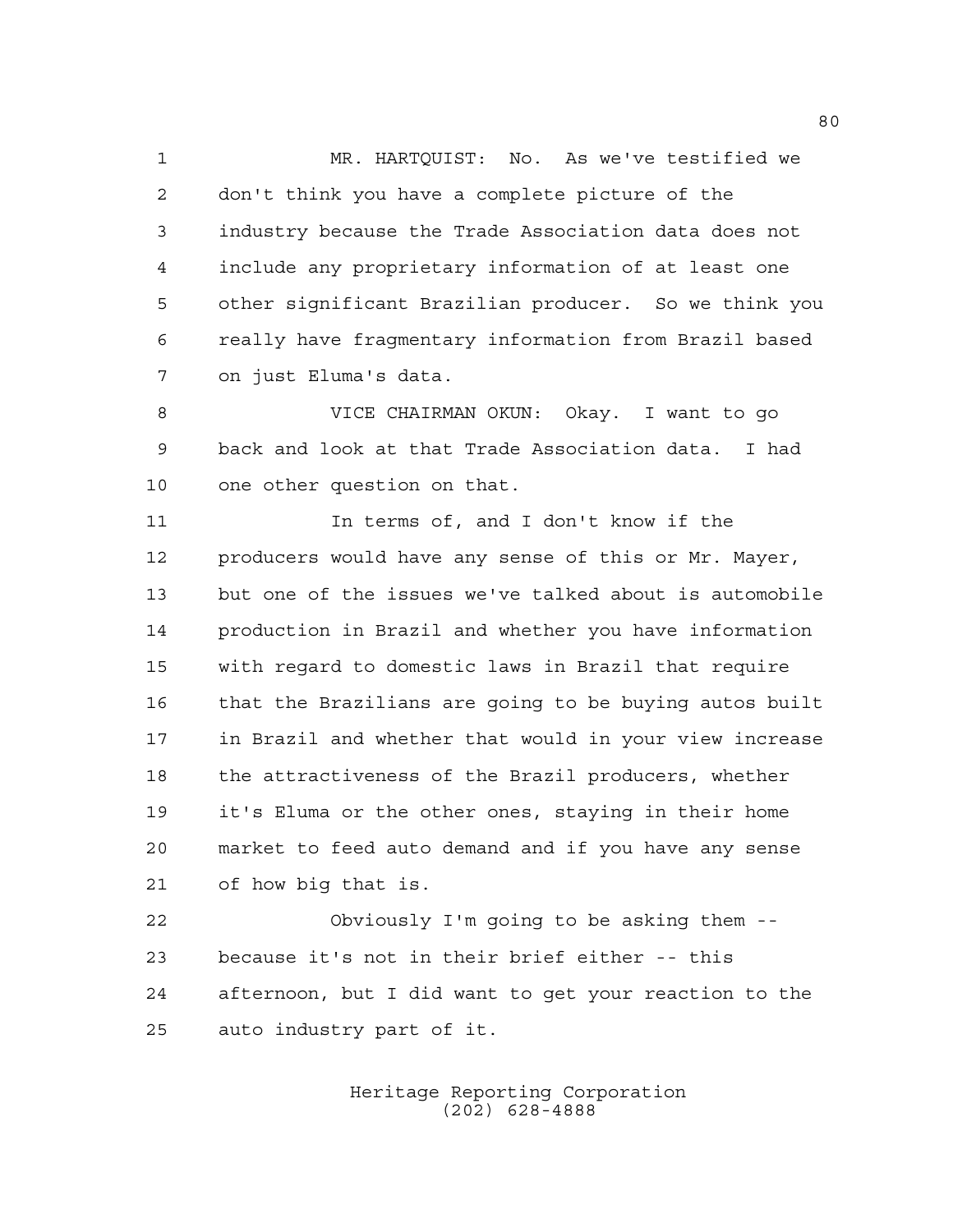Mr. Bartel? MR. BARTEL: Yes. Commissioner, I'm not able to answer your question directly because our efforts to enter the Brazilian market with 200 series brass sheet and strip have been thwarted due to their duty and tariff organization, and so we have not been able to participate in that marketplace from my company. VICE CHAIRMAN OKUN: Any other experience from any of the producers of Brazil? (No response.) VICE CHAIRMAN OKUN: All right. Well, if there is anything, and obviously I think that is a major portion, Mr. Hartquist, of the Brazilians argument with regard to why they wouldn't ship to this market, anything you could provide would be helpful. MR. HARTQUIST: We'll be pleased to do so. VICE CHAIRMAN OKUN: Okay.

 MR. KERWIN: Vice Chairman Okun, if I could  $20 - -$ 

 VICE CHAIRMAN OKUN: Yes, Mr. Kerwin? MR. KERWIN: -- add one point? We did place on the record an article, actually two articles. One in which Eluma announced it was increasing its capacity by 20 percent and that was from 2005 and a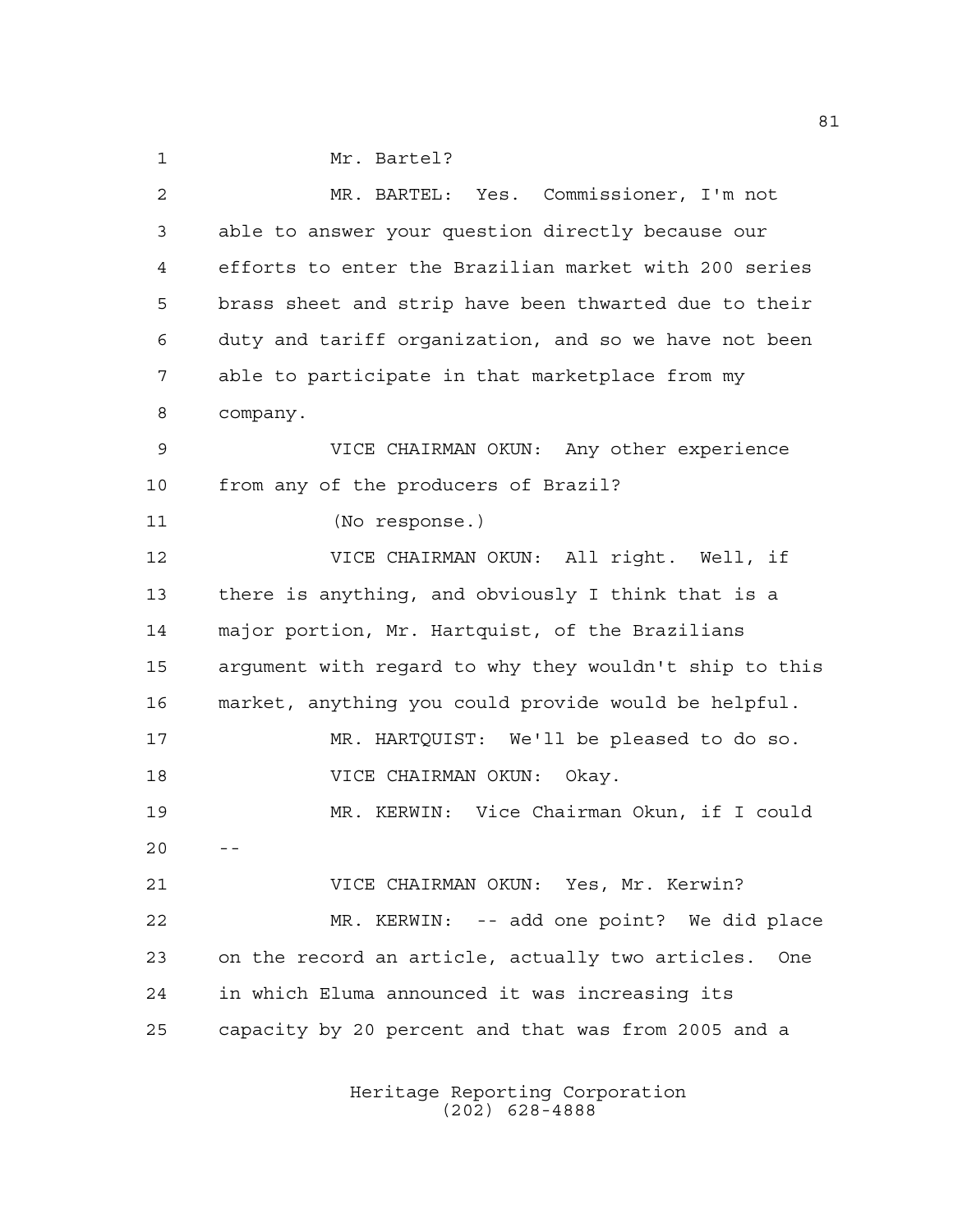separate article in which it stated that it had

 intended to increase its exports. So that's obvious evidence to the contrary.

 VICE CHAIRMAN OKUN: On the export part. I mean, I guess my question is just I'm trying to get a better understanding of demand in Brazil and what it's likely to be in the future.

 Then, Mr. Hartquist, I just did want to go back on the Trade Association data. Was your response that you don't believe that all the producers in Brazil are part of that general data set, that they have nonresponding, or you just don't know?

 MR. HARTQUIST: I don't know the answer to that.

 I'll ask my colleagues whether we have such information.

 VICE CHAIRMAN OKUN: Ms. Cannon? MS. CANNON: I believe it is not clear from the face of the document exactly who that includes. That was one of the questions we were trying to ascertain from the record, and I believe it's a question your staff has been probing and I don't think it's been resolved as yet.

 As you know we had put separate information on the record about the other major Brazilian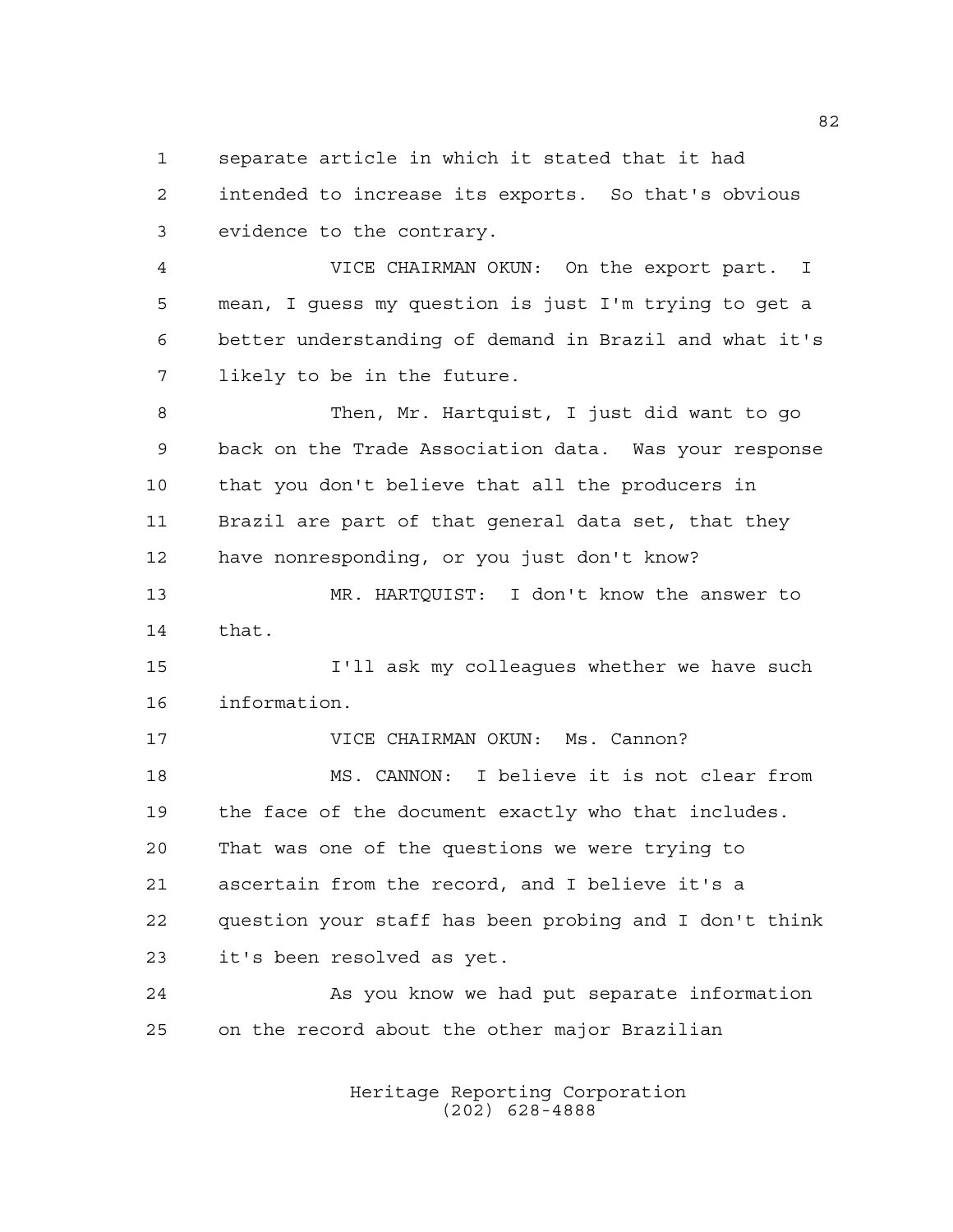producer, Trimomoconica, the information that was available to us and I'm not sure that it jives with what that Trade Association data shows.

 So I think the answer to your question is that your staff is still trying to look into it, but at least as far as we can tell now it isn't clear that it includes everybody. You certainly did not get anything specific from Trimomoconica in terms of responding to your questionnaire.

 VICE CHAIRMAN OKUN: Right. I understand that part. Okay. I appreciate those comments. Then I wanted to turn to the arguments you've raised with regard to China and whether as China becomes a bigger domestic producer that what would have been German and Brazilian exports will need to find other homes. I wanted to ask specifically with regard to Brazil.

 Again, I understand that you're saying we don't have complete data on Brazil, but if I look at what's in the staff report with regard to Eluma it would not appear to me that China has been a very important market for Brazil, and so I want to make sure that is your China argument focused on Brazil or is this just generally if I were to accumulate all the subject producers that generally that argument would -- and I know you attach this exhibit in your brief,

> Heritage Reporting Corporation (202) 628-4888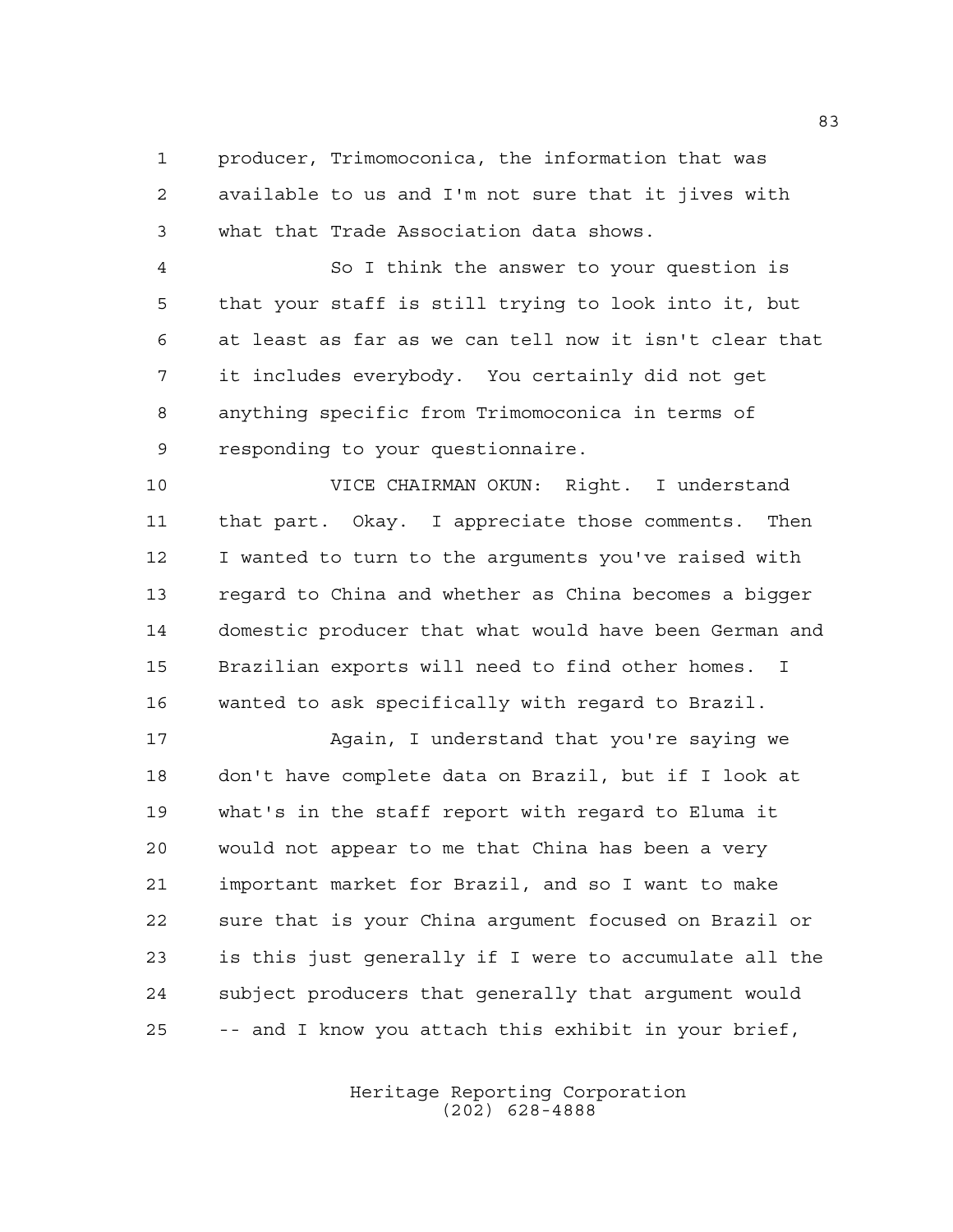but I just want to make sure that you think it's as important to Brazil as it is to the other countries.

 MR. KERWIN: I'm not going to comment on the specific proprietary information that's in their questionnaire response, but yes, it is a general proposition that in relation to all the subject countries, the general proposition being that China has acted as a sponge for the excess capacity globally in the brass sheet and strip industry, and that it has drawn in a lot of the excess production that's gone on in the world generally and that as it's developing its own indigenous industry that level of intake there is very much likely to decline.

 VICE CHAIRMAN OKUN: Okay. Then with regard to the China data -- I know you had pulled, there were a number of news articles attached in the exhibits you had -- is this an industry where there is analyst data available on China that would help put some of the numbers in perspective with regard to China's both capacity, consumption numbers, to help me better understand your argument?

 We don't have access to that data, but I wonder if there's anything that can be provided for us.

MR. KERWIN: I'll start on that question.

Heritage Reporting Corporation (202) 628-4888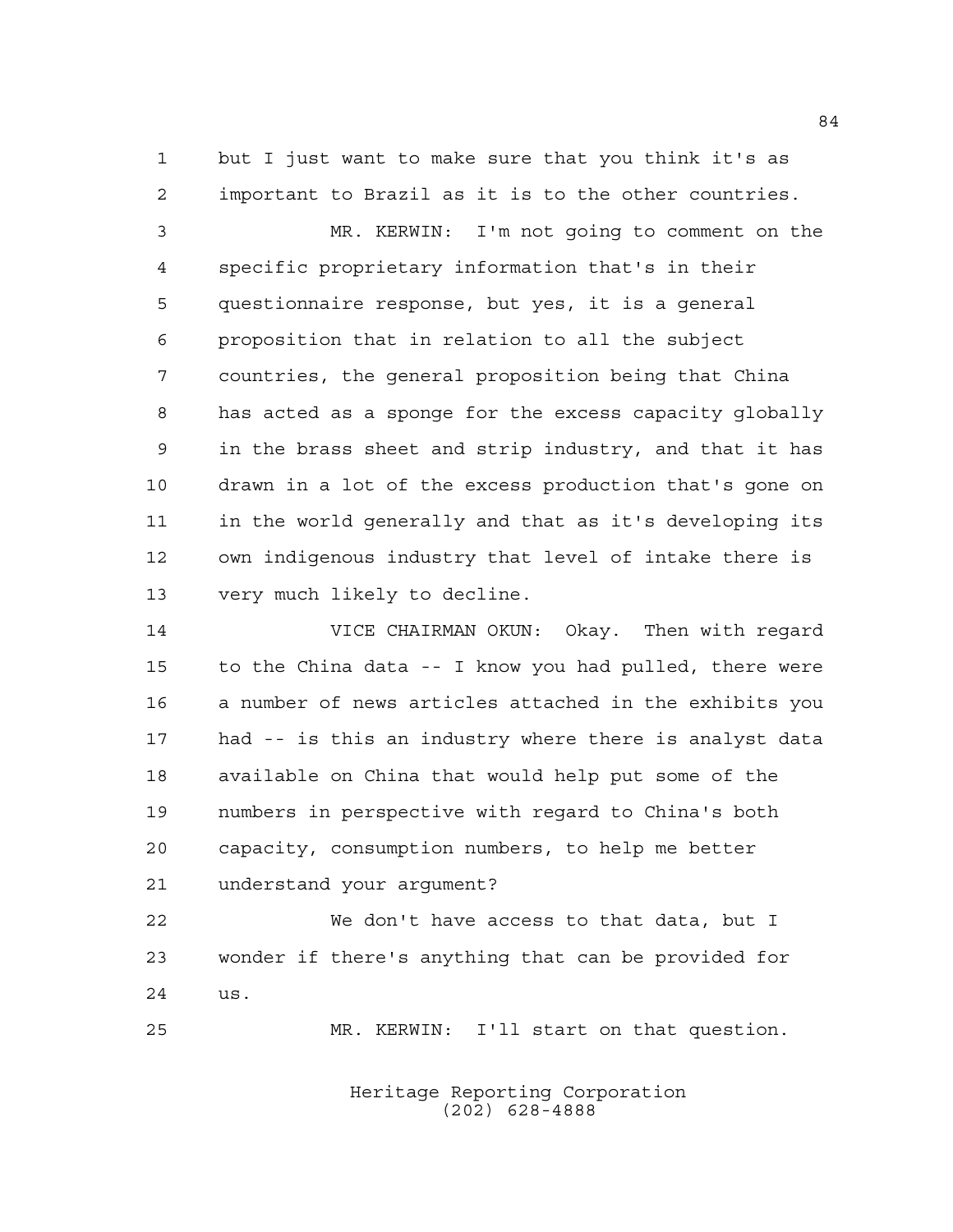It's a little difficult to grapple with because the data that are maintained typically are in relation to the broader market for copper and copper alloy flat- rolled products. A lot of the information that we've gleaned about, expansions and proposed expansions in China, have come from press sources.

 As helpful as they are and sometimes they're incongruous with each other they're not always relaying the same information. So one article that I know we submitted claimed that China was very close to becoming self-sufficient in terms of its own consumption of production and consumption of flat-rolled copper and copper alloy products.

 In my opinion in relation to some of the other industries that we've looked at the data here are not as well-developed as say the steel industry or the stainless steel industry, but I think we can make a good faith effort in the post-hearing brief to kind of put the numbers together and maybe do our own analysis of where we would see that heading and when China might reach a point of self-sufficiency.

 VICE CHAIRMAN OKUN: I would appreciate that. I know you make a good point and staff had raised that as well that with this industry because you have just the general production numbers, capacity

> Heritage Reporting Corporation (202) 628-4888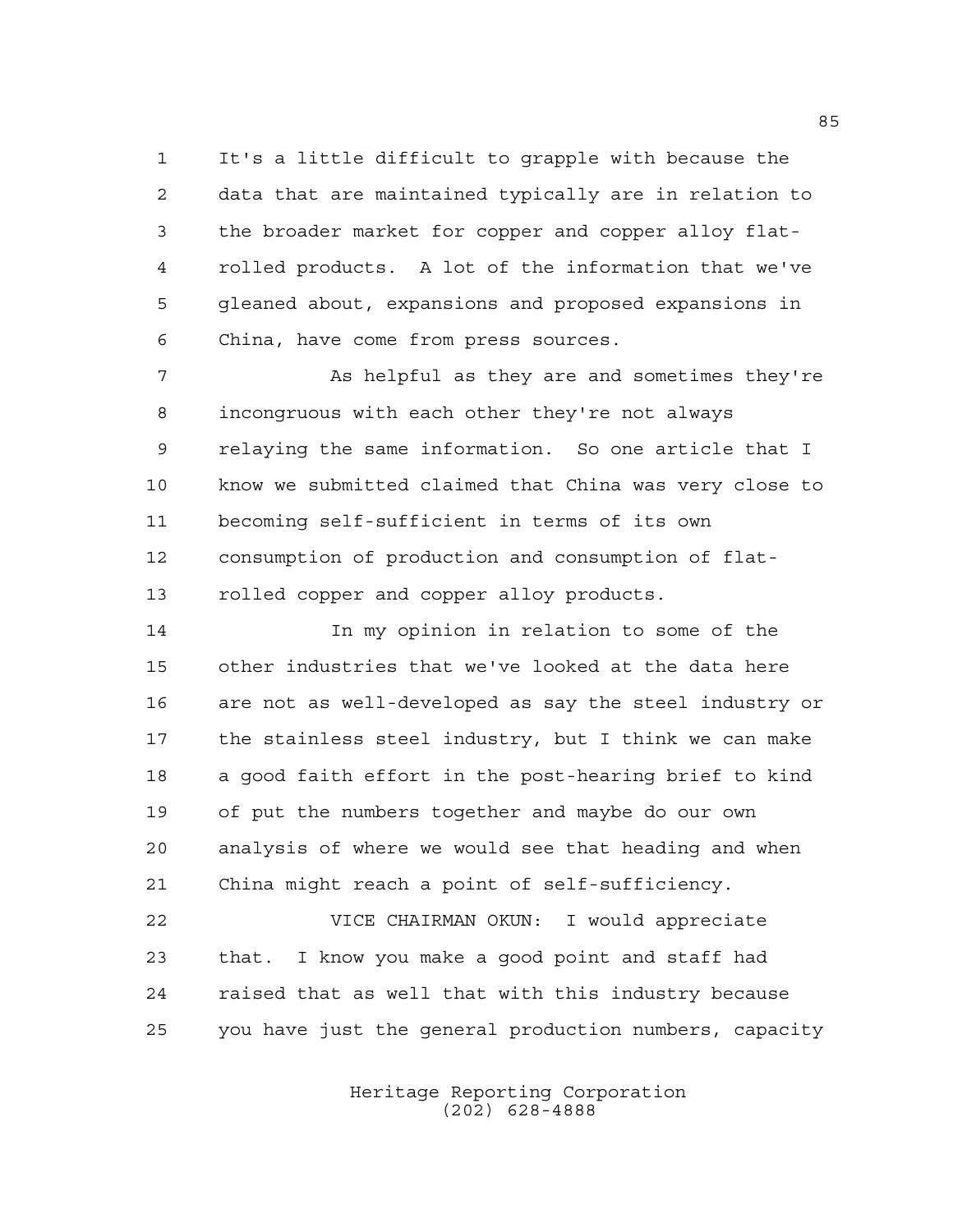numbers, that anything we would get would be overstated in that sense. If you can take a look at it and give any sense of what you would look at I think that would be particularly helpful. The other thing was -- MR. BARTEL: Excuse me, Commissioner? If I could add? VICE CHAIRMAN OKUN: Yes, Mr. Bartel? MR. BARTEL: Yes. There is copyrighted material published by a consultant named Simon Hunt, who is a Chinese expert, and he has regular publications and can speak directly to the Chinese investments and capacity growth, but it is copyrighted material. VICE CHAIRMAN OKUN: Okay. Perhaps we can work with staff to understand whether that's something we have access to or that you could make available to us. My red light's come on, Mr. Chairman. Thank you very much for those answers. CHAIRMAN KOPLAN: Thank you. Commissioner Hillman? COMMISSIONER HILLMAN: I would join my colleagues in welcoming all of you and thanking you for taking the time to be with us.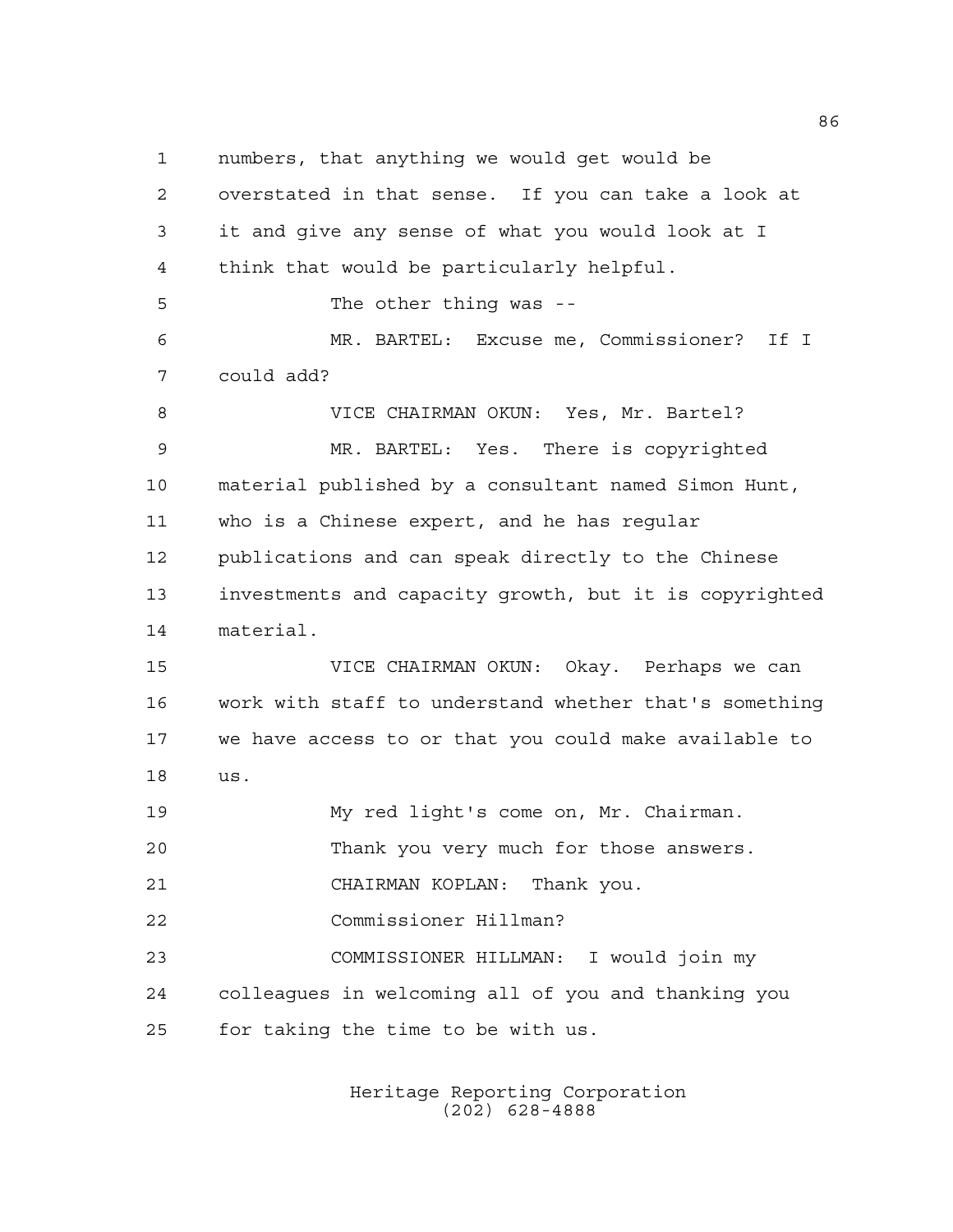Just because we've just finished a little discussion on China I wanted to go back to just one issue to get your sense of it because as I hear it Mr. Rupp and a number of you have really commented on this issue of China and its role, and you've submitted Chinese import data that would show where these six countries have been exporting and as you've described it that there's been this big decline in the volume of product coming from the six subject countries going into China.

11 I will say in looking at the numbers that is true if you count 1999 data, but I will say if you look at it more broadly I have to say I don't see this decline that you're talking about.

15 I mean, if you look at the numbers you're seeing these six countries exporting on average somewhere between 9,000 and if you annualize the data in 2005 to me it would show 2005 being the second largest year of exports going into China.

 So to the extent that your argument is really dependent on this notion that China is drying up as a purchaser of product from these countries like I said I'm needing something more because at least as I read the data these six countries sold more into China in 2005 than almost at any other period with the

> Heritage Reporting Corporation (202) 628-4888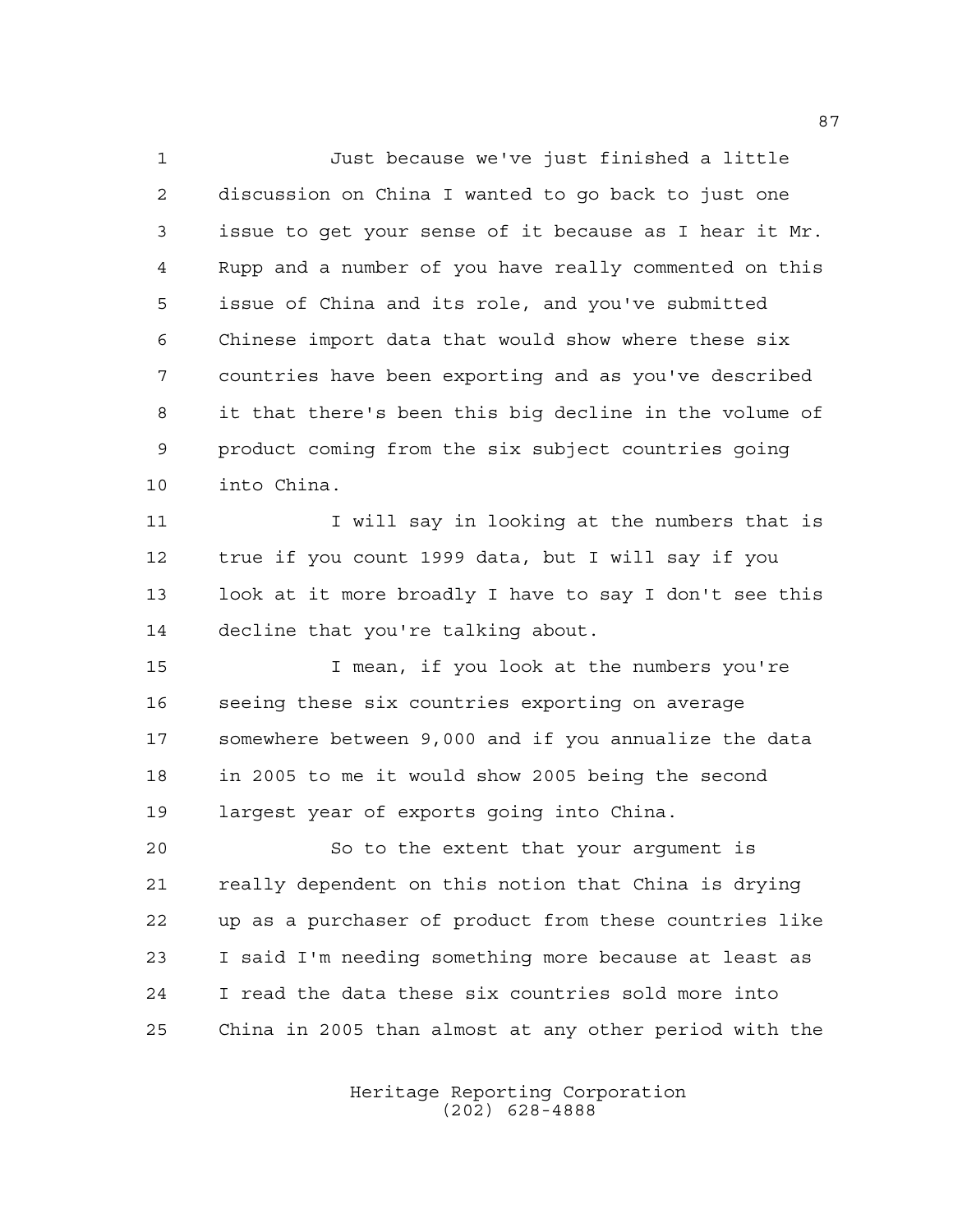possible exception of 1999, which looks from the numbers to be somewhat aberrational in that there was a single large set of shipments out of Japan.

 So part of me says this may be the case that China is going to become a net exporter, but it does not appear from the data that we have that that is something that has happened or that is likely to happen in the very near future in that it appears to me that China is still a very significant and larger importer from these countries than it had been say in 2000, 2001, 2002.

 I mean, if you just look at it it's not clear to me. I can understand the trend may occur, but help me understand why you think it's already having an affect on the market.

 MR. BARTEL: May I go first? COMMISSIONER HILLMAN: Sure.

 MR. BARTEL: I believe in the materials 19 submitted to the Commission you'll see a Metal Bulletin report that speaks to 1.7 million tons of new Chinese flat-rolled capacity that will come onstream in the next two to three years. It's a Metal Bulletin report.

 COMMISSIONER HILLMAN: Okay. I guess part of my concern is the will come onstream in the next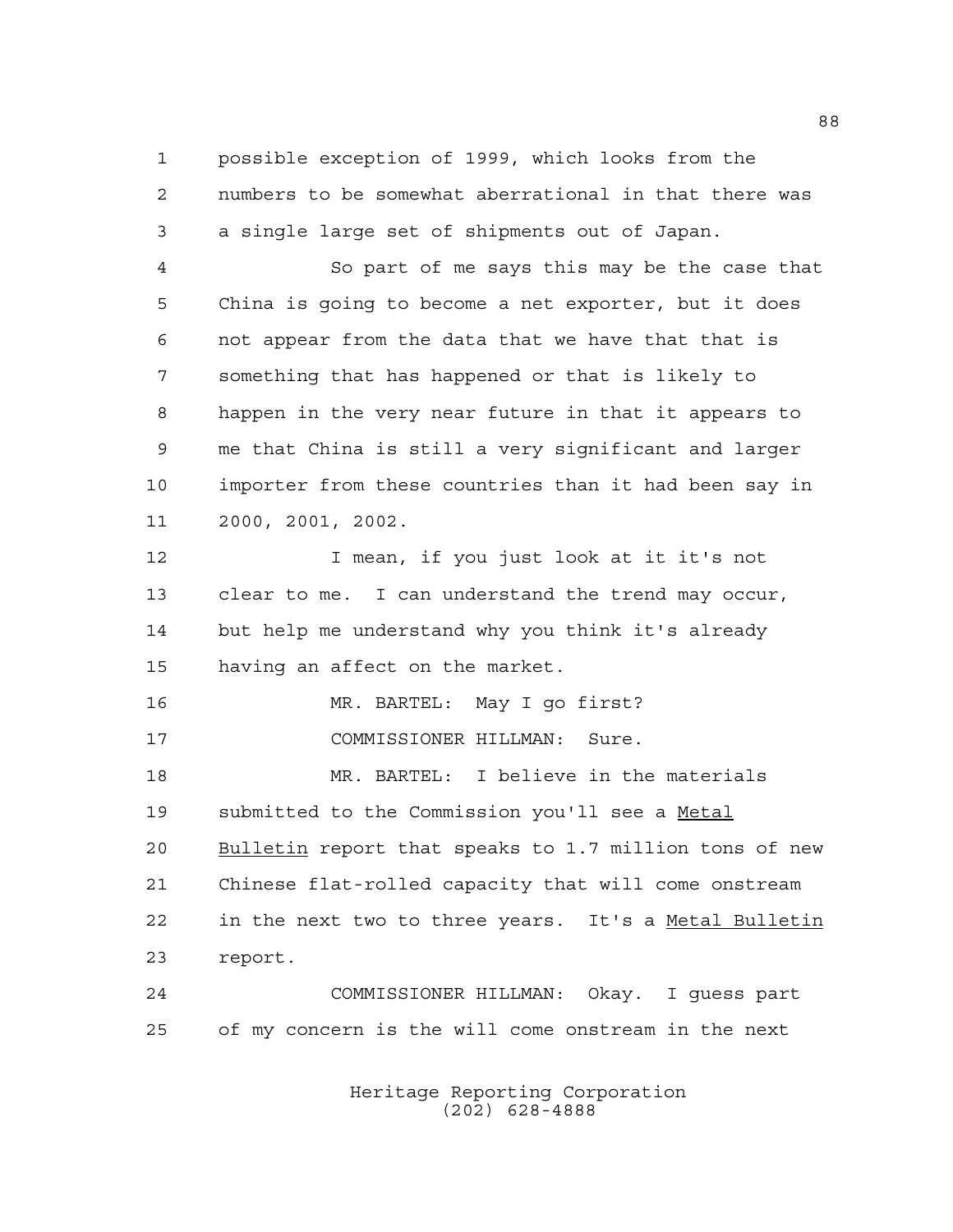two to three years.

 MR. BARTEL: These are projects under construction.

 COMMISSIONER HILLMAN: Again, that's for us -- again, the issue is because if I just look at the hard data that we have it is actually showing China increasingly importing this product. So that's where I'm struggling would be when do we think this is going to happen?

 So if there is, again, Mr. Rupp, I'll let you respond as well.

 MR. RUPP: No. I would just, Commissioner, amplify what Warren is saying is that there are brass mills under construction as we speak that will be, you know, one for example will be starting up in the first quarter of this year. It's the intention of the Chinese to become self-sufficient.

 Our concern is we believe that it will parallel what has occurred in the steel industry and what has occurred in the aluminum industry over in China is that they will over build capacity to take care of their consumption and ultimately will find some of that backing up over here.

 COMMISSIONER HILLMAN: Well, again, I realize there's a lot of sort of anecdotal information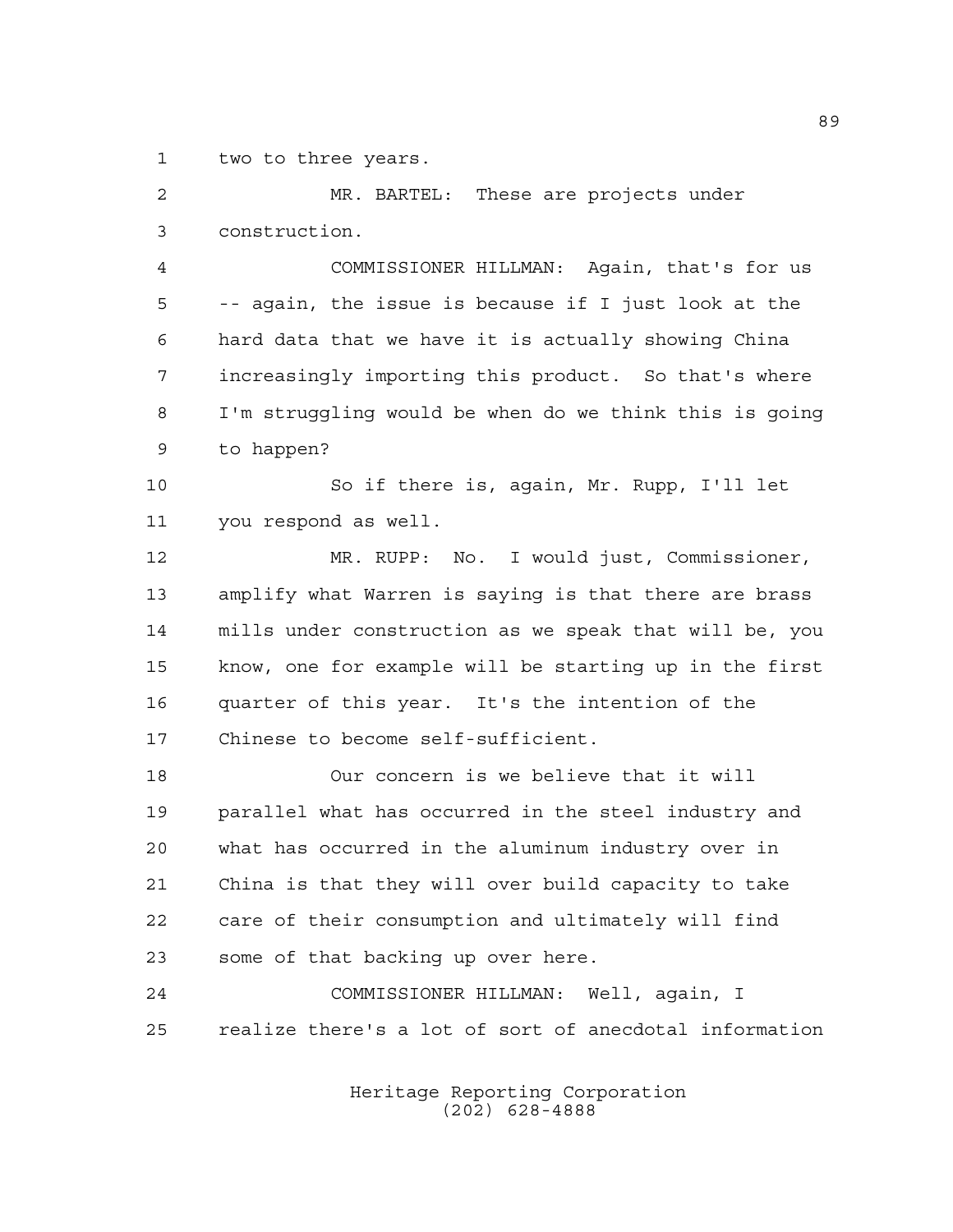on the record. Whatever could be pulled together along with perhaps the information from this Mr. Hunt, if there's some way to pull this together because I've heard it and I've heard you referring to this exhibit. I'm just being honest with you. This exhibit does not say to me what you've suggested which is that there is a big decline in the volume from these countries going into China. So anything further you would want to add in the post-hearing, Mr. Hartquist or Mr. Kerwin, would be welcome. MR. HARTQUIST: We will be pleased to do so. COMMISSIONER HILLMAN: If I can then go to the issue of nonsubject imports. A couple of issues I would like you to address. A number of you commented on the issue of the total capacity and/or excess capacity in the U.S. industry to produce this product, that there is extra capacity out there, yet Respondents are clearly arguing that it's the U.S. producers that are bringing in these nonsubject imports. So my question to you all is why? If there is excess capacity in the U.S. market why are you bringing in significant volumes of nonsubject imports? MR. BARTEL: If I could take that question,

> Heritage Reporting Corporation (202) 628-4888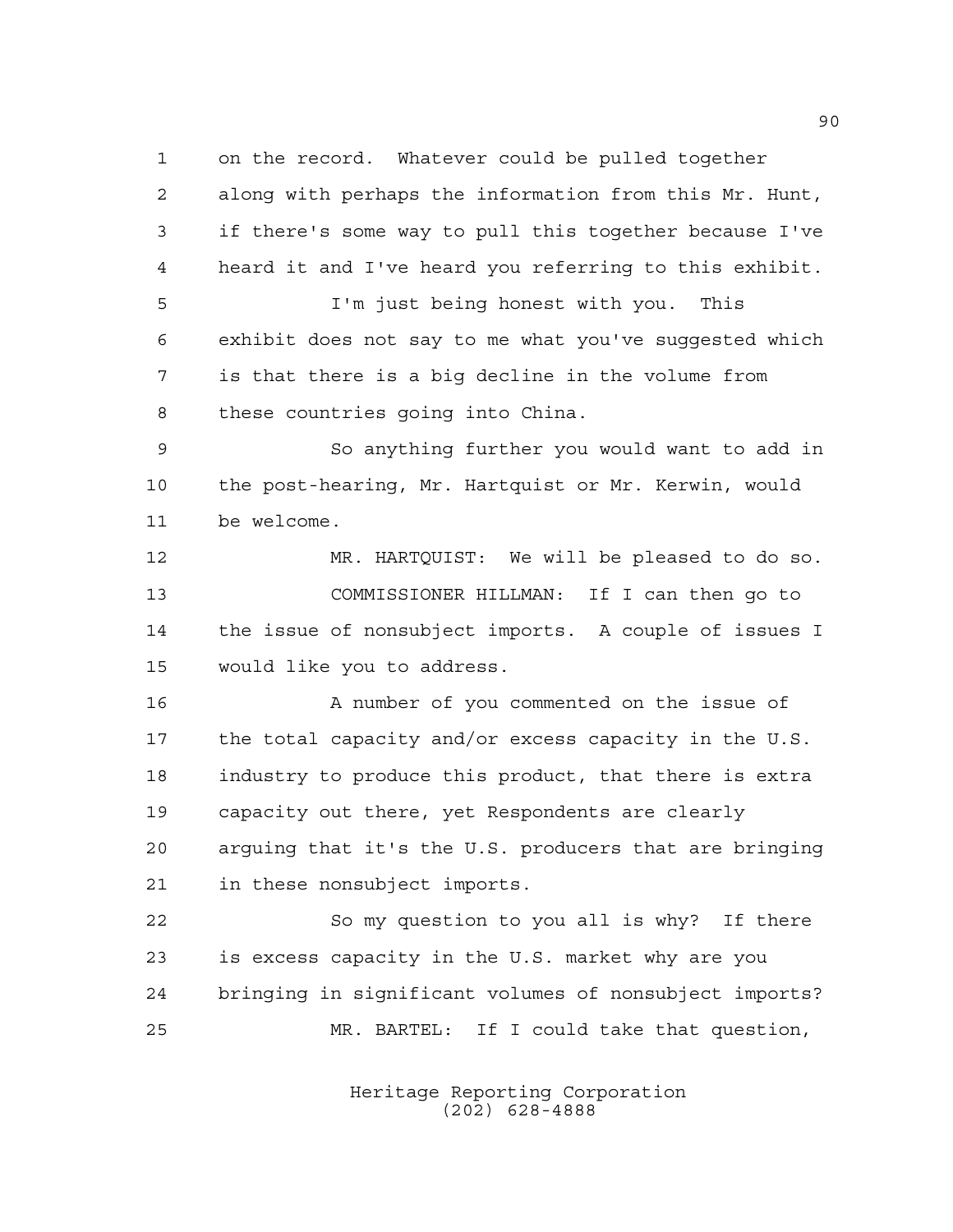Commissioner, because Outokumpu Copper has a factory in the Netherlands that produces 200 series brass sheet and strip for automotive radiator applications and this product was covered by the original order, was subject to dumping duties. During the time it was covered by the order Outokumpu did not withdraw from the market.

 It continued to produce and supply that product to the domestic market because it is the world's lowest cost producer of 200 series brass sheet and strip for automotive radiator application.

 It has unique technology that specializes in producing this product for radiator applications, it has the dominant market share of this product throughout the world and it's because of its unique technology and its low-cost position in the marketplace that the order was vacated during a sunset review.

 They continue to produce the product for radiator applications as they did during the period that they were covered by the order, but that's all that they do at that factory. That's the only product they produce, and they're the best in the world in doing it and have technology unequalled by anyone else in the world.

> Heritage Reporting Corporation (202) 628-4888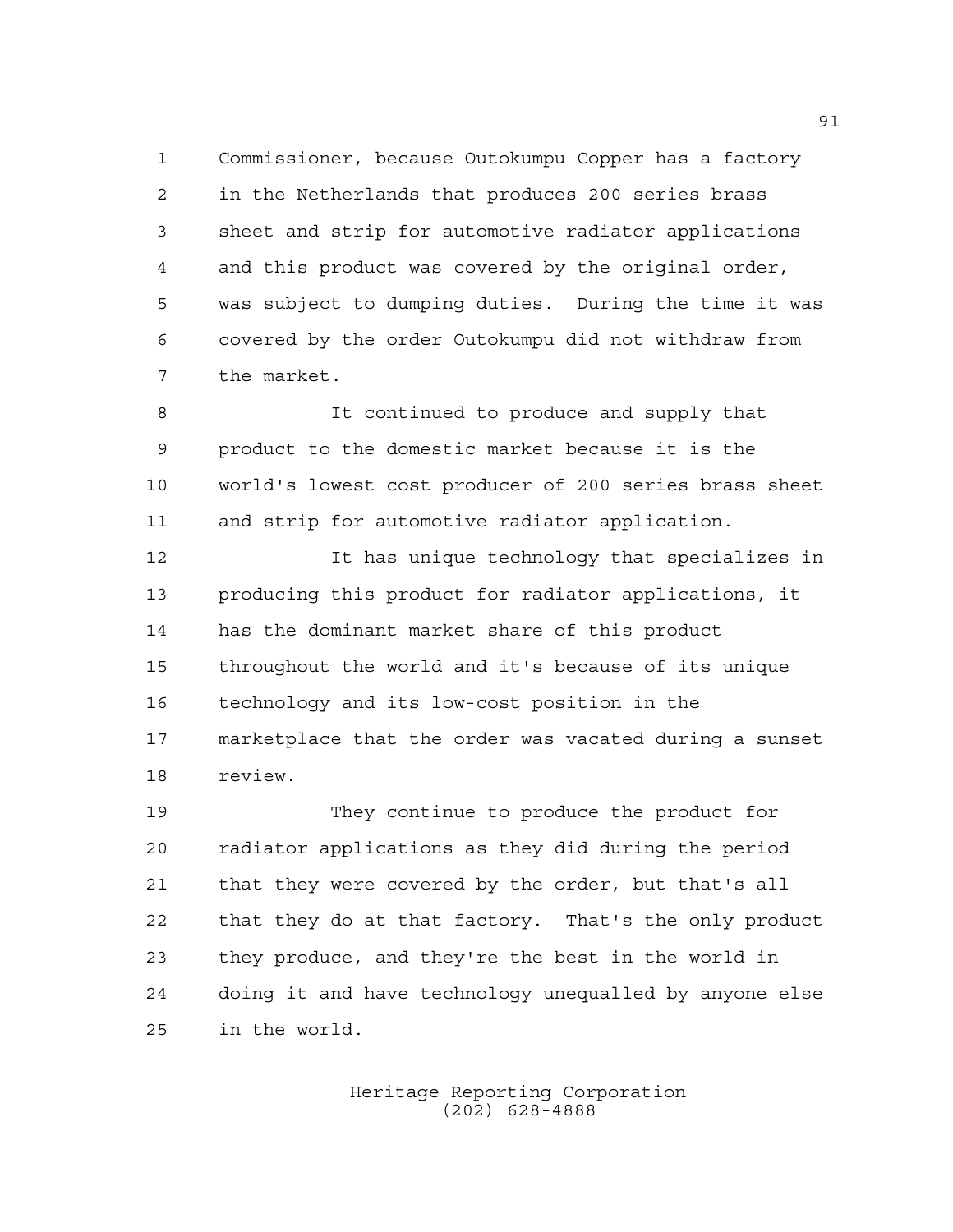COMMISSIONER HILLMAN: All right. Thank you. I appreciate that answer. Are there other comments? Yes?

 MR. BURKHARDT: Just a quick comment, Commissioner.

 Our parent company, Pun Song, in 2004 when the market was on the increase PMX was in the process of manning up to take care of that increase in demand and for a very short period of time we brought in some small amounts of 200 series alloy from our parent company only until the time when we were manned up and able to handle the increase in demand ourselves.

 So it was a very short-lived situation and 14 just something to carry us over until they got the new people hired and trained.

 COMMISSIONER HILLMAN: Any other comments? Generally, if we look at the data on nonsubject imports we have -- again, I'm trying to make sure I understand from your perspective the role of nonsubject imports.

21 I hear your answer with respect to the Dutch imports and I understand the answer on the Korean side, but we've seen increases in nonsubject imports from Mexico, from Poland, from other places. I'm trying to understand how we should view the

> Heritage Reporting Corporation (202) 628-4888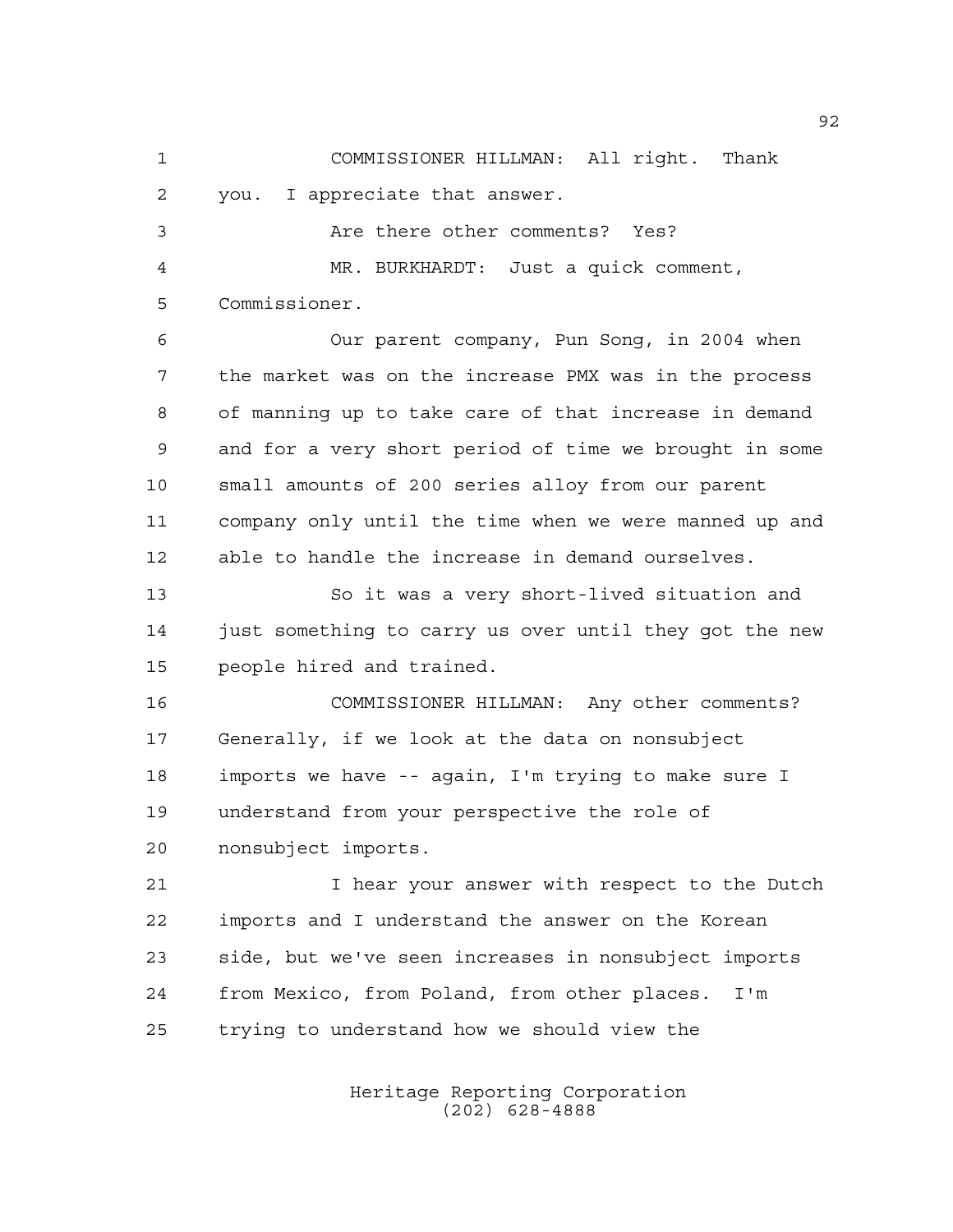competition from those nonsubject imports versus what could happen if the order would be revoked with subject imports.

 I hear you telling me the Dutch imports are different in both product mix, et cetera. They're different, they compete differently, but with respect to the other nonsubject imports how would you describe how they compete or would compete in the market versus subject imports?

 MR. BARTEL: Well, I believe in the U.S. we have the largest market for copper and brass sheet and strip in the world, we are a target market for all producers around the world and they bring their product to market and we have to compete with them. If it's done on a fair basis and a level playing field that's part of the world we live in, and we have to compete and we do on a daily basis.

 COMMISSIONER HILLMAN: To the extent, again, in the post-hearing brief if it should involve any confidential information if there is any other information that the domestic producers could put on the record to the extent that the domestic producers are the ones doing the importing I would like some sense of why.

I've heard the answer on the Dutch imports.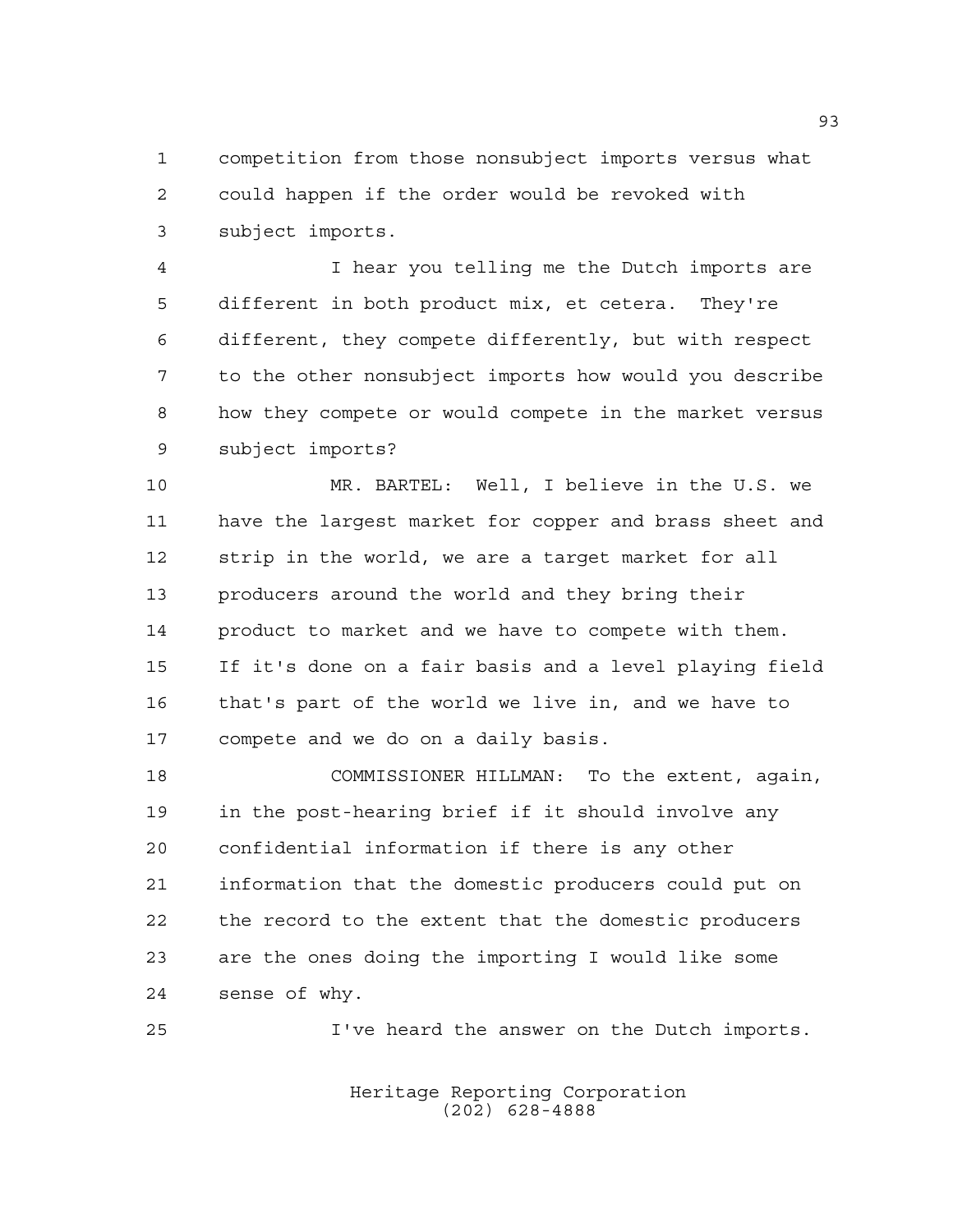If there's anything else that could be put on the record to help us put these nonsubject imports into context that would be helpful. Then more on the legal side of it there is a part of me, I look at this order and I say okay, we revoked the orders on Korea, Netherlands and Sweden.

 Part of me says we heard a lot of arguments at the time that we did the first review on what would happen if we revoked orders. Obviously there's some special differences there, but on the other hand why shouldn't what happened after the revocation of those three orders say something to us about what might happen if these six orders were revoked?

 MS. CANNON: I would answer that by you have to look at the facts of each of those cases and why you revoked those orders. Sweden you revoked the order because they shut down production.

**Here we have one country that's shut down**  production, Canada, as far as we can tell and we are not asking you to maintain that order, so that's a unique situation and revoking the order on Canada absent other information would be consistent.

 For Pun Song, they established a U.S. integrated facility, PMX, and while arguments may have been made as to what might or might not happen that's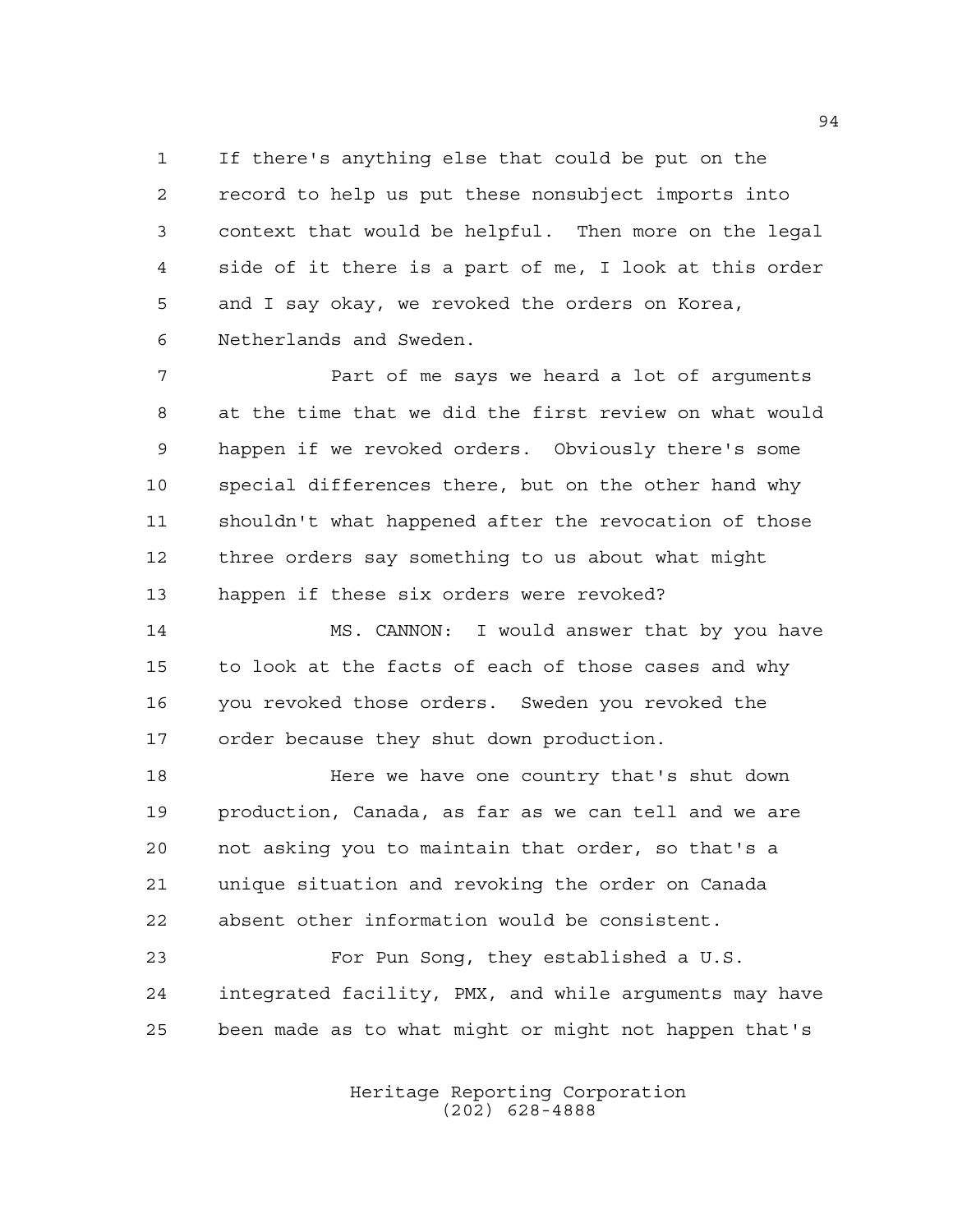a fairly unique situation. While Dieland is

 attempting to analogize itself to that and claiming that it has a U.S. facility as we testified that facility is a rerolling facility that will import the subject product from Germany.

 So that's quite different. I think that makes it a very different scenario, not to mention that you have a lot of other German producers both participating and nonparticipating. So the German situation is quite different.

 Then you have the Netherlands situation which as Mr. Bartel just testified involved a very discreet product, the radiator strip, and again, a related U.S. facility, Outokumpu American Brass, that was producing and supplying this market. You don't have that from any of the other subject countries.

 You don't have a U.S. facility here that is supplying the U.S. market as you did with respect to both Korea and the Netherlands in the earlier case. So I think that the facts of those cases and the reasons the Commission gave to revoke those orders are very different from the facts you're seeing presented to you today.

 COMMISSIONER HILLMAN: I appreciate that answer.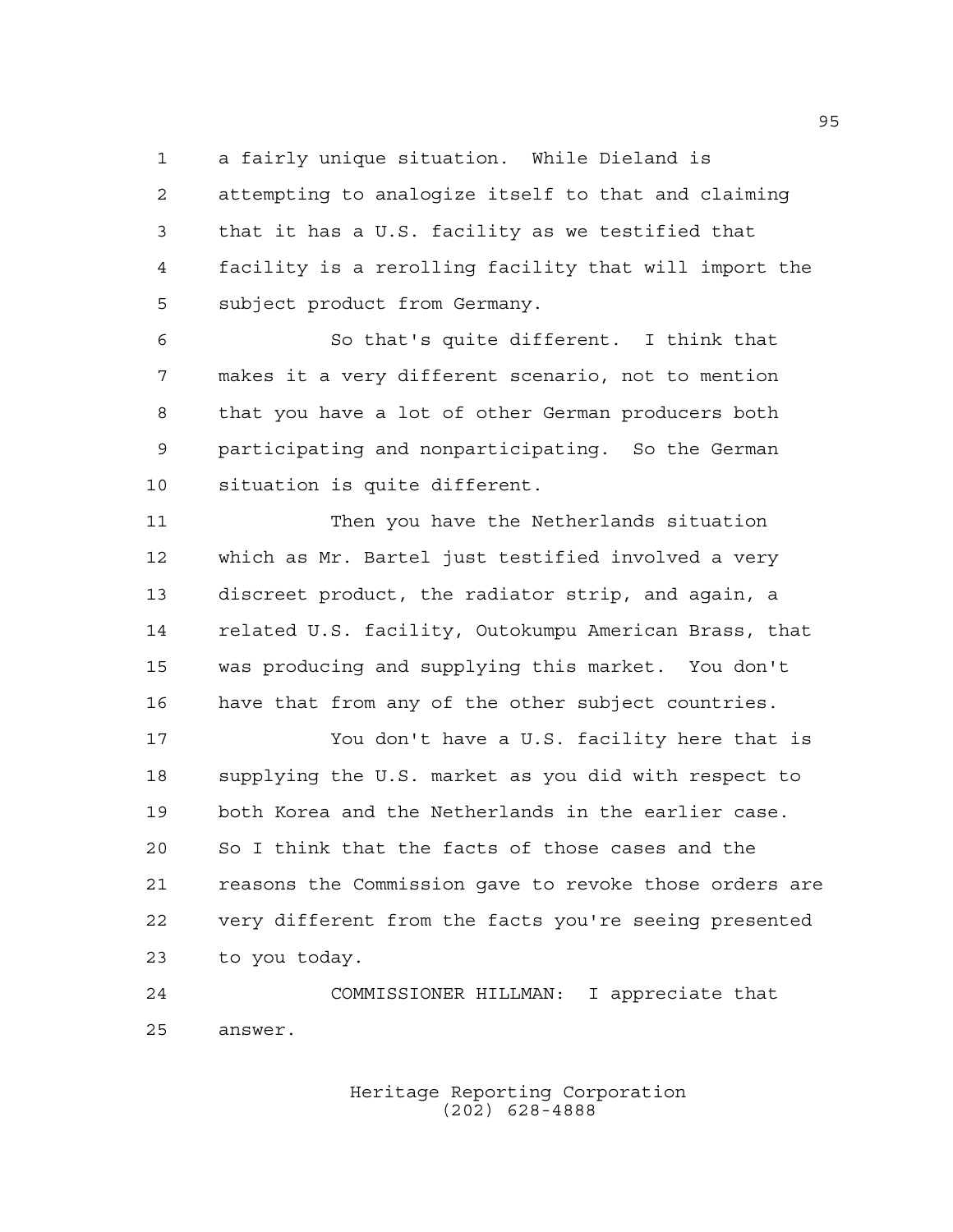1 Thank you.

CHAIRMAN KOPLAN: Thank you.

Commissioner Lane?

 COMMISSIONER LANE: Good morning. I would like to start with Mr. Kerwin. In looking at the pricing data for the U.S. production and the pricing for subject country product what conclusion do you reach as to whether the United States would be an attractive market versus the existing market for the subject countries based upon the existing pricing data?

 MR. KERWIN: I think that as I mentioned in my testimony we have a limited amount of comparable pricing data between the subject imports and the domestic pricing information. Clearly the domestic pricing information shows that the fully loaded price for this product has been going up recently.

 It's gone up significantly in the last couple of years and that's not surprising given what's gone on with the price of copper and input metals during this period.

 On the other hand that's a common industry issue globally, and I couldn't say that is any indication in itself that the U.S. market would be more attractive than other markets in the world

> Heritage Reporting Corporation (202) 628-4888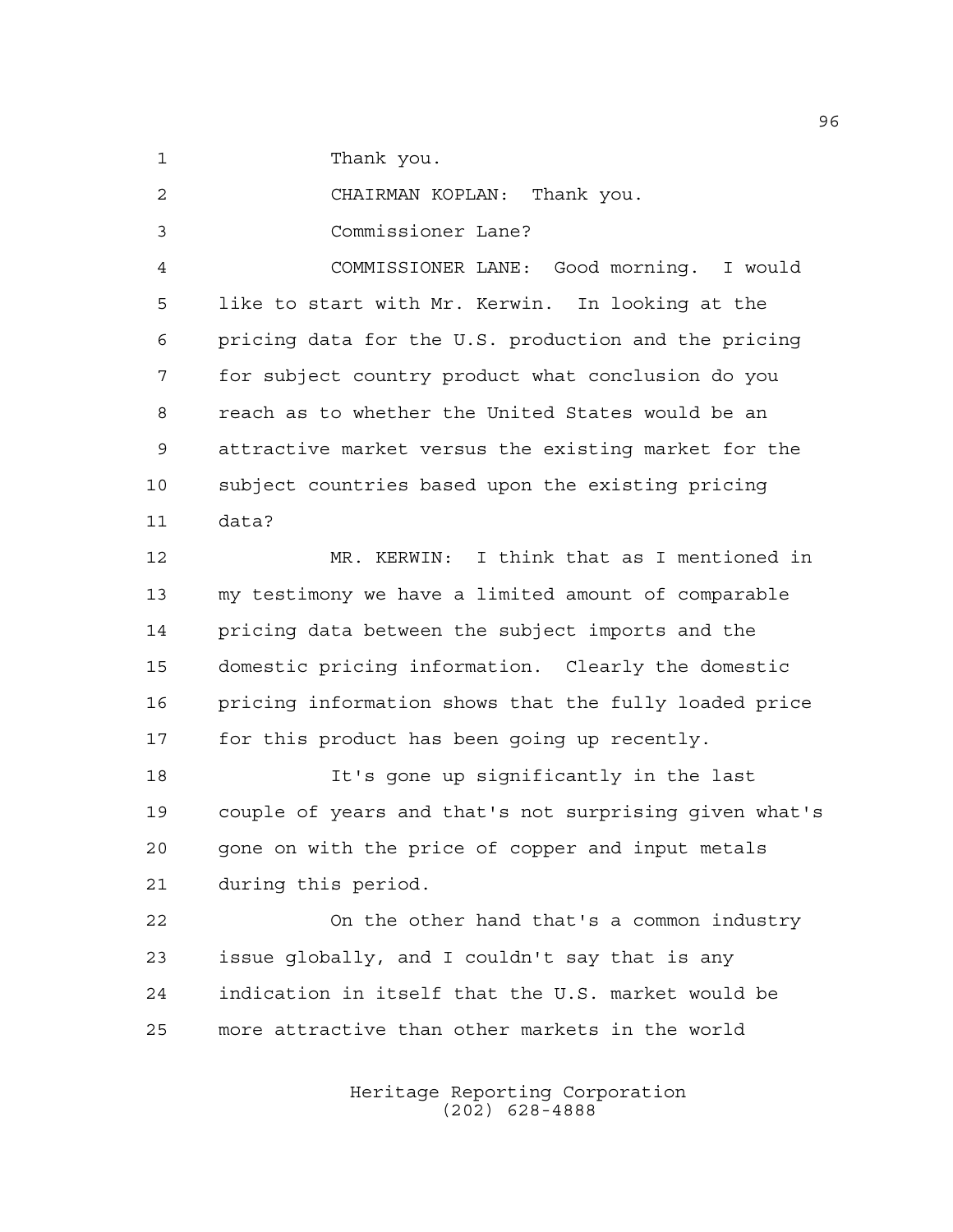because copper is a global price, and so all producers around the world have been facing this same situation.

 I think what's more salient is to go back to the pricing data from the original investigation as an indication of what would go on in this market in the event of revocation.

 I do think that as a general proposition that the pricing in the U.S. market is generally reasonably attractive to many markets in the world and we do not have the types of barriers to entry such as someone mentioned the tariff into Brazil being 30 some percent or into China there are as I understand very significant tariffs and value added taxes.

 So in that sense when you consider the lack of barriers to entry into this country in some ways this is indeed a very attractive market on a price basis.

 MR. HARTQUIST: Commissioner Lane, if I may respond just a moment further the data in the staff report on pages V, XI, et cetera, are very mixed and very scant in some circumstances.

 We can't comment on a lot of it because it's proprietary, but there seems to be a lot of disagreement about the relative level of prices in the U.S. market versus other markets and frankly I think

> Heritage Reporting Corporation (202) 628-4888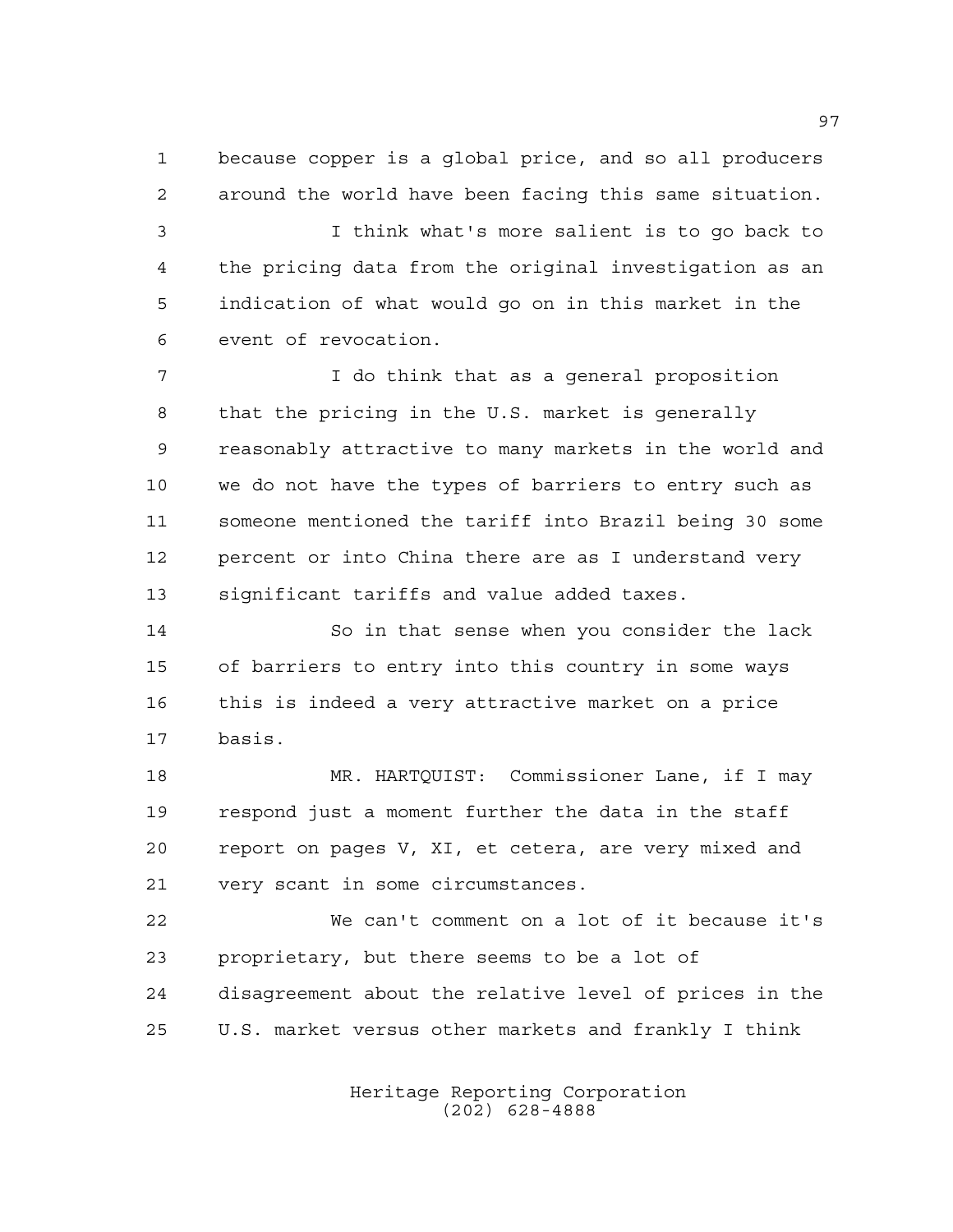that the data in the report makes it very difficult to draw any generalized conclusions because it's just not sufficient.

 COMMISSIONER LANE: Well, actually, I may have been cheating.

 Mr. Kerwin is an expert and probably has more access to information than what is in the report, and so I was just going to ask him in what you know about world markets for this product and what we've heard about Brazil exporting to other countries, and the Asian market and all of that have you drawn any conclusions as to whether it would be more profitable for the subject countries to be selling their product to other markets versus what they could get in the United States?

 MR. KERWIN: Well, in some instances I don't think it's even that feasible for the producers to ship to other markets. As I said the ompantnous of, and the size of this market and the transparency of this market make it certainly one of the most attractive --

 COMMISSIONER LANE: Okay. Mr. Kerwin, I hear you on that. Let's just focus on price. MR. KERWIN: I think I we could probably put something together for you. Again, this does come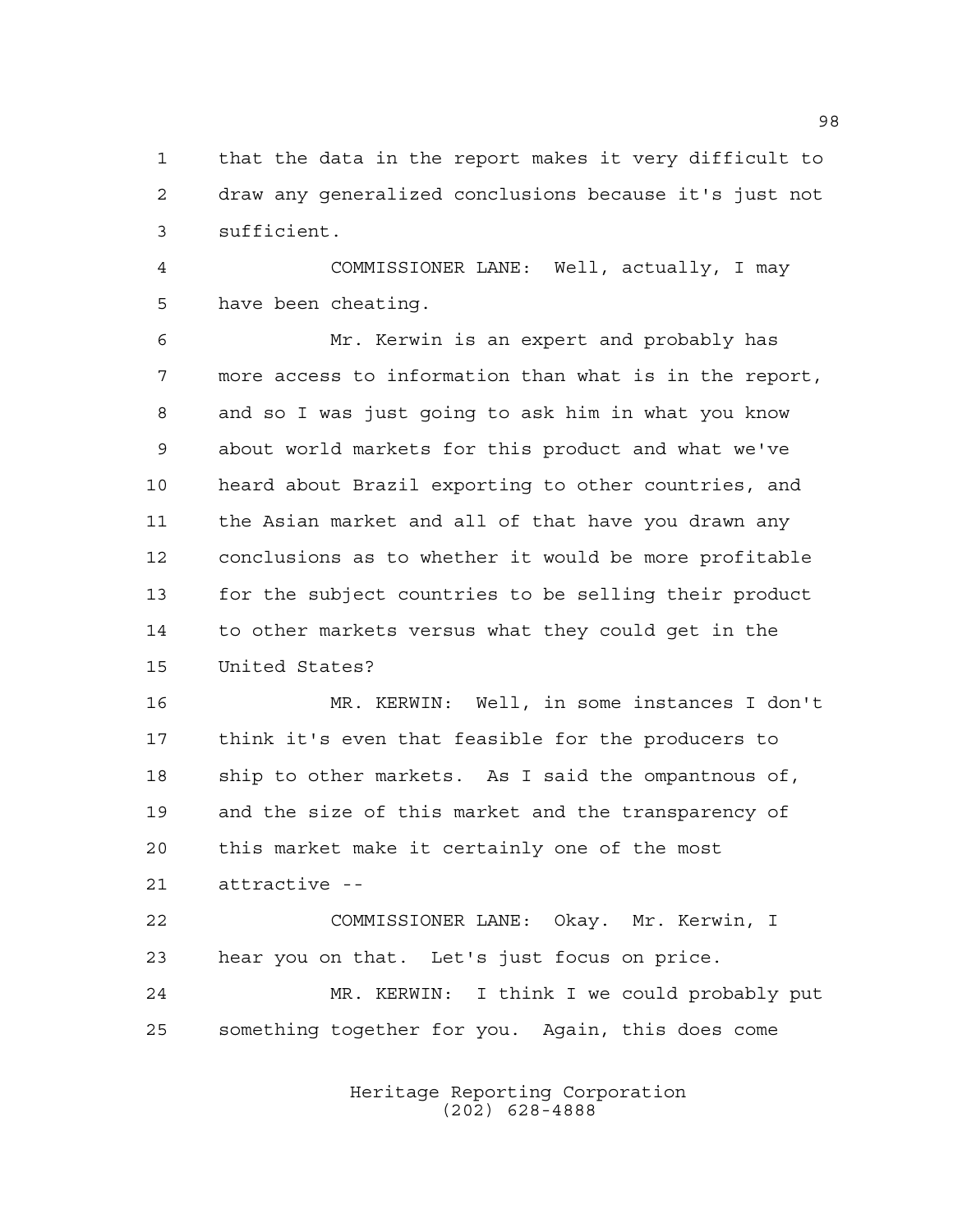back to the limitations of even these proprietary studies that may be put together. Are they specifically analyzing this specific product? Again, the materials that I've seen are not as satisfying and as useful as some of the information that is maintained on say the stainless steel industry.

7 I have not seen hard numbers maintained by independent analysts on this. What I'm basing my previous comments on was our discussions with the people in the industry, but I have found it difficult to precisely quantify from independent analysis. We will see if we can put together some information like that for the post-hearing brief.

 COMMISSIONER LANE: I would appreciate it, and I, too, have a hard time remembering what is proprietary and what's not and that's why my question was somewhat vague because I didn't want to overstep the line, so post-hearing would be fine.

 Now, I'd like to go to members of the industry. You were talking about how the facilities that you own can be used for brass strip and sheet and other products and that because the facilities are so large and they're so capital intensive that it doesn't make sense that you shut the facilities down, so I am assuming then that when you said that they can be run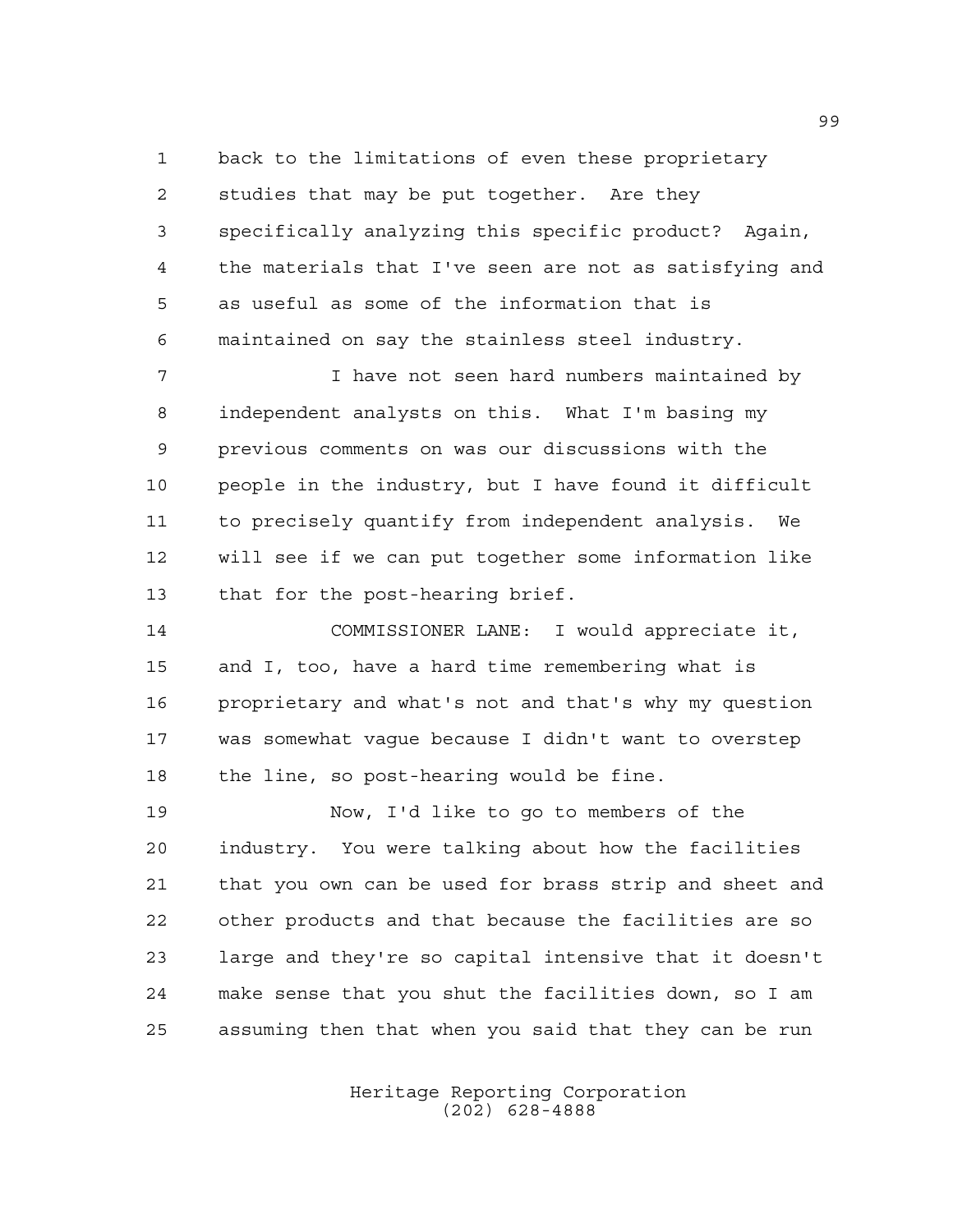24 hours a day, seven days a week that you are running them a lot more than just what you need for this particular product.

 So could you tell me for all of the production at your facilities how much you're running them? Are you allowed to do that or is that proprietary also?

 MR. BARTEL: I think capacity utilization is considered proprietary. I think we can answer that in the post-hearing brief.

 COMMISSIONER LANE: Okay. Thank you. MR. RUPP: Just to add to that, Commissioner, during the period of investigation from an Olin perspective we had a facility that we totally shut down -- I think that's in the brief -- in an attempt to try to adjust to capacity and that's in my earlier comments where we lost a large quantity of people that we laid off.

 One of the other things that is done in some of these facilities is you have multiple pieces of equipment, and so you try to run it as efficiently as possible on a 24/7 basis, but you don't run all the equipment. For example we're not running all of our equipment as we speak, although we are running most of the facility on 24/7.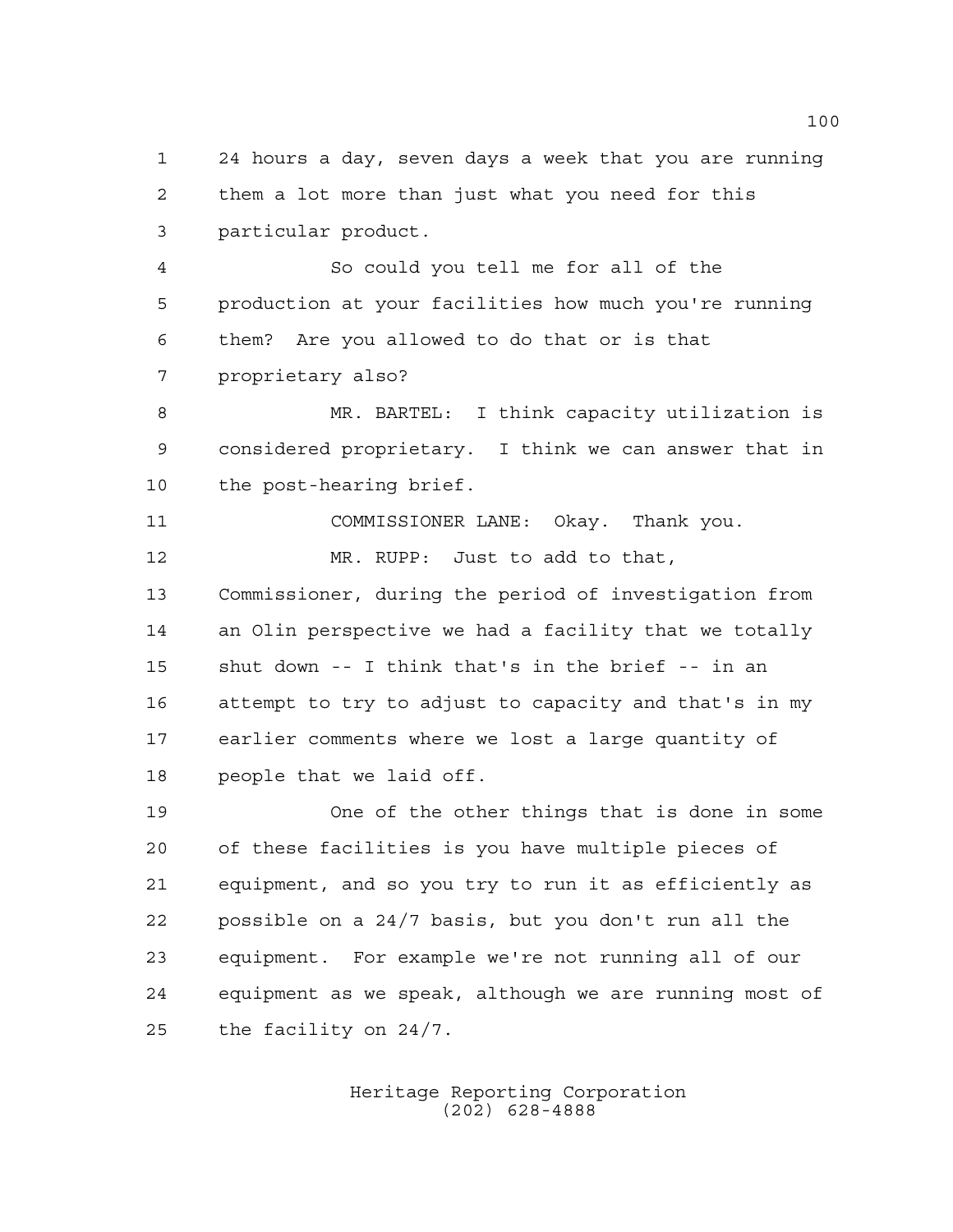So I think, as Warren says, we can get more detail there.

 COMMISSIONER LANE: When you do this in post-hearing would it be possible for you to quantify the percentage of your facility that is the capacity that is devoted to the BSS as compared to your total production?

 I see, Mr. Bartel, that you're saying yes. Thank you.

 In your opinion should rerollers which have no casting capability be included in the domestic industry producing brass sheet and strip?

 MS. CANNON: Yes, Commissioner Lane. The Commission found that rerollers were part of this industry in the original investigation, and we agree with that conclusion.

 COMMISSIONER LANE: Okay. Are there types of brass sheet and strip that you cannot or do not produce in the United States?

 MR. BARTEL: Of the 200 series brass sheet and strip products we produce all of them.

 COMMISSIONER LANE: I have another question, but it's somewhat long, so I will wait until my next round.

Thank you, Mr. Chairman.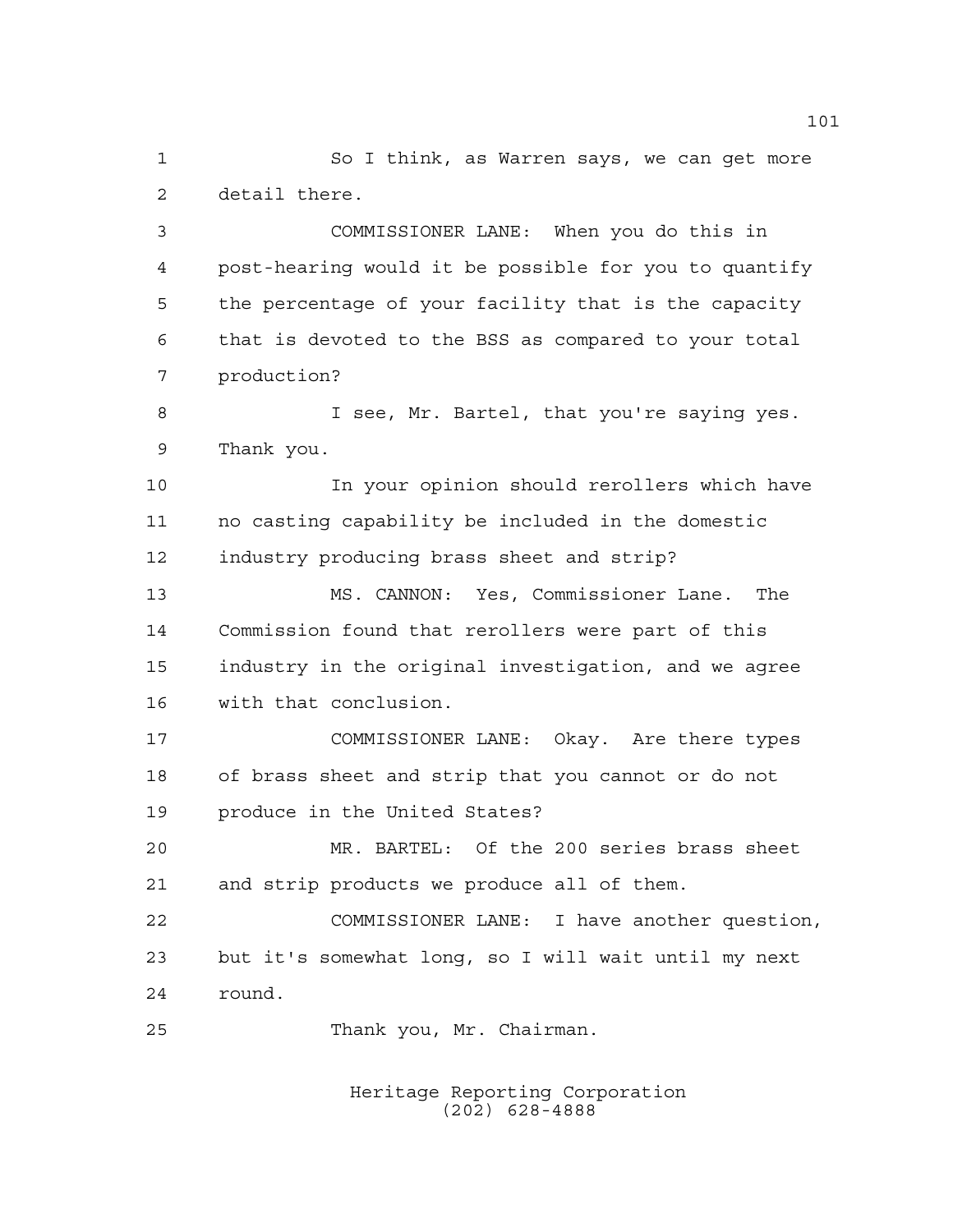CHAIRMAN KOPLAN: Thank you.

Commissioner Pearson?

 COMMISSIONER PEARSON: The brass sheet and strip industry exports some product. My sense is that the numbers show no increase in exports, probably a decrease during the period of review. Is there some prospect that exports would increase to Canada if indeed Canada no longer has the brass sheet and strip industry?

 MR. RUPP: I think there is the possibility of that, although Canada is a very small market, but I think it would be reasonable to assume that there would be more exports that would go to Canada without their producers, although their producers have been gone for the last two to three years so there is export that's going in up there now.

 MR. BARTEL: We do export to Canada and if you have any customer leads for us we'll be glad to take them.

 COMMISSIONER PEARSON: Okay. Well, Canada does have a substantial automotive industry, and so I thought that the demand for brass sheet and strip in Canada might be disproportionate relative to their overall population.

MR. BARTEL: Well, that is true,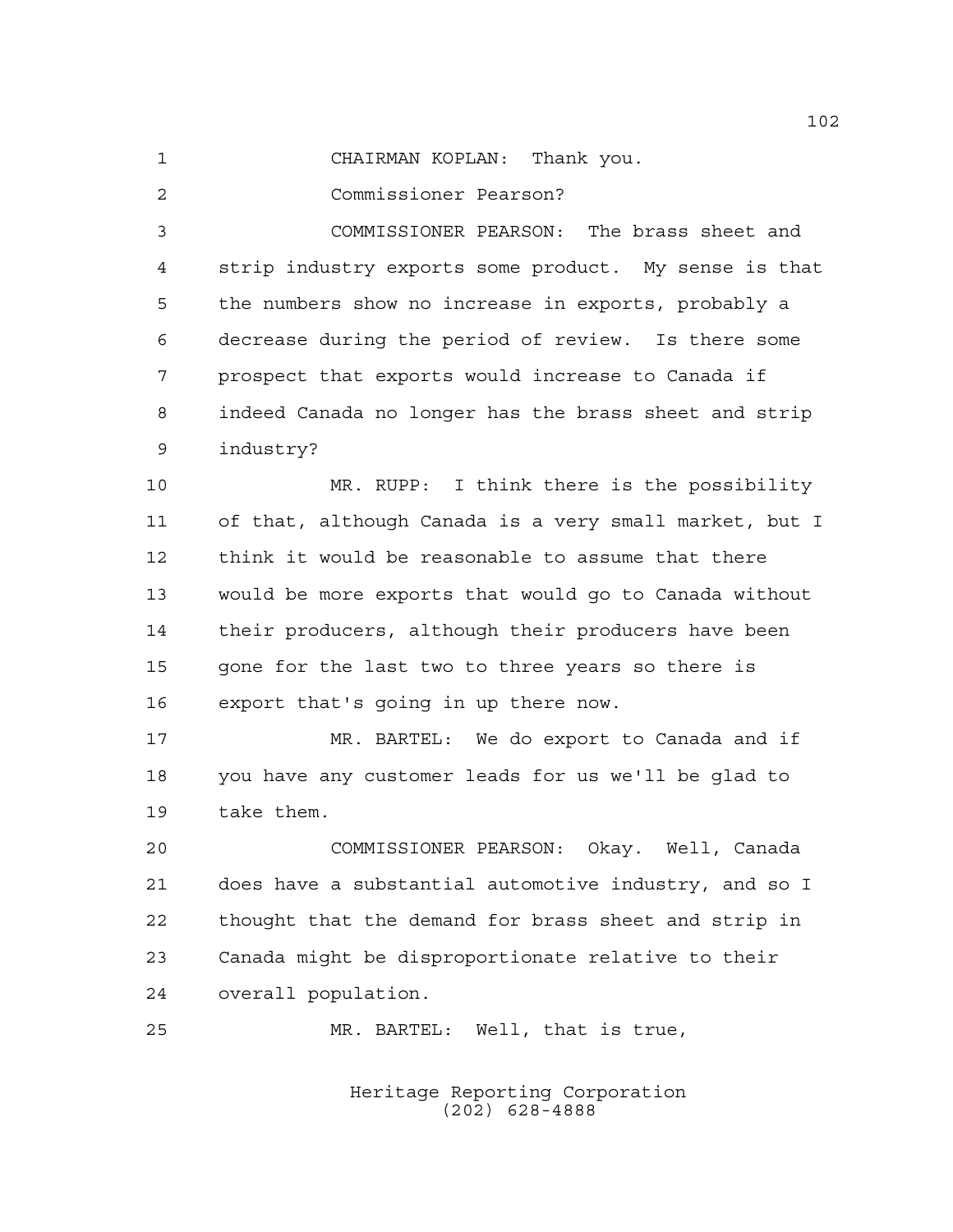Commissioner, but the exports of 200 series brass products to Canada do not go necessarily to the automotive industry. Those products go into components made in North America that go to the Canadian automotive industry. So it's an indirect export by our customers.

 COMMISSIONER PEARSON: If Canada is importing brass sheet and strip from somewhere other than the United States what's the likely source? Any idea what the likely source is?

 MR. BARTEL: I don't have direct knowledge. I know that other than to say Canada does export from global sources, and I am aware of exports from the Netherlands to Canada for radiator products specifically.

 COMMISSIONER PEARSON: I have a question about futures markets. You indicated that there are active futures markets for copper in New York, London and Shanghai. Is the arbitrage between New York and London sufficient that those two markets track each other quite closely?

 MR. BARTEL: Yes, Commissioner, they do track and whenever the spread becomes wide it is very short-lived because the material would move to normalize the difference. So they do track together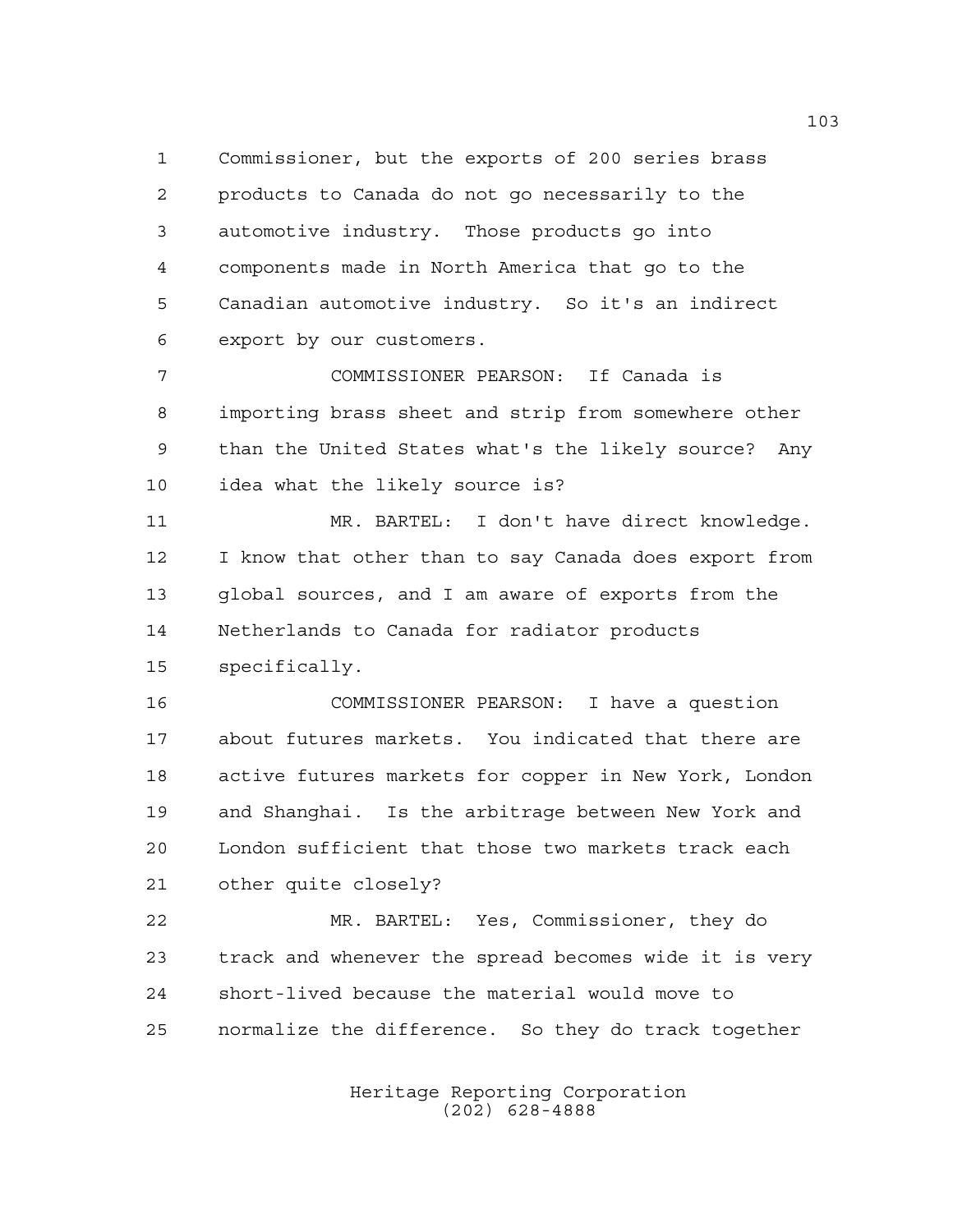in a very narrow band of arbitrage.

 COMMISSIONER PEARSON: How about Shanghai? Is that market sufficiently liquid and transparent so that it also tracks closely with New York and London? MR. BARTEL: It isn't so obvious to us and personally I don't have direct information to comment on that. Perhaps my colleagues could. MR. RUPP: I don't have enough information to comment on the Shanghai market other than I think it would be a little bit more confusing than the other markets that we're aware of. COMMISSIONER PEARSON: Mr. Kerwin, you have any knowledge of that question? MR. KERWIN: Not directly. We've kind of heard rumors over the years that there's a bit of a disconnect between the Shanghai exchange, and the London metals exchange and the COMEX, but it's not a very ompant system and it's difficult for those on the outside to really understand how it works. COMMISSIONER PEARSON: Would there also be issues with moving foreign exchange back and forth in financial transactions involving Shanghai or is that not an issue? MR. KERWIN: I can't really answer that question. I'm not sure.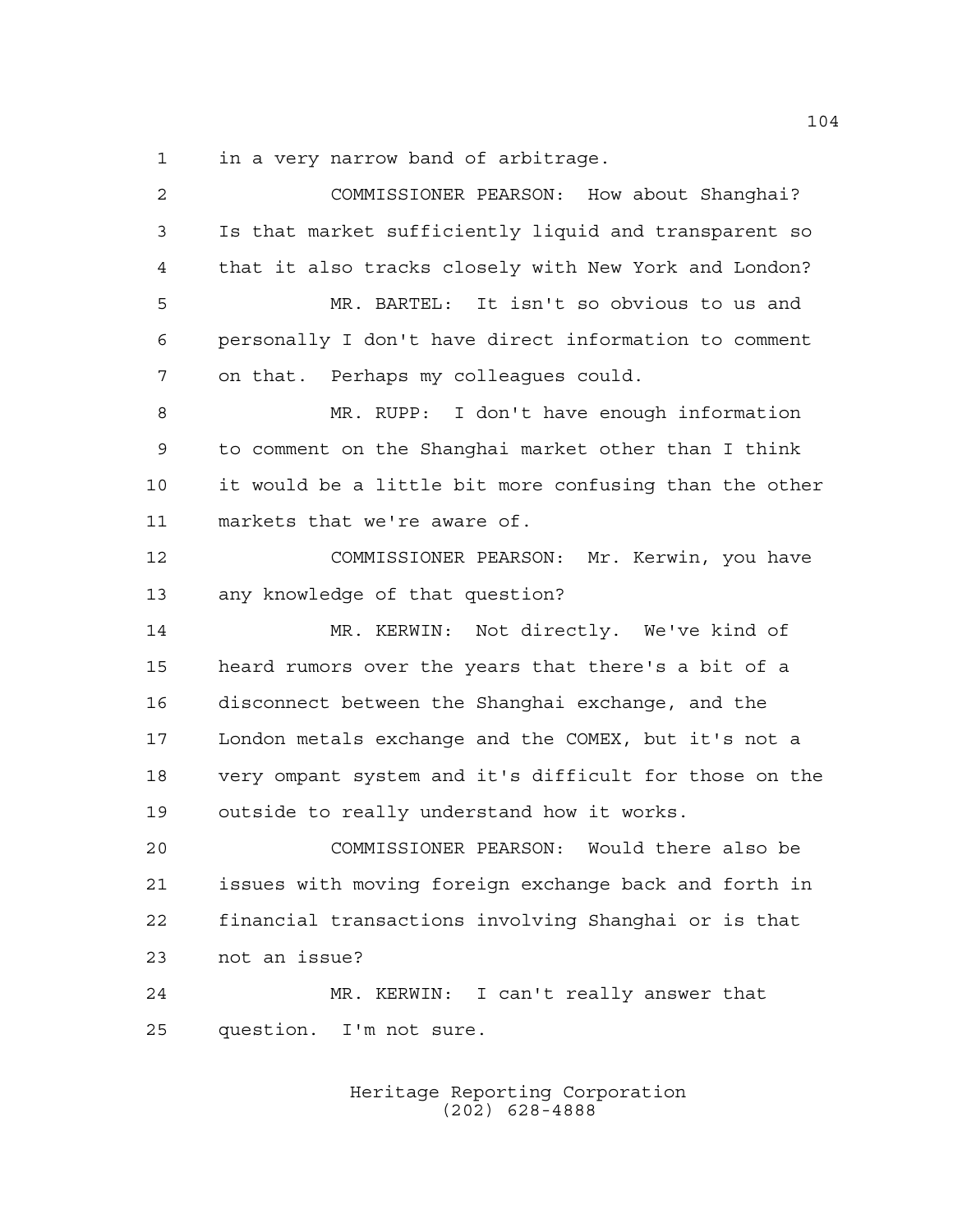COMMISSIONER PEARSON: Mr.?

MR. BECKINGTON: Beckington.

COMMISSIONER PEARSON: Beckington.

 MR. BECKINGTON: Yes. Mr. Pearson, I think the answer to that is yes. We've done a pretty fair amount of study over the last couple of years with the Yuan's undervaluation and its manipulation we would style it by the Chinese government.

 Essentially, as you've probably read in a number of articles over the last couple of years if you have any foreign exchange at all that you bring into China in some way or another it's controlled by the Chinese Government. Basically Yuan are printed, and put in circulation and through that so-called sterilization process that's how the Yuan is essentially undervalued as badly as it is.

 We think that the undervaluation to date remains in about the 40 percent area even though the Chinese in July moved the Yuan by about 2.1 percent to be stronger vis-a-vis the dollar, but it looks as though that shift is more of a cosmetic approach than anything else.

 We don't know exactly what waiting there is in the basket of currencies that the Chinese use to value the Yuan, but it looks as though it's very much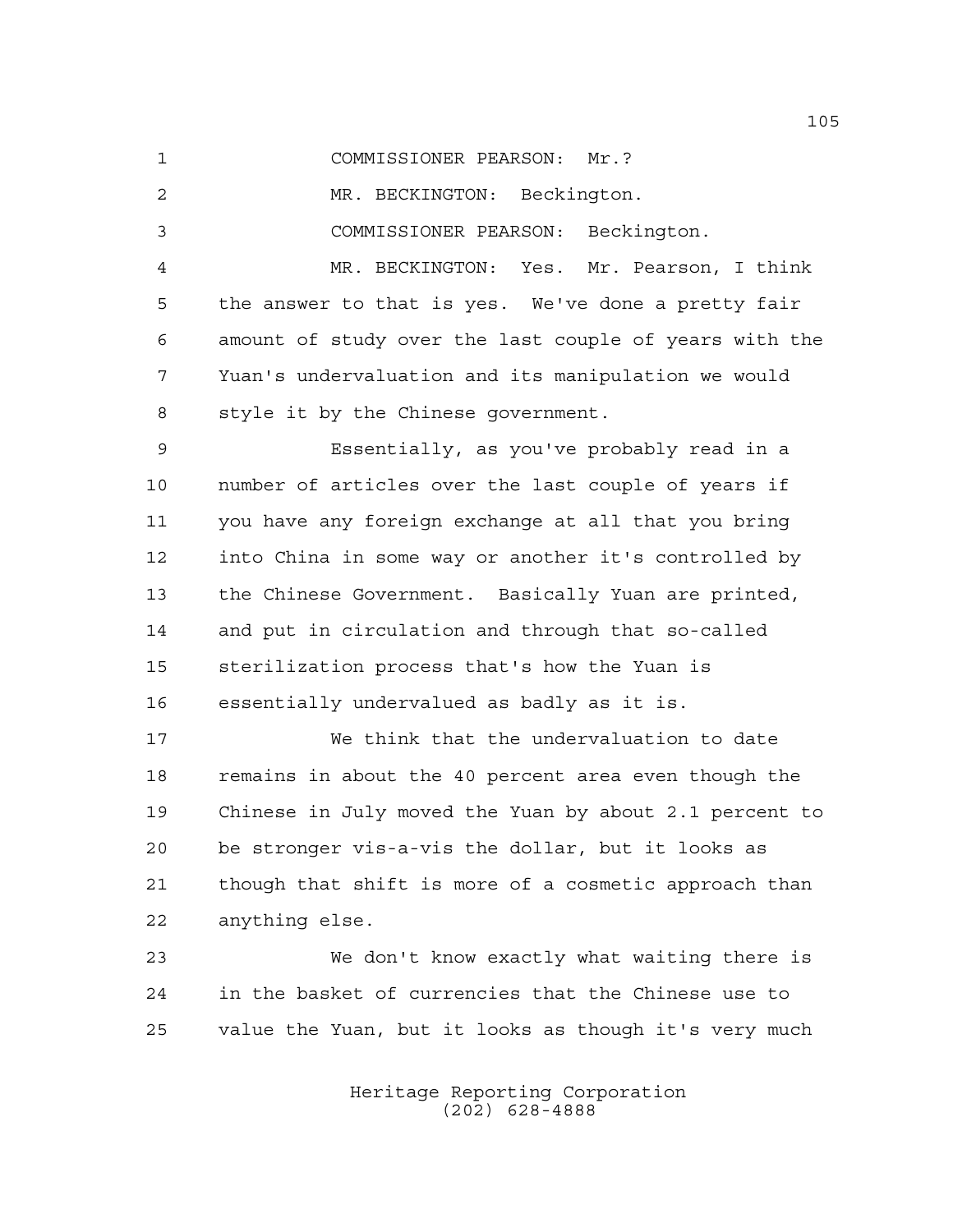a heavily weighted basket if you will still very much so toward the dollar so that it's really not been detached from the dollar's movements.

 COMMISSIONER PEARSON: Thank you. Would I be correct to infer then that none of the firms represented here are hedging in Shanghai futures?

(No response.)

 COMMISSIONER PEARSON: Okay. Good. Another question about hedging. Do you hedge most or all of your copper inventories in the New York futures market or some percentage? Explain to me how you try to guard against price fluctuations in copper.

 MR. BARTEL: In my company, Commissioner, we have a base stock which is the inventory floats within the confines of the factory that is not hedged because there is no intent to sell it. It is the working inventory that stays in the factory. Every transaction that we conduct with our customer is hedged daily so that our metal exposure risk is minimized.

 So we price on the commodity exchange with our customers, then we in fact buy the contracts to cover that exposure on a daily basis.

 COMMISSIONER PEARSON: Okay. So when you're hedging the brass product are you hedging in copper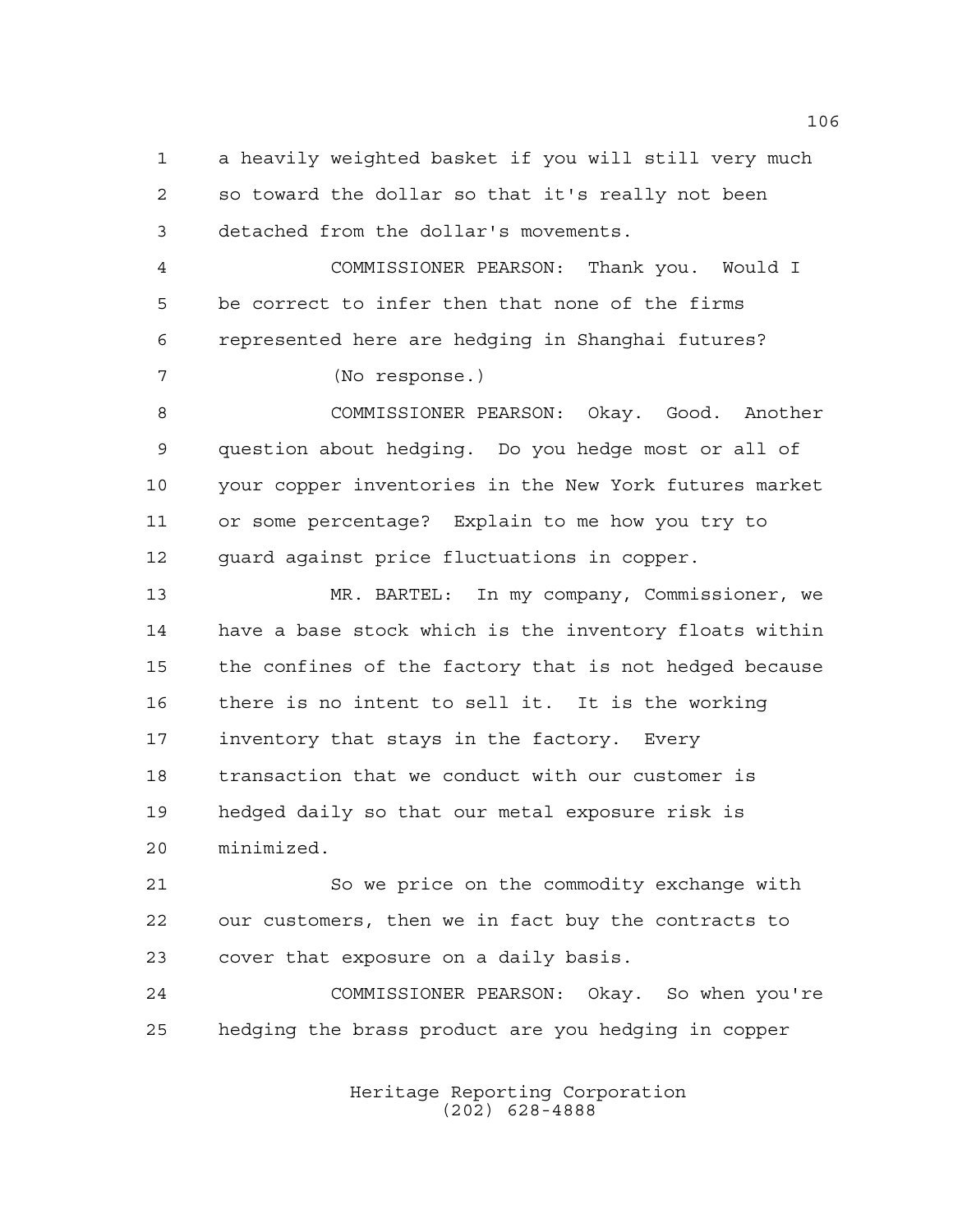futures the copper component of the brass?

 MR. BARTEL: Both copper and zinc. COMMISSIONER PEARSON: Pardon my ignorance. Is there a futures market for zinc? MR. BARTEL: Yes. COMMISSIONER PEARSON: Also in New York? MR. BARTEL: Zinc is on LME. COMMISSIONER PEARSON: Mr. Rupp, did you have something? MR. RUPP: I was just saying that it's on the LME as he was answering. COMMISSIONER PEARSON: Good. So you have then sophisticated mechanisms for trying to manage the price risk. The risk is always there, it's just a question of how you deal with it. MR. BARTEL: Well, the effort and the goal is to minimize commodity price risk. COMMISSIONER PEARSON: Right. Okay. Good. Mr. Kerwin, going back to you Commissioner Lane was raising the question about prices in various countries and you may have agreed to do this already, but is there data that we don't now have on the record that you could provide that would give us some price comparisons among the various countries for brass sheet and strip?

> Heritage Reporting Corporation (202) 628-4888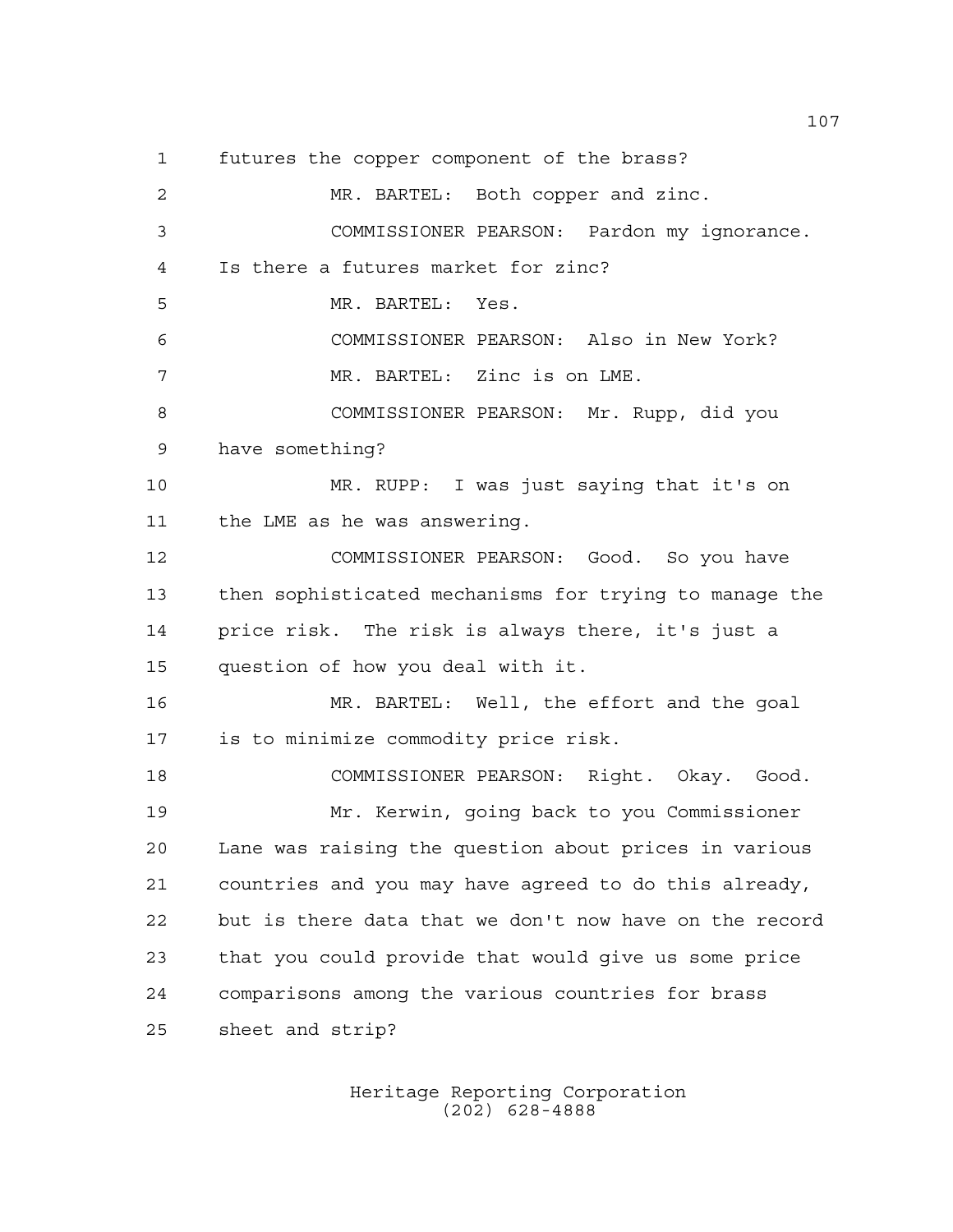MR. KERWIN: I have not come across such data, so it is not on the record currently. After the hearing today we can discuss this with the members of the industry, but to my knowledge as I said there's not a comparable system in relation to brass sheet and strip as there may be to say stainless steel flat- rolled products, that these are maintained by industry analysts.

 We'll see if we can get anything on the record if it exists.

 COMMISSIONER PEARSON: Thanks. Perhaps my last question. In your brief there's a mention of job shops as being part of the customer base. What is a job shop?

 MR. RUPP: One type of job shop would be a custom stamper who would develop tools to make a specific part and then may have -- for example the automotive electrical stampers. A lot of times when they have a new part they might hire you to develop the tool and to make the prototype parts and then at a certain volume level then the Tier 1 supplier would take that over. So that is a job shop.

 Also, a job shop is a guy that just does lots of little bitty different things, but he's not an OEM, original equipment manufacturer.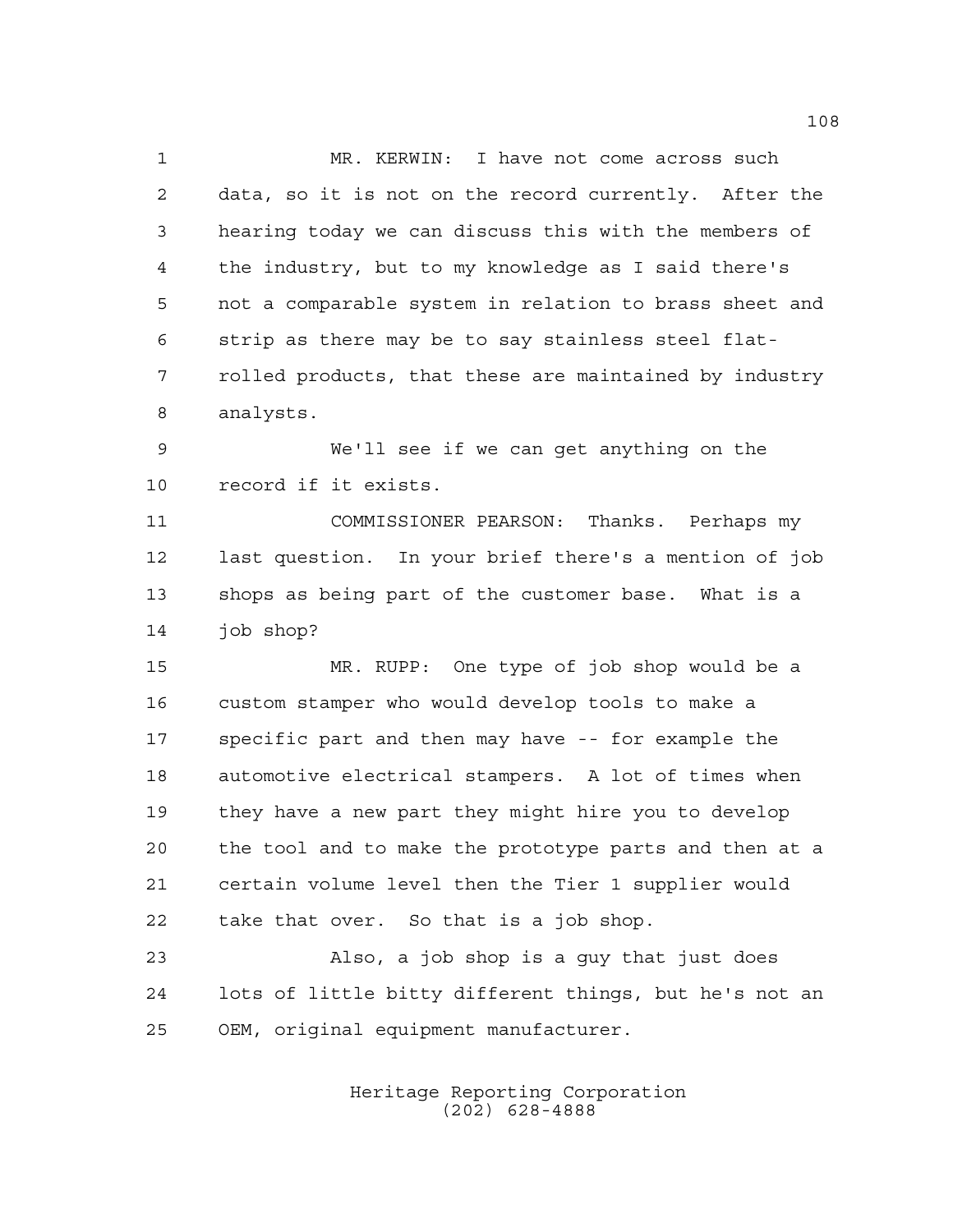COMMISSIONER PEARSON: Is it someone who would do a lot of unique applications or whatever? MR. RUPP: Right. Right. COMMISSIONER PEARSON: Or the -- MR. RUPP: Right. As an example. COMMISSIONER PEARSON: Then someone else would do the larger run? MR. RUPP: That's an example of it. Yes. COMMISSIONER PEARSON: Any sense how large a percentage of your customer base is comprised by job shops? MR. RUPP: I wouldn't venture to guess. I think we could get an idea of that information and put it in the brief. COMMISSIONER PEARSON: Mr. Burkhardt, did you have? MR. BURKHARDT: Same. I'd prefer to put that in a post-hearing brief. COMMISSIONER PEARSON: Okay. That would be fine. My light is changing. I'm running out of questions. Mr. Chairman, I want to thank this panel, but I think I'm done. CHAIRMAN KOPLAN: Thank you, Commissioner. Let me just remind you all to continue to

> Heritage Reporting Corporation (202) 628-4888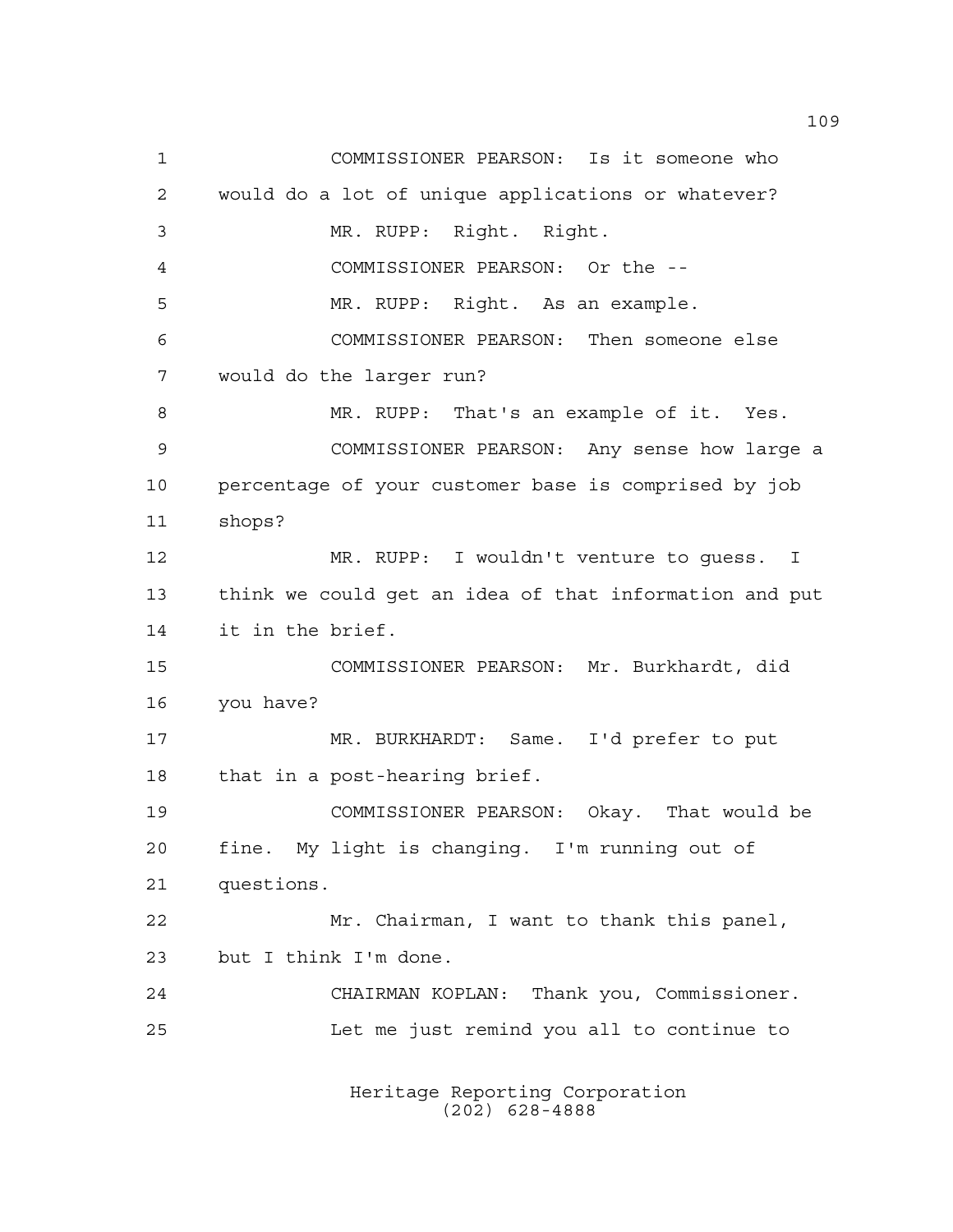reidentify yourselves for the reporter as you respond to questions.

 Commissioner Aranoff? COMMISSIONER ARANOFF: Thank you, Mr. Chairman.

 I don't think anyone has gotten to this question yet, but I wanted to ask if you would comment on the German producers' Exhibit No. 5 and on their basic assertion that operating income as a percentage of fabrication charges is a good way to assess the industry's financial condition.

 MR. KERWIN: Michael Kerwin. I'll take a first stab at that. I think what's important here is to look at the operating income of the industry in both contexts whether it's as a percentage of sales value or as just an absolute dollar value.

 In reviewing the data that are on the record, the aggregate data for the industry, even looking at the simple dollar values of operating income during the period of review it's pretty obvious that operating income has gone down very substantially over the period of review. The bottom line is the bottom line.

 One thing I would mention as to why it does make sense to analyze operating income as a percentage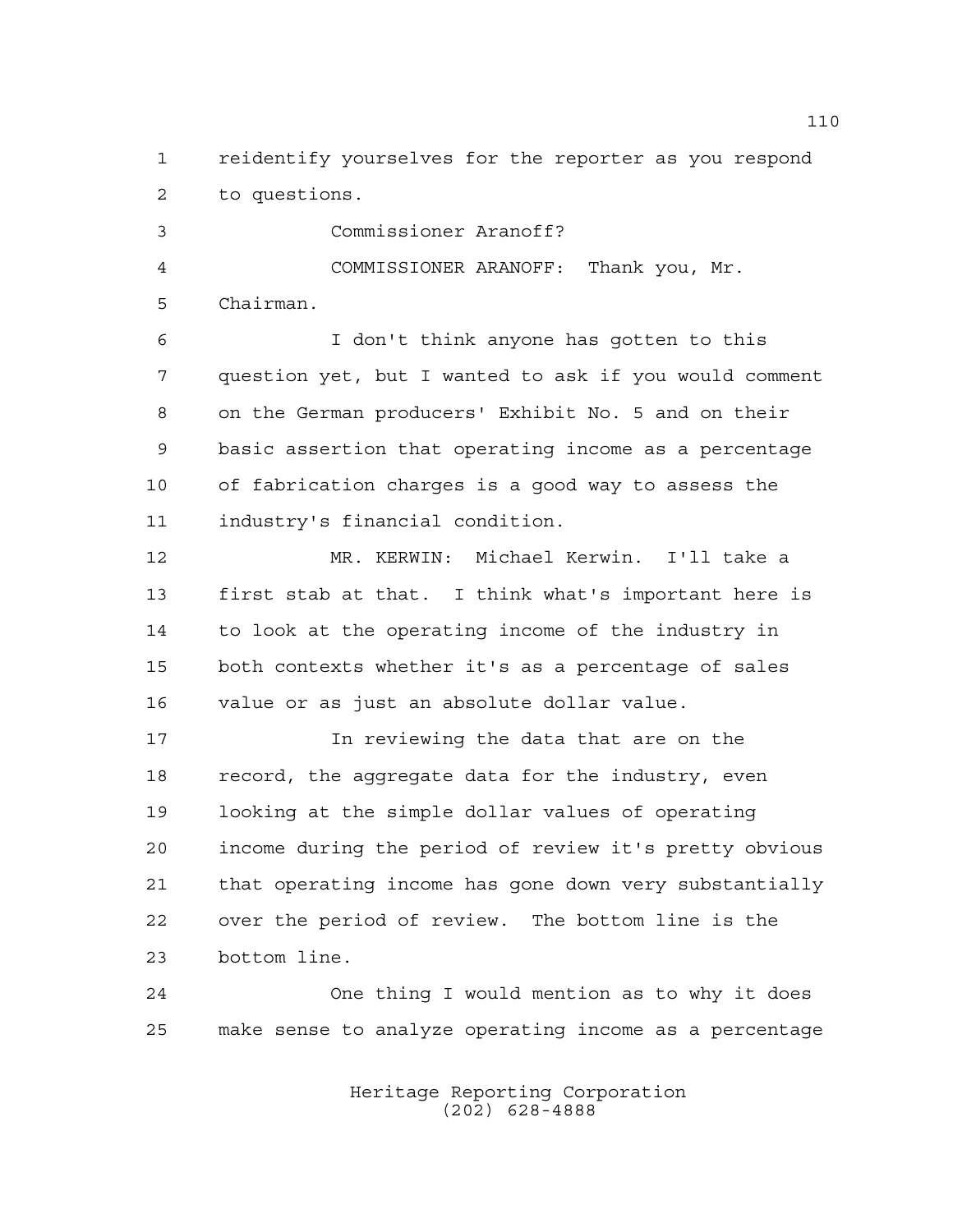of overall sales value is that these companies are buying these materials. If the price of copper goes up they have to purchase those materials, they have to hold those inventories of materials. They are out-of-pocket for the purchase of those actual materials.

 So the price of copper is a cost that they are bearing. So I think it is important to look at the overall sales value in looking at the operating income, but as I said in the first place even looking at just the simple values of the operating income you see a very substantial decline during this period.

 COMMISSIONER ARANOFF: Thanks, Mr. Kerwin. What I think I'm hearing you saying is the trends are the same no matter how you do it, but you still think it's better to look at it the way we have it in our report?

 MR. KERWIN: Yes. In a nutshell. COMMISSIONER ARANOFF: Okay. If I understand it and I don't want to overstate their case, but one of the premises that underlies the Respondents' argument about why to look at it this way is that the raw material costs are a direct path through, there's really no risk involved and my sense from the witnesses I've heard this morning is that's not really true.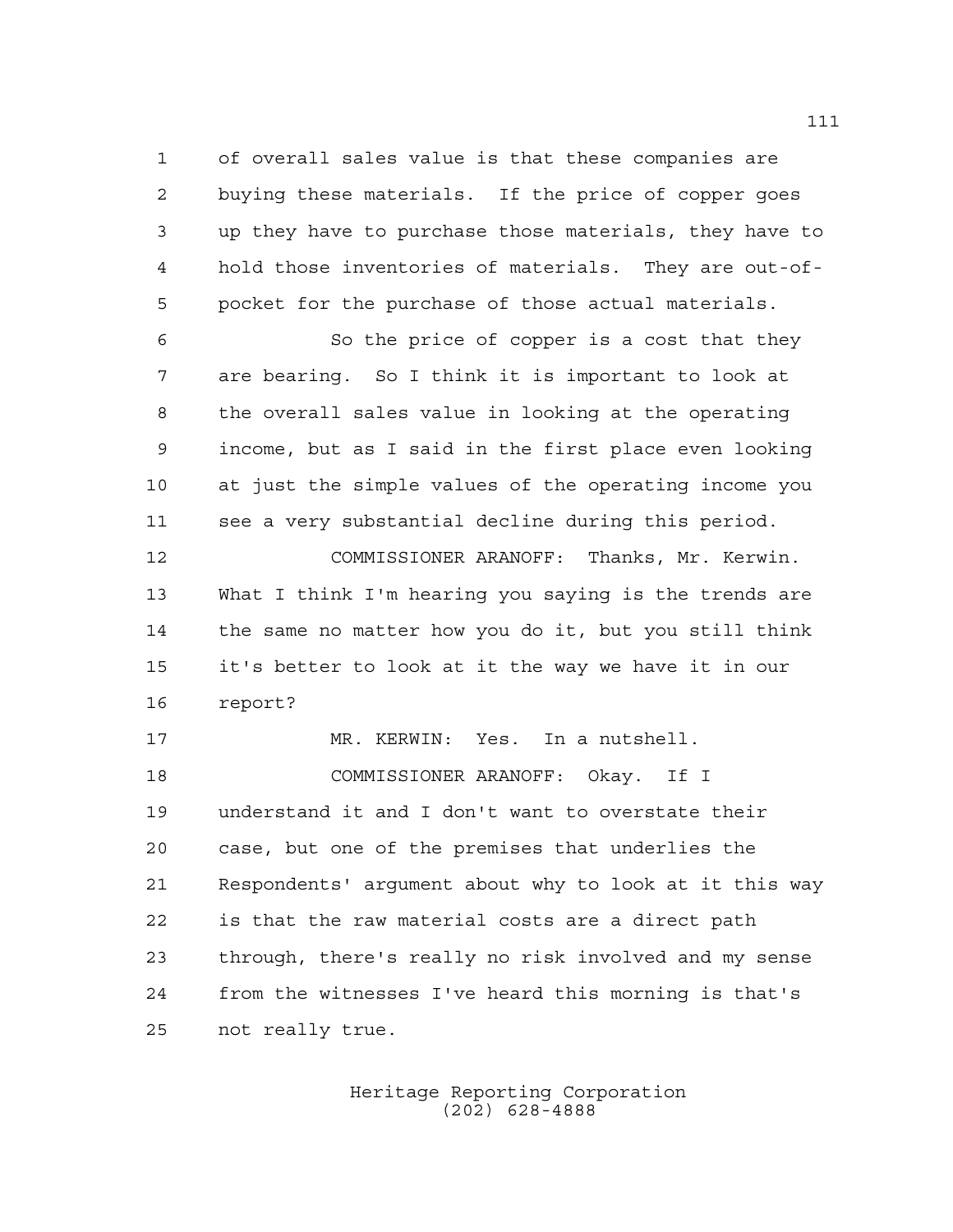There's a lot done to minimize the risk, but there is in fact still an inevitable fluctuation there that you need to take account of.

 MR. BARTEL: Commissioner, if I could comment on that specific point there is the working capital impact of the raw material acquisition cost. So we have the raw material inventory carrying costs at the front of the process and then also the working capital associated with accounts receivable that is not reflected in either of the measure that was cited as an alternative.

 COMMISSIONER ARANOFF: Thank you, Mr. Bartel. That's very helpful. Let me also ask all of the industry witnesses there is a point in the German producers' brief where they contend that there have been shortages in the U.S. market and that certain customers were placed on allocation. I think they refer to 2000 and 2004.

 Could any of you comment on what was going on that accounts for those comments?

 MR. RUPP: Commissioner, my name is Joseph Rupp and let me just comment on a couple of those. In 2000 was a year in which total consumption of all sheet and strip products including brass sheet and strip were at record volumes and there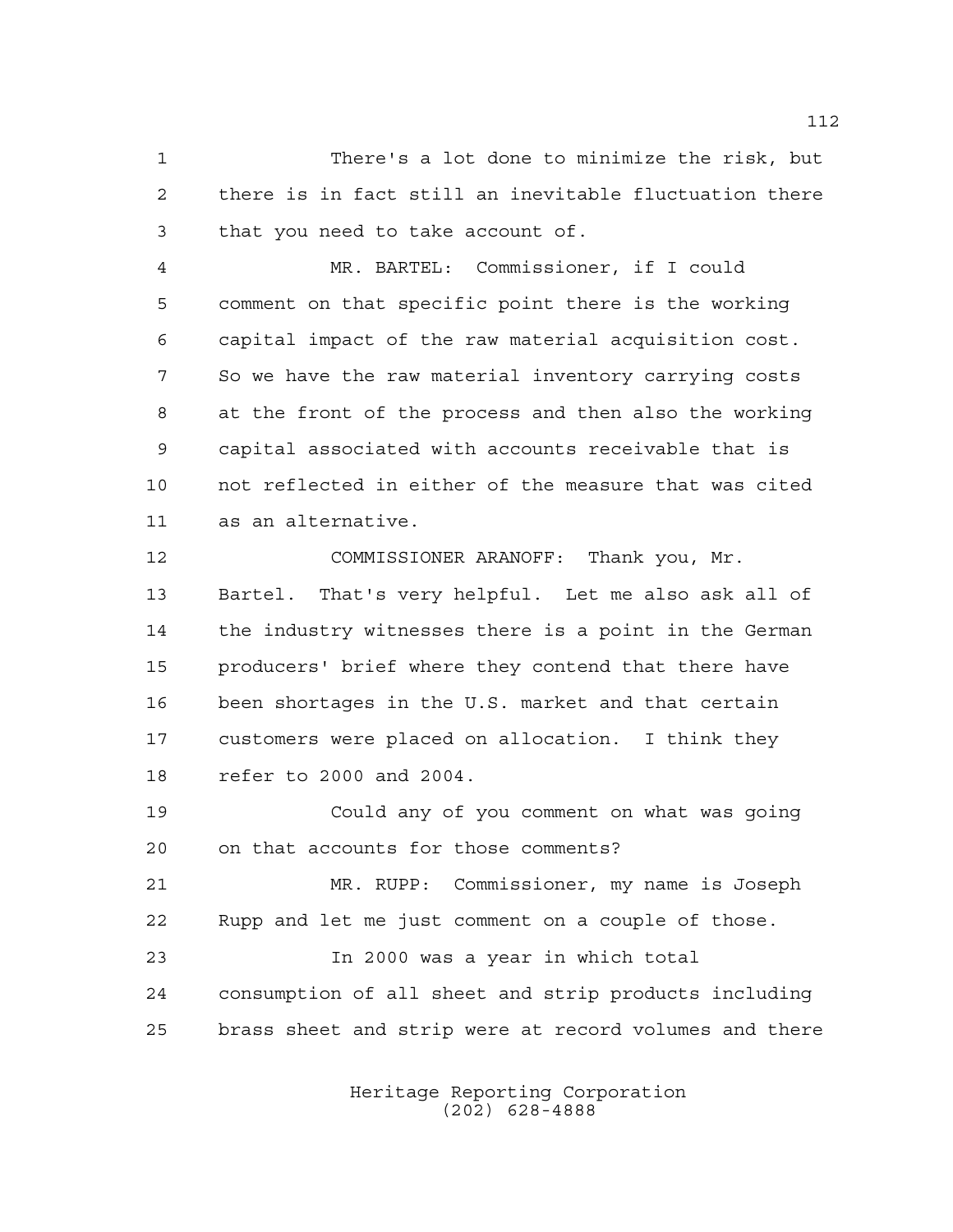was a fairly significant ramp up that occurred, and so there was a period of allocation as mills brought on their people, trained their people and tried to react to the spike in demand.

 In 2004 speaking for my company we had a serious outage where we actually had a fire on what was called our hot strip line that was burned up and out of commission for a period of time, and so we had a temporary situation where we had people on allocation for a while until we got ourselves sorted out.

12 12 I think that would be my response from our company's perspective.

 MR. BURKHARDT: Commissioner, Doug Burkhardt with PMX Industries. I won't speak to 2000, I wasn't with PMX in 2000, but I will speak to 2004.

 There was a rapid ramp up as far as the economy and the demand for our products were concerned early in 2004, so we were in a short period where -- call it allocation controlled cell -- we were not able to keep up with orders not because we did not have the capacity or the equipment, but because we did not have the manning necessary.

 So we quickly hired more people and trained them and very quickly we were in a position where we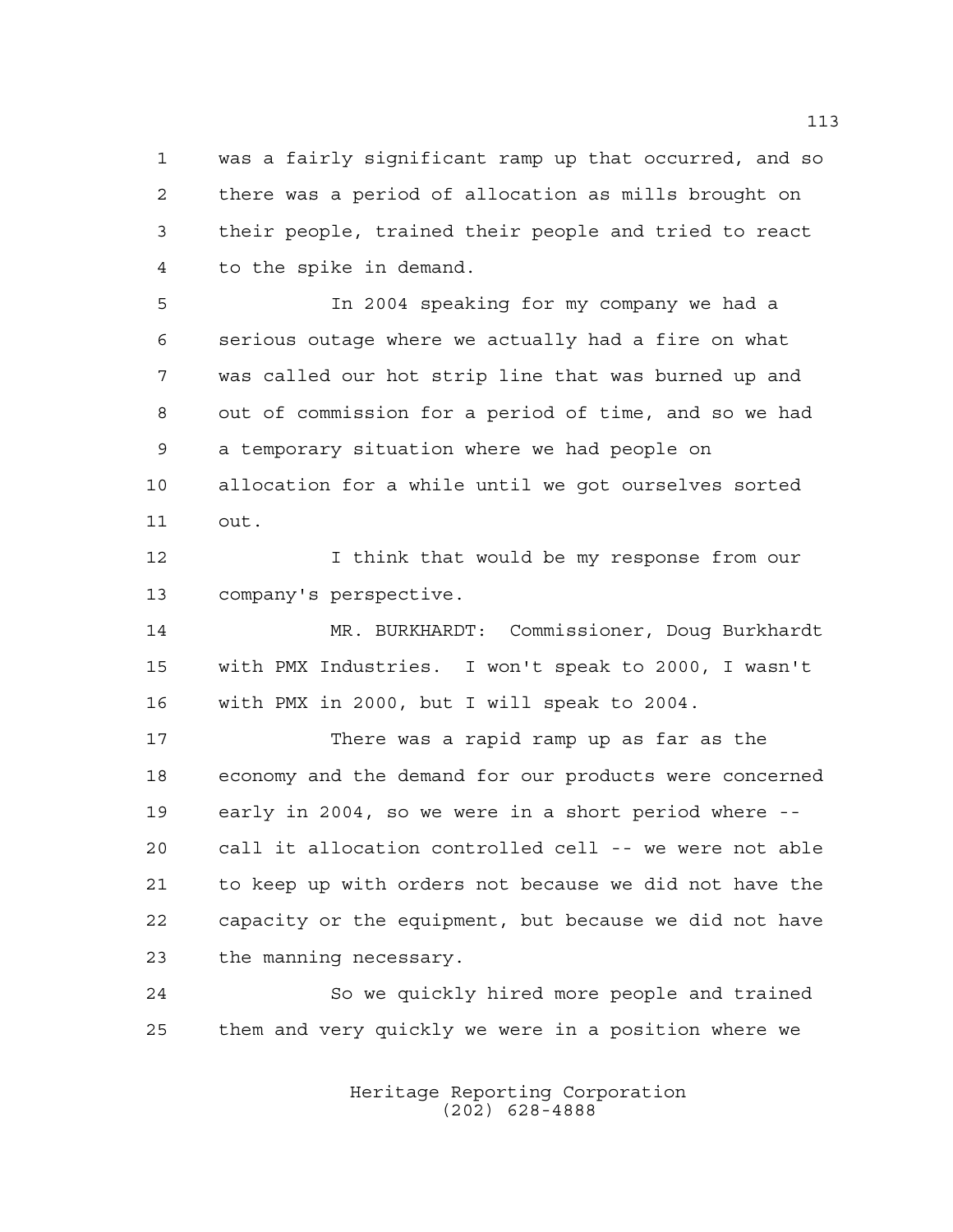were not in an allocation mode, but it was very short-lived and it was due to a manning issue.

 COMMISSIONER ARANOFF: Thank you, both. MR. BARTEL: Commissioner, Warren Bartel. We were very happy to take advantage of our colleagues misfortune in 2004 and didn't have any of our customers on allocation at that point. In the year 2000 as Mr. Rupp stated demand

 came on very strong, very quickly and it took the industry and certainly my company a period of time to go out and actually recruit, train people to man up to higher capacity levels.

 So there was some capacity constraint in the early parts of the year and that was taken care of by the second half of the year and then unfortunately demand fell off very precipitously in 2001.

 COMMISSIONER ARANOFF: Let me follow-up on that. To of you gentlemen just tell me that in 2004 you needed to hire people, and train them and bring them on. There's a fair bit of argument in the Respondents' briefs about capacity in the U.S. exceeding demand and that capacity hasn't adjusted itself to declining demand trends.

 Can you explain to me the role that taking on and then sometimes having to lay off employees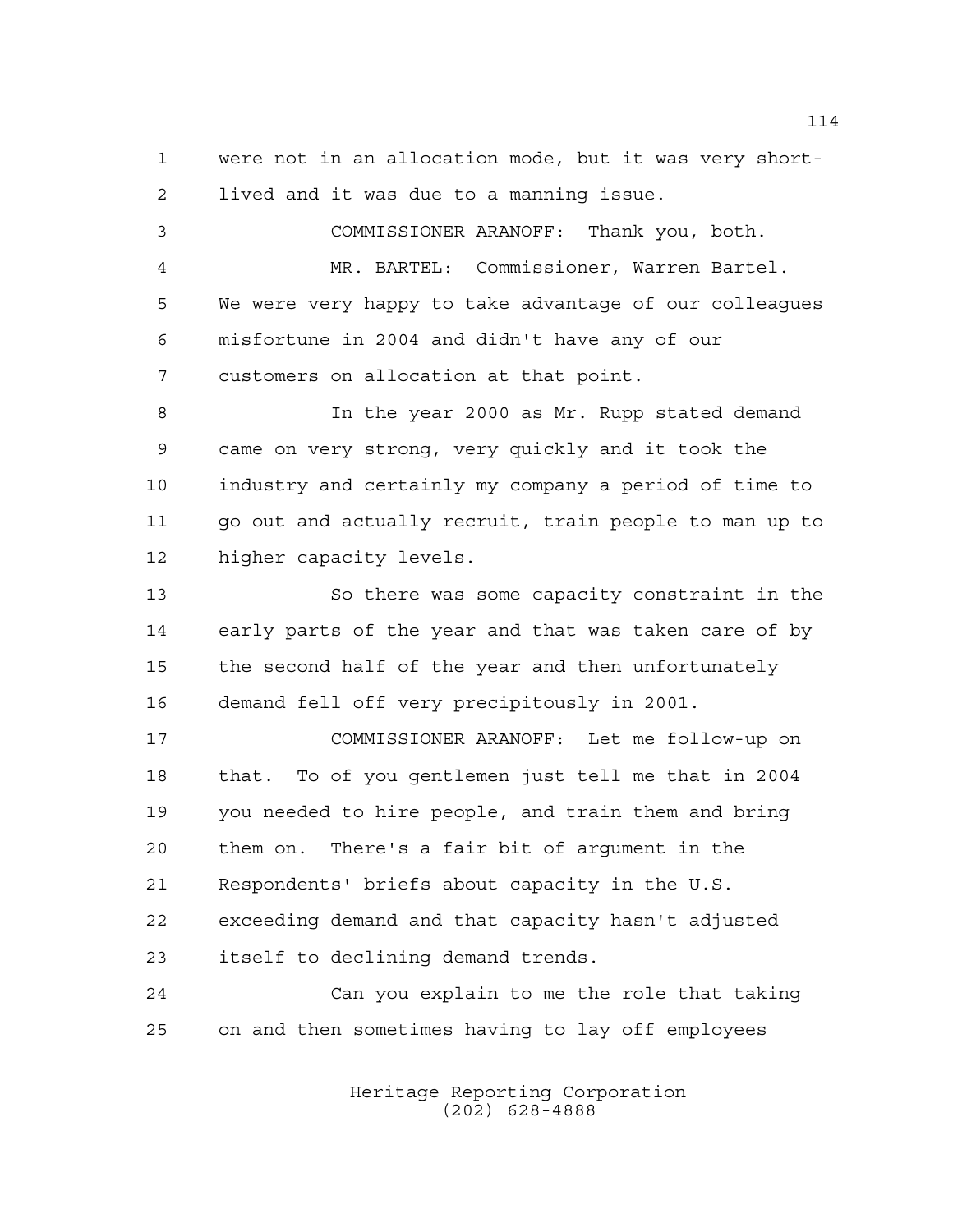plays in the ability to adjust capacity to demand? MR. BARTEL: If I could start perhaps. In our company case we have one factory and one set of equipment. As the customer demand rises or falls we add machines or we reduce numbers of machines that we operate within our factory.

 Labor is a variable cost, and we have union contracts and we have obligations to our union employees, but we have the ability to adjust labor through lay off in slack times or through hiring in more robust times, and so there is a period of adjustment as we adjust our labor force.

 I would just comment further that this is why we're concerned about the revocation of the order because we know that the Respondents have excess capacity, unutilized capacity. We know that certainly in German and Japan -- I can't speak for Brazil, I don't know, but in Germany and Japan labor is considered a fixed cost, it's not a variable cost.

 They don't have the ability to take people out, so for them factory utilization rates is paramount. It's the most important thing for them. So that as other market opportunities dry up or as doors open up the attractiveness of our market is not just based on price it's the opportunity to utilize

> Heritage Reporting Corporation (202) 628-4888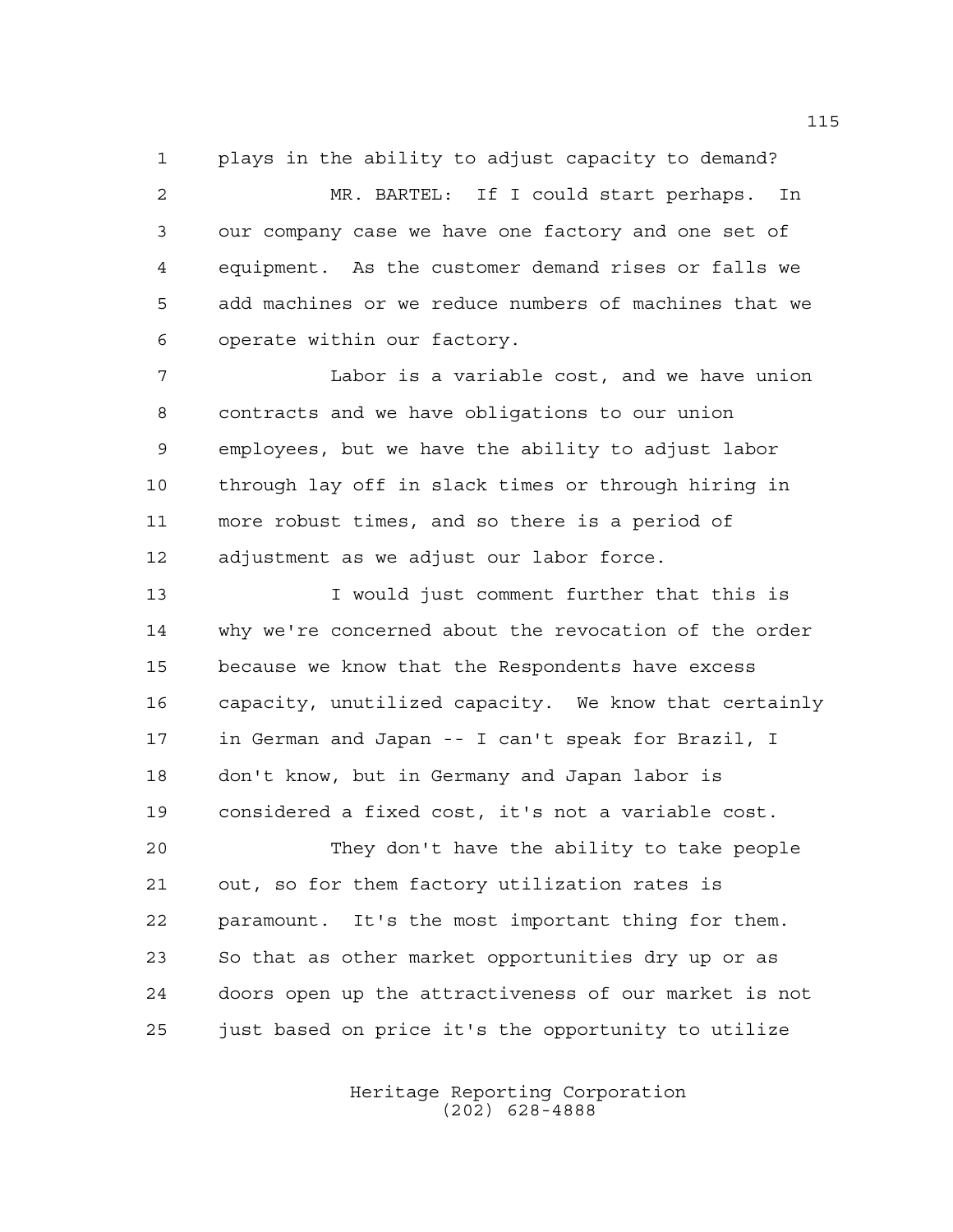unutilized capacity and take advantage of the labor cost that they're already paying for.

 COMMISSIONER ARANOFF: Thanks. I want to turn while I still have time left to some questions to follow-up on questions that Commissioner Hillman was asking about the extent to which domestic producers have imported nonsubject product or purchased nonsubject product that has been imported into the United States.

 I think it's mostly confidential, so I just want to read these questions into the record and ask you to please respond to them. As I said I think some of these were asked by Commissioner Hillman, but I wanted to ask in a little more detail if you could provide for each domestic producer what nonsubject imports that producer has either imported or purchased and the reasons for such imports or purchases.

 I'm trying to connect that with the official import statistics that we have on the record for example showing that the six largest sources of nonsubject imports were the Netherlands, Poland, Mexico, Switzerland, India and Korea. I think we've already had some explanations about what was going on with imports from the Netherlands and Korea, but the other countries remain of interest.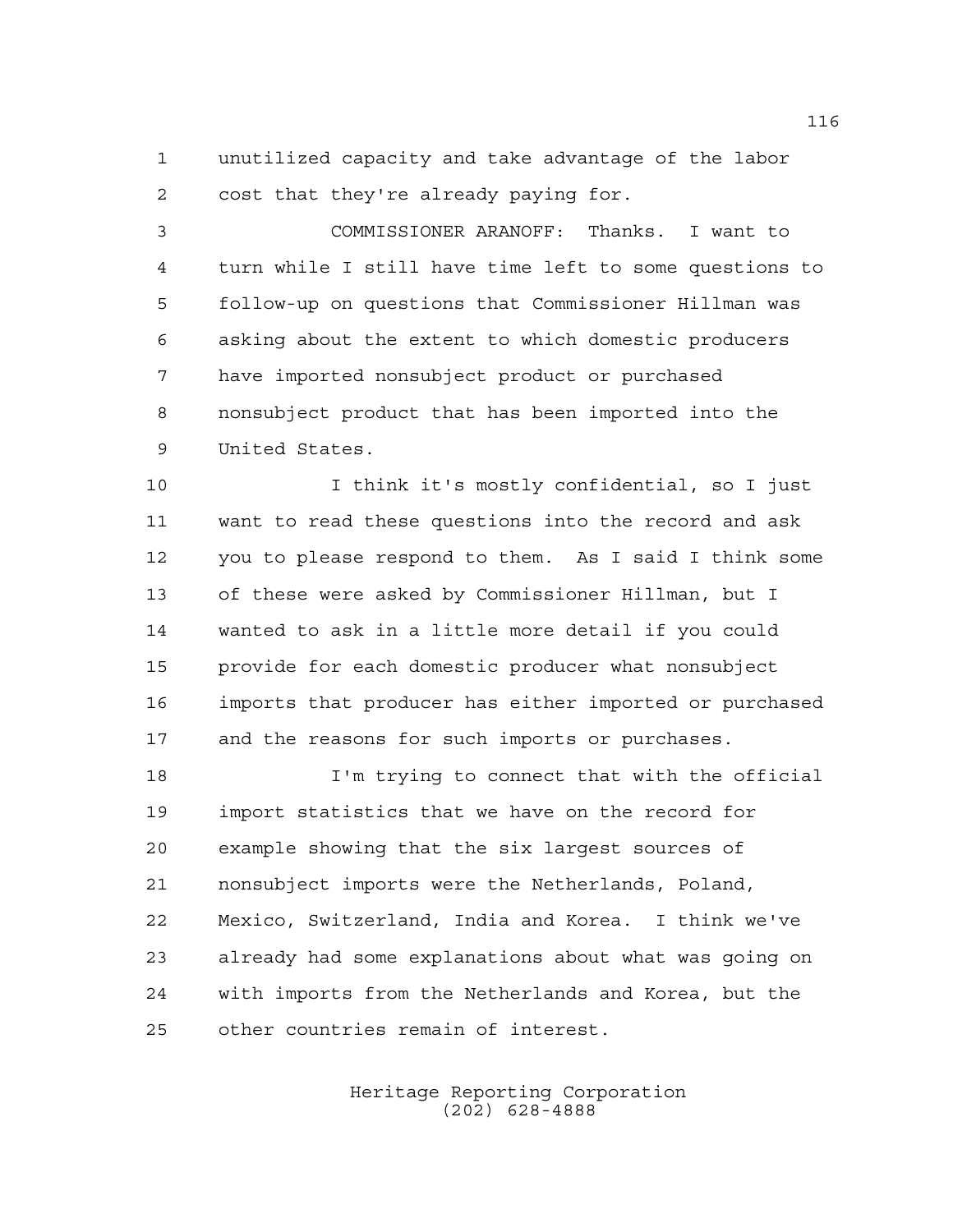In particular I want to try and get at the issue about whether these purchases or imports were made in order to reduce the cost of production of downstream products that are produced by related companies in order to avoid the need that has been described to us for some of your customers to move production operations overseas, and in the event that is the purpose of such imports how we should weigh those concerns in assessing the likely volume of subject imports in the event of revocation. Hopefully the transcript will make all those questions sufficiently clear. 13 Thank you, Mr. Chairman. CHAIRMAN KOPLAN: Thank you. I want to come back to the question I asked toward the end of my first round -- I'm not going to go through the whole thing, but just this one quote out of the German producers' brief at page 10, and that is, "An efficient producer will lose about 20 percent of its production volume through such cutting, although the resulting scrap can be remelted and reproduced." What I wanted to ask Mr. Kerwin is, is this

 scrap loss taken into account in your estimate of German producers' capacity, as discussed at pages 37

> Heritage Reporting Corporation (202) 628-4888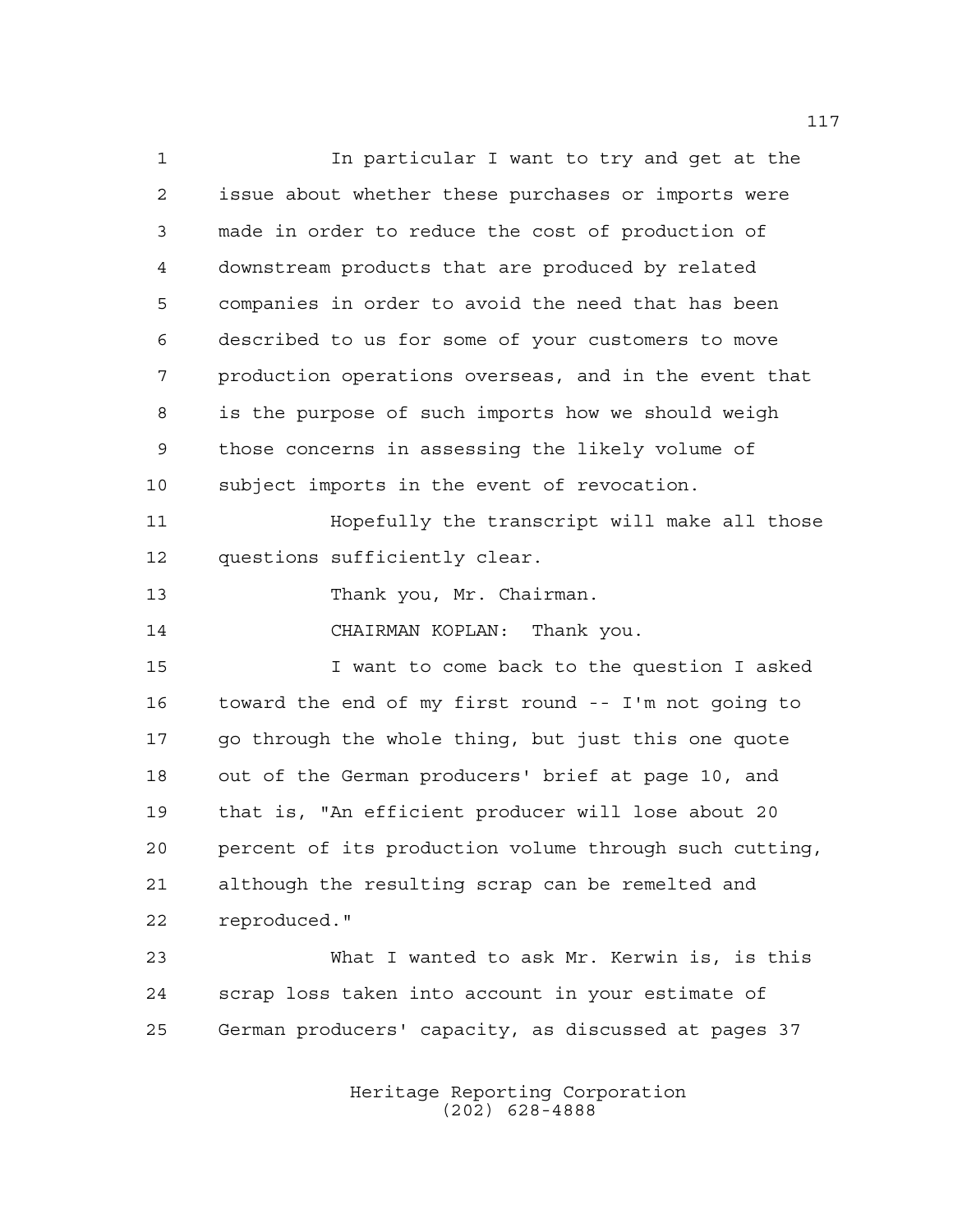and 38 of your brief? I'm referring to the last full paragraph, the last paragraph that begins on 37, and then you go over to 38.

 MR. KERWIN: The discussion at 37 and 38 is based on, obviously, a source of information other than the questionnaire responses.

 CHAIRMAN KOPLAN: That's why I'm asking the question.

 MR. KERWIN: As testified to by the members of the domestic industry, ordinarily capacity is reported on the basis of out-the-door products.

 CHAIRMAN KOPLAN: I appreciate that. I remember their response, but I didn't ask about how you computed when you used the numbers for the German producers' capacity. That's what I'm asking.

 MR. KERWIN: Well, what's at issue here at 37 and 38 comes from an independent source of information, and I can't say categorically whether the scrap loss would or would not be accounted for there, but my point is that the industry standard worldwide is to report capacity on the basis of what is going out the door, not on the basis -- in other words, after the scrap losses come off --

 CHAIRMAN KOPLAN: If I understand you correctly, you're saying it should take it into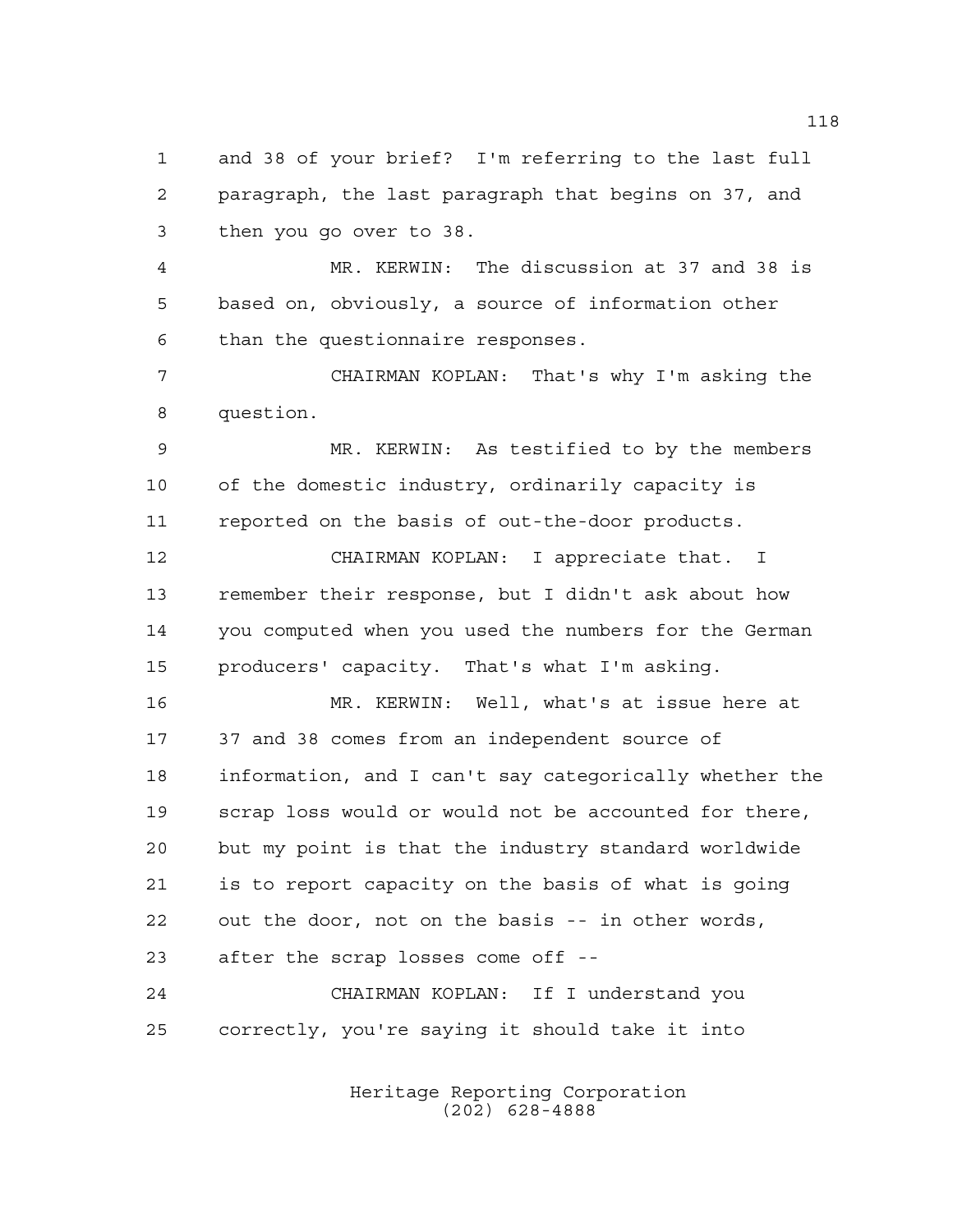account, but you can't verify if it does. Is that right?

 MR. KERWIN: That is correct. CHAIRMAN KOPLAN: Okay. I appreciate that. Thank you.

 Let me stay with you, if I could. Eluma asserts at page 8 that, and I'm quoting, "during the POR, U.S. average unit prices were lower than Eluma's average unit prices in its export markets." Do you disagree with that, and if not, what incentive would Brazilian producers have to shift exports from these other third-country markets to the United States?

 MR. KERWIN: Sir, I'm trying to determine the source of the information that they are citing to here, and I'm looking at the public version, and there is a lot of information missing.

 CHAIRMAN KOPLAN: Do you want to do that post-hearing?

 MR. KERWIN: I think that would probably be the most effective way to do it, yes. Thanks.

 CHAIRMAN KOPLAN: But you do know where I'm referring to on page 8.

 MR. KERWIN: I'm sorry. Is it close to the bottom of the page?

CHAIRMAN KOPLAN: Yes. The exact quote is: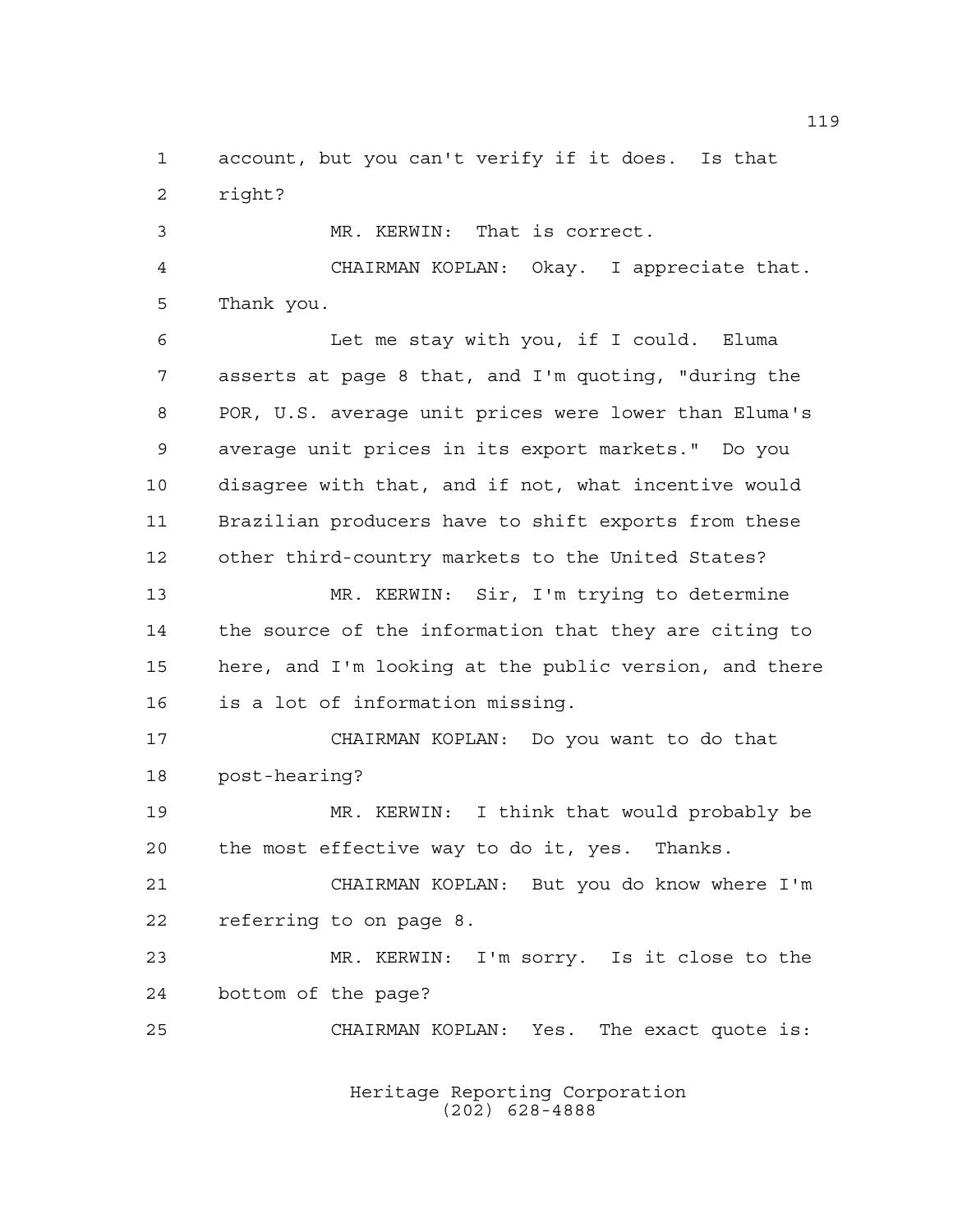"During the POI, U.S. average unit prices were lower than Eluma's average unit prices in its export markets." 4 MR. KERWIN: Okay. CHAIRMAN KOPLAN: Do you see it? MR. KERWIN: Yes, I do see that, but what's not clear to me from that quote is what is the source of the information that he is citing to. CHAIRMAN KOPLAN: Okay. So do you want to do this post-hearing? 11 MR. KERWIN: Yes, please. MR. HARTQUIST: We need to do that post- hearing because I think the quote that you just read contains proprietary information. CHAIRMAN KOPLAN: They lifted the bracket -- MR. HARTQUIST: Oh, they did? I apologize, Mr. Chairman. CHAIRMAN KOPLAN: -- on the word "lower." MR. HARTQUIST: Okay. CHAIRMAN KOPLAN: Is that what you were referring to? MR. HARTQUIST: I was. Thank you, Mr. Chairman. CHAIRMAN KOPLAN: That bracket has been lifted, Mr. Hartquist.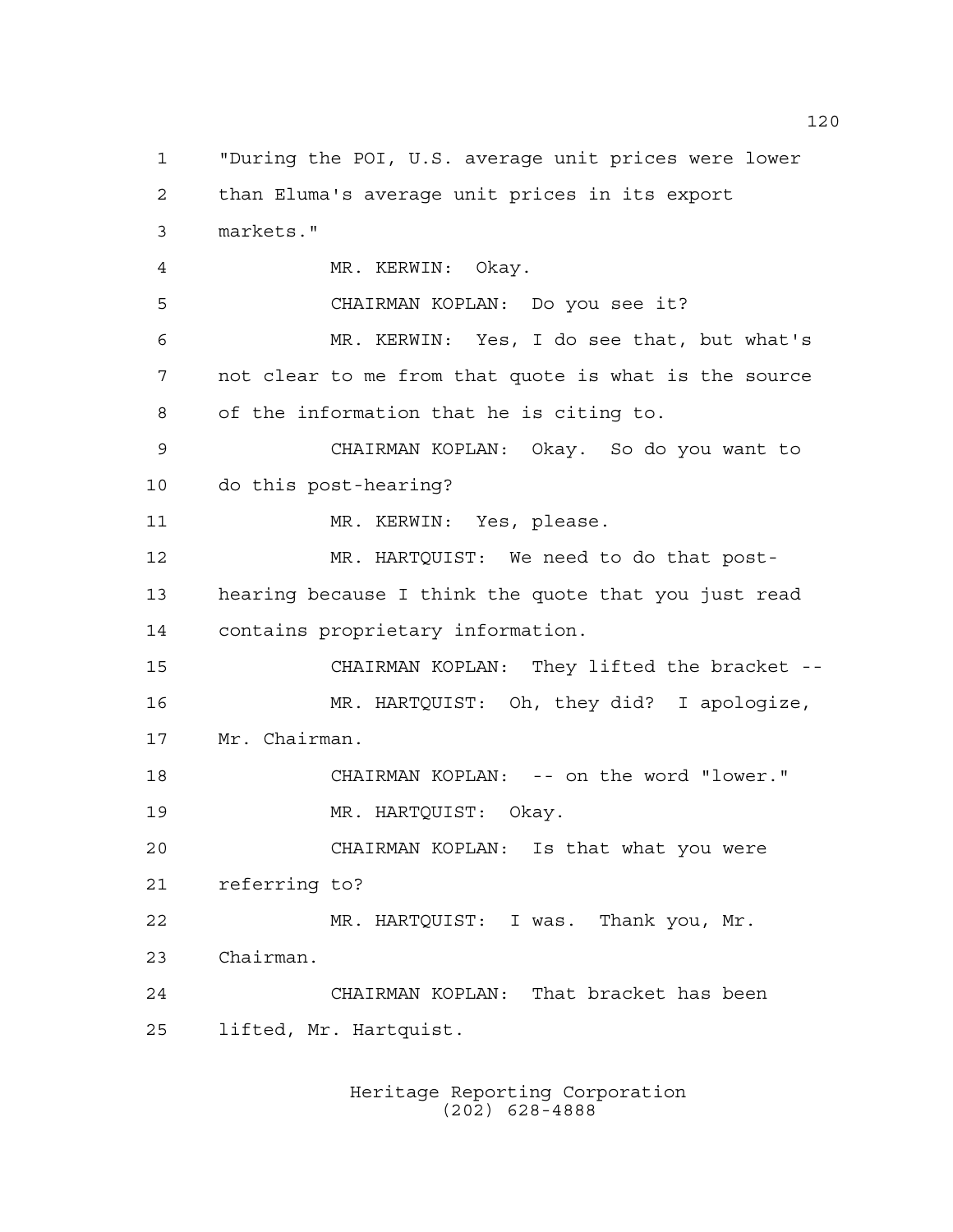MR. HARTQUIST: Thank you.

 CHAIRMAN KOPLAN: That's why I was able to ask the question -- just lifted, but it has been lifted. Okay. Good try, though.

 So why don't I just stay with you for a minute? If the subject country sourced its re-rolled, and this is a follow-up to Commissioner Lane, if a subject country sourced its re-rolled input materials from outside its country, should such material be considered subject product if re-rolled in that subject country?

 I'm asking this because of a bracketed footnote in your brief, and I'm asking, do you know if, in fact, this was happening during the POI, or is that merely conjecture on your part, and if it was happening, could you elaborate on that in your post-hearing submission?

 MR. KERWIN: I'm sorry. Where is that in our brief?

 CHAIRMAN KOPLAN: Pages 44 and 45, and it's footnote 31.

 MR. KERWIN: And your question is, if a re- roller in one of the subject countries purchased its re-rolled input from a nonsubject country and then added value to that product, further processed it in a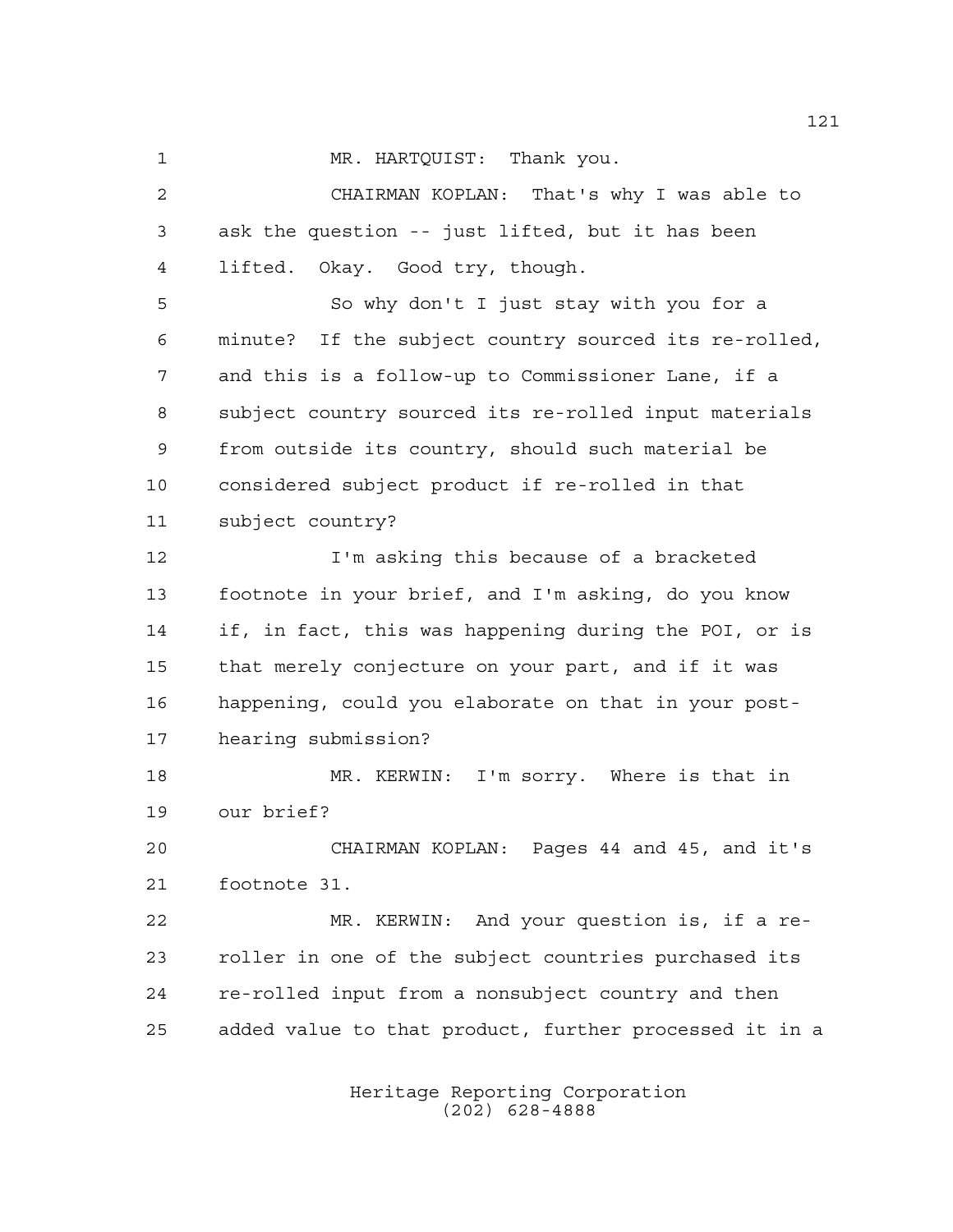subject country, and sent it to the United States,

 would that be considered subject product? CHAIRMAN KOPLAN: Right. You see what I'm referring to is it starts on line 6 of that footnote that's on page 45 and runs to line 7, and it's that that triggered my asking you whether or not you had specific examples of this happening. Do you follow me? MR. KERWIN: My first answer would be, yes, the product would be subject product because it would be the product of Germany, any of the subject countries, after having that value added in that country. CHAIRMAN KOPLAN: Okay. MR. KERWIN: And then do we have specific examples of that happening? CHAIRMAN KOPLAN: Yes. MR. KERWIN: We may be able to develop some because some of these companies in Europe are essentially multinationals in that they have locations in several different countries. CHAIRMAN KOPLAN: If you can, I would appreciate it because we don't have examples of that, to my knowledge. Okay? So if you are able to do

> Heritage Reporting Corporation (202) 628-4888

that, I would appreciate it.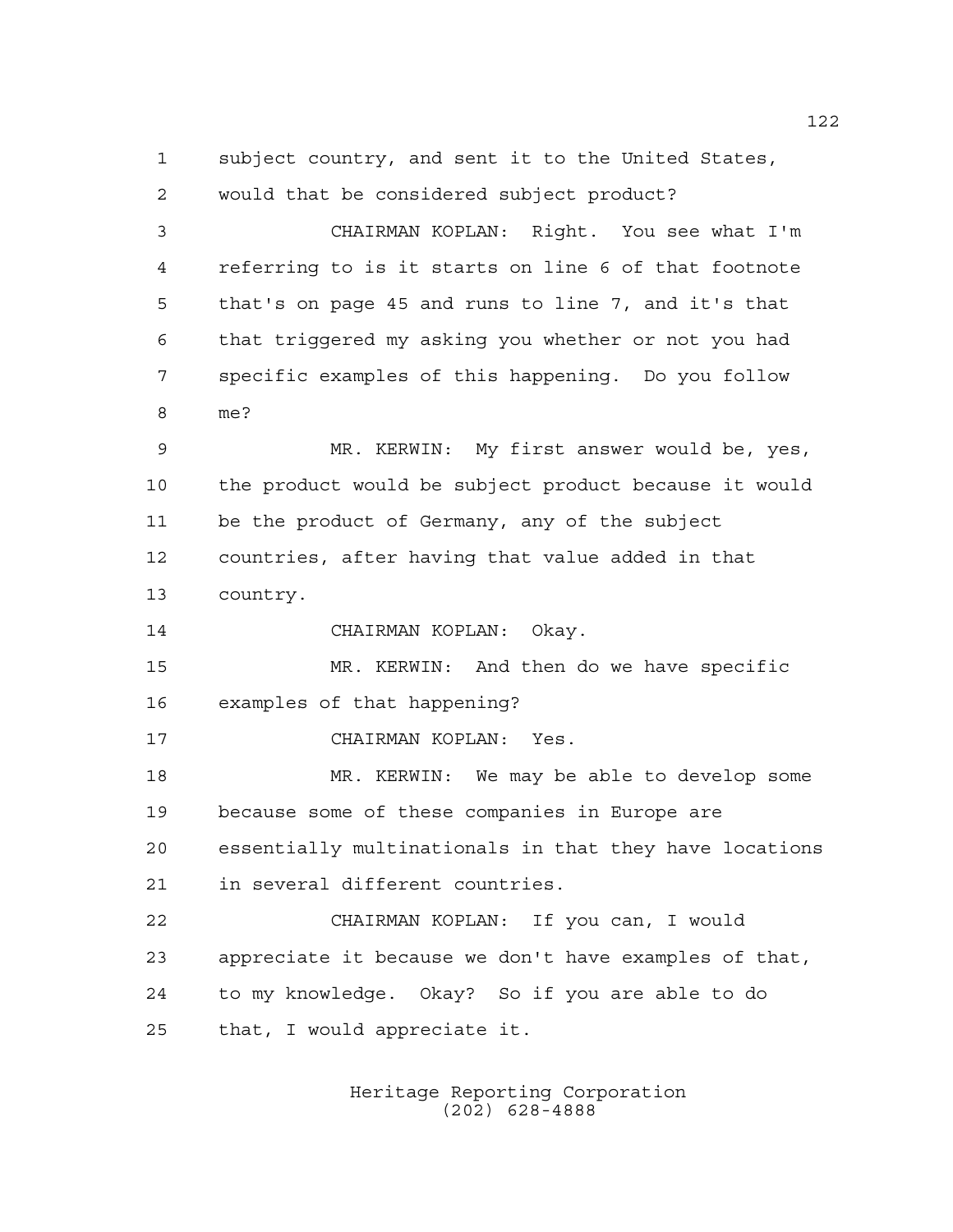MR. KERWIN: Sure. We'll see what we can put together.

 CHAIRMAN KOPLAN: Thank you. Mr. Hartquist, the German producers argue at page 3 that, and I'm quoting, "because BSS is an intermediate product accounting for much of the cost of the finished manufactured products produced from it, which finished products themselves face import competition, attempts to maintain U.S. prices for BSS above global market prices are not sustainable as they simply will drive customers out of business or overseas. Nonsubject imports have simply replaced subject imports, and the condition of the domestic BSS industry is largely as it was. The orders are no longer effective, and after 18 years, should be terminated." That's the end of their quote.

 At page 24, they argue: "Changes in the condition of competition that have occurred since 1987 and 1999 preclude a finding that underselling margins determined 20 years ago would return absent the orders. Most significantly, nonsubject imports have grown in importance to the U.S. market." Could you respond to their argument?

 MR. HARTQUIST: Yes. We'll be happy to do that in the brief, if we may.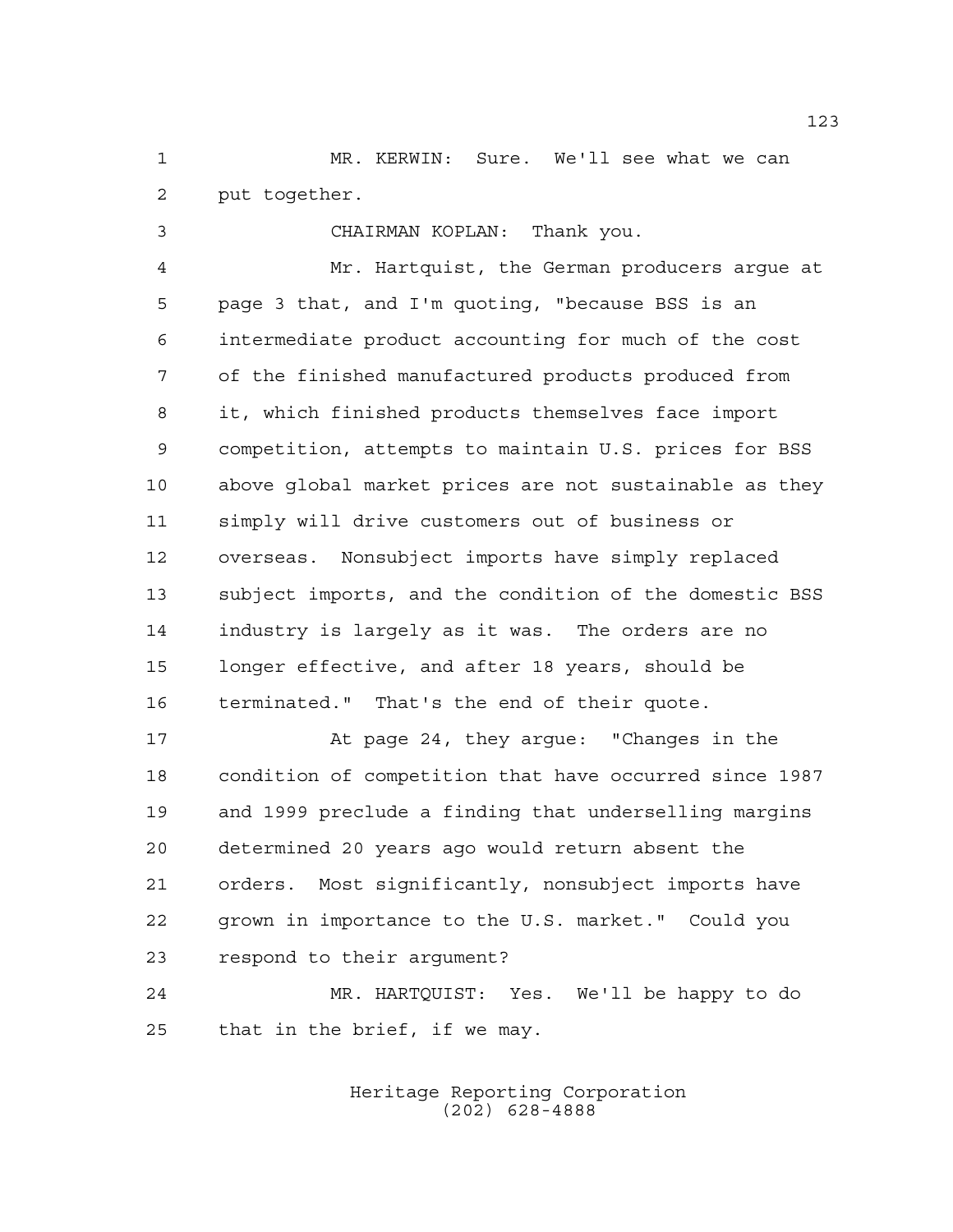CHAIRMAN KOPLAN: Yes, you may.

 For domestic producers, Eluma asserts at page 20 that, and I'm quoting, "the presence of tolling arrangements in this industry further attenuates competition between domestic and foreign producers." Some data in the staff report, at Chapter 2, page 3, and part 5, supports this assertion that points out, and I quote, that "total arrangements have an effect on pricing as well as an effect on competition between domestic and foreign producers." Do you agree that the existence of tolling arrangements and scrap buy-back programs provides an advantage to domestic producers over subject imports? Mr. Bartel? MR. BARTEL: I disagree on the basis that we do very little of our business on the tolling arrangement, and by "little," less than 5 percent of our sales to customers is done on a toll basis. CHAIRMAN KOPLAN: Mr. Rupp? MR. RUPP: My answer is basically the same as Mr. Bartel's. We do very little tolling. CHAIRMAN KOPLAN: Mr. Burkhardt? MR. BURKHARDT: We also do very little tolling. Most of our business is selling the metal price in effect time of shipment.

> Heritage Reporting Corporation (202) 628-4888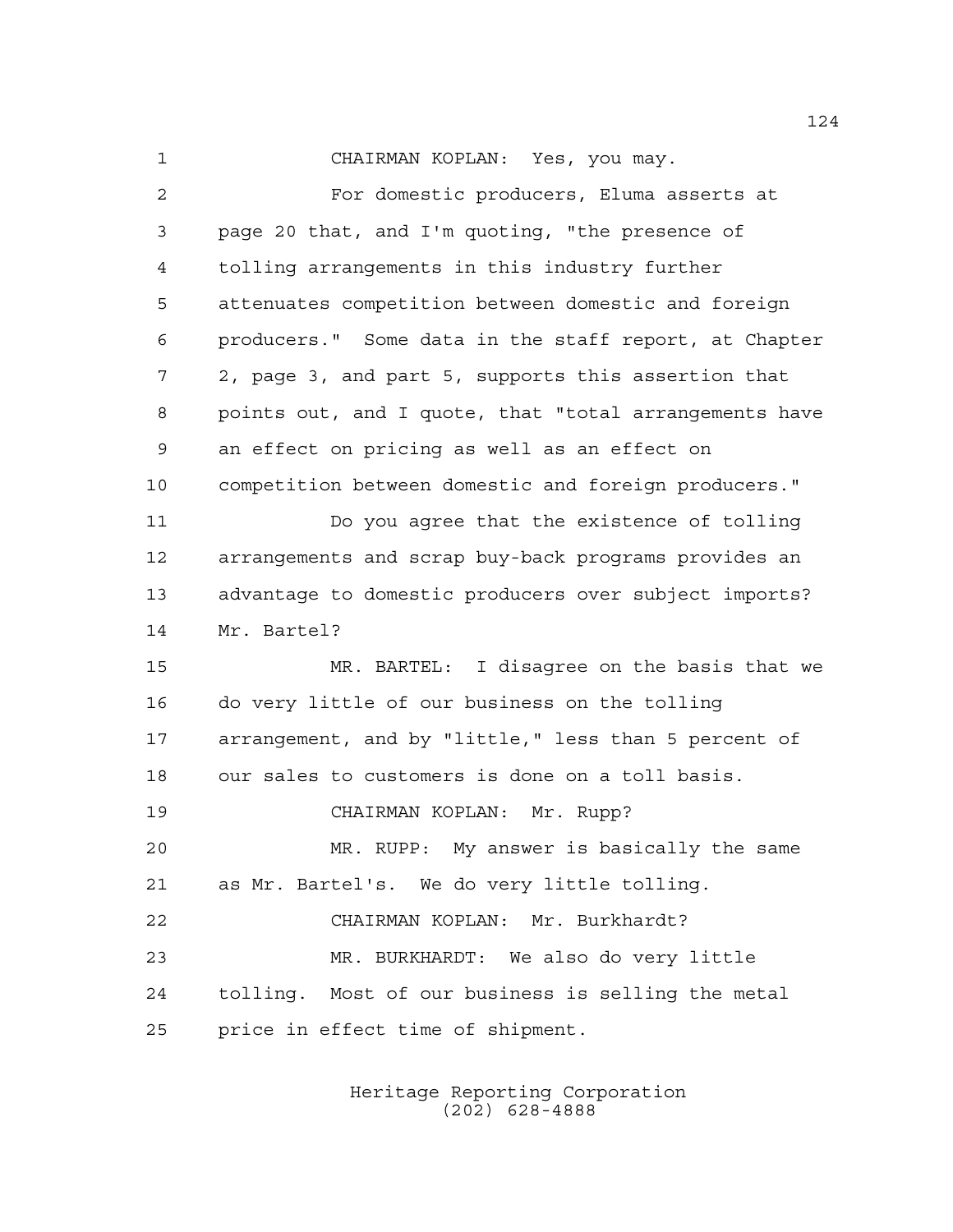CHAIRMAN KOPLAN: Thank you. Do any of you foresee such arrangements increasing in the foreseeable future? Mr. Bartel? MR. BARTEL: We would like to increase tolling, but our customers would not like to increase tolling, and it runs to the whole issue of capital employed, and no one wants to have their money tied up in upper units at this high value. CHAIRMAN KOPLAN: Thank you. Mr. Rupp? MR. RUPP: We see it the same as Mr. Bartel. CHAIRMAN KOPLAN: And Mr. Burkhardt? MR. BURKHARDT: From a working capital standpoint, it would be good to do more tolling, but our customers are not willing. CHAIRMAN KOPLAN: Thank you very much. I see my red light is about to come on. I'll turn to Vice Chairman Okun. VICE CHAIRMAN OKUN: Thank you. 19 A question for the producers and Mr. Mayer as well. In looking into the reasonably foreseeable future for your industry, where do you see yourself in the business cycle? Mr. Bartel or Mr. Rupp? MR. BARTEL: This is Warren Bartel. We are seeing 2005 start stronger than 2004, but certainly much, much lower than the year 2000.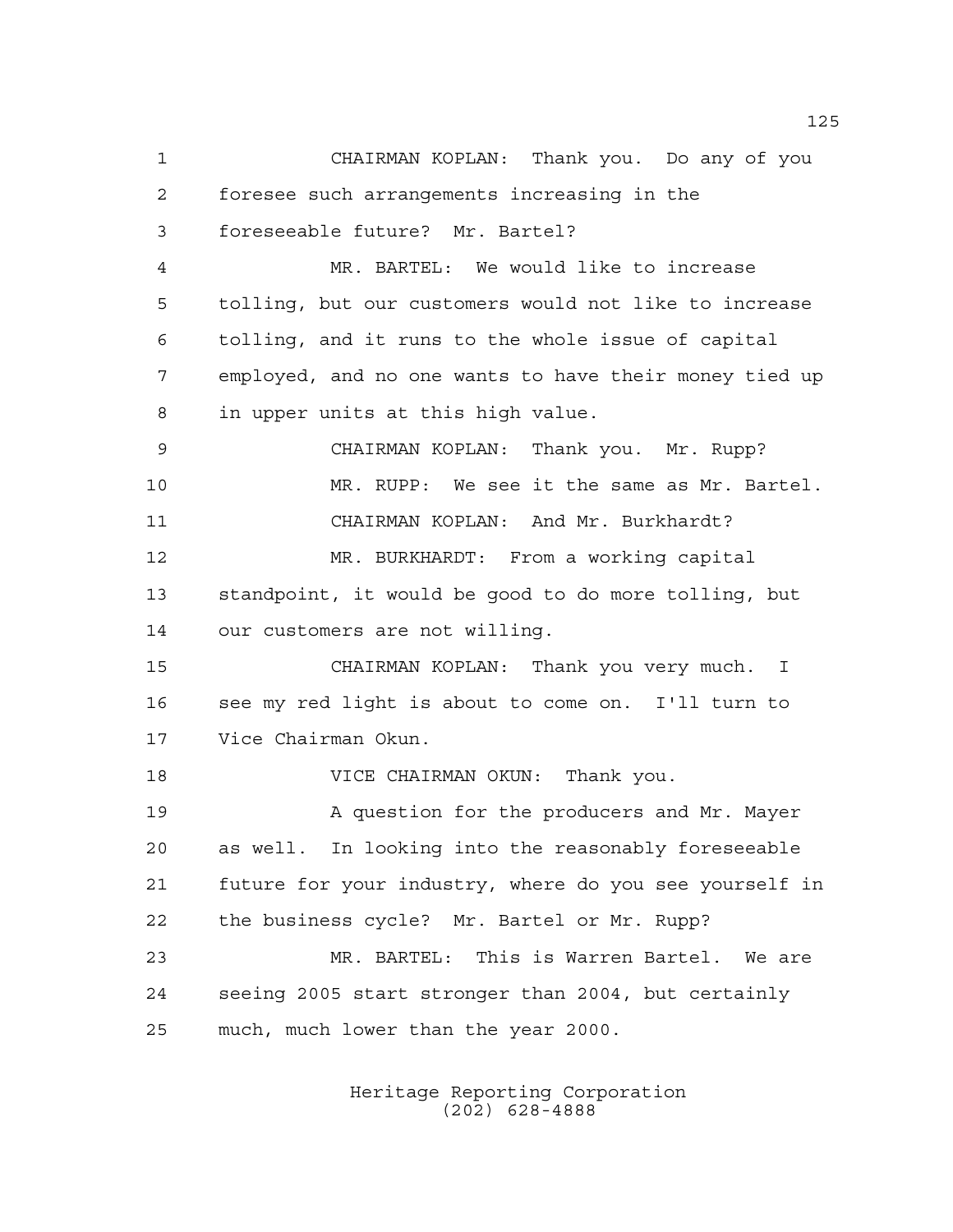VICE CHAIRMAN OKUN: I think you've probably testified to this, but much lower than 2000, in terms of the end use customers, do you attribute that to a particular end use in particular or more generally the movement of customers overseas and the other things you've talked about today?

 MR. BARTEL: I think, currently, the U.S. economy seems to be doing well for the customers that we sell to, and we see a small, incremental increase in business. Business seems to be tending up rather than down in speaking to the cycle.

 VICE CHAIRMAN OKUN: Okay. Mr. Rupp? MR. RUPP: I would say that this current business cycle, from 2000 to 2005, would be something that we would characterize as something that's been very choppy. 2001 was a disastrous year. 2002, the first half of the year, there was what we later believe is a replenishment of inventory that was offset by a decline for about 18 months in the last half of '02 and '03. We saw a pickup in '04. We saw it drop back in '05, and now we're starting to see a little bit of a pickup in '06.

 So I would characterize what we're seeing as a lower level of consumption in the U.S. that is very choppy, and it's being impacted by inventory

> Heritage Reporting Corporation (202) 628-4888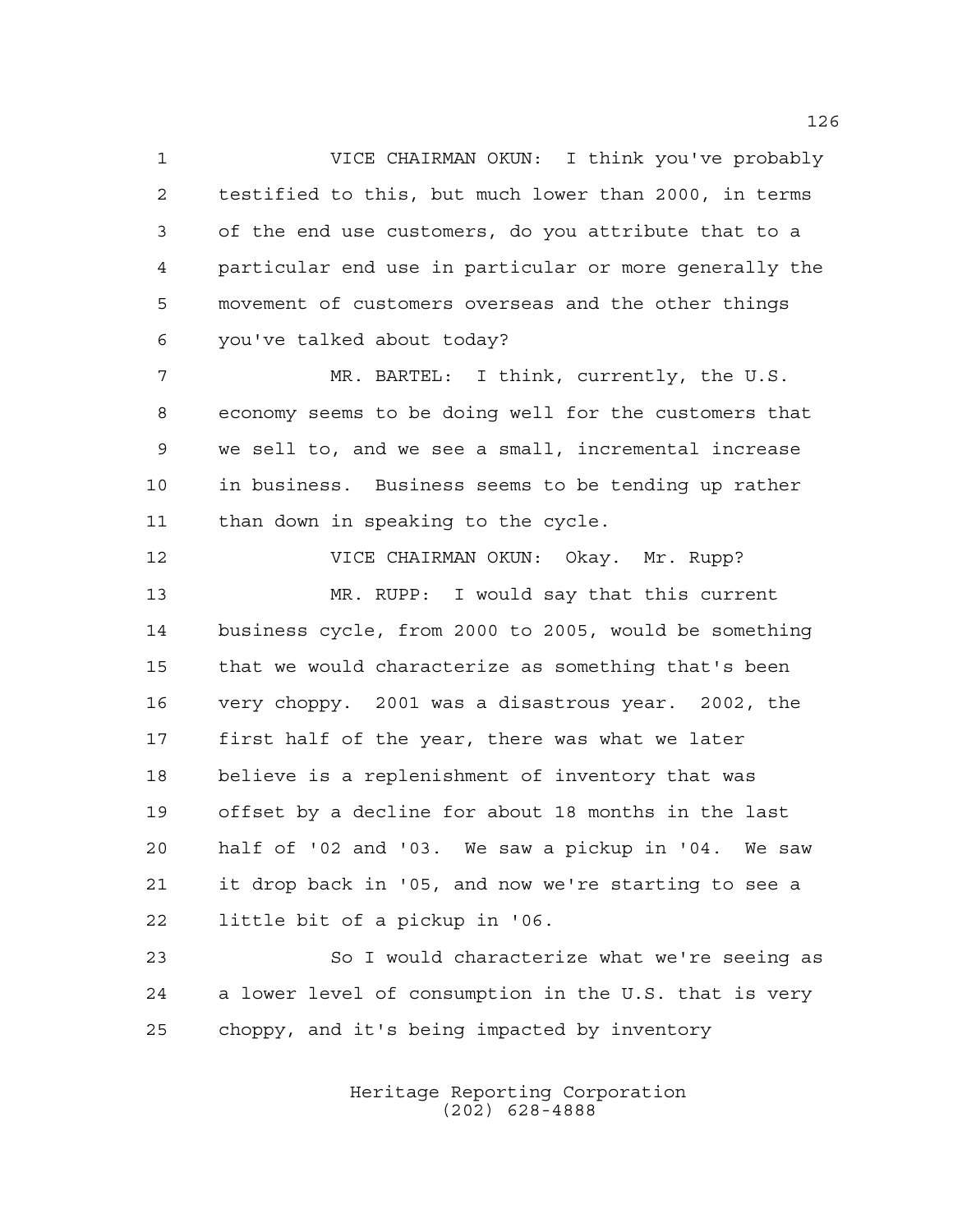replenishment and also by offshoring of product that continues to leave this country. What's making our situation even worse from an inventory perspective is the fact that the price of copper has basically gone from \$1.00, \$1.20 to over \$2.00 a pound, and it's making the desire by our customers to hold inventory. They would like to have none if they could, so that makes this even a more difficult time for us, but we see it as a very choppy time. VICE CHAIRMAN OKUN: Okay. Is '06 as far out as you would look in terms of that? MR. RUPP: Yes. I would say that I don't think that we have the visibility that we used to have. Years ago, we used to have visibility where we would have six, nine, 12 months of visibility. We don't have that visibility any longer. VICE CHAIRMAN OKUN: Okay. I appreciate that. Mr. Mayer, do you have any comments from the association? MR. MAYER: Commissioner, I would defer entirely to the judgment of our company representatives. VICE CHAIRMAN OKUN: Okay. Then I'll go back to Mr. Burkhardt.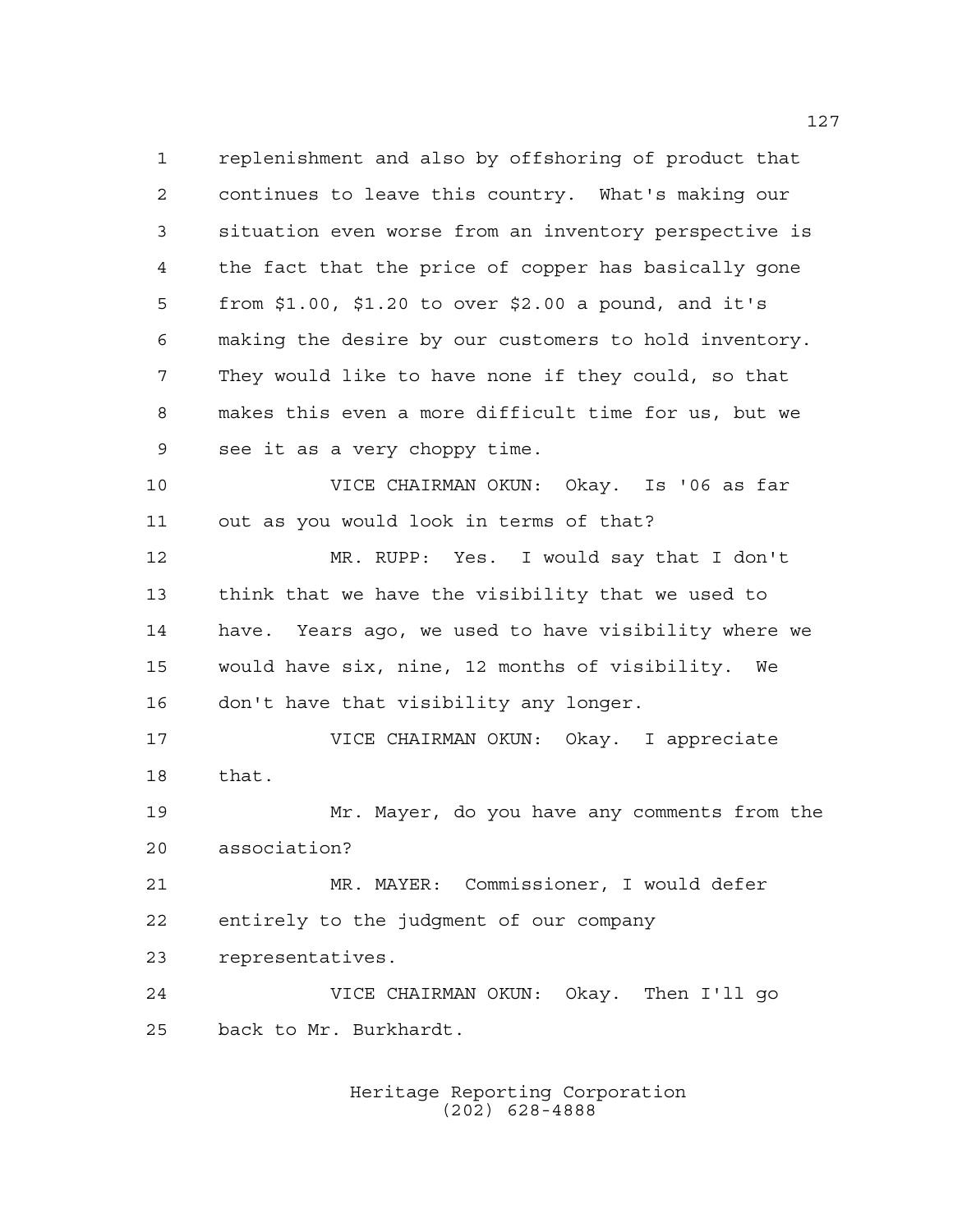MR. BURKHARDT: Definitely, the brass strip market is not nearing the overall economy as far as a steady pickup. I think uneven, choppy, is a good description, and the fact that our customers' products leaving the States and going to primarily China is going to continue, and it's probably going to accelerate. So as far as the future is concerned, it's going to be a very difficult environment to compete in.

 VICE CHAIRMAN OKUN: I appreciate your perspectives on that question.

12 A couple of things that I just wanted to have follow-up for the post-hearing. In response to Commissioner Hillman's further questions with regard to the situation in China, and I know, Mr. Bartel, you had referenced in my question some other information. Maybe you'll put it on the record, which would be helpful. If you can make sure when you're doing that, I know you had focused on facilities that you're aware of or that there have been indications of capacity that may be coming on line, if, Mr. Hartquist, if you can make sure that you also try to pull together consumption data for China, as I think it's most helpful to see those two put together.

And, again, as I've listened to you, the

Heritage Reporting Corporation (202) 628-4888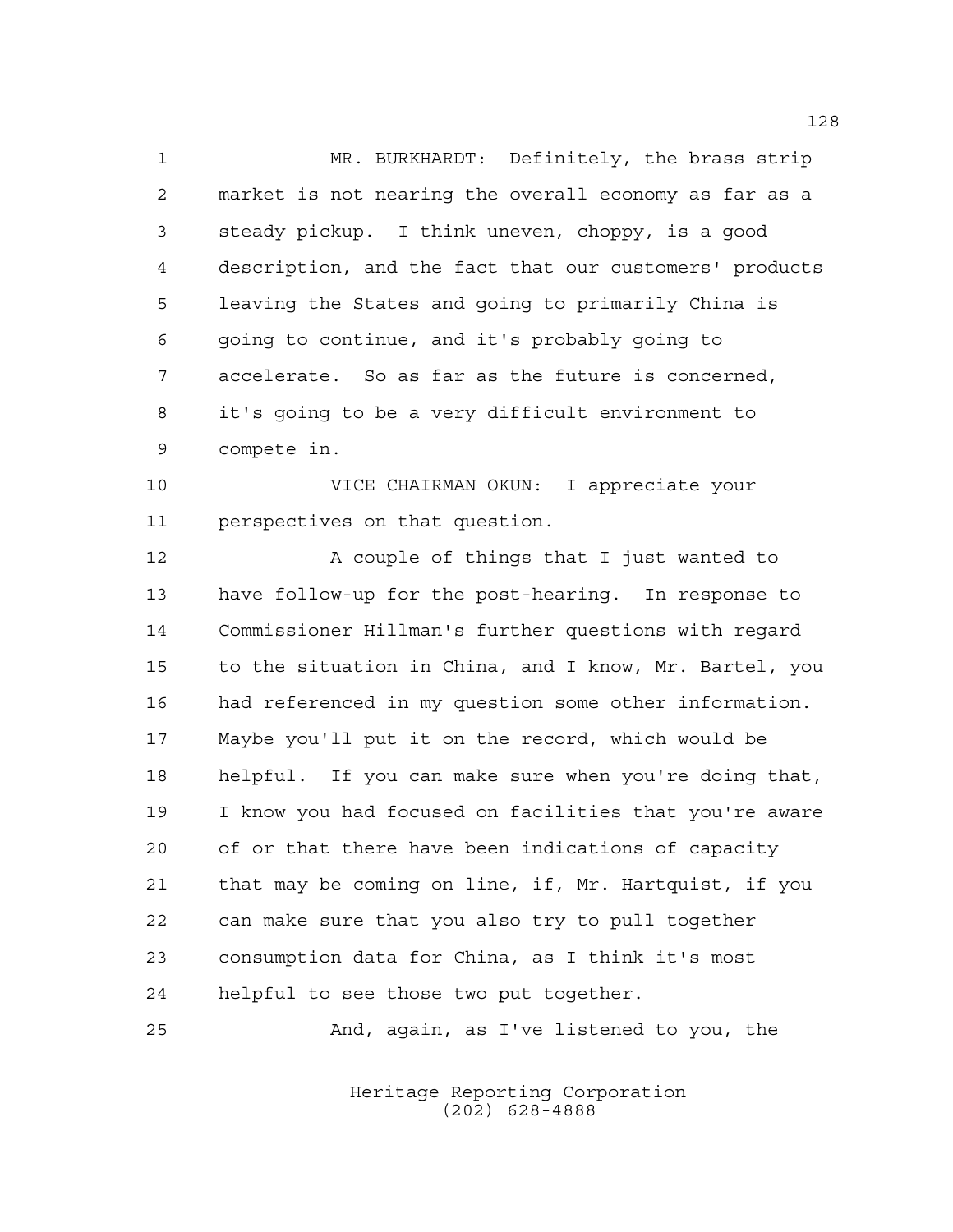reason I'm focused on that is when we talk about your customers moving to China, it's bad for this industry. I understand that part. I'm not sure that it is increasing the demand in China. I understand that capacity is coming on line, but I'm just trying to get a better perspective of that with whatever information you're able to collect.

MR. HARTQUIST: We'll do our best.

 VICE CHAIRMAN OKUN: Okay. I wanted to go back to Brazil for one moment because I did get from staff the Brazilian Trade Association's responses to the Commission, and that confirms that the data that they have submitted includes all Brazilian producers. So for purposes of post-hearing, if you can please analyze a larger data set and explain if your arguments still hold and anything else you would like me to take into account in looking at that additional data, I would appreciate that.

 And I guess I should say on that, Ms. Cannon, if you would, for purposes of post-hearing, discuss -- I assume you would oppose decumulating Brazil. I understand that, but if I were to choose to decumulate Brazil using discretionary factors based on conditions of competition, whether you believe that the order on Brazil should remain in effect.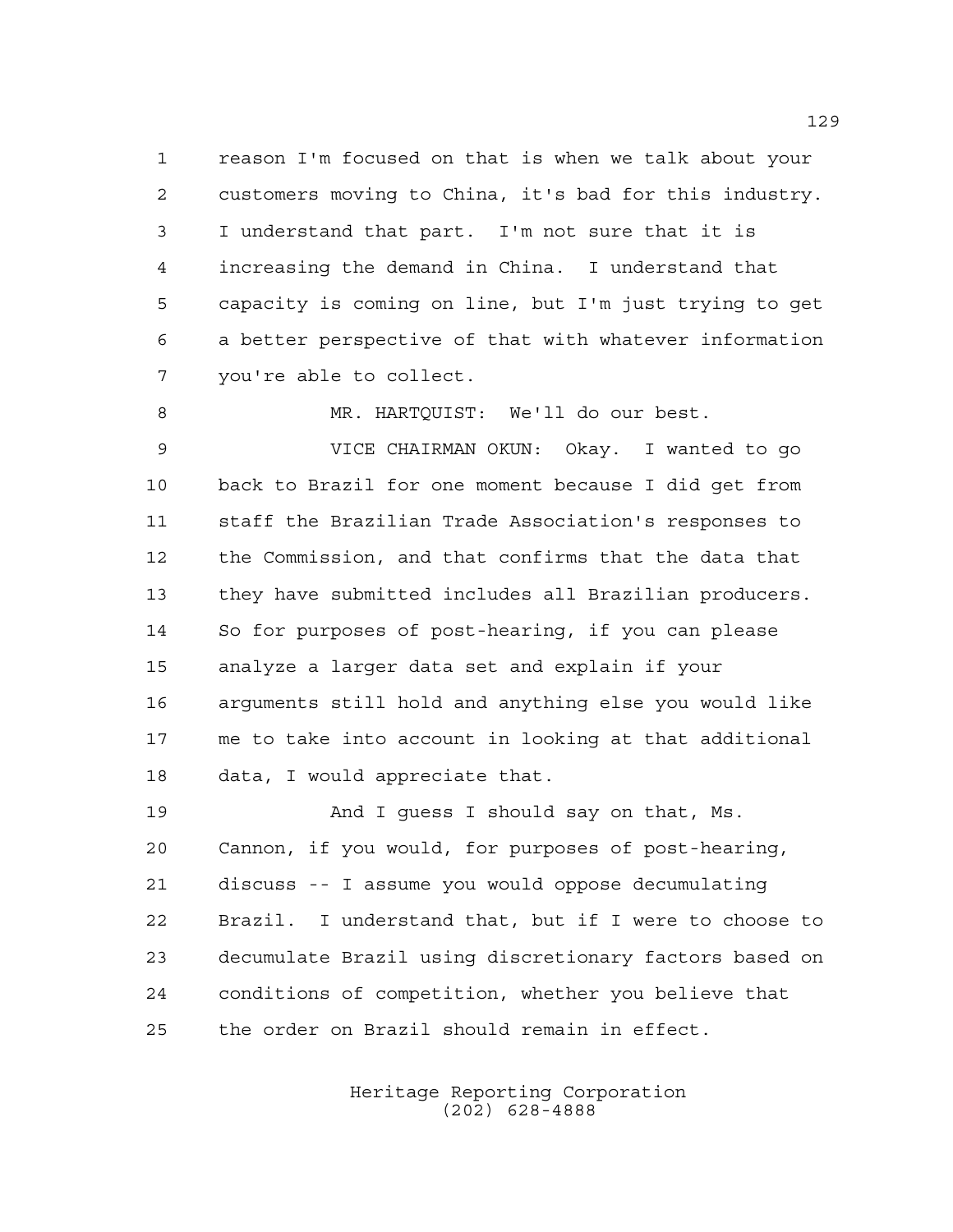MS. CANNON: I'll be happy to do that. VICE CHAIRMAN OKUN: Okay. Mr. Kerwin, on that, I would note, I did go back and look at the article that you were citing to as support that Eluma was going to increase its exports. To me, that article is very general about the holding company, which also includes tin producers, fertilizer raw producer, that overall they were going to be increasing exports. So if there is any other additional specific information you could provide, I would appreciate that as well. MR. KERWIN: We will do that. VICE CHAIRMAN OKUN: Okay. The CVRD Company; I heard rumors that they had planned to enter the copper and brass industry because of their mining operations. Anything any of you are aware of or have information about? I'll ask the Brazilians this afternoon. I was just wondering if there was something in the news. With all of the talk about scrap prices and who is in the mining industry, I assume that there is a lot of interest in that. Okay. I'll ask some this afternoon. I guess my final question: In terms of the analysis of the capacity of the foreign producers to

> Heritage Reporting Corporation (202) 628-4888

ship to the United States, I think you've responded a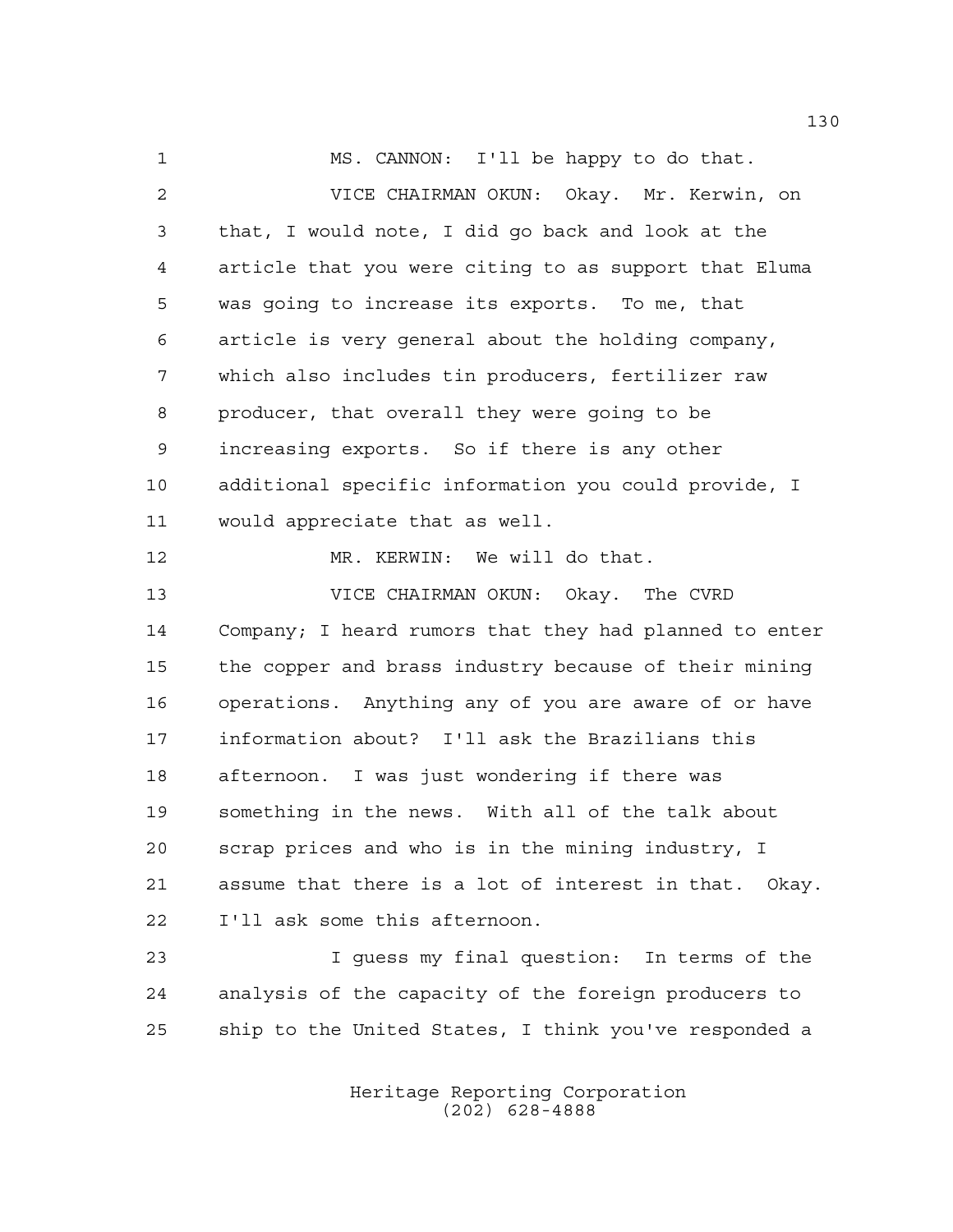little bit today, but just for post-hearing, in helping us understand, in looking at what we understand is everybody reporting capacity for the whole mills, what would be the best way to analyze how much of that would be available in the subject product and whether we should look at the historical split between the different products. If you're producing 80 percent brass sheet and strip, you can produce other products, but are you likely to shift and why? I know you've done some of that, but just help me understand if it matters for the different subject countries or not or the different mills, how they operate. MR. HARTQUIST: We will look at that as well.

 VICE CHAIRMAN OKUN: Okay. And with that, I have no further questions, but I really want to take this time to say thank you for all of the answers you've given. It's been very helpful this morning and this afternoon.

CHAIRMAN KOPLAN: Thank you.

Commissioner Hillman?

 COMMISSIONER HILLMAN: Thank you. Just a couple of, I hope, follow-ups. Specifically on this issue of product shifting and what's the total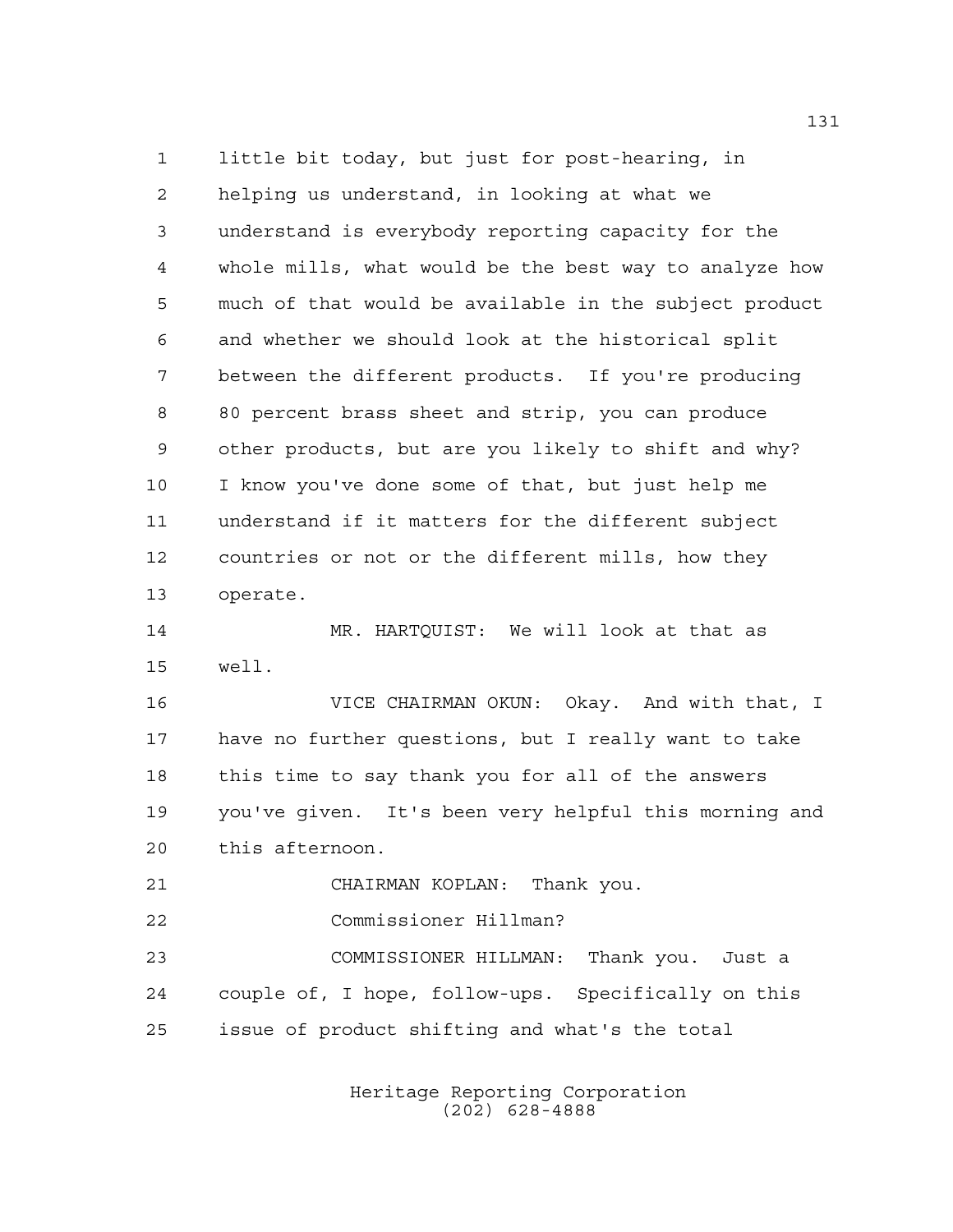capacity, the German Respondents are claiming that of the products that can be made on the same equipment, this particular form of brass sheet and strip is the lowest-value product, thereby making product shifting into this brass sheet and strip unlikely.

 I guess I wanted to hear from the industry's perspective. Help me understand the sort of value hierarchy, if you will, of the products that you can make on this same equipment that you do make, that you routinely could make, and where do you think brass sheet and strip falls within that value hierarchy?

 MR. RUPP: There is a variety of alloys, Commissioner, that can be manufactured on the same equipment, and we have an industry group that divides them in chemical composition, so there is a 100 series, which is primarily copper; there is 200 series, which is brass; there is 300 series, which you have lead in it; and 400 series, which is a type of bronze, et cetera. And I would say that brass is the commodity piece of the business, as are some of the 100 series alloys, which are commodity pieces of the business that would fit in the middle, sometimes to the lower end, of your margin scale.

 That can be changed by what you're doing specifically with that brass. If the brass goes into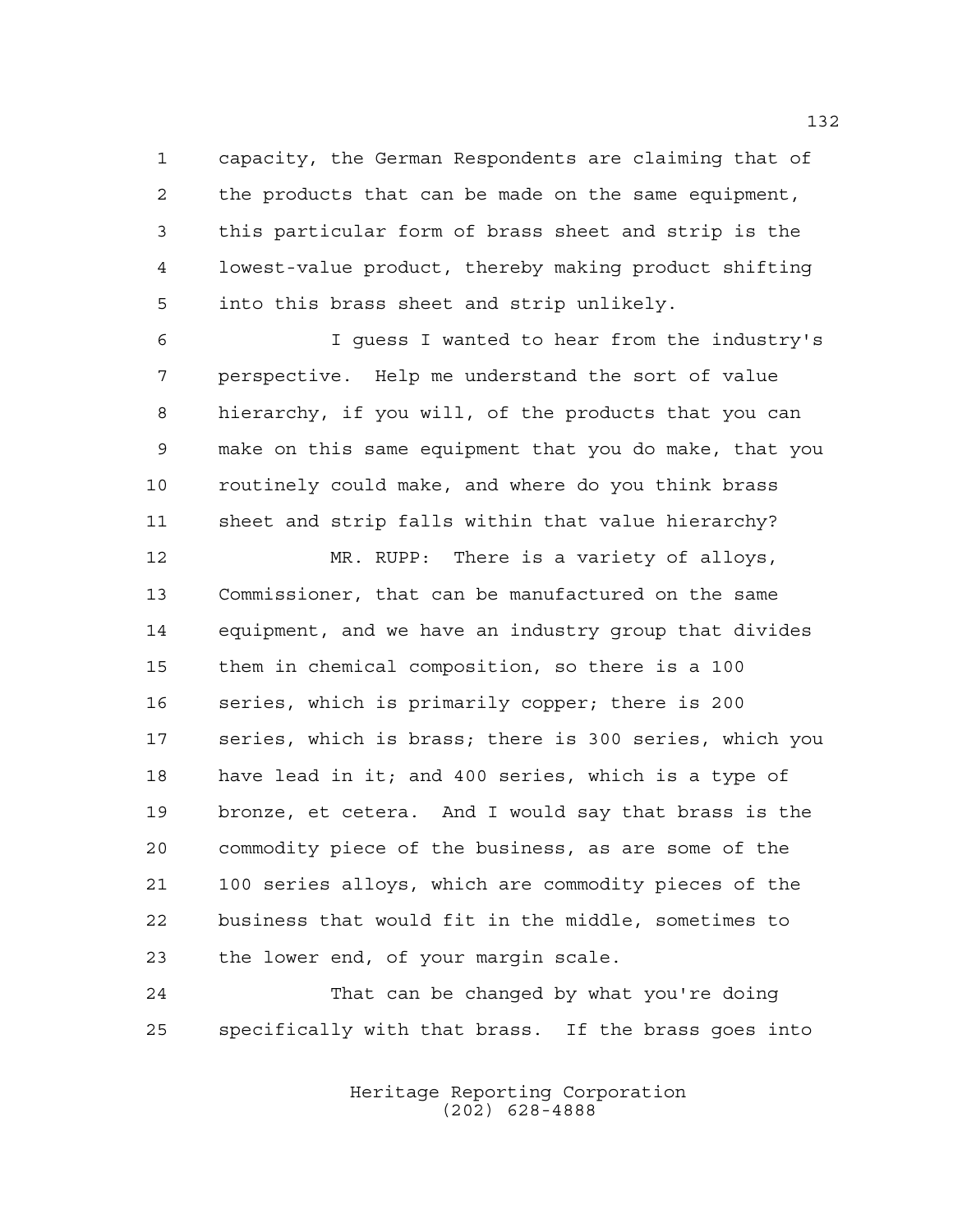what we call a plate-and-polish type of application, goes into an electrical connector with a special coating on it, it can become a more higher-margin product.

 So what they are saying is that the commodity brass is not the highest margin. I'm saying that within brass there are some higher-margin brass products, depending upon the application.

 Our argument is that the important element is just to have that equipment, as you understand, having that equipment fully utilized, and while we, too, would love to make nothing but higher-margin material on our equipment, the fact of the matter is that we have more capacity than the market is for those types of products, so we have the need to make the brass to be able to absorb our cost structure and improve our profitability, which I would think that they would have a similar situation.

 COMMISSIONER HILLMAN: Okay. Mr. Bartel? MR. BARTEL: As Mr. Rupp said, there are certain products made from 200 series brass products -- elevator panels, polished panels, polished burial caskets -- that have quite high unitary value. I think, for us, the more important factor, however, is the majority of our revenue, the majority of our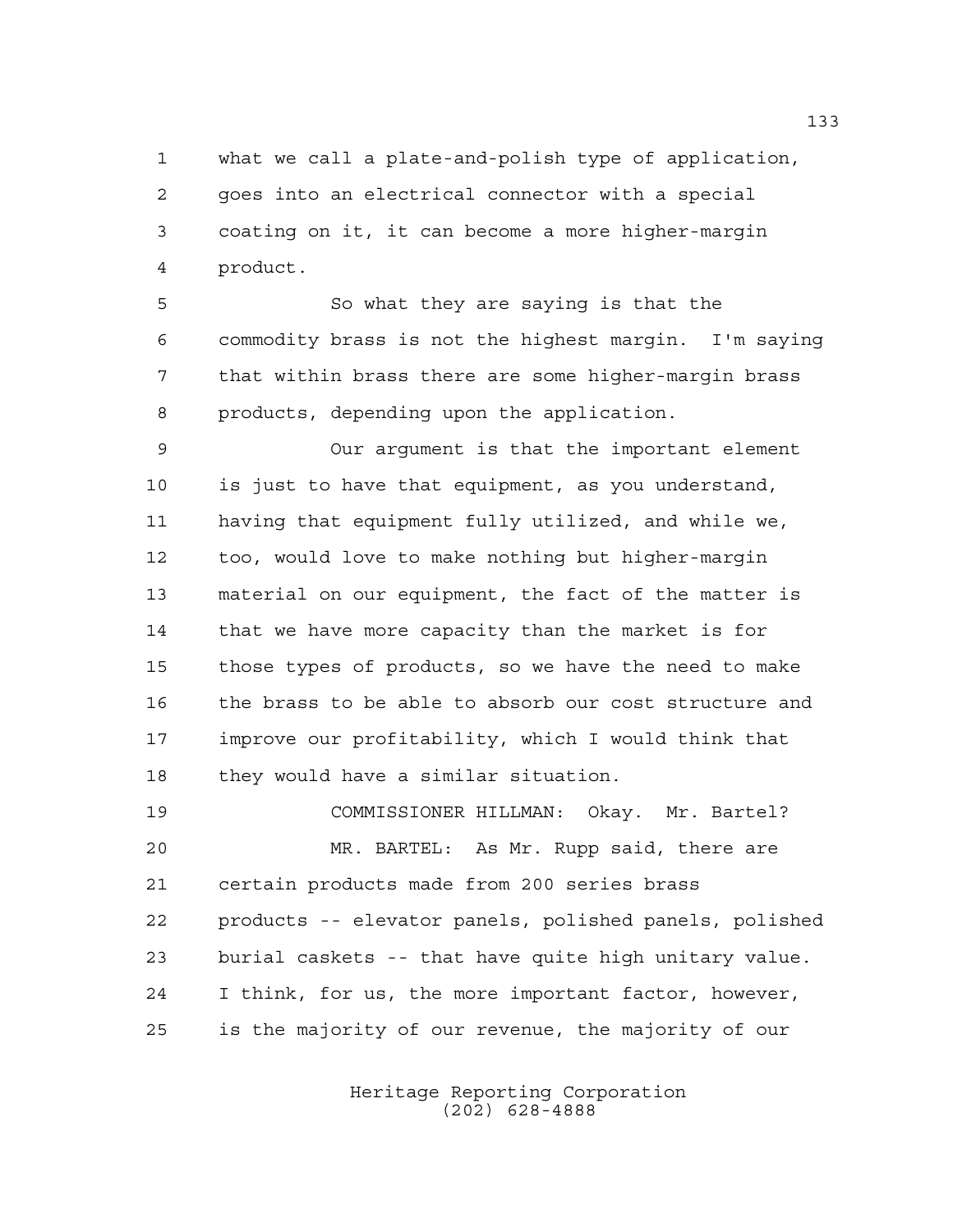earnings, the majority of our profitability come from the production of 200 series copper and brass products. The size of the markets for the higher- valued alloys is much smaller, and the competition is more global, and so the magnitude of the opportunity is much smaller than the production of the 200 series brass products that we've produced.

8 COMMISSIONER HILLMAN: I appreciate that. Mr. Burkhardt, did you want to add something?

 MR. BURKHARDT: Just quickly. When we made our investment into this country to begin with, it was investing into equipment to handle the brass and copper sheet and strip market, and brass sheet and strip now makes up about 45 percent, depending upon the year, the total market, and that is, for the most part, a fixed-cost-spreading business. When you have that kind of a major investment in equipment, you have to run the equipment as many hours as possible. You have to maximize the amount of time that equipment is running.

 So the brass sheet and strip, and there are items that are plated, there are brass items that do bring value added to the marketplace where you can get a little higher price, but, for the most part, it's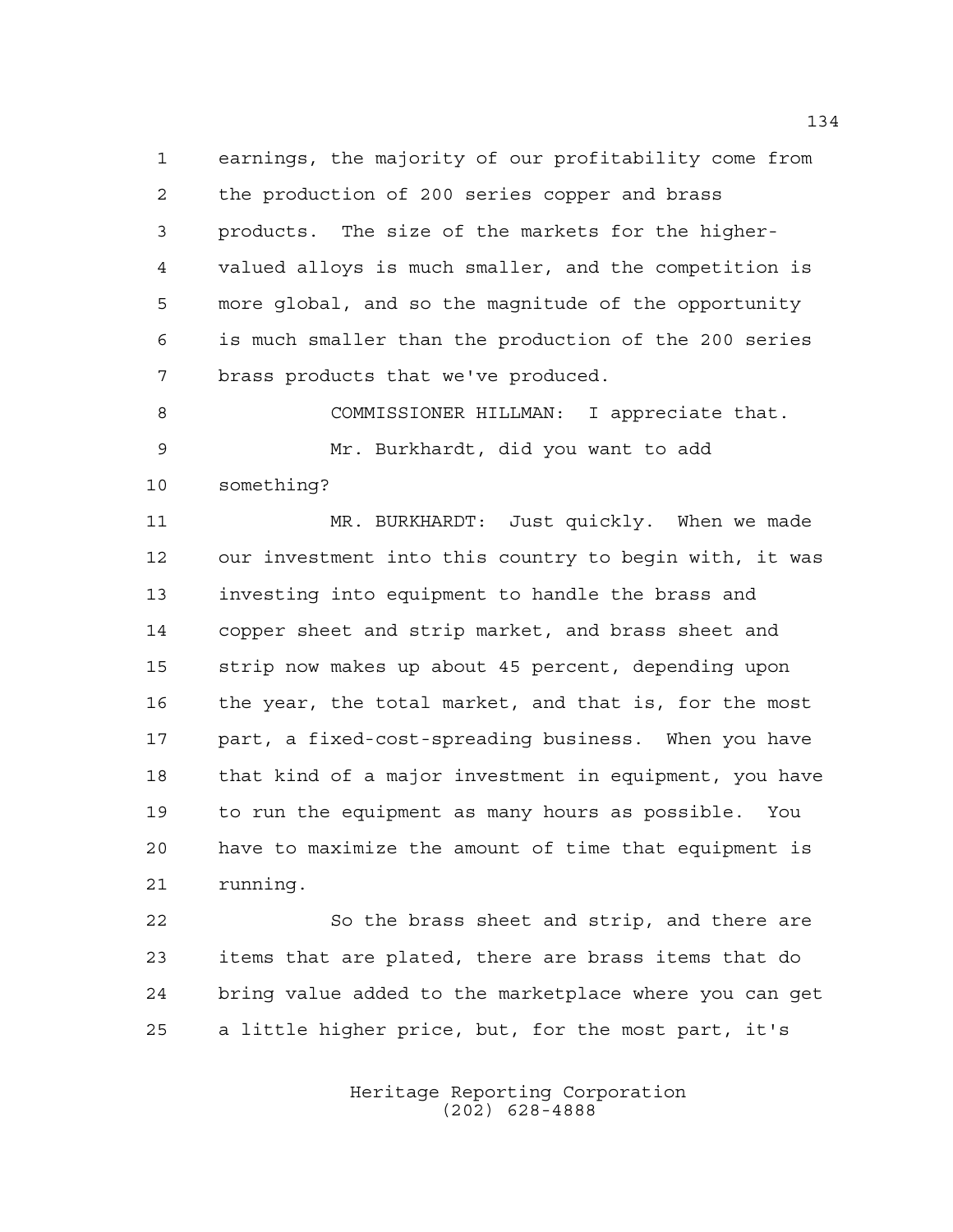the lower-margin business that does allow us to spread our fixed costs, and if it went away, there isn't enough of the other business to sustain our mill. COMMISSIONER HILLMAN: Okay. A related issue. Mr. Bartel, in your testimony, you said that, again, prices are at all-time highs for a lot of the metals, and if they go too high, that there will be alternate products using other materials. Help me understand what those alternate products and/or other materials likely be.

 MR. BARTEL: Well, the obvious one that we spent the most time looking at was aluminum. What's happened with aluminum in the automotive radiator is a good example.

 COMMISSIONER HILLMAN: All right. Then if we can get back to some of the pricing issues, as I heard your discussion with Commissioner Pearson in terms of how the COMEX versus the LME markets were very similar, which, to me, then suggests that it does come down to fabrication prices in terms of trying to understand it. How would you describe fabrication prices in the United States compared to fabrication prices in the EU or Latin America or Asia? MR. BARTEL: Historically, in my opinion, they have been comparable. The wild card is currency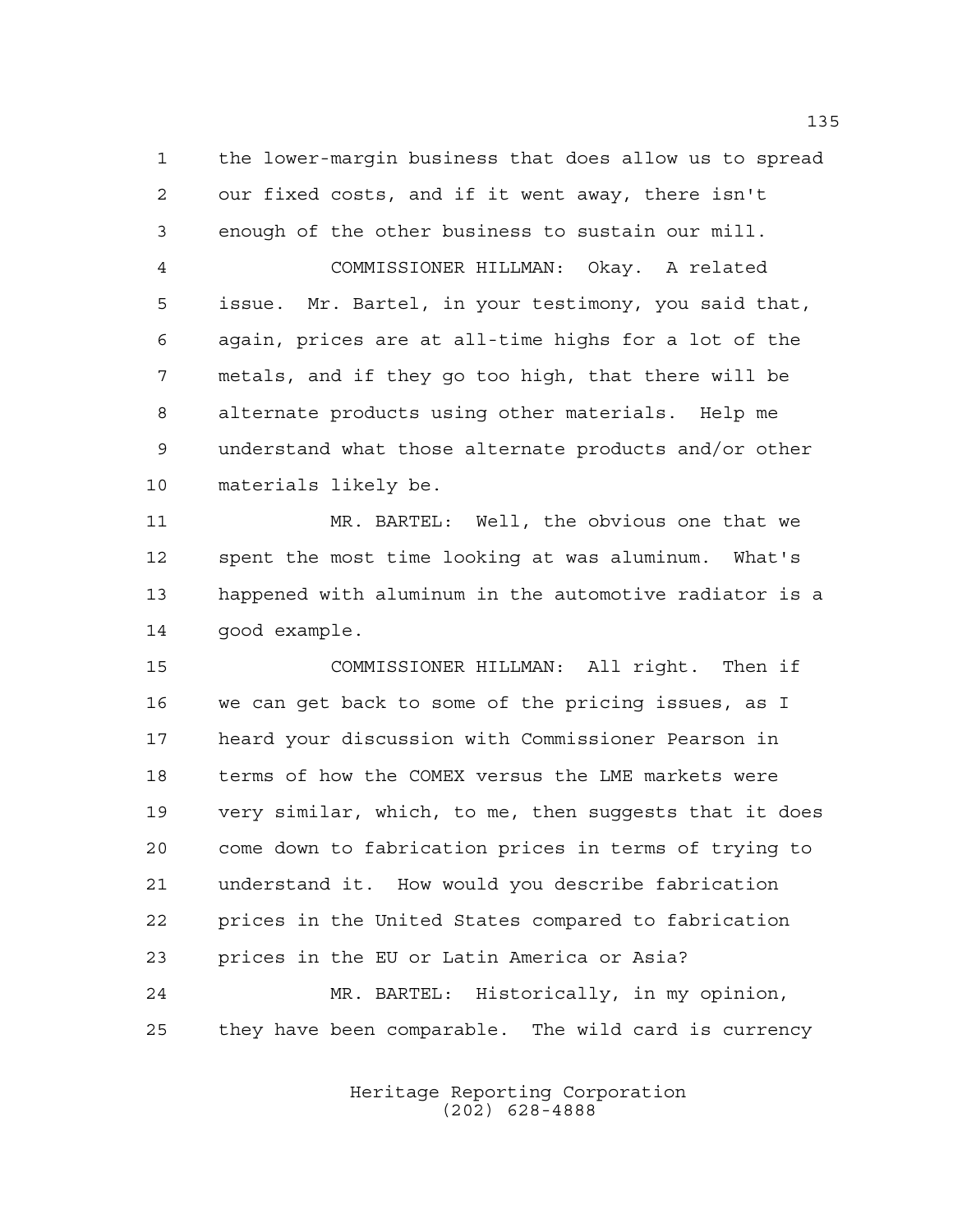exchange rates, so that the prices in Europe today are relatively high because the euro value is higher than the dollar value.

 COMMISSIONER HILLMAN: So, today, you would describe fabrication prices in Europe as higher than in the United States.

 MR. BARTEL: Because of currency exchange rates. A year ago, the opposite would have been true. COMMISSIONER HILLMAN: How about Latin America or Asia? Also comparable?

 MR. BARTEL: Well, there, I would say comparable to the extent that those markets are available to us. The Japanese market is not available. It's a closed market, and the Brazilian market is not available. It's a closed market.

 COMMISSIONER HILLMAN: Mr. Rupp, did you want to add something?

 MR. RUPP: Yes, Commissioner. I think that we should clarify in the brief when we talk about fabrication prices because I think that in Europe and in North America the terminology is a little bit different. In other words, their fabrication price in Europe would be a higher price, and their metal would be the same, but there would be limited metal, what we call "adder," on that pricing. In the United States,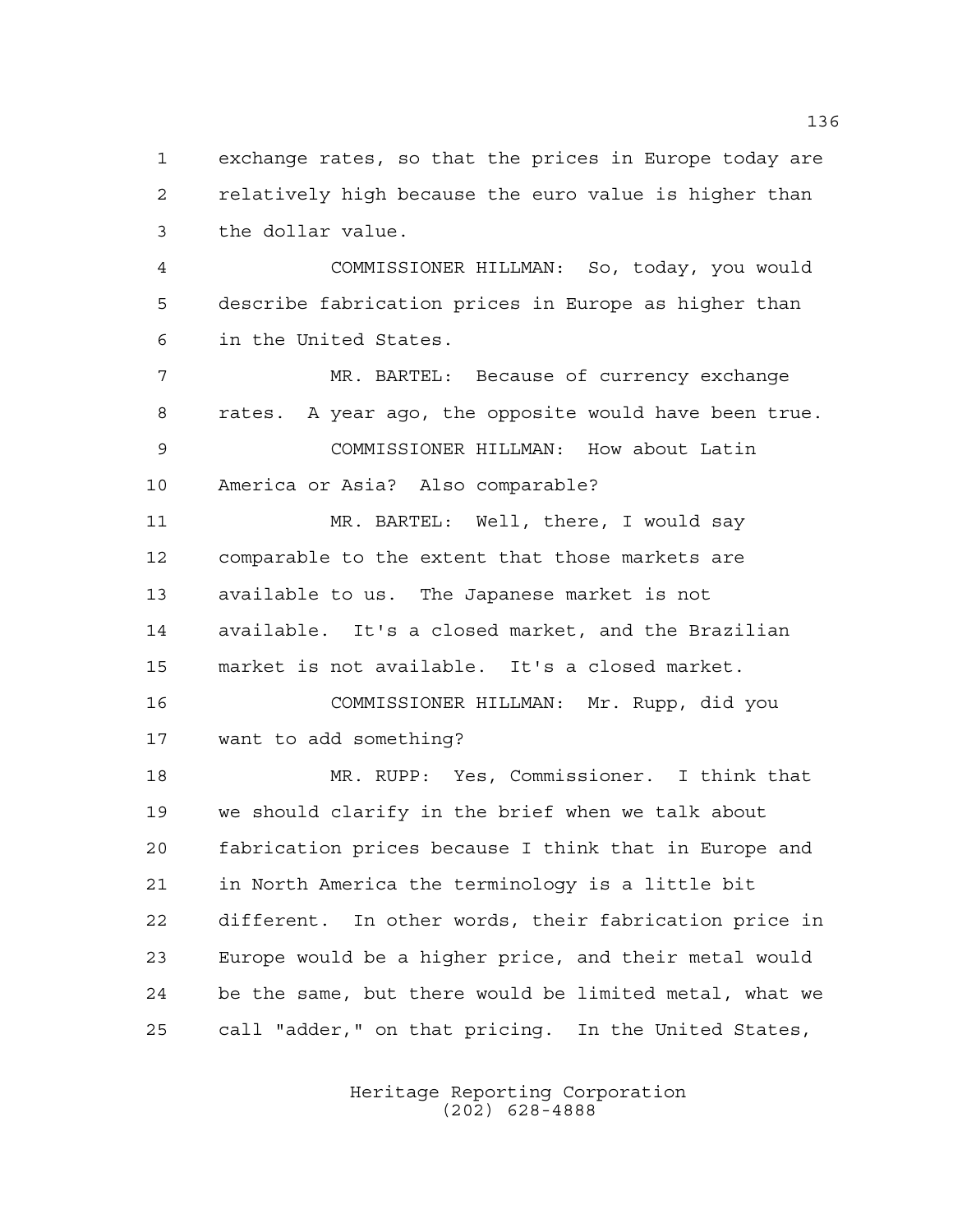you would have a lower fabrication price, the same metal and a higher metal adder. At the end of the day, what the customer is looking at is if you take the metal piece out, what are they paying? That is, in essence, what the real fabrication price is.

 I would think that we should make sure that we make that clearer in our post-hearing brief so that that's understandable. My concern is that we give you numbers that say fabrication and our numbers here and their numbers there, and we're not really talking apples and apples with that.

 COMMISSIONER HILLMAN: Okay. I, obviously, am trying to understand. I heard Mr. Bartel describe very clearly with Commissioner Aranoff exactly how this price is determined, --

MR. RUPP: Right, right.

 COMMISSIONER HILLMAN: -- and you're saying everything other than the COMEX metal price in your book is negotiable.

MR. RUPP: That's correct.

 COMMISSIONER HILLMAN: That is part of what you're negotiating on, and that's what I'm trying to understand, is how the prices for what you can negotiate on compare between the United States, Europe, Latin America, and Asia. So if there is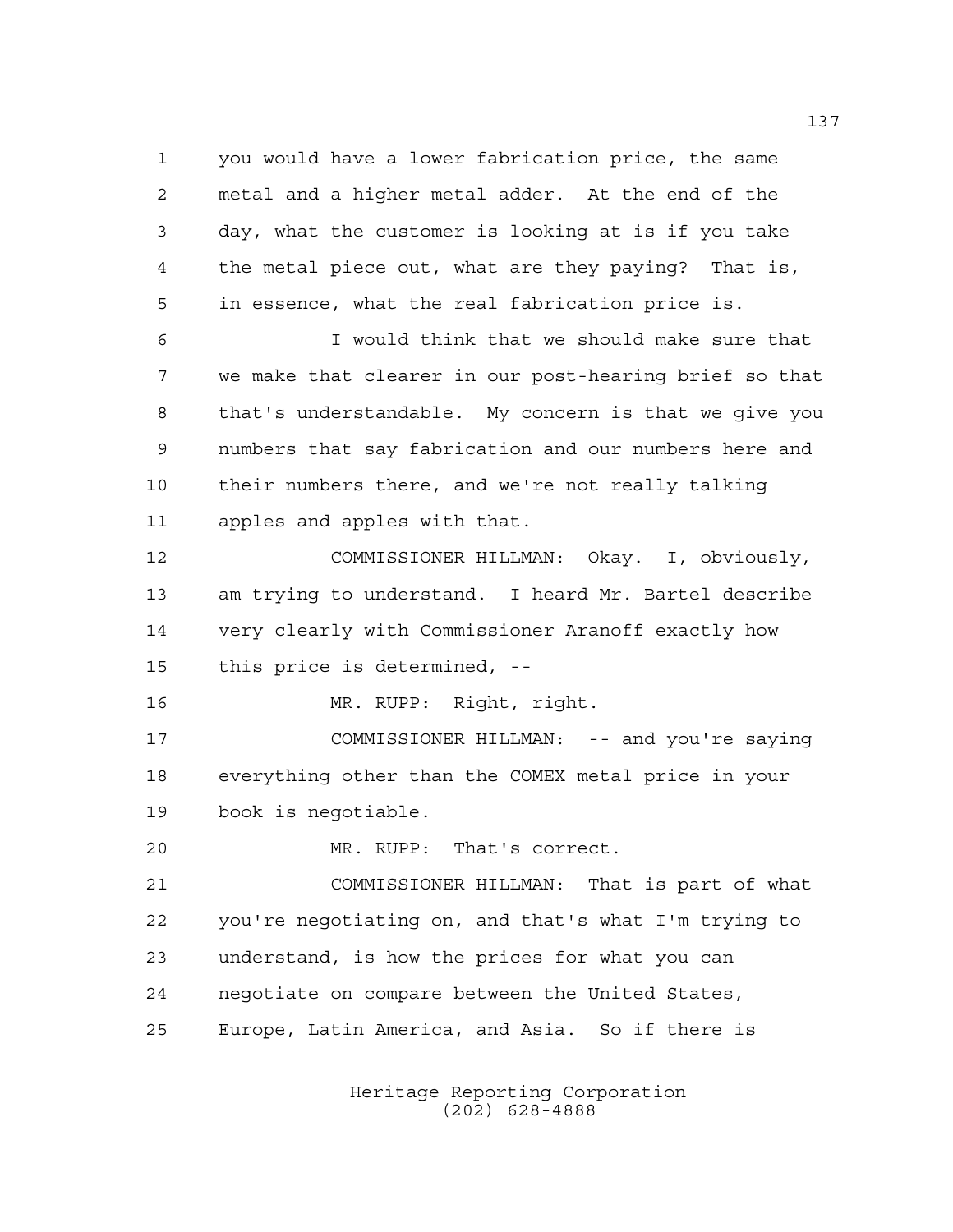anything further that you want to add on that issue in the post-hearing brief, I think it would be helpful.

 Obviously, we have some limited pricing data. The pricing data in our staff report tries to break down metal prices versus fabrication prices, but we have very little comparative data. So whatever can be put on the record to help us understand, however we're going to describe it, the nonmetal part of the prices, you know, again, I am trying to understand how we assess the relative attractiveness of the U.S. market versus anyplace else in the world.

**If I** step back for a minute, and I look at, as you've described it, this is a declining market in terms of demand. You have demand arguably up in lots of other places where your end use customers have moved. If the prices aren't pretty high, it's not at all clear to me why the U.S. is such an attractive market.

 So if there is something that you want to add, again, to understand why it is that we should assume the U.S. is, relative to other places, an attractive enough market that if these orders were revoked, it would draw in imports, I think that would be very helpful.

MS. POTTER: Commissioner, Michele Potter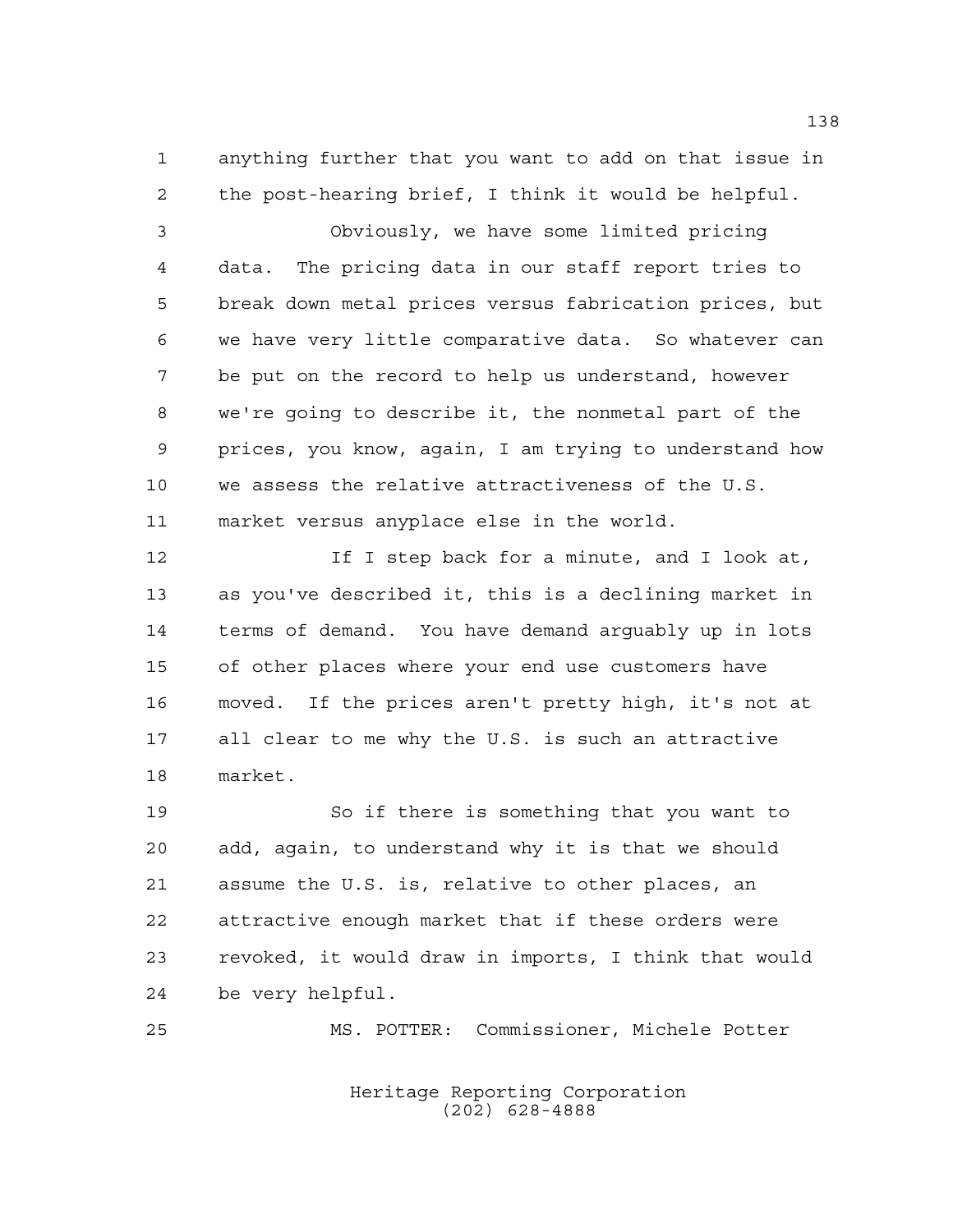from American Brass. If I could just add one more thing.

COMMISSIONER HILLMAN: Sure.

 MS. POTTER: Some of our customers do have contracts, and we're talking about the attractiveness of the market, and with the fluctuation in exchange rates, it can make the U.S. market very attractive at times and not at others, and although we have pricing agreements that may last a few months, a year, or a few years, most of them with our customers can be renegotiated upon their request at any time.

12 So if the exchange rate fluctuates one way or the other, there may be a very big incentive for some of the subject countries to approach our customers with more favorable pricing.

 COMMISSIONER HILLMAN: Those changes; are they determined in any way by the portion of the total cost of the product that brass sheet and strip makes up? Again, I'm trying to understand where that price fits into it. I can imagine for these end uses we have a wide range of how much of the total value brass sheet and strip constitutes. Where does that play into this?

 MS. POTTER: I'm sorry. COMMISSIONER HILLMAN: I can imagine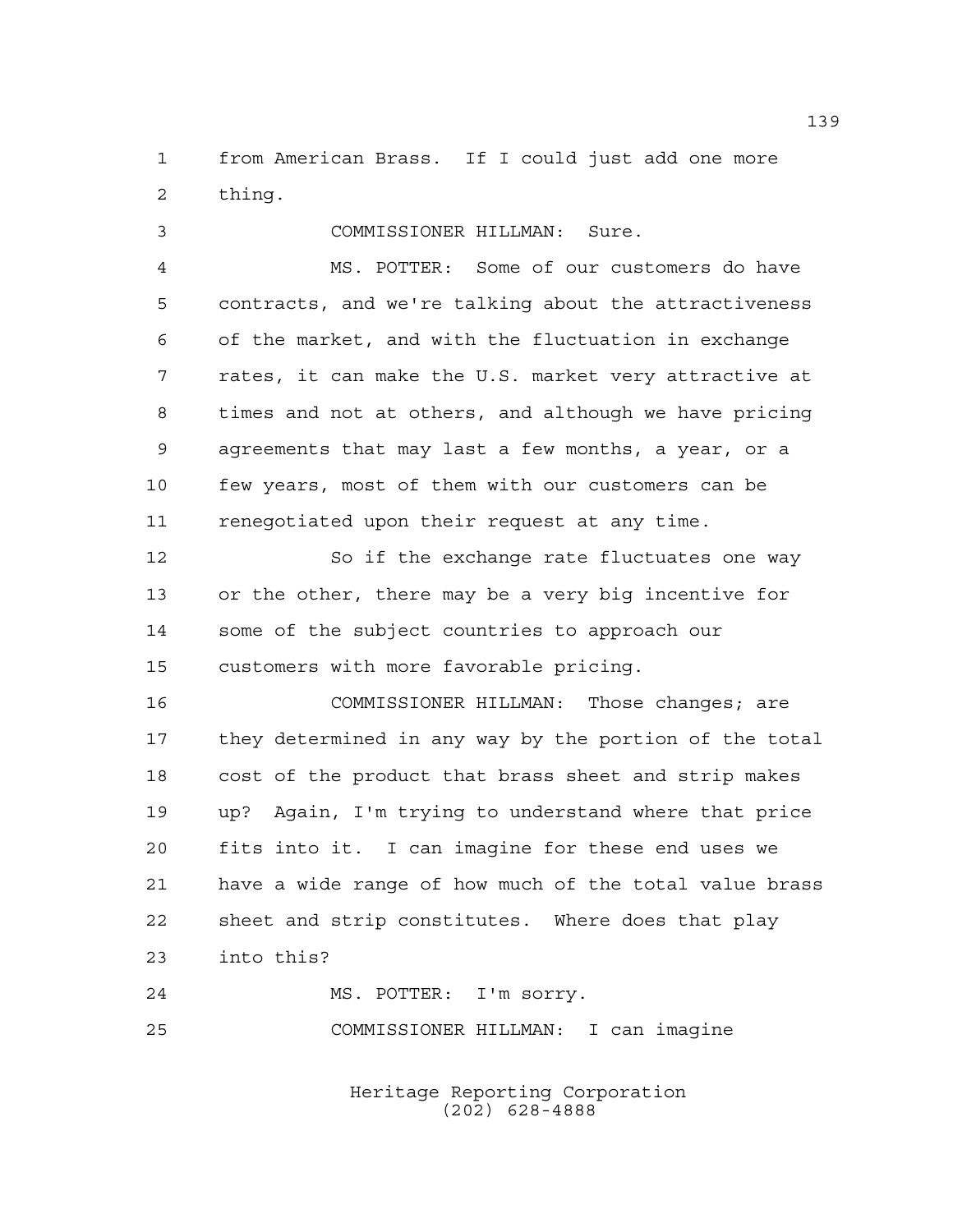products that have a very small amount of brass sheet and strip -- again, the total value of the product, brass sheet and strip is very minor, and other products where the value that brass sheet and strip connotes to the total amount is, in fact, very high, and I'm trying to understand whether that affects this issue of the relative attractiveness of the U.S. market. MS. POTTER: I don't really believe that that has that great of an impact. COMMISSIONER HILLMAN: Okay. With that, I think I have no further questions at this time, Mr. Chairman. Thank you very much. CHAIRMAN KOPLAN: Thank you. Commissioner Lane? COMMISSIONER LANE: Thank you. I just have a few questions. The first one is addressed to the industry. What percentage of the nonsubject imports are imported by you, and other imports by the domestic industry, what percentage are those imports to your total domestic production of this product? I hope I've got all of the identifiers in there correctly so that you can figure out exactly what percentage it is that I'm asking for.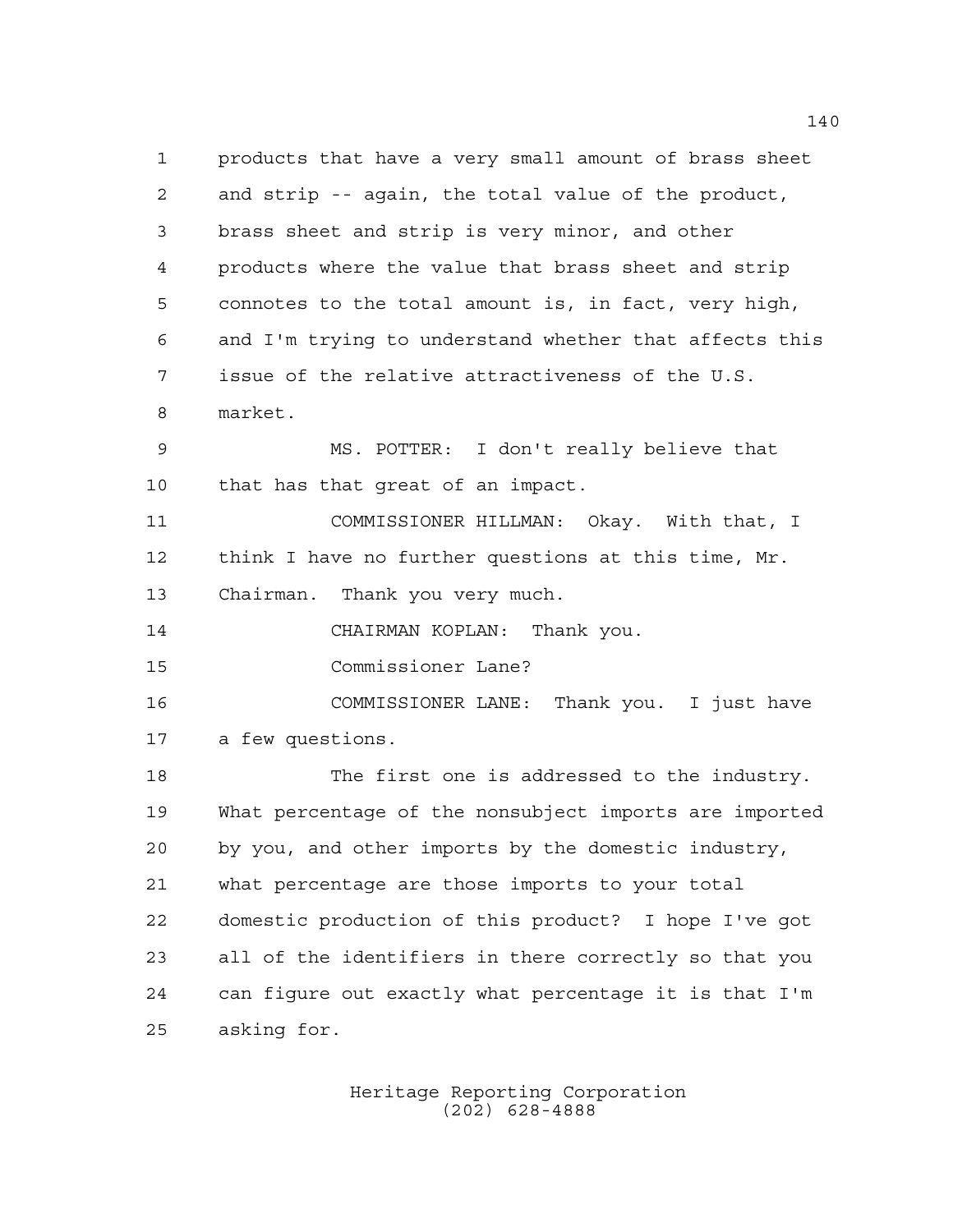question was asked by another commissioner, and we will -- COMMISSIONER LANE: Okay. MR. HARTQUIST: -- deal with that in the brief and expand the answer to cover your specific issues that you've just mentioned. COMMISSIONER LANE: Okay, okay. And this may have been asked, too, but I don't remember it. Can you give me a percentage of your business that you have lost due to your customers moving offshore? MR. HARTQUIST: Again, there is a similar question that has been asked, and we will respond to that as well. COMMISSIONER LANE: Okay. Thank you. And, Mr. Hartquist, I'll address this to you. In the prehearing brief, at pages 27 and 63, you refer to the domestic BSS industry facing a cost-price squeeze. If you pass on the copper and zinc price increases through the metal price component of the total price, and if you have instituted surcharges for fuel, transportation, and energy price increases, how are you facing a cost-price squeeze? MR. HARTQUIST: Well, I'll take an initial crack at that, Commissioner Lane, and ask the industry

MR. HARTQUIST: Commissioner Lane, a similar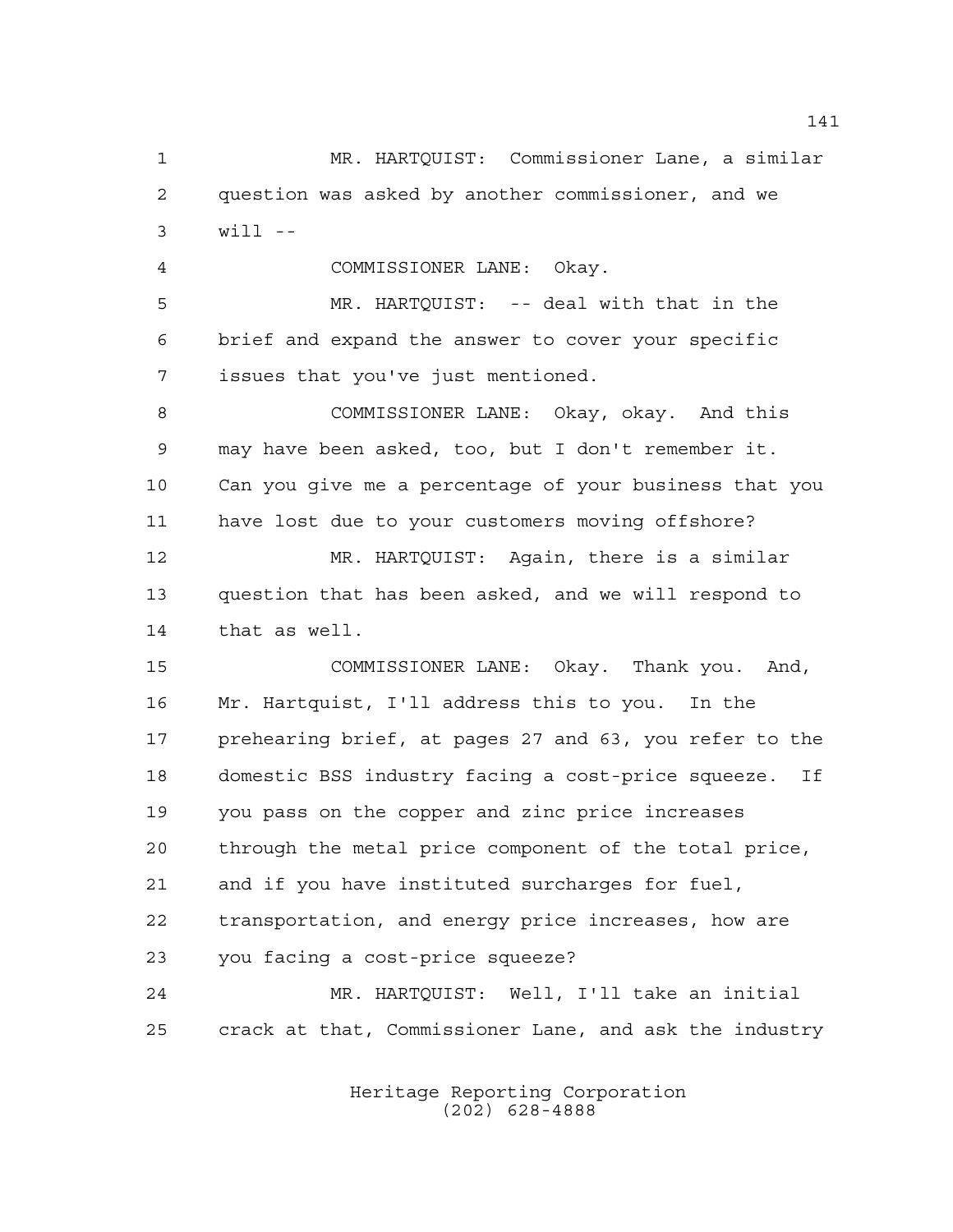witnesses to respond further, but I think that the simple answer to that is that while there is an attempt to pass these prices through to the customers, the key really is what is the final price that the customer is going to have to pay, regardless of the components of that price: fabrication cost versus material cost, metal cost, for example.

8 So, in the end, the customer says, "Okay. You have this passthrough. That's fine. Your price is a dollar a pound. That's fine, but I can buy that from another source for 95 cents a pound. Are you going to meet the price or not?" And that's the issue that the producer has to grapple with.

 So it's not, in essence, a perfect passthrough because, in the end, the amount of additional fab price component to the ultimate price may be reduced, and so the profitability goes out of the sale of the product. Maybe Mr. Bartel or Mr. Rupp or Mr. Burkhardt would like to expand on that.

 MR. BARTEL: I would just add -- this is Warren Bartel -- I would just add that the impact on working capital and the cost of carrying working capital cannot be passed through in any way. In answer to an earlier question, I stated

that our ability to collect surcharges -- everything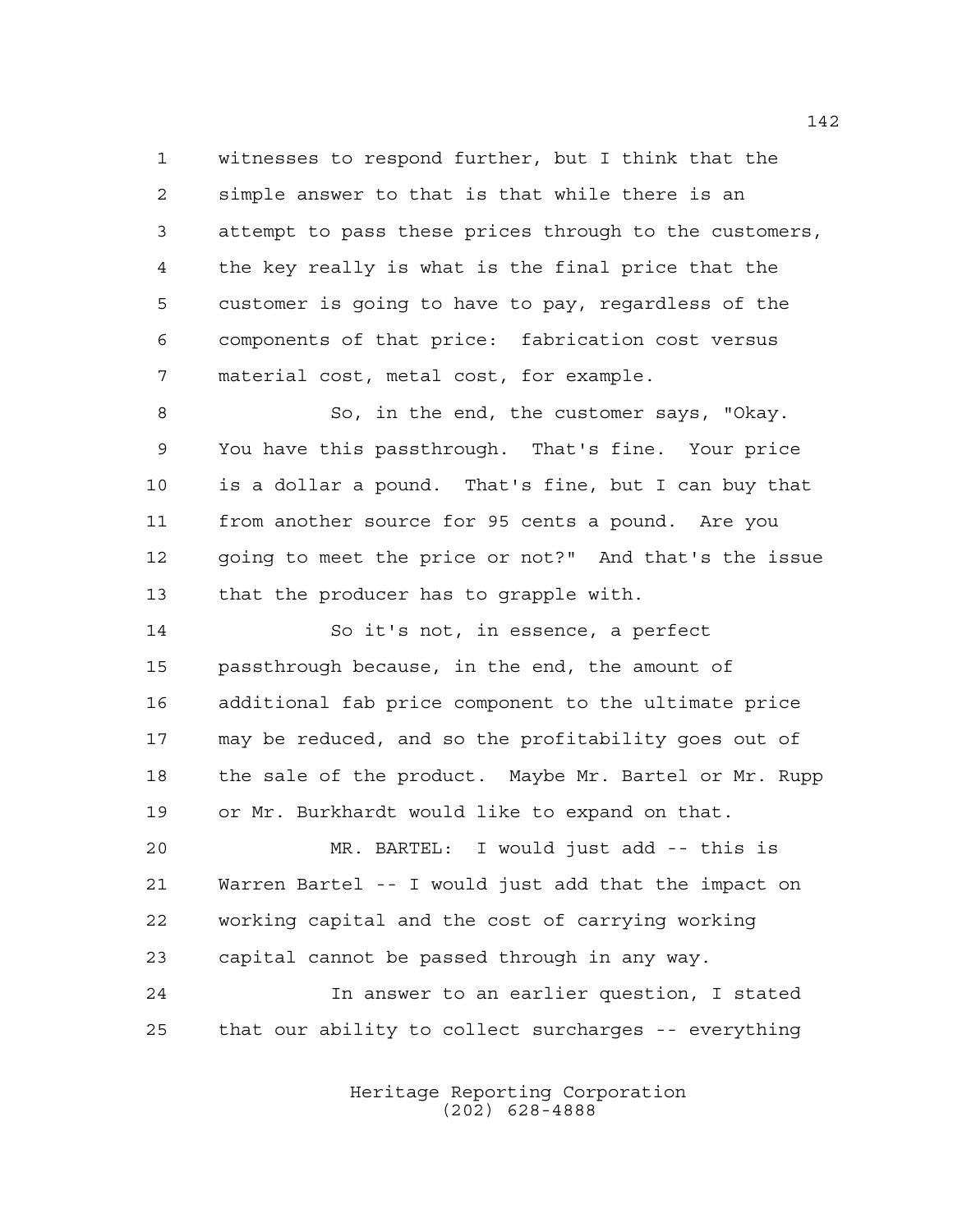above the commodity cost of the metal is negotiable, and our customers negotiate on those things, so we are not 100-percent successful in collecting the increments that we attempt to collect.

 The biggest missing element is the impact on working capital that is on both payables and on the receivables side where we have to bear the increased cost of the high commodity price.

 MR. RUPP: I would just add, Commissioner -- this is Joseph Rupp -- that our total cost structure, because of this situation in the industry, we're unable to get price increases, so we're unable to pass labor increases, medical cost increases, environmental costs, what we call "legacy costs." All of those things are piling up on us, and we don't have the ability to pass all of those costs on. So what we're attempting to do is pass some of these energy costs and surcharges, but the full weight of the costs on us, we're unable to pass those on through pricing.

 MR. BURKHARDT: Doug Burkhardt. I'll just reaffirm or agree with Mr. Bartel as far as the working capital. It's a tremendous squeeze on us as far as the price of copper going from the seventies into the \$2 per pound, as well as zinc increasing in price also. So that cost component is real, and it's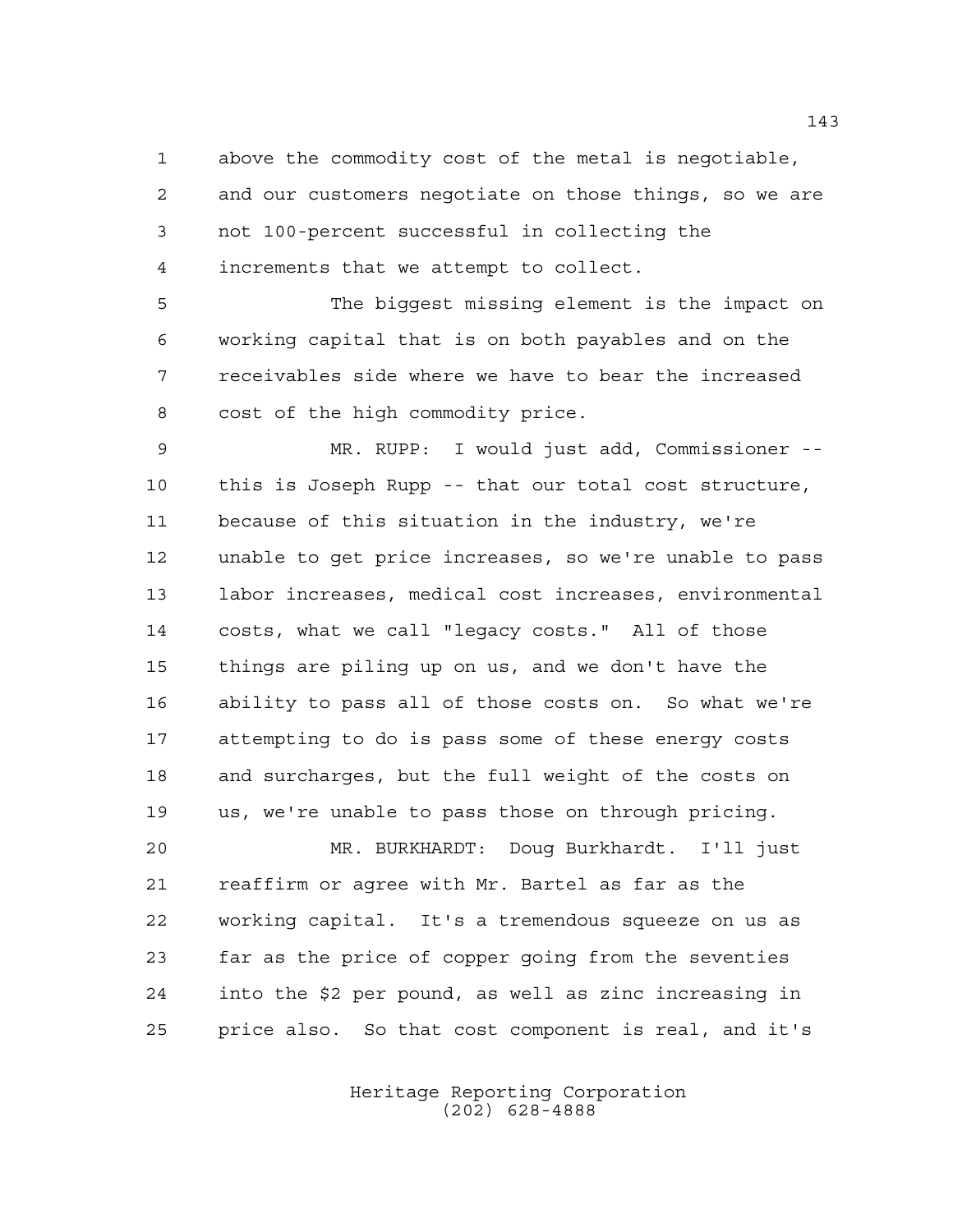a very large constraint for us.

| 2  | As far as the surcharges are concerned,                |
|----|--------------------------------------------------------|
| 3  | again, it's an uneven situation. There is a            |
| 4  | competitive marketplace as far as what you're able to  |
| 5  | accomplish with the surcharges. The energy surcharge   |
| 6  | is a very recent phenomenon. It just came into effect  |
| 7  | in the industry late last year, the last two months of |
| 8  | last year, and, again, it's not a situation where you  |
| 9  | get it across the board. The cathode premium that's    |
| 10 | been in place for a while doesn't capture all of the   |
| 11 | increased costs of cathode premiums to the industry.   |
| 12 | It just captures a portion of those, and, again,       |
| 13 | that's to be negotiated individually with our          |
| 14 | customers.                                             |
| 15 | COMMISSIONER LANE: Okay. Thank you.                    |
| 16 | Mr. Chairman, that's all I have.                       |
| 17 | CHAIRMAN KOPLAN: Thank you, Commissioner.              |
| 18 | Commissioner Pearson, have you changed your            |
| 19 | Commissioner Aranoff?<br>mind?                         |
| 20 | I do have a couple of short matters left.              |
| 21 | First of all, with regard to the issue of comparative  |
| 22 | fabrication prices -- this is a follow-up to           |
| 23 | Commissioner Hillman -- where you're going to respond  |
| 24 | in the post-hearing, Mr. Hartquist and Mr. Kerwin, if  |
| 25 | in responding to that question, you could take into    |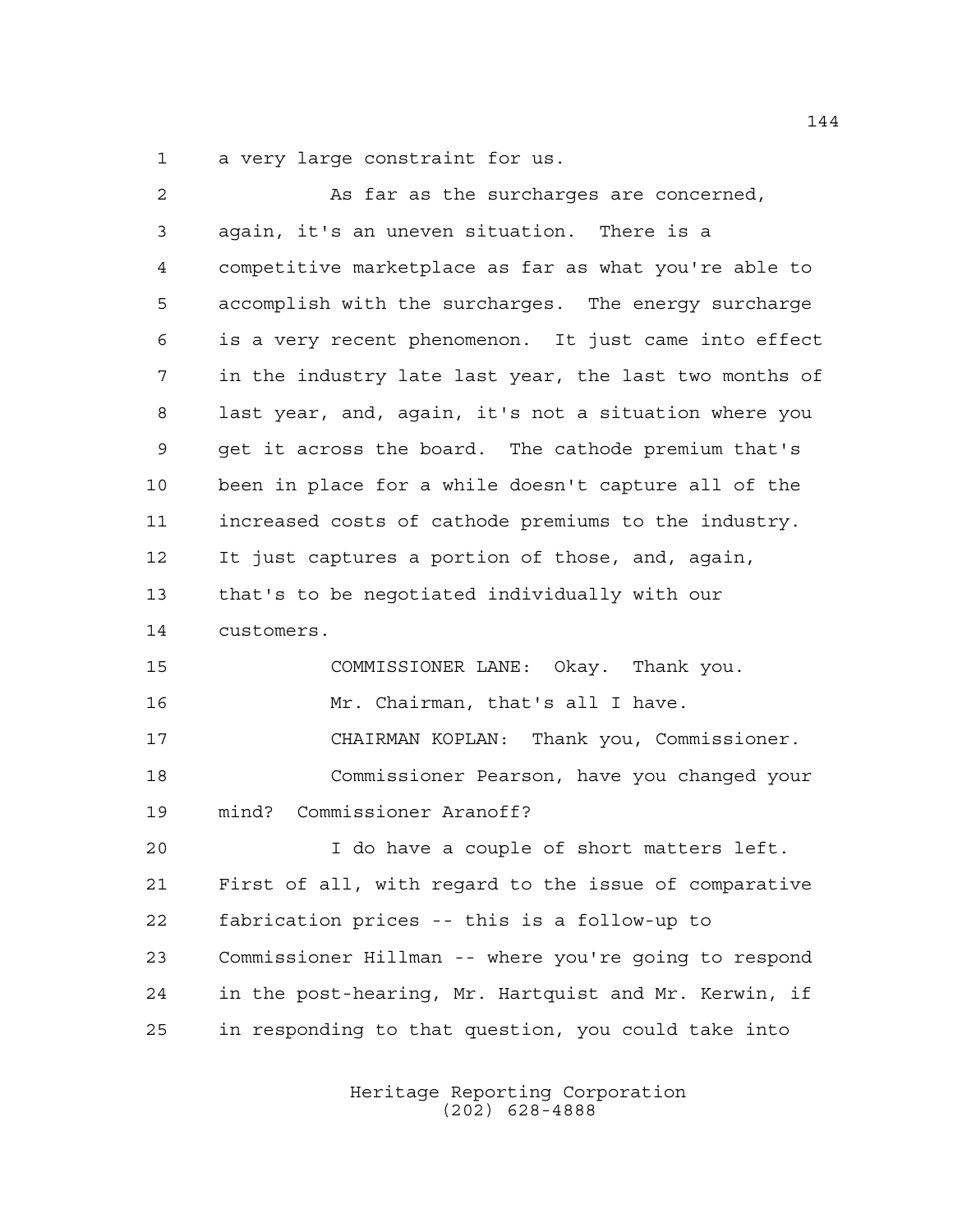account that portion of Exhibit 3 of the German producers' brief that's headed "Comparison of U.S. Producer Domestic Fabrication Price and Wieland Fabrication Price," and it runs from Product 1 through Product 6. The contents of those tables are business proprietary, but you have access to those tables, and if you could take that into account in providing your response for the record, I would appreciate that. MR. HARTQUIST: We certainly will do so. CHAIRMAN KOPLAN: And one last question, and this is for the domestic producers, and it's a follow- up to questions from Commissioner Pearson and Commissioner Aranoff. Domestic basic producers' capacity utilization has declined over the period of review. Between 1999 and 2004, U.S. apparent consumption fell 16 and a half percent, and basic producers' capacity fell about 4 percent. Do domestic basic producers face barriers to exit in this industry? Are there EPA or state regulations that would make it difficult or expensive to shutter a facility? If I could hear from Mr. Bartel and Mr. Rupp and Mr. Burkhardt on this. Mr. Bartel? MR. BARTEL: Well, first of all, we have only one factory, so if we close it, we're out of

> Heritage Reporting Corporation (202) 628-4888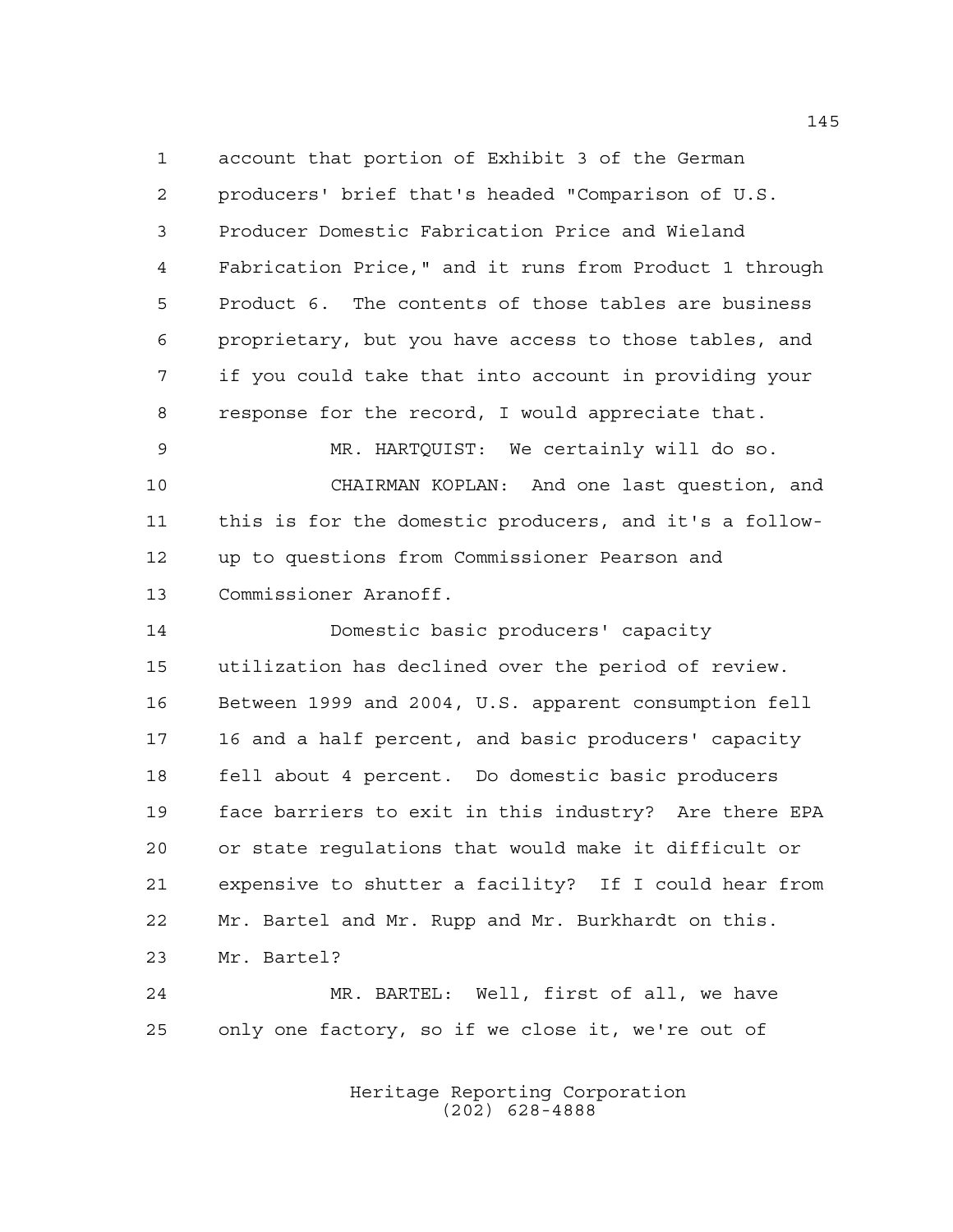business; we're leaving the market. We have very high capital costs, invested -- costs, so we have no interest in leaving the market if we can maintain a viable business.

 The second part of your question: Yes, there are extremely high exit costs, environmental exit costs, that are triggered with the cessation of operations in an industrial site, and the --

 CHAIRMAN KOPLAN: Is that state and federal? MR. BARTEL: Both state and federal, and our facility is in New York State that has a very rigorous state environmental enforcement agency.

 CHAIRMAN KOPLAN: Thank you. Mr. Rupp? MR. RUPP: I think we could include in the brief what we wrote off, Olin did, when we shut the Indianapolis operations down, but we took a charge -- I think it was a pretax charge -- in the \$30 million range. We'll confirm what that was totally, but it's totally along the lines of what Warren talked about of shutting the facility down, dismantling parts of the facility, taking care of the environmental requirements. In some cases, clearly, you have to pay severance, et cetera, going forth, so it's expensive to shut operations down.

CHAIRMAN KOPLAN: Thank you. Mr. Burkhardt?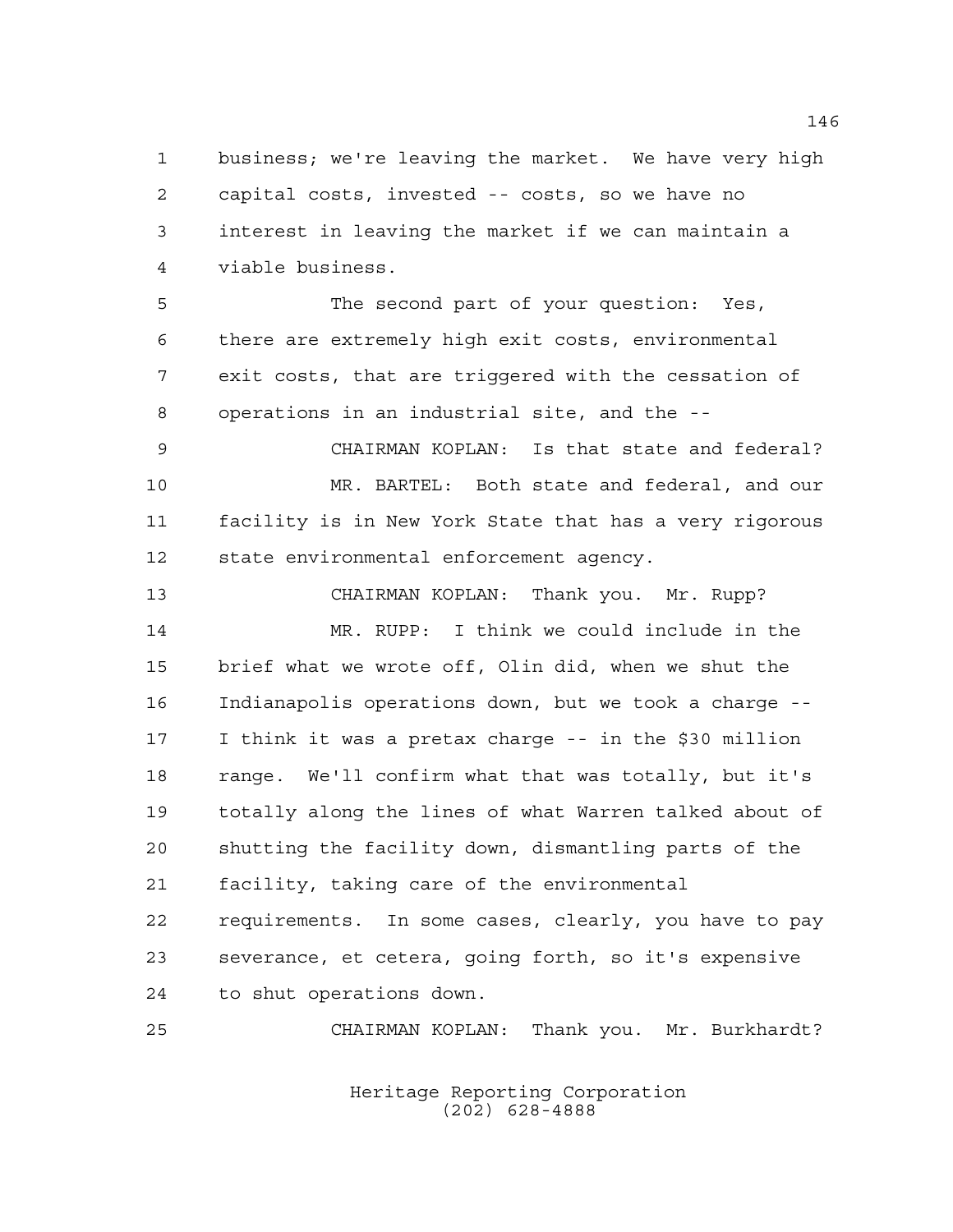MR. BURKHARDT: The same. It would be very difficult for us, and there is a barrier as far as shutting our operation down. The note that we have outstanding, the fact that we have a facility in one location and have quite a bit invested in that location, the environmental costs, and the like; there would be some real barriers there as far as shutting down.

 CHAIRMAN KOPLAN: Thank you. I appreciate those responses.

 Vice Chairman Okun? I have no further questions. Commissioner Hillman?

 COMMISSIONER HILLMAN: Just a couple of quick follow-ups. The issue that you were discussing at the very first round with Commissioner Pearson on your customers, your end use customers, going overseas; I wasn't sure that I heard your sense of is 18 that affecting everyone equally, or are there certain end use segments that are not moving offshore?

 MR. RUPP: I think that it is probably affecting everyone, maybe not as equally. I think if you are more based in building products, or you're more based in electrical products, you've probably been affected more than others who are in automotive types of products. But the end result of lowering the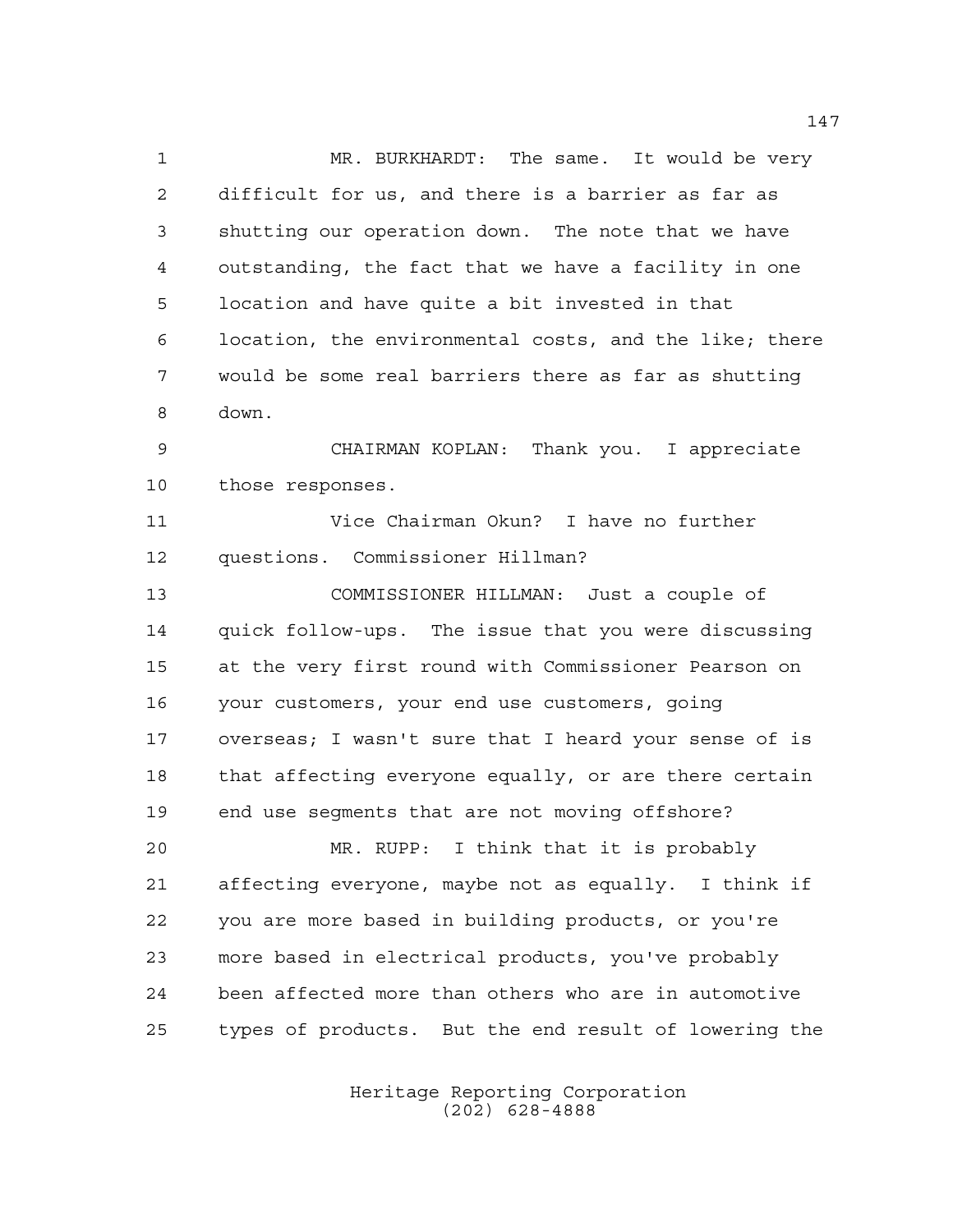capacity utilization in the industry ultimately affects everybody because of the fact that we've said that the ability to really be able to get price increases in this industry is very, very difficult, as we get lower capacity utilization, that becomes even more difficult, so as a consequence, there is an impact, I think, on the whole industry. COMMISSIONER HILLMAN: Just so I understand it, is there any difference in the fabrication price that you get, whether you're fabricating a product for the housewares industry versus the automotive industry? MR. RUPP: There is different price for different applications. COMMISSIONER HILLMAN: Do any others disagree with that in terms of the end use segments? 17 Then I quess the last question I have, if that's the case, if we are going to continue to see this shift of all of your customers ultimately overseas, what would you say your plan is to remain profitable in what you're describing as a continually declining market? MR. RUPP: I would prefer to do that in the brief. COMMISSIONER HILLMAN: Okay. Anyone else?

> Heritage Reporting Corporation (202) 628-4888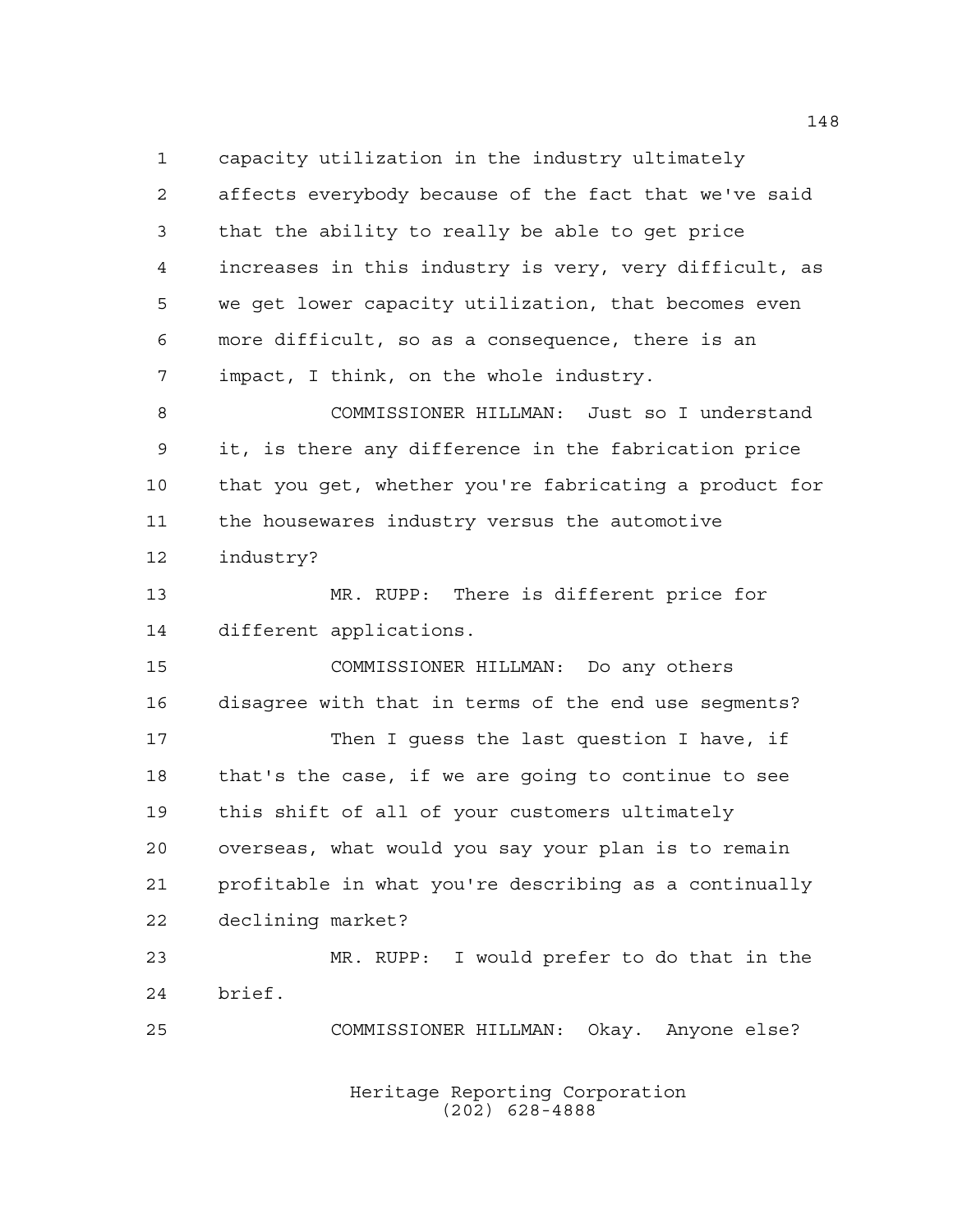Okay. I appreciate that answer, and with that, I think you for your answers to all of the questions this morning. I appreciate it.

 CHAIRMAN KOPLAN: Let me see if there are any other questions from the dais. I see that there aren't.

 Mr. Deyman, does staff have questions of this panel before we release them?

 MR. DEYMAN: George Deyman, Office of Investigations. I have one question and one request for information.

 On page 25 of your prehearing brief, you present a table of nonsubject imports. It's public information based on official statistics. You say that you believe that the vast majority of these imports are of 200 series brass sheet and strip. What basis do you have for your statement that the vast majority of the nonsubject imports are of the 200 series product?

 MR. BECKINGTON: This is Jeff Beckington, German. I think the best answer to that, Mr. Deyman, is that throughout the entire history of these unfair trade orders, I think that essentially is an assumption that has been made by everyone because, first of all, 200 series brass sheet and strip is the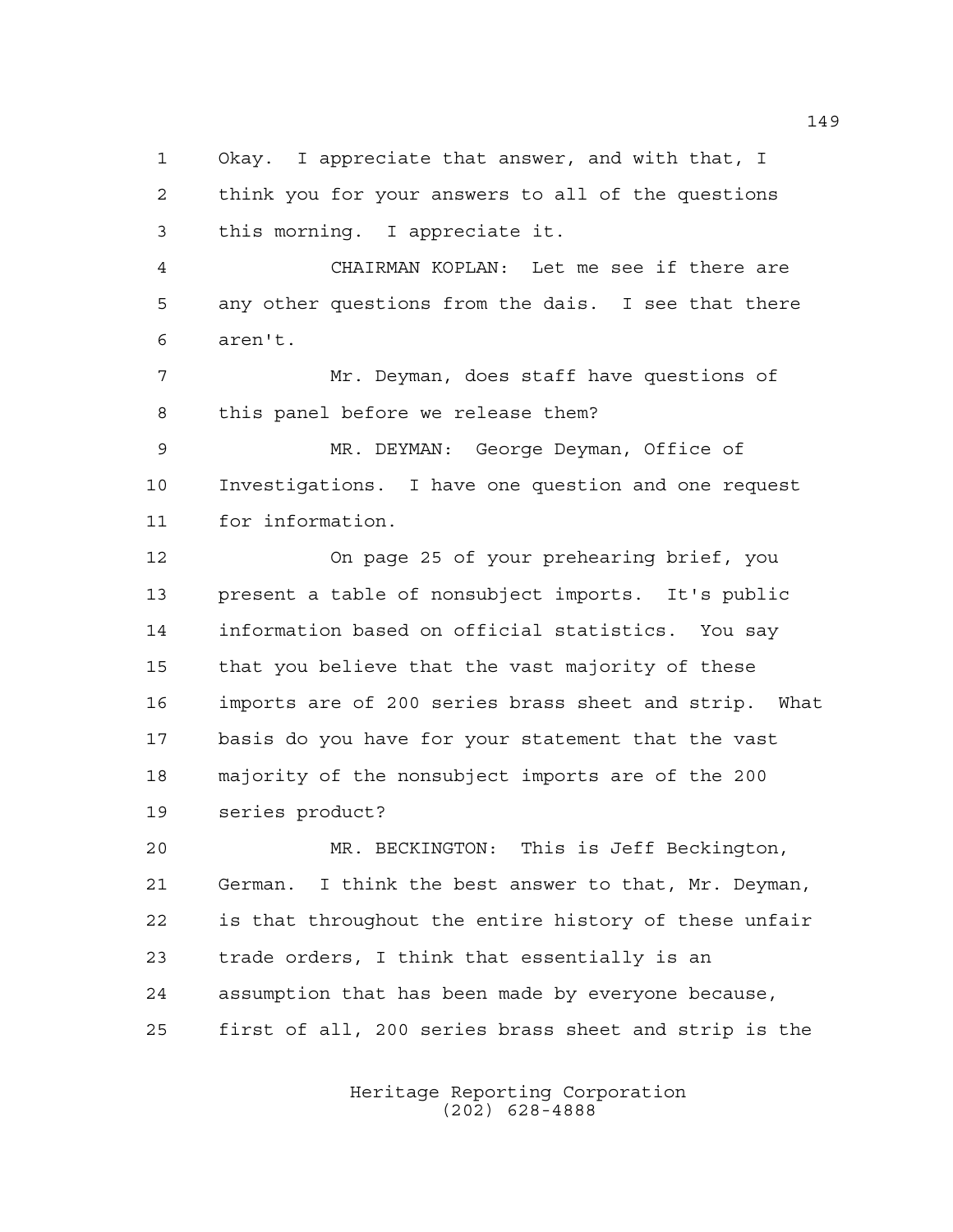predominant brass product.

| $\overline{2}$ | It far outstrips leaded brass and tin brass,           |
|----------------|--------------------------------------------------------|
| 3              | the other two commodity areas that are covered by      |
| 4              | those harmonized tariff schedule numbers, and as far   |
| 5              | as anyone has ever been able to discern, including us  |
| 6              | and including the Commission, for the entire life of   |
| 7              | these cases, that's the best perception that anyone    |
| 8              | has been able to muster at this stage of the game.     |
| 9              | MR. DEYMAN: We simply wanted to establish              |
| 10             | that if we use the official statistics in the staff    |
| 11             | report, that they include basically the subject        |
| 12             | product, the type of brass that we're studying in this |
| 13             | investigation. If you could, in your post-hearing      |
| 14             | brief, and also the Respondent's in their post-hearing |
| 15             | brief, comment on the extent to which official         |
| 16             | statistics do or don't include nonsubject product, it  |
| 17             | would be helpful.                                      |
| 18             | Also, one other data request. If you could,            |
| 19             | in your post-hearing brief, explain exactly how        |
| 20             | capacity was allocated to the subject product for each |
| 21             | of your firms, how you accounted for yield loss, and   |
| 22             | basically to what extent the methodology for           |
| 23             | determining capacity was consistent from firm to firm. |
| 24             | And I might add, I would like the Respondents to do    |
| 25             | that for their capacity data for Brazil and Germany    |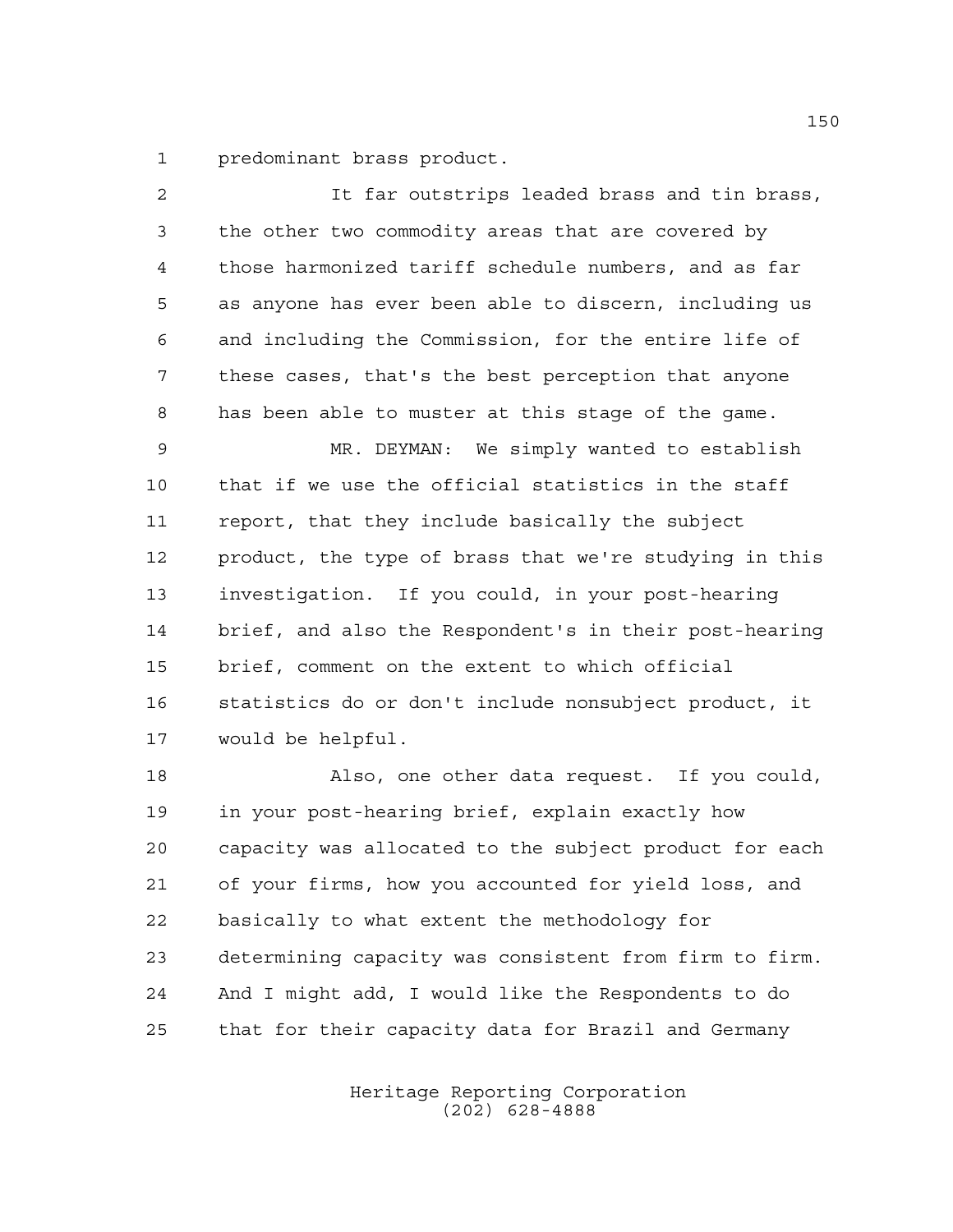also. We would like you to do that. Thank you. The staff has no further questions. MR. HARTQUIST: We'll do so. CHAIRMAN KOPLAN: Thank you for that, Mr. Deyman. We appreciate it, and I look forward to your responses. Mr. Bruno and Mr. Shor, do you have any questions of this panel before they are released? MR. SHOR: I do not, Mr. Chairman. CHAIRMAN KOPLAN: Thank you, Mr. Shor. Mr. Bruno? MR. BRUNO: No. CHAIRMAN KOPLAN: Thank you, Mr. Bruno. With that, this will conclude this morning's session. I want to thank the members of this panel for your answers to all of our questions. It's been most helpful, and I look forward to your post-hearing submissions. I'll release this panel, and we will resume at one-thirty. (Whereupon, at 12:40 p.m., the hearing in the above-entitled matter was recessed, to reconvene at 1:30 p.m.) // // //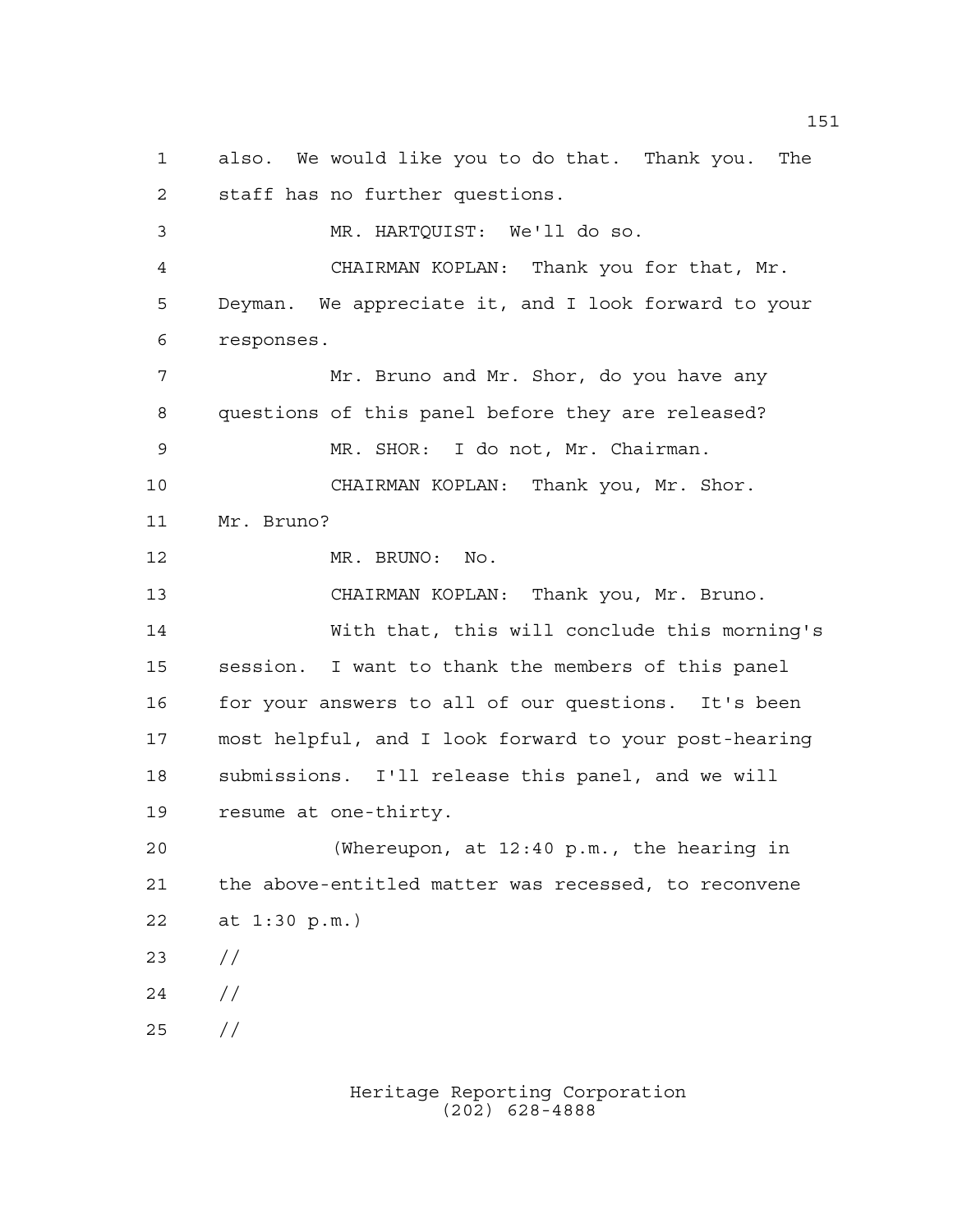A F T E R N O O N S E S S I O N (1:30 p.m.) CHAIRMAN KOPLAN: Madam Secretary, I think we can resume. MS. ABBOTT: The second panel, in opposition to the continuation of the orders, is seated, Mr. Chairman, and all witnesses have been sworn. 8 CHAIRMAN KOPLAN: You may proceed. MR. SHOR: Mr. Chairman and members of the Commission, without any delay, I would like to introduce Werner Traa from Wieland Werke, Germany. CHAIRMAN KOPLAN: You're going to have to move your microphone closer to you. MR. TRAA: Good afternoon, Mr. Chairman and members of the Commission. My name is Werner Traa, and I am a member of the executive board of Wieland- Werke AG based in Germany. I'm responsible for Wieland's rolled Products Group worldwide. My remarks focus on three issues. First, I will explain why German exports of subject brass to the United States have been declining for 20 years, since 1985, and why there are likely to be no significant exports in the foreseeable future. Second, I will explain why the data you have in your staff report regarding German production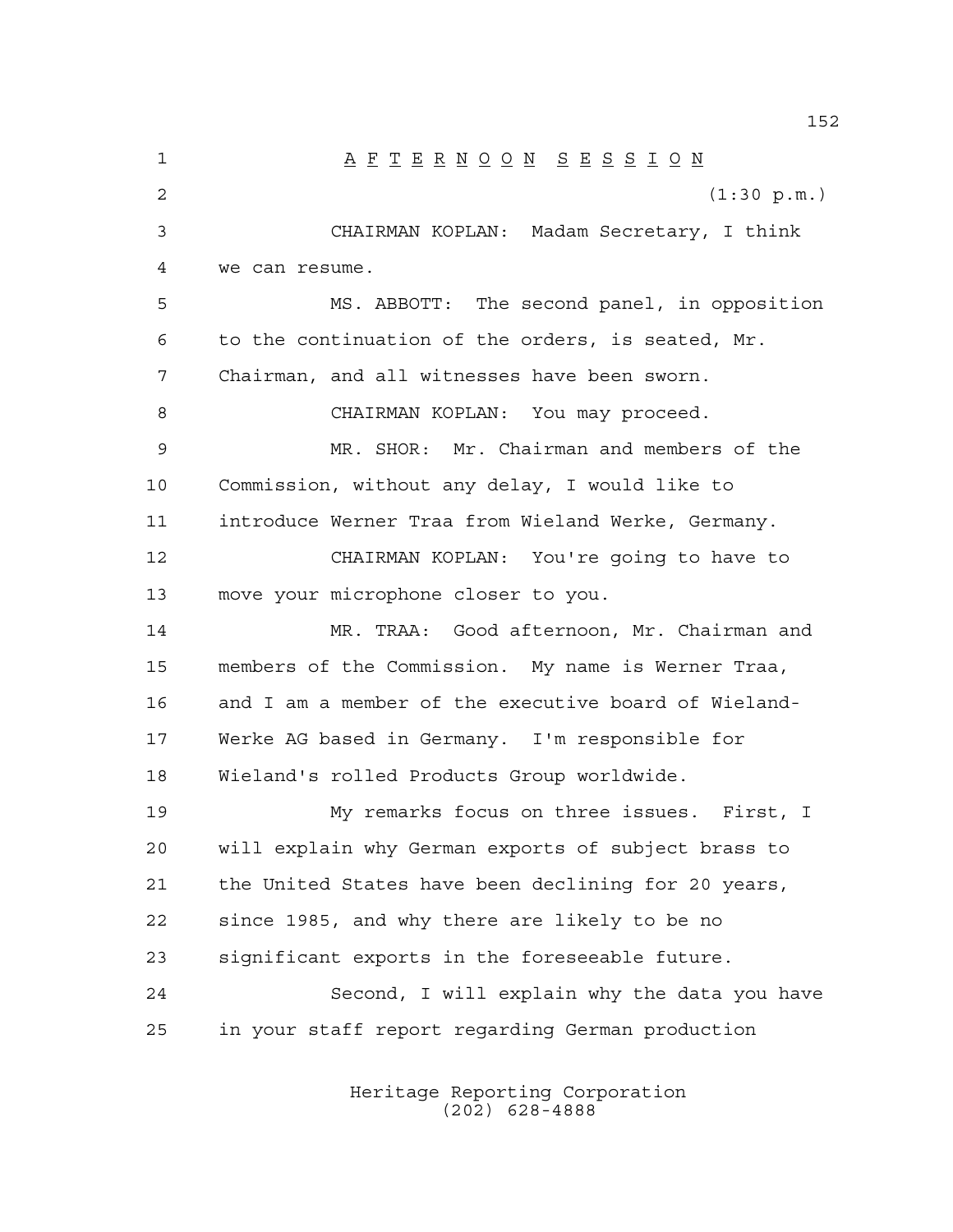capacity and production is accurate and practically complete.

 Third, I will address current and foreseeable market conditions and trends for subject brass.

 The data in your staff report show that subject imports began to decline long before petitions were filed and long before orders were entered. Subject imports from all countries and subject imports from Germany fell in every year from 1984 to 1987. By 1987, imports from Germany had declined by more than half and from all subject countries by 60 percent. The largest declines took place in 1985 before the petitions were even filed.

 This downward trend, moreover, has continued unabated to the present date. At the same time, imports from nonsubject countries like Poland and India have been increasing. The explanation has nothing to do with trade cases and everything to do with how we add value in the industry.

 No rolling mill in Germany or the United States is dedicated exclusively to subject products. Instead, we cover the entire spectrum of copper alloys. Our rolled products range from pure copper to different brasses, to fine Phosphor bronzes, to nickel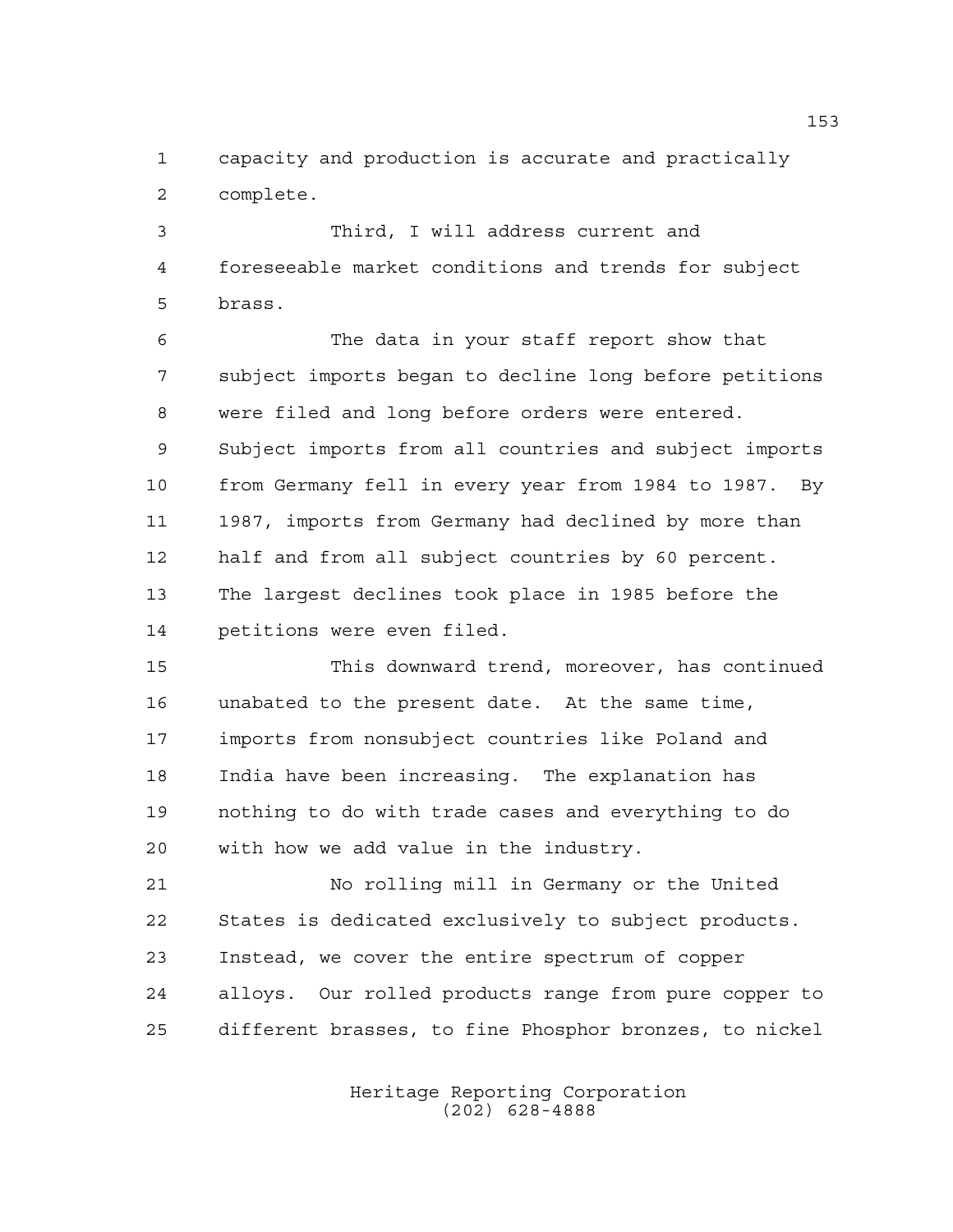silver -- and to newly developed, high-performance alloys for specialty electronic applications.

 Of all of these alloys, subject brass is the easiest to produce. It can be produced on the least- sophisticated equipment, with the lowest investment in technology. It is the entry-level product, but for these same reasons, it is low on the value chain. It has the lowest profit margins of any of the copper alloys we produce.

 The key to improving profitability in high- wage countries like Germany is to move up the value chain, and this is exactly what has happened over the last 20 years. We have invested hundreds of millions of dollars in better technology and more sophisticated equipment. We have reduced capacity and production of low-margin alloys like the subject product and increased capacity and production of phosphor bronze and high-performance alloys. The prices and the profits on these products are two to 10 times higher. That is why Germany capacity for C-200 series brass today probably is half of what it was in the 1980s, and it is why German exports to the United States have declined.

 I have read the U.S. industry brief and their argument that if the orders were terminated,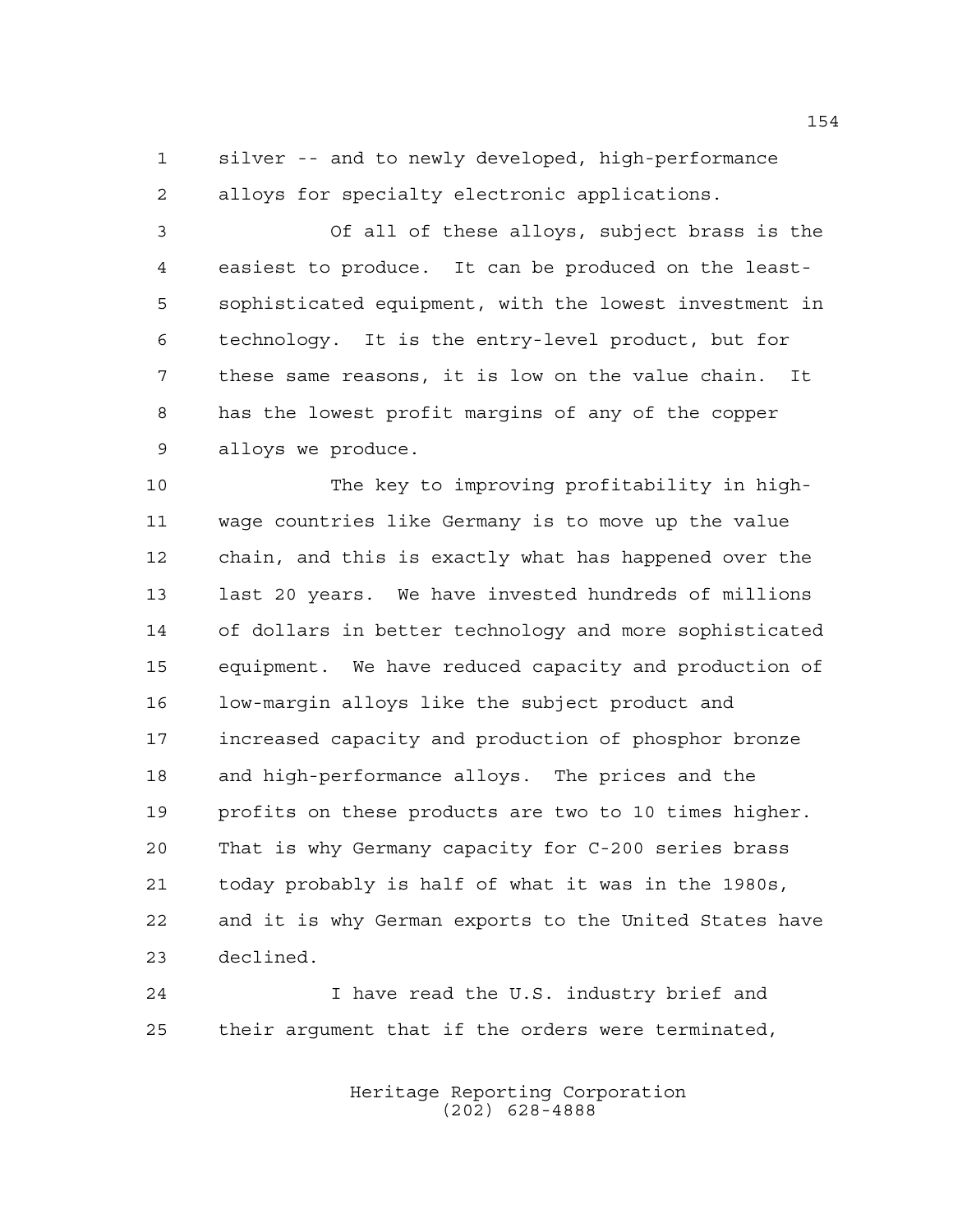Germany would shift production back down the value chain from these higher-profit alloys back to common alloy 200 series. This is nonsense, and they know better.

 The U.S. producers have also been seeking to move up the value chain and would not move down. We know from sources in the U.S. that Olin buys C-200 series brass from Poland. We know that they sent company officials to India in August. It makes economic sense for them to buy subject brass from low- wage countries and shift to producing higher-value alloys in the U.S., but don't believe we or they would move backwards.

**I** will now turn to German capacity. Petitioners have sought to make much of the fact that there are seven producers of subject brass, but only three responded to the Commission questionnaire. They urge that the Commission assume that the nonresponding producers have 770 million pounds of capacity. This is an absurd number.

 This case does not involve all rolled copper products; it involves only one group of alloys. As Petitioners acknowledge, the data are based on estimates for total rolling capacity, which includes both subject and nonsubject alloys. As I just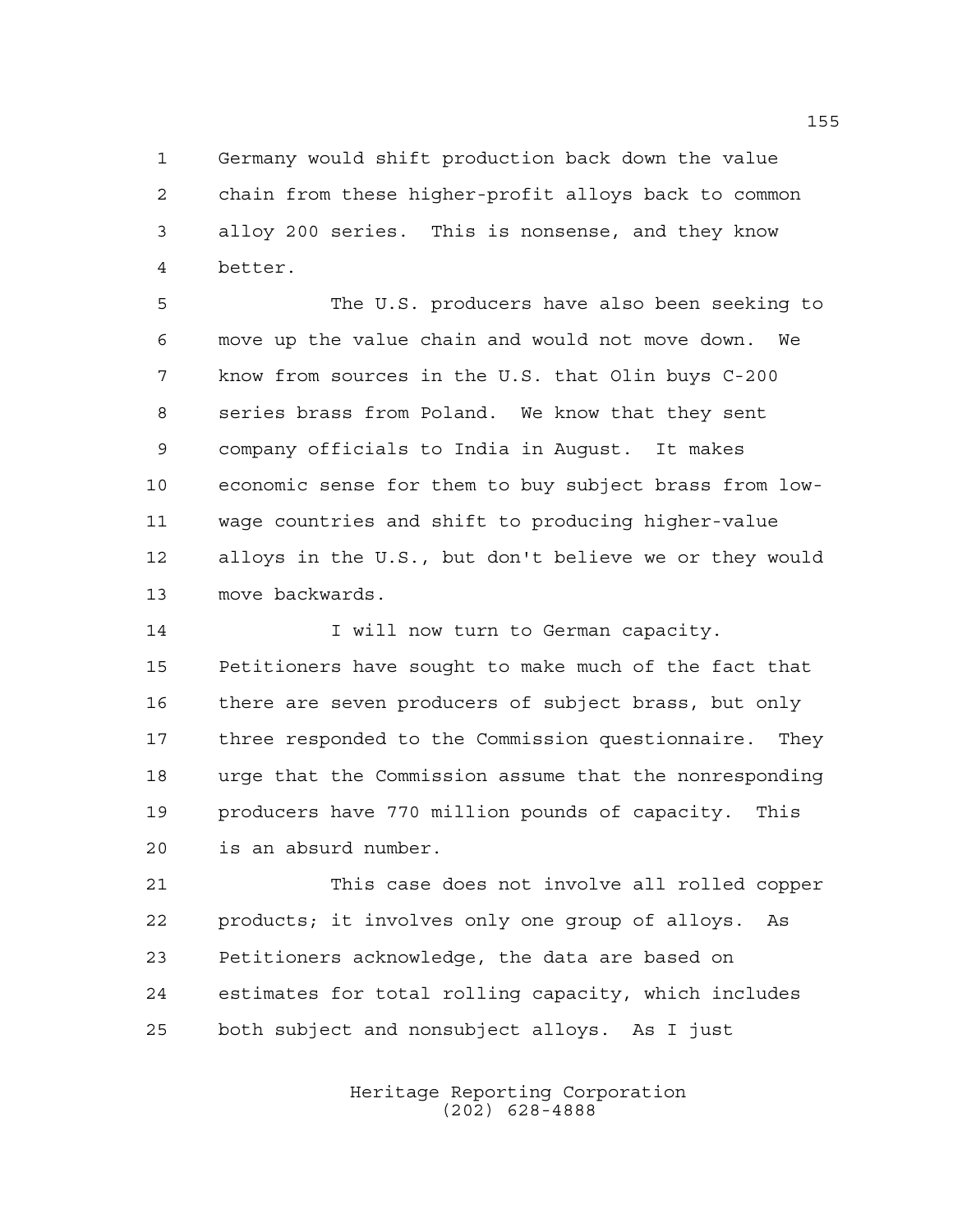discussed, the Germany industry over the last 20 years has been moving away from subject brass into higher- value alloys to the point where subject brass occupies just a small fraction of total rolling capacity.

 We contacted all of the other German producers so that we would have the basic data needed for participating in this review. The data we have gathered indicate that the three responding producers -- Wieland, Schwermetall, and Prymetall -- account for roughly 90 percent of German subject brass production. This is an accurate number. Let me explain.

 The four other producers, German producers, are MKM, Plettenberg, Sundwiger, and Schlenk, as we noted in our questionnaire response. KME and Deutsche Nickel, cited by Petitioners, no longer produce subject brass in Germany at all. MKM focuses on pure copper strip. MKM is technically incapable of casting or hot rolling brass. It only could roll cold-rolled material purchases from Schwermetall. As you have full data from Schwermetall, you have full capacity and production data from MKM. MKM adds no additional capacity or production. Moreover, its production volume was small, under 6.6 million pounds in 2004 and under 5.5 million pounds in 2005.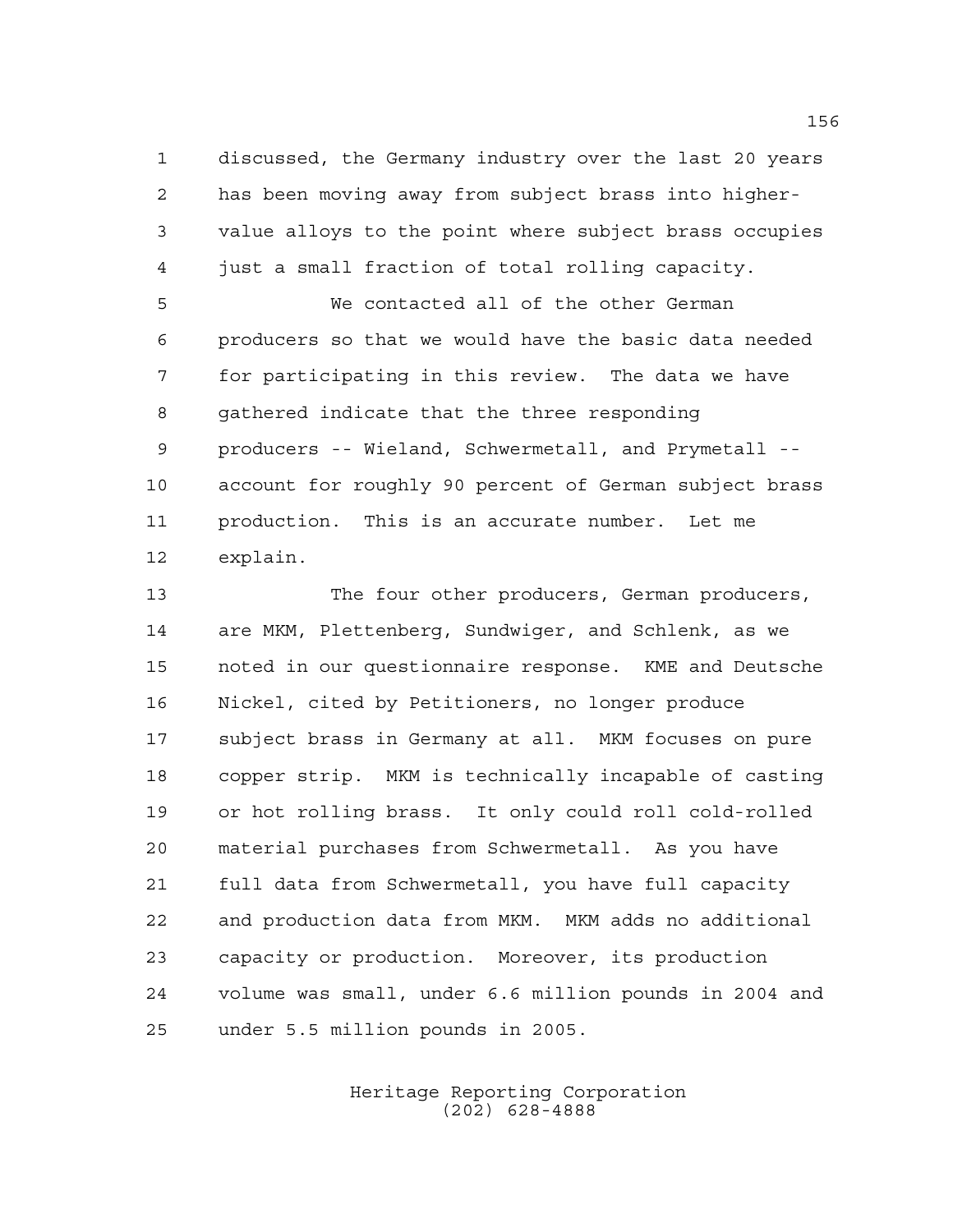Plettenberg is a small, integrated producer. Their plant has a total input capacity of 31 million pounds, of which 6 million is devoted to welded brass tube. Their remaining capacity can yield finished product volume of only 20 million pounds or so, not all of which would be the subject alloy. Sunfegger focuses on high-performance

 alloys. Its website does not even list brass as a product anymore. Like MKM, they do not cast or hot 10 roll subject brass. They produce 4.4 million pounds of subject brass annually, all of which is from re-rolled materials supplied by Schwermetall.

 Finally, Carl Schlenk is a small, niche producer whose Web site indicates that they produce only foils and ultra-thin strip. Again, they have no casting or hot-rolling capability. They purchase all of their subject brass input material from Wieland, only 220,000 pounds annually.

 In sum, the nonresponding producers and re- rollers are insignificant and do not represent any significant German capacity or production beyond the three responding producers.

 Finally, I will discuss current and expected market conditions in Europe and in Asia.

Significantly, prices in Germany and in Europe for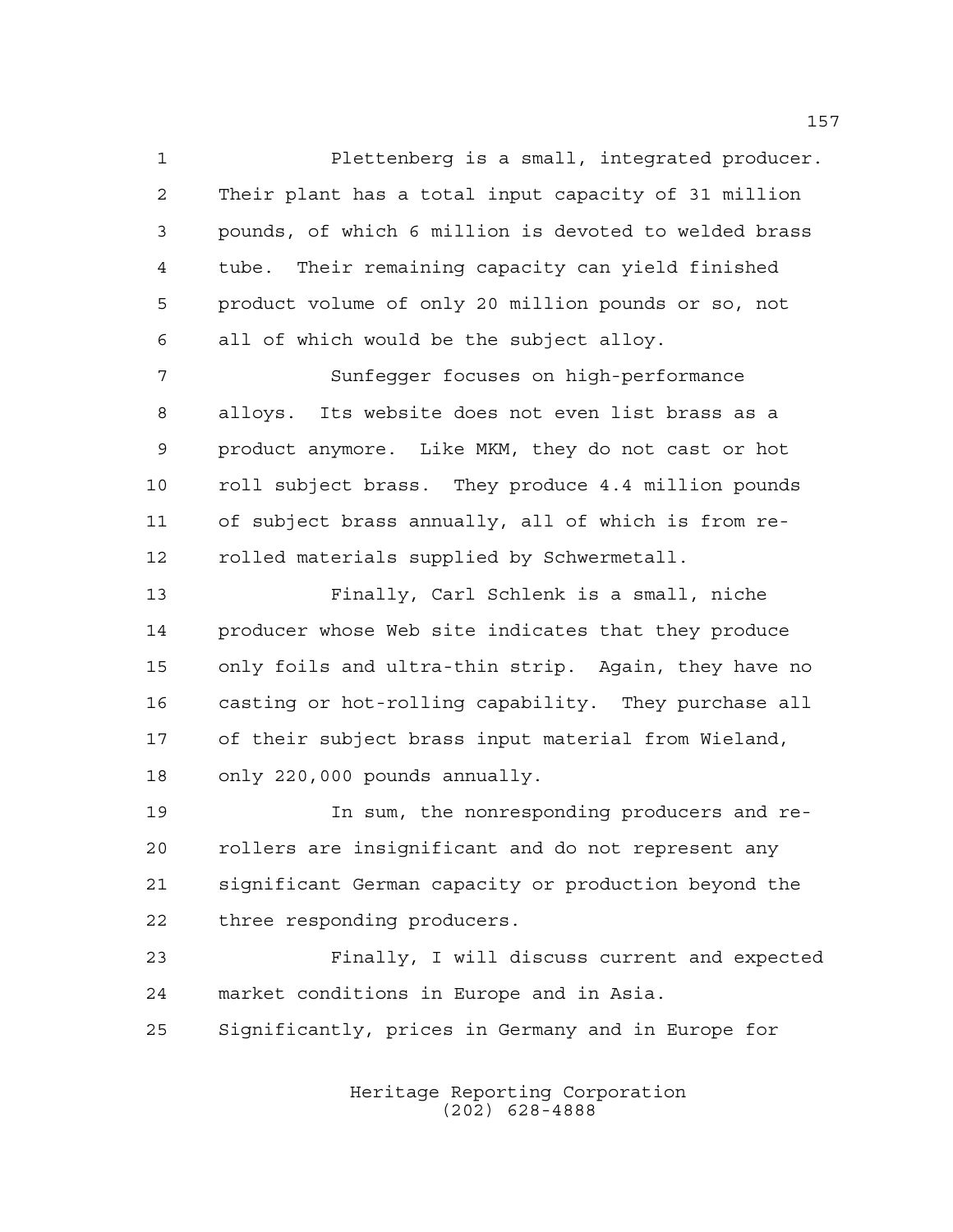subject brass are higher than in the United States. We know this is an important issue, so we want to provide you with the best data we could.

 We looked first to industry publications, such as CRU. While CRU does a good job of tracking quantities and pricing trends, its data are not useful or accurate measures of price differences between the U.S. and German markets. They do not use the same products in the two markets. The data do not include all surcharges.

11 We compared CRU data to our own prices and 12 found the CRU numbers for Germany to be very low in relation to our actual price. Because we could not find any representative published pricing data, we provided Wieland's own prices for Germany and the rest of Europe for the specific products the Commission examined.

 The data are comprehensive and not selective, and we believe they are representative, given that our market share in Germany for C-200 series brass is roughly 50 percent. When we compare our fabrication charges to those of the U.S. industry available in the public staff report, we see that prices in both Germany and the rest of Europe are higher than in the United States. There is no price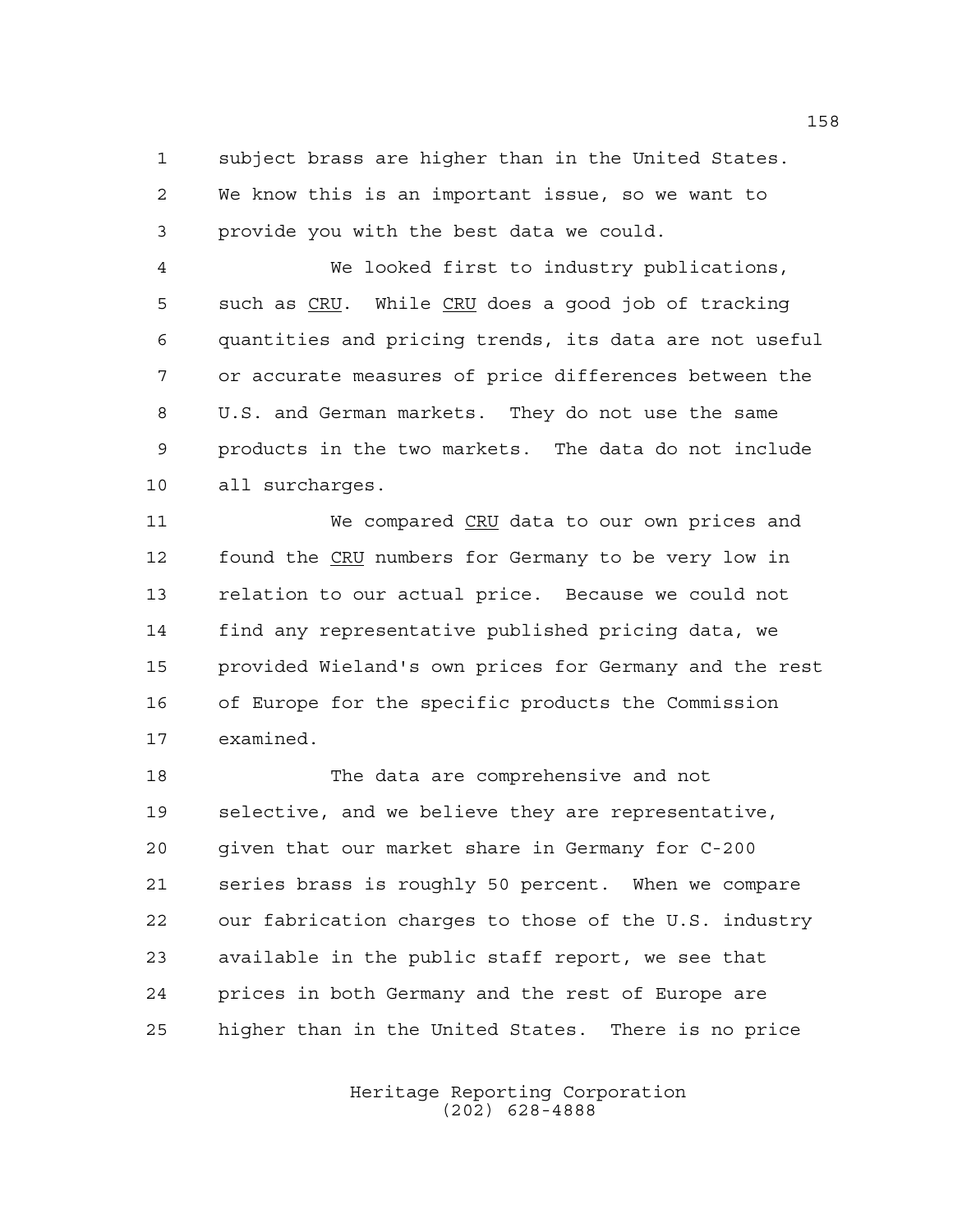incentive for us to shift sales to the United States market.

 Let me conclude by spending a minute on China. German exports of brass to China are insignificant. According to official export statistics, 2004, German exports of subject brass to China totaled a mere 1.5 million pounds. Our focus, once again, is on the high-value-added, high- performance alloys. Moreover, German exports of subject brass to the region are concentrated in high- quality, high-priced products for specialty applications.

 Our sales to China are not of commodity subject brass products to producers of commodity products. We sell to multinational companies with their own manufacturing plants in China producing sophisticated electronics and other products requiring the highest-quality material.

 New brass mills in China cannot come close to our quality and will not displace our sales in the foreseeable future.

 I would like to introduce my U.S. colleague, Markus Schuler, and I thank you very much for your attention.

MR. SCHULER: Good afternoon, members of the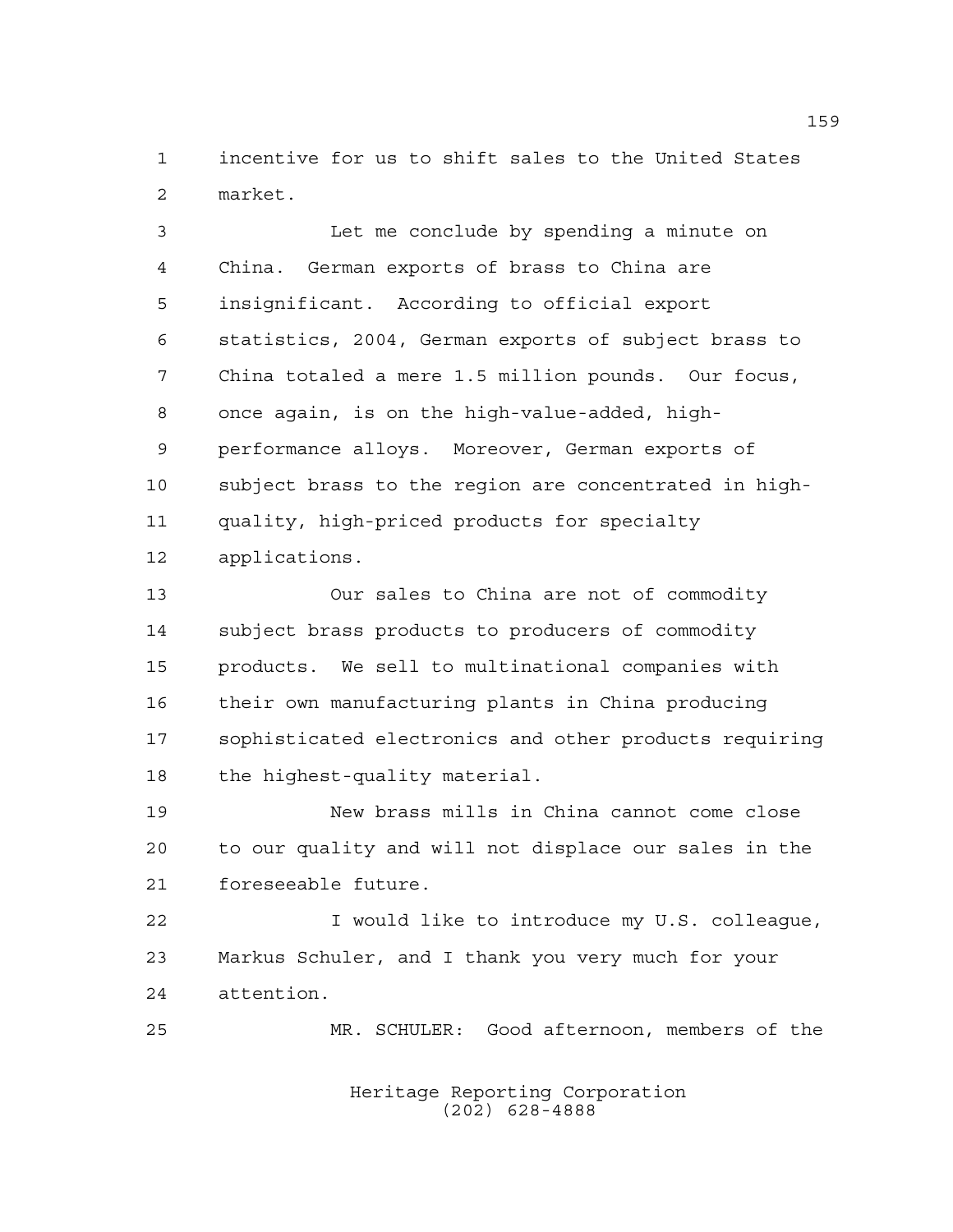Commission. My name is Markus Schuler. I'm the executive vice president of Wieland Metals, Inc., the United States subsidiary of Wieland-Werke AG. Wieland Metals owns and operates a copper and copper-alloy rolling mill outside of Chicago. We produce subject brass strip and other alloys here in the United States.

 I will address three issues that have arisen in this case. First, as you know, back in the 1980s, Germany was the largest exporter of subject brass to the United States. Wieland accounted for the vast majority of those exports. I will explain why, in light of the existence of Wieland Metals and other changes in the U.S. market, those exports from Germany will not return.

 Second, I will discuss quality differences between certain subject brass produced in Germany and that produced in the United States.

 Third, as a domestic producer, I will discuss market conditions in the United States over the POR and in the foreseeable future.

 Let me begin by explaining why significant imports from Germany or any other subject country would not resume if the orders were terminated. Let's go back in time to the early 1980s. Wieland had no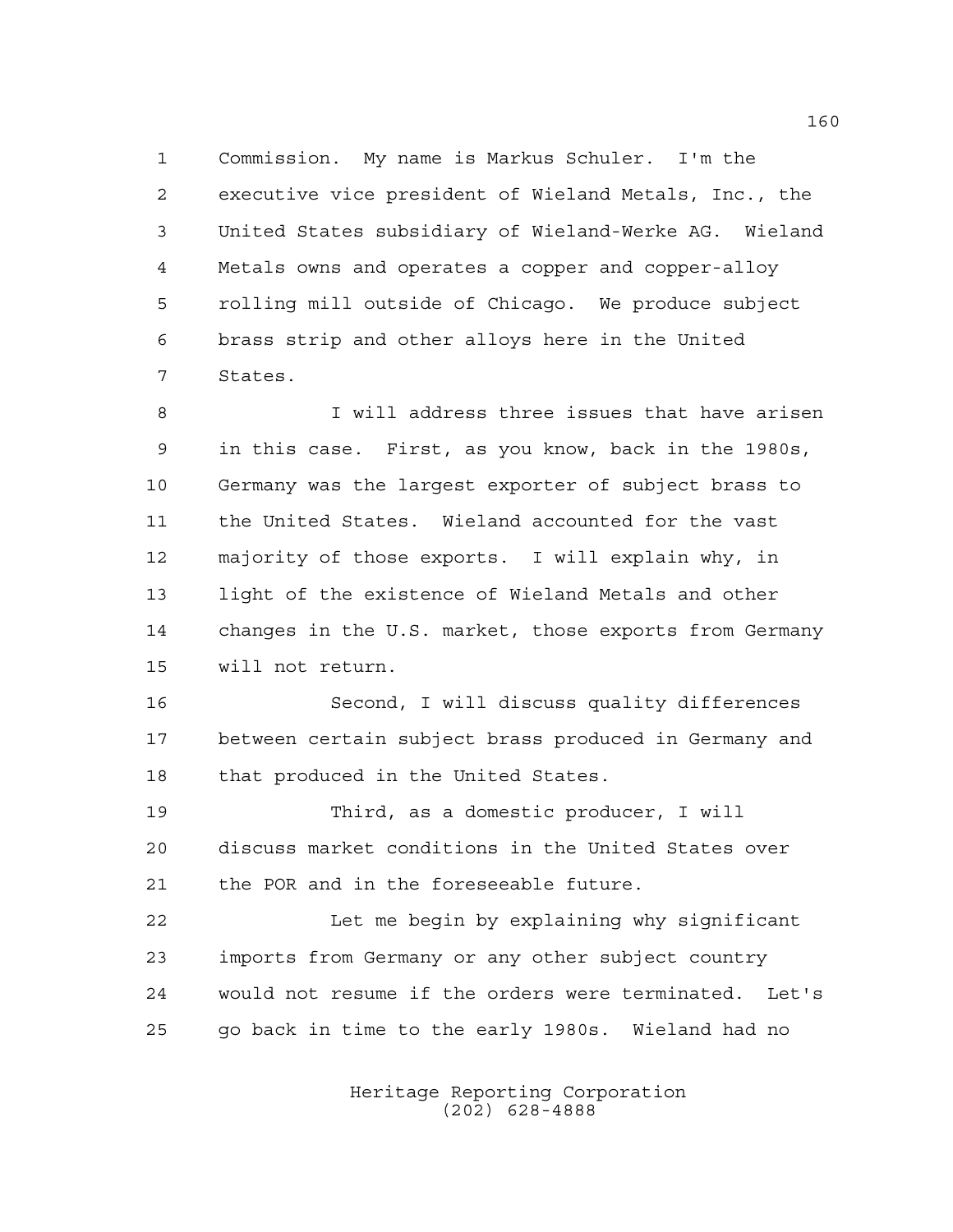manufacturing presence in the U.S. market. Our U.S. customers for subject brass in Germany fell into three broad categories.

 First, we had end user customers who bought large volumes of standardized products. These customers could forecast their needs months in advance. Our main customers in this industry were lock manufacturers, companies like Schlage and Weiser. We could ship these customers product by the container load, and they could accommodate the three-to-four- month lead times that were required to order, produce, and deliver brass from Germany.

 The second customer category comprised re- rollers and service center distributors. These were companies like A.J. Oster and Heyco. These companies maintained inventory and could deliver small quantities with short lead times to end users.

 The third and smallest category of customers we served with imports back then were end users with special quality requirements. These were niche market customers who had special needs exceeding standard industry specification for surface finish and other physical properties. We could have special production runs for them using different machinery and slower speeds, and we would charge them premium prices for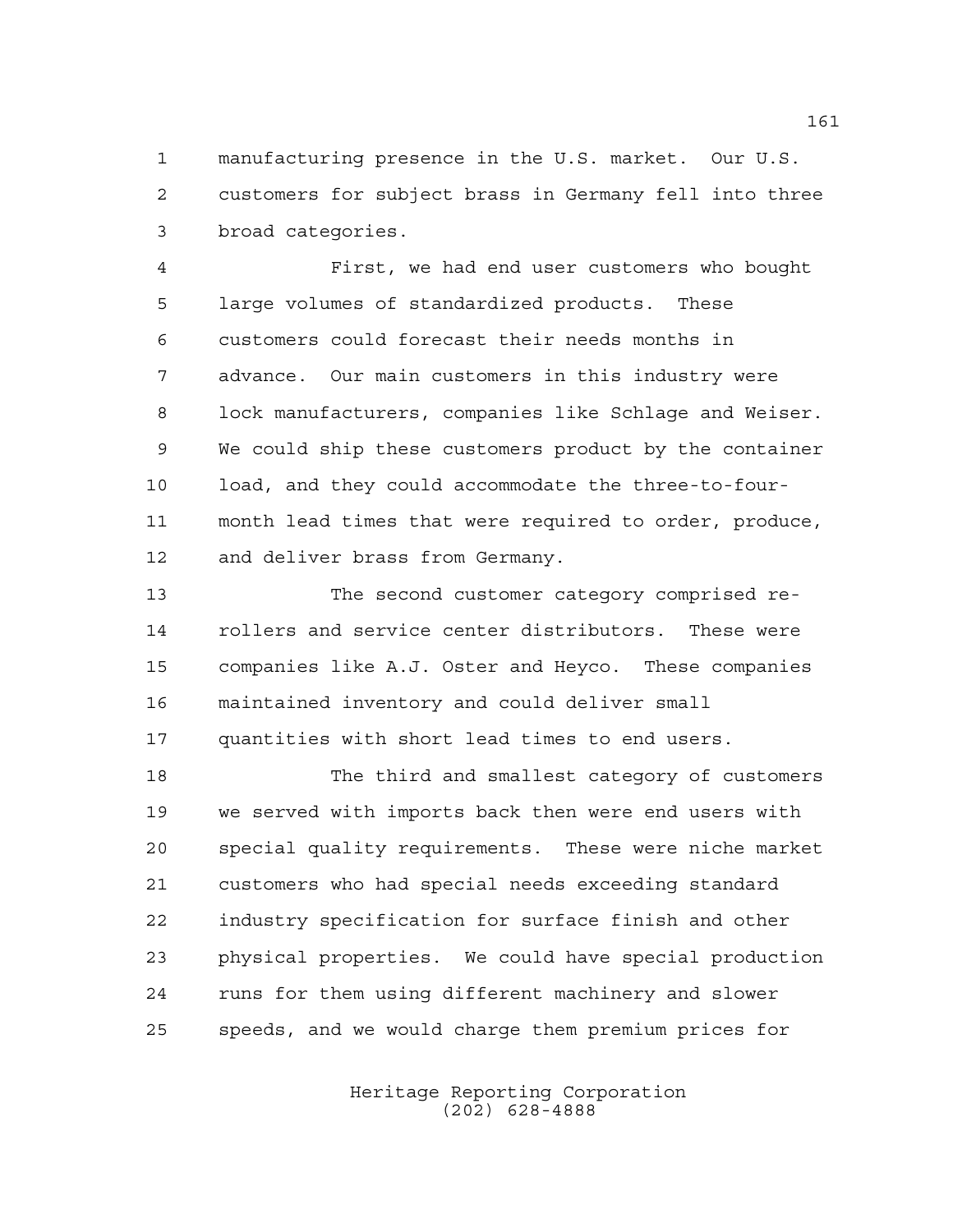these specialty products.

 The first category of customers which had been our largest has, over the intervening years, largely left the United States. These customers produced low-end products which are now produced in newly industrialized countries at lower cost. Our former lock industry customers, for example, no longer manufacture in the United States. The market for high-volume products ordered by end users months in advance from foreign brass producers simply does not exist here anymore.

 Wieland understood this trend, which is why we invested \$30 million in the mid-1980s to construct a plant in the United States. We established infrastructure at the re-roller/service center level of distribution, enabling us to supply end users needing smaller quantities on short notice, a channel of distribution we had not been able to serve from Germany.

 Some U.S. manufacturers saw the same trends and reacted similarly. In 1991, Olin paid \$82 million for A.J Oster, the major service center in the United States, and formerly one of Wieland's largest customers. Our decision to begin production operations in the United States in 1987 placed us in a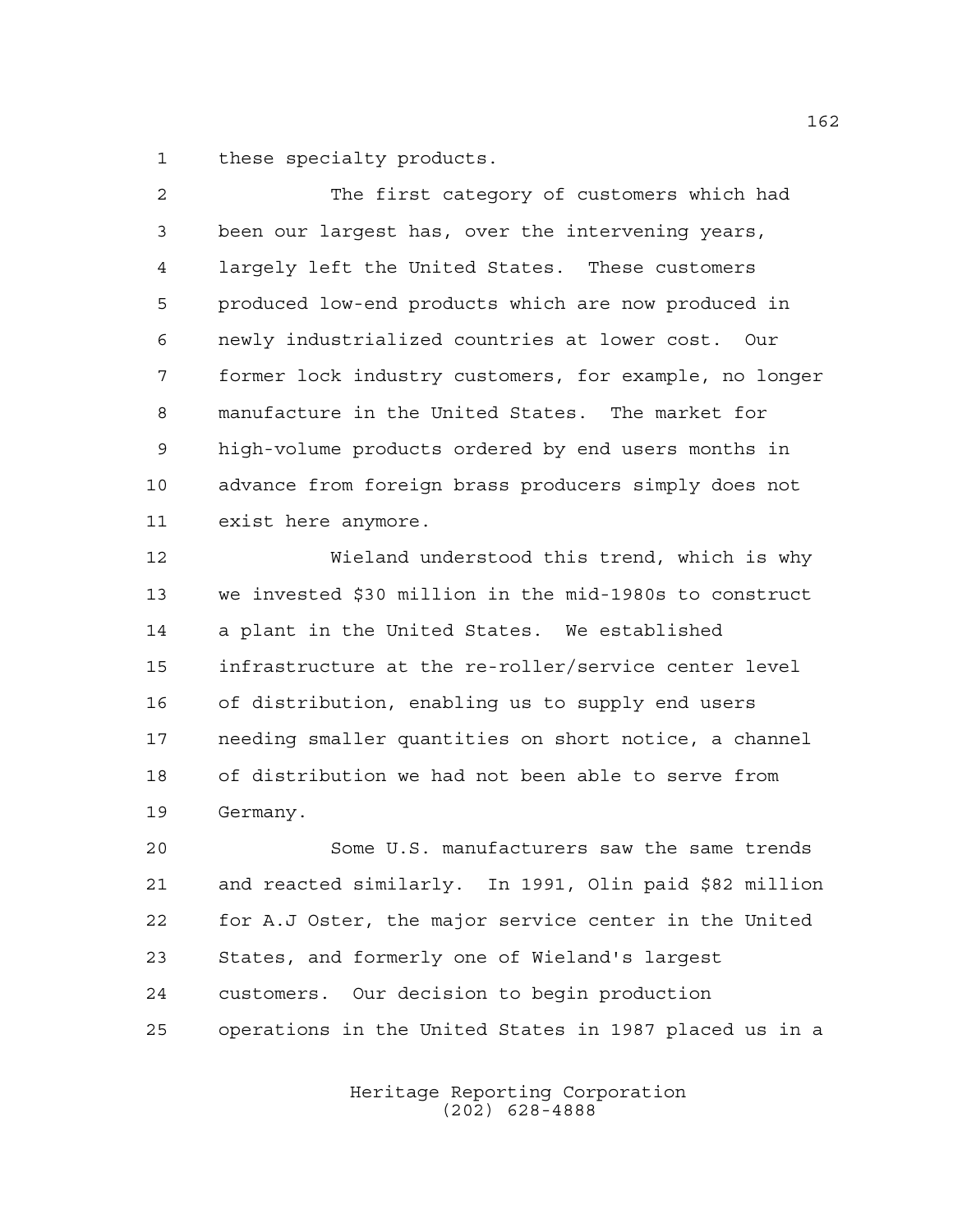segment of the market where we could be closer to our U.S. customers and offer them much shorter lead times, making it unnecessary to import from Germany to serve customers here.

 But this also meant that what had been Wieland Germany's second-largest category of customers in the 1980s today is unavailable, as they are competitors of Wieland Metals. Moreover, the U.S. industry now largely owns for itself the distributor- service center channel of distribution. The only category of customers remaining in the U.S. market today for German producers is the third category comprised of niche customers that require special production runs of higher-quality brass than is available in the United States. But this is a small market of only a few million pounds a year, encompassing small producers like GSI, who you will hear from shortly.

 In sum, large volumes of imports from Germany and other countries are not likely because foreign producers simply cannot meet the changed market requirements. They lack of infrastructure in the U.S. to reach today's end users purchasing relatively small quantities at short lead times and U.S. producers themselves largely control the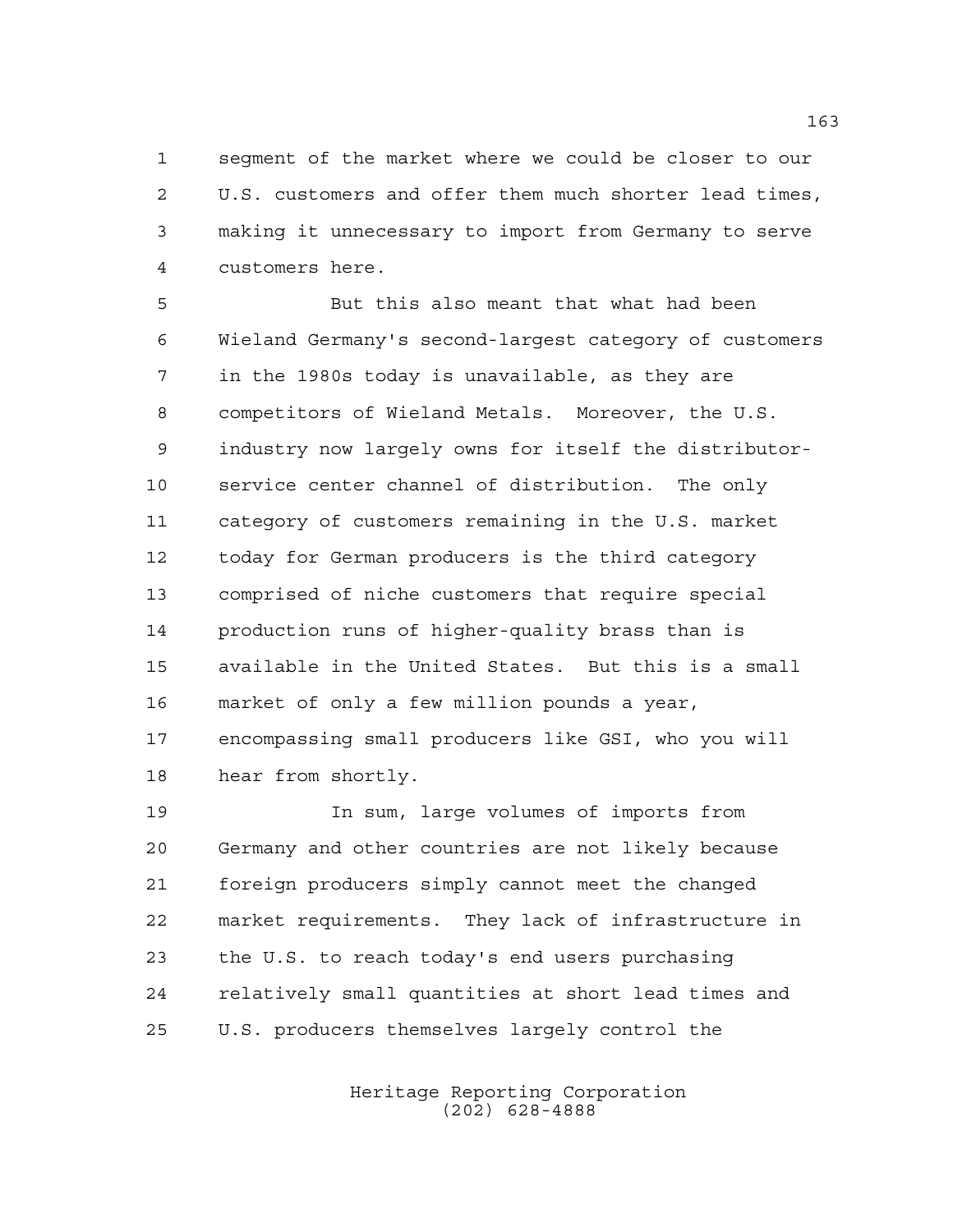distributor channel. For confirmation, you need look no further than nonsubject imports and who controls and distributes those imports in the United States.

 This makes the second issue I want to discuss, quality differences between the domestic like product and certain brass we can and do produce in Germany -- simply put, Wieland Germany produces the highest-quality subject strip in the world. To be sure, most of our production is of standard-quality brass meeting normal industry requirements, produced in large production runs, but our standard-quality products cannot be distributed in the United States for the reasons I have just discussed, nor can we make a profit selling it to the United States at current and foreseeable future exchange rates.

 Wieland Germany has the specialized equipment and expertise to produce subject brass that meets very specific customer requirements for surface finish, physical tolerances, and other properties that neither Wieland Metals nor any U.S. producer can meet. We have invested more in technology and learned more in producing subject and other products.

 Wieland brass offers unsurpassed, deep-draw characteristics due to metal uniformity, which enables products and science currently not attainable in the

> Heritage Reporting Corporation (202) 628-4888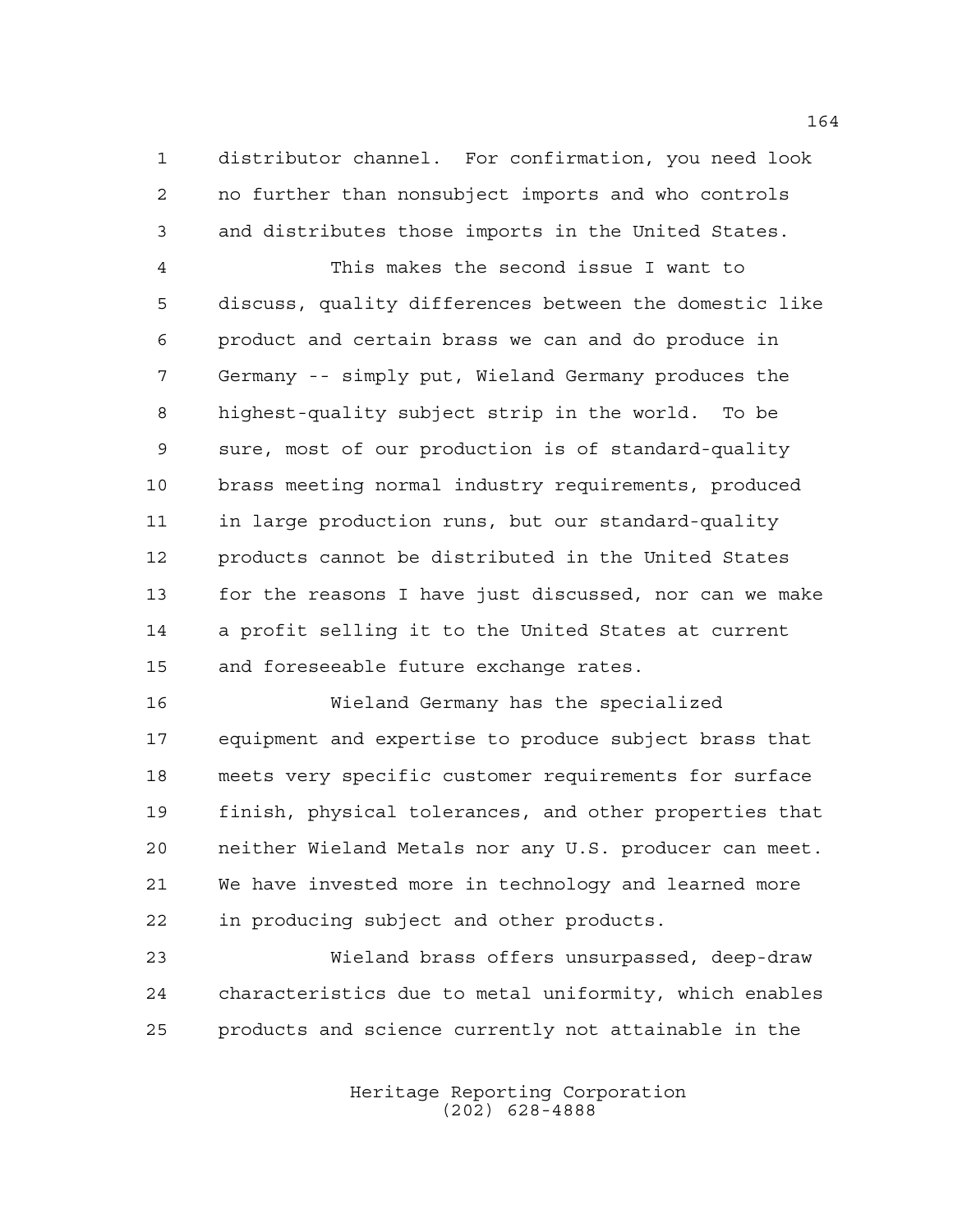United States. We also can produce a surface finish whose average roughness and deviation are less than any other producer in the world. We are able to do so through a combination of expertise, equipment, and rolling speed. The smoother finish enables certain customers to eliminate secondary operations like buffing and better suits certain decorative applications.

 These higher-quality products command a price premium and will certainly not undersell U.S. domestic producers.

 Finally, I wish to conclude my remarks by briefly discussing trends in the performance of the United States subject brass industry. Based on Wieland Metals' experience in the market as the United States producer, the main purchasers of subject brass are customers in the automotive, ammunition, electrical, and hardware industries. As these are mainstays of the broader economy, demand for subject brass tends to direct the overall economy.

 During the 1999-to-2000 economic boom, we experienced record production volumes and record profits. Production profitability fell during the 2001 recession and recovered in 2003. There is no correlation to trends in imports, subject or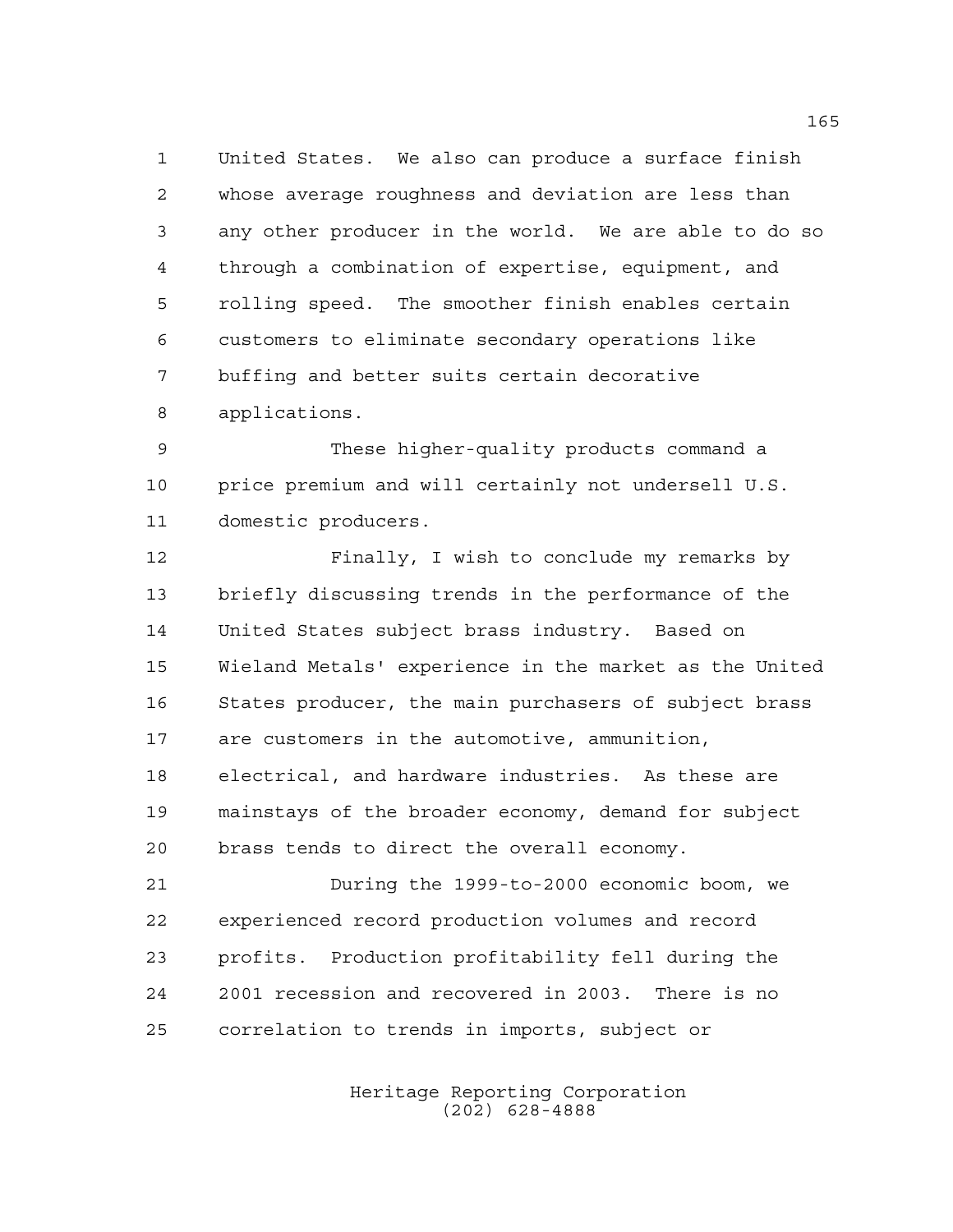nonsubject.

| 2              | Where are we today? In the second half of              |
|----------------|--------------------------------------------------------|
| 3              | 2005, in every single month, we had production and     |
| $\overline{4}$ | shipment volumes surpassing any year in the past five. |
| 5              | This trend has continued in 2006 and is likely to      |
| 6              | continue for the foreseeable future, not just for us   |
| 7              | but for the industry as a whole. These improving       |
| 8              | demand conditions result from increases in true demand |
| 9              | as well as from the end of a destocking period at the  |
| 10             | end of 2004 and early 2005 brought about by            |
| 11             | accelerating copper prices.                            |
| 12             | The rapid increase in copper, and thus                 |
| 13             | subject brass, prices coincided with an increase in    |
| 14             | short-term lending rates that rapidly raised the cost  |
| 15             | to our customers and their customers of holding        |
| 16             | inventory. They reacted by curtailing purchases and    |
| 17             | working through existing inventories. Now inventories  |
| 18             | are depleted, and purchases are increasing.            |
| 19             | Indeed, we have had trouble securing                   |
| 20             | adequate subject re-roll material from our U.S.        |
| 21             | supplier, Olin. Beginning in October 2005, Olin        |
| 22             | provided our normal allocation but refused to supply   |
| 23             | our orders for additional quantities.<br>These         |
| 24             | conditions continue to the present, as Olin has turned |
| 25             | down additional orders for January and February        |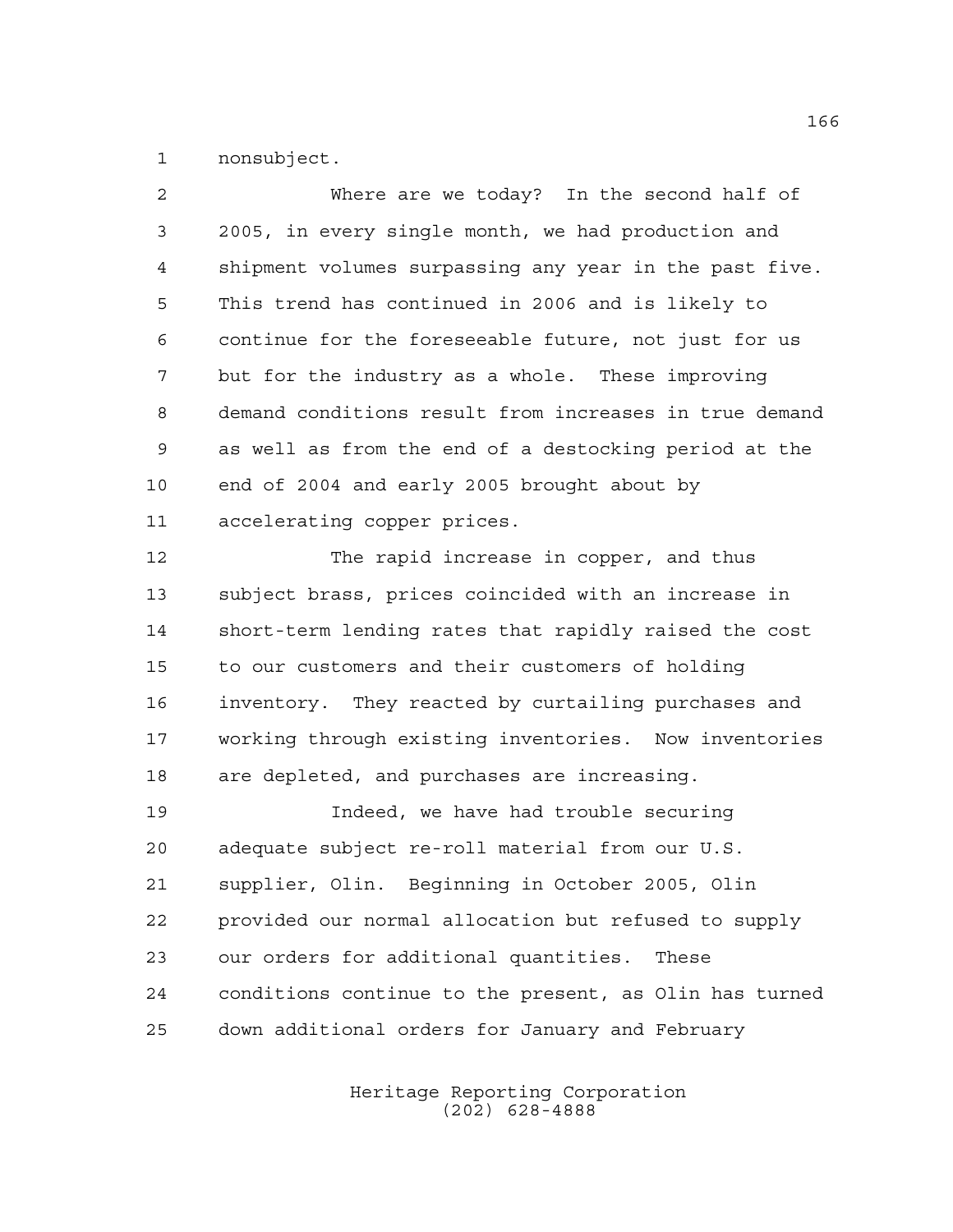delivery.

| $\overline{2}$ | While the initial shortages may have been              |
|----------------|--------------------------------------------------------|
| 3              | due to hurricane-related, natural gas supply problems, |
| 4              | this can no longer be the explanation. The domestic    |
| 5              | industry has imposed metal price increases, new        |
| 6              | surcharges, and natural gas surcharges that all have   |
| 7              | been accepted by the market. Volumes and profits are   |
| 8              | robust. The AD and CVD orders before the Commission    |
| 9              | have outlived their usefulness and, after almost 20    |
| 10             | years, should be terminated.                           |
| 11             | That concludes my remarks. I would like to             |
| 12             | introduce Ed Pages from GSI. Thank you.                |
| 13             | MR. PAGES: Good afternoon, members of the              |
| 14             | Commission. My name is Armando Edward Pages, and I am  |
| 15             | the president of Guarantee Specialties, Inc.           |
| 16             | Guarantee's main line of business is the manufacture   |
| 17             | of plumbing components for the kitchen and bath. We    |
| 18             | make plumbing escutcheons, kitchen sink drains, and    |
| 19             | bath waste components. Plumbing components comprise    |
| 20             | 80 percent of our \$12 million in annual sales.        |
| 21             | I've been with Guarantee for over 30 years             |
| 22             | and have been president since 1990. As president of    |
| 23             | Guarantee, I am involved in all aspects of Guarantee's |
| 24             | business. This includes purchasing raw materials,      |
| 25             | working on engineering issues, and setting material    |
|                |                                                        |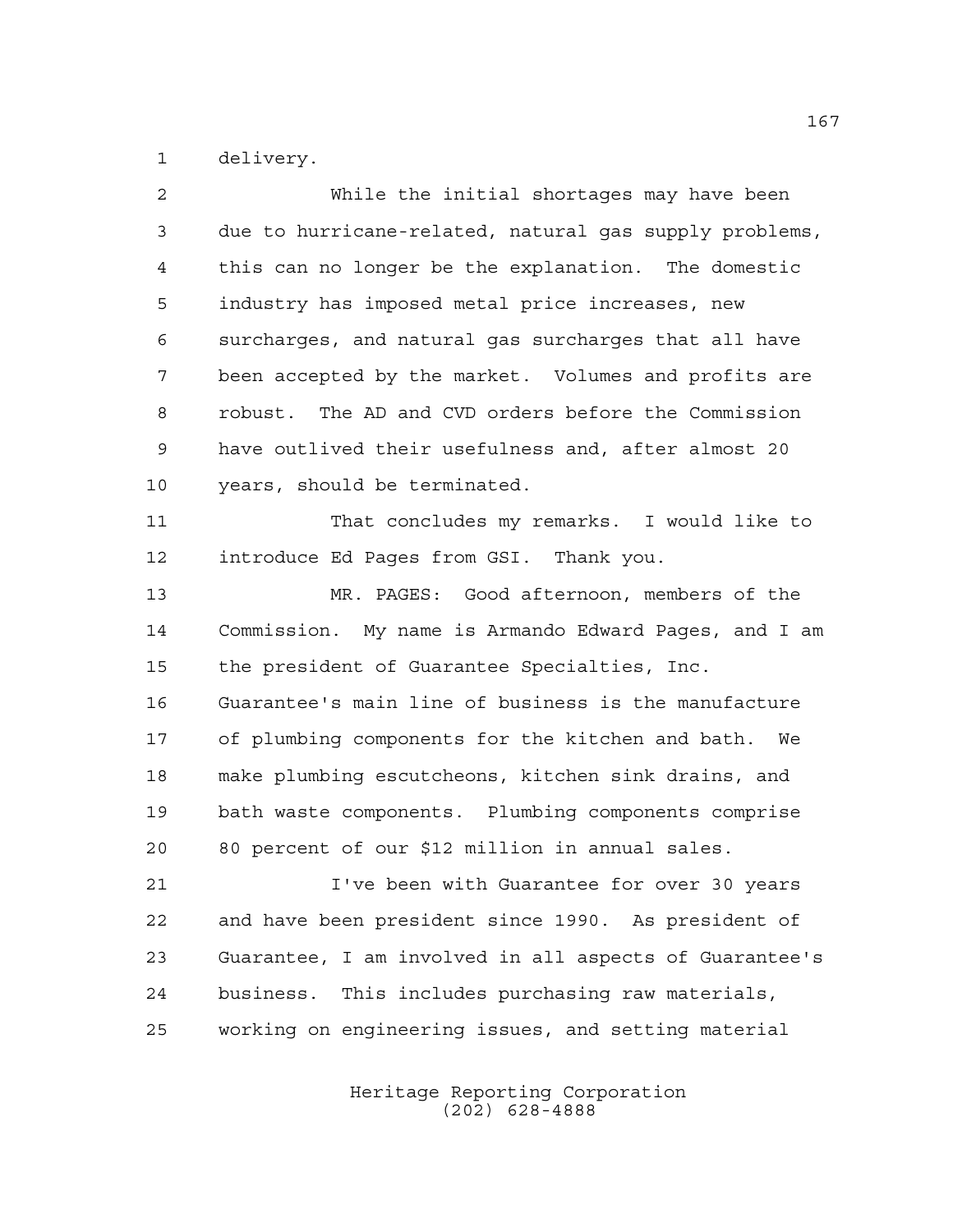requirements as a part of the sales quotation process. Subject brass accounts for an average of 65 percent of the cost of Guarantee's finished products. Before the antidumping order against Germany was put in place in 1987, Guarantee obtained 90 percent of its brass sheet and strip from Wieland-Werke AG.

7 I had first-hand knowledge of, and hands-on experience with, Wieland brass through the plant management, operations management, and quality control functions that I held at the time. We used Wieland's subject brass before 1987 because it was better than all of the other available brass in a number of different ways important to Guarantee.

 First, Wieland's brass had superior cosmetic qualities. Wieland's brass was better than that available from domestic producers or other importers in terms of surface finish, which is the quality of the product that gives it its luster. Our customers demand a certain level of surface finish. The products we were able to manufacture using Wieland's material met and exceeded that standard and required less additional buffing than any other brass.

 Not only was the appearance of Wieland's brass superior when it was delivered; it remained superior as it was worked into the finished product.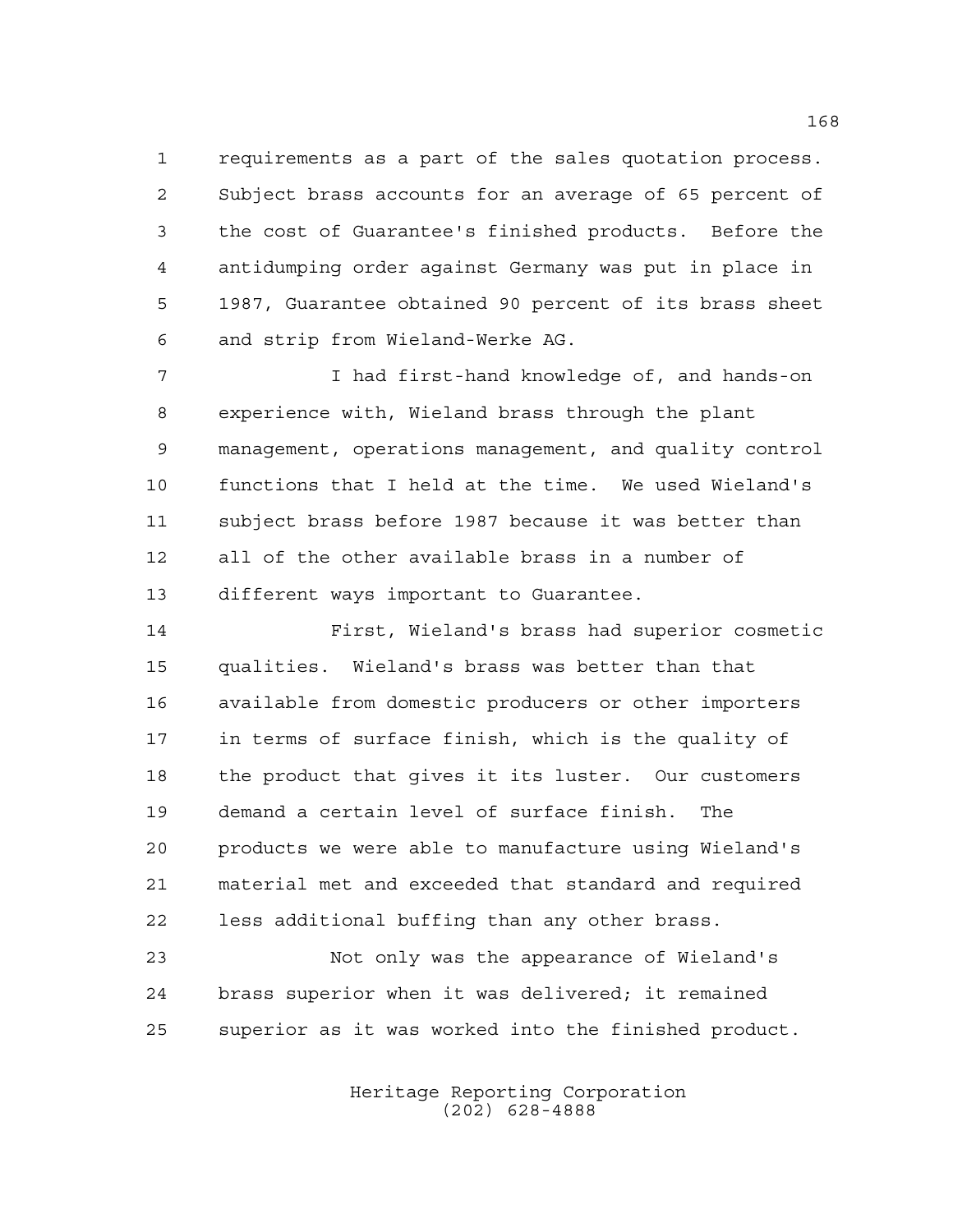Wieland's brass was always luder-line free, meaning that when we processed the brass to make the parts for our escutcheons, there were no stretch lines. The stretch lines, which are unacceptable in a finished product, sometimes appeared when other brass was used and processed.

 Wieland's brass was also more consistently defect free than other brass we have purchased then or now. Defects like scratches, imperfection or pin marks are unacceptable in our finished products; and, therefore, they are unacceptable in the brass we purchase. If we observe these defects in the raw materials that we receive when we perform quality control on those materials, we return the material to the producer. We were forced to reject less of the Wieland brass due to these types of surface defects than the other brass that was purchased then or even the brass that we purchase today.

 Furthermore, Wieland's brass was softer than domestic brass. We are able to produce a wider variety of products with the softer material. This is because softer brass can be shaped more readily into different forms without the risk of cracking that you have with the harder brass made by domestic companies. The brass we obtained from Wieland in the

> Heritage Reporting Corporation (202) 628-4888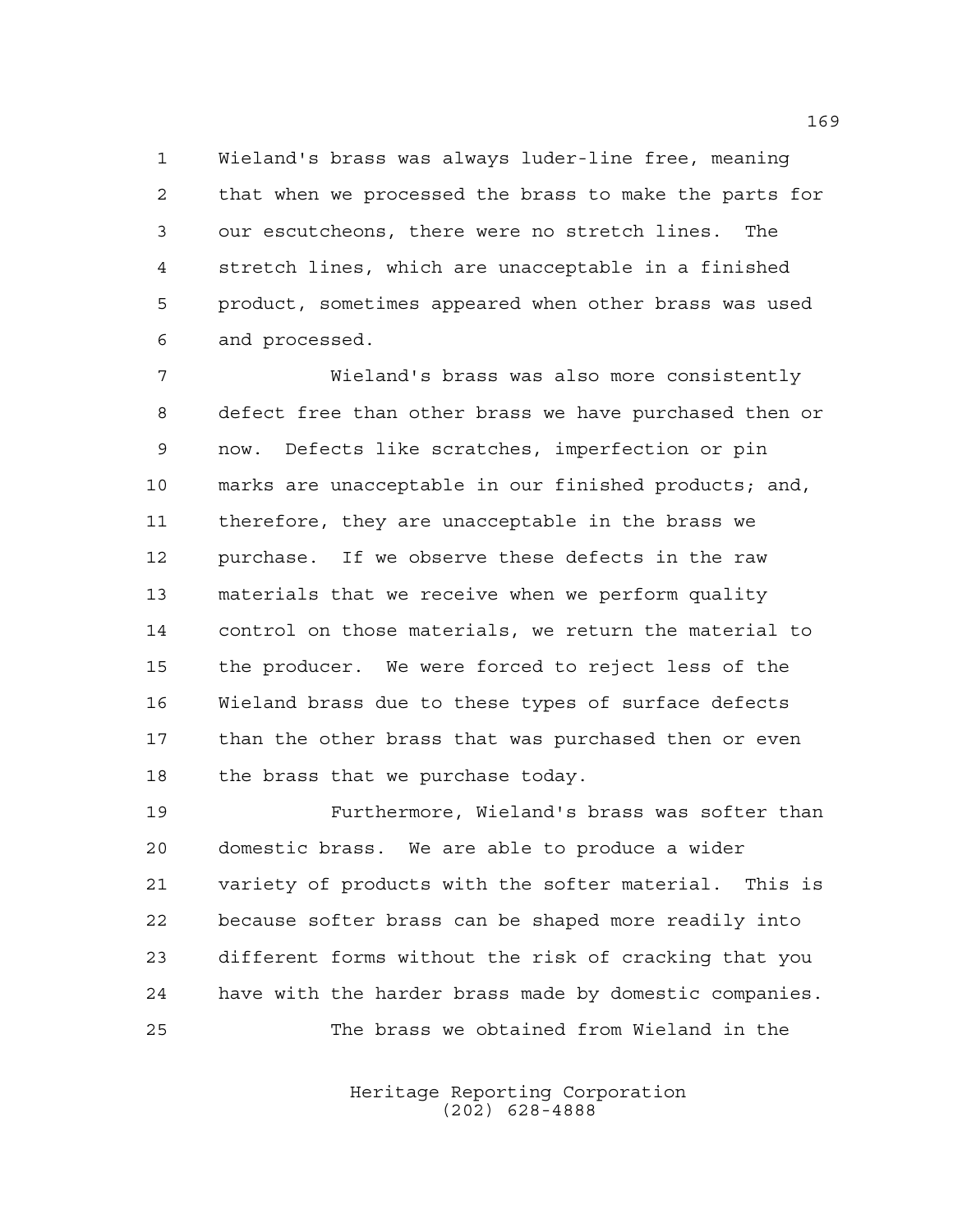1980s is superior even to the brass that is available today from domestic manufacturers and importers. This was made clear to me recently as I examined a sample of Wieland's brass from the 1980s that we still had in our office. After all of these years, the sample is still clearly superior in terms of its finish and the softness of the material to anything I can get today from a domestic producer.

 I have that sample with me today, along with a sample of brass currently available from a domestic producer. As you will see, the Wieland sample from the 1980s is still noticeably superior to the domestic brass.

 The loss of Wieland as a supplier hurt our company. Without Wieland's brass, we had to use brass of a lower quality and were no longer able to make the same quality of product. Our inability to obtain Wieland's brass also had a direct impact on our sales and our customer relationships. Delta Faucets, a customer of Guarantee's for 20 years, told us that because we could no longer provide them with the same quality products, products we had manufactured using Wieland's brass, they would no longer purchase our plumbing escutcheons. The loss of Delta's business cost us between 5 and 10 percent of our total annual

> Heritage Reporting Corporation (202) 628-4888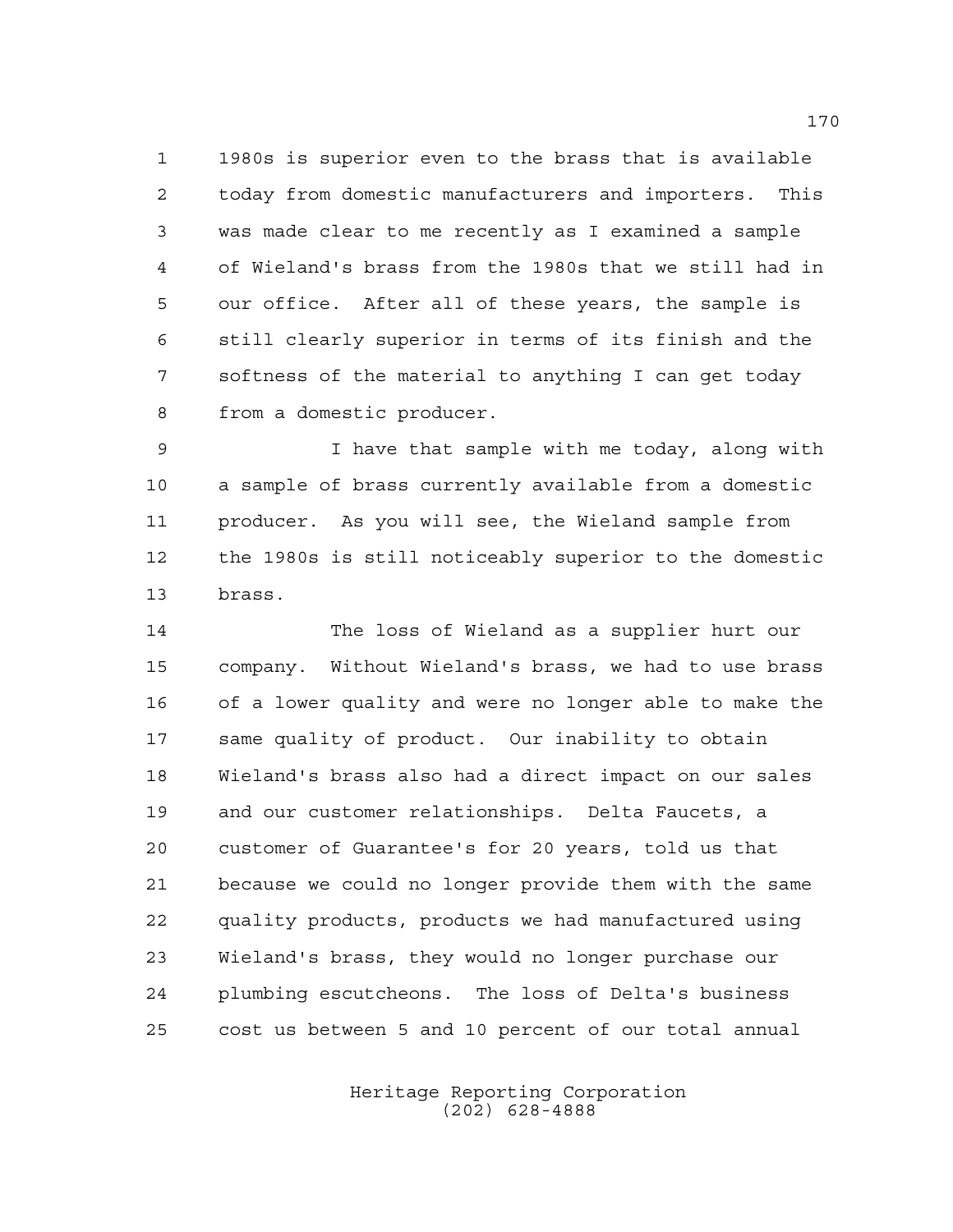sales.

| $\overline{2}$ | If the orders were to be revoked, we would             |
|----------------|--------------------------------------------------------|
| 3              | seek to again purchase brass from Wieland Germany due  |
| 4              | to the importance of material quality in our products. |
| 5              | We have been told by Wieland Metals U.S. that Wieland  |
| 6              | Germany has made technological improvements since we   |
| 7              | last were able to buy from them. We understand that    |
| 8              | Wieland Germany now produces an even higher quality of |
| 9              | brass than they did in the late 1980s, brass that      |
| 10             | requires no buffing.                                   |
| 11             | Guarantee would be willing to pay a price              |
| 12             | premium for Wieland's Germany, higher-quality brass    |
| 13             | over the prevailing average domestic price for brass.  |
| 14             | We would willingly do so because we could produce a    |
| 15             | higher-quality finished product more efficiently.      |
| 16             | That concludes my remarks. I would now like            |
| 17             | to introduce my colleague from Brazil. Thank you.      |
| 18             | MR. BAIALUNA: Good afternoon. My name is               |
| 19             | Valmir Baialuna. I am sales manager for the Brazilian  |
| 20             | producer of brass sheet and strip, Eluma SA. I have    |
| 21             | been with Eluma in my current position for eight       |
| 22             | Eluma supports the revocation of the orders<br>years.  |
| 23             | against Brazil and the other countries concerned.      |
| 24             | Eluma did not participate in the last sunset           |
| 25             | review conducted by this Commission. In fact, Eluma    |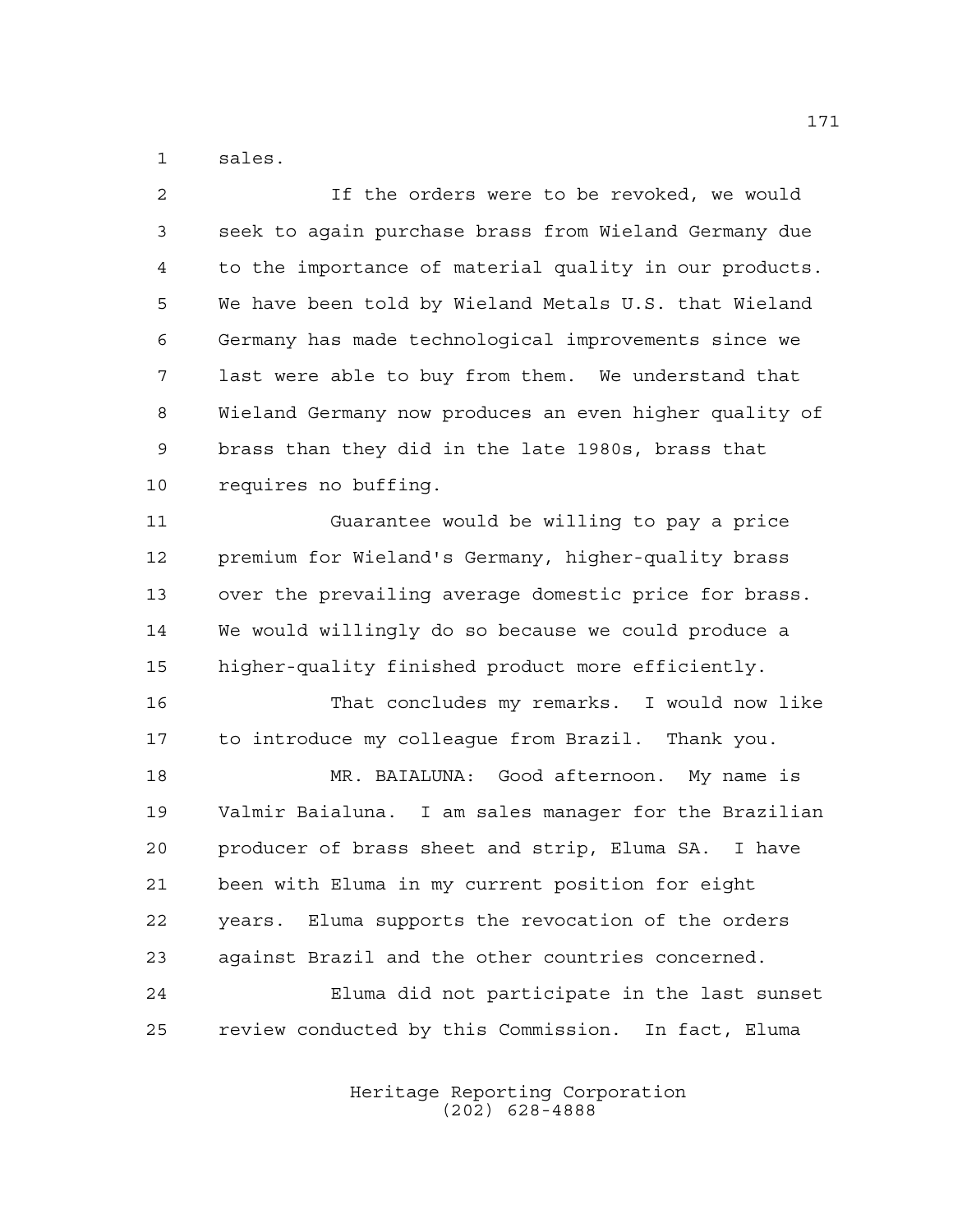has pretty much been a bystander in these cases for the last 20 years. The reason is simple: Eluma's imports into the United States, like all Brazilian imports, were declining long before the orders were issued. The import data show that in the two years preceding the imposition of the orders, imports from Brazil had declined very significantly, to a very small percentage of U.S. demand.

 The decision to limit our exports to the United States was not directly linked to the orders but to other market considerations. Starting in the mid-1980s, the Brazilian market for brass increased steadily and significantly. This was fueled by the very significant growth in a number of Brazilian industry sectors, such as automotive,

 telecommunication equipment and construction. This growth in Brazilian demand has continued until now and is expected to continue in the future, as the information we provided to the Commission clearly shows.

 During that period, Brazil was not the only market which experienced exponential economic growth. For example, Eluma and the other Brazilian producers also increased their exports to Asia and later to countries in Latin America. The information provided

> Heritage Reporting Corporation (202) 628-4888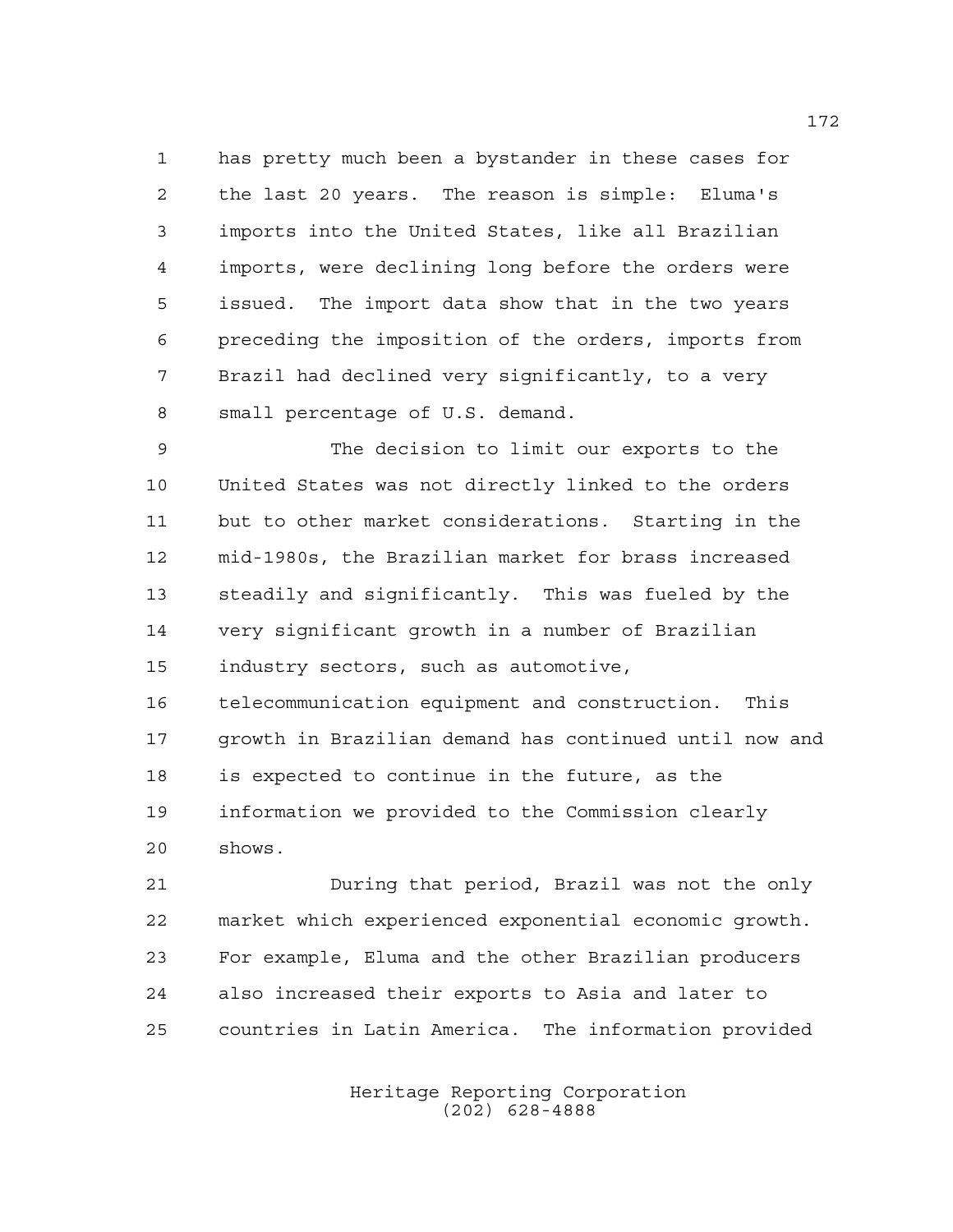by Eluma and the Brazilian industry shows that today very close to 100 percent of our production if focused on Brazil and Latin America.

 In the last 15 years, we have been a primary beneficiary of the globalization of the industries consuming brass. Today, we supply several subsidiaries of U.S. companies that purchase brass from us to produce downstream products in Brazil. There is little unused capacity in Brazil as a whole and almost none with respect to our company.

 The Commission has received our answer to its questionnaire and also has the information that was collected by SINDICEL, the Brazilian association that covers brass producers. The information from these two sources shows very similar trends.

 There are currently four producers of brass products in Brazil. Eluma is the largest Brazilian producer. The second largest is Termoneccanica, and the other two producers are very small and are estimated to represent only about 5 percent of the Brazilian market.

 The information provided to the Commission shows that Brazilian capacity increased over the period in response to the increased Brazilian demand. Using the Brazilian producers' sales to the domestic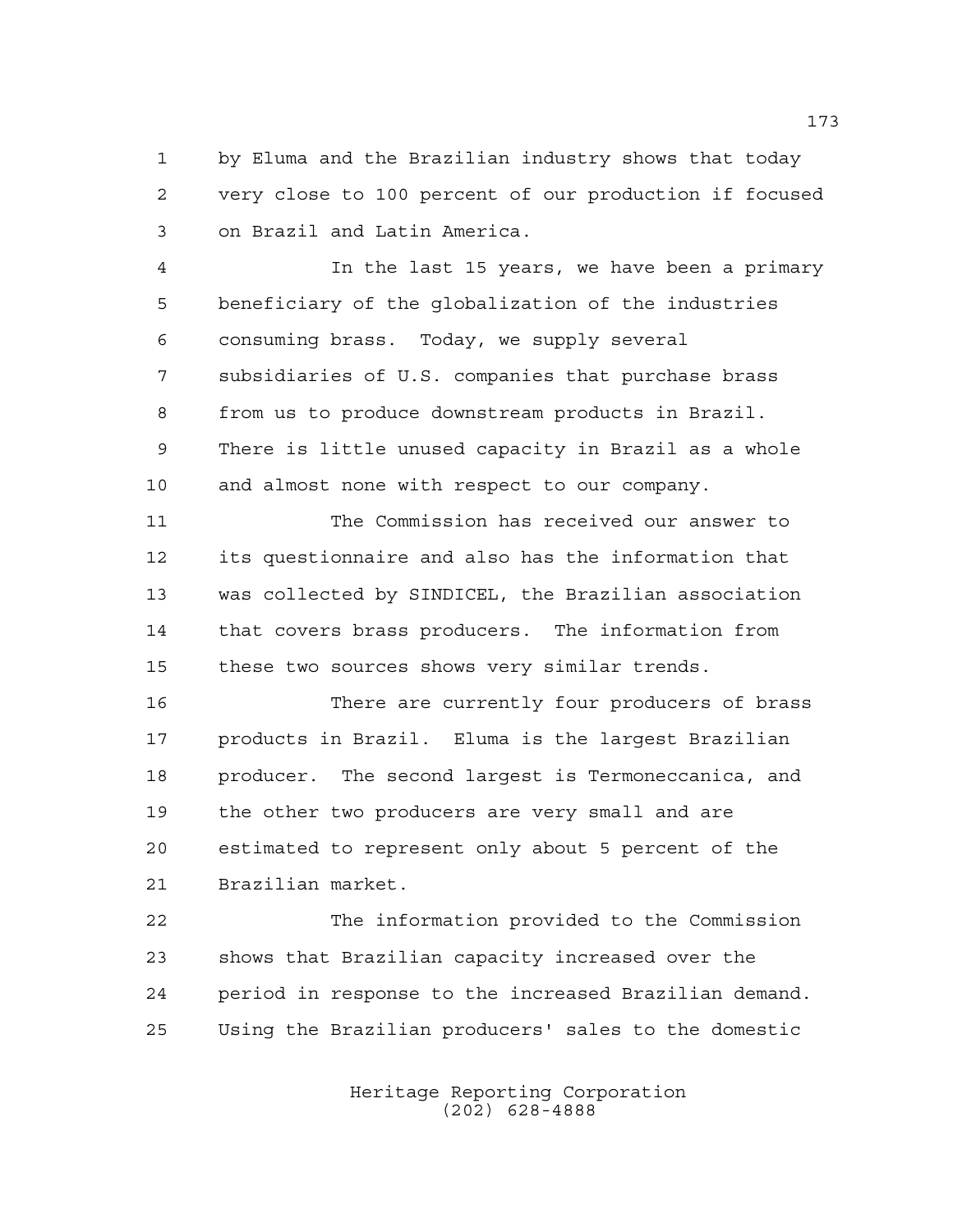market as a surrogate for Brazilian overall demand for brass, those sales increased by 56 percent between 1999 and 2004. At the same time, Brazilian capacity increased by about 50 percent. Thus, increased capacity in Brazil was very much in line with the increase in the Brazilian demand.

 If you compare the capacity that existed in Brazil in 1999 and the industry's sales to the Brazilian market in 2004, you can see that the Brazilian industry would not have been able to supply the Brazilian market if its capacity had stayed at its 1999 level. Almost all of this capacity is dedicated to the Brazilian market. Therefore, this increase was necessary to meet the Brazilian demand and has not resulted in excess capacity.

 I also note that brass imports into Brazil from third countries, including the United States, have increased significantly during this period. For example, imports of brass products into Brazil tripled between 2003 and 2004. This trend indicates that the growth of the Brazilian market was very significant and justified the decision made by my company and others to devote additional capacity to that market. The U.S. industry has alleged that Eluma is in the process of further increasing its capacity for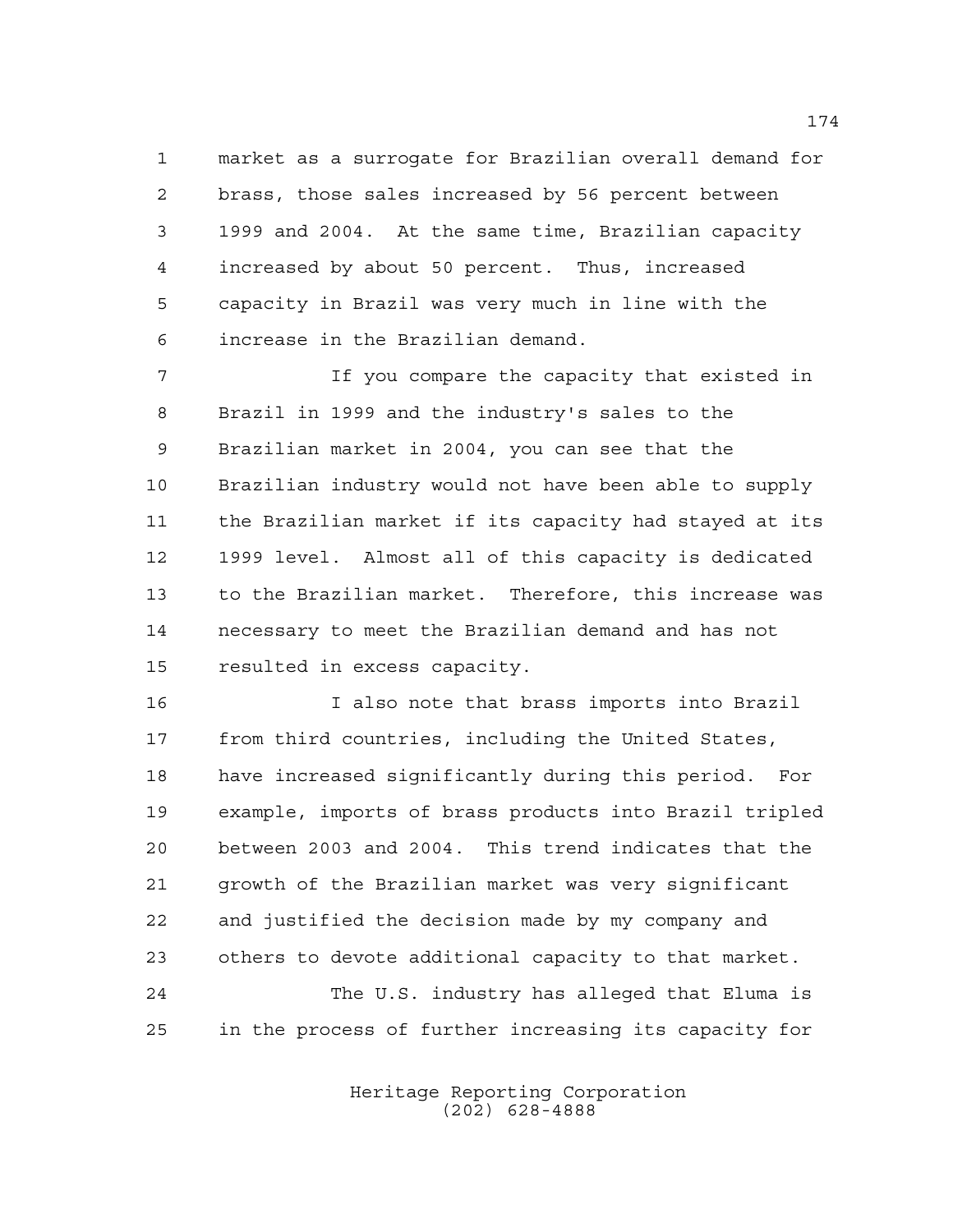brass. The Commission has our capacity figures for the period concerned. As I have already explained, our added capacity has been focused on supplying our growing domestic market and has not resulted in any unused capacity. For example, Eluma's capacity utilization was very close to 100 percent in 2004.

 Under these conditions, in spite of the allegations made by the U.S. industry, Eluma has no significant excess capacity that would threaten the U.S. industry. Even if the entire production resulting from our excess capacity in 2004 was sold to the U.S. market, it would represent less than 0.01 percent of U.S. apparent consumption. During the first three quarters of 2005, this number was even smaller.

 The Brazilian industry also supplies increasingly Latin American countries. This trend, which started in the late 1990s, has now completely overtaken our exports to Asia. As the Argentinean economy slowly recovers from its slump of several years ago, the data we provided to the Commission show that exports to Latin America have absorbed any unused capacity that was not devoted to the domestic market. It is our view that this trend will continue in the future.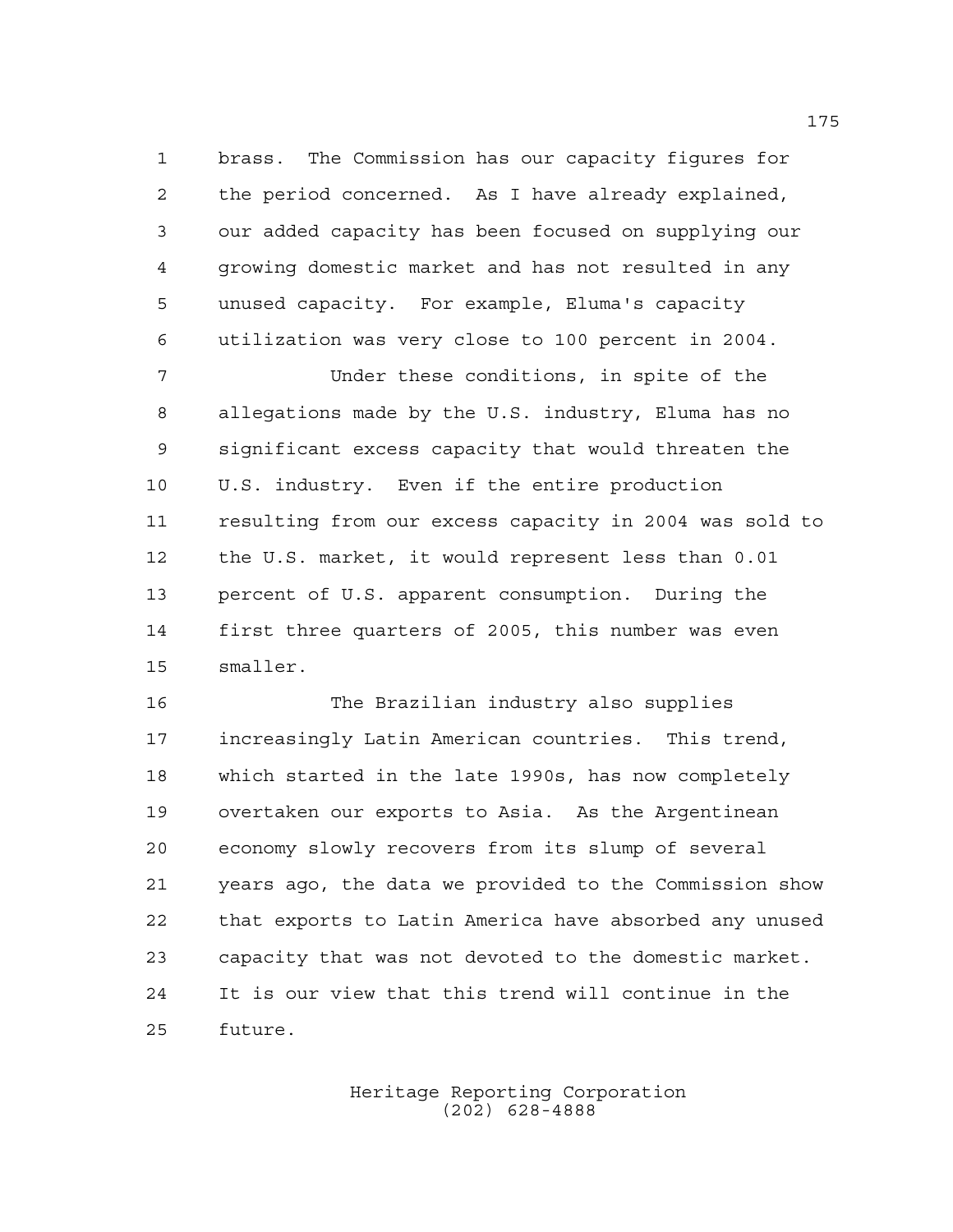Eluma would not be able to immediately shift capacity to brass from other products if the orders were revoked. We produce several different products on the same equipment: copper, bronze, brass alloys, including the C-200 series. Eluma has always produced these three products and intends to continue to produce them. Shifting production among these products is limited by the product blend that we must maintain to supply our customers in all three markets.

 Shifting capacity to brass from copper, for example, means losing sales and market share in the copper market. It is possible in theory but impractical in reality.

 In fact, the information we provided to the Commission shows that Eluma's capacity increased very slowly and in small increments during the period. It does not evidence any sudden product shifting to free capacity for brass, even though the Brazilian brass market was growing very quickly, as I mentioned earlier.

 In addition, diverting sales from other markets to the United States would be impractical and would not make much business sense. We have long- established relationships with customers in these other markets that would make it difficult for us to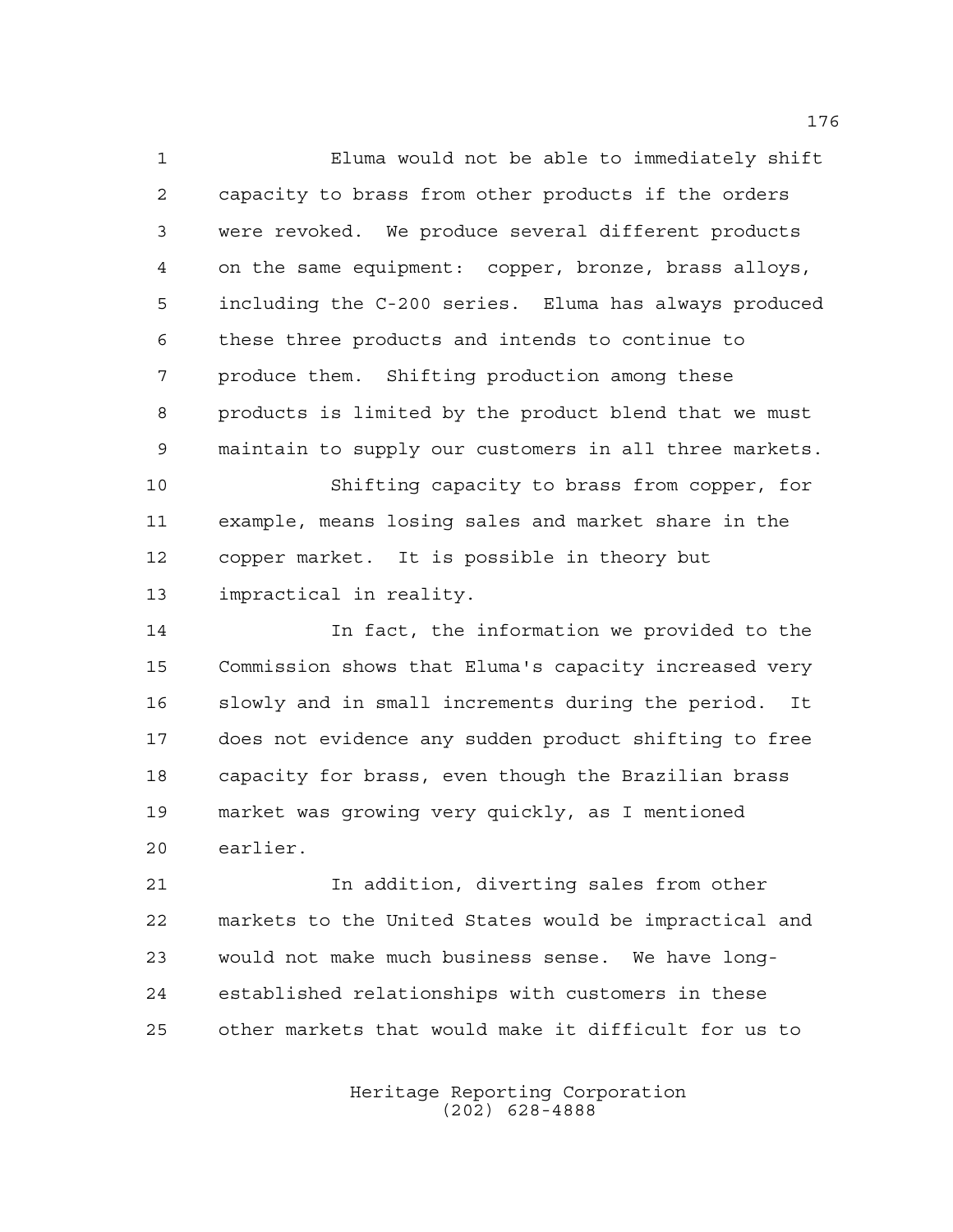divert sales from a commercial point of view.

| $\overline{2}$ | Furthermore, we have little incentive to               |
|----------------|--------------------------------------------------------|
| 3              | give up these markets for the U.S. market. The         |
| $\overline{4}$ | average price in these accounts is higher than the     |
| 5              | average U.S. market price. With lower market prices    |
| 6              | in the United States, why would we want to divert      |
| 7              | sales or increase capacity to supply this market?      |
| 8              | I have read and heard the arguments made by            |
| 9              | the U.S. industry that it is vulnerable to our imports |
| 10             | if the orders are revoked. I am no economic expert,    |
| 11             | but assuming this is true, for it to claim that it     |
| 12             | still needs protection after 20 years suggests to me   |
| 13             | that our imports were not the cause of its problems in |
| 14             | the first place.                                       |
| 15             | The increase in the cost of producing brass,           |
| 16             | especially copper, zinc, and energy cost, does not     |
| 17             | affect the U.S. industry alone but all producers       |
| 18             | around the world. In this respect, we are as           |
| 19             | vulnerable as the U.S. industry to rising cost of raw  |
| 20             | materials and certainly have not incentives to sell in |
| 21             | the United States if the U.S. market price will not    |
|                |                                                        |

 allow us to recover these costs. We currently sell in other markets at prices that are higher than the average U.S. market price.

Brazil remains a small producer of brass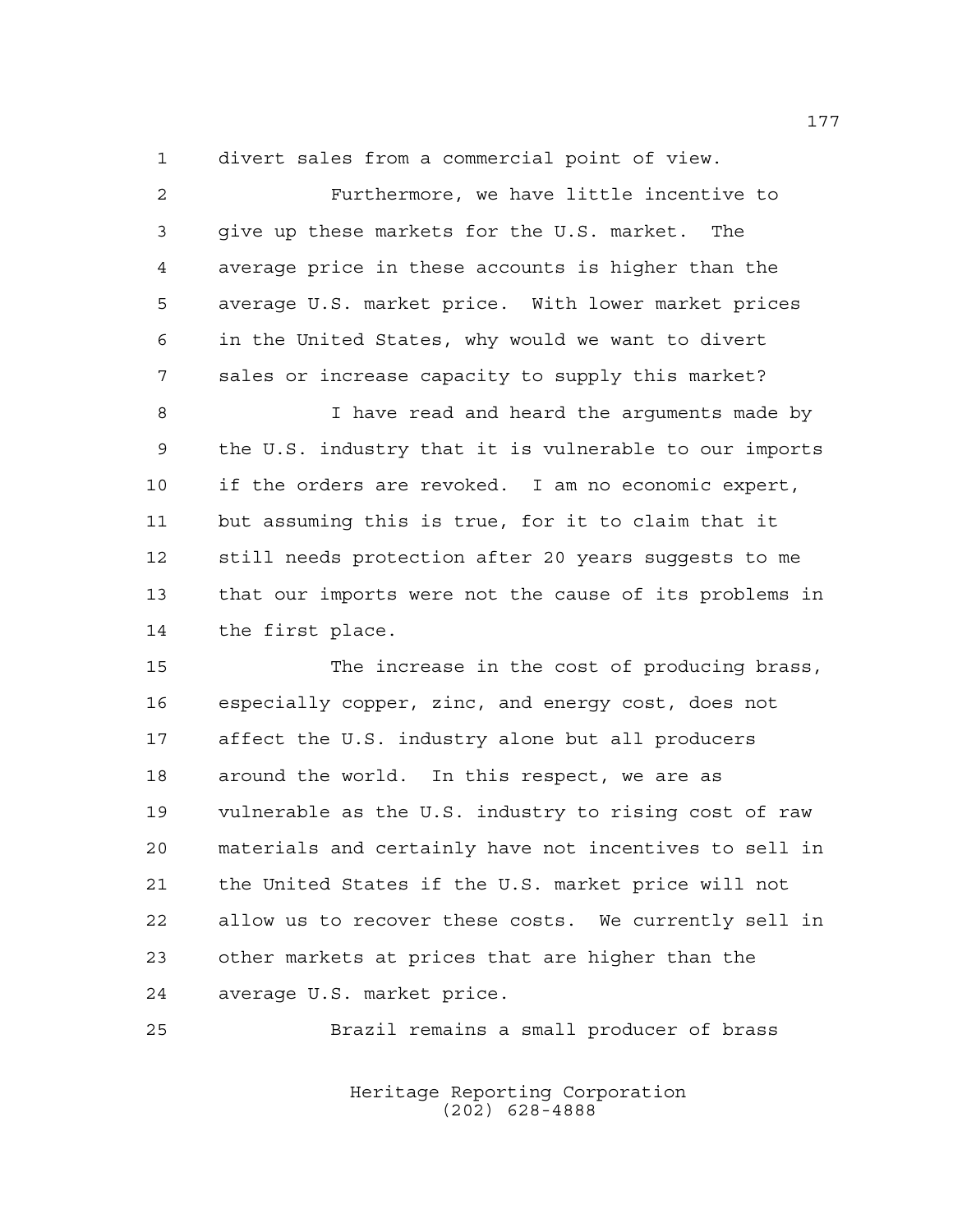compared to all other producing countries. Its capacity to produce brass is a fraction of that of Italy, France, Japan, or Germany. Unlike the other countries, almost all of Brazil's capacity is devoted to supplying a growing domestic market. Brazil does not export significantly, nor do its exports represent a significant share of its sales. For example, in 2004, Brazil's total exports were 2.5 million pounds, or 3.3 percent of its total sales. These data clearly show that the conditions of competition set Brazil apart from the other countries.

 In conclusion, I would like to share with you my surprise after I read the determination made by the Department of Commerce. This department determined that the revocation of the countervailing duty order against Brazil would likely lead to a continuation of subsidies, even though it also found that all known subsidy programs had been terminated in Brazil. How can that be? The same question could be asked of the claim made by the U.S. industry that imports from Brazil would adversely affect it if the orders were revoked.

 Thank you. I will be happy to answer any questions you may have.

MR. MALASHEVICH: Good afternoon, Mr.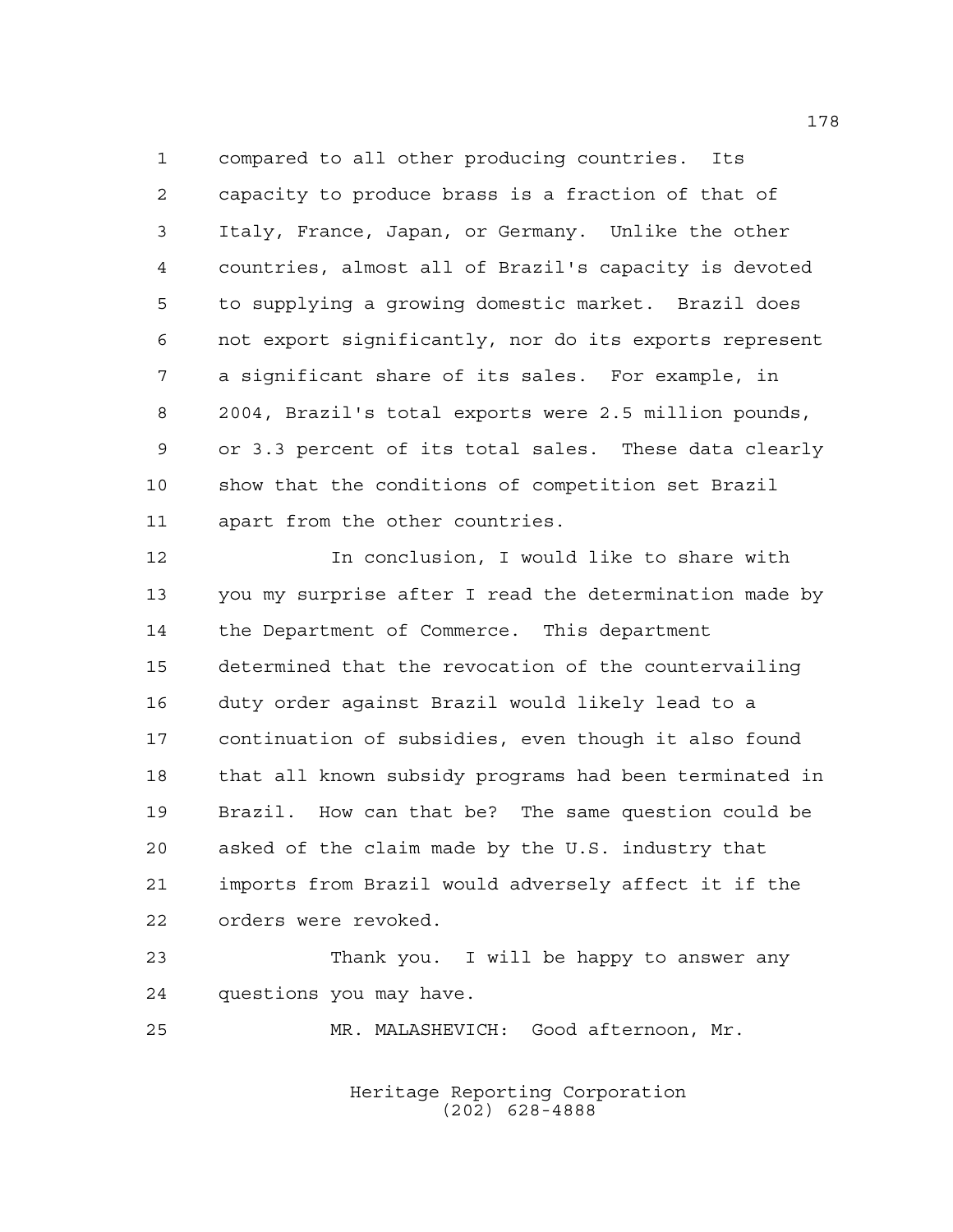Chairman and members of the Commission. I am Bruce Malashevich, president of Economic Consulting Services. I am here today on behalf of Respondents participating in this second sunset review of a case that was decided almost 20 years ago.

 My comments will focus on rebuttal of certain arguments in the Petitioners' prehearing brief regarding performance of the domestic industry, conditions of competition, and the likely effect, or, rather, lack thereof, that revocation of these orders against all remaining subject countries would have on the domestic industry.

 I would like to begin by turning your attention to the set of public exhibits passed out to you a short while ago. Exhibit 1 is a hypothetical representation of subject import market share over a typical period of investigation in a Title VII proceeding. As you can see, the market share of subject imports declined by half in this hypothetical case.

 In my some 30 years of experience before the ITC, I can think of not a single antidumping or countervailing duty case where the Commission voted in the affirmative with subject imports having declined so precipitously in relation to consumption.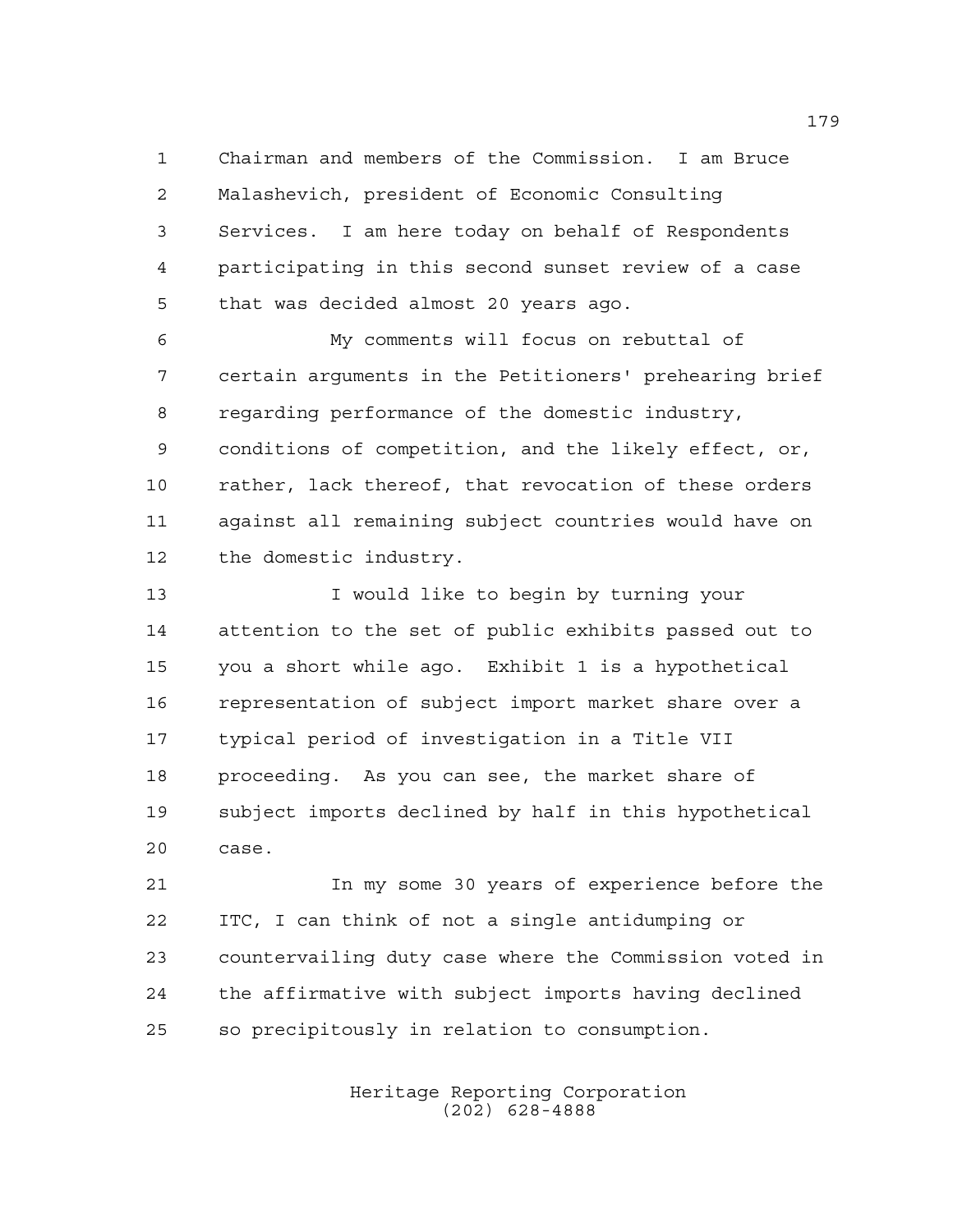I now turn your attention to Petitioners' essential theory in this particular sunset review. Please turn to Exhibit 2. It contains a quotation from page 65 of their prehearing brief, and it says, I quote, "that the subject imports will have a significant negative effect on the domestic industry in the event of revocation is most clearly indicated by the data developed at the time of the original investigation."

 Clearly, Petitioners believe that the data from the original POI should be the primary basis for your current, forward-looking decision,

 notwithstanding the fact that such data are now almost 20 years' old.

 Okay. So let's take a look anyway. Please turn to Exhibit 3. As I'm sure you now recognize, the lines on Exhibit 1 and Exhibit 3, in fact, are identical. The market share of the countries that remain subject to this order declined by more than 50 percent over the course of the original POI, the exact time period which Petitioners themselves believe to be the most important period for your decision. It strains credibility to conclude that a similar fact pattern in any case before the present Commission would yield anything other than a negative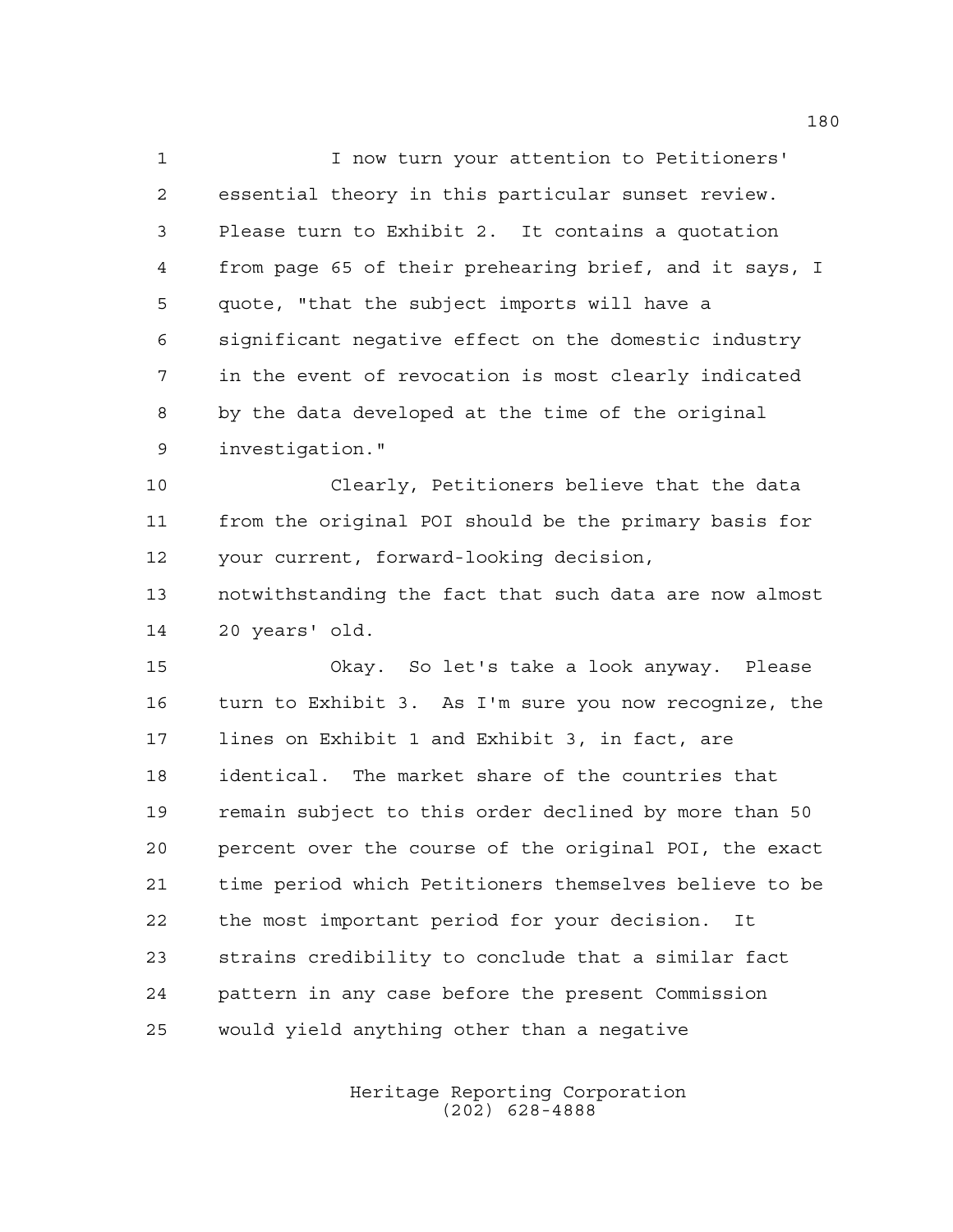determination.

| 2              | If this is the best that Petitioners can do,          |
|----------------|-------------------------------------------------------|
| 3              | I'm tempted to just sit down and stop right now, but  |
| $\overline{4}$ | giving them the benefit of doubt, there are other     |
| 5              | aspects of Petitioners' arguments that warrant        |
| 6              | critical comment this afternoon. For example,         |
| 7              | Petitioners would have you believe that the financial |
| 8              | performance of the domestic industry has been poor,   |
| $\mathsf 9$    | even with the orders in place, and that revocation    |
| 10             | would further injure the domestic industry.           |
| 11             | A careful review of the record in this case           |
| 12             | reveals that the domestic industry producing BSS, in  |
| 13             | fact, is not vulnerable but, rather, quite resilient. |
| 14             | I urge the Commission to think about profitability of |
| 15             | the domestic industry in the face of what Petitioners |
| 16             | would have you believe is a perfect storm of negative |
| 17             | market developments which the domestic industry has   |
| 18             | successfully overcome. Despite a general economic     |
| 19             | recession during the period of review, exacerbated by |
| 20             | the impact of the 9/11 tragedy, a longer-term         |
| 21             | softening of demand for various reasons, and          |
| 22             | unprecedented increases in raw material and energy    |
| 23             | costs, the domestic industry was able to maintain a   |
| 24             | positive operating profit in every single year of the |
| 25             | period of review.                                     |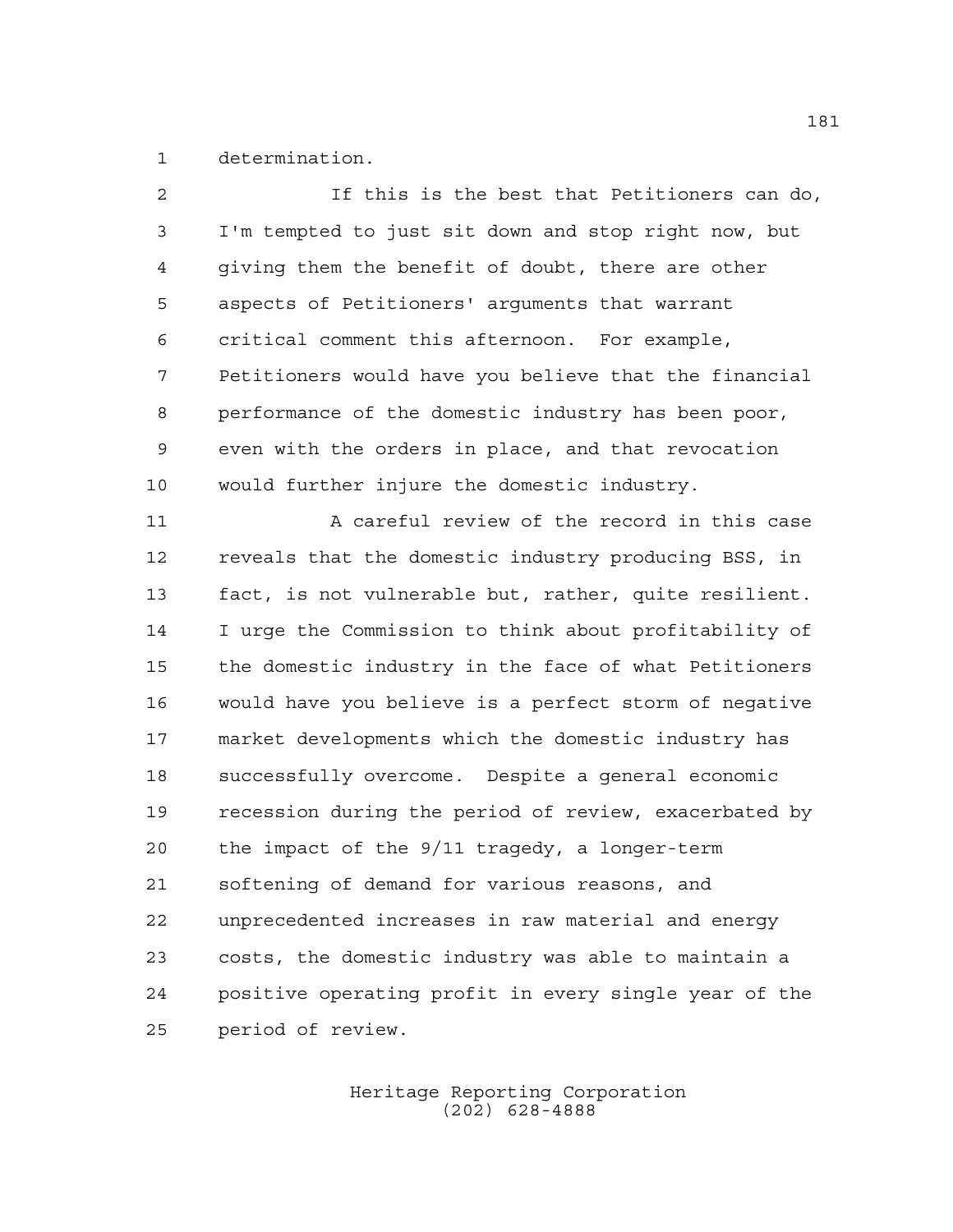In 2004, the last year of the period, and this is very significant in light of Petitioners' theory, in the last full year of the POR, the domestic industry achieved operating profits essentially equal to their level in the base year of 1984 in the original period of investigation.

 As for the outlook, an article appeared in 8 the American Metal Market on December 27, 2005, reporting that inventories of brass products in the U.S. are expected to remain tight. You heard testimony from the domestic industry this morning that the outlook for 2006 is very good. I agree. We have continuing growth in overall U.S. GDP at a healthy level. This is important because consumers of BSS products span a wide range of industries across various economic sectors. They include manufacturers of automobiles, ammunition, and electronics products. Building and construction firms are another major end user. Therefore, the performance of the domestic industry producing BSS necessarily tracks the general economy.

 During the general manufacturing recession experienced in the U.S. from 2001 through 2003 -- that's distinct from the recession in GDP, which was much shorter in duration -- the BSS industry also

> Heritage Reporting Corporation (202) 628-4888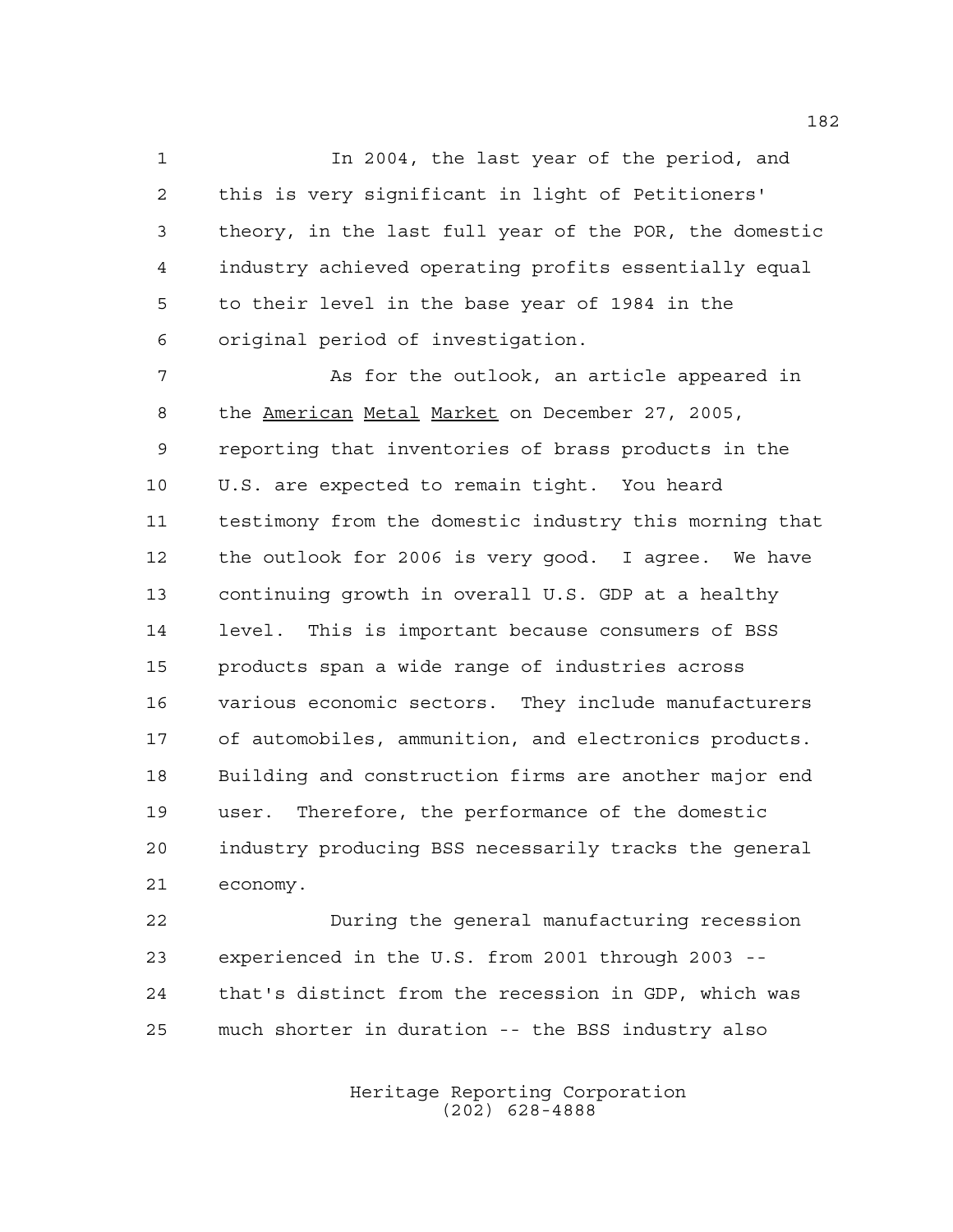experienced declines, as expected. Nevertheless, the industry remained profitable in every single year. In fact, the domestic industry's financial performance was even better than the Commission's traditional profitability analysis reveals.

 One condition of competition for the BSS industry is that producers and re-rollers separately pass through the cost of the metal to customers under well-established pricing agreements. You heard an excellent description about that system early in this morning's testimony. More recently, U.S. producers have implemented, and customers generally have accepted, surcharges for fuel and energy and, in some cases, natural gas.

 It's the fabrication charge on which producers earn practically all of their operating revenue and profits. Thus, final net sales values that are inclusive of escalating metal costs necessarily inflate the true sales values of the domestic industry's actual operations in relation to operating or any other measure of profit. For this reason, the Commission should evaluate the profitability of the industry using a so-called "conversion margin," which essentially excludes the metal costs from the equation.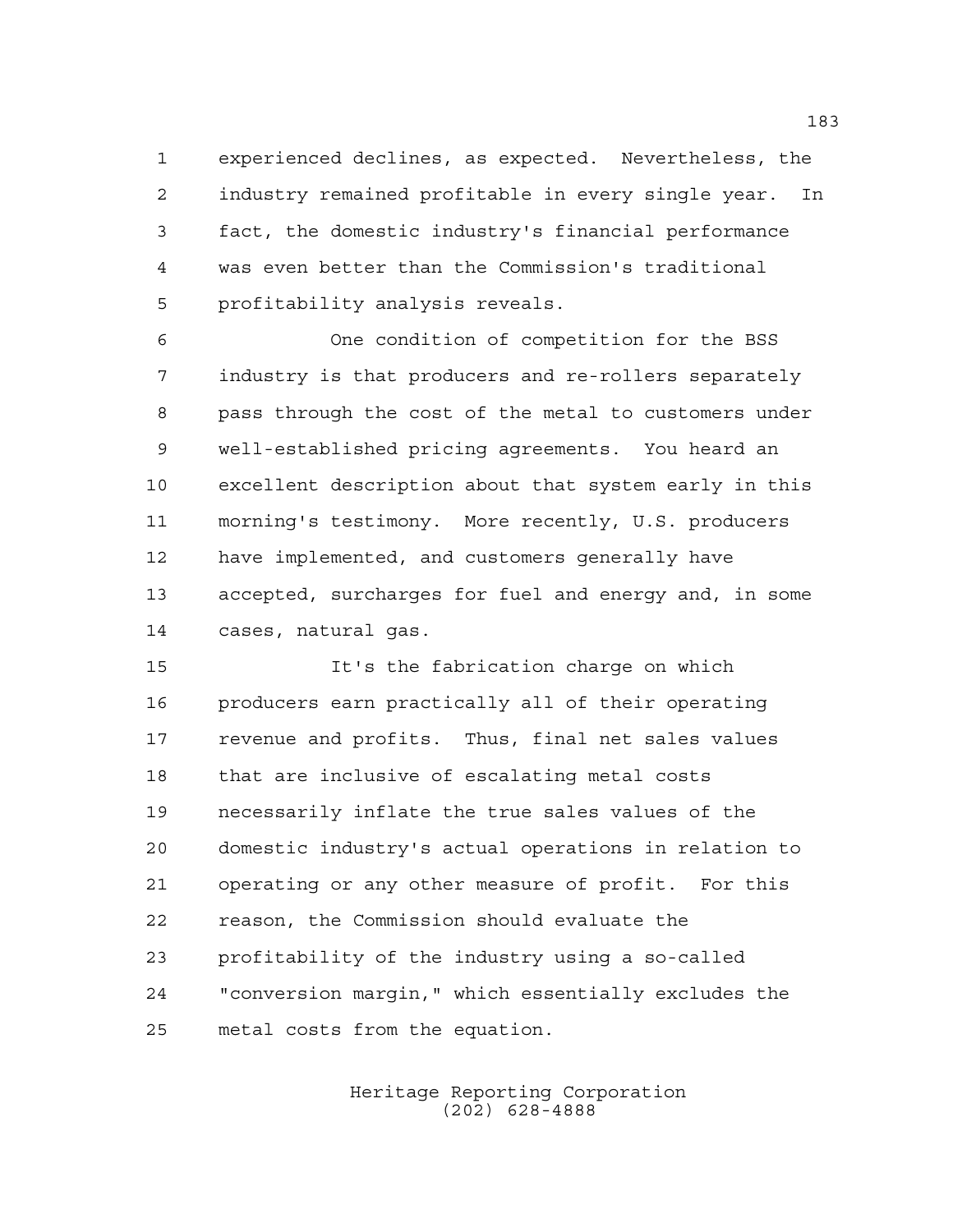## 1 I confirmed with the industry's

 representatives today in Germany and Brazil that this is, in fact, how they monitor their progress in the normal course of their business.

 So I urge members of the Commission to carefully study Confidential Exhibit 5 to the German prehearing brief which calculates this conversion margin for the domestic industry. This exhibit shows that under this more appropriate measure of profitability, the domestic industry achieved in absolute terms much healthier levels of profit throughout the entire POR than are indicated in the prehearing report, and nothing I heard in this morning's testimony would cause me to change my view in that regard.

 The prehearing report, I think we now virtually all accept, also contains misleading data with respect to the domestic industry's level of capacity and, therefore, capacity utilization rates. I emphasize that staff is not at all at fault here. Rather, it results from an unusually wide range of assumptions upon which domestic capacity was reported by the individual players. Consequently, the domestic industry's capacity is wildly overstated, thus artificially driving down utilization rates.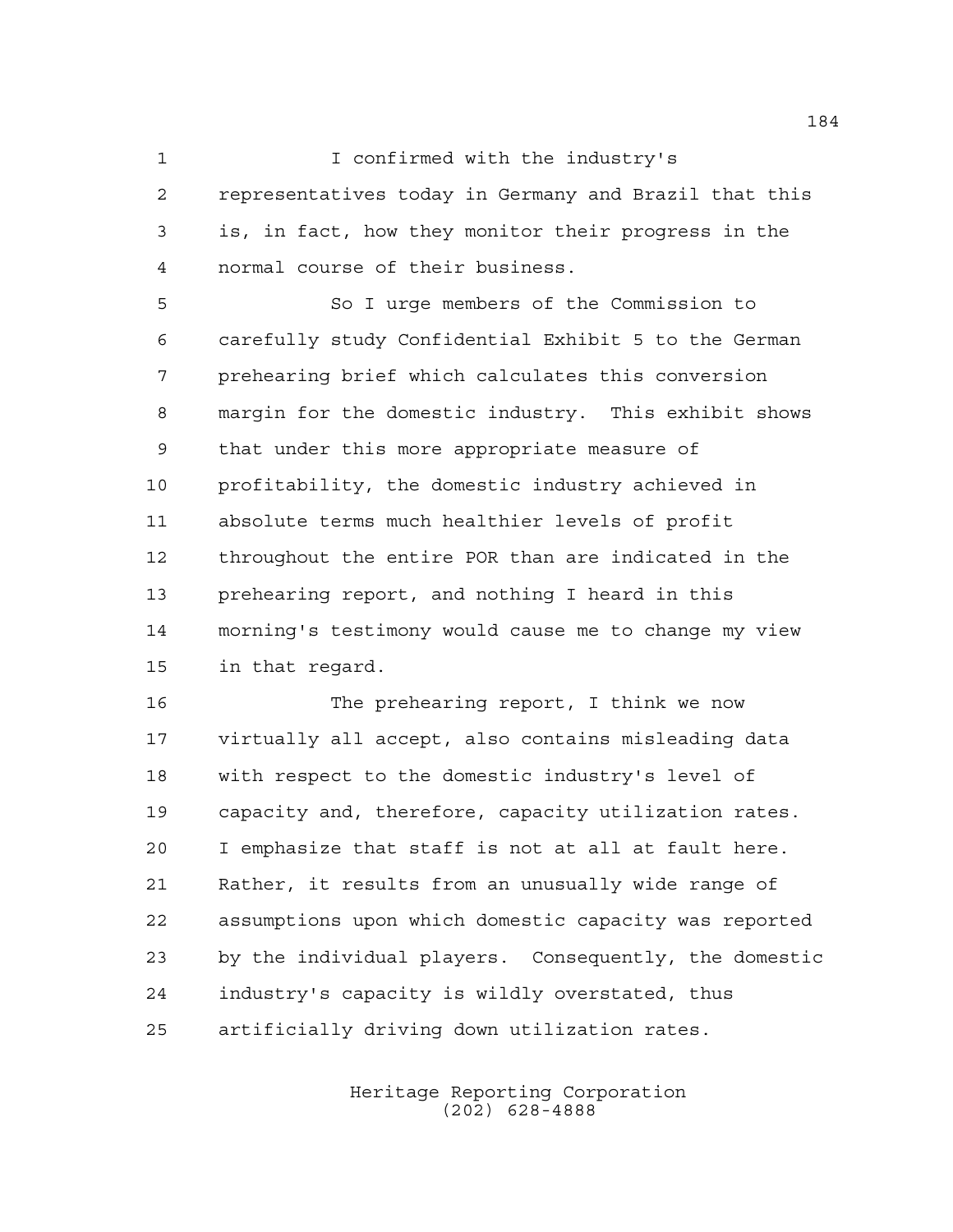The rates, as reported in the prehearing report, also are simply unrealistic in the face of reported shortages in the market during the POR and the recent behavior of nonsubject imports. You heard confirmation today that there were extended periods of allocation, at least in 2000 and 2004, and other evidence and testimony today that, to some extent, they continue today.

 I understand that at least one major revision to the reported domestic capacity data has 11 just been submitted, and we'll analyze that revision for the post-hearing brief.

 We also call the Commission's attention to the complete lack of harmful correlation between the performance of the domestic industry and the behavior of subject imports. During both the original investigation and this POR, subject imports' market share declined coincident with generally declining levels of operating profitability for the domestic industry, however you measure it. Despite Petitioners claims, the two factors simply are not related in a manner that would support an affirmative determination.

 Should the Commission accept Petitioners' claim that the domestic industry is in a weakened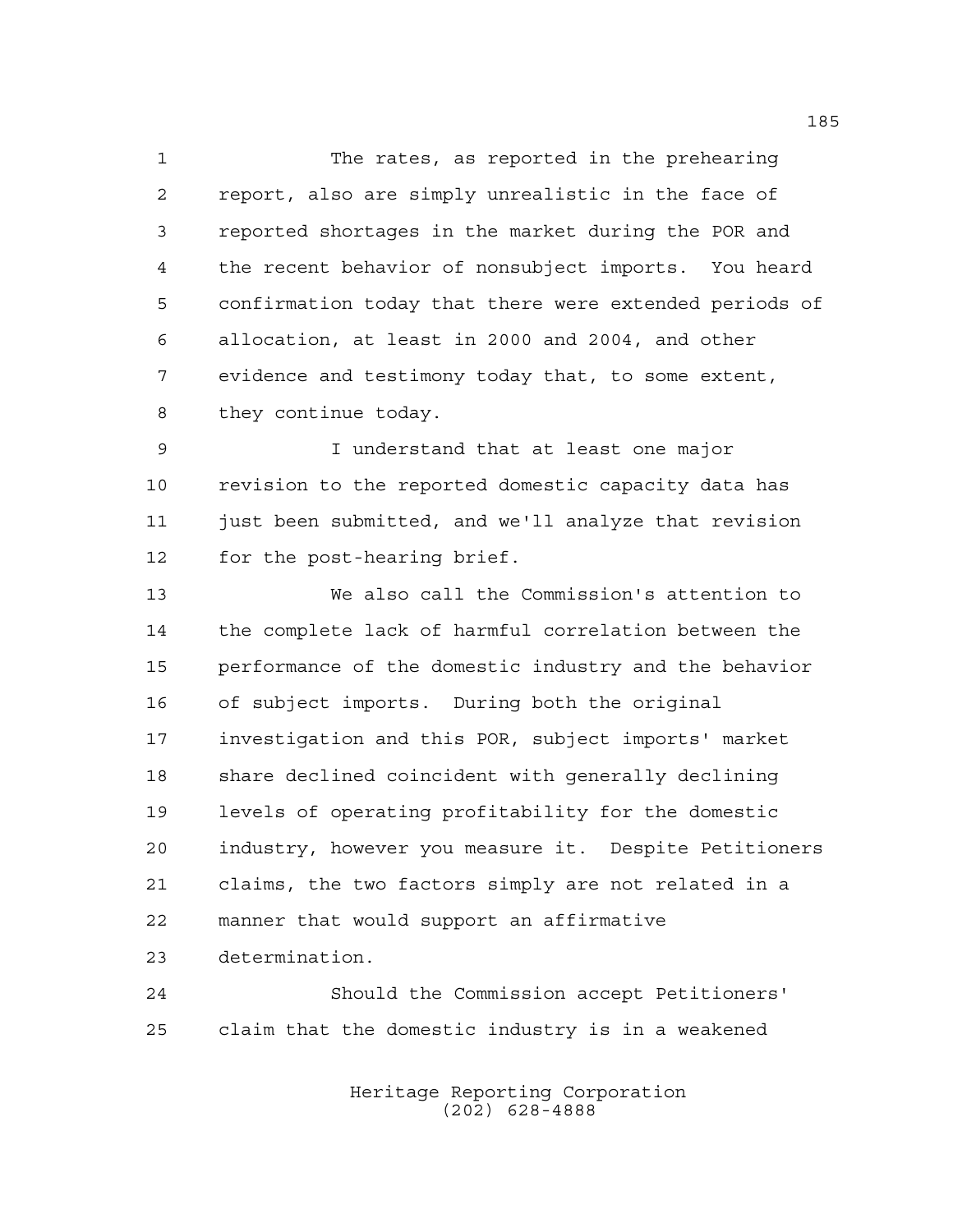state, there is no causal connection between its performance and the declining subject imports' share of the domestic market.

 Once again, focus your attention on a particular statement in Petitioners' prehearing brief. On page 3, Petitioners state, and I quote: "The reasons for the domestic industry's weak condition include a decline in demand for BSS over the period of review with numerous downstream customers relocating offshore, increasing costs of production, and increasing volumes of nonsubject imports."

 Note that there is no mention of subject imports. Perhaps more important, all three of the factors mentioned are completely unrelated to subject imports' presence in the market.

 I certainly do not concede that the domestic industry has weakened, but I would like to comment on these three factors that serve as Petitioners' theory on page 3 nonetheless.

 First, they state that the demand for brass sheet and strip is declining. Although the raw data indicate that apparent consumption has declined over the period of review, this decline was largely cyclical in nature and the result of a general manufacturing recession that occurred roughly between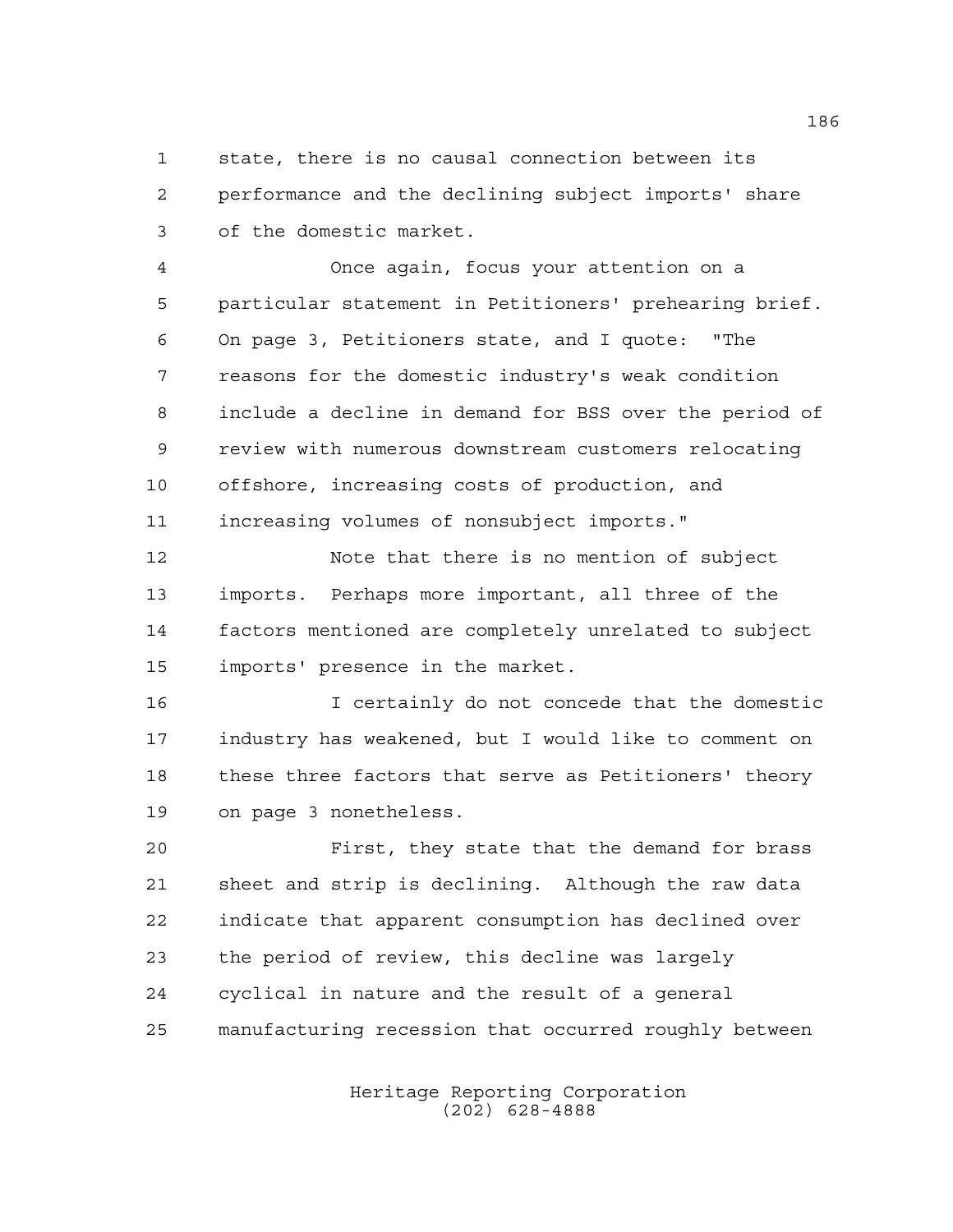2001 and 2003. So that's three years of the POR right there.

 Since the substantial decline from 2000 and 2001, the demand for BSS has generally expanded. Petitioners would like the Commission to focus on the lean years during the recession. I urge the Commission to evaluate the domestic industry over the entire course of the business cycle, as it should and normally does. Such an analysis will show that the domestic industry is certainly not weak but, rather, quite resilient.

 The second factor mentioned by Petitioners, increasing cost of production, is also wholly unrelated to subject imports. The Commission should note that a majority of the increases of cost of production are the result of increasing raw materials costs, especially copper. No one in this matter disputes that increases in the cost of raw materials are simply passed through in the form of higher prices to the customer. Thus, they have a minimal effect on the financial performance of the domestic industry.

 Second, as we are all aware, commodities in general have experienced tremendous increases in prices over the last several years. However, futures exchanges now suggest that moderation of this trend is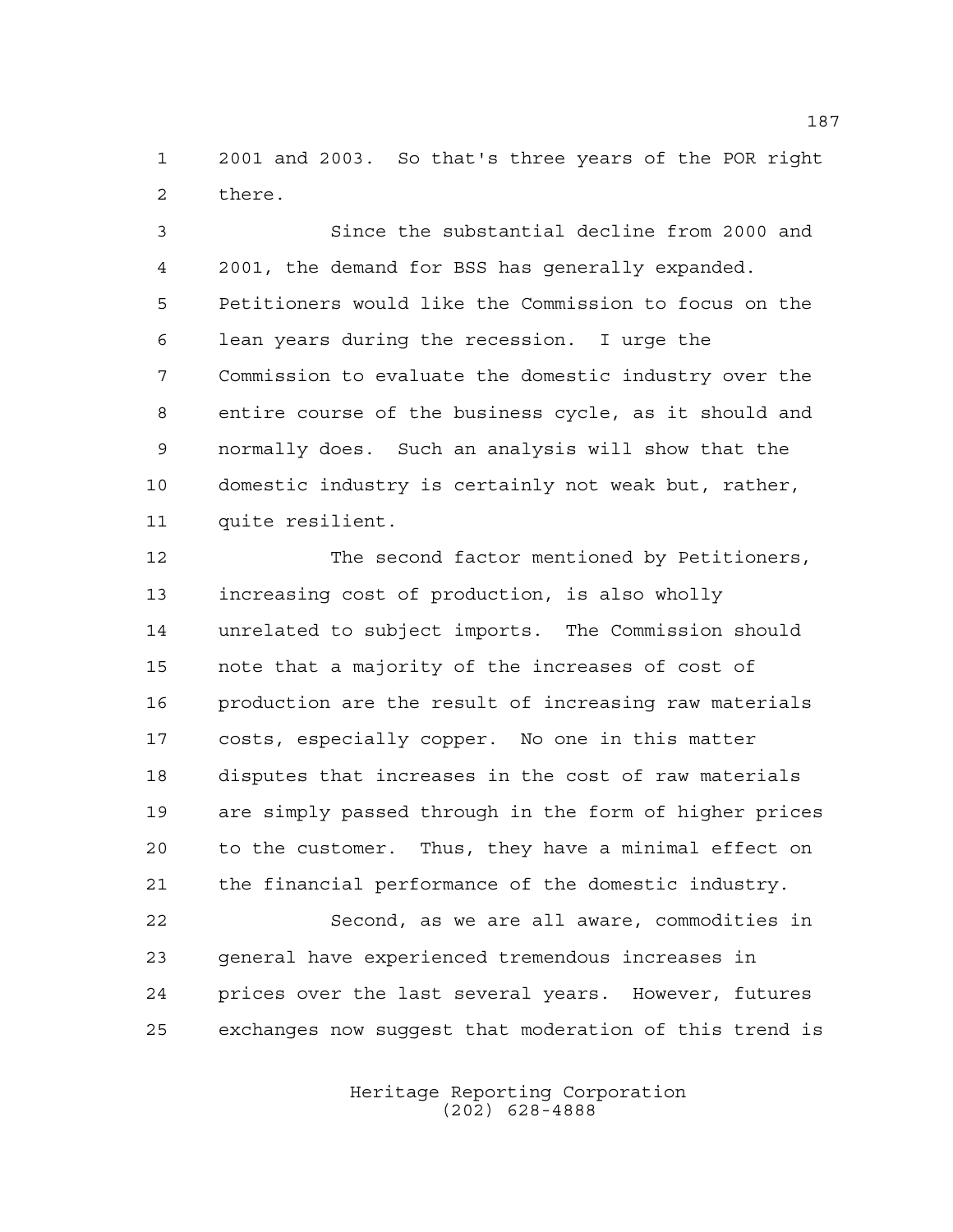underway. The January 19, 2006, edition of the Wall 2 Street Journal reported that futures prices for copper scheduled for March of 2007 are five cents per pound lower than currently. Once again, the Commission should consider the recent cost increases in the context of a full business cycle and the fact that BSS producers worldwide paid the same world prices for key alloy elements. All parties agree on that.

 The third major factor cited by Petitioners is a reportedly significant increase in nonsubject imports. Now, the testimony this morning was particularly enlightening on that score, and I emphasize that you pick up a confidential exhibit that was just reprinted from the prehearing brief on the subject of nonsubject imports. I understand that that's been passed out to you all by the secretary's office.

 Now, essentially, Petitioners are arguing that you should look to the behavior of nonsubject imports during the POR as a forecast of what would happen to subject imports in the event of revocation and also as a cause of the domestic industry's vulnerability. Well, they principally rely on nonsubject imports from the formerly subject countries: Sweden, Korea, and the Netherlands.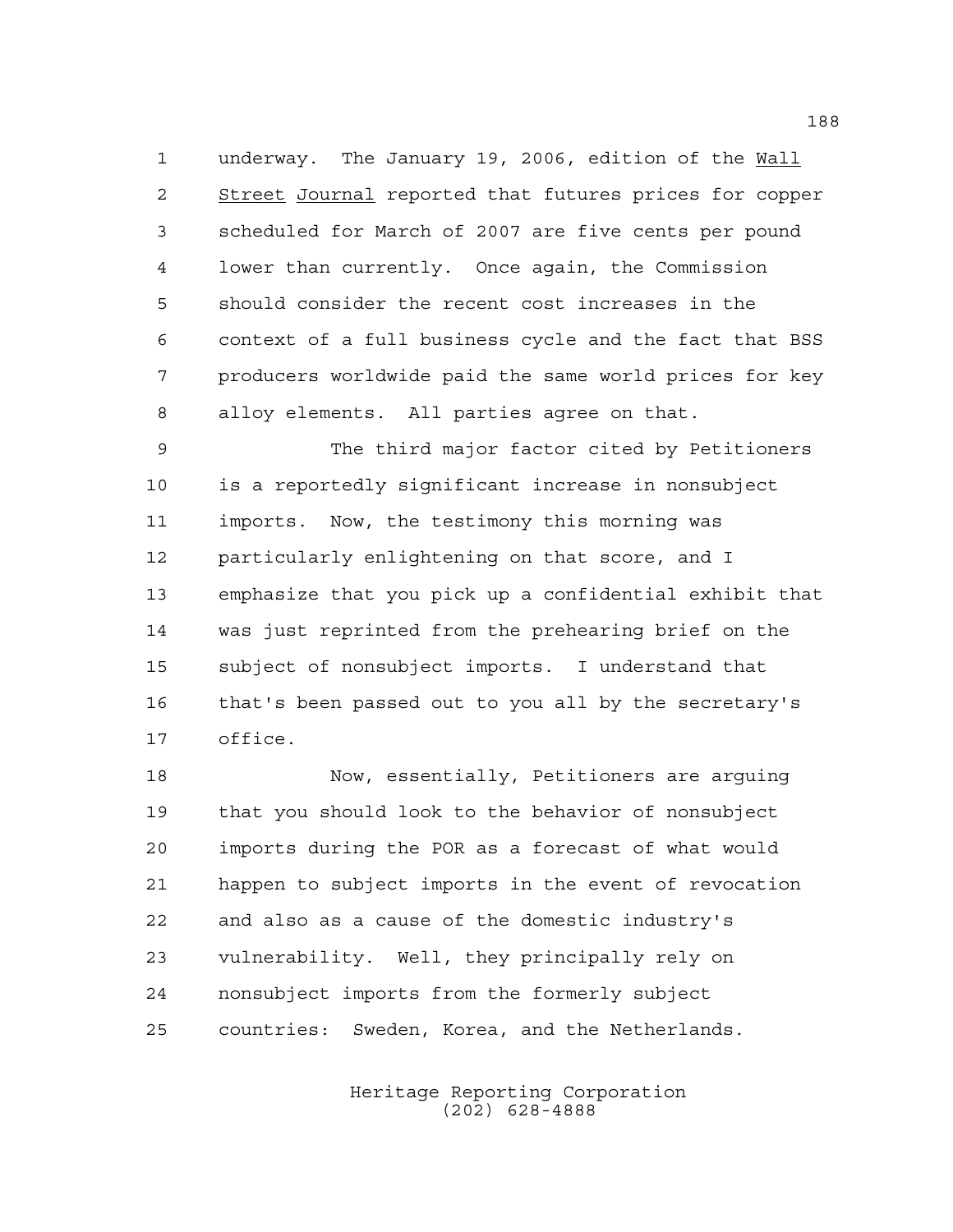Now, think about the public testimony this morning. There is no production any longer in Sweden, and the imports from Korea and the Netherlands, in the case of the Netherlands, were of a product that couldn't be made to the appropriate quality by a domestic producer, and the material from Korea was bridging material that helped them start a domestic production operation.

 So owing to the circumstances testified to this morning, how could the behavior of those imports possibly be a forecasting tool for the future behavior of entirely different subject imports from a different set of countries? It's inconceivable. And, secondly, how can the industry be vulnerable to an increase in nonsubject imports that it mostly accounted for, and that increase is explained by the special circumstances testified to this morning by the domestic industry itself?

 These facts alone effectively destroy Petitioners' argument regarding the significance of nonsubject imports. Nevertheless, should the Commission conclude that the domestic industry is in a weakened state, there is nothing in the record to indicate that revocation of the orders would disturb the domestic market or otherwise affect the domestic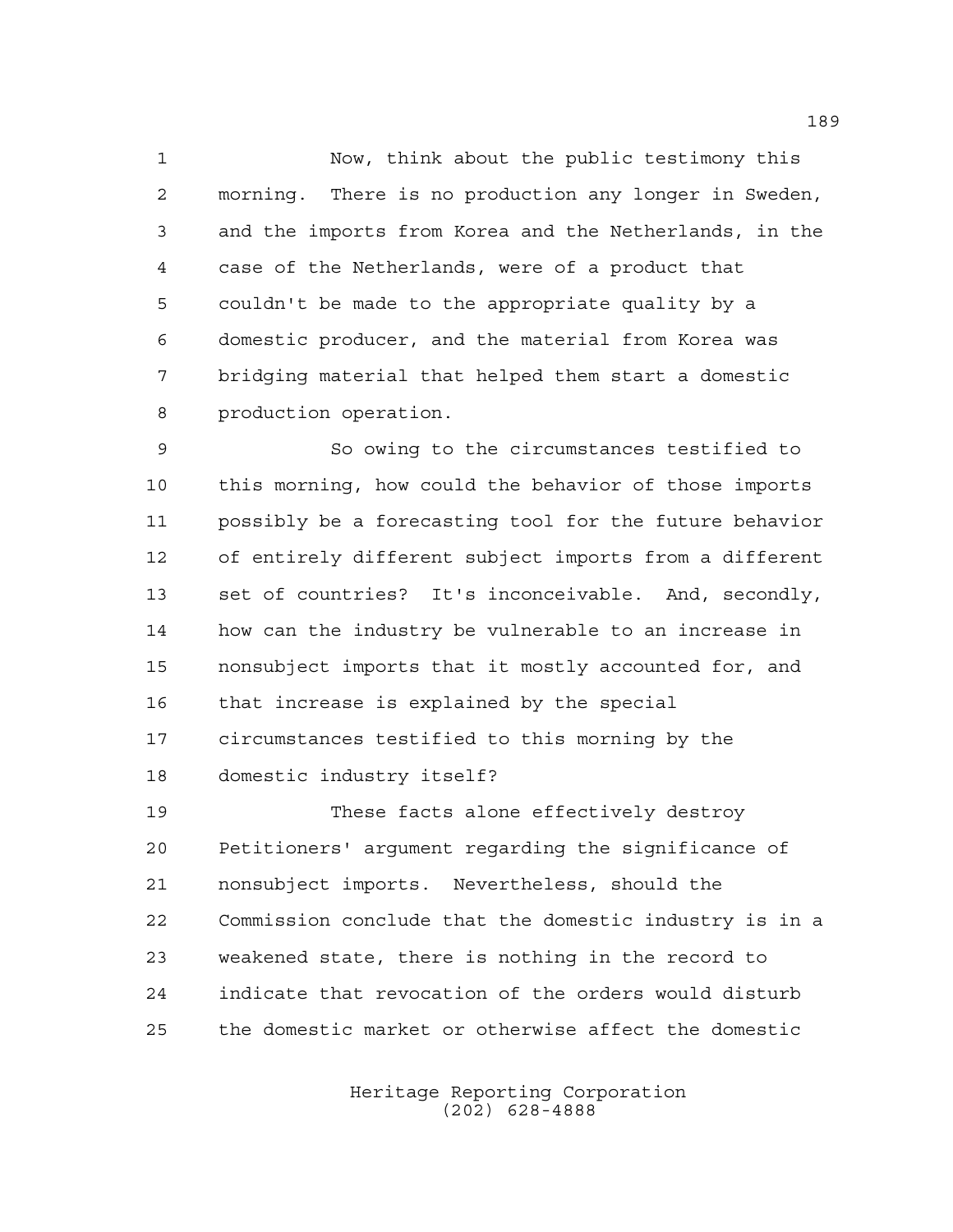industry.

| $\overline{a}$ | As shown in my public exhibits and                     |
|----------------|--------------------------------------------------------|
| $\mathfrak{Z}$ | Respondents' briefs, subject imports in the aggregate  |
| $\overline{4}$ | have been declining over the original investigation,   |
| 5              | both absolutely and as a share of the domestic market, |
| 6              | and simply continued that trend thereafter. It's       |
| 7              | doubtful the Commission would have reached an          |
| 8              | affirmative determination originally against the       |
| 9              | countries now subject to this order.                   |
| 10             | Under a revocation scenario, Petitioners               |
| 11             | would have you believe that subject imports would      |
| 12             | flood back into the market in significant quantities.  |
| 13             | Two major obstacles prevent such a result. As shown    |
| 14             | in Exhibit 3 of the Germany prehearing brief, prices   |
| 15             | in the U.S. market are not above world market levels,  |
| 16             | and, in fact, in many cases are below the prices that  |
| 17             | could be achieved elsewhere. Thus, producers have no   |
| 18             | incentive to divert shipments to the U.S. market       |
| 19             | should the orders be revoked. The strong value and     |
| 20             | increasing value of the euro and, more recently, the   |
| 21             | strengthening of the Brazilian real, further           |
| 22             | discourage diversion of shipments to the U.S. market.  |
| 23             | You heard testimony from one of the Germany            |
| 24             | industry witnesses that the U.S. industry now          |
| 25             | generally controls distribution as well as production  |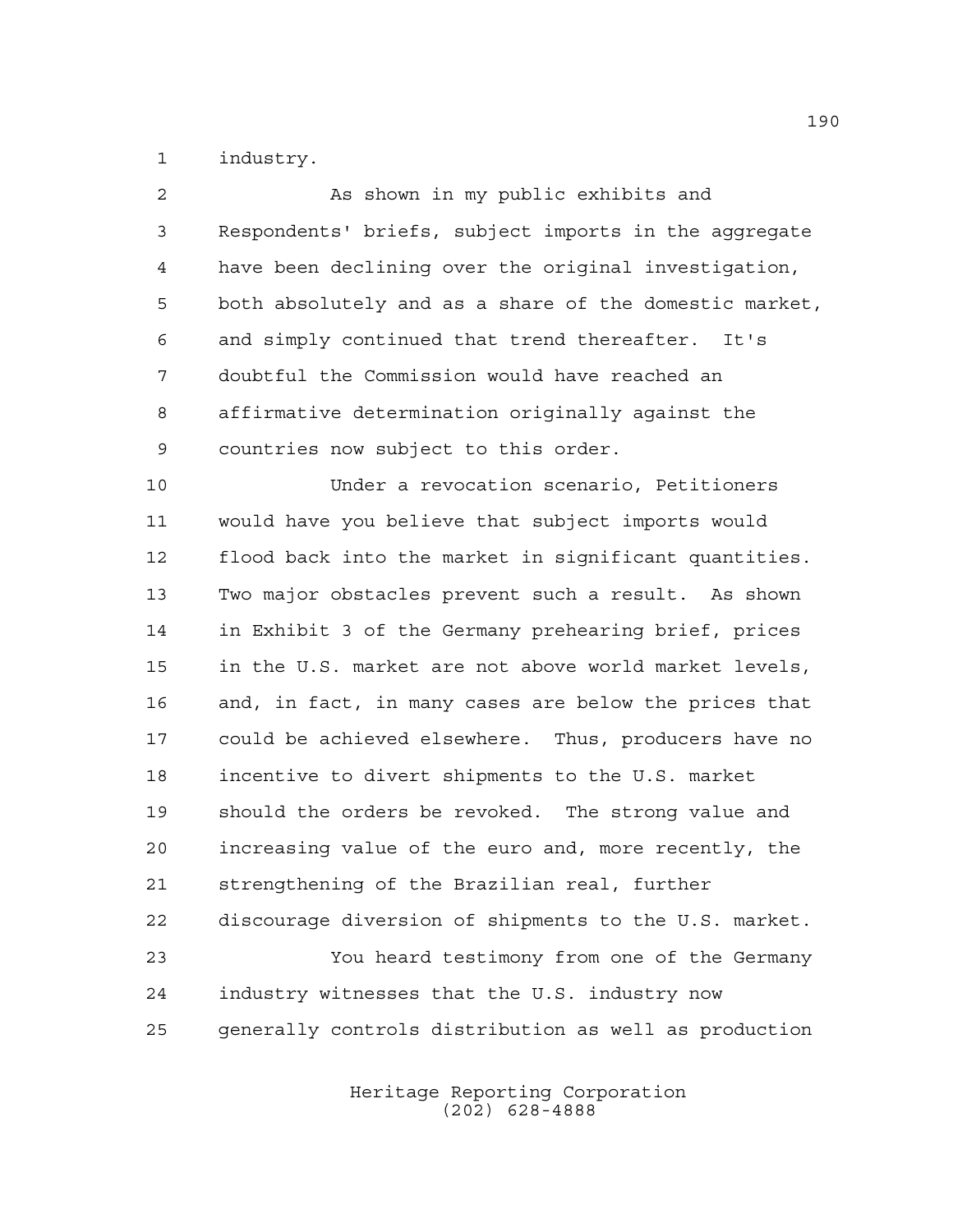of BSS in the United States, another barrier to increasing subject imports. Brazil and Germany have no significant available capacity to increase production of BSS.

 Germany had been the largest exporter to the U.S. among the currently subject countries. However, German capacity and production have declined substantially since the original POI. Wieland, the largest exporter, has established manufacturing operations in the United States. The Commission should also note that exports to the U.S. of Wieland's nonsubject brass sheet and strip products, classified otherwise in the same HTS numbers, have declined steadily, both during and since the time of the original investigation.

 A simple fact is that the most promising growth markets for BSS are in other parts of the world, especially Asia.

 All of these circumstances combine to make it extremely unlikely that subject imports would come back into the U.S. market in any meaningful quantities. Should the Commission nonetheless conclude that subject import market share would increase upon revocation, it's very likely that such increase would be at the expense of nonsubject imports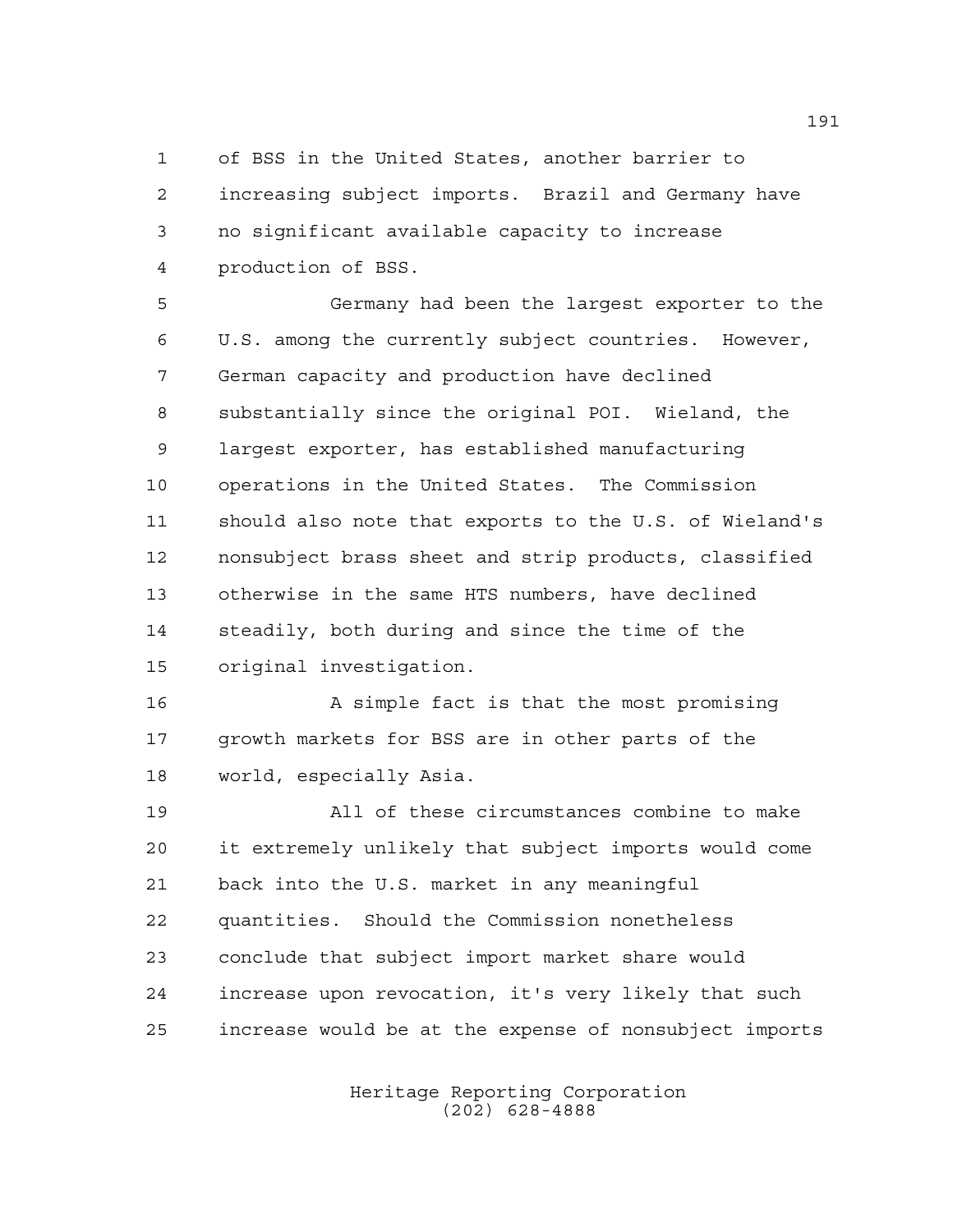rather than domestic production. Although the data are confidential, I urge the Commission to investigate the channels of distribution for domestic shipments, on the one hand, and subject and nonsubject imports on the other.

 Given the role that domestic producers themselves play with respect to nonsubject imports, it is much more likely that the response to any hypothetically significant increase in subject imports would be a commensurate decline in nonsubject imports rather than domestic production. Thus, the domestic industry is not somehow threatened by increasing subject imports should these orders be revoked.

 Thank you, and I would be pleased to answer any questions.

 MR. SHOR: Mr. Chairman, that concludes our presentation.

 CHAIRMAN KOPLAN: Thank you very much. I appreciate your responses to our questions, and, again, as we go through our questions this afternoon, if you would continuously reidentify yourselves for the record to assist the reporter, and we'll begin the questioning with Commissioner Aranoff.

 COMMISSIONER ARANOFF: Thank you, Mr. Chairman. Let me be the first to welcome the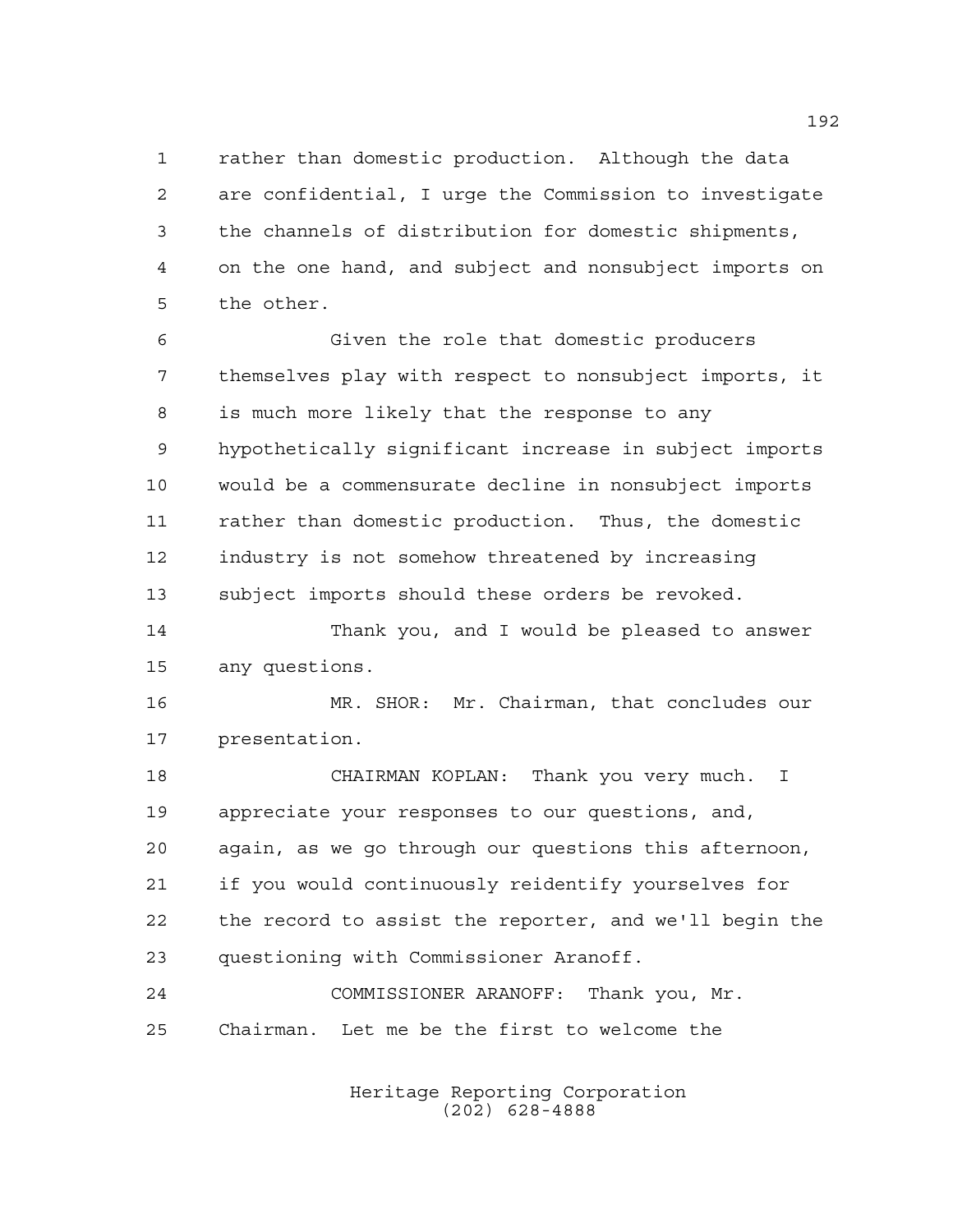afternoon panel, and thank you for being with us to answer our questions this afternoon.

 Let me start with a question for Mr. Traa. Am I pronouncing it correctly? Thank you.

MR. TRAA: Yes.

 COMMISSIONER ARANOFF: In your brief, you make the argument, and I think you also made it in your testimony, that German imports would continue to be quite small if the orders were removed and that the only opportunity for increased imports would be to some very specialized, high-quality customers in the U.S.

 I know that in your brief you analogize your company's situation with the situation of the Korean producer and with OAB, who are affiliated to foreign producers for which the Commission revoked orders in the last round of reviews in this case. Both of those U.S. affiliates are integrated producers, whereas Wieland's affiliate in the U.S. is a re-roller.

 Why wouldn't there be an incentive for your company to ship partially finished product to be re-rolled in the U.S.?

 MR. TRAA: For me, the main reason would be that we would not put capacity into heavy-gauge material and ship this to the United States at a price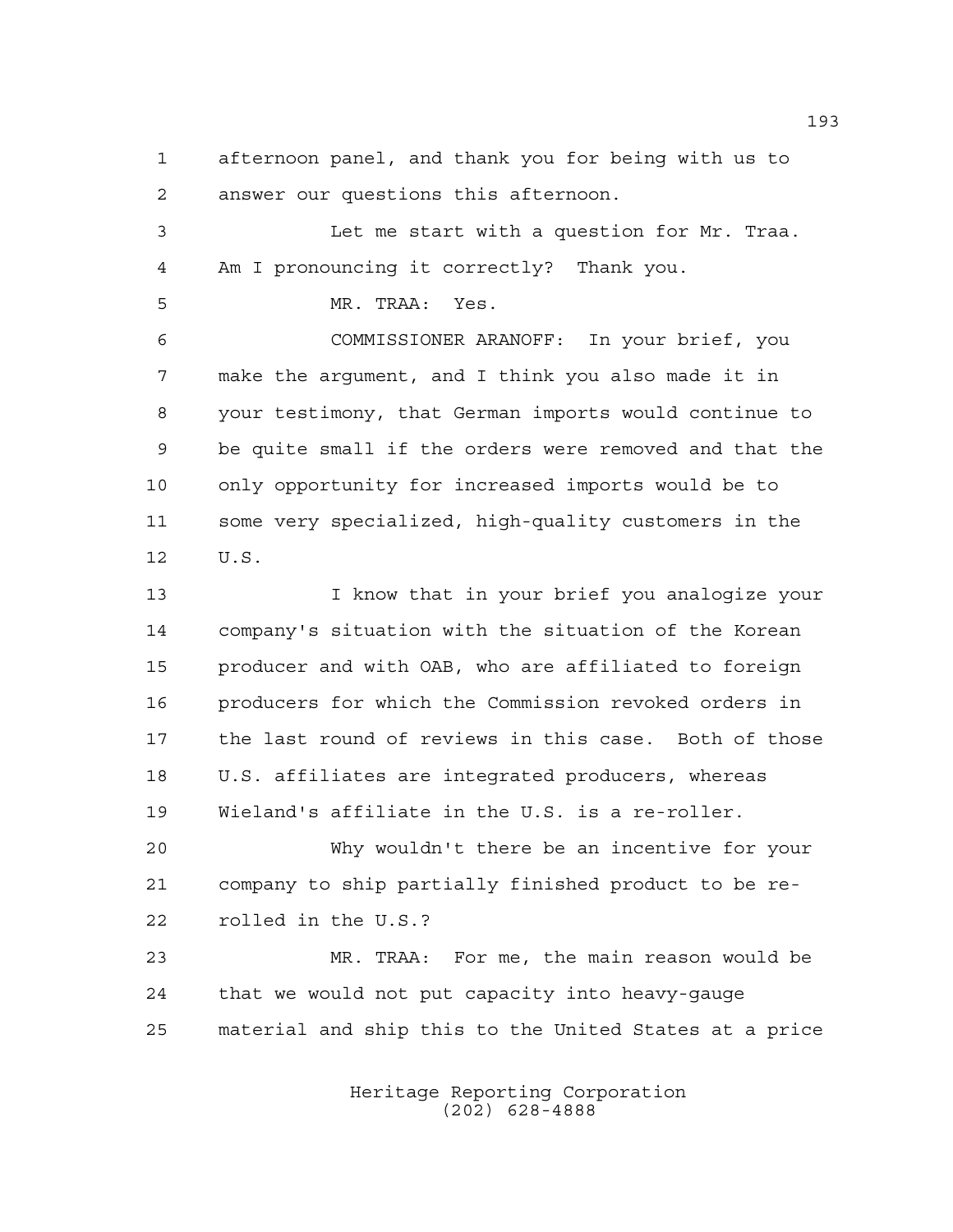which is not interesting for us. We would rather use that capacity for producing high-quality products and shipping it either in Europe or, of course, to Asia into the high-performance alloys -- nickel, silver, phosphor bronze -- as I've said before. COMMISSIONER ARANOFF: So is it your contention that your capacity utilization is already so high that there is just no room to add this product to ship to the U.S., or is it just that even if you had capacity, you wouldn't do it because this is a low-end product and not worth the money? MR. TRAA: I would say it's a low-end product, and at this point, at this moment, with the current exchange rate, it wouldn't make any sense for us to ship this to the United States. MR. SHOR: Just to emphasize the point about the exchange rate -- CHAIRMAN KOPLAN: Could you move your microphone closer, Mr. Shor? MR. SHOR: I'm sorry. Just to emphasize about the exchange rate, and perhaps Markus could also comment, at current exchange rates, it is much cheaper for Wieland Metals U.S. to purchase that re-roll material from Olin, its current supplier, than to import it from Germany. That's just a function of the

> Heritage Reporting Corporation (202) 628-4888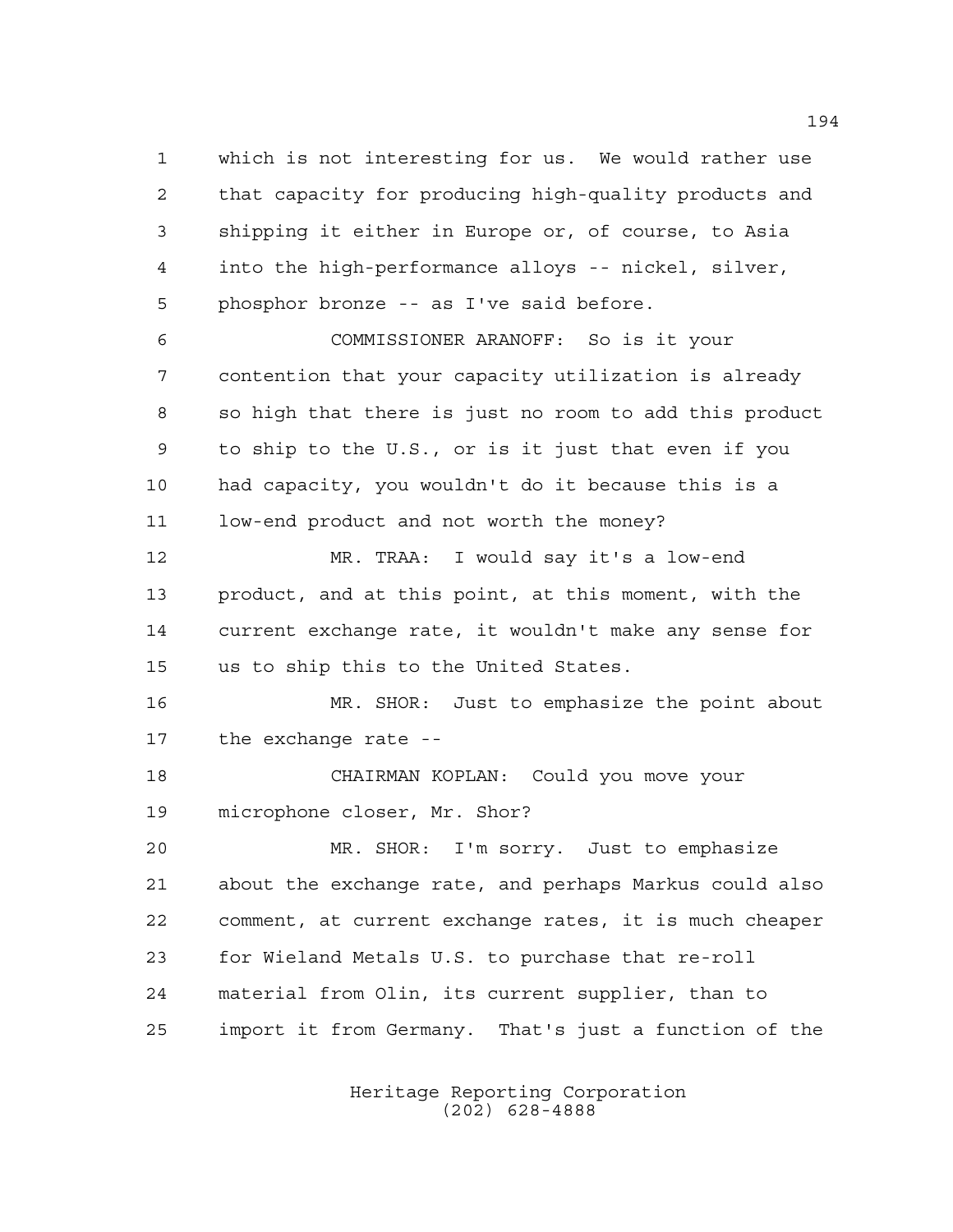market.

 MR. SCHULER: Markus Schuler. I would like to add some comments here from the buying/receiving end in the United States to this question. While the parent company may or may not have interest in supplying to the United States, I certainly don't have any interest in buying from them. Certainly, one of the reasons, Werner just mentioned. A couple of the other reasons are very obvious and were actually stated this morning by our domestic producers. The industry has really, really changed. The long lead times that it would require certainly would require us to stock far more material at our warehouse in order to make sure that we're covered at all times. Now, with the interest rates where they are, transportation costs where they are, and the metal prices where they are, the financing of additional volume is really not up to us. It was also stated this morning that there is really not much margin left in selling brass here in the United States market. I agree with that. I don't have the margin to spend it on capital expenditures for extended volumes of raw material that I would have to do because the supply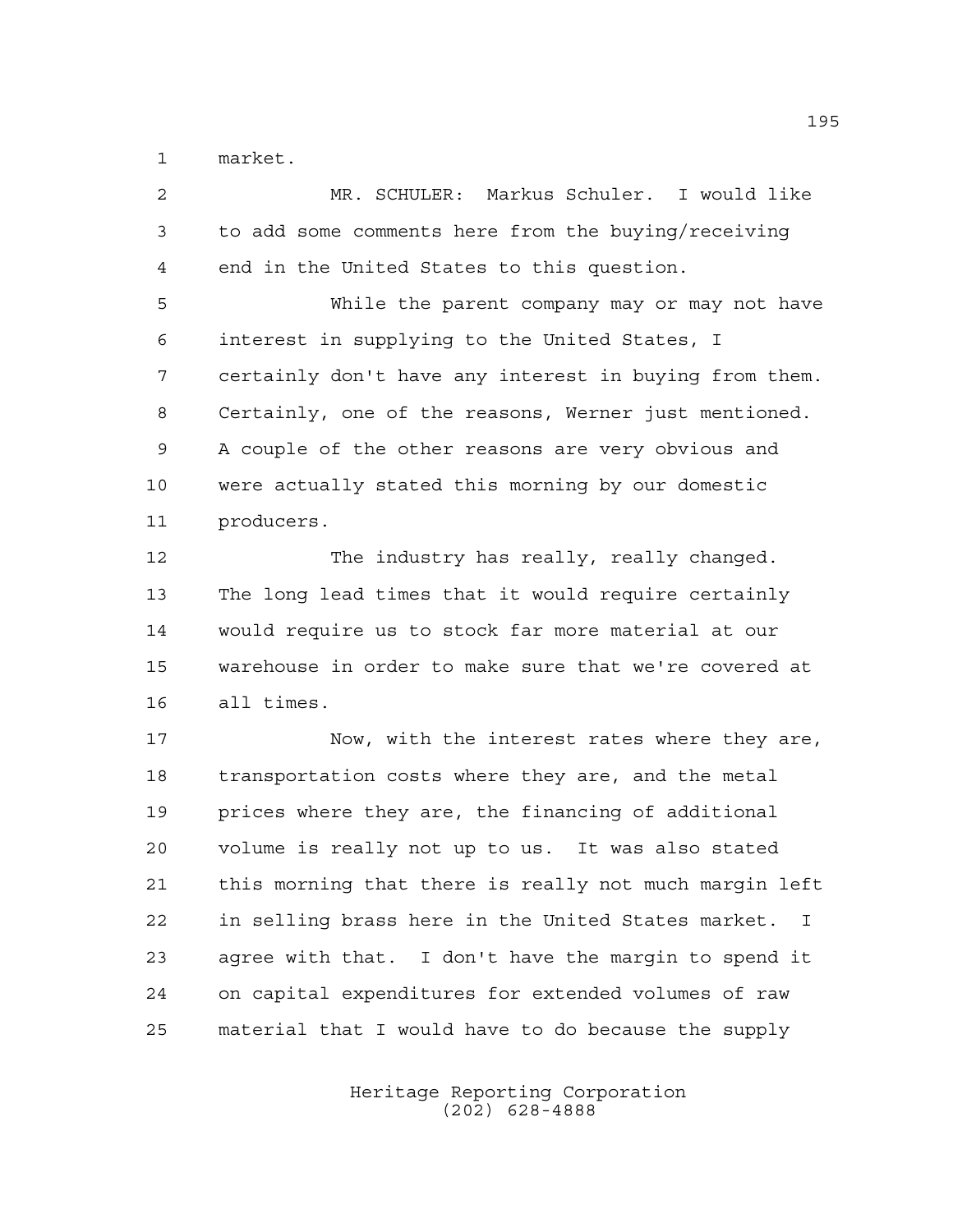chain from Germany is three to four months, and with transportation costs rising and transportation more and more affected and slowed for various reasons, it's certainly not a feasible undertaking for us.

 There's another couple of reasons. The relationship we have with our U.S. supplier certainly also enables us to buy on short notice. You also heard this morning that the visibility of orders, incoming orders, has been shorter than ever. Today, you will see customers wanting to receive material before they received order confirmations in 1984. The visibility is just not there anymore. Reaction times do not allow me to go, on our major product that takes up the majority of our production, into inventories that I just simply can't afford. The space that I need to store that material -- I would just not be willing to consider it for the mainstream of our production.

 COMMISSIONER ARANOFF: I appreciate those answers, and in response to them I would say that I understand the scenario that you're describing for why this wouldn't make sense. It's based on, as I understand it, two assumptions which I hope that you will provide some support for, either now or in your brief, just to round out the argument. One, the

> Heritage Reporting Corporation (202) 628-4888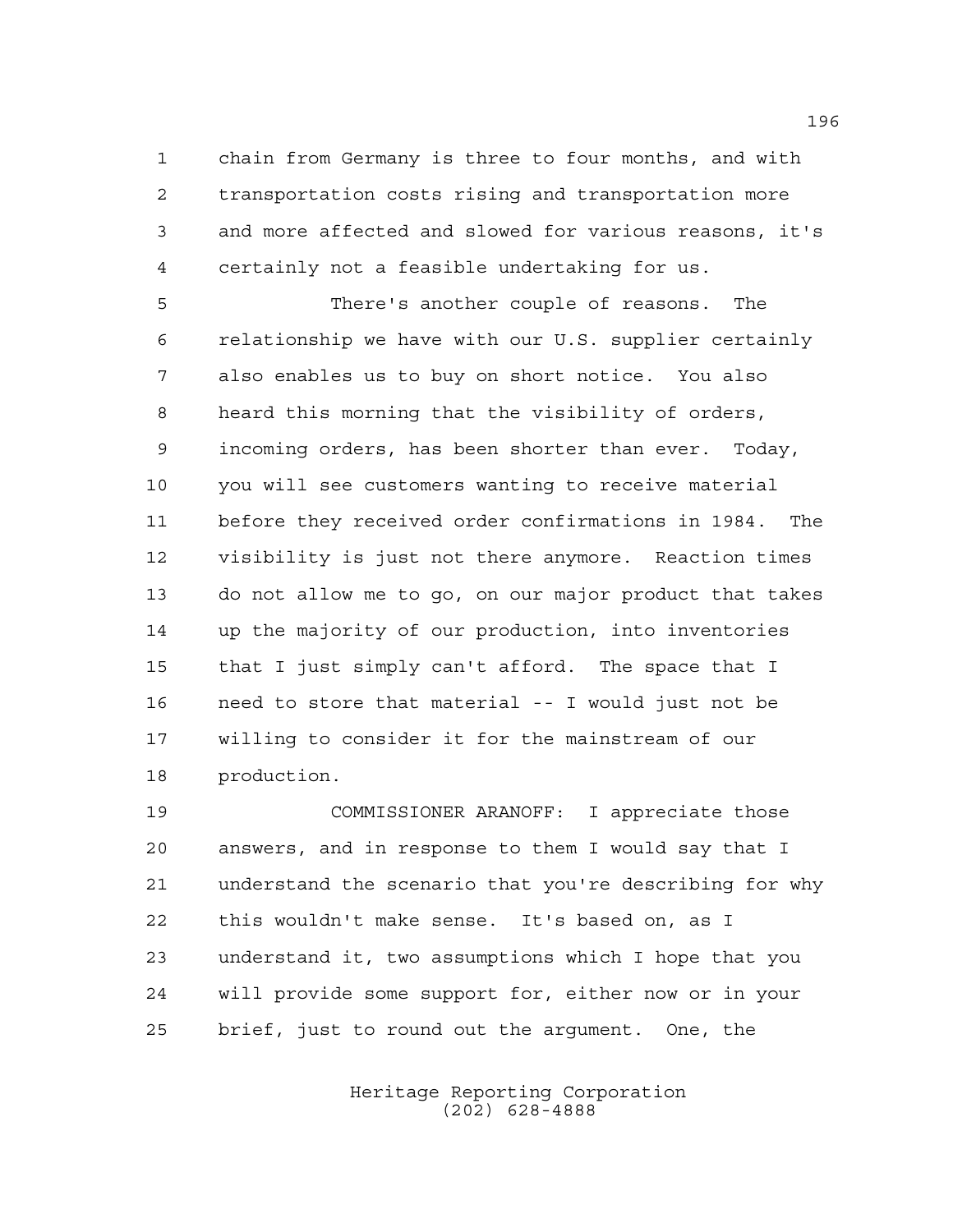exchange rate argument, as, I think my colleague the Vice Chairman was raising this morning with the Petitioners, how should we address the exchange rate issue when we're looking at the reasonably foreseeable future to the extent that your incentives that face you now with the exchange rate situation the way it is might change. I don't know what kind of assumptions the commission can make about exchange rates in the reasonably foreseeable future. But second, obviously, this situation of what the U.S. re-rollers' motivations might be depends on a business model that allows it to make its own decisions. I don't know what the control situation is between the German parent and the U.S. affiliate in terms of whose profits are the major concern in how those decisions are made about where the U.S. re-roller is going to buy from.

 I don't know, Mr. Shor, if there's something you want to add now?

 MR. SHOR: Yes. If I could address a couple of those points real quickly? And Markus can respond as well.

 On the exchange rate, I think Markus will explain that we're not talking about small changes that are necessary in the exchange rate. We're not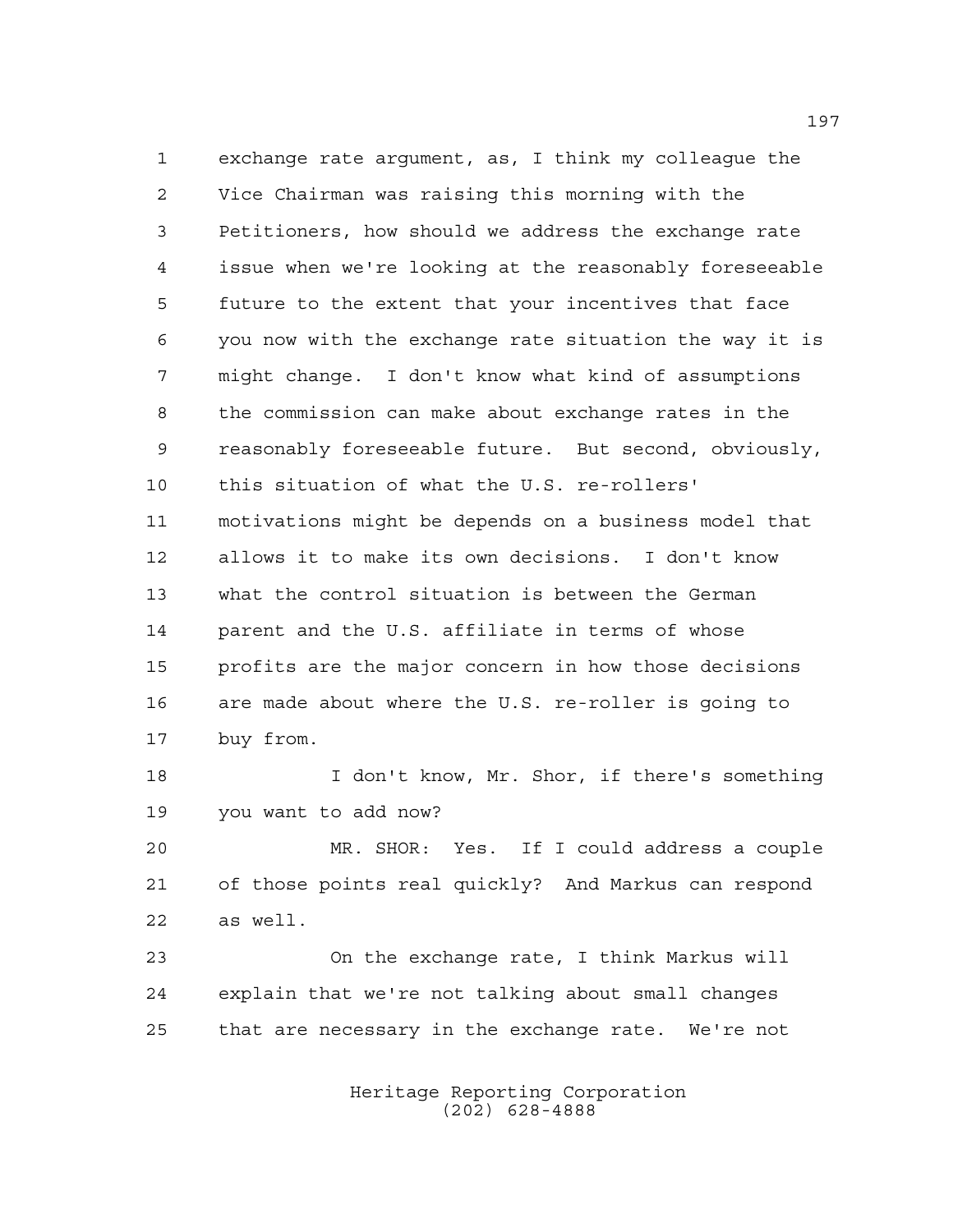talking about the Euro moving from 123 to 120 that suddenly it makes it profitable. There would have to be a large movement before it would be cheaper to import from Germany than it is now. And that's why you're seeing, again, on the non-subject brass that's imported from Germany, that is also declining as well for much of the same reason. It is not just the subject brass.

 MR. SCHULER: I think we have to, on the exchange rate side here, look at the much longer trend. If you go back to the 1980s and compare that with the range we are trading today, it was the German Mark back then and it's the Euro today, if you said that in relation, the span of change that we see at this time, the downward trend overall is perfectly clear. We would need to go back to values significantly away from where they are today.

 MR. SHOR: The second part of your question addressed the intercompany relationships and the control issue but, as I understood Mr. Traa's testimony, that was not the issue at all.

 I think if you look at the confidential information in terms of the excess capacity Wieland has in particular, there isn't enough there to satisfy the needs of Wieland Metals, is the first point.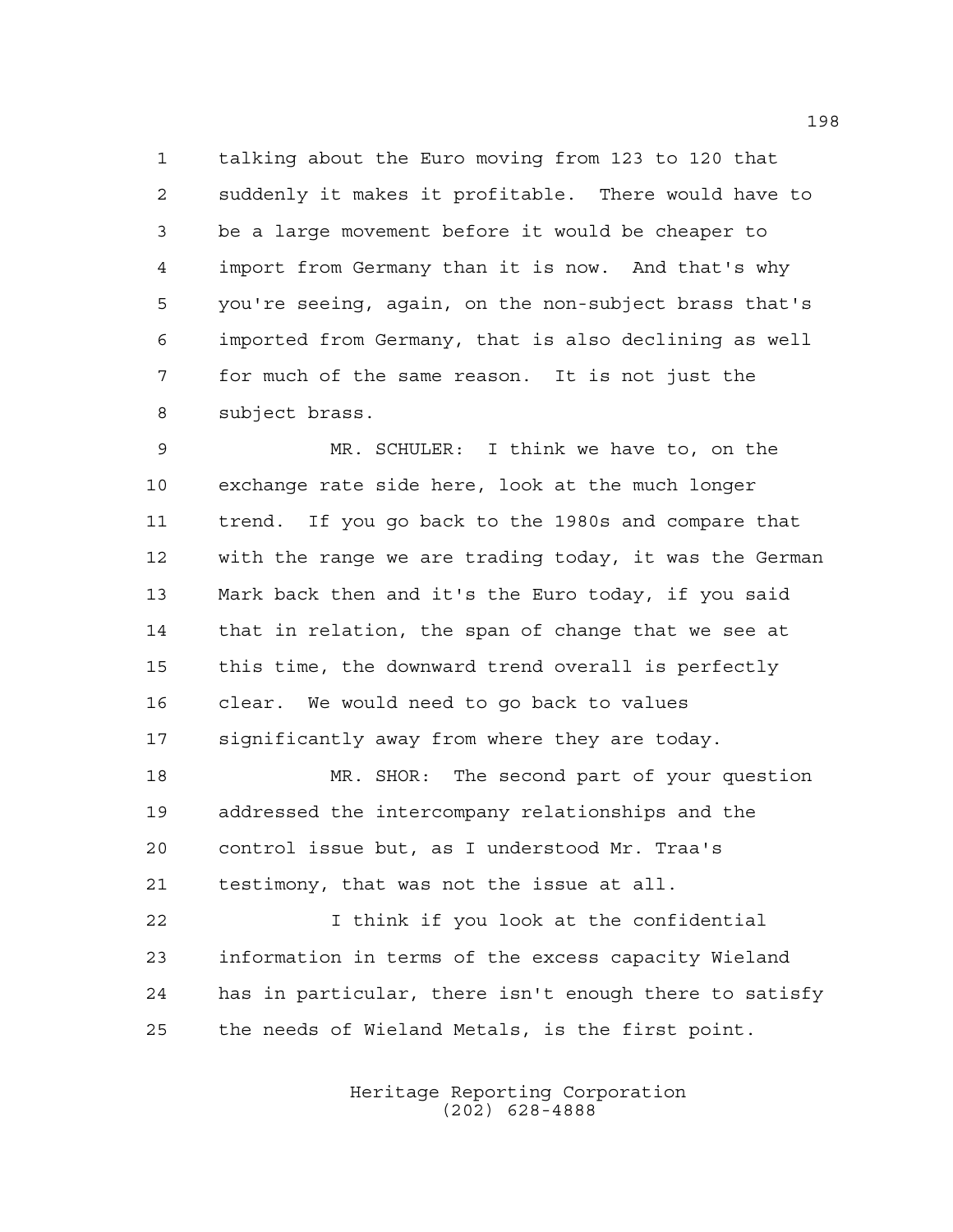Second, I just wanted to make sure you understand the point that I understood Werner to be making.

 Re-rolled material is much thicker material. What they send to Wieland Metals and the margins on re-rolled material are not as great as the margins on material that they further process because they make their money on processing. So it would not make sense for them to shift production from a higher profit product to a lower profit product on the Germany side. MR. TRAA: Yes, that's correct. COMMISSIONER ARANOFF: Okay. Let me move on, then. Thank you for those answers. A related question.

 In your brief, the argument is made that the German industry has downsized and brought its capacity into line with demand while the U.S. industry has not done the same, but I'm not sure that that's consistent with Mr. Traa's testimony this morning, so could you just clarify for me, if you could, have there actually been any plant closures or reductions in capacity in the German industry over the period of review or has the capacity been shifted to other products?

 MR. TRAA: We shifted, actually, the production to other products, so our main focus over the last years is of course, besides Europe, the Asian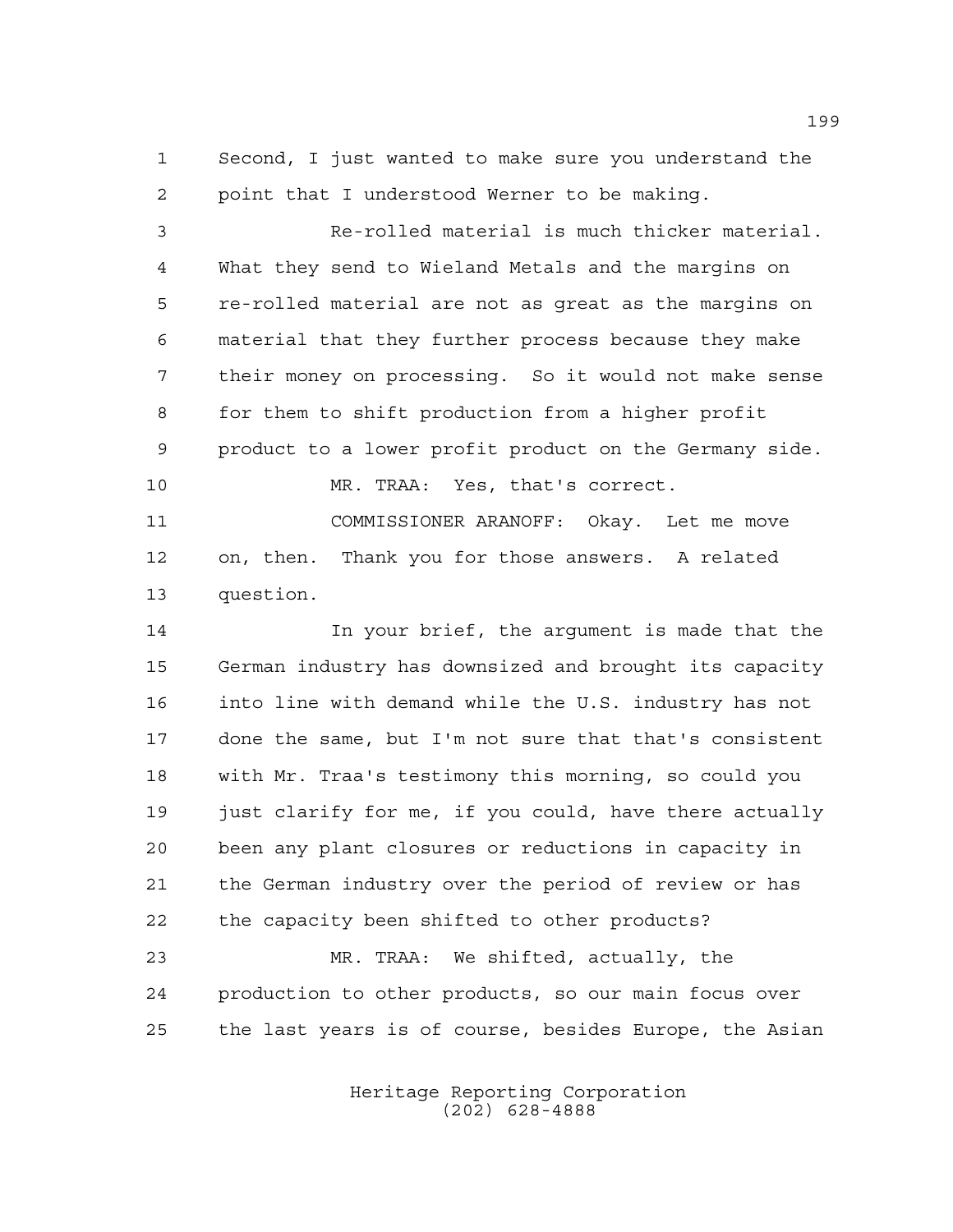market and there are alloys, alloy groups, which are considered as high performance alloys. For example, one is called C194, which is also in the 100 series. It's the base material for lead frames for computer chips, so Intel is one of the end users of that product. We consider ourselves as one of the worldwide main suppliers for that product, so, whatever capacity is there, we shift into this production of that highly sophisticated material. COMMISSIONER ARANOFF: Thank you very much. My time is up. MR. SCHULER: Can I add one quick sentence? The shifting also means that other downstream equipment has to be installed, so shifting back would mean idling that additional equipment that was set up 16 to producer the higher grade materials. COMMISSIONER ARANOFF: Thank you very much, Mr. Schuler. Thank you, Mr. Chairman. CHAIRMAN KOPLAN: Thank you. Mr. Schuler, maybe you can help me out here. I just want to make sure I heard correctly. Did you testify that you're currently on allocation with your U.S. supplier? Did you say that? MR. SCHULER: That is correct. We are on a

> Heritage Reporting Corporation (202) 628-4888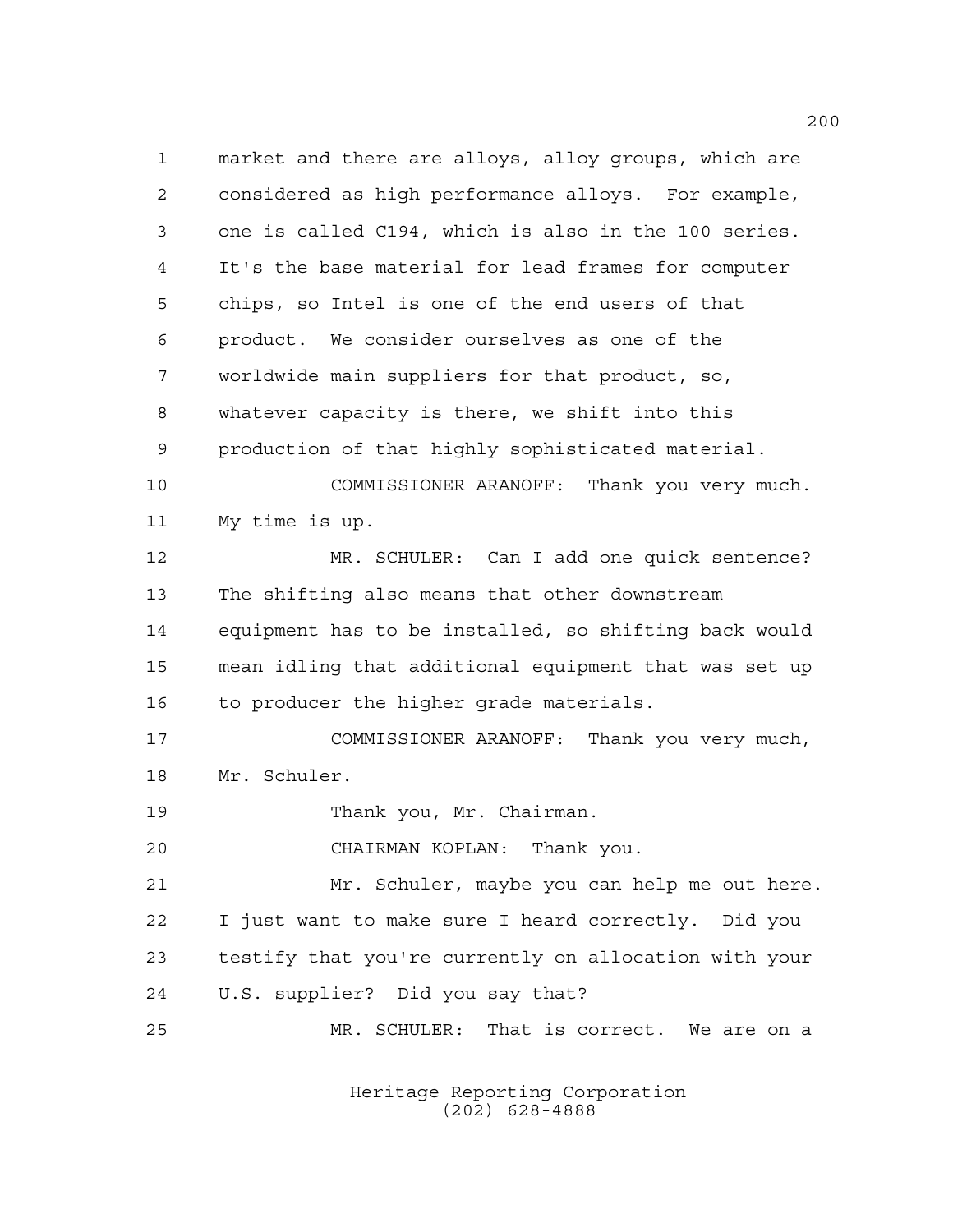long-term agreement. As per a long-term agreement, we are getting a share, the share that we have agreed upon, but it has refused to give us additional material. CHAIRMAN KOPLAN: Okay. Because this morning, I thought I heard them say that any allocation had ended, that there were no more allocations. If you could provide the details of that for purposes of the post-hearing, I would appreciate it. 11 MR. SCHULER: No problem. CHAIRMAN KOPLAN: It's in conflict with what I heard this morning. MR. SCHULER: We certainly will do that. CHAIRMAN KOPLAN: Thank you. Mr. Bruno, you argue at pages 9 and 10 of your brief that if the commission does not find the no discernable adverse impact standard met, we should not exercise our discretion to cumulate imports of BSS from Brazil with the other subject countries because of conditions similar to those the commission determined to exist for South Africa in the cut-to- length quality steel plate investigation regarding China, Russia, South Africa and Ukraine. I remind you that I differed from the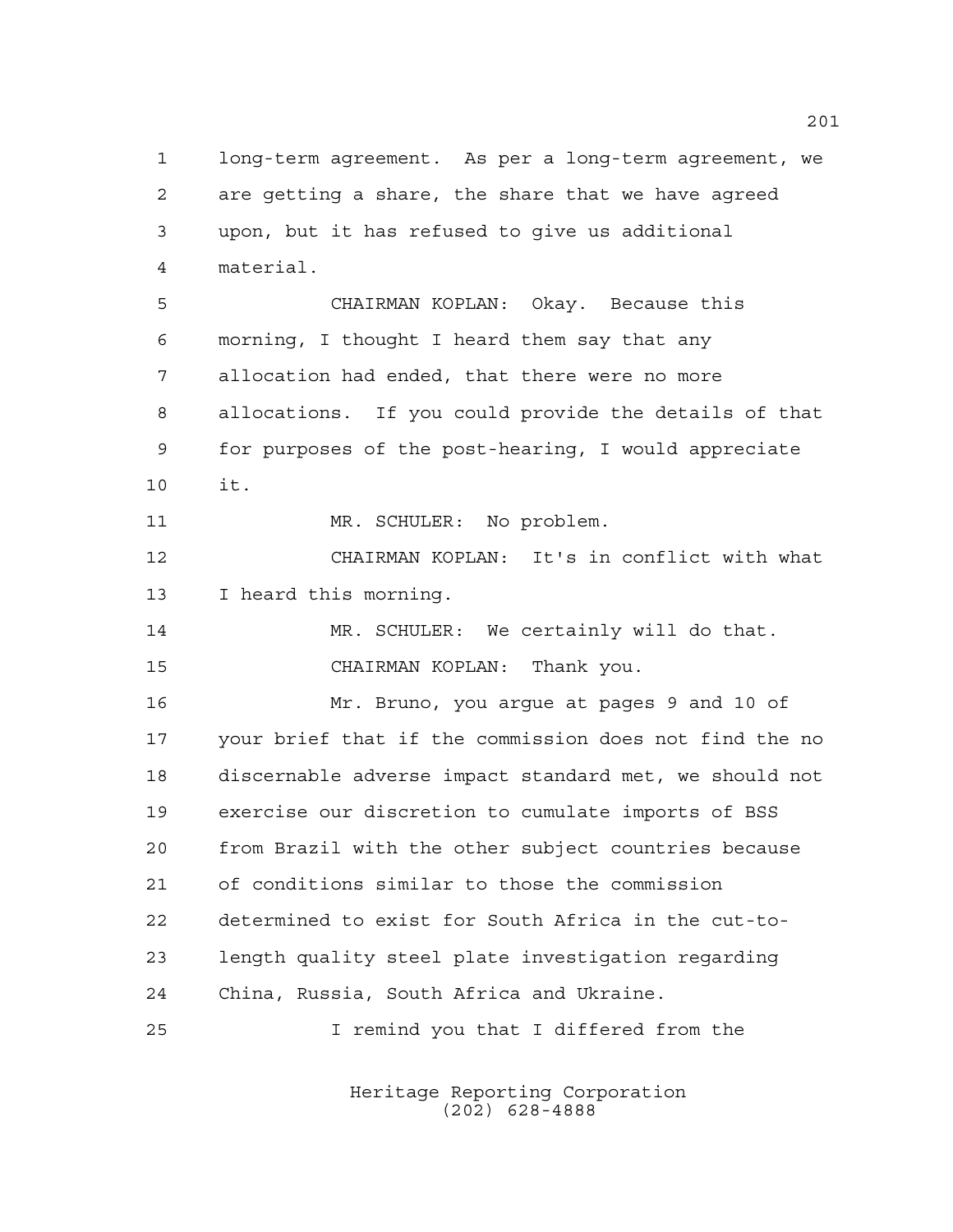majority in that opinion with regard to South Africa and exercised my discretion to cumulate their subject products with those from China, Russia and Ukraine, but I won't hold that against you. I just thought I would note that for the record. With that in mind, I've got a couple of questions to follow up with you on that. First, with respect to non-subject products such as copper and bronze, which were mentioned this afternoon, do Brazilian producers have unused capacity that could be shifted to the production of BSS? We haven't asked it that way, I don't think, so far. MR. BRUNO: I'm going to ask the industry representative to speak on behalf of Eluma. I do not have this information but I certainly could get it for the post-hearing brief. CHAIRMAN KOPLAN: Could you do that? I'd be happy to hear from him, but if you could do that for the post-hearing brief, I would appreciate it as well. MR. BRUNO: We will certainly do it, Chairman Koplan. CHAIRMAN KOPLAN: Certainly. Go ahead, sir. MR. BAIALUNA: The whole capacity of our

> Heritage Reporting Corporation (202) 628-4888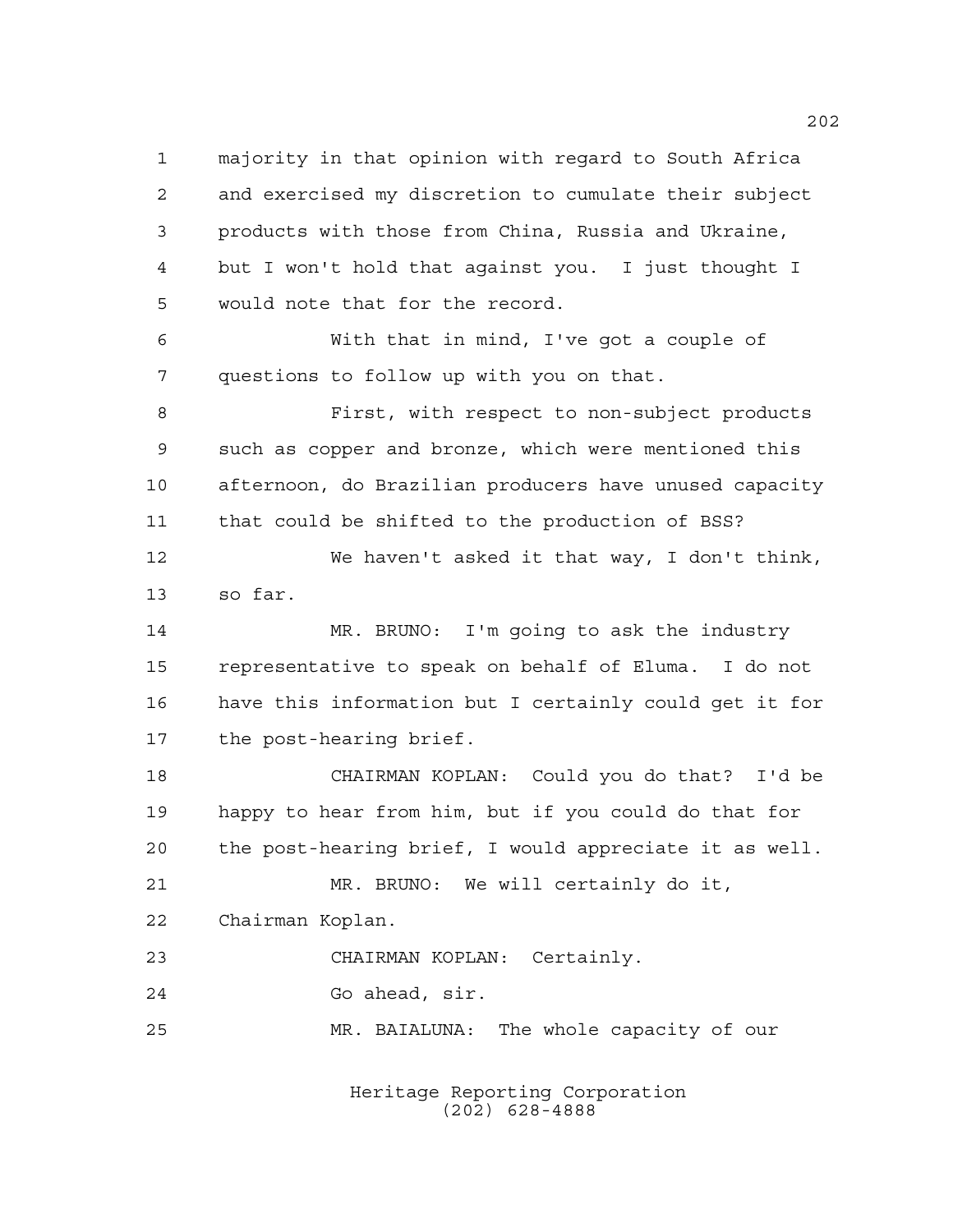plan is split between the three product lines, brass, bronze and other alloys. The capacity is all mostly 100 for all products. CHAIRMAN KOPLAN: For all of them? MR. BAIALUNA: Yes. CHAIRMAN KOPLAN: So then you're saying that with regard to your company, you could not shift because you're at full capacity? MR. BAIALUNA: Even if I could shift, I will lose market in my other product lines. For sure I use the same equipment, I could shift. Also, looking at my numbers, Commissioner, you could see that my capacity even if I do that will be very limited because I put in my report the number that I am producing of C200 alloys and all other alloys. So it's possible to estimate what it would be and it will be not so significant the change and we will represent a marketing loss for all other products from the company. CHAIRMAN KOPLAN: Thank you. I appreciate that. Now, let me come back to you again, Mr. Bruno. I note that a majority of domestic producers, importers and purchasers rated BSS from Brazil and domestic sources as always or frequently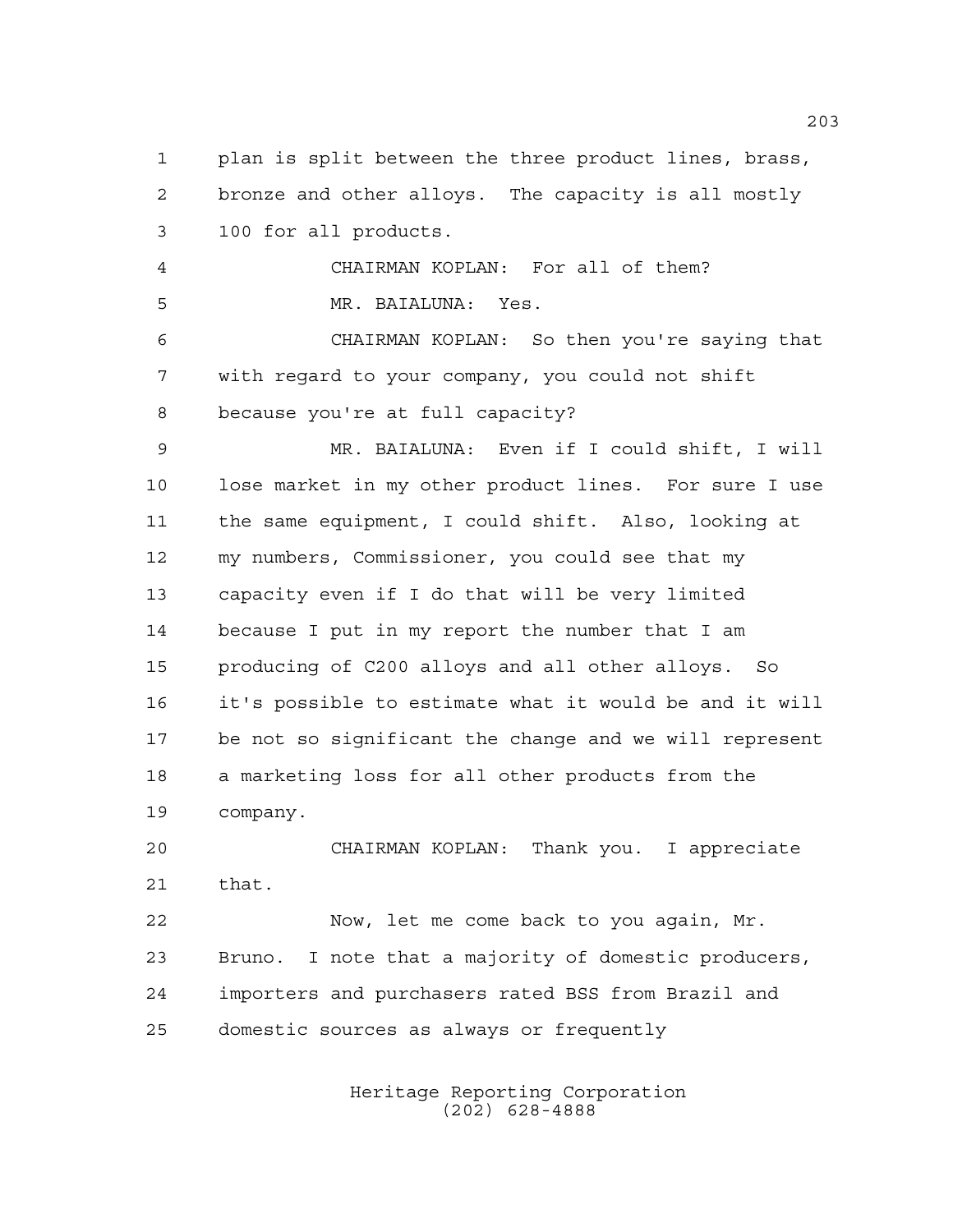interchangeable. That's the staff report in Chapter 2 at page 24.

 Do you agree that subject Brazilian products are at least substitutable for the domestic product? MR. BRUNO: Yes, we would agree, Chairman Koplan. This is a question that I discussed with Eluma's representatives and I can tell you that they produce and export what they call the standard type of brass, so they are not into a niche market or low quality or high quality, they are just standard brass. So in this respect, they would compete in terms of physical characteristics and end users with the U.S. industry.

 CHAIRMAN KOPLAN: Thank you. I have another one for you.

 You argue at page 20 of your brief, and I'm quoting, "There is attenuated competition between subject imports sold to distributors on a spot basis and domestic product sold to end users under long-term contracts." That's a quote.

 Don't spot sales of subject imports to distributors make it easier for subject producers to penetrate the U.S. market at least with regard to smaller volume customers?

MR. BRUNO: Certain, Chairman Koplan, but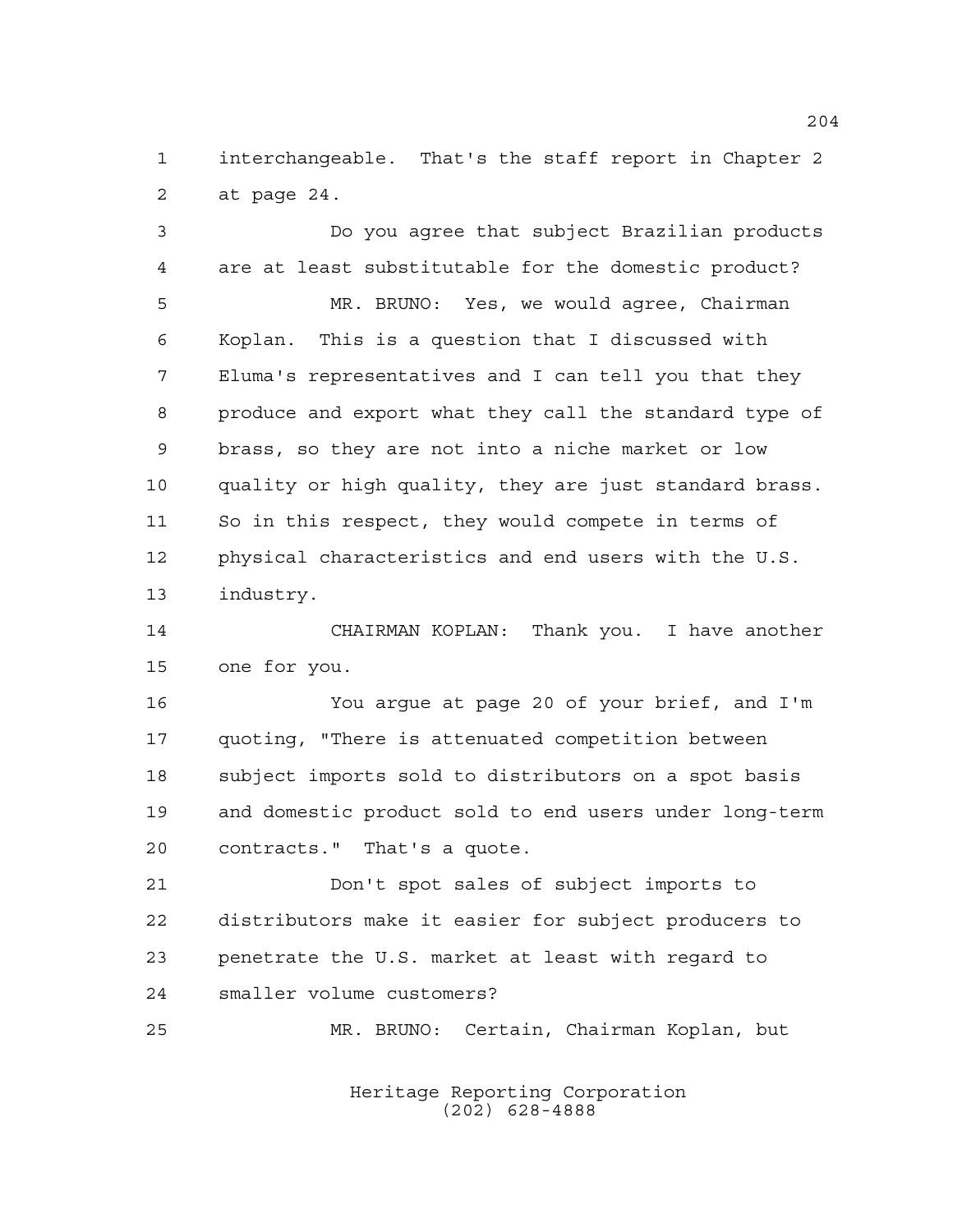the point is that they would not be able to go after the large end users and therefore any penetration would be certainly limited. That was the purpose of that point we were making.

 CHAIRMAN KOPLAN: Yes, I understood that. I just wanted to close the loop with regard to the smaller ones.

8 MR. BRUNO: That's right.

 CHAIRMAN KOPLAN: Okay. Thank you for that. Mr. Malashevich, at page 37 of their brief, the domestics claim that, and I'm quoting, "The productive capacity of the Germany industry is significantly larger than at the time of the original investigation" and "its ability to shift to the United States is now far greater."

 They also urge the commission to page 38 of their brief to assume that the entire capacity of non- responding brass producers which they assert is 770 million pounds, and I heard this afternoon that you're not exactly stipulating to that, can be and would be devoted to the subject product in the event of revocation.

 Should the commission base its analysis on the entire capacity as the best information available or can you provide the commission with reliable data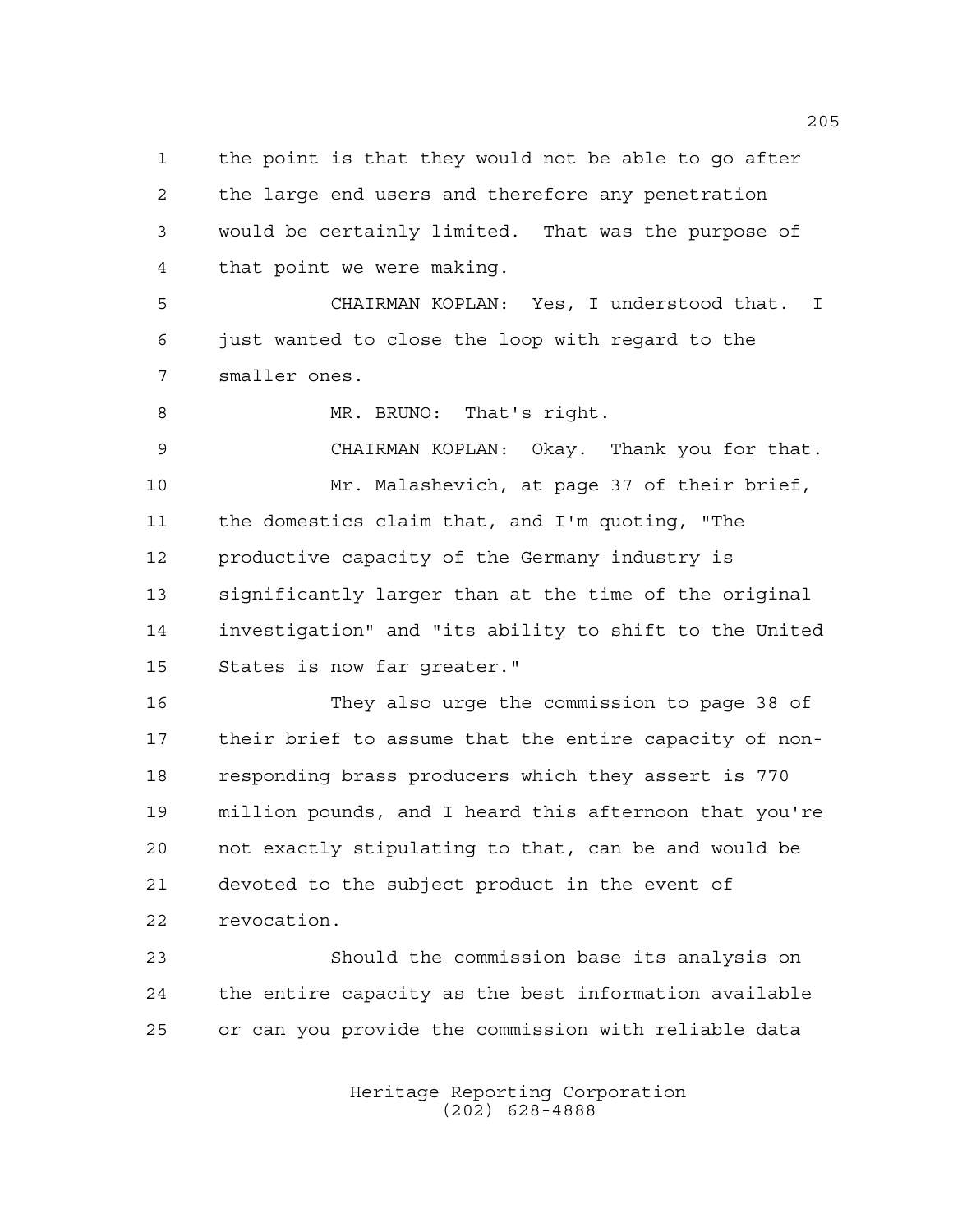of the BSS capacity of subject non-responding Germany firms and could you please include a discussion of the ability to shift capacity? Mr. Traa, I believe, reported current production for us. Mr. Malashevich? MR. MALASHEVICH: Well, first of all, I think it goes without saying that primary source data is always preferred and I believe at least one angle of your question was addressed in your testimony of the Germany witnesses just a few moments ago. CHAIRMAN KOPLAN: Yes. MR. MALASHEVICH: I don't know if I could add anything to their testimony at this time, but I would invite them, if they feel they have material that they could share with you now, invite them to respond to your question completely and I will make every effort I can post-hearing to work with the representatives to answer your question in greater depth, but I defer to them at the moment. CHAIRMAN KOPLAN: Thank you. I didn't mean to cut you off, Mr. Shor. Go ahead. MR. SHOR: That's fine. I know it's difficult to absorb a lot of facts when they're read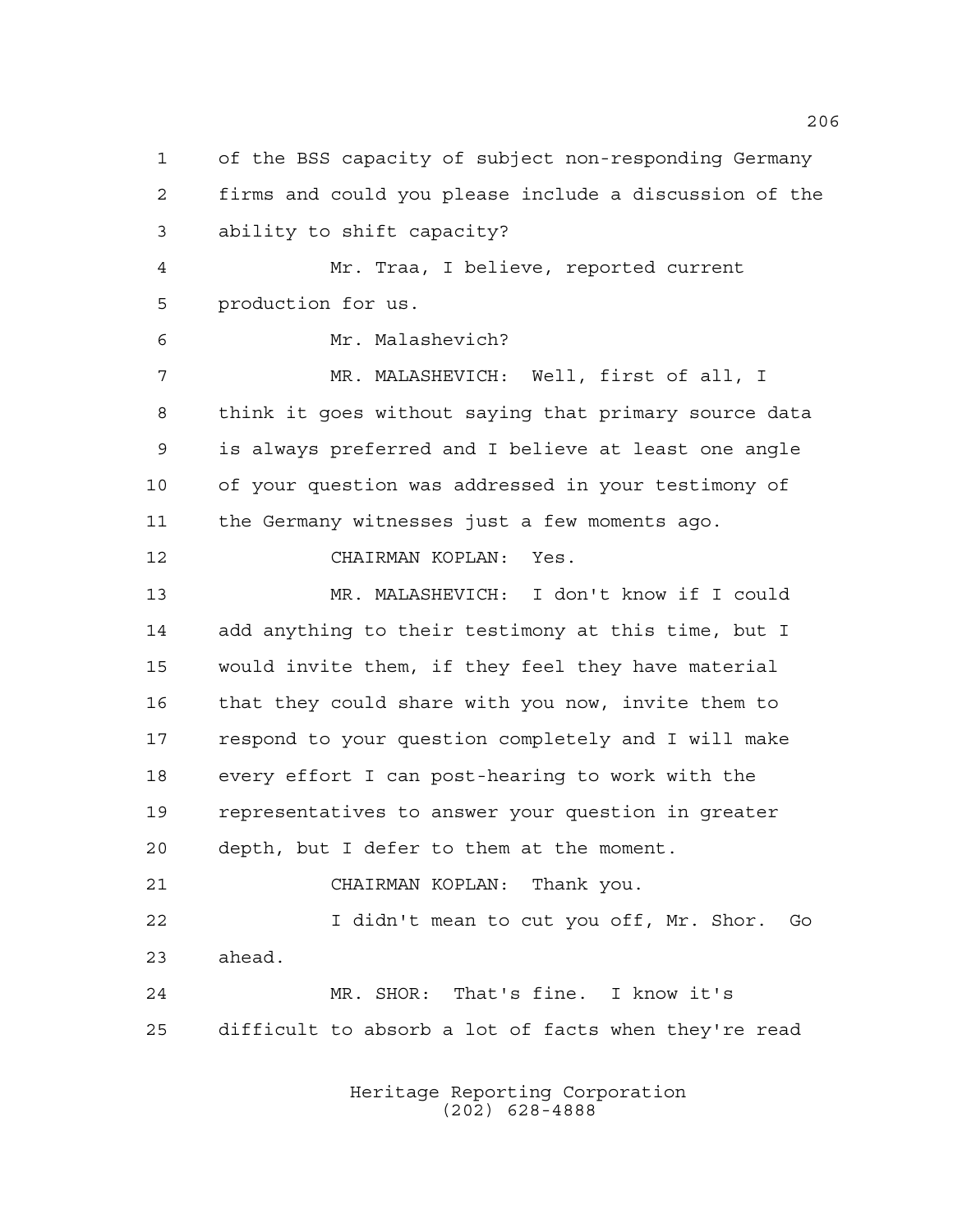to you, but let me clarify Mr. Traa's testimony. I think it will be clear in the transcript.

 Of the other four Germany producers, three of those are not integrated producers. They do not produce any raw material. They purchase all of their material from either Schwermetall, a reporting producer, or Wieland, a reporting producer, so you have all their data because it would be double counting to include their production and their capacity and Wieland and Schwermetall's capacity. 11 The only other producer who has not responded was Plettenberg. CHAIRMAN KOPLAN: Excuse me. I didn't catch it. MR. SHOR: It was Plettenberg. We provided their capacity information and that's what we used in our estimate of production. We took their total available capacity and assumed that that was all devoted to the subject product and used that as the basis for saying that the three responding producers accounted for 90 percent. So we already made the most adverse assumption based on the available data to us. There are no other producers of subject merchandise in Germany.

CHAIRMAN KOPLAN: Thank you.

Heritage Reporting Corporation (202) 628-4888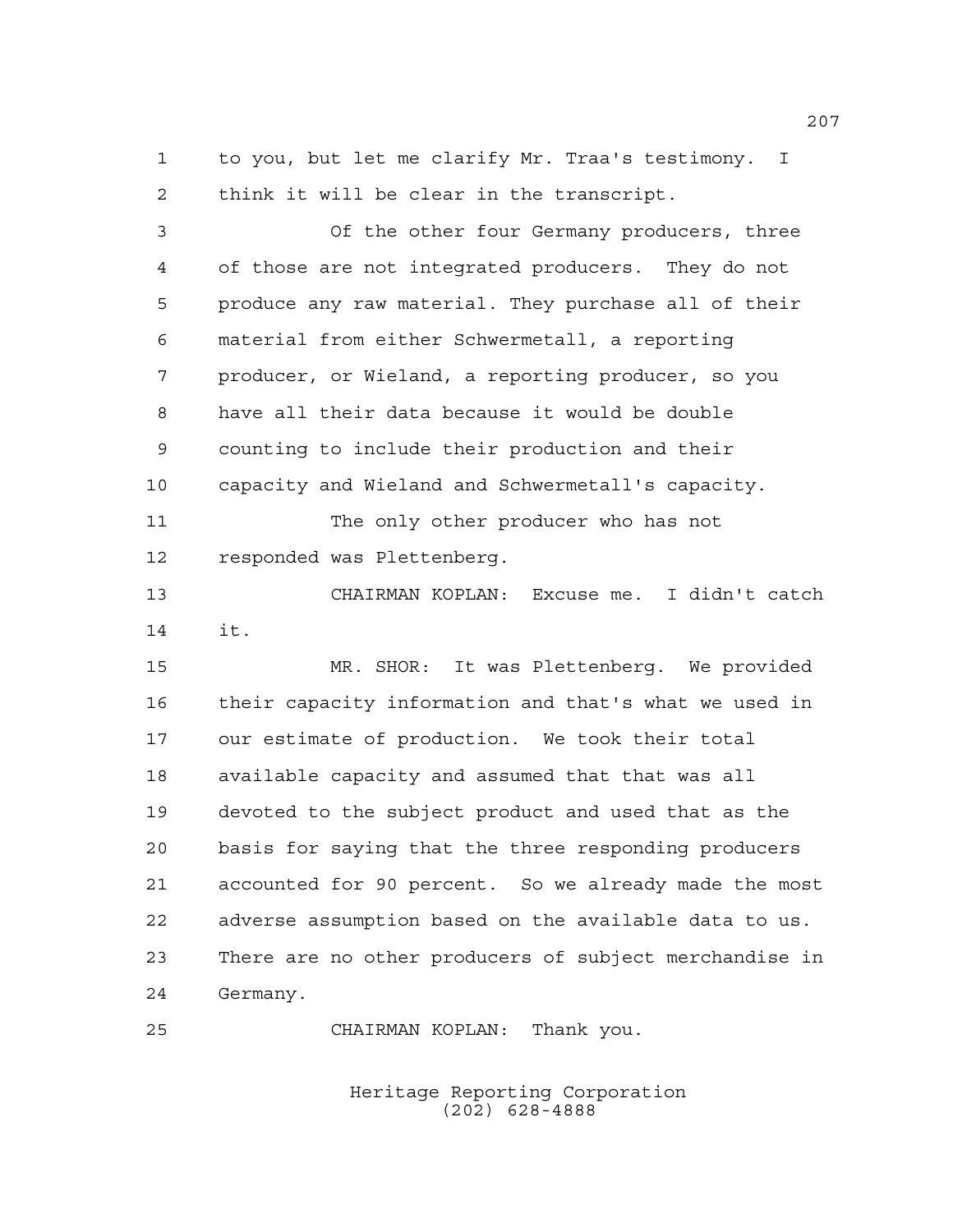Did the Germany producers wish to add anything to all this? MR. TRAA: No, I think it's all said. CHAIRMAN KOPLAN: It's covered? MR. TRAA: It's covered. I guess we have letters from those companies showing this or telling us this or confirming this information. CHAIRMAN KOPLAN: Okay. Thank you for that. I saw, Mr. Shor, you were nodding in agreement with Mr. Traa. MR. SHOR: We'll provide those with our post-hearing brief. CHAIRMAN KOPLAN: You've got to say with your mic. You'll provide it with your post-hearing brief, Mr. Shor? MR. SHOR: We'll provide the letters with our post-hearing brief. CHAIRMAN KOPLAN: Okay. Thanks. Mr. Shor, let me stay with you and your mic. In a footnote in the domestic brief, it's footnote 31, but the discussion is bracketed, the domestics claim that re-rolled import materials could be sourced outside a subject country. This was asked this morning. Would such material be considered subject product if re-rolled in a subject country? That was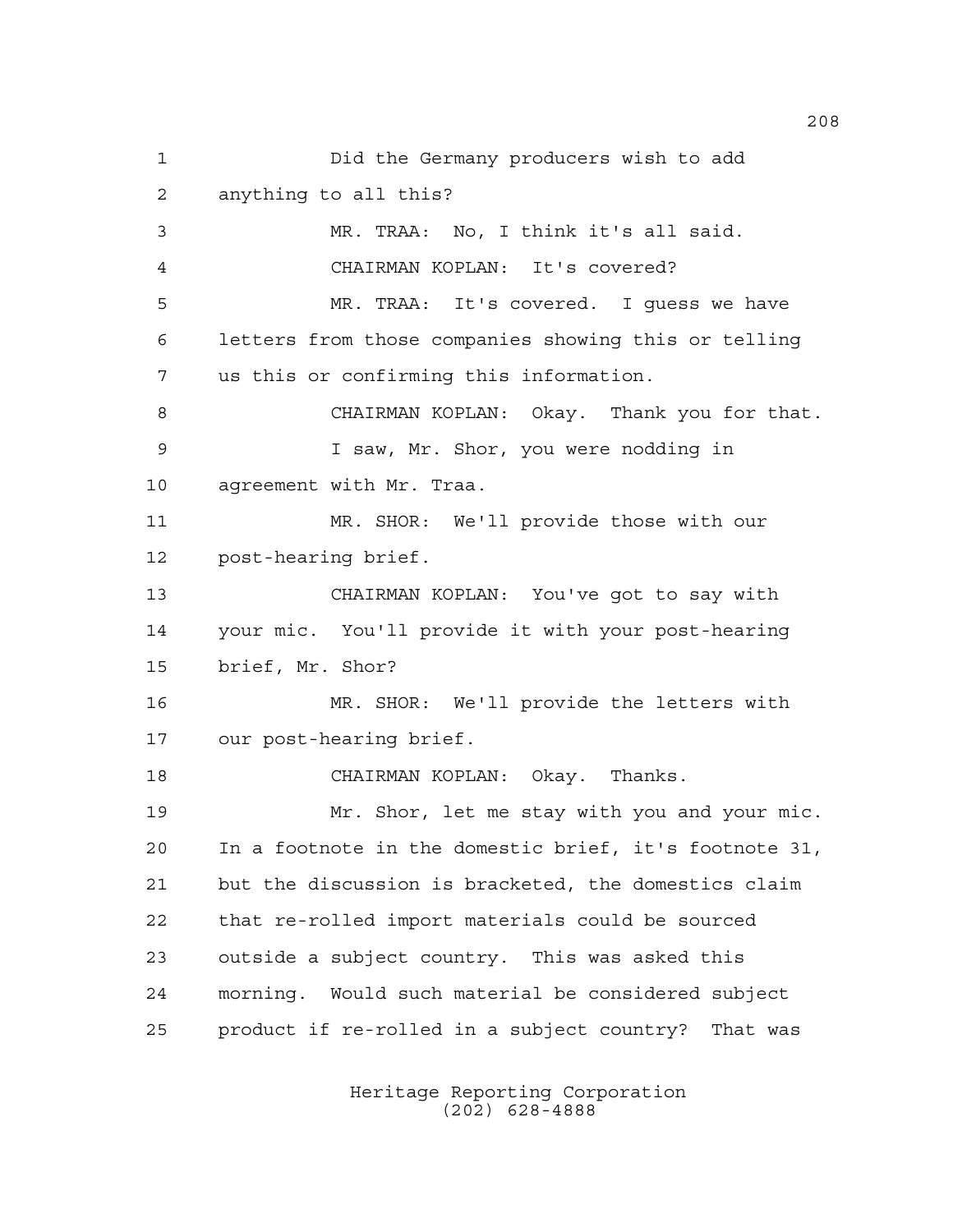asked this morning as well. And your answer is? MR. SHOR: I think if it's re-rolled in Germany, it counts as subject merchandise, yes. CHAIRMAN KOPLAN: So that's your answer? MR. SHOR: Yes. But, again, Prymetall is a re-roller and this relates to a question that was asked before. When you're dealing with capacity and production data, all three rollers and producers we agree count as part of the domestic industry or count as part of the foreign industry, but you have to be careful so as not to double count the same capacity and the same production or the same pound of material twice. CHAIRMAN KOPLAN: Thank you. I see my red light has just come on. I'll turn to Vice Chairman Okun. VICE CHAIRMAN OKUN: Thank you, Mr. Chairman. I join my colleagues in welcoming this panel here this afternoon. I appreciate your willingness to participate and answer our questions and for the information you've submitted. Let me start with you, Mr. Baialuna, just with some additional questions about future demand in Brazil. In your brief and in your testimony today,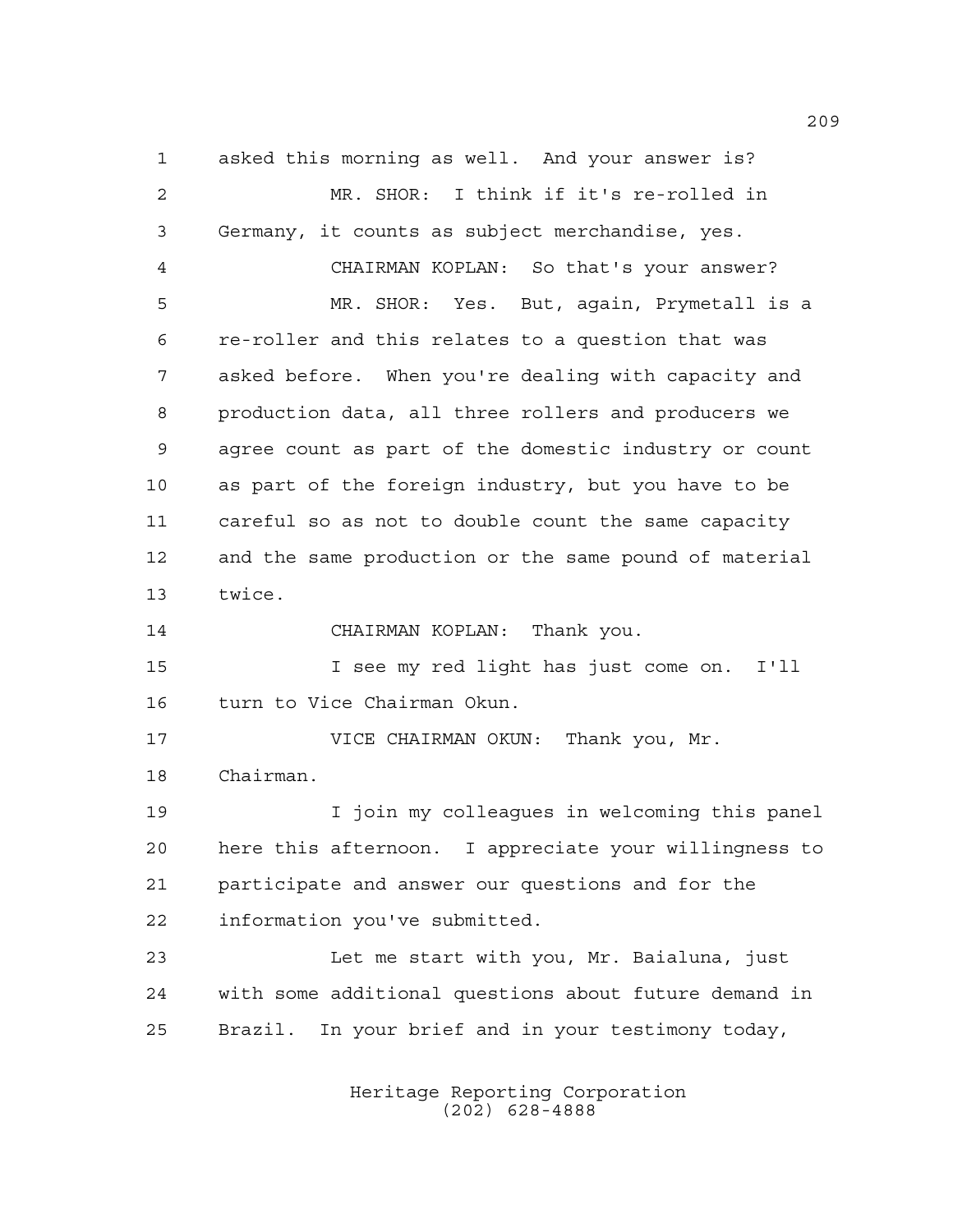you had talked about home market demand and you're anticipating that it's going to continue to be strong. My first question would be whether you could be more specific about what end uses are driving the home market demand in Brazil and kind of the relative strength of each.

 MR. BAIALUNA: Well, it's almost in order, as I put in my testimony, first of all, the automotive industry. The automotive industry in Brazil is quite strong, not only for the domestic market but due to the exports of these companies. The second one is telecommunications, telecommunication equipment, and after that construction. There is also another one that is not here that is actually the second and it's the ammunition is brass strips for ammunition production.

 VICE CHAIRMAN OKUN: Okay. Do you have any information or studies or anything external that you could point to or put in the record for us to help us see the statistics or the demand that you see as a company, whether that's a business plan or outside analysis that would support that?

 MR. BAIALUNA: I will try. VICE CHAIRMAN OKUN: Okay. Anything that you have or that you could find to help. I can look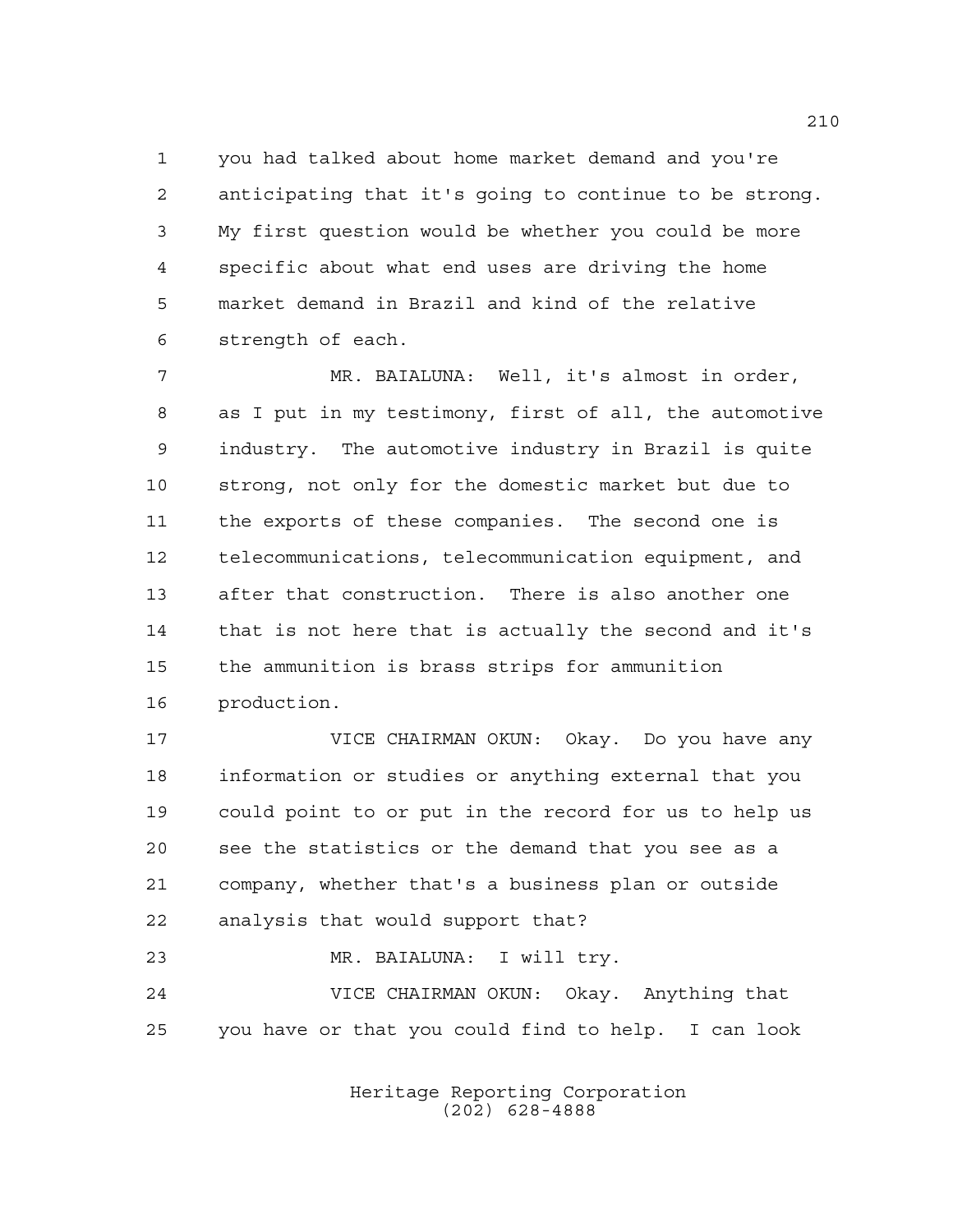at what we see in the record with regard to your home market shipments now, but I just want to make sure I understand the demand.

Yes, Mr. Bruno?

 MR. BRUNO: Vice Chairman Okun, I just want to point out, though, and I do understand that the information you need is very relevant here, but that the grown in the domestic demand in Brazil has been a long-term trend. We're looking at basically 10 years of increasing sales to that market, so this is not a recent phenomenon and that's the reason why this industry is projecting that it will continue to grow. We're talking about structural demands in the country such as construction, telecommunications and so forth. So we will be happy to provide surveys and statistics about those various industry sectors, but I just wanted to point out that it is not a recent fluke, it is really something that has been going on for many, many years.

 VICE CHAIRMAN OKUN: I appreciate that. I had asked the question this morning, I was curious about it, have there been any changes in regulations or laws in Brazil with respect to the auto industry that are relevant to the domestic auto industry in Brazil?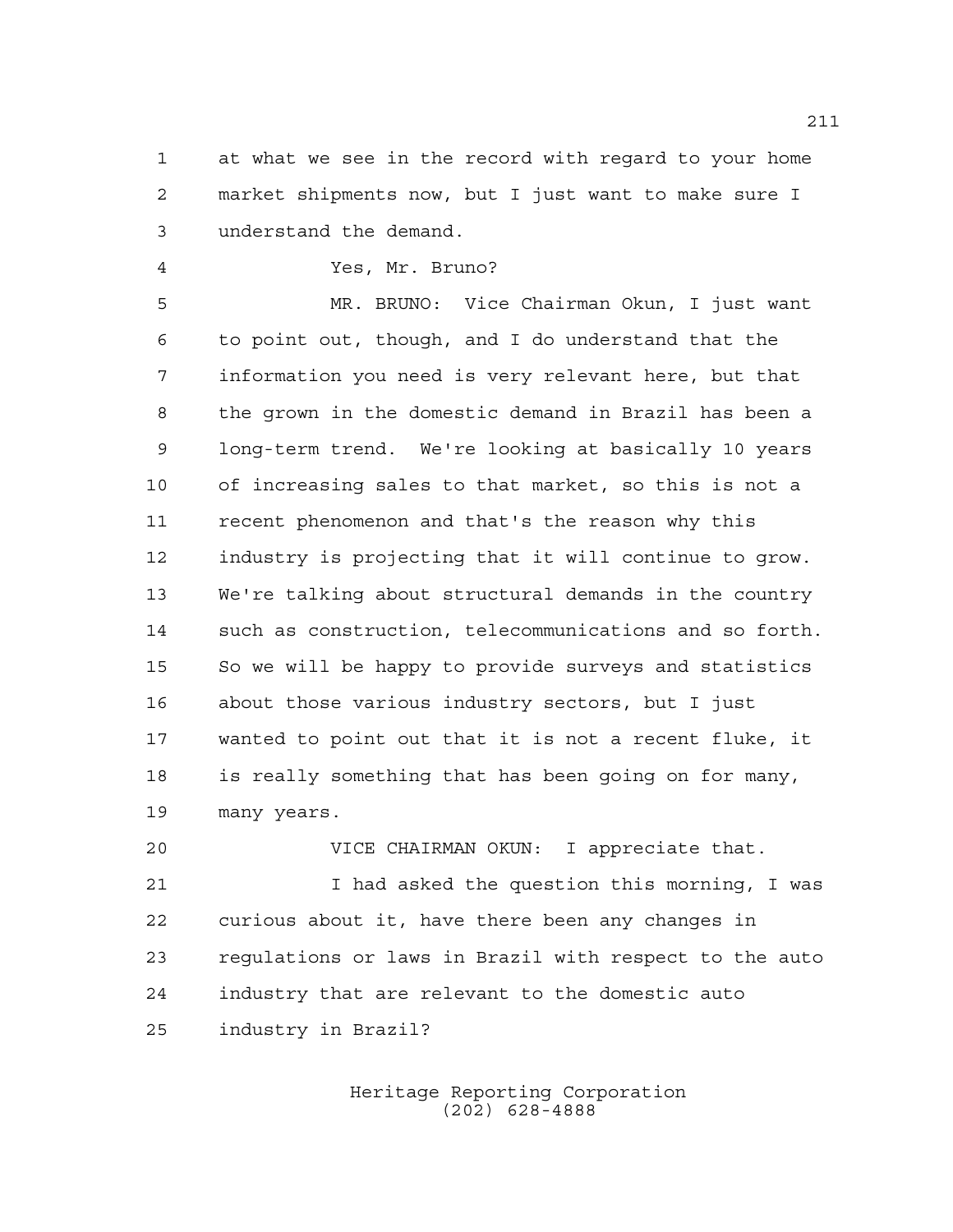MR. BAIALUNA: I'm sorry, I do not get your question.

 VICE CHAIRMAN OKUN: I think we were either talking with staff or looking at something through the newsclips. They were talking about the Brazilian auto industry, there being a requirement that the cars being sold in Brazil be primarily from domestic production and I wasn't sure if that was a law in Brazil or if it's just erroneous information. I'm trying to figure out if you know that or if you could find that. MR. BAIALUNA: I'm sorry, I do not have the information. I really don't know. VICE CHAIRMAN OKUN: Okay. Yes, Mr. Bruno? MR. BRUNO: We will inquire about this and provide any information in the post-hearing brief. VICE CHAIRMAN OKUN: Okay. That would be helpful. The other thing I had mentioned this morning, again, from sources not yet on the record, but whether CVRD has announced plans to enter the copper and brass industry. Is that anything you're familiar with, Mr. Baialuna?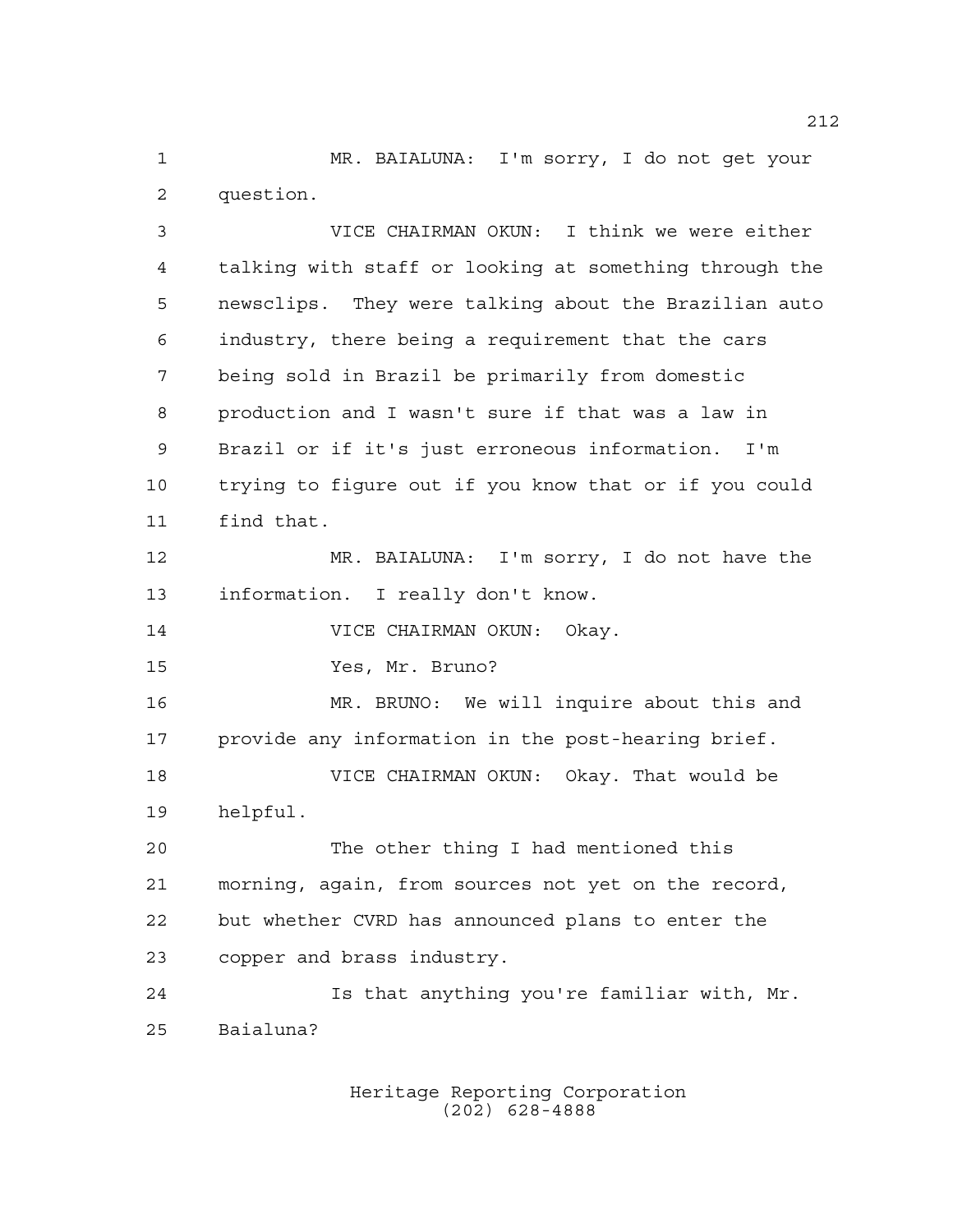1 MR. BAIALUNA: CVRD is Company -- VICE CHAIRMAN OKUN: Right. MR. BAIALUNA: But it is not a company linked with my group. VICE CHAIRMAN OKUN: But is it a company -- are you aware of they are -- MR. BAIALUNA: Actually, this company is exploring copper ore. They're a new reserve in Brazil and they are exploring, but they are a raw material producer for us. We are transformers and also they do not have a refinery so they only produce the copper ore, the mineral, and so other refineries would produce the copper cathodes or the copper ingots that would be the raw material for my company. There is not the linkage -- VICE CHAIRMAN OKUN: So you're staying in the raw materials. MR. BAIALUNA: Yes. VICE CHAIRMAN OKUN: The business to be in right now. Yes. Okay. I appreciate that. And you had responded, and Mr. Bruno, perhaps for post-hearing, I just want to make sure I understand the arguments with regard to whether the capacity that we have on record, whether there has been an expansion in capacity in the Brazilian

> Heritage Reporting Corporation (202) 628-4888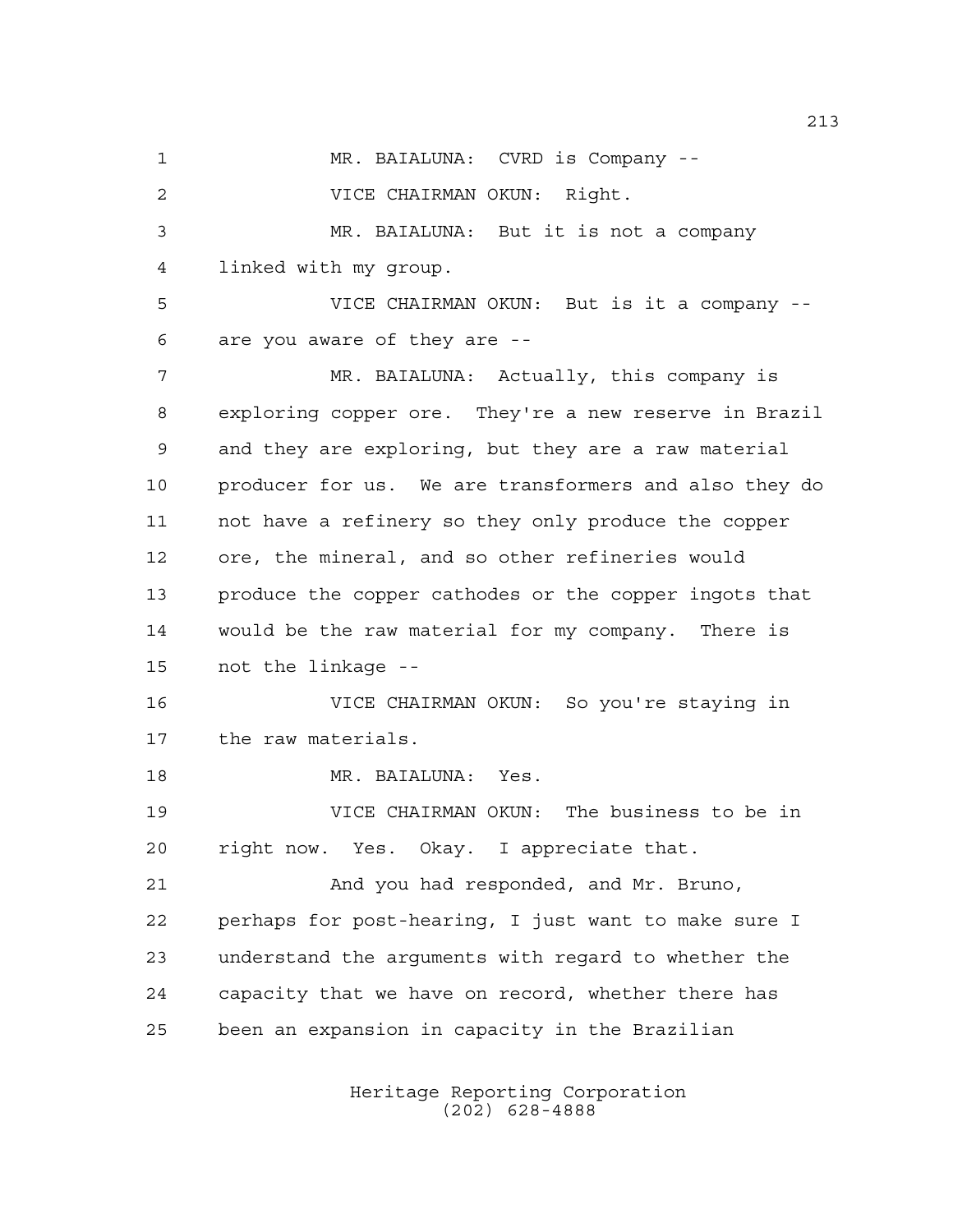industry in 2005 in particular.

 MR. BRUNO: I believe that the only -- if you're referring to the announcements made in the newspaper articles that were mentioned this morning in the testimony of the U.S. industry, I would like Eluma's representative to address that. I think with respect to the Brazilian industry you have now the data. There is one little correction that had been made in the earlier version that was not made in the most recent version of that data which I communicated to staff yesterday. But in any case, with respect to Eluma, I would prefer to have Mr. Baialuna -- VICE CHAIRMAN OKUN: Please. Mr. Baialuna? MR. BAIALUNA: Regarding investments in the newspapers it's true, it's the investment for the whole group. My group has other companies also, a copper refinery, a tin producer. Eluma also has other products that -- Eluma is a copper fittings producer. We are leaders in Brazil for tubes and fittings for plumbing. We produce brass wires, copper and brass wires. So the investment is for the whole group, not dedicated to specifically to the production of flat products or specifically what we are talking here, brass products.

> Heritage Reporting Corporation (202) 628-4888

VICE CHAIRMAN OKUN: Okay. I appreciate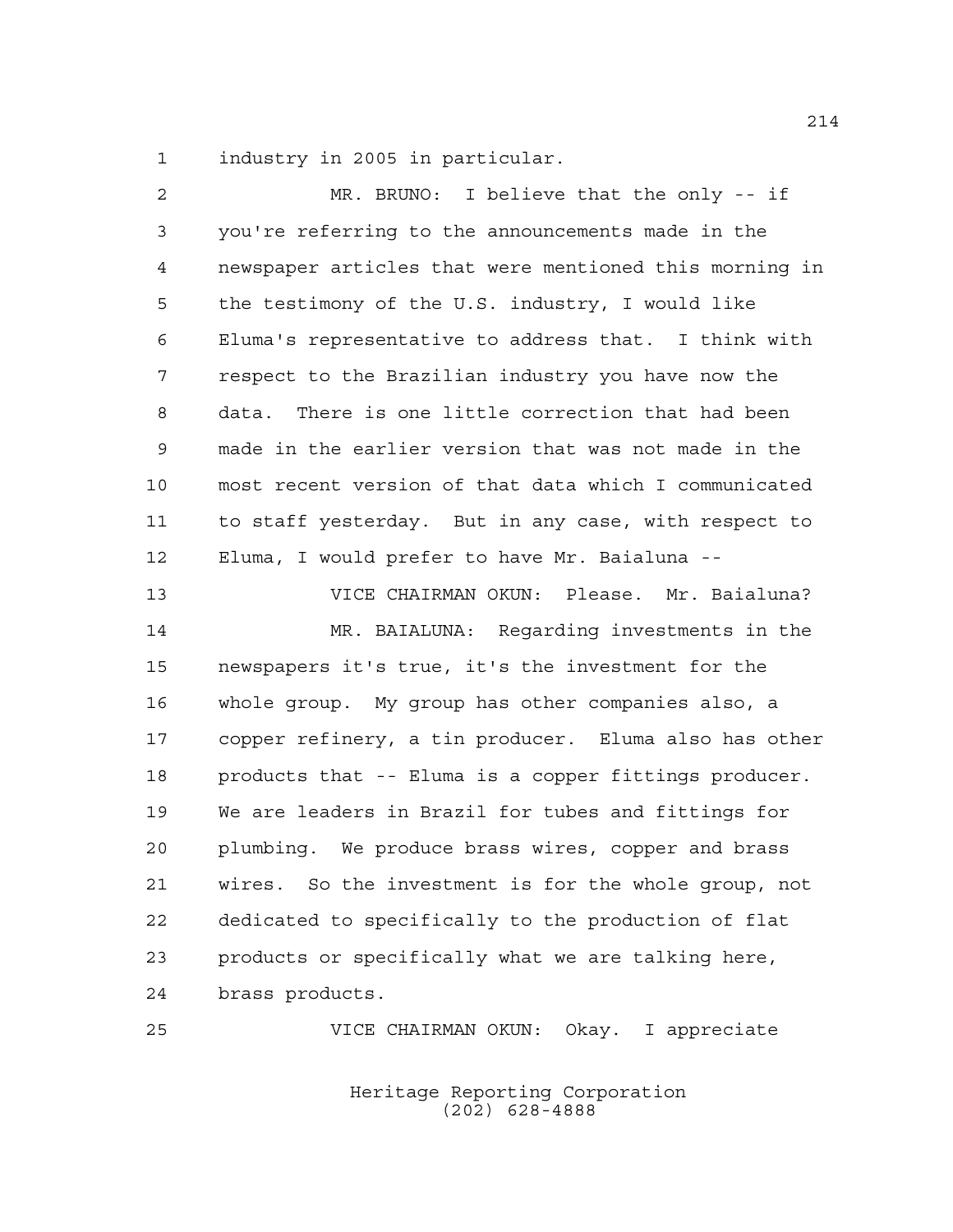that. If there are any documents or information that you could submit post-hearing to further clarify that, I would appreciate that as well.

MR. BAIALUNA: We will do so.

 VICE CHAIRMAN OKUN: Then let me turn to a question to the panel with regard to demand in China and the arguments made by the domestic industry that China, while it had been a growing market, is starting to turn the corner and a lot of products will have to find somewhere else to go. Again, one of the things we had asked for this morning was whether there was any more specific information that could be submitted to help us better understand demand and consumption trends in China.

Mr. Shor?

 MR. SHOR: Let me start by just putting some of the numbers in context. Petitioners had a table in their brief --

 VICE CHAIRMAN OKUN: If you can pull your mic closer, I can't hear you very well.

 MR. SHOR: I'm not doing well with the mic today.

 VICE CHAIRMAN OKUN: You've got to use it, you've got to pull it closer.

MR. SHOR: The Petitioners had a table in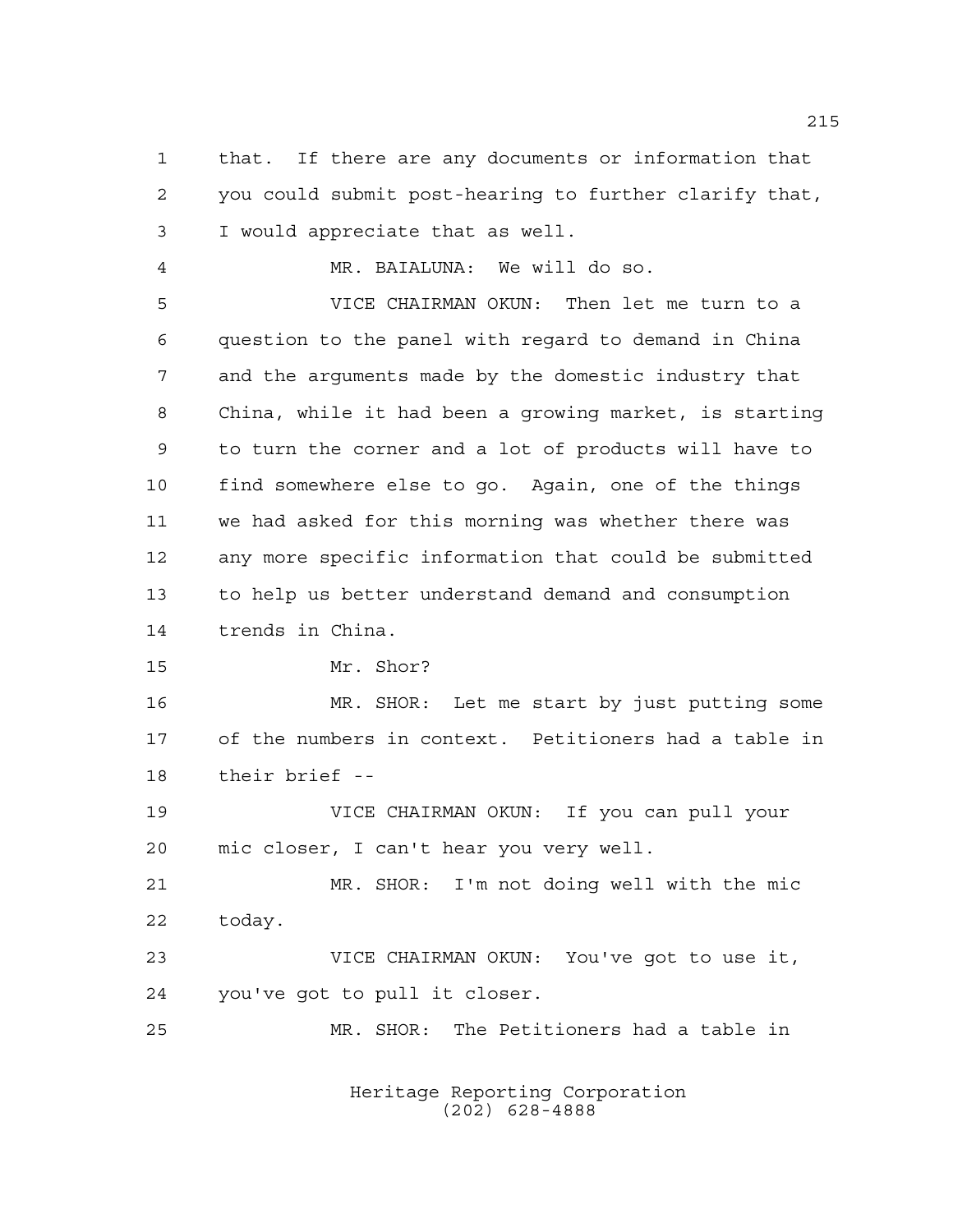their brief showing the import volumes into China of subject brass. They left those in short tons, but let me translate into million pounds for you.

 For Brazil, we're talking 600 pounds is the total imports from Brazil. For Germany, it was 1.4 million pounds. These are insignificant volumes. China is an insignificant market for this product for the companies before you. Even if you look at all the subject countries, it's something on the order of 14 million pounds, which is roughly under 3 percent of U.S. consumption. Even if every pound of material that's going to China is all subject brass, which it's not, and even if it were all diverted to the United States, which no one is arguing would happen, it would still be insignificant. The quantities are just not there.

 VICE CHAIRMAN OKUN: Okay. Well, I appreciate those comments and, just again, for post- hearing, to help us better understand both the argument of what China is shipping into these other markets and to the extent there are exports by the subject producers into China, we talked a little bit about what that trend line is and what it might be doing in the future, but anything --

Mr. Traa, you look like you wanted to jump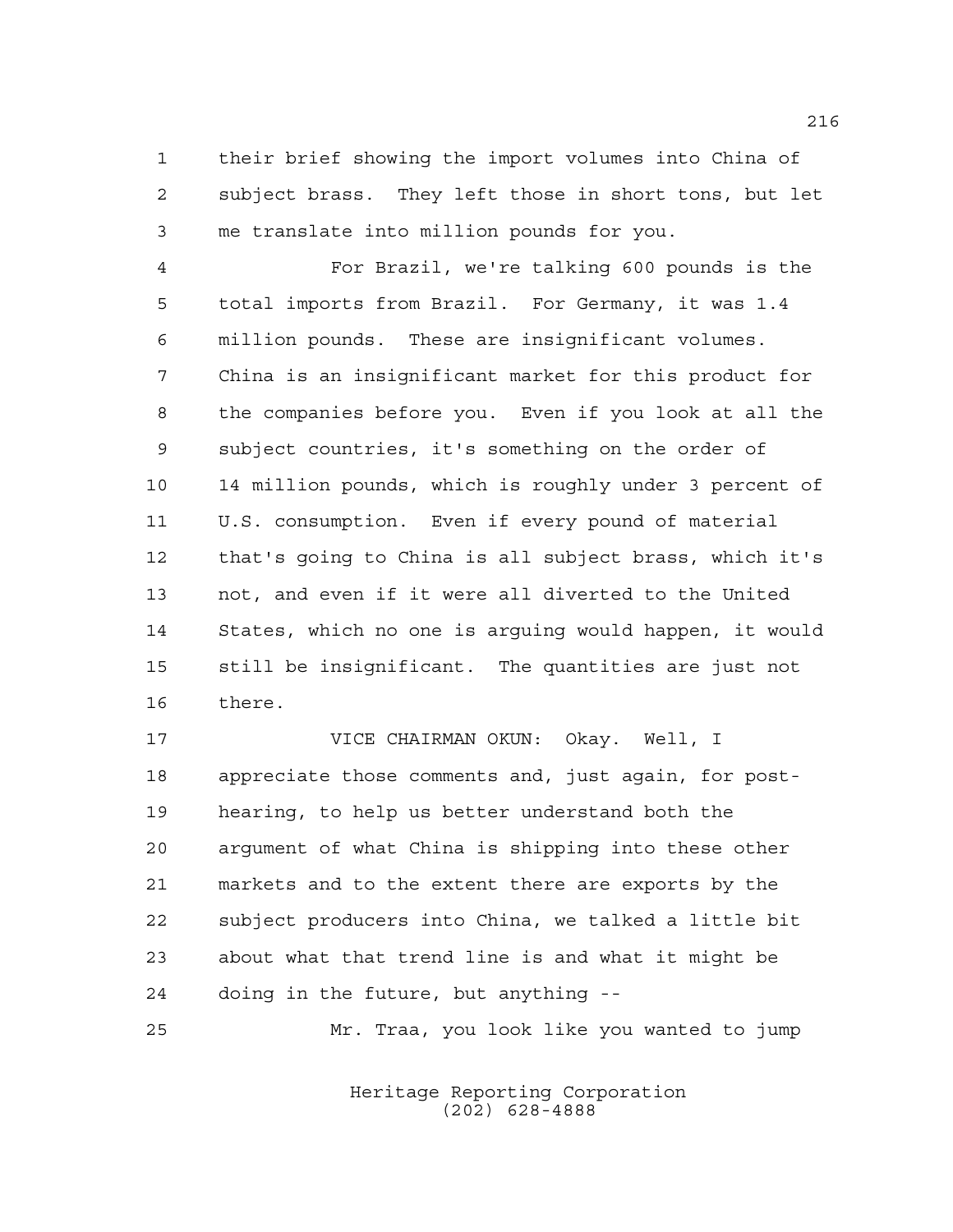in there. Please.

 MR. TRAA: Werner Traa. I would like to add to -- Mr. Bartel this morning, informed something about the Chinese market and that there is some capacity coming on. This is correct. I can agree to that. A couple of companies in China informed the world that they are going to invest into additional capacity. The point for me is it's not yet -- some of those investments are not yet fixed. One important thing is also that I wanted to inform you that looking at who is the companies that are producing right now, the major share of the Chinese consumption, those are Taiwanese companies. A couple of years ago, there had been established three major companies. One is called S & T, one is Ming Jia Li and one is First Copper, which are well known in our industry. They are producing at this point a major share for the Chinese market and for their consumption. VICE CHAIRMAN OKUN: Okay. I appreciate

 that. Again, anything else that we can get post-hearing on the specifics would be great.

 Mr. Traa, when you were talking about the product mix that your company is producing now and you had focused on the high value -- my red light is on and this might take you more -- I'll come back to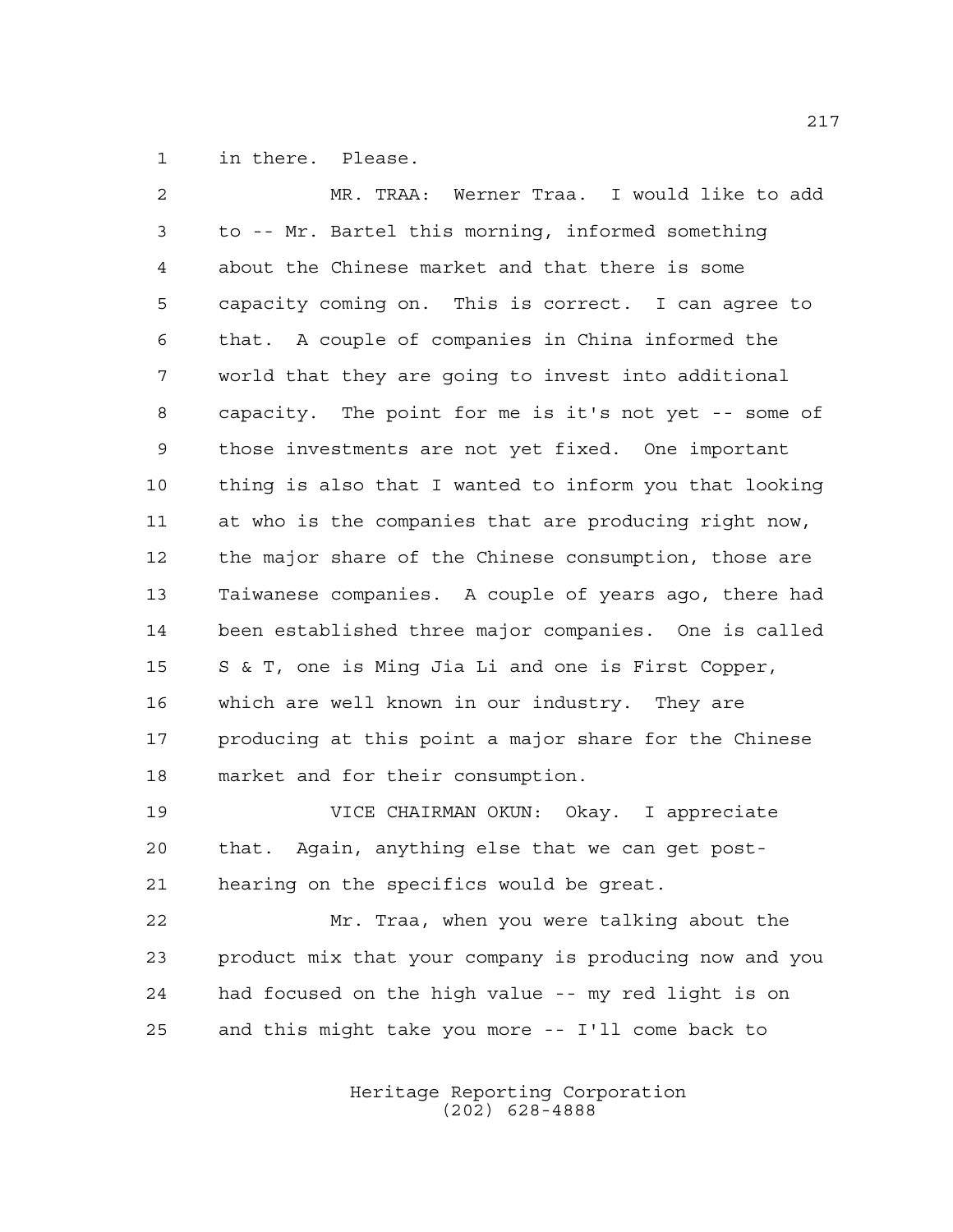that, Mr. Traa.

| 2              | CHAIRMAN KOPLAN: Thank you.                            |
|----------------|--------------------------------------------------------|
| 3              | Commissioner Hillman?                                  |
| $\overline{4}$ | COMMISSIONER HILLMAN: Thank you.                       |
| 5              | I, too, would join my colleagues in                    |
| 6              | welcoming all of you this afternoon. We very much      |
| 7              | appreciate your time and your testimony.               |
| 8              | Maybe, Mr. Traa, if I could stay with you in           |
| 9              | general to try to make sure I understand it. You       |
| 10             | described a lot of your exports both to the United     |
| 11             | States and to the extent that you were describing them |
| 12             | to China as niche, high end, unique products. Just so  |
| 13             | I understand it, do you export any commodity type      |
| 14             | brass sheet and strip to the U.S. or to any other      |
| 15             | third country market?                                  |
| 16             | MR. TRAA: Yes, we export, of course, some              |
| 17             | commodity-type product into other countries. We have   |
| 18             | copper strip which we export to the United States and  |
| 19             | we do the same in also brass to China. As we           |
| 20             | mentioned, it's 1.5 million pounds which is actually   |
| 21             | brass or the material which is subject that we export  |
| 22             | to China.                                              |
| 23             | COMMISSIONER HILLMAN: Okay. Would you have             |
| 24             | a sense of what portion of your total exports to the   |
| 25             | U.S. market would be of this high quality niche        |
|                |                                                        |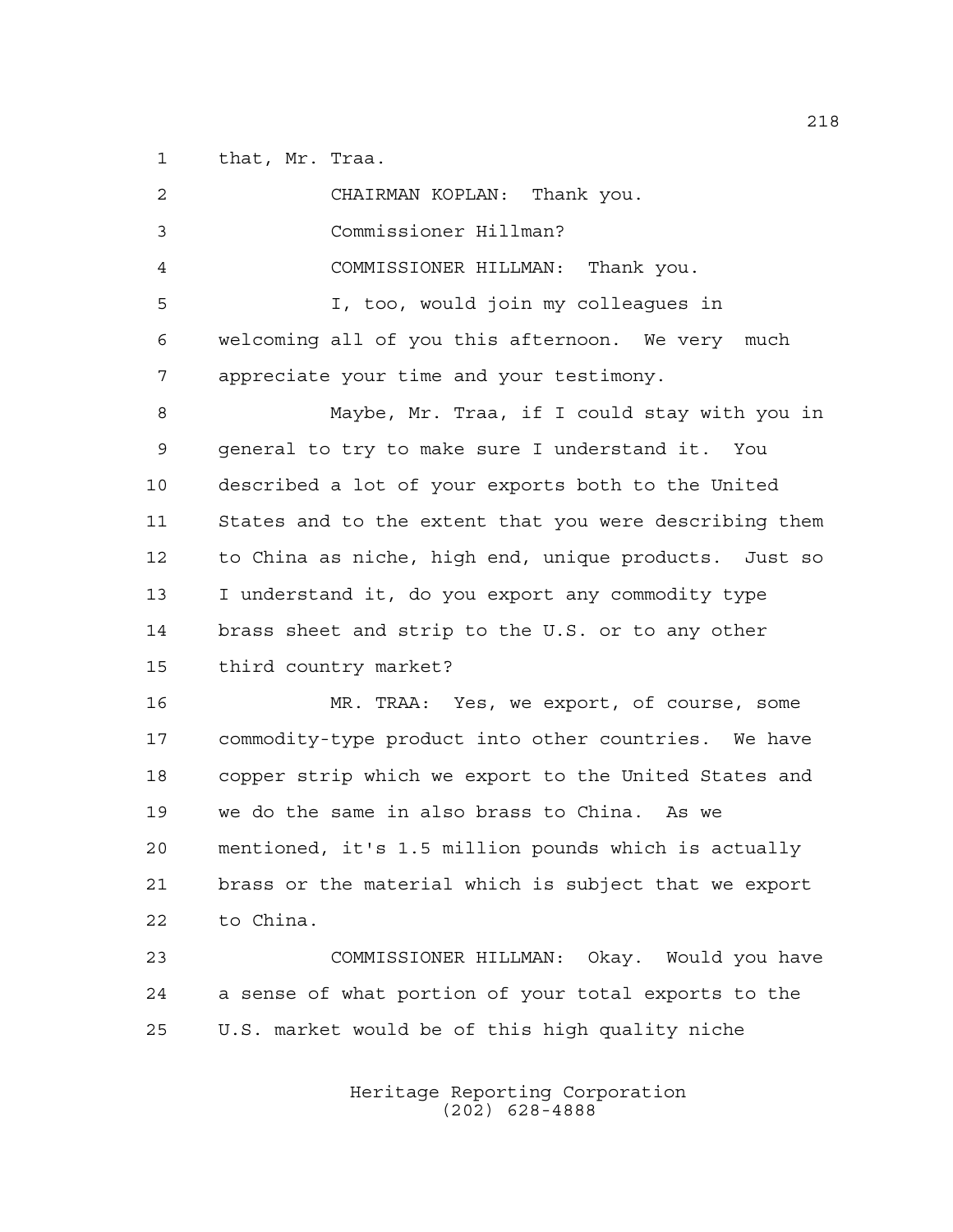product versus what portion would be of what we would describe as more of a commodity product? MR. SHOR: Wieland has had no exports to the U.S. for the last five years. COMMISSIONER HILLMAN: Okay. I'm sorry. To your third country markets. I'm just trying to get a sense of how much of it is -- MR. SHOR: We'll provide that in our post- hearing brief. It's confidential information. COMMISSIONER HILLMAN: Fair enough. Fair enough. I appreciate that. Maybe, Mr. Pages, if I can go back to you a little bit on this issue of what has been the result of the changes in your source of supply. You stated that you lost the business of Delta Faucet because of the insufficient quality of the brass sheet and strip that you were using once you no longer had access to the Wieland product. MR. PAGES: That's correct. COMMISSIONER HILLMAN: Okay. Do you know who Delta switched to buying from? MR. PAGES: Yes, I do. COMMISSIONER HILLMAN: And do you know where that company sources its brass sheet and strip? MR. PAGES: I believe they produce it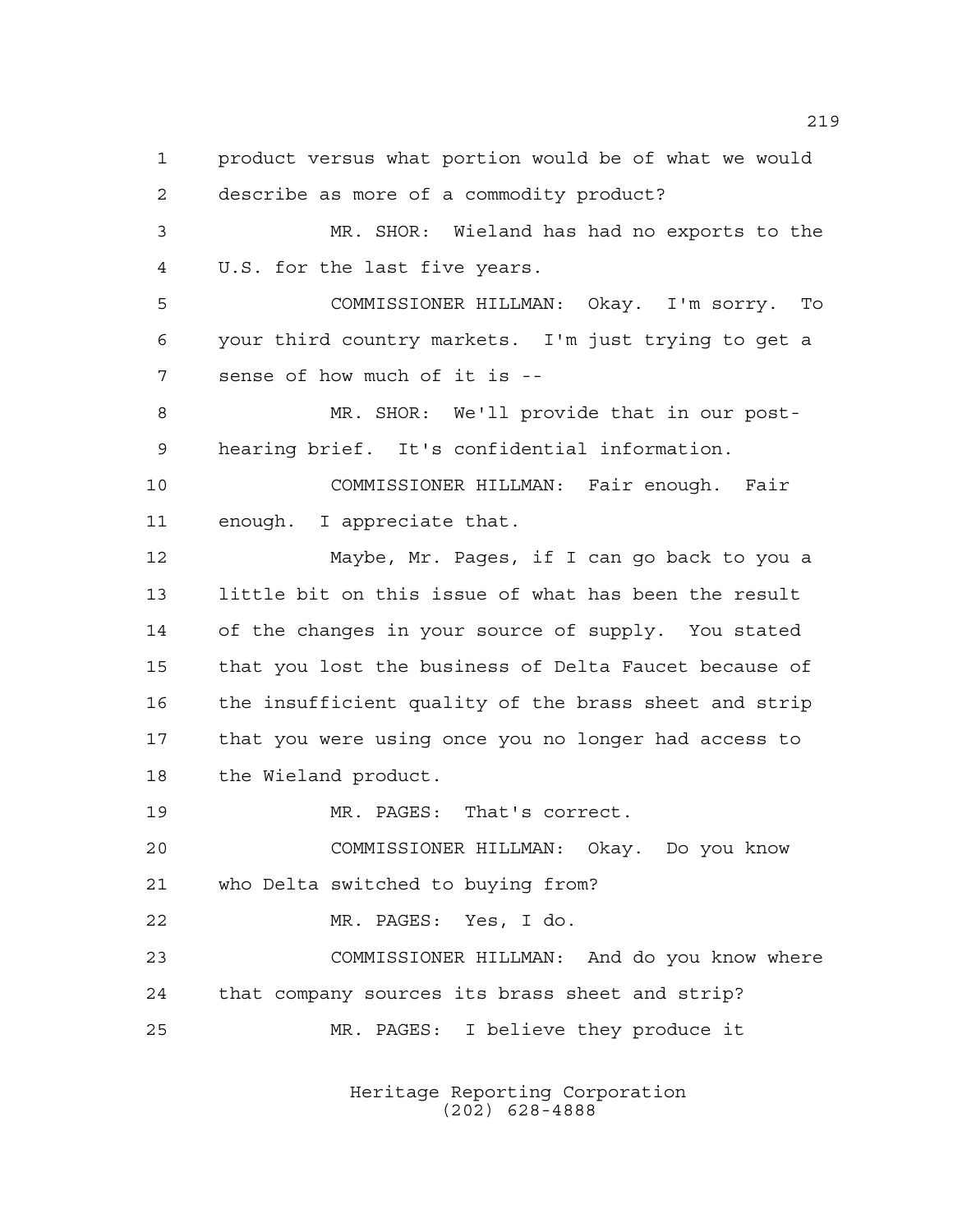themselves.

| 2      | COMMISSIONER HILLMAN: Okay. I'm not trying             |
|--------|--------------------------------------------------------|
| 3      | to get into business proprietary information, but if   |
| 4      | there are specifics on this that you can put on the    |
| 5      | record, again, if you're in a position to tell us now  |
| 6      | who did they switch to, if you would prefer to put     |
| 7      | that in a post-hearing brief if it's confidential,     |
| 8      | that's fine as well.                                   |
| 9      | MR. PAGES: I know I lost the business to               |
| 10     | Olin.                                                  |
| 11     | COMMISSIONER HILLMAN: To Olin? Okay. All               |
| 12     | right.                                                 |
| 13     | MR. SHOR: And that's particularly                      |
| 14     | significant for a small producer. One thing to keep    |
| 15     | in mind is some of the integrated producers here are   |
| 16     | vertically integrated down into some of the finished   |
| 17     | brass products, so Olin will produce plumbing fixtures |
| 18     | and things like that that compete with some of its     |
| 19     | customers.                                             |
| 20     | COMMISSIONER HILLMAN:<br>Okay. All right.<br>I         |
| $2\,1$ | appreciate that answer.                                |
| 22     | Coming back on the German side, given that             |
| 23     | the German industry appears to have at least some      |
| 24     | unused capacity, again, we can argue a lot about how   |
| 25     | much of it there is, why wouldn't it make sense to use |
|        |                                                        |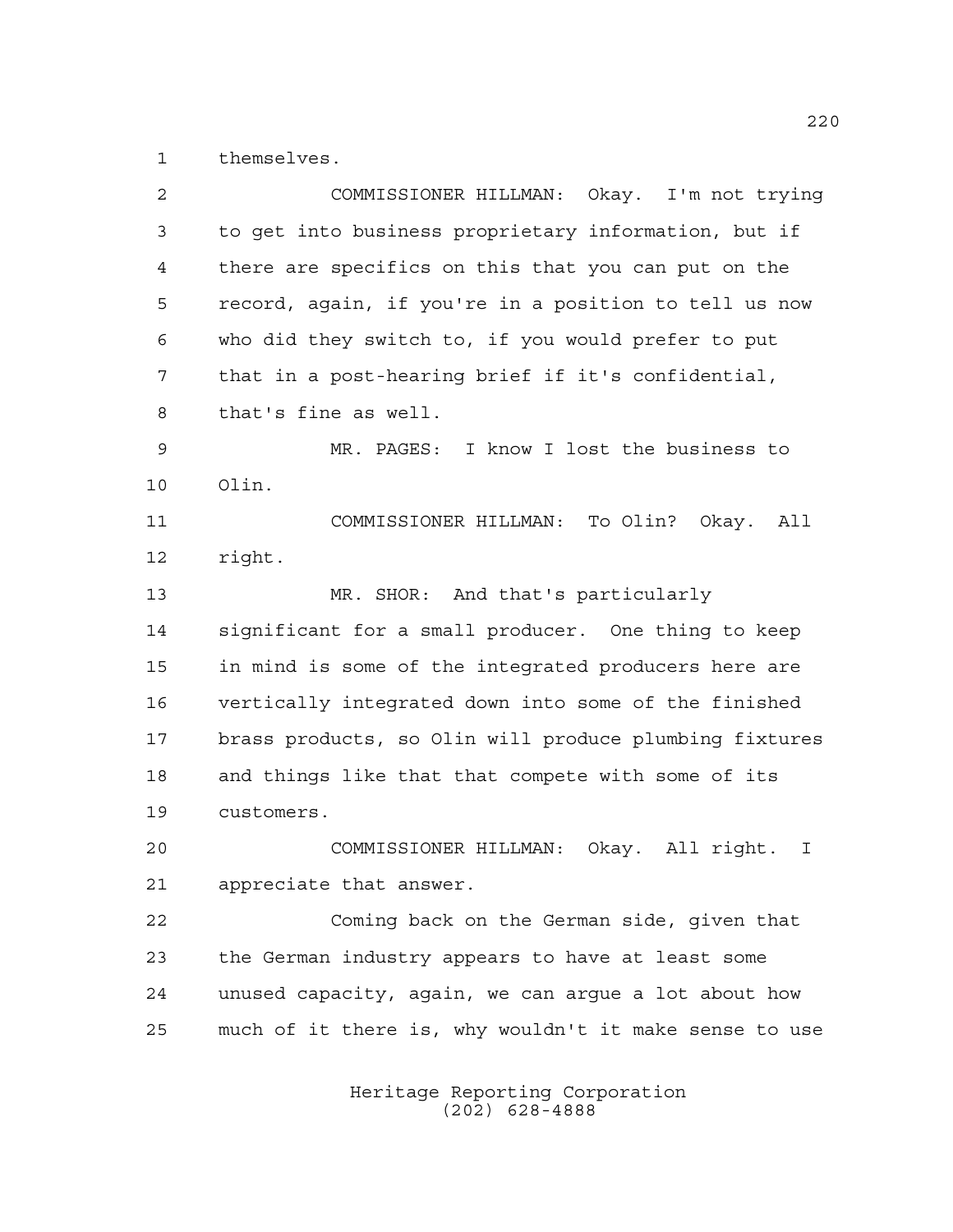some of that, to use that unused capacity to make additional sales in the U.S., to spread those fixed costs over a greater volume of sales?

 MR. TRAA: I'm sorry, I was interrupted. I didn't understand the end of your question. I'm sorry. COMMISSIONER HILLMAN: As I understand it, there may be some disagreement over the size of the number, but I think everybody is agreeing that there is at least some unused capacity in Germany, yet the argument is you're not going to ship any more to the United States and I'm trying to understand why not. Why not fill that unused capacity and make additional sales into the U.S. market and spread your fixed costs out?

 MR. TRAA: As soon as we would fill up our capacity to 100 percent, I wouldn't be able to be flexible for all other customers. We do have contracts with customers on a long-term delivery and long-term relationship. If we fill up our capacity just to the 100 percent which was discussed the whole day about the question what is the real capacity of each individual company, we at least at Wieland, we don't fill up our capacity to 100 percent. We try to keep it at 90 percent so that we are able to be flexible to get in orders for the remaining 10 percent

> Heritage Reporting Corporation (202) 628-4888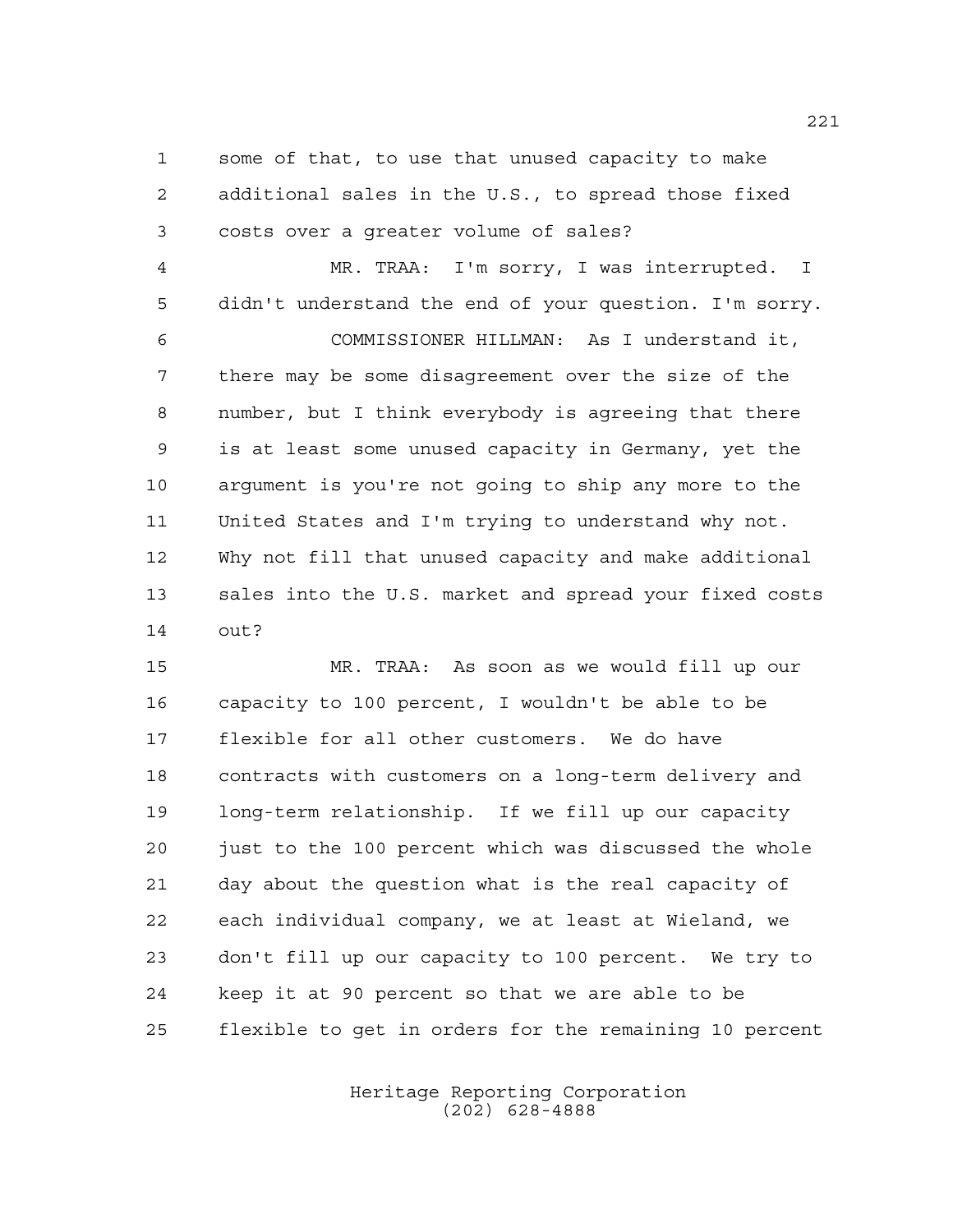on a flexible, one or two-week lead time and this we couldn't do with shipping over to the United States.

 And the other point of course is I haven't heard this today also this morning, for me there is always a question regarding what is the real capacity in regards to the gauges. Over the last years, the gauges, the thickness of the material all in the industry went down. The average thickness, from my understanding, with our customers at least, was reduced. If you go just by quantities, by tonnage, as we discussed during the whole day, this is from my feeling not the right way. If you have a very, very thin gauge material you cannot assume the same capacity as if you have heavy gauge material which is typically used, for example, for ammunition and so on. If you on the other side use for electronics very thin gauge, you cannot produce the same quantity. So that's the other point in all those arguments and discussions regarding capacities we have.

 COMMISSIONER HILLMAN: And just so I understand it, you're suggesting that over the last five years there has been in general a move toward lighter gauges, thinner material being sold, a higher percentage of your sales are of a thinner gauge? MR. TRAA: Yes, there is a trend. And I

> Heritage Reporting Corporation (202) 628-4888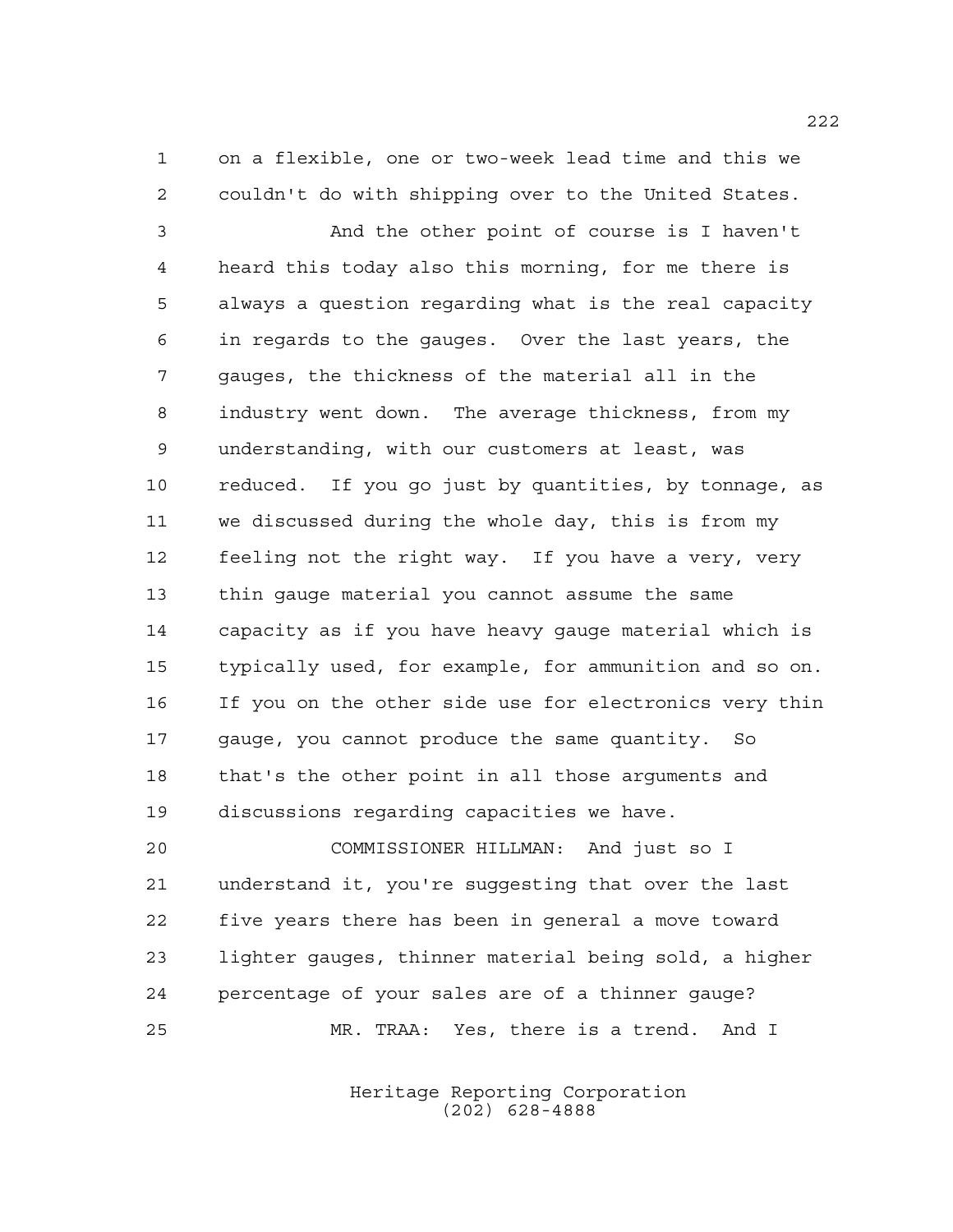would say this is a worldwide trend because of the higher metal prices and so on, customers like to reduce the gauges, the thickness of the material. If I take again the electronics, we see it very, very much, the miniaturization -- I hope I pronounced the words correct. You see it everywhere, smaller pieces, smaller parts, smaller gauges, so therefore I have always a problem of really finding out what is the real capacity because of this gauge situation. It goes down step by step. COMMISSIONER HILLMAN: Okay. I appreciate that. Mr. Shor? MR. SHOR: Commissioner Hillman, there is one other point I'm going to ask Werner to address, which is we heard this morning from the U.S. industry that the mills basically run 24/7, that's the most efficient operation. It's very different in Germany and it is not necessarily the case that increasing your production up to your capacity level reduces your costs. There are other labor issues and other issues that I'd like Mr. Traa to address. MR. TRAA: Yes. Maybe for the labor issue also my colleague Mr. Hanisch, who is also on the board of Wieland, can help me because he is our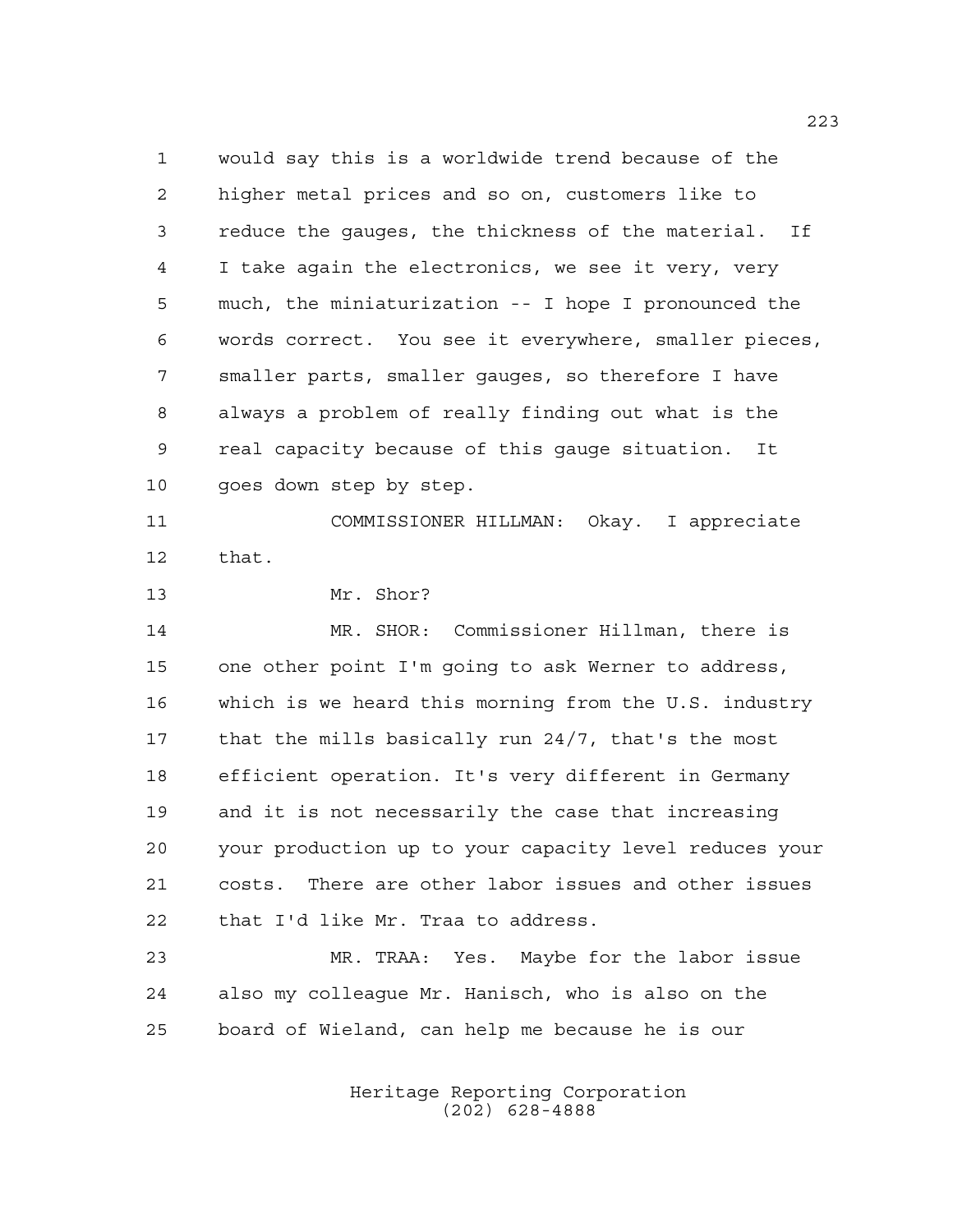personnel director regarding labor issues. But it is correct. I used to run the U.S. operation, so I was the predecessor of Mr. Schuler. He is back. At that time, I know in the U.S. it's very easy to have people work on Saturday, Sunday, which is basically normal. When I returned to Germany, of course, this was in 2000, we heard a lot about this timeframe when the markets were booming. I came back and tried the same thing in Germany and they basically told me that this is, because of the German labor laws it's not possible. So we run our plants there typically five days a week. Sometimes Saturday morning, but that's it. So a seven-day week is just not possible according to German law and there the lawyer is the right person to talk to. COMMISSIONER HILLMAN: Mr. Hanisch, did you want to add anything? MR. HANISCH: I'm Joerg Hanisch and I'm also a member of the executive board of Wieland. Concerning labor, I would maybe just describe - maybe Wieland has a different strategy in employment. We believe in life-long employment. That means that we have to be very economical with our workforce because

then get them back in when we have more work. We just

we don't throw them out when we have less work and

Heritage Reporting Corporation (202) 628-4888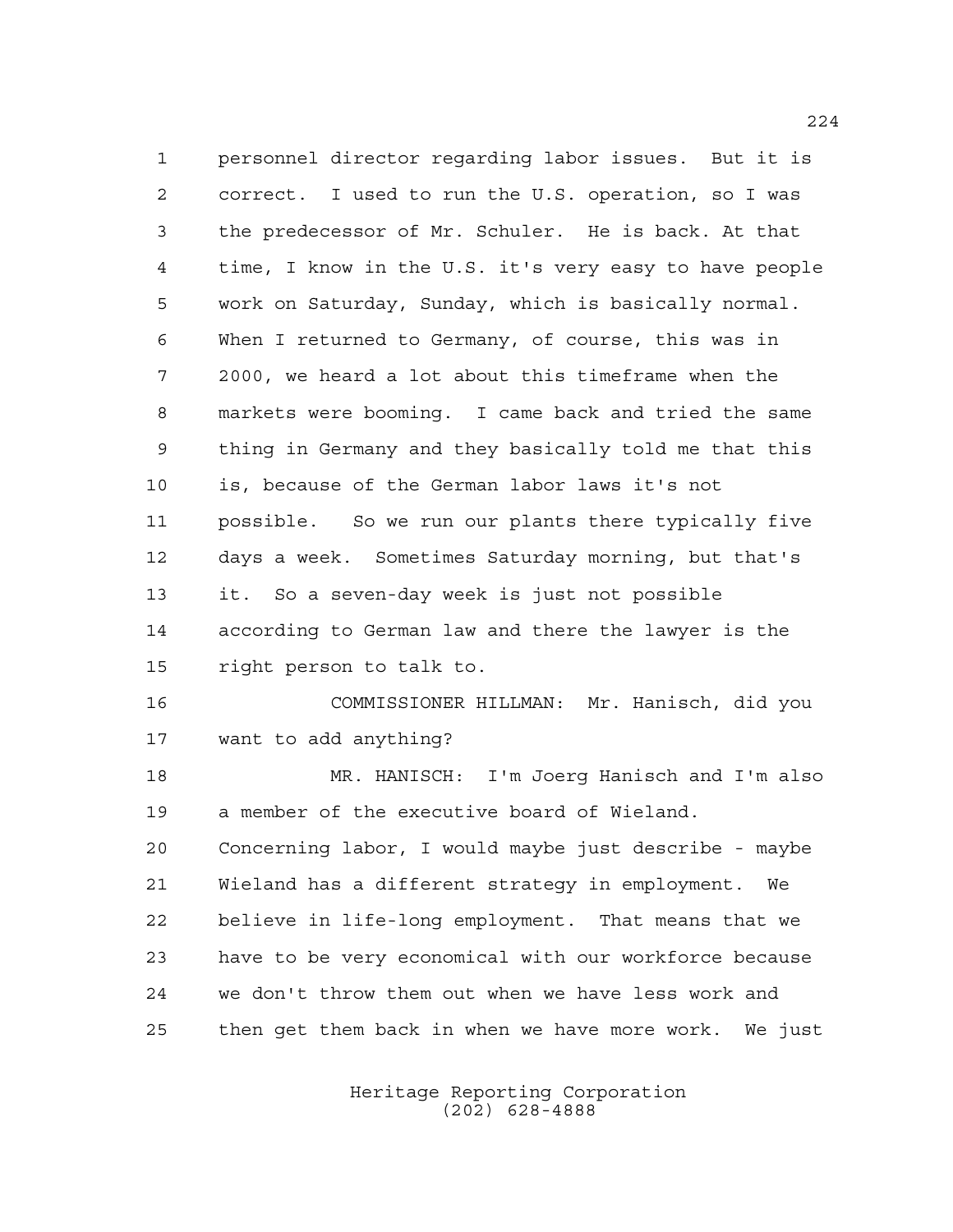really try to have a steady workforce and we try to do it through equivalents with time accounts where we give people, let's say, that they work maybe when they are younger they work more. They can save something on their time accounts and when they get older and let's say a little bit weaker they work less, but they have saved some time accounts and so forth so that we really get them all through. That means that certainly we do not have the flexibility like the American industry maybe who could easily lay off someone. We cannot do that.

 Therefore, what Werner said, Saturday, Sunday, we always would have to pay extra surcharges, I don't know what you call it, for those hours. Therefore, we have to try to be first very economical and second, of course, have the best technology available so that we make best use of our workforce. COMMISSIONER HILLMAN: And that is a function of German law or a policy of your company? In other words, do other German companies do the same? MR. HANISCH: The German tariff law is that we cannot lay off people easily and so forth. The other, let's say, we believe in having long-term relationships with our workforce. That certainly is Wieland and I would say maybe part of our success,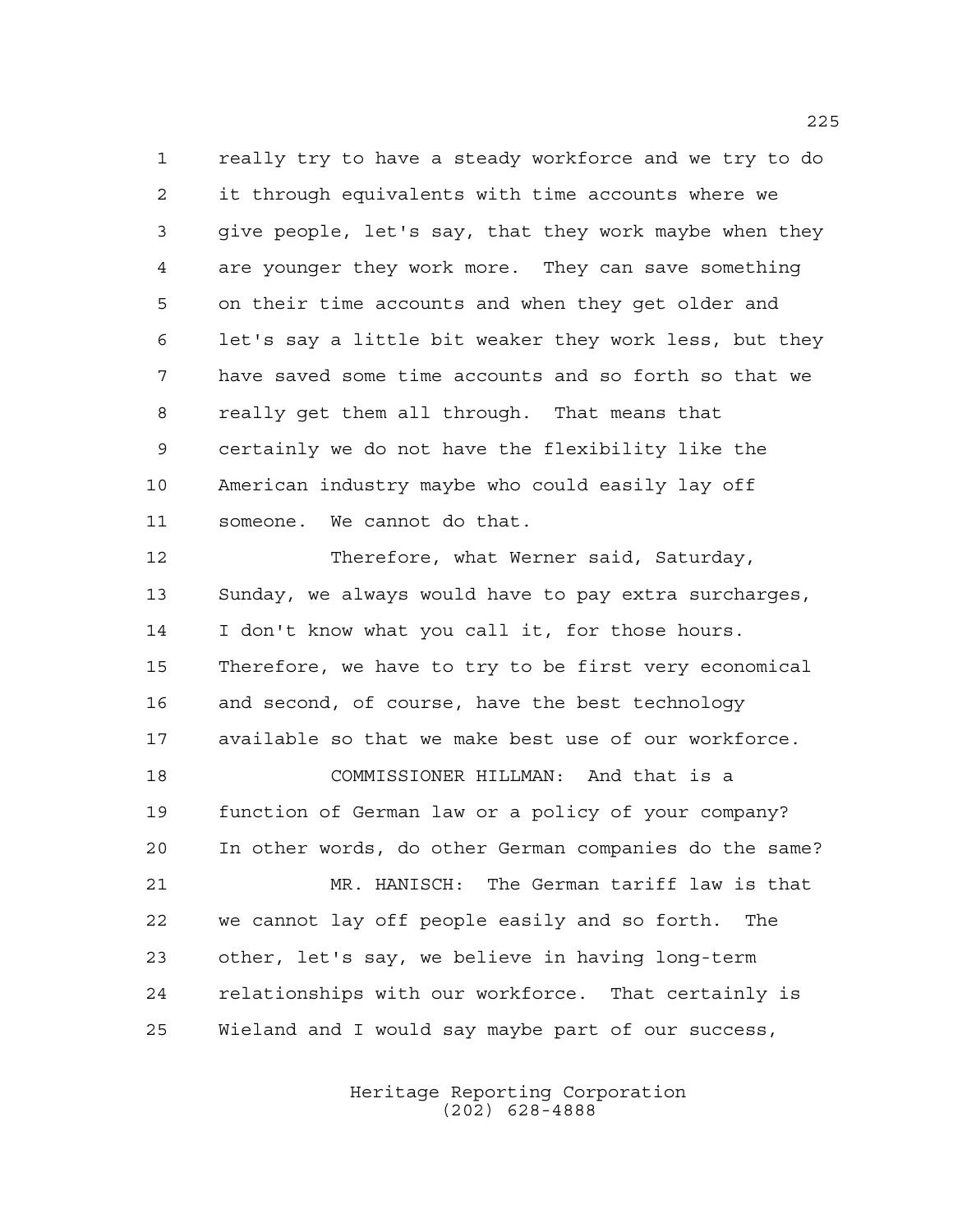that, even through hard times, we got through because we have people very much devoted to the company. COMMISSIONER HILLMAN: All right. I appreciate that answer. Thank you very much. COMMISSIONER HILLMAN: Thank you. Commissioner Lane? COMMISSIONER LANE: Thank you. Good afternoon. Mr. Malashevich, I'd like to start with you. You heard my question this morning of Mr. Kerwin talking about pricing in other markets other than the United States. Can you provide me with information post-hearing as to the price comparisons of BSS in the European Union and other countries, including the subject countries, as compared to the prices in the United States and what conclusions would you draw with regard to those prices as to whether or not the Respondents would come back into this market if the orders were revoked? MR. MALASHEVICH: Yes, Commissioner, I will do that to the best of my ability. COMMISSIONER LANE: Okay. Thank you. Petitioners state that the basic conditions of competition and terms of sales of BSS including most notably the commodity nature of the product and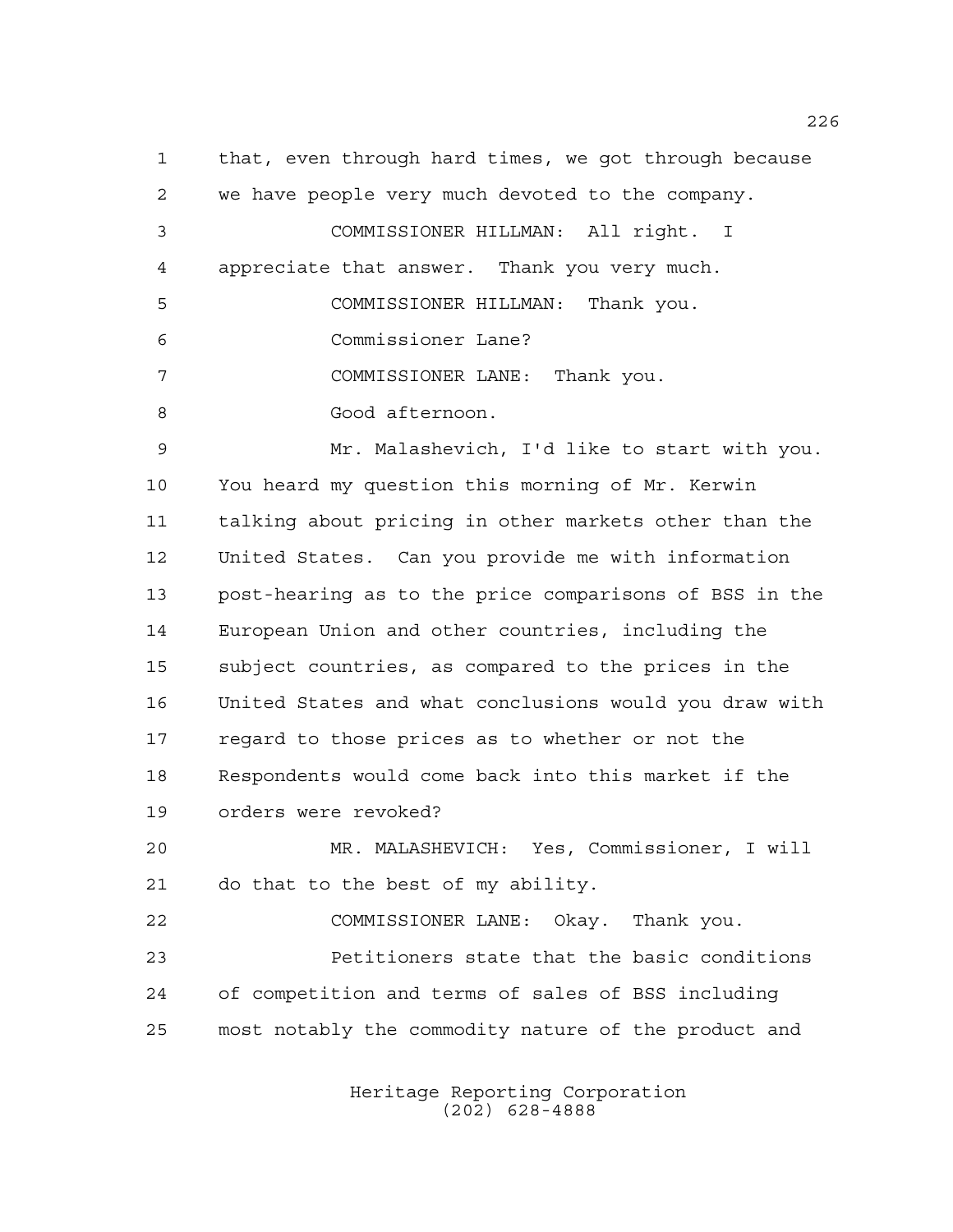the price-based nature of competition have not changed since the orders were imposed. In the Respondents' briefs at pages 26 through 30, it was stated that there have been no less than seven changes in the conditions of competition.

 Please explain this discrepancy, if you can, and why are these changes significant.

 MR. SHOR: I guess the reason for the discrepancy is we don't agree with them. I don't know how to explain it any better than that.

 They are significant because they affect the ability of a large-scale German producer, like Wieland and the other German producers, to sell in the United States.

 The most significant thing I heard in the testimony this morning was the testimony of Mr. Rupp who said our customers have changed, they want just- in-time delivery, they don't want to maintain inventory, they don't want any inventory. That's a very significant remark because it significantly curtails the ability of a foreign producer to sell in the U.S. market. Unless you have a place here to maintain inventory, to store a multiplicity of products that you can deliver to the customer just-in-time, you can't meet the needs of that customer, so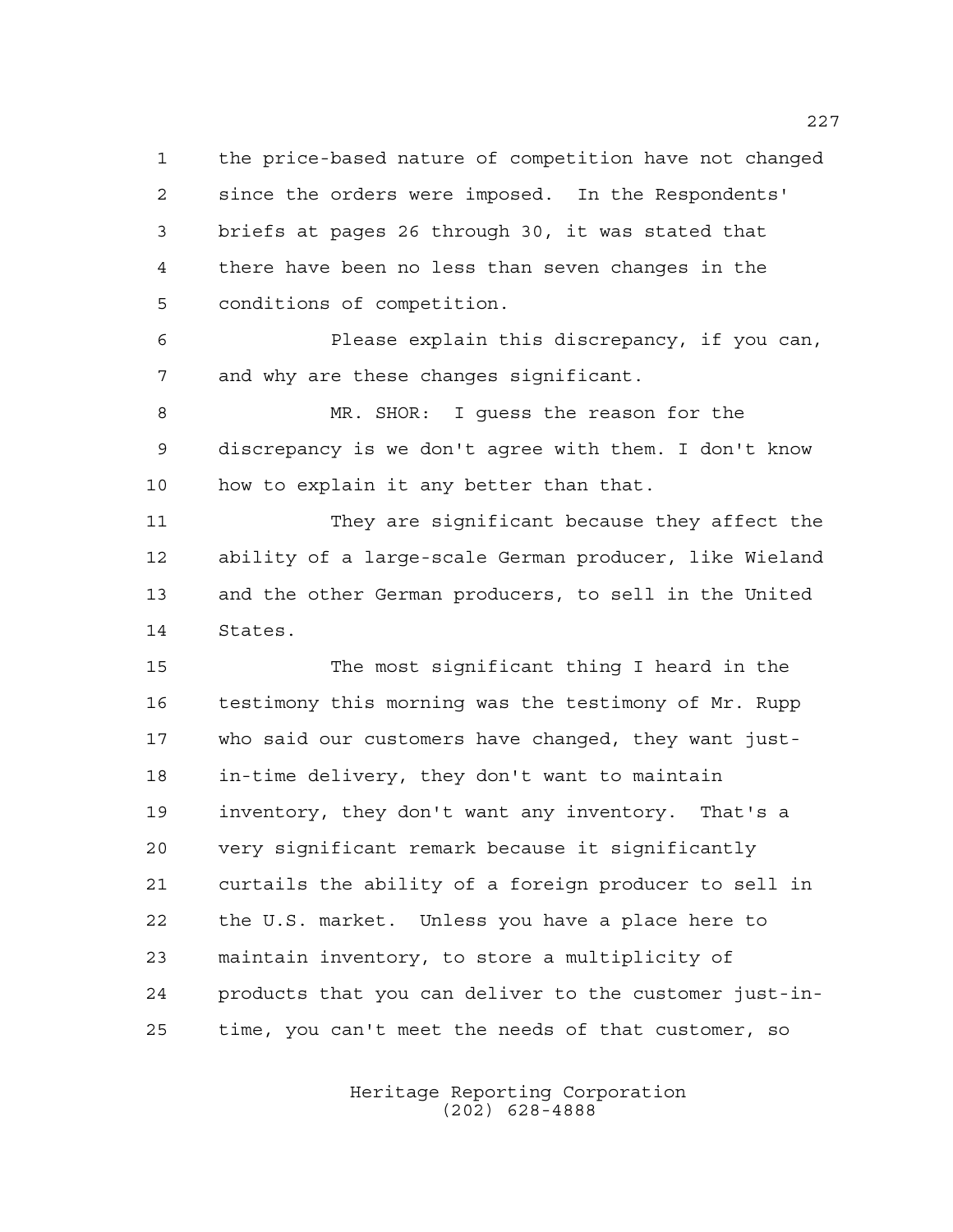that's a significant change in the condition of competition that affects the ability of foreign producers like Wieland, like the French producers, like the Italian producers, like the Japanese producers to even sell in the U.S. market.

 The second change in the condition of competition is the degree to which the U.S. industry, mainly Olin, has taken over the distributor channel of distribution. A.J. Oster was the largest service center in the U.S. The service center has locations throughout the country where they store the material, they can cut it to length for you and they can meet the needs of end users. Olin bought A.J. Oster, so that's no longer a customer that Wieland can supply or a Japanese producer or an Italian producer or a French producer. It shuts out an entire channel of distribution to the U.S. market because there are very few independent service centers left in the country. That's a significant change in the conditions of competition. That's significant because it curtails the ability of a foreign producer to sell in the U.S. market.

 The other change that's significant is what we all heard about this morning, the customers leaving the U.S. market. If you look at the customer base in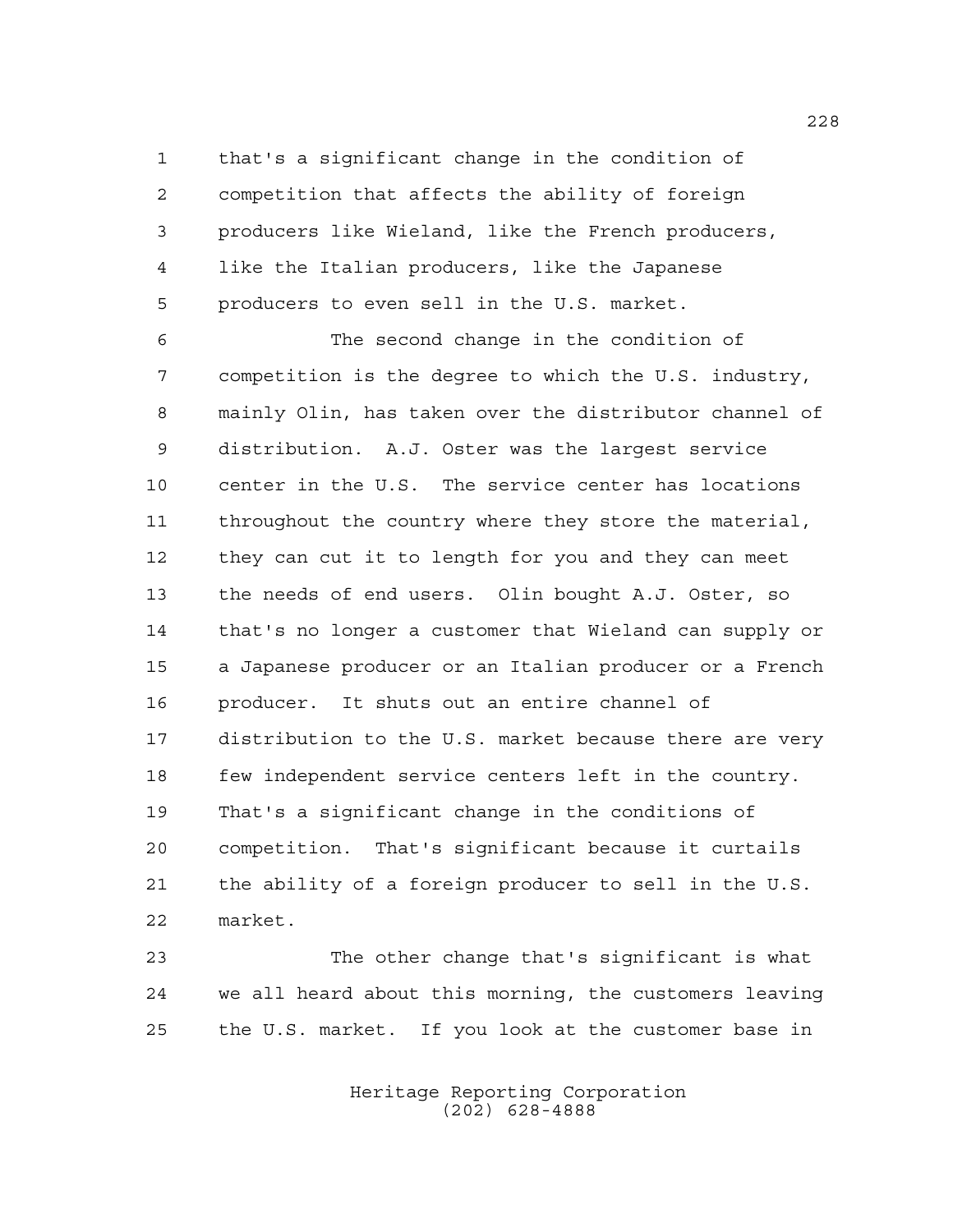the United States for this material, and the automotive sector is a good and significant example, if you were to think of what industries in the United States are most constrained by cost pressures, which industries have the fewest abilities to pass along price increases to their customers, it's the industries that buy this material. That's why we think prices in the United States are lower than in Europe or elsewhere, because the customer base here is squeezed by competition for their products from imports. That's another significant condition of competition that reduces the attractiveness of the U.S. market.

 It was Commissioner Hillman's question in the morning session, why is it that if you're facing a declining market with lower prices than in Europe, what is that makes the U.S. such an attractive market? And it was the right question to ask. It is less attractive now than other markets, it's not where the growth is and it's not where the high prices are. That's another condition of competition we believe is significant because it reduces the incentives for any foreign producer to sell to the U.S. market.

 I could go on, but I don't want to filibuster all of your time.

> Heritage Reporting Corporation (202) 628-4888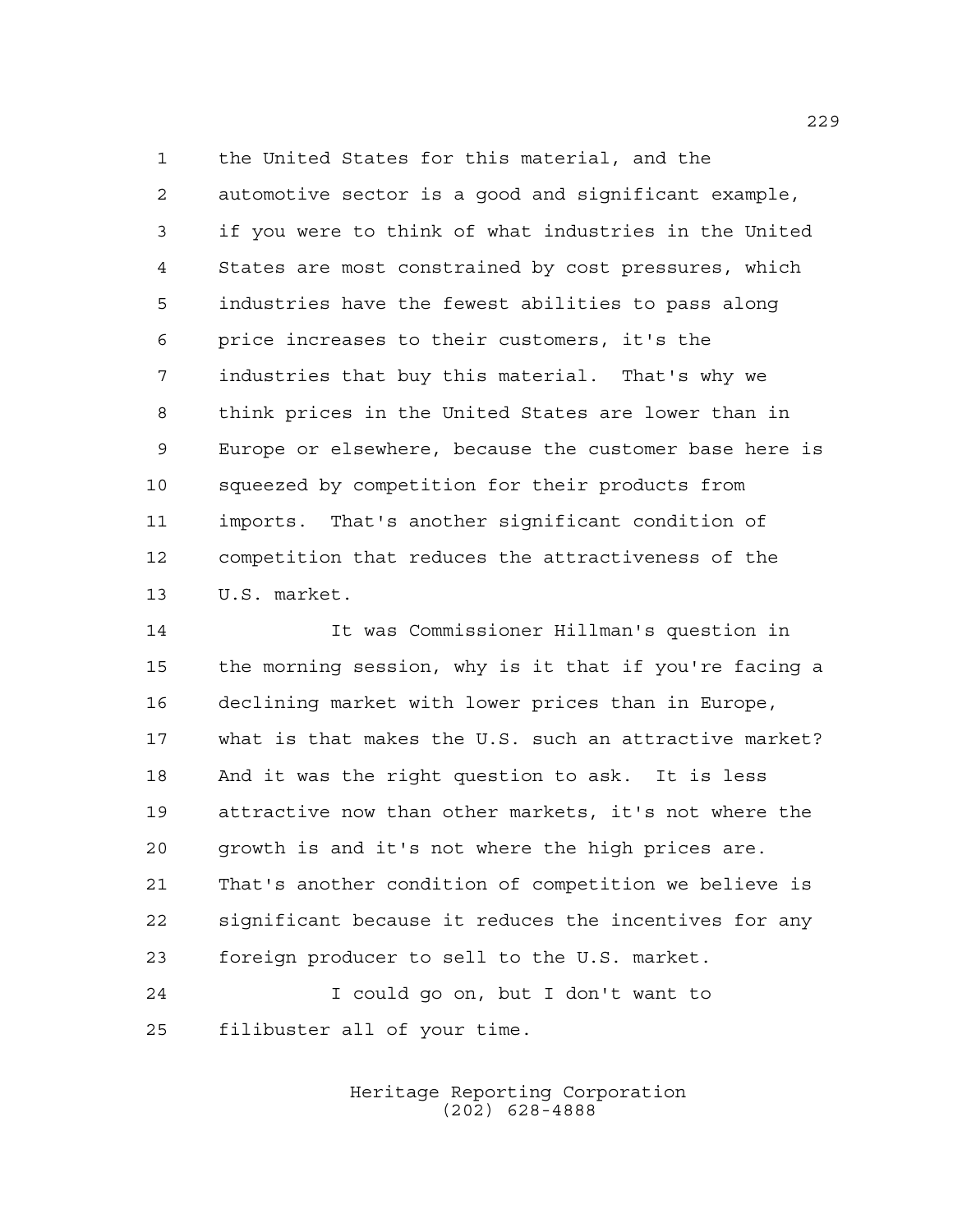COMMISSIONER LANE: Thank you. As a matter of fact you can talk more if you want because that's the last question I have. MR. SHOR: That's a very dangerous thing to say to a lawyer. (Laughter). COMMISSIONER LANE: Thank you, Mr. Chairman. CHAIRMAN KOPLAN: I'll move right on that, Mr. Shor. Commissioner Pearson? COMMISSIONER PEARSON: Thank you, Mr. Chairman. 13 Let me also extend my welcome to this panel, particularly those of you who have traveled quite a few kilometers to get here. I appreciate the effort that it takes, particularly for foreign producers to participate in one of our reviews. Mr. Pages, no one's asked you any questions. I wouldn't want you to feel left out. You indicated that you've been in the business for 30 years so you must have started when you were 15 and just never got away from it. (Laughter). MR. PAGES: I'll consider that a compliment. COMMISSIONER PEARSON: It's always a

> Heritage Reporting Corporation (202) 628-4888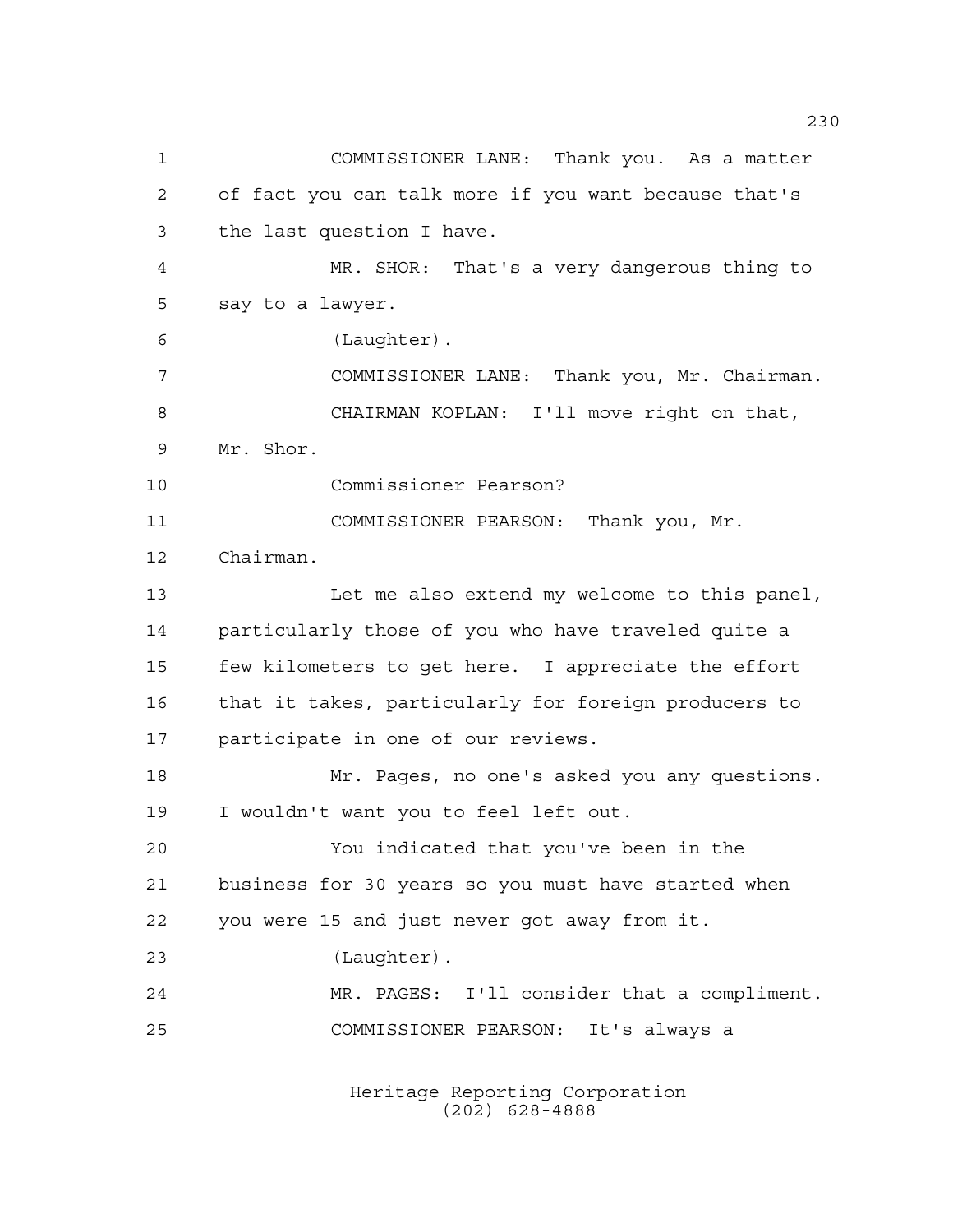pleasure to have what I would consider a small or medium sized business in front of us. So many of our cases revolve around quite large firms and here we have a case that affects someone who's in Middle America I suppose would be a way to describe it. Could you tell me a little more about your firm? How many employees does it have, that sort of thing. MR. PAGES: We have two plants, one in Cleveland, Ohio, and another in Pennsylvania. We're about 50 employees totally. COMMISSIONER PEARSON: Given your experience, if necessary you probably can go out on the plant floor and fill in for anyone who has to go home sick. I don't know whether you do do that, but you really grew up with it. MR. PAGES: I've done that a time or two. COMMISSIONER PEARSON: I can believe it. And you also, when circumstances require it, would operate seven days a week? Or do you try to protect people on the weekend? MR. PAGES: We typically will operate a normal 40 hour week. We have operated as much as three shifts and Saturdays. Rarely on a Sunday. COMMISSIONER PEARSON: The current demand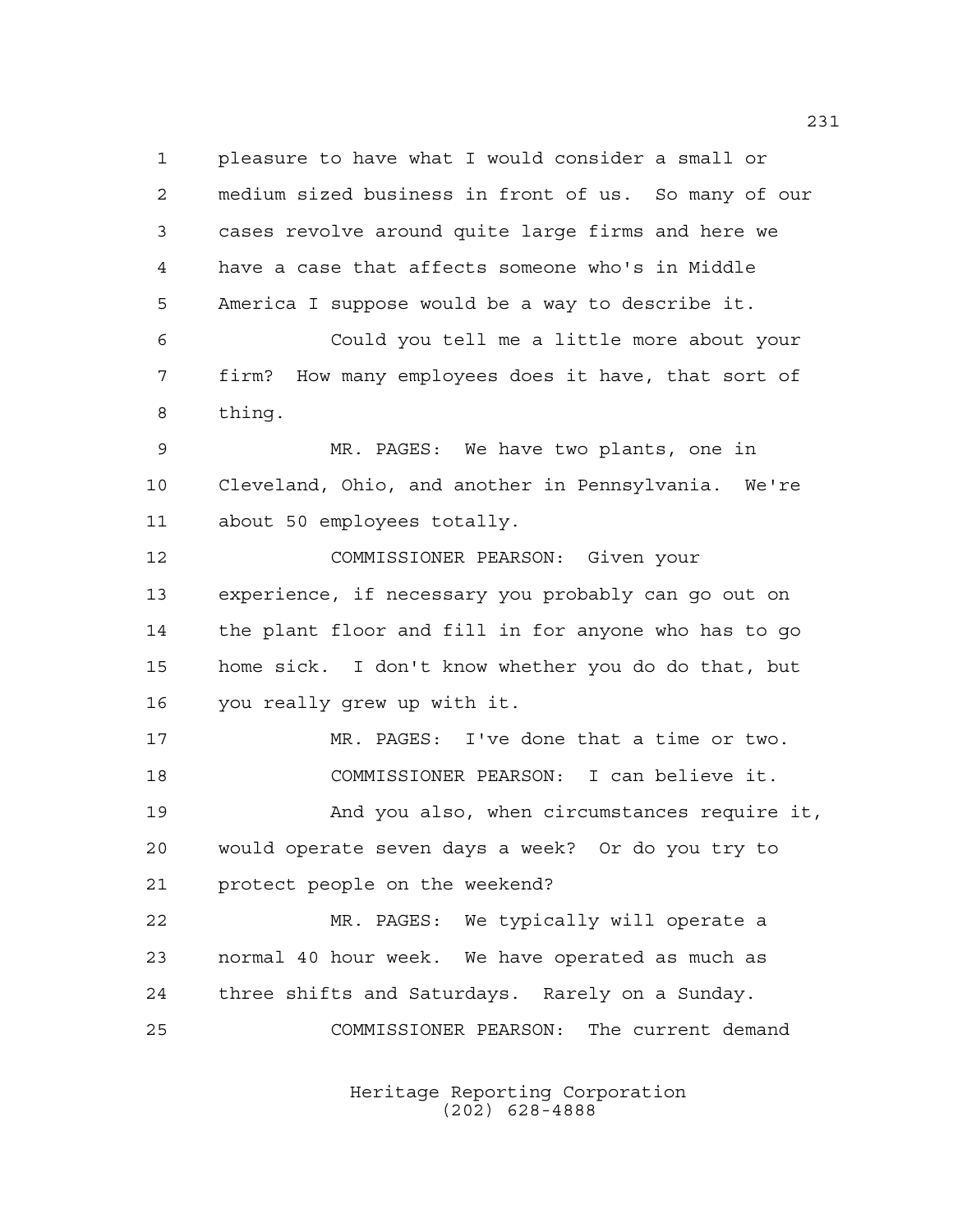for your products doesn't quite justify those extra hours.

 MR. PAGES: No. COMMISSIONER PEARSON: But you are able to manage the 40 hour week currently? MR. PAGES: That's correct. COMMISSIONER PEARSON: Do you produce mostly to order or are you producing some products that go into inventory on the assumption that they'll get sold eventually? MR. PAGES: We produce a small portion of our business, we build it to inventory. It's the sink strainer line that I mentioned earlier, but other than that we're building to order. COMMISSIONER PEARSON: How much time do you have between when you might sign an order and when you would be delivering it? MR. PAGES: That's -- COMMISSIONER PEARSON: It wasn't intended to be a trick question. But don't answer anything that might be business proprietary because it's not my intention to get into that. I'm just trying to understand more the nature of your business. MR. PAGES: Most of our customers are long

> Heritage Reporting Corporation (202) 628-4888

term and we have a long history with them so we plan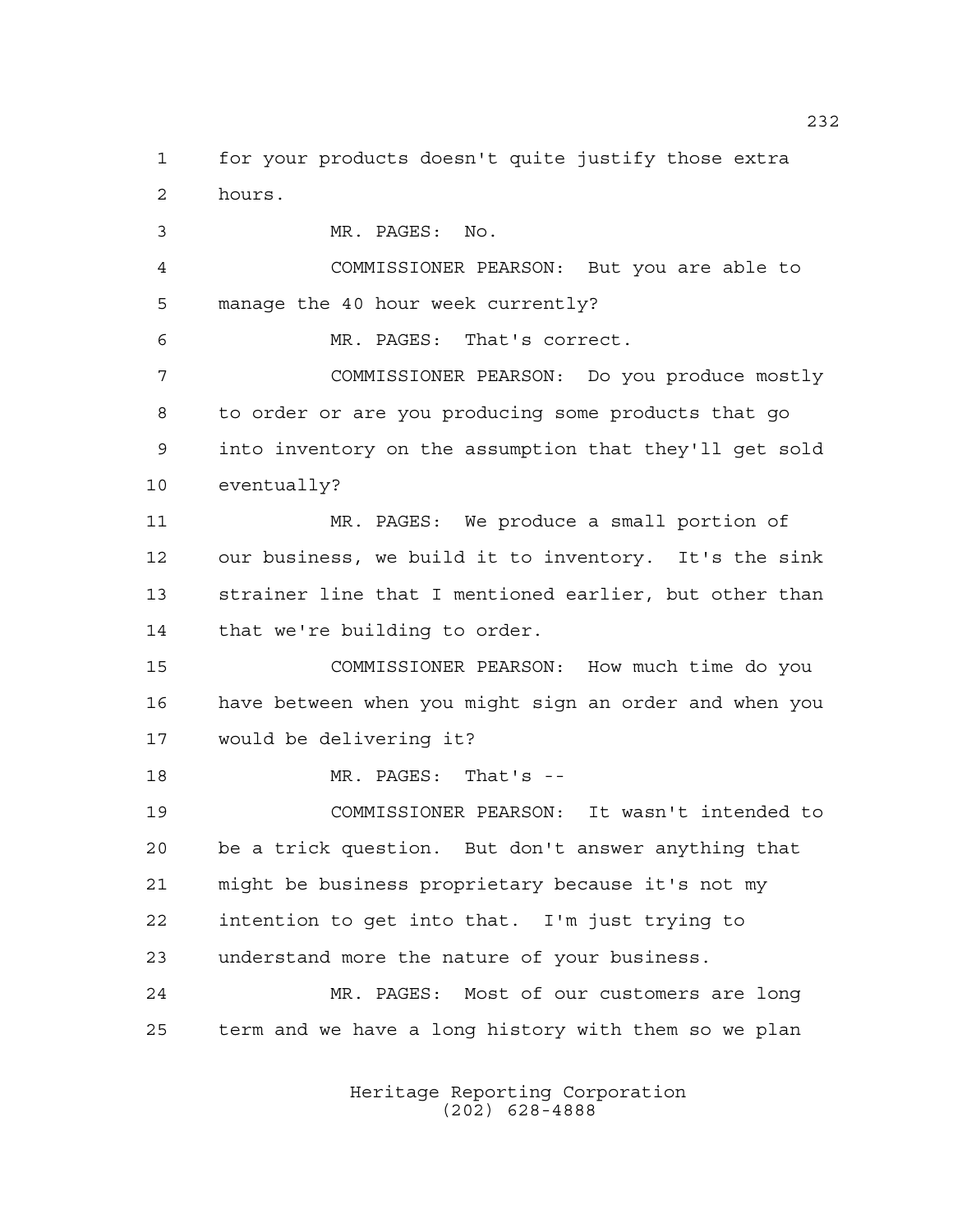to build to their forecast. That means we take all the lead times that we have for our raw materials and manufacturing time and we're building to a just-in- time combined system, so when the orders come in they're ready to be shipped pretty much as they need it.

 COMMISSIONER PEARSON: And for the types of brass that you're using which I understand isn't the most desirable brass you can envision, but for the types of brass that you are using have you had difficulties obtaining it in time to meet the shipment dates for your outgoing orders?

MR. PAGES: At times.

COMMISSIONER PEARSON: Recently?

MR. PAGES: Recently, no.

 COMMISSIONER PEARSON: If you could obtain the product that you circulated up here, the German product with the desirable characteristics, would it reduce your cost of producing items? For instance, would it reduce your buffing costs or other costs? MR. PAGES: Absolutely. It would eliminate that step with that type of material. The time it takes for inspecting and making sure that the materials we buy now are correct would be less with the Wieland material.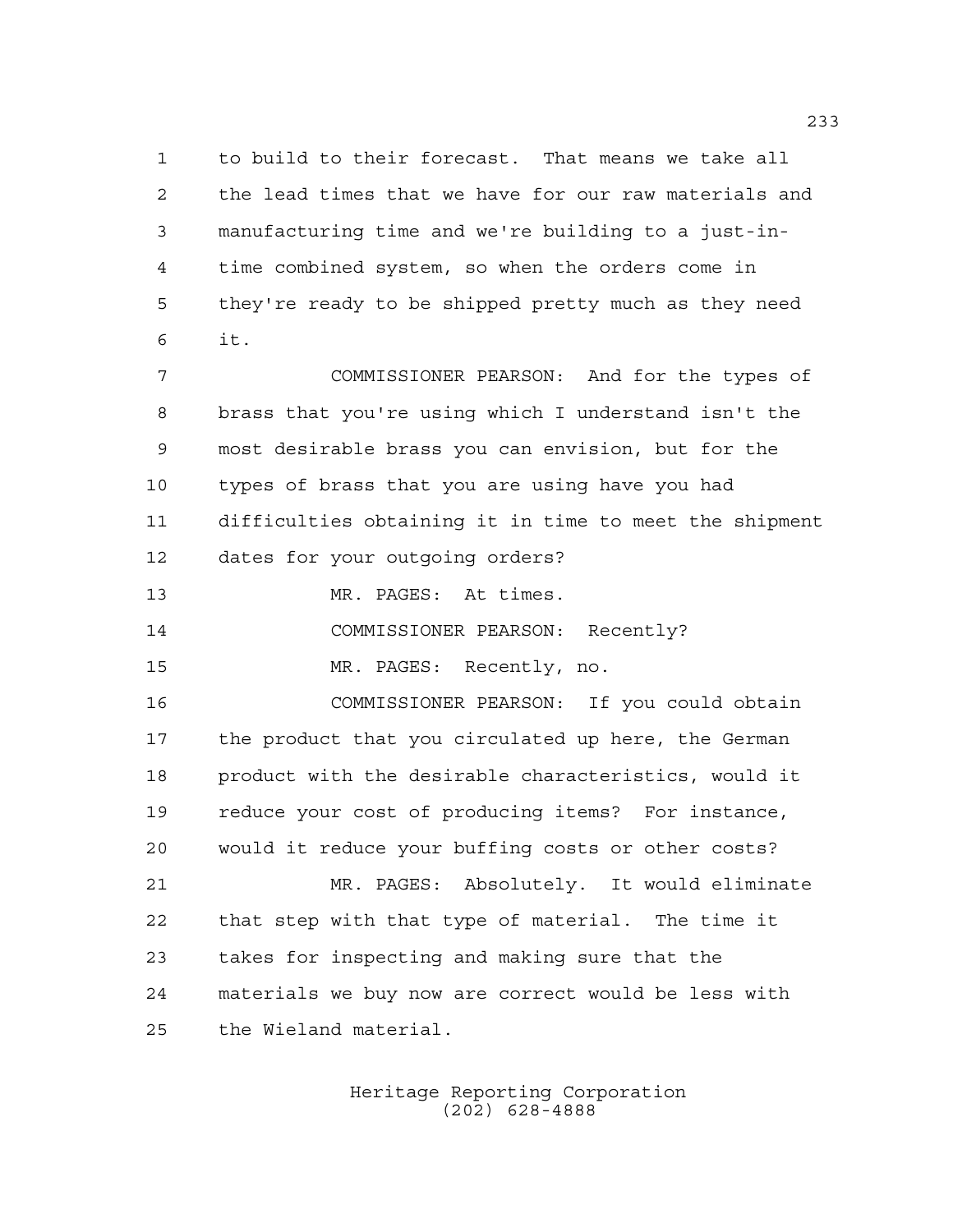COMMISSIONER PEARSON: So you would see your overall competitiveness increase somewhat then if you had access to the Wieland brass? MR. PAGES: I would say so. COMMISSIONER PEARSON: You are part of the U.S. demand base for brass sheet and strip that is still here, which is very nice. MR. PAGES: Still here. COMMISSIONER PEARSON: Can you describe your competition? Does it mostly come from other U.S. firms or are you competing quite directly with firms based in other countries? MR. PAGES: I'm actually competing with companies like Olin that's here today and overseas with China. The way that we're able to compete is by finding ways technologically to reduce costs such as eliminating steps, like the buffing operation that we 18 just spoke about. It's the only way we have any kind of a chance to compete. COMMISSIONER PEARSON: And in your years in the business have you seen a change in the nature of competition? For instance, are you now getting more competition from overseas than you might have had 10 or 15 years ago? MR. PAGES: It's never-ending and it gets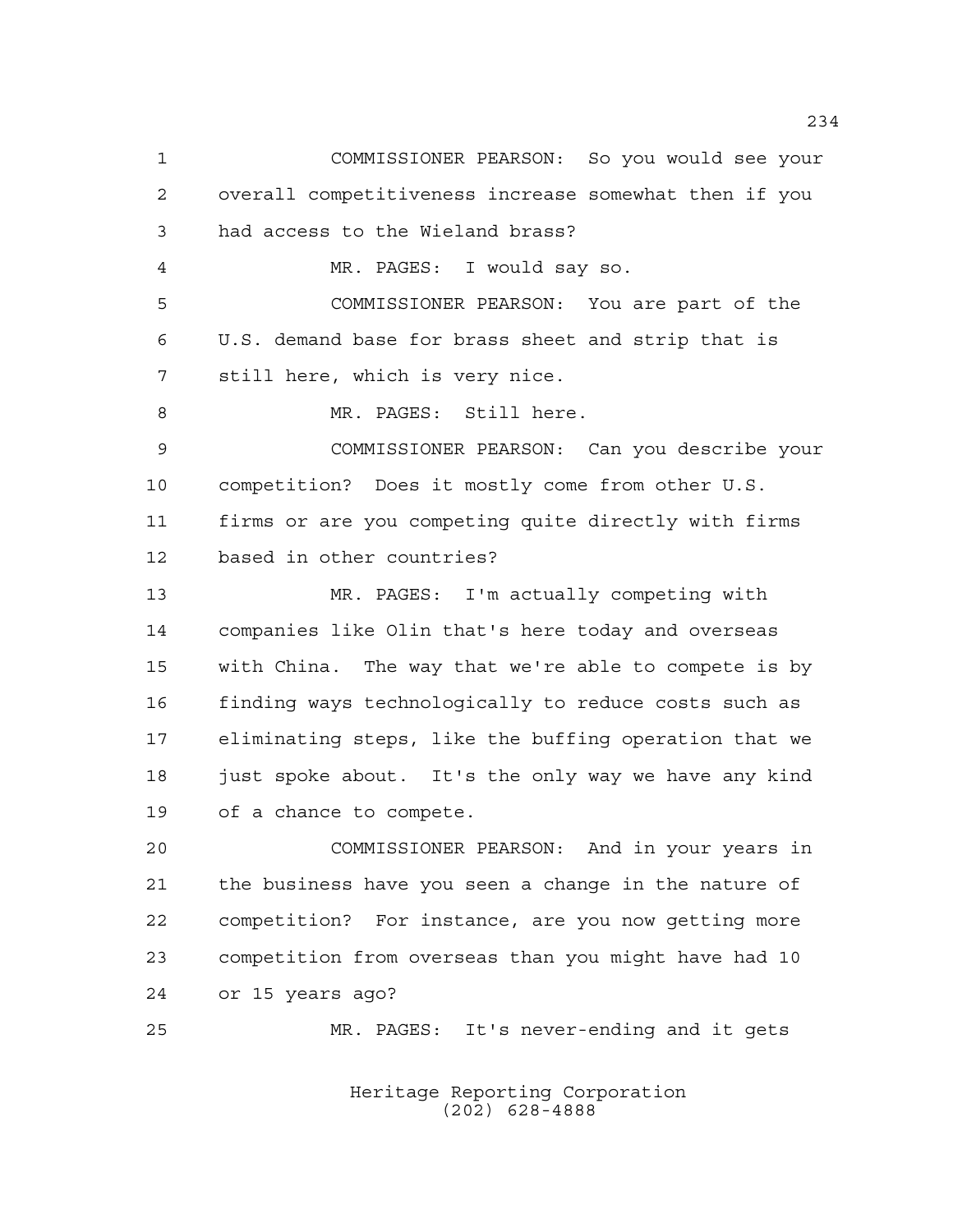increasingly difficult every day.

 COMMISSIONER PEARSON: Do you flirt occasionally with the idea of putting a plant on the other side of the lake from Cleveland and escaping the order in that way? MR. PAGES: We're a relatively small company and we really don't have the means to do that seriously. COMMISSIONER PEARSON: So you're very committed to the U.S. market and your U.S. facilities. 11 MR. PAGES: Yes. COMMISSIONER PEARSON: Starting an operation in Nanjing just isn't -- MR. PAGES: It's certainly not feasible, at least at this point. COMMISSIONER PEARSON: Okay. I thank you very much. Anything else you'd like to say for the good of the order? MR. PAGES: No. COMMISSIONER PEARSON: Okay. Let me speak to the Brazilian and German producers then. This morning I spoke with the domestic industry about their hedging programs for cooper and zinc and for brass on the outgoing side. Do you run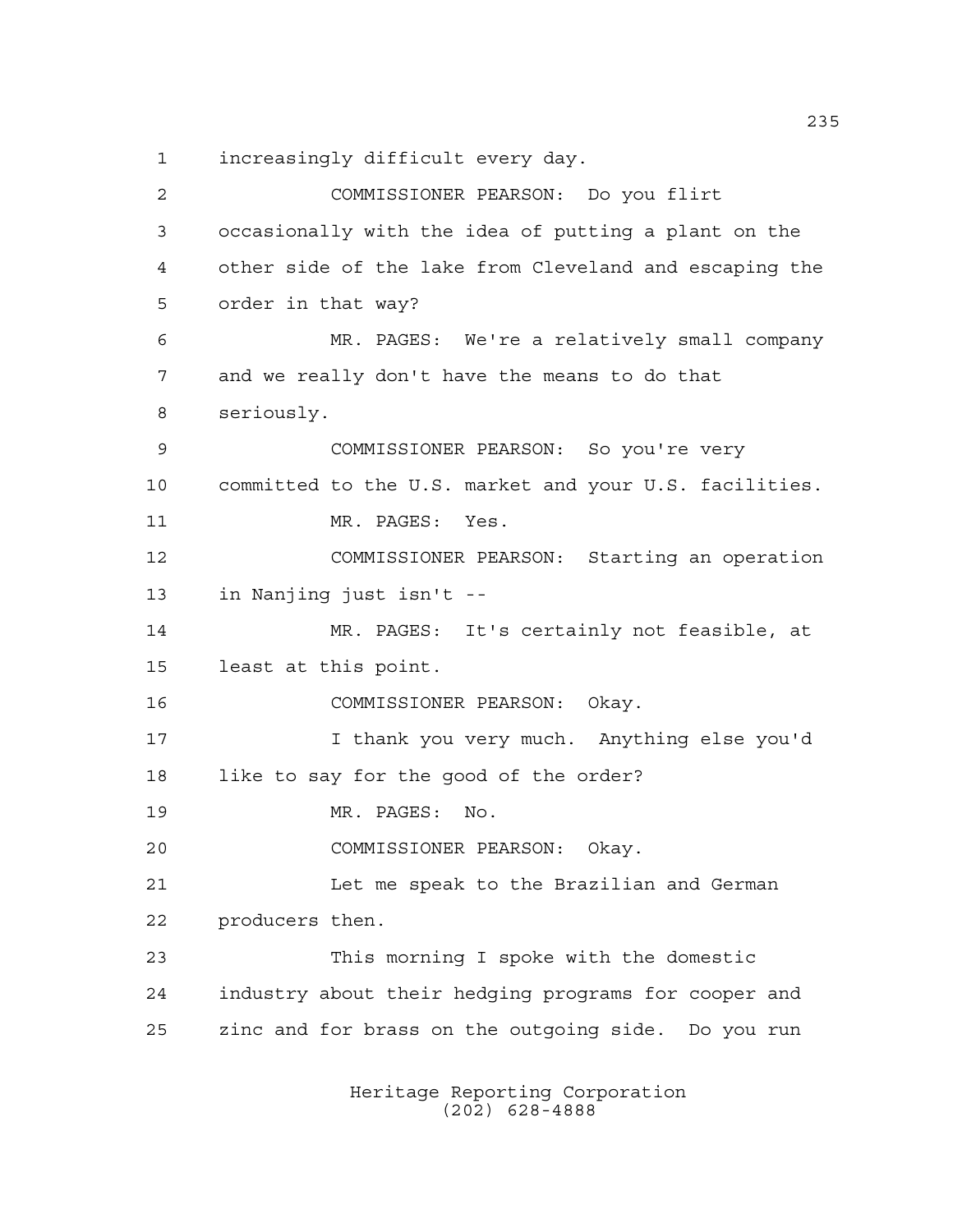your businesses the same way, trying to hedge the costs of your inputs and also then protect the value of what inventory you're holding on the brass side? MR. TRAA: I'm Werner Traa speaking for Wieland. I can confirm pretty much exactly, that we do exactly the same as Mr. Bartel informed you this morning, so we hedge on futures on the LME, our customer orders. And part of our inventory, just a small fraction of our inventory is always inventory which is always there. We consider a fixed quantity but the overlapping material we hedge on the LME -- zinc, copper and the other non-subject parts which are nickel and so on.

 COMMISSIONER PEARSON: Mr. Baialuna? MR. BAIALUNA: Regarding the Brazilian industry, Eluma uses to hedge position with LME but due to the high cost to make this operation from Brazil there are several problems. We use hedge strategies but we do it physically. We hedge physically our position, buying and selling at the same volumes at the same time.

 COMMISSIONER PEARSON: Are you able to do that partially because there are import restrictions for brass sheet and strip coming into Brazil? MR. BAIALUNA: No. Not at all. The hedge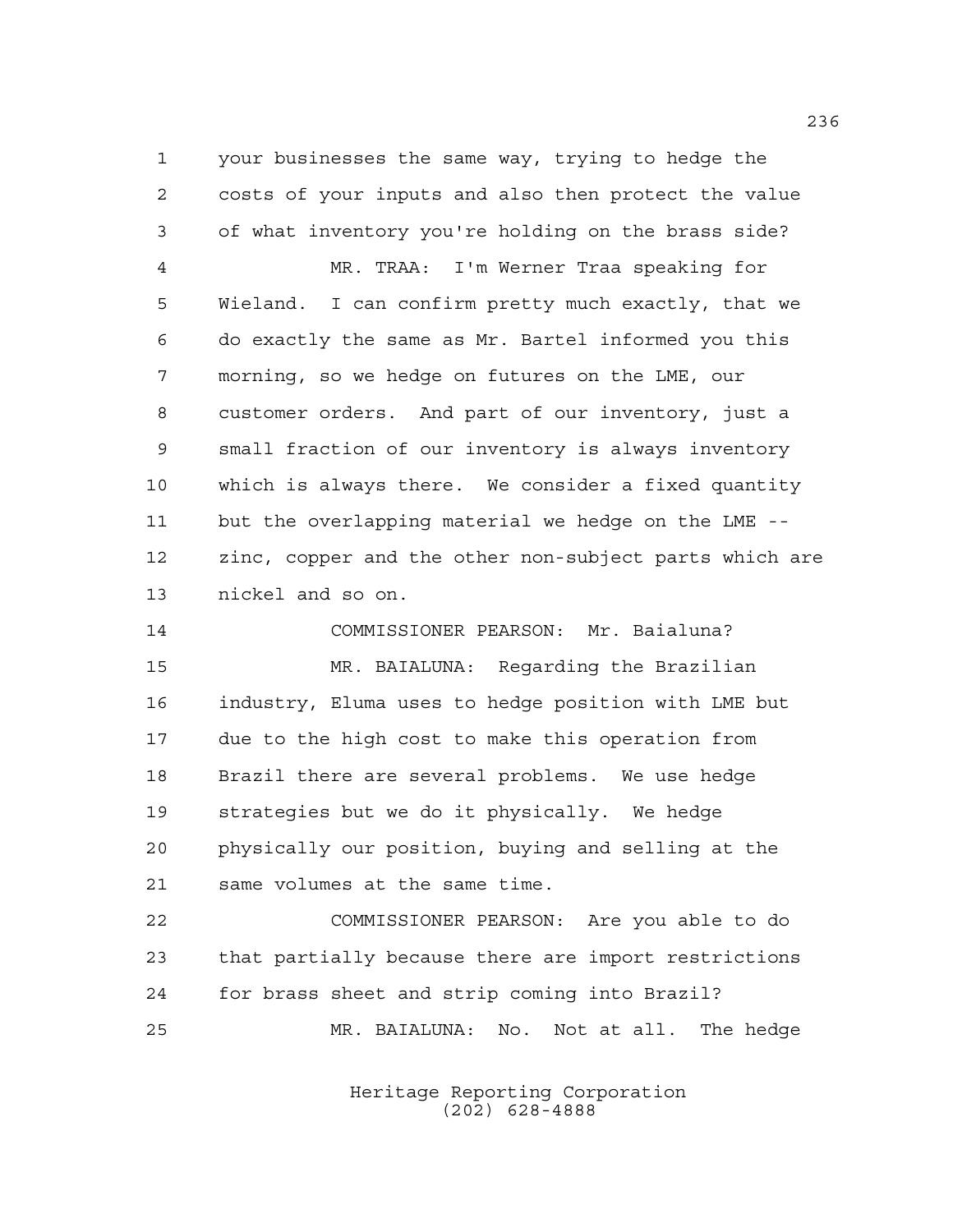strategies actually they are doing to protect

 companies like ours from between the moment of the purchase of the raw material and the moment of selling this raw material.

 If you consider it, every day that you are selling and buying exactly the same quantities, the same LME or the same quotations, you're square. You can do it using the futures market or you can do it physically using the physical market for raw material. We prefer to do it physically.

 COMMISSIONER PEARSON: I see what you're saying. If you're always balanced on the inbound side and the outbound side --

 MR. BAIALUNA: Exactly. So if I'm buying material at a high LME, at the same moment I'm selling higher. If the price goes down I will go down with my prices here. So I'm square every time.

COMMISSIONER PEARSON: Thank you.

 Mr. Chairman, the light is changing so I'll pass.

CHAIRMAN KOPLAN: Thank you, Commissioner.

Commissioner Aranoff?

COMMISSIONER ARANOFF: Thank you, Mr.

Chairman.

While we're revisiting some of the pricing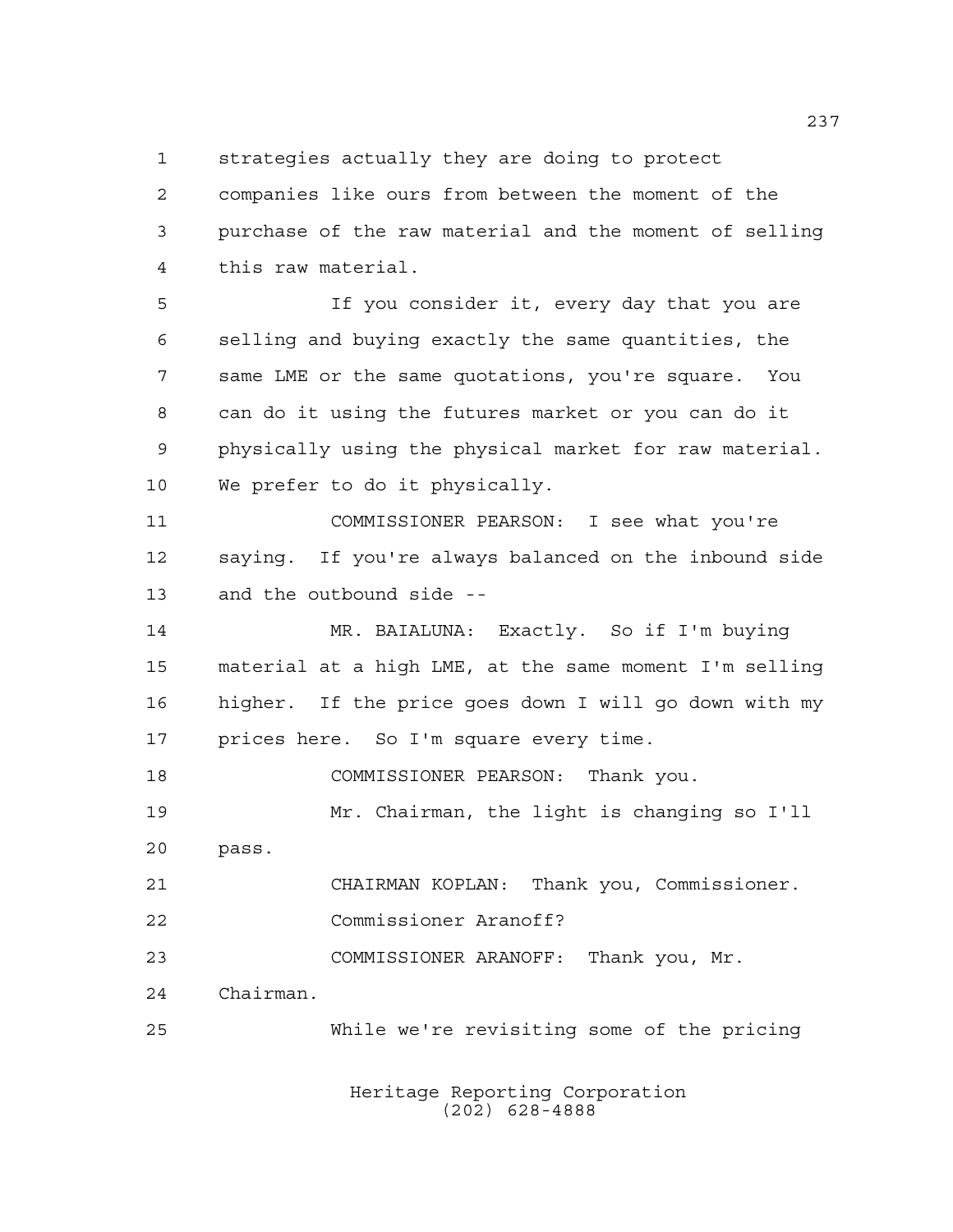issues that we discussed this morning I wanted to also ask the German and Brazilian producers if you could compare for me the way that you price your product both in your home market and for any export sales to the way that the domestic producers described it to us this morning in terms of a metal price, the surcharges that are associated with metal price, fabrication cost, any surcharges for energy or transportation. Is your methodology similar or is it quite different?

 MR. TRAA: Werner Traa. For Wieland and for the German and European market, it's quite similar. Our system, we have of course the LME which is the base for the metal price. We base all our sales on that. We have the premiums as we heard this morning which are typically producer premiums and then we make out of them our own premiums and change it a little bit. Then in addition we have some extras and surcharges on the metal for melting loss we call it over there in Europe.

 So, basically the same. We also use, for your information, that we put in to place what was roughly 1.5 years electricity, energy surcharge, then of course the fabrication price as we heard today. I can also confirm that basically all except the LME, is subject to negotiations with our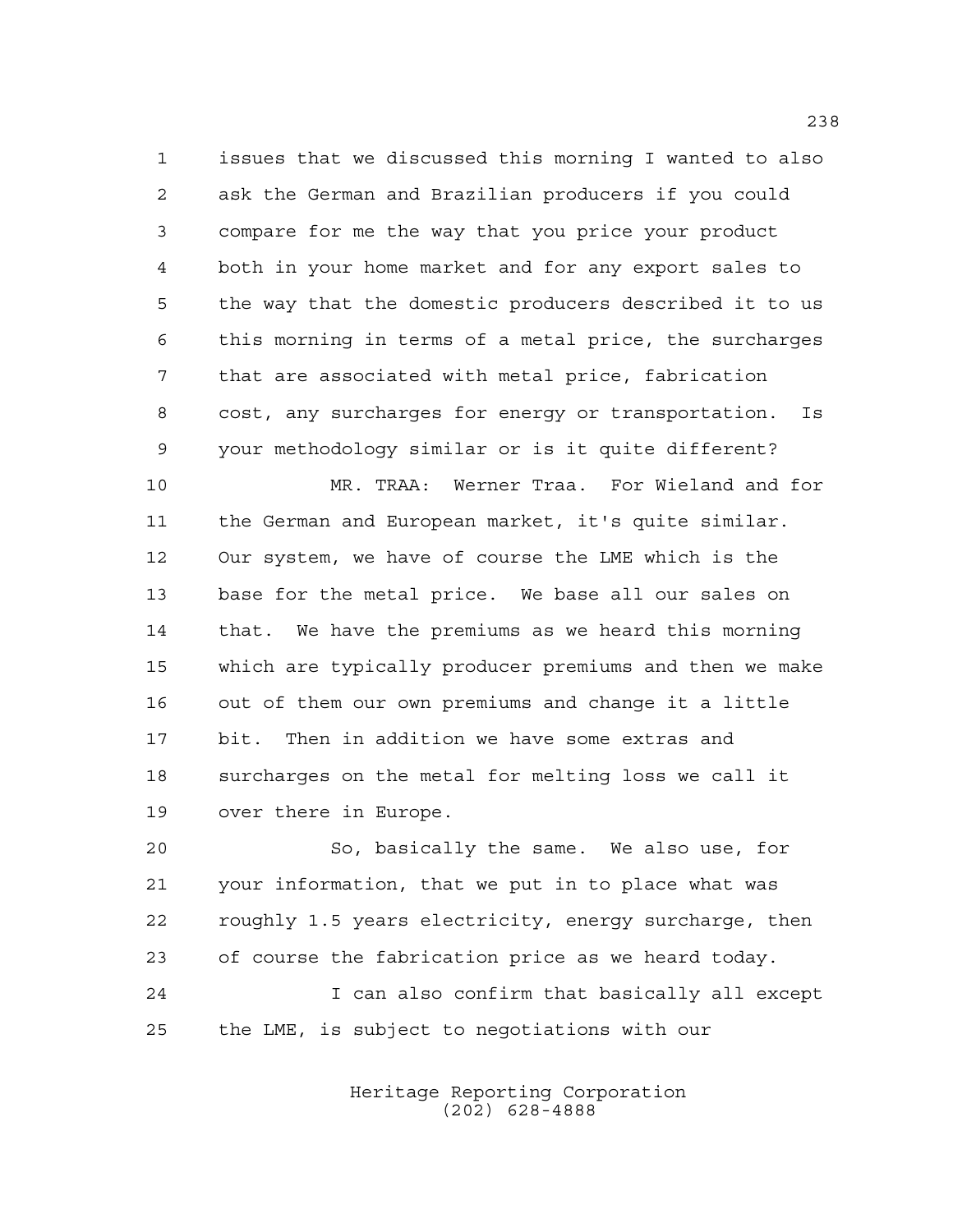customers. That I can confirm. We do a little bit different in regards to the fixation. Typically we don't use metal fixation on the state of shipment because we feel we want to have it fixed earlier, so what we, for us we also to our customers either to fix a contract, a metal contract for larger quantity for a certain period of time that they can use it. We have then the possibility of every other day to fix it or it has to be a couple of weeks prior to shipment. Then they can either base it on the actual LME or at the average of demand and so on. But those are LME or exchange specialties. But generally the same as we heard this morning.

COMMISSIONER ARANOFF: Thank you.

 And just to clarify, you price the same way in your home market and in the export market?

 MR. TRAA: That's correct, yes. And maybe to add one thing, sorry. Of course a lot of our customers are multinational customers. They are based in the United States, in Europe, and in Asia, and they don't allow different metal pricing. So they allow you just the same calculation you use in the United States in Europe and in Asia. So that the world is getting smaller and smaller as we talk.

COMMISSIONER ARANOFF: Thank you.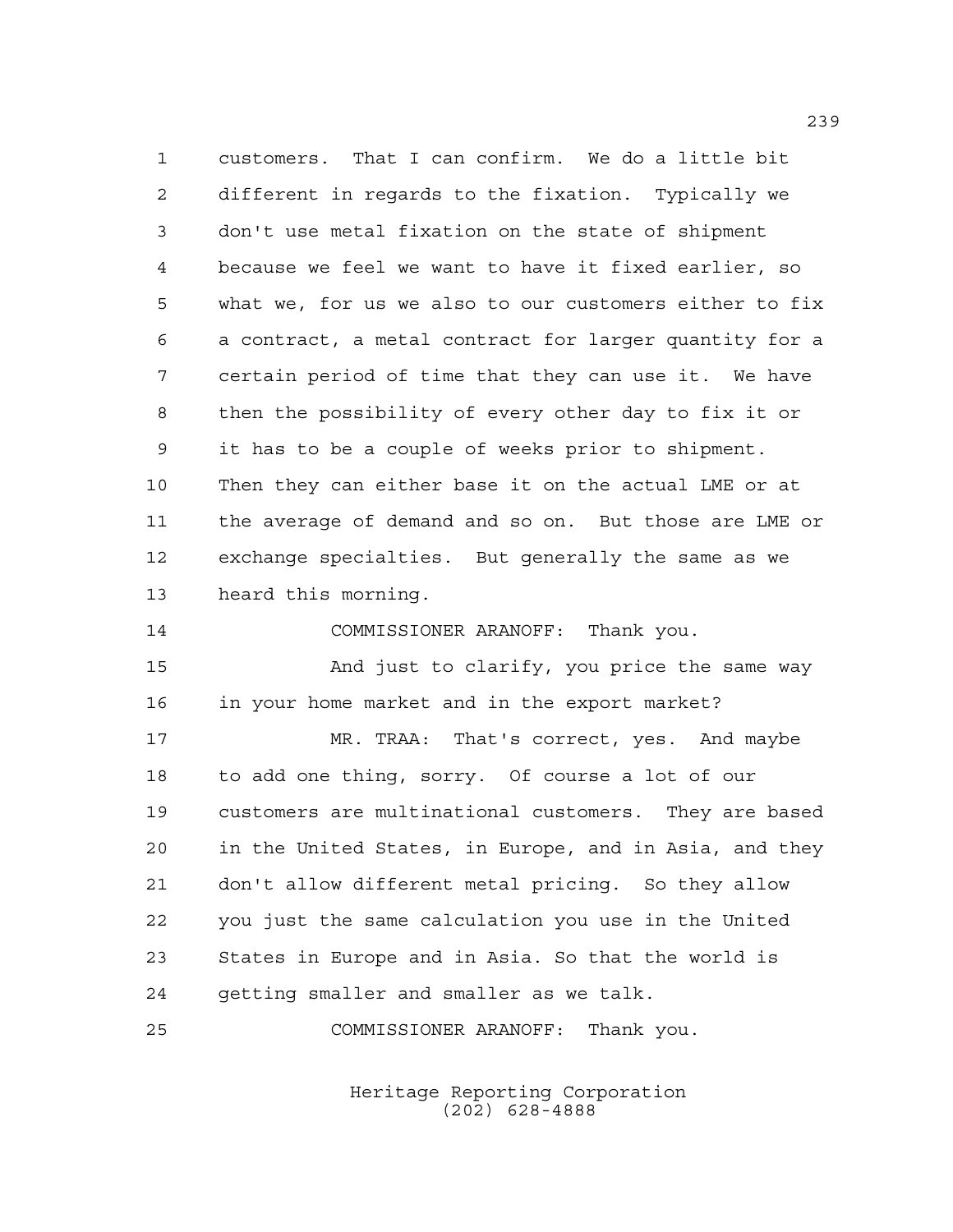1 And Mr. Baialuna?

| 2  | MR. BAIALUNA: Actually we understand that              |
|----|--------------------------------------------------------|
| 3  | nowadays the industry is global so it's almost the     |
| 4  | same. We have the metal price. We use LME in Brazil.   |
| 5  | We have a premium that is all linked with the metal    |
| 6  | and we have the conversion or fabrication price.       |
| 7  | Sometimes for some customers or for markets we join    |
| 8  | the fabrication price with the premium so it is LME    |
| 9  | plus something. But the say the price is calculated    |
| 10 | the same, I think it's the same around the world       |
| 11 | nowadays.                                              |
| 12 | Regarding the period for fixing the metal,             |
| 13 | the moment you book the metal to make the price it's   |
| 14 | also negotiable. Normally we use to fix the metal,     |
| 15 | the moment of invoicing. But in some special           |
| 16 | agreements we can have the average amount, the average |
| 17 | of the weight or some other period that is established |
| 18 | in the negotiations.                                   |
| 19 | But the way the price is calculated is                 |
| 20 | almost the same.                                       |
| 21 | COMMISSIONER ARANOFF: Have you experienced             |
| 22 | energy or transportation costs that you have a special |
| 23 | premium for?                                           |
| 24 | MR. BAIALUNA: Every cost that is involved              |
| 25 | with the fabrication in our opinion is the fabrication |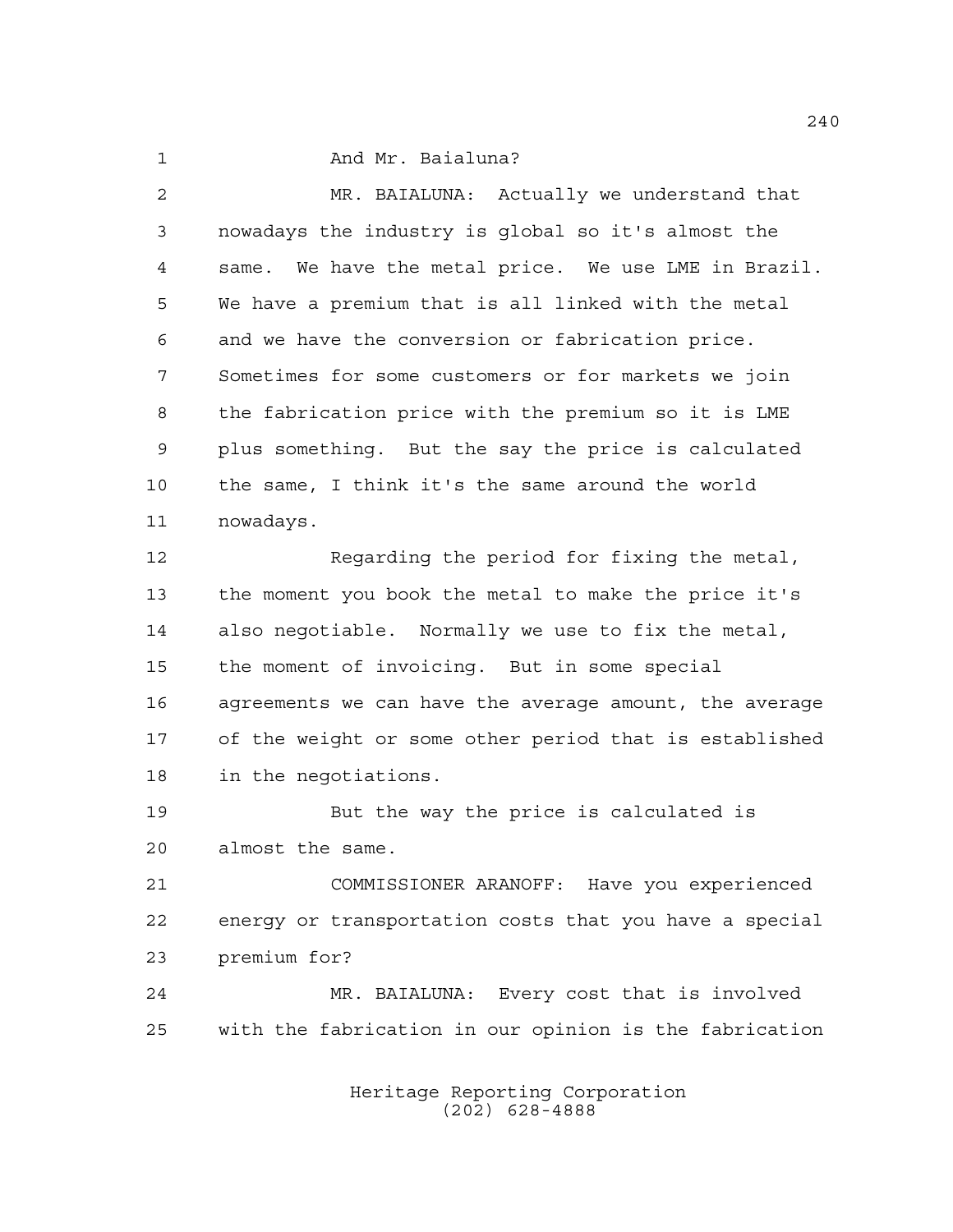cost so we include everything in fabrication cost.

 If I had, for example, an exercise to buy the raw material for anyone, I would include in the premium for the metal. So I divide everything. I do not put any extra charge. I include in fabrication cost.

 COMMISSIONER ARANOFF: So you don't have a separate charge for it but have you in fact had the same experience with rising energy and transportation costs that some other producers have had in the recent period?

 MR. BAIALUNA: Well, I think that everybody has increasing costs. In Brazil it was not different. We also had an important energy crisis in 2001.

 Our increases in our fabrication costs, we will include in these fabrication costs covered, use it to calculate the final pricing. In some special agreements, for example, I can sell the material exworks my plant or I can sell the material CIF, so it's included, the freight and expenses for this.

 But all costs involved with the fabrication, and that means energy costs and other will be included in the fabrication costs, fabrication price.

 COMMISSIONER ARANOFF: Thank you very much. MR. TRAA: May I add one thing that --

> Heritage Reporting Corporation (202) 628-4888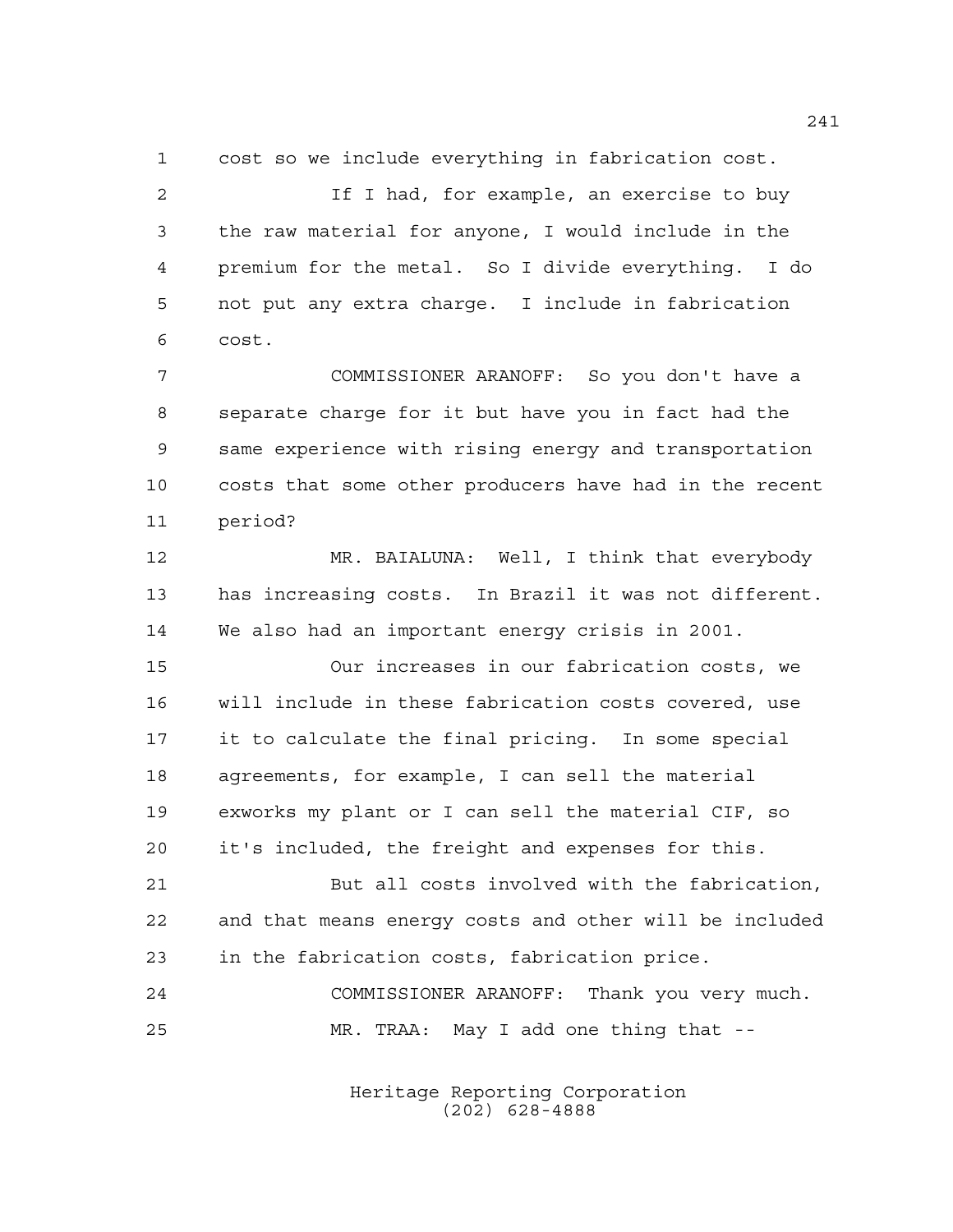COMMISSIONER ARANOFF: Certainly.

 MR. TRAA: Because one of our customers is sitting behind me, and that he is thinking that we are increasing premiums. We talked a lot about published premiums of the producers which are Codelco or the big mines in the world, a metal premium for copper. This is based, of course on a fixed monthly quantity so there are no ups and downs. You have to use them 100 or 200 or 500 tons each individual month on the middle -- let's say 15th, 16th of January, February, and on a fixed shipment and you pay on delivery. So this is 12 the premium from the producers.

 What we of course charge our customers is then because we have then to finance this and transportation and so on, so that's why we have there different, and it's not just for any reason that we mark this up. There are of course reasons that there are increases from the published producer premiums. Thank you.

 COMMISSIONER ARANOFF: So you're telling me you don't just set an extra percentage profit margin and slap it on the top. Okay. Thank you.

 Mr. Baialuna, let me just follow up with you. In the industry association data that were

> Heritage Reporting Corporation (202) 628-4888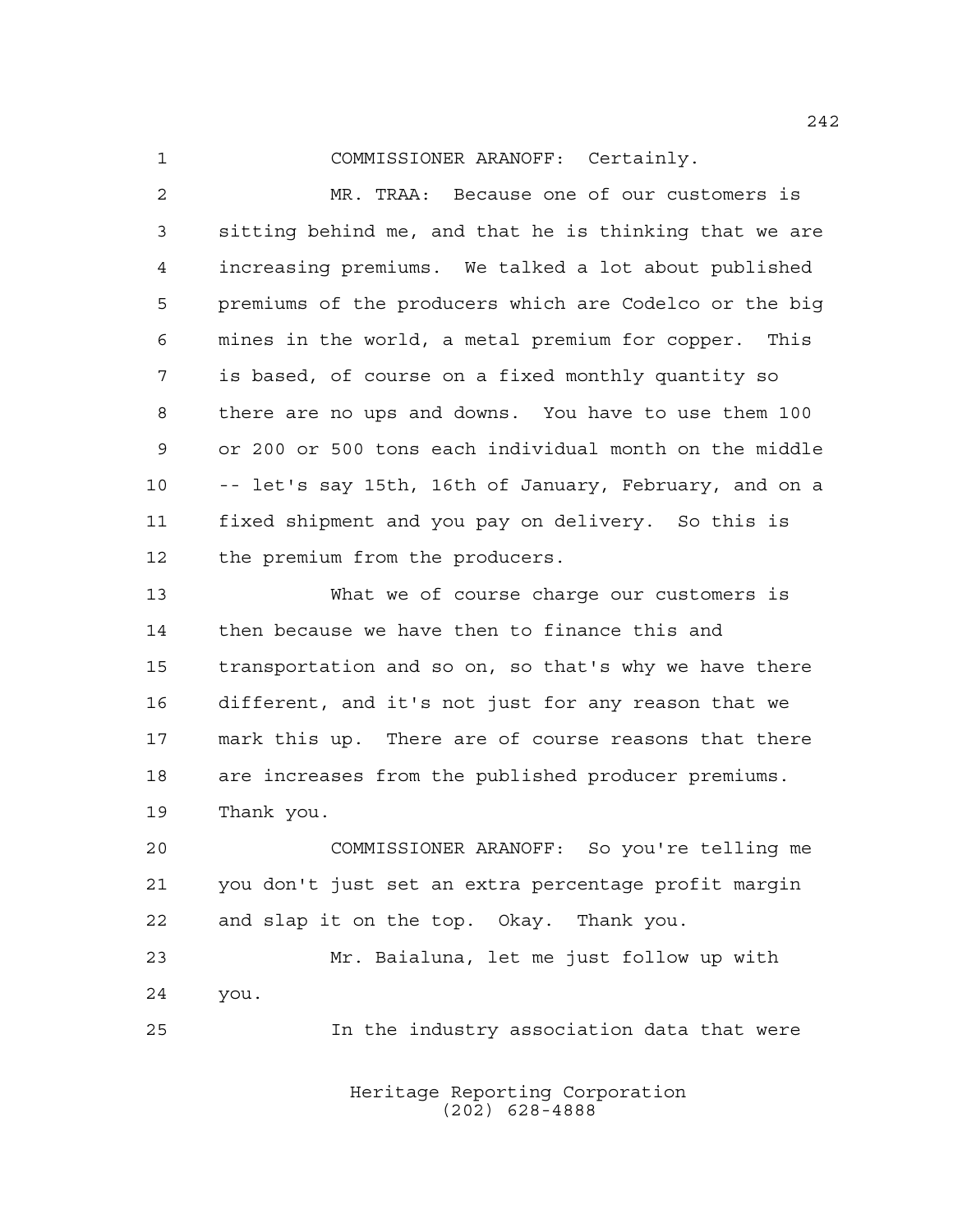provided for us reflecting the entire Brazilian industry and in the corrected information that was most recently supplied to us, I don't want to get into confidential information, but the number for capacity utilization for the Brazilian industry as a whole in the corrected data is still significantly lower than the number that you're, the level you're indicating for your own company.

 My question to you, or to Mr. Bruno, is how should the Commission weigh the issue of capacity utilization in the Brazilian industry given that we have on the one hand Mr. Baialuna saying his plant is operating pretty much flat out and the other data that we have from the rest of the industry?

 MR. BRUNO: Commissioner Aranoff, with respect to to 2005 I think there was a correction. If you're referring to 2005, that number is wrong and has been corrected and provided to the staff.

 With respect to the other years, there is a difference between Eluma's capacity utilization and the information provided by the Brazilian industry, but I would characterize that as relatively small. We're talking about five or six percentage points if I remember well.

I think that what is important here is that

Heritage Reporting Corporation (202) 628-4888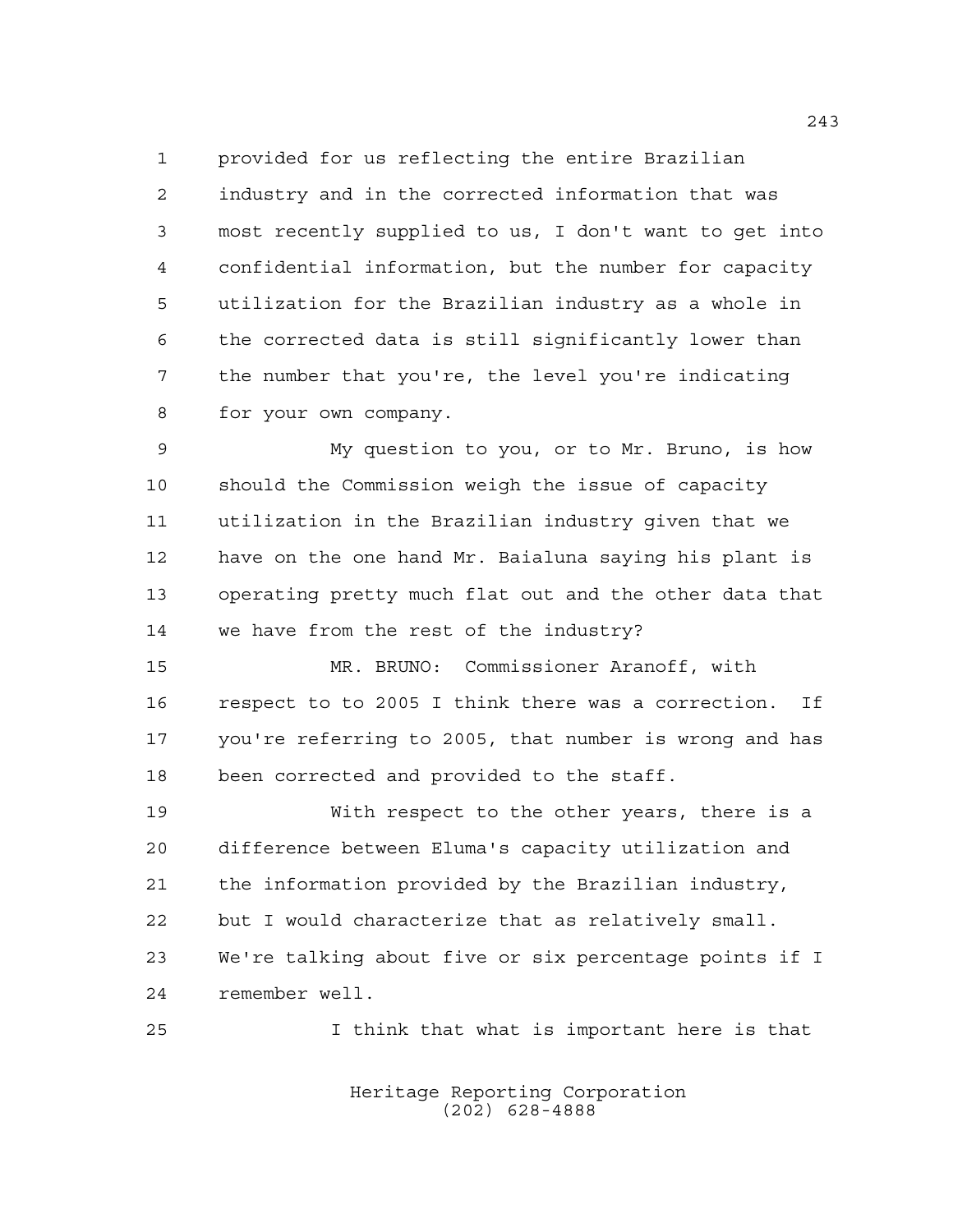if you calculate the excess capacity and the tonnage basis and assume that this will be exported to the United States, we're talking small numbers, particularly when you assess that tonnage against the U.S. apparent consumption. You're talking very very small tonnage. And that's an assumption we have to make, that all that would go to the United States. Most of it is going to the Brazilian market as you saw from the data.

 COMMISSIONER ARANOFF: Okay. I take your argument that ton for ton it doesn't matter, but I would note that I was looking actually at the corrected data.

 My red light has come on. Thank you, Mr. Chairman.

 CHAIRMAN KOPLAN: Okay. Mr. Traa, Mr. Schuler, Mr. Pages. German producers state at page 16 of the brief that, and I'm quoting, "The higher quality German BSS is not fungible with the standard quality brass produced by domestic American producers because it is not available from any domestic producer including Wieland Metals. This is confirmed by data provided by U.S. purchasers. Sixteen of 27 responding purchasers rated quality as the single most important factor in selecting a supplier." You cite to the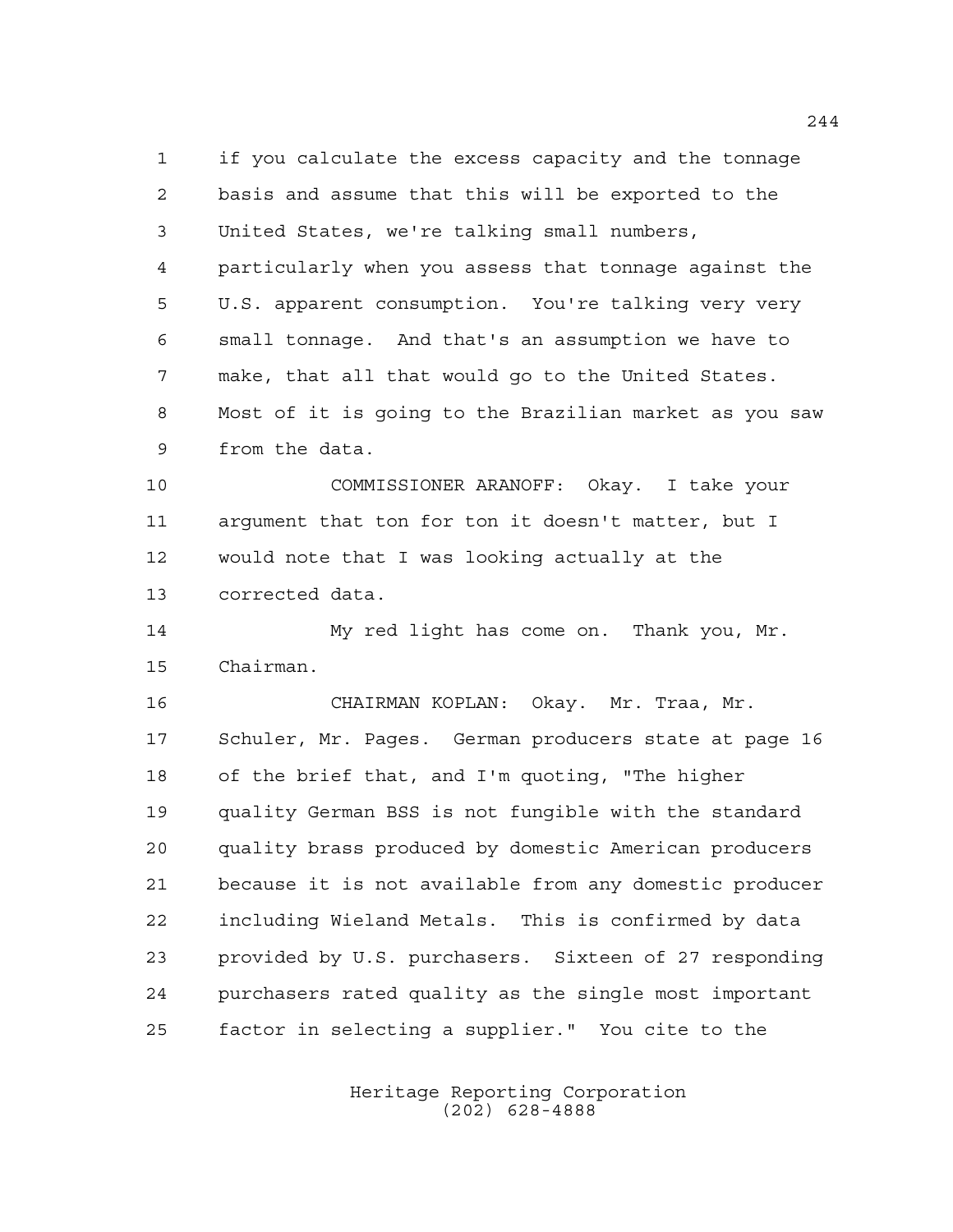staff report at 2-14 which is public. Then you finish by stating, "No purchaser rated U.S. quality superior to German quality."

 However, nearly all responding U.S. producers, importers and purchasers perceived degree of interchangeability of products produced in the U.S. and Germany and rated them either always or frequently interchangeable. I'm referring to the staff report at Table 2-7 at page 2-24. I note that with regard to U.S. producers, seven out of eight said that. With regard to U.S. importers, four out of four. And with regard to U.S. purchasers, 10 out of 11.

 I have two questions. First, what share of the total BSS production in Germany is accounted for by what you claim to be higher quality product that is not available from U.S. domestic producers? That's the first question. Could you respond to that?

 I need to have you quantify this. This is a follow-up to Commissioner Hillman's earlier question. I'd like you to quantify for me what share of total production you're talking about.

 MR. SHOR: We'll provide that in our post-hearing brief if that's okay.

 CHAIRMAN KOPLAN: That's fine if you could do that.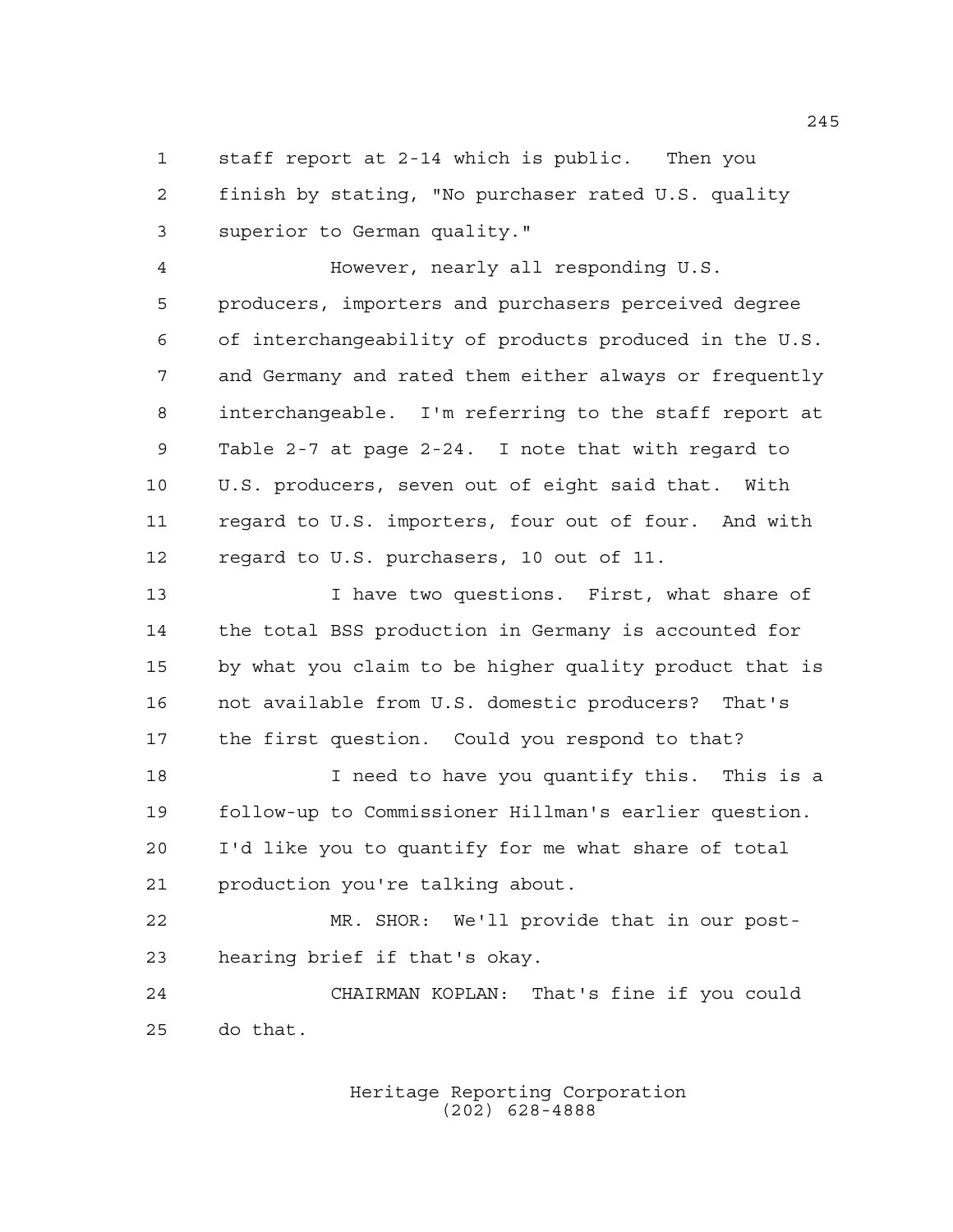Second, does the BSS produced by Wieland Metals in the United States compete with the majority of product from other domestic producers here? MR. SCHULER: Markus Schuler, Wieland Metals. Yes, it does. CHAIRMAN KOPLAN: It does. Okay. Thank you. MR. SCHULER: We are, if I may add, just not able to produce the same quality that we could supply out of Europe. CHAIRMAN KOPLAN: This is for Mr. Bruno. At page five of your brief you draw a parallel between the current investigations and the July 2000 review of pipe and tube that covered 11 countries including Venezuela in which the Commission determined that revocation of the order in Venezuela would not have an adverse impact on the domestic industry because of the Venezuelan industry's low production capacity and level of exports relative to U.S. domestic consumption and because of an increasing emphasis on shipments to the Venezuelan home markets since imposition of the order. I see you're nodding your head along with me on that. In your post-hearing brief could you compare

> Heritage Reporting Corporation (202) 628-4888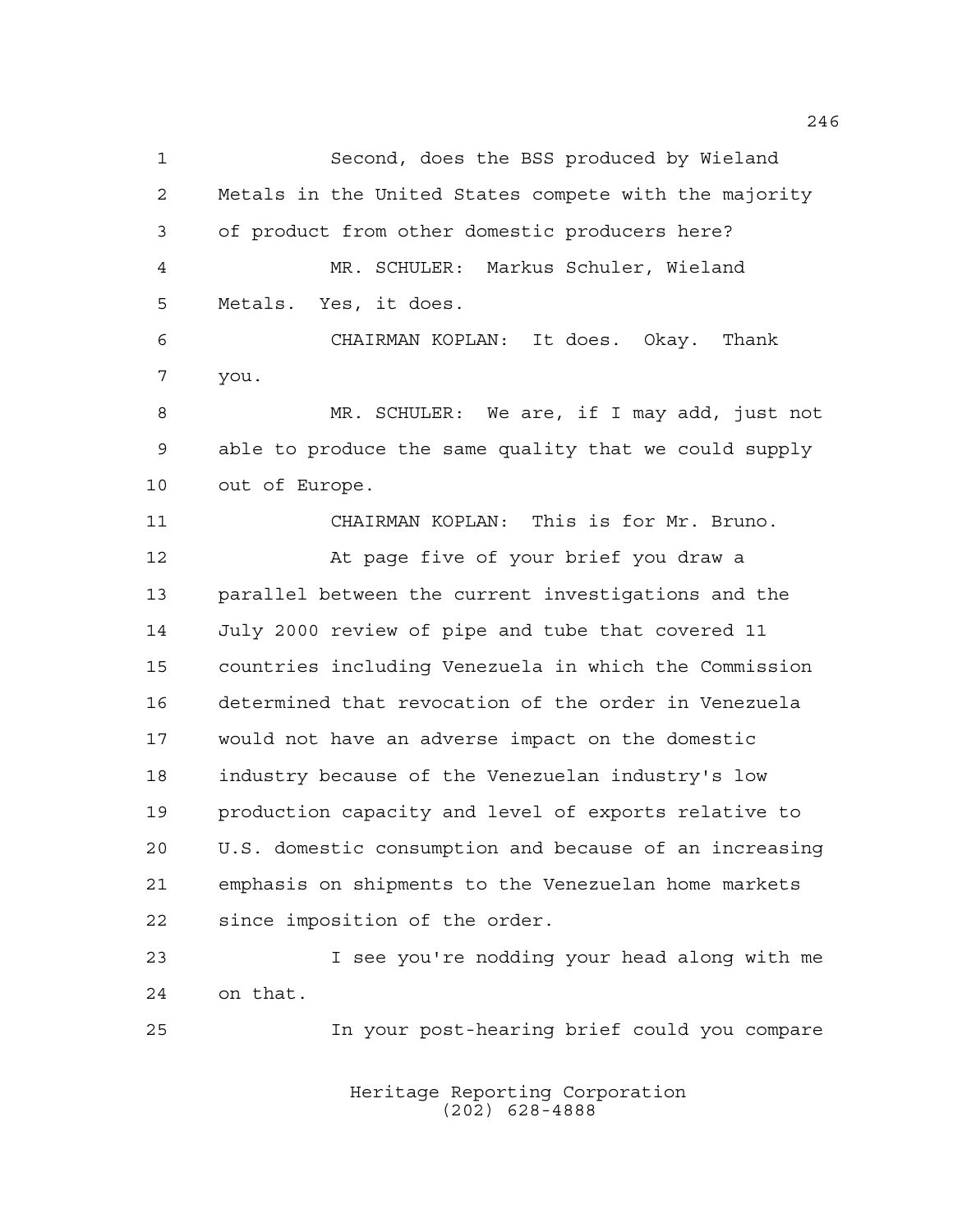the size of the BSS industry in Brazil relative to U.S. consumption of BSS. The Petitioners have included information concerning the capacity of the Brazilian BSS industry at pages 31 to 33 of their brief, and information on capacity utilization at pages 43 and 44. That information is business confidential so I'd appreciate it if you could include a discussion of that material in your response in the post-hearing. 10 MR. BRUNO: Certainly. CHAIRMAN KOPLAN: Thank you. MR. SHOR: Mr. Chairman, could I address your question about interchangeability and fungibility and quality differences? CHAIRMAN KOPLAN: Certainly. MR. SHOR: I think it's worth spending a minute thinking about the way the Commission asks certain questions. If you ask whether a product is interchangeable or fungible, first you're asking that to a variety of purchasers, domestic purchasers, that may never have even been exposed to the German material at all, but they still answer. Is a hamburger from McDonald's interchangeable with one from the Capital Grille?

> Heritage Reporting Corporation (202) 628-4888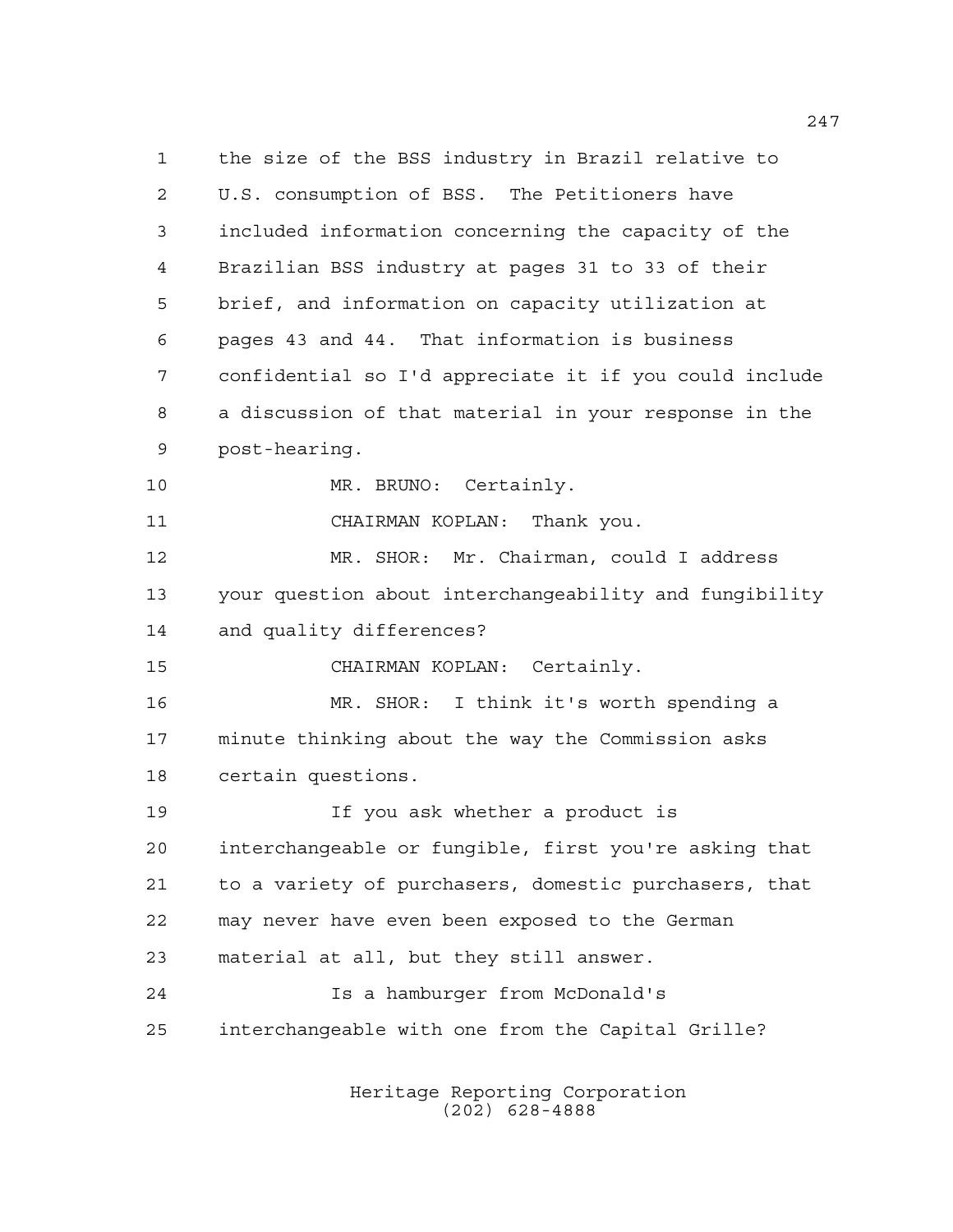Yes. They serve the same purpose. You eat them both, you eat them the same way. Is the quality the same? Does that mean you'd pay the same price for them? No. I view the fungibility and interchangeability questions as: Can you use it for the same general use? Yes. Are there still quality differences that will affect the price somebody pays? That's in the more specific questions on surface finish, quality meets or exceeds standards. So you're asking different things in those different parts of the questionnaire, and just because they're fungible and can be used for the same application like the hamburger from McDonald's and the hamburger from the Capital Grille, doesn't mean they compete at the same level necessarily. CHAIRMAN KOPLAN: The source for that came in response to Commission questionnaires. They were not talking about hamburgers from McDonald's. So if you can go back and take a look at the source for the table and elaborate on that for me in the post-

hearing, that would be helpful.

 The other thing I would say is that the table that you've cited, Table 4, which deals with the issue of how important is quality. I recognize that quality is extremely important, but it doesn't close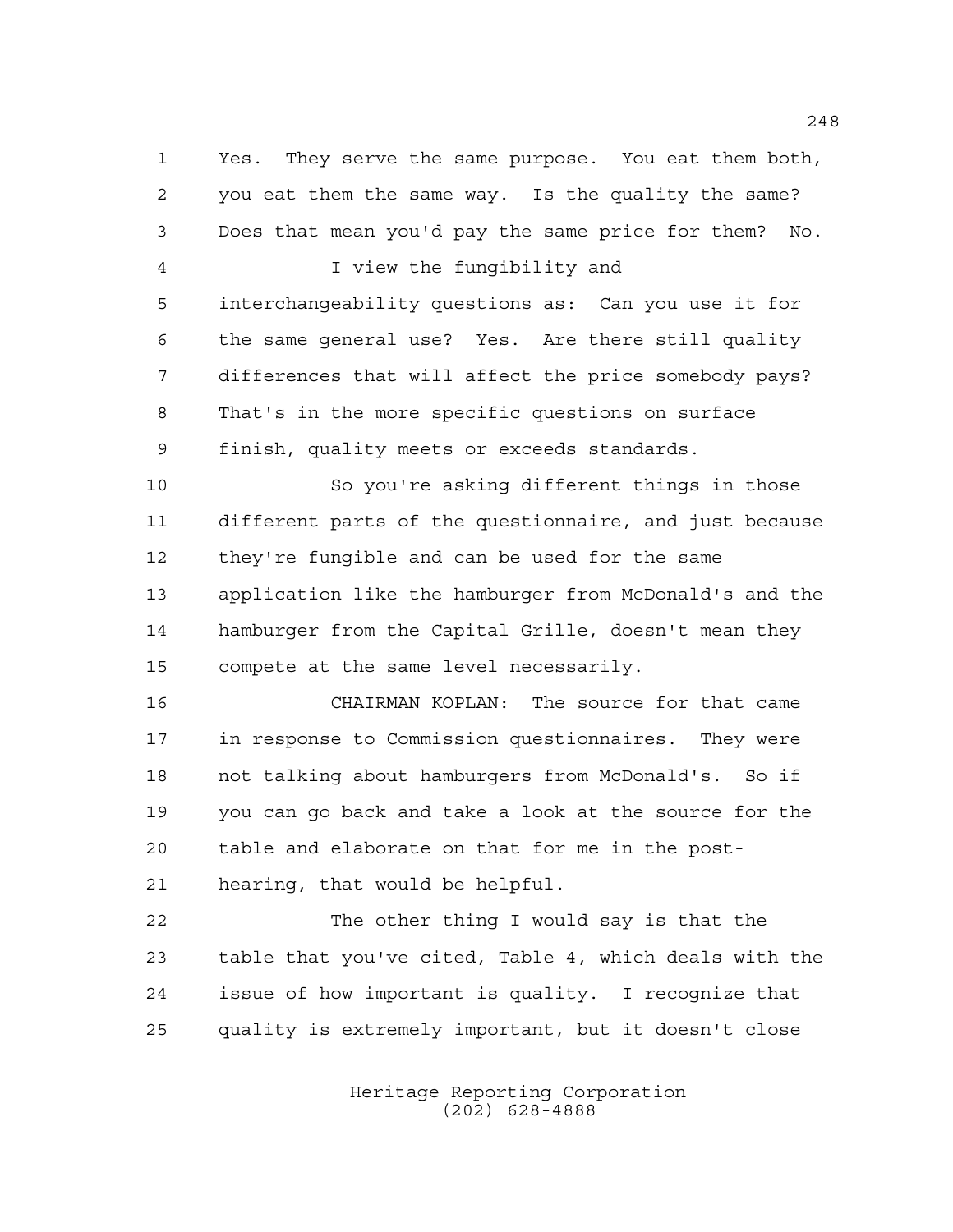the loop on whether there was a problem with quality. That table asks what are the most important factors for people who are buying. It doesn't get to the next level. So Table 7 seems to approach that in my review of Germany and these other countries. Table 7 includes much more than just Germany.

 So if you could pick up on my question and add to your answer in the post-hearing that would be helpful.

 MR. SHOR: We'll do so, Mr. Chairman. CHAIRMAN KOPLAN: Thank you very much. Next, Mr. Baialuna and Mr. Bruno. You argue at page eight of your brief, and I'm quoting, "During the POR U.S. average unit prices were lower," and I can that now because you lifted the bracket today, "than Eluma's average unit prices in its export markets."

 Petitioners argue at page 53 of their brief that "Third country markets such as China, the European Union, India, South Korea, and Taiwan, have import duties ranging from 3.7 to 20 percent on BSS in contrast to the 1.9 percent import duty imposed by the United States." And that countries such as China, Korea, and the UK additionally impose a value-added tax on imports of BSS.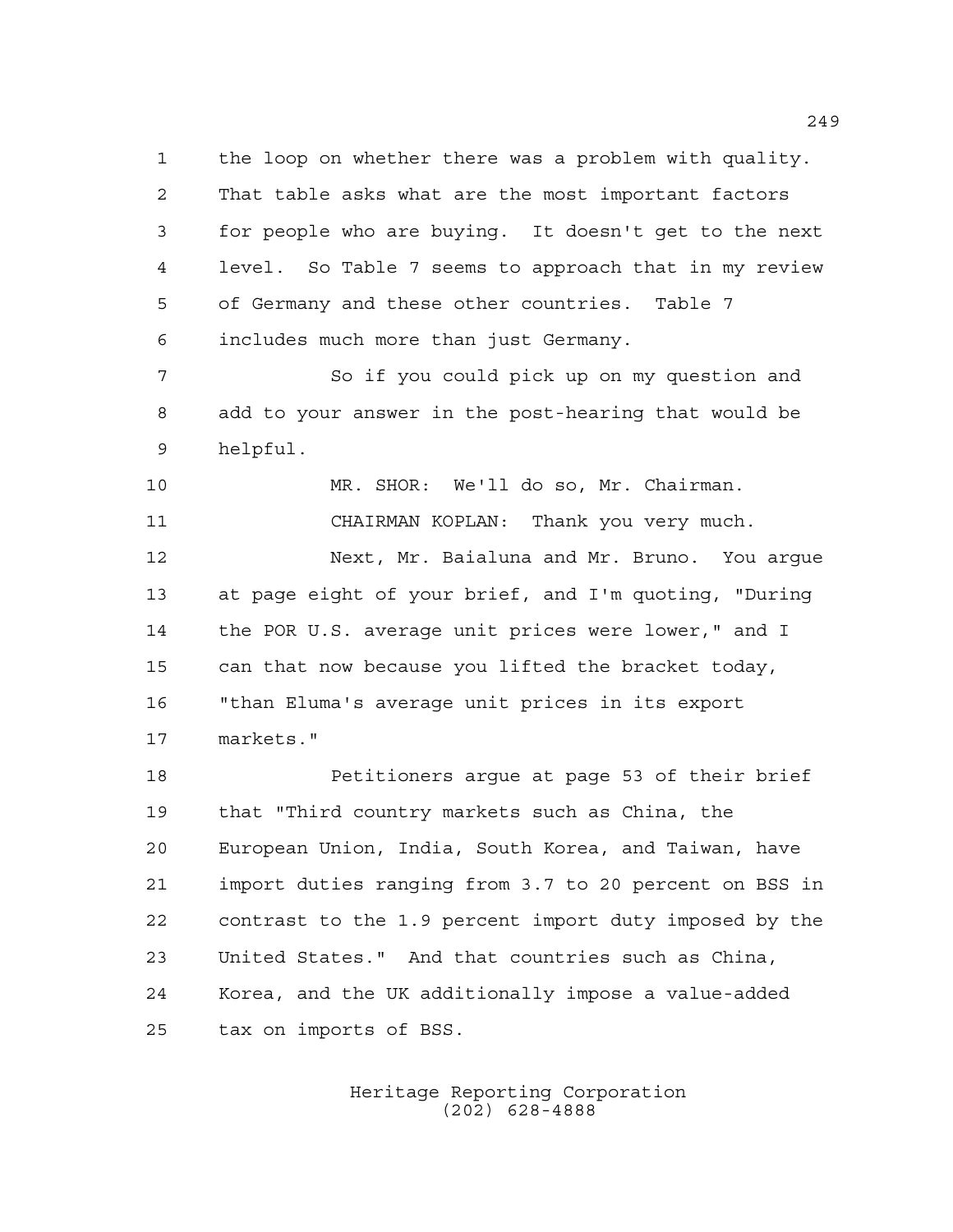Thus Petitioners argue that, "Given significant third countries' value-added taxes and import duty levels, subject producers would have a strong incentive to return to the U.S. market with the orders revoked."

 My question is, are prices in the U.S. market really lower than prices in your alternate export markets, taking into account the differences in duties and taxes?

 MR. BRUNO: I will answer this question, Chairman Koplan.

 The exports of Eluma and most Brazilian producers are to Latin American countries that are part of international agreements such as Mercosul, and they do not have to pay duties, custom duties in those markets. So there is really no obstacle to them selling to those markets and there is no higher tariffs that they have to pay upon entering those markets.

 So if you're looking at it from the incentive of selling to the United States in fact they have to pay a customs duty if they come to the United States while they don't pay any if they go to certain of these countries where they are selling currently. CHAIRMAN KOPLAN: Thank you very much for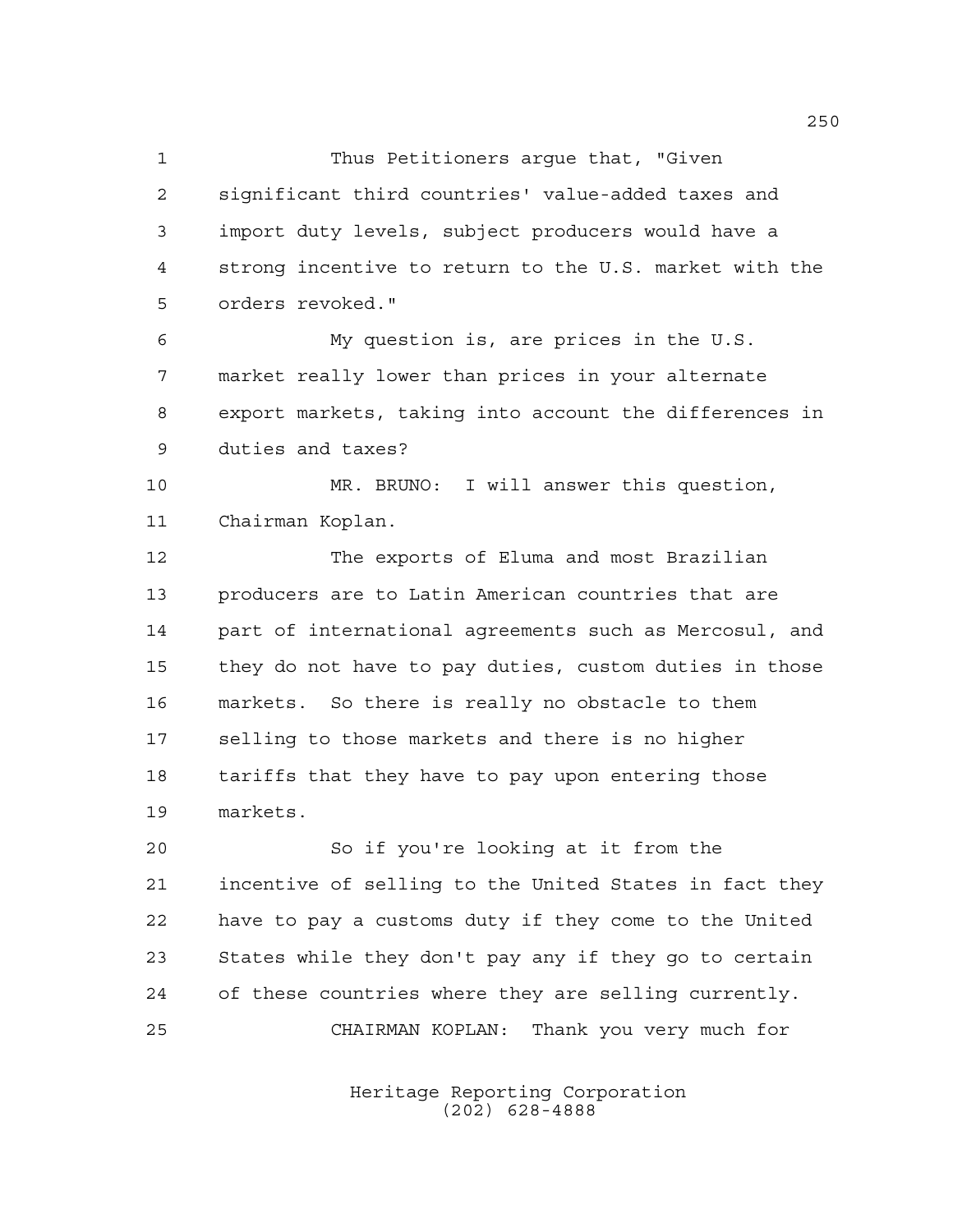that.

 With that, I don't believe I have any further questions. I appreciate all of your responses to my questions this afternoon and I'll turn to Vice Chairman Okun. VICE CHAIRMAN OKUN: Thank you, Mr. Chairman. Mr. Malashevich, I did want to note, I know you had raised in your testimony and in your brief the argument regarding domestic industry's capacity and as you are aware there was a change in that. So I think I'll look at your post-hearing arguments to see, once you've had a chance to look at that data, whether you think your arguments still hold. So I'll just wait for post-hearing on that. But I did also want to go back to you on the charts you were using this afternoon, the one that we have sourced from Table 1, one of the public staff report regarding the BSS subject import share of ADC during the original POI. One of the points raised by Ms. Cannon this morning, and I wanted a chance to go back and look at it, I think relates to this chart which is you start at '84 even though for a portion of these subject imports the investigation actually started in '83. I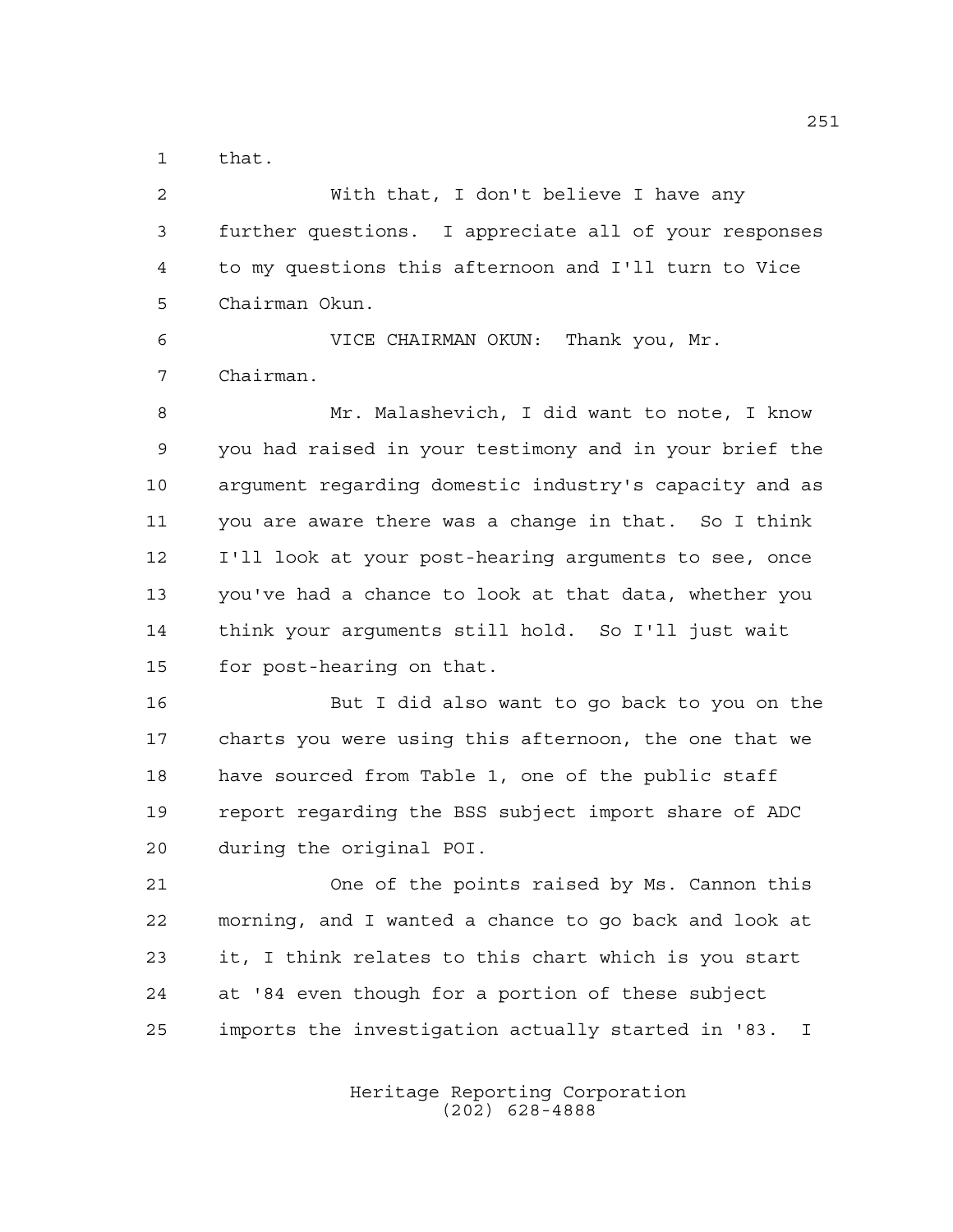think our staff report doesn't actually even have the right data yet.

 So my question is, looking at this do you have a response to Ms. Cannon's argument that you're really starting at the wrong point in trying to make this everything for these particular subjects, going down the entire period? You might better be able to do that post-hearing, but I did want to hear a response to that.

 MR. MALASHEVICH: I will do it post-hearing, but our entire basis for starting here was that's where the pre-hearing report started and we wanted to base all our data on that shall we say integrated document.

 VICE CHAIRMAN OKUN: Okay. I don't know, but my understanding is that she's correct with regard to the dates being different, and therefore if for purposes of post-hearing, if you agree, having gone back, and I think the staff report will actually have the earlier data included --

MR. SHOR: If I could --

 VICE CHAIRMAN OKUN: Just so that I understand that particular argument with regard to these subject imports.

Yes, Mr. Shor.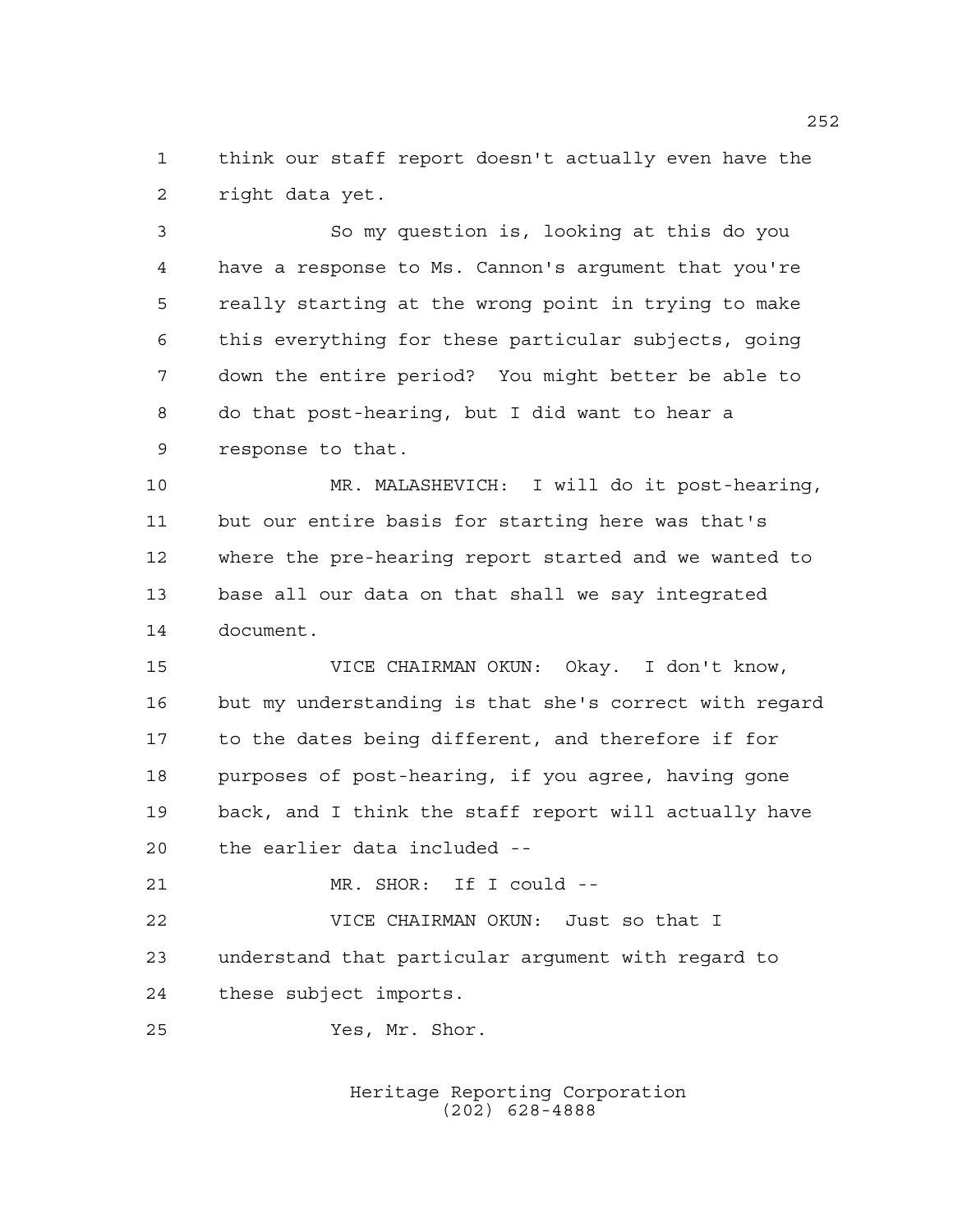MR. SHOR: If I could just jump in on the issue, and maybe there's a misperception of what our point is.

 There certainly was an increase from 1983 go 1984 and then from 1984 there was a steady downward trend. Our point really is that before the orders were entered, before the petitions were even filed, imports had started a downward trend that have continued. There may have been an increase in '83. There may have been an increase in 1973. But there was a downward trend that started before the orders were entered that has continued through the present day.

 So if you look at what the trend was before the orders, it was up from '83 to '84 for the two years prior to the petitions being filed.

 VICE CHAIRMAN OKUN: I understand what you're saying, but I thought one of the points that Mr. Malashevich and you were making in your brief is to try to say, to make this point that you can't even go back to the original investigation on this because it's a whole different case, and had you had that case in front of you no Commission would have found it. My point is, I think it's not, unless you're actually looking at what we would have actually been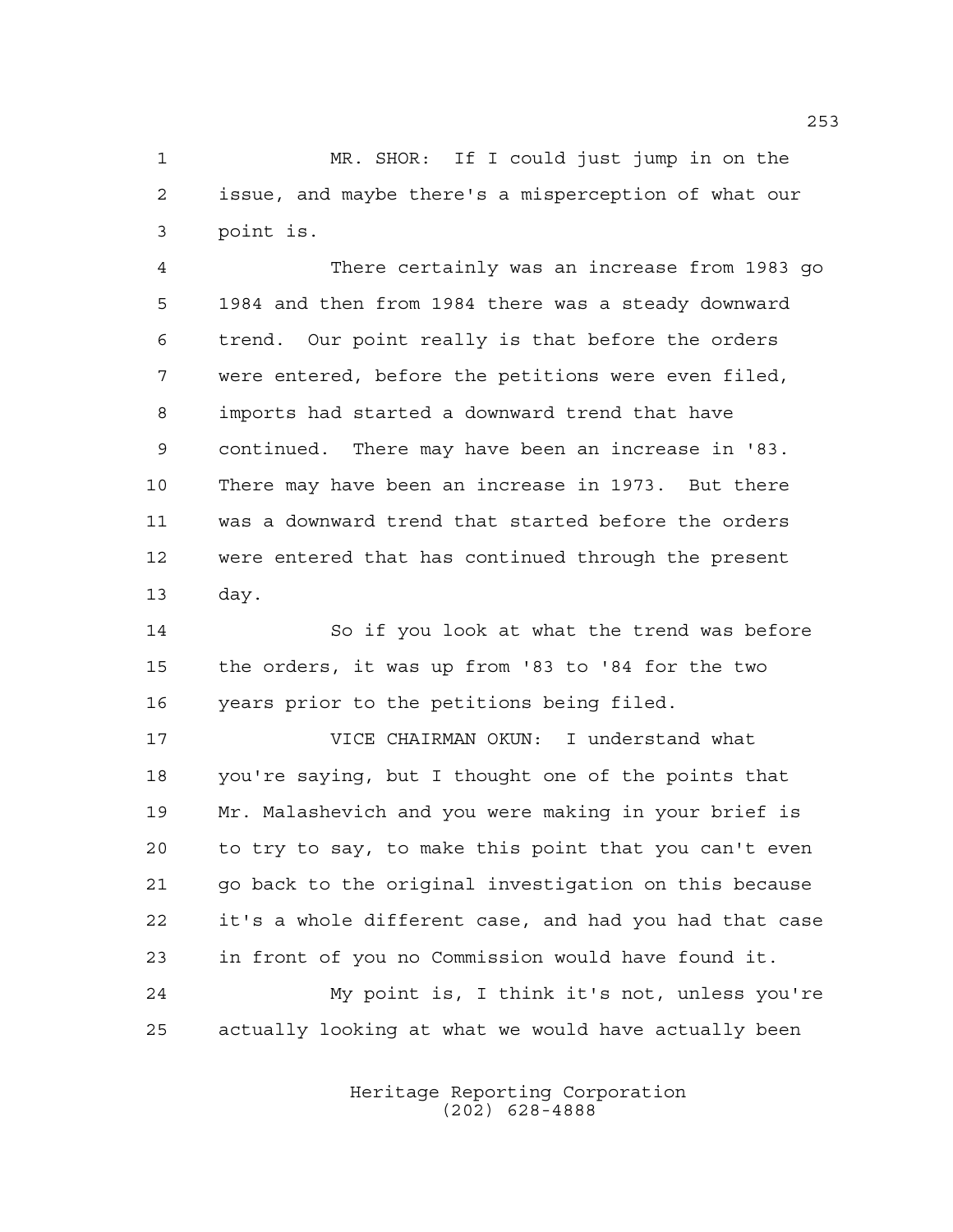looking at, that's not a terribly persuasive argument to me.

 MR. SHOR: Maybe it was a little bit cute, but we were trying to, the real point is what was happening. You're not deciding the case as if you were in 1987, obviously, now, so it's not really relevant to your analysis. We were just trying to portray the trend that started in 1984.

 VICE CHAIRMAN OKUN: Okay. I understand that.

 Mr. Traa, also, if you've answered this question then I'll go back to the transcript, but I did want to have a chance to hear what your view of the European Union market, what the trend is in the future there. That's been a place where you've had a fair amount of exports, and is it performing the same way as the United States market in terms of demand decreasing there because of movement off-shore? Or were there any other trends that would be similar or dissimilar to the U.S. market?

 MR. TRAA: We have in general, of course, a similar situation. We have job shops which we had the explanation of this morning. Some of them are moving out to China, to Asia. There is a similar situation in that regard.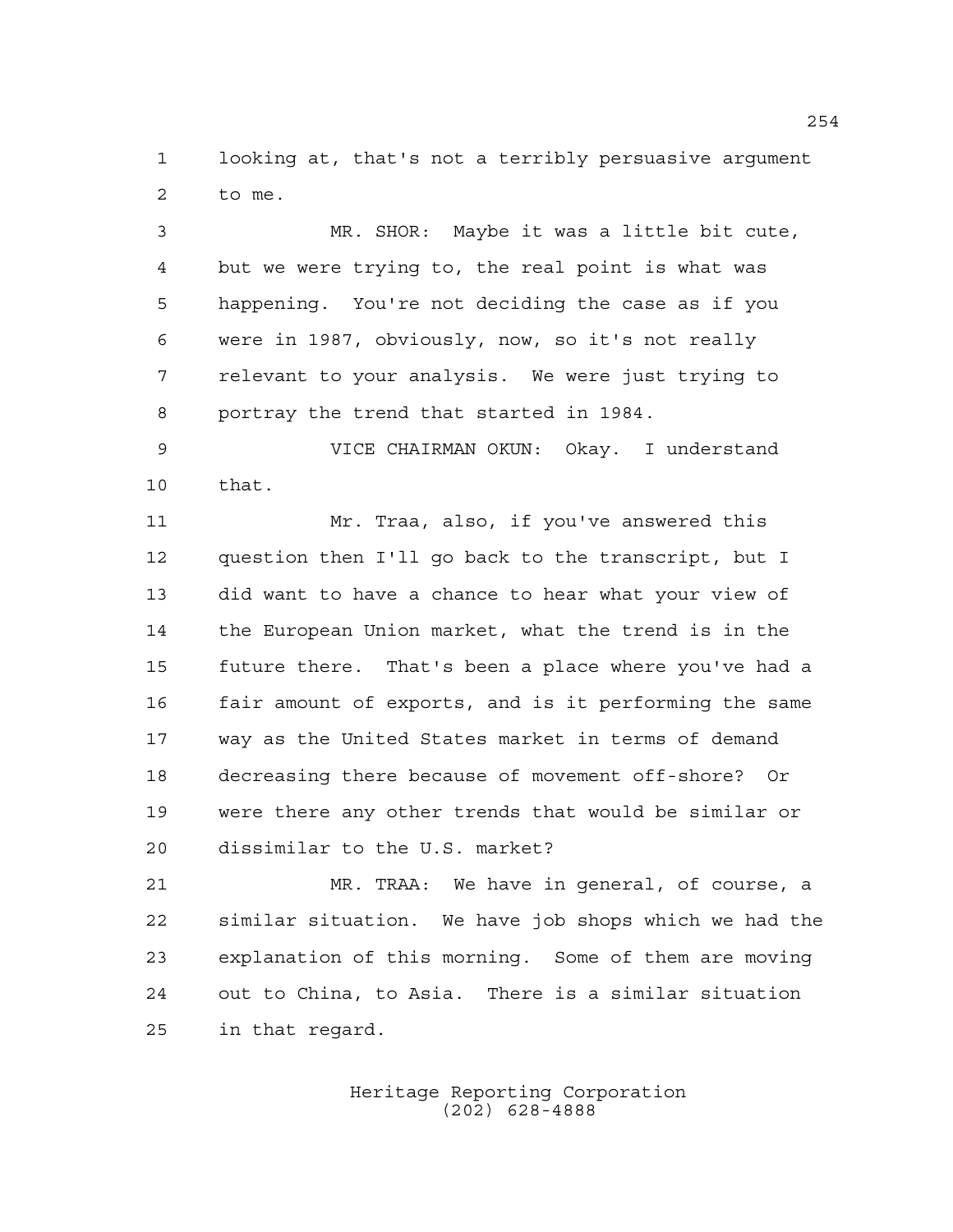On the other side, of course, I see especially in one of the key industries which is the automotive industry, quite a growth, a strong growth also for Europe but as well for the United States. Why do I see it that way? I look at, even if you look at numbers and numbers of passenger cars that are produced, this is also for our industry not only the only figure which is important. You also need to look at the applications our product or the end product goes on. If I look at the cars, BMW, Mercedes, Audi, and so on, the number of applications are huge and increasing year by year. You have all the sensors and electrical things like GPS and electronic gimmicks in those cars and all those gimmicks need connectors. So in the car

 let's say ten years ago, you have much much less material from us in there, in those cars, than you have today. So I see there quite a very very good future and a good market trend.

 So I can't answer it's all going to leave and go out to China. I see also in Germany, in Europe, still a good market and good market conditions.

 VICE CHAIRMAN OKUN: I appreciate those comments.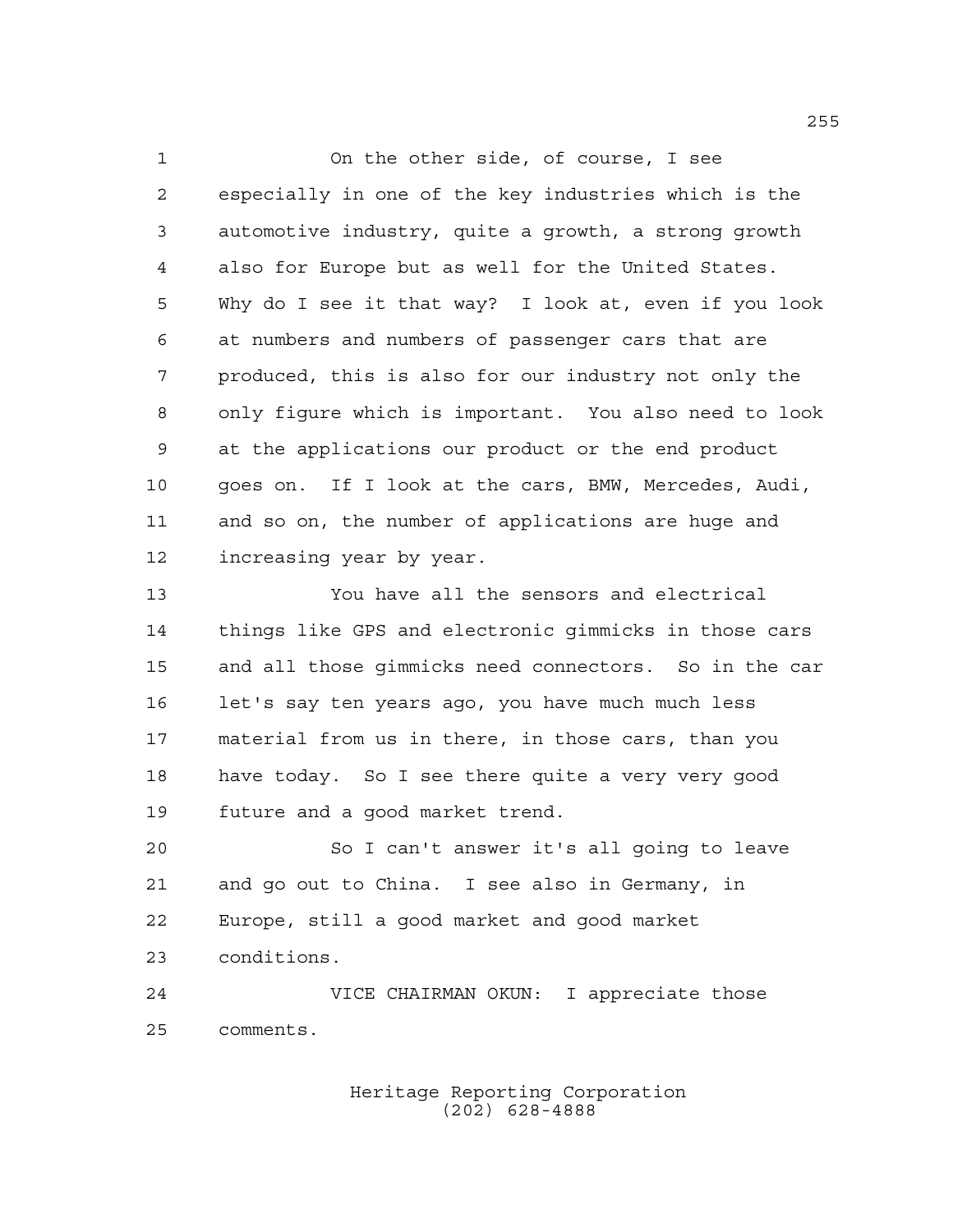A final question for you, Mr. Traa, I understand that KM Europa had purchased facilities in Germany, France and Italy and manages those facilities under a parent corporation.

 I was curious. I think you had said this morning that KM's German producer no longer produces subject product in Germany and I wondered if you could tell me what happened to its brass production, whether it moved it to, if I'm correct about that did it move its brass production to other European facilities? MR. TRAA: Yes. According to my knowledge -

- sorry, I always forget. Traa is my name.

According to my knowledge in --

 VICE CHAIRMAN OKUN: You don't forget your name, you just forget to say it, right?

(Laughter).

 MR. TRAA: According to my knowledge in Germany or to our knowledge in Germany, they stopped this. They are now in the high-performance alloys. They have their own alloy groups called Stol, Stol 76 in France, and this goes through the press right now. They are planning or there are discussions to close Serifontaine which is the old metal plant. They already sold their dual-gauge production, dual-gauge is used for again electronics, sold that to Griset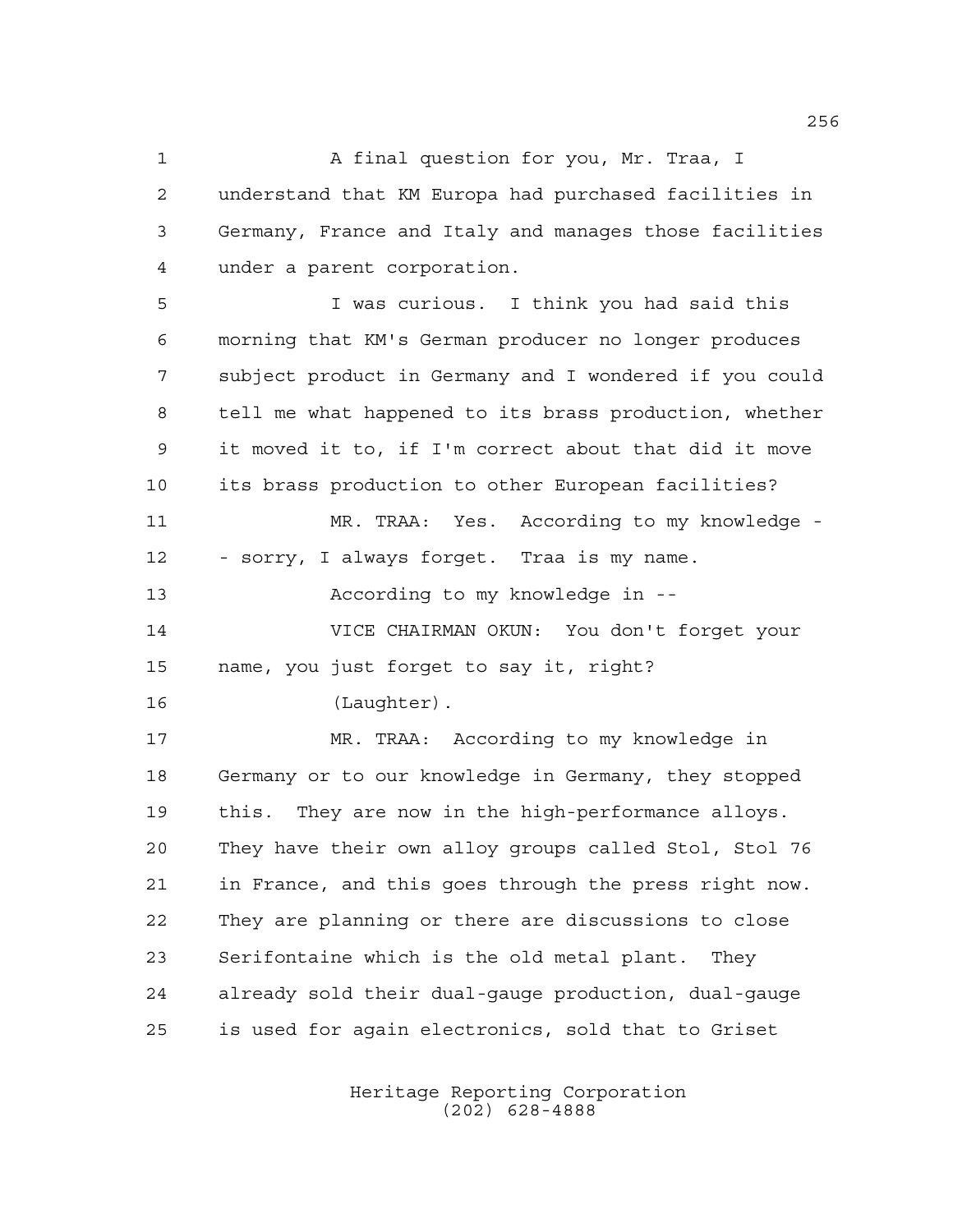which belongs to Diehl, and there are discussions going around that they are going to close the Serifontaine, this French place.

 In Italy they have two places close to Florence and one they closed already which has 90 employees. They have now finally closed a couple of weeks ago and they are still producing in Campo Tizzoro. This is the main production of KME in Europe. There, of course they produce the subject brass at this point. This is what I know.

 VICE CHAIRMAN OKUN: I appreciate you sharing that knowledge of the industry with me.

 I think with that I don't have any further questions for this panel, but I do want to thank you for all your answers this afternoon and I will look forward to post-hearing to read some of the additional information you'll provide.

Thank you, Mr. Chairman.

CHAIRMAN KOPLAN: Thank you.

Commissioner Hillman?

 COMMISSIONER HILLMAN: Thank you. I hope a couple of follow-ups.

 One I guess to you, Mr. Schuler. As I understand some of the argument on the German side is that because you have re-rolling operations in the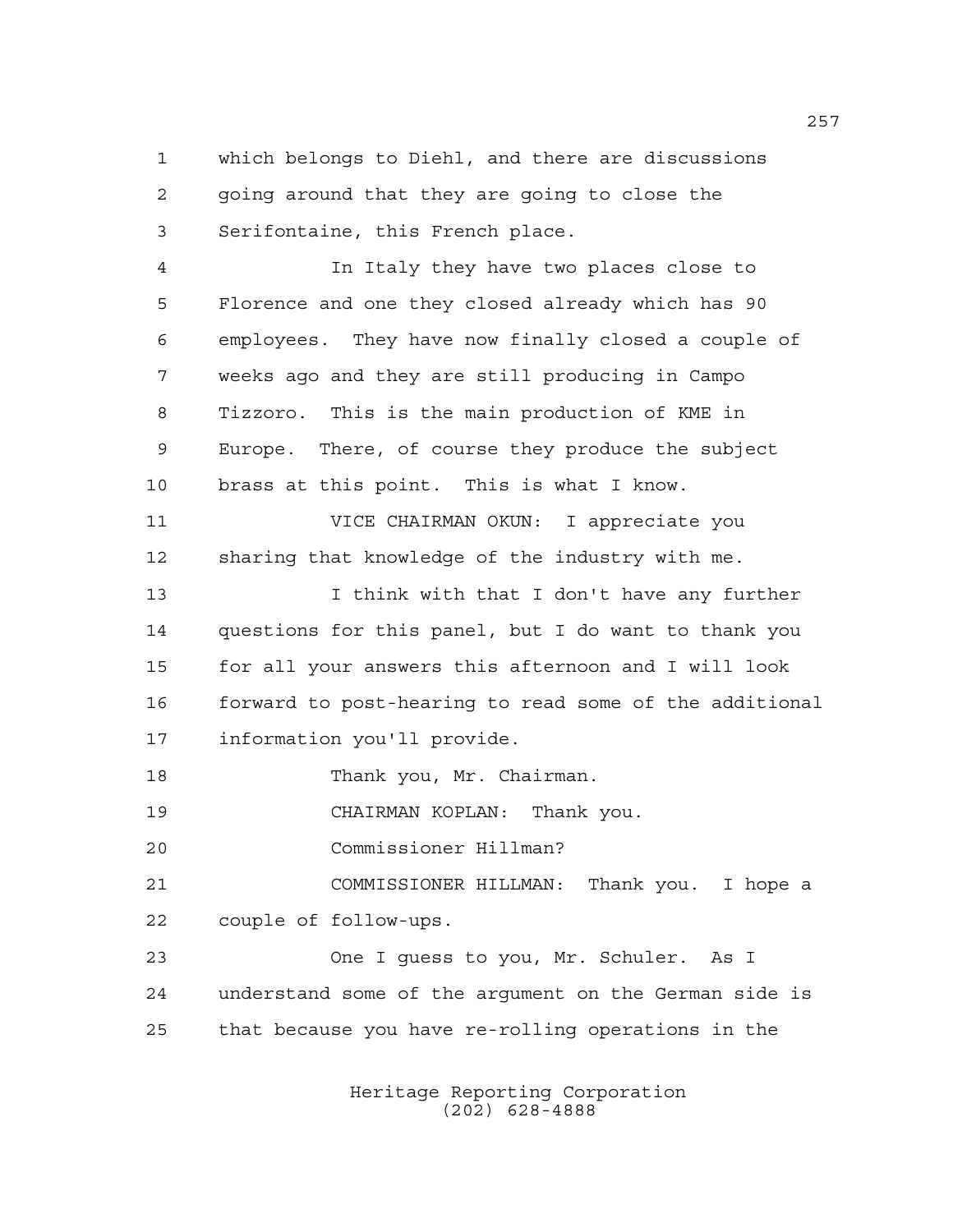United States you would not be significantly

 increasingly German imports in the absence of an order because you have production here. Just so I understand it, where does Wieland Metals obtain its feed stock today? MR. SCHULER: We get our re-roll from Olin. COMMISSIONER HILLMAN: Would there be any reason to get it from Germany in the absence of an order? MR. SCHULER: According to all of what I alluded to earlier, no. For me there is no option to economically import the material from Germany at this point. COMMISSIONER HILLMAN: Okay. I appreciate that. Then I guess going back to you, Mr. Pages, 17 just on this issue of the whole Delta faucet situation. When the orders were imposed and it became clear that you were not going to be directly sourcing material from Germany, did you try to source the same quality of brass from the U.S. industry? MR. PAGES: It just wasn't available. COMMISSIONER HILLMAN: Again, meaning they couldn't supply you a quantity, they wouldn't --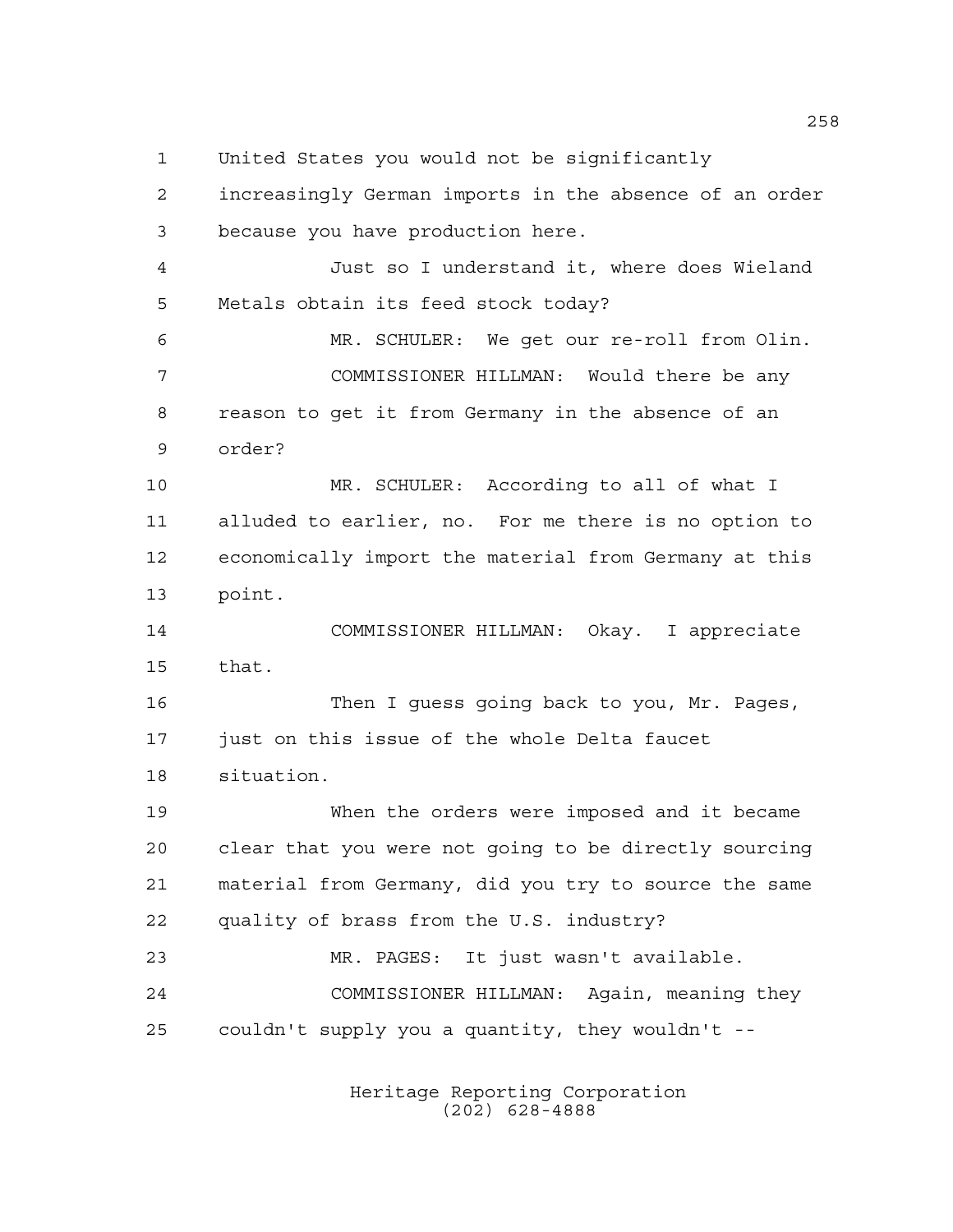MR. PAGES: At the time I was working with Delta with that high-luster finish material and they were trying to convert to a no-buff part, skipping that step in the operation. Then I lost the ability to import it from Germany and I was finished. COMMISSIONER HILLMAN: Is Olin now making this no-buff product for Delta? MR. PAGES: I've approached them and asked them to sell me a no-buff material and they said that it's not available. That's the only response I got. COMMISSIONER HILLMAN: Okay. So it's not a price issue. They're saying they're not selling it in the commercial market or -- MR. PAGES: well, they didn't really elaborate. They just said it's not available to me. COMMISSIONER HILLMAN: All right. I appreciate that answer. Mr. Shor, Mr. Traa was just going through the information that he has, as I understand it, with respect to how we should think about capacity in both France and Italy. I'm just curious either for you or for Mr. Bruno, assuming the Commission were to cumulate, do you have any sense of how we should evaluate available capacity in Japan? Mr. Traa, you gave Vice Chairman Okun some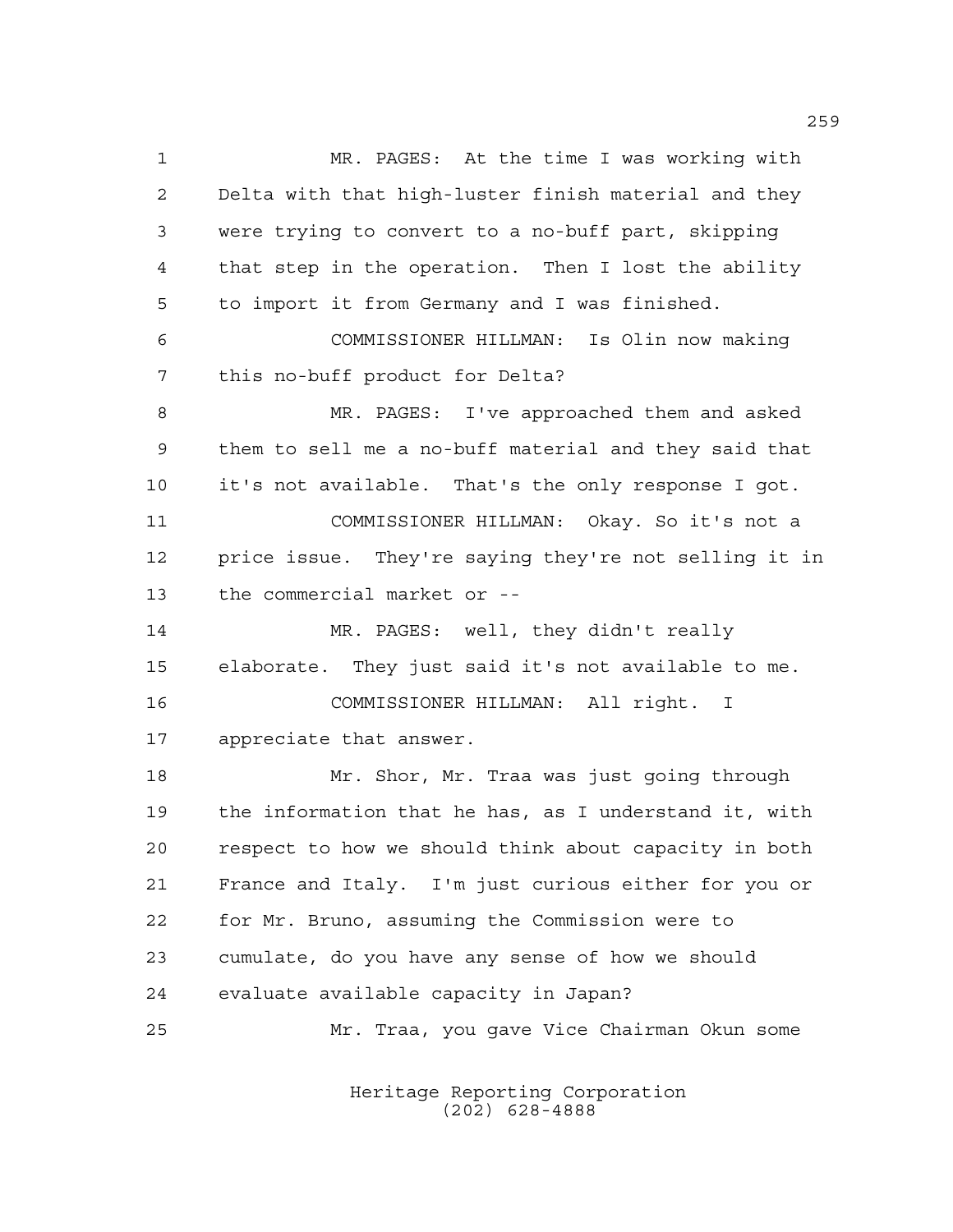answers with respect to your knowledge of what's going on in France and Italy. The other subject country here is Japan. Can you tell us anything about whether there have been significant changes in capacity in Japan for brass sheet material?

 MR. TRAA: According to my knowledge, the Japanese producers do almost the same as we do in Germany which means they moved over the last year into the more high-performance alloys. This is a worldwide trend and I'm sure my colleagues here in the United States can confirm this.

 I'm not saying that the Japanese went out of brass or the subject product, but I'm saying that I know there is a trend in the industry, in Japan as well, that they moved into other highly sophisticated and higher value-added products.

17 17 If I take their producers, one of them is Kobe, with whom Wieland has a joint venture here in the United States on the tube side, and there once in a while we talk also a little bit about other things. I know from them that they are very very strong in the electronics applications, copper, copper alloys, high performance alloys. So this is one of the Mitsubishi Shindo. Another one who are also very strong in the electronics industry, Nikko, which is Nippon Mining.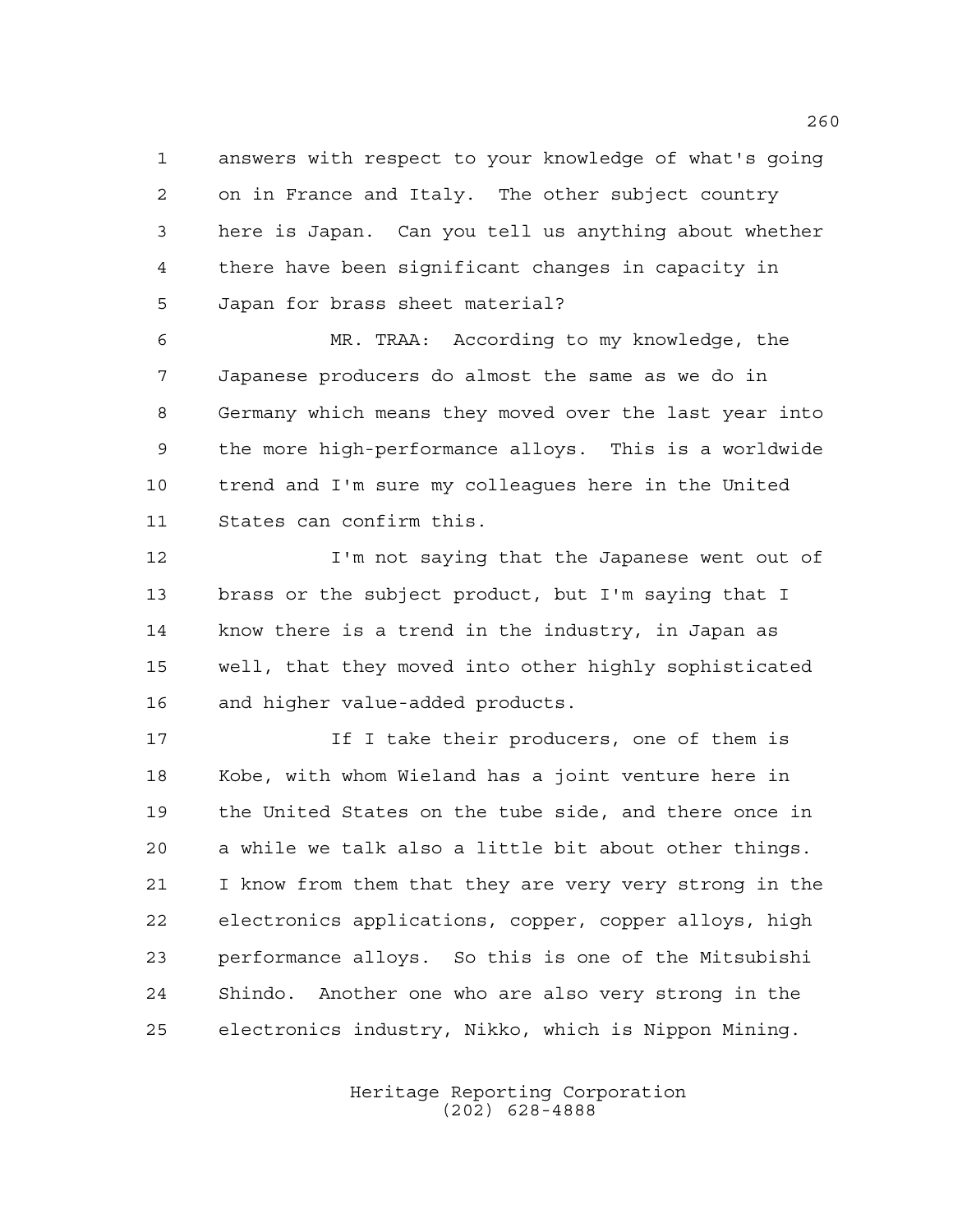They are going into those alloys. So all the high sophisticated producers, of course they produce a base load in their production of brass, the 200 series material. But as much as possible they use their capacity for the high profit margin alloys which I referred to already today during my speech.

7 So what we see in the world, Japan, Europe, the old producers they go into the higher value-added products, and of course we have new producers. We talked about Poland. We talked about India today. There are output users in Bulgaria coming on board. So the entry is the brass for them, no doubt. I don't dispute that.

 COMMISSIONER HILLMAN: But fundamentally you would not describe a change in the capacity in Japan as much as a shift in what they're using that capacity to produce. Still subject product, but a higher end product.

MR. TRAA: No, no.

 MR. SHOR: High-performance alloys. That's non-subject --

MR. TRAA: That's non-subject.

 COMMISSIONER HILLMAN: Okay, I wanted to make sure I understood it.

There has been no change in the overall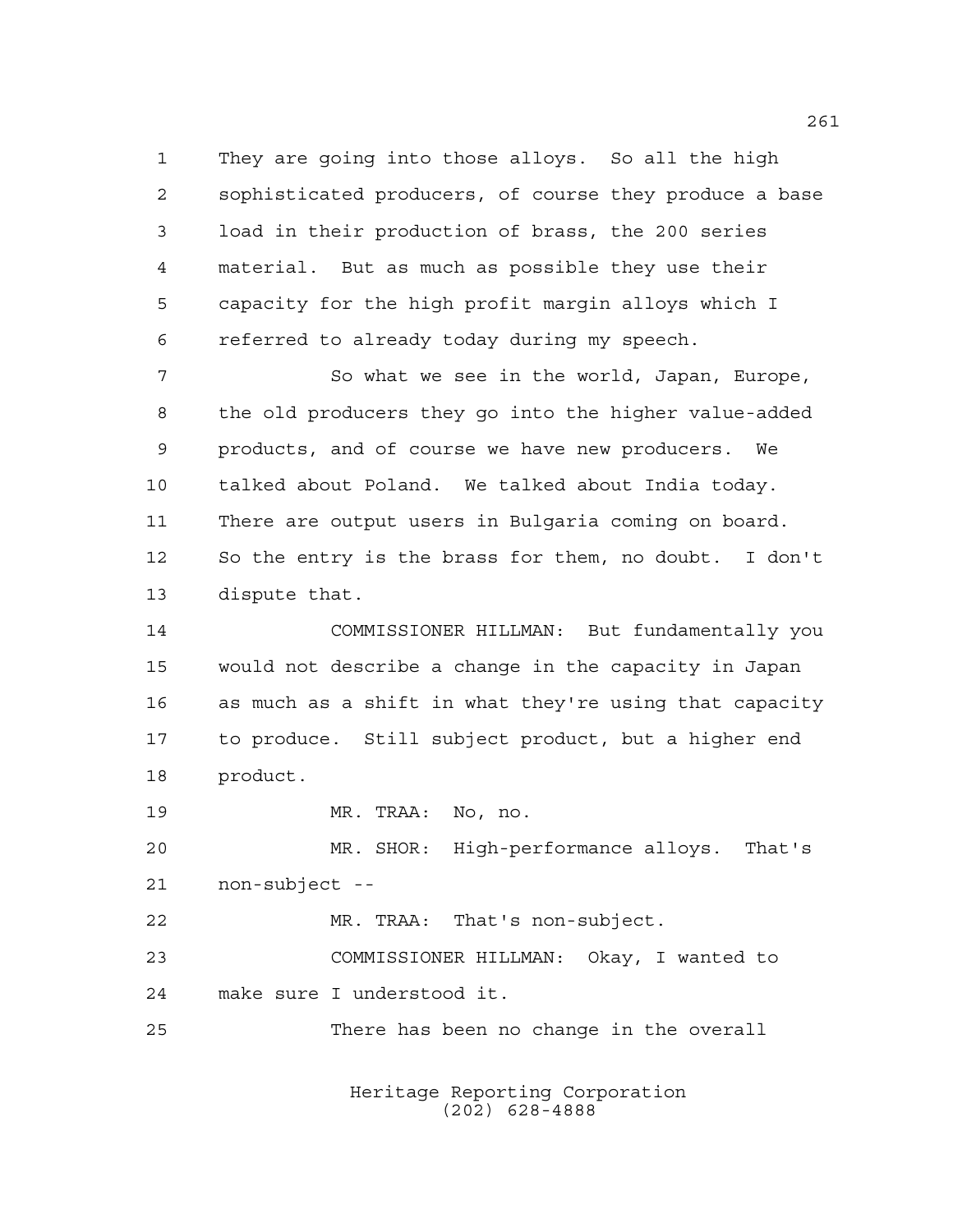capacity but the choice has been to use that capacity to produce a product that is not the subject product. MR. TRAA: That's correct. COMMISSIONER HILLMAN: Presumably the shift could come back again, but as you said there's no economic reason to think that that would occur, given that those are higher value products. 8 MR. TRAA: That's correct, yes. COMMISSIONER HILLMAN: In response to Vice Chairman Okun you were speaking about what KM Europa is doing. I wondered if you could talk more generally about whether you know whether there's been any changes in capacity in France or Italy more broadly. They're not the only producer there. I'm wondering if you can tell us a little bit more about both France and Italy. MR. TRAA: In France, to my knowledge, I talked about Trefimetaux. There are other companies like Gindre, CLAL, Comptoire. I don't know, CLAL, which is I think in some of the papers, I saw this name. To my knowledge they don't produce subject alloys, the 200 series. They went into special alloys, into different alloys. As I said, for my feeling more in the copper side, pure copper, Phosphor material, and the CLAL-alloys. Those are the copper

> Heritage Reporting Corporation (202) 628-4888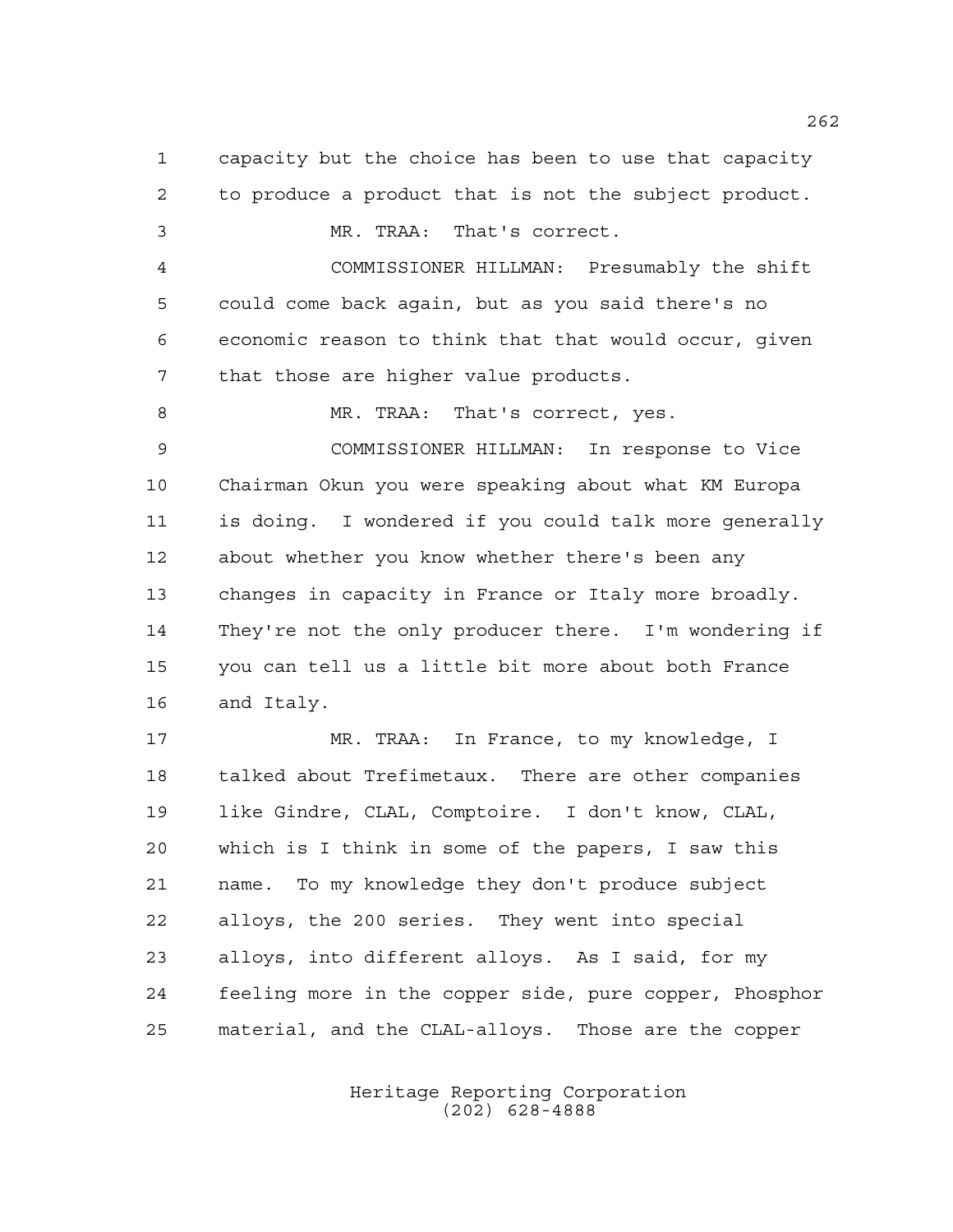and nickel alloys which are not, those are their strains. We have, I talked today,

 In Italy, other companies, I saw in some of the papers the company LMM which is a very, very small re-roller, which is a customer of Schwermetall. I know them because they are bankrupt, they don't operate any more. To my knowledge they buy a very, very small quantity from Schwermetall and just roll, re-roll for one individual customer.

 We do have in Italy other companies like ILNOR. That is correct, they are producing subject material but they are really local in Italy, from Germany. They come into the German market. But I don't see those small companies as capable of building up a chain over here in the United States to get to those customers.

 My colleague Mr. Schuler described it. It's for them, for the small companies, almost impossible to start here a big sales organization in the United States. Looking back again to KME, and we heard this this morning. They say they are the world's largest producer of copper and copper alloy products in our industry. They still don't have any sales organization, large sales organization. For example, a slitting center or something like this in the United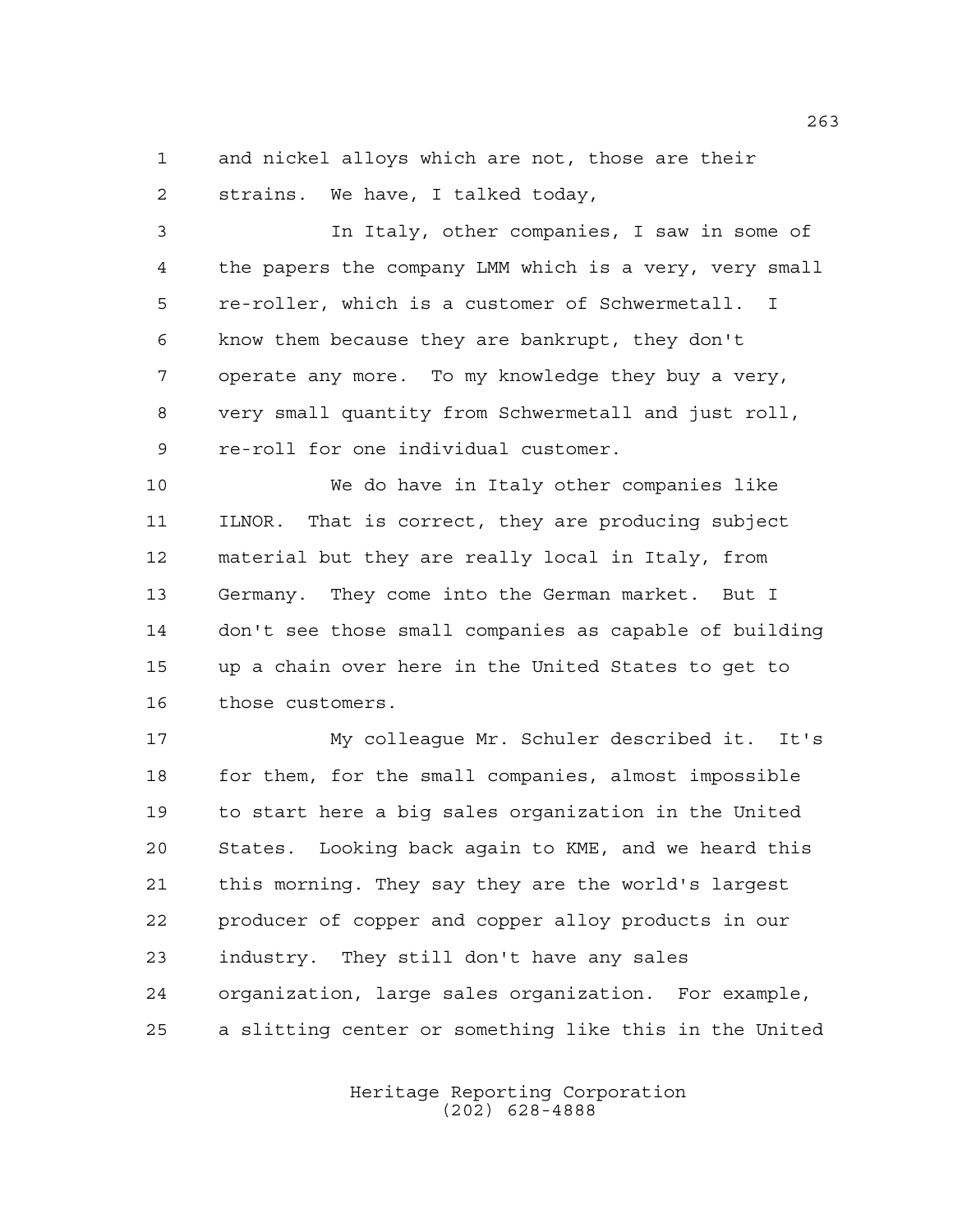States. They just don't have it.

| $\overline{2}$ | So they would of course, how else you could            |
|----------------|--------------------------------------------------------|
| 3              | either sell in a market like the United States through |
| 4              | your own organization -- a wide organization, not just |
| 5              | one sales office. I'm talking about all over the       |
| 6              | nation, offices and of course you need in order to be, |
| 7              | to provide the flexibility you need service centers    |
| 8              | like we started, we have in Chicago and we use, as     |
| 9              | Markus Schuler said, today's Olin organization. There  |
| 10             | are plants in the past but this is not possible for a  |
| 11             | company like KME to use this because there is nobody   |
| 12             | there.                                                 |
| 13             | So they would have to build all this up and            |
| 14             | I think this doesn't make sense for them.              |
| 15             | This is my opinion.                                    |
| 16             | COMMISSIONER HILLMAN: The one other one                |
| 17             | that you had not touched on was France, whether you    |
| 18             | see any significant changes in capacity in France.     |
| 19             | MR. TRAA: I mentioned Trefimetaux which is,            |
| 20             | they belong to KME and my understanding is that they   |
| 21             | closed part of Trefimetaux and there are discussions   |
| 22             | that they will close this plant.                       |
| 23             | Over the last years we heard today Outokumpu           |
| 24             | got a new owner, Nordic Capital. The same happened to  |
| 25             | the company, to KME. There is a new financial          |
|                |                                                        |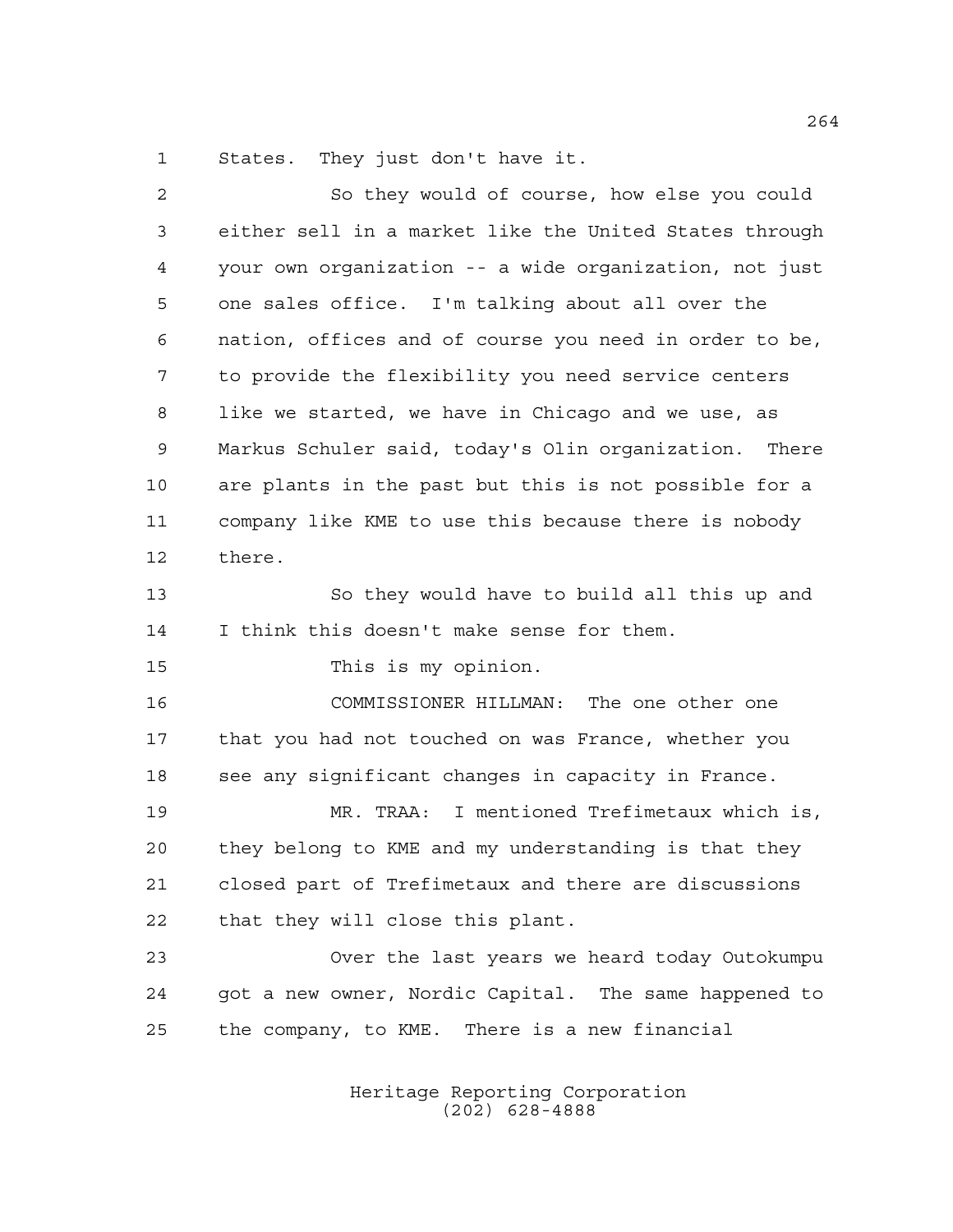investor in there which the name is INTEK. So the old, the former owner company which as the Orlando family, they are more or less out. Today is this new financial investor.

 My understanding is that there are plans, and I can't confirm this, but there are plans to close or to reduce the French operations, to close this Trefimetaux.

 COMMISSIONER HILLMAN: Okay. I think that's extremely helpful. Again, if there are any other specific data that could be put on the record in any way on this, I think it would be very helpful given that we did not receive questionnaire responses to the producers in Japan, France or Italy if there is anything further. But I appreciate very much those answers. Thank you.

 CHAIRMAN KOPLAN: Commissioner Lane? Commissioner Pearson?

 COMMISSIONER PEARSON: A question for Mr. Bruno and Mr. Baialuna.

 In your brief you note that the downward trend of imports from Brazil during the original investigation. Can you give us any idea about the pricing behavior of Brazil during that investigation? In particular, did Brazilian producers under or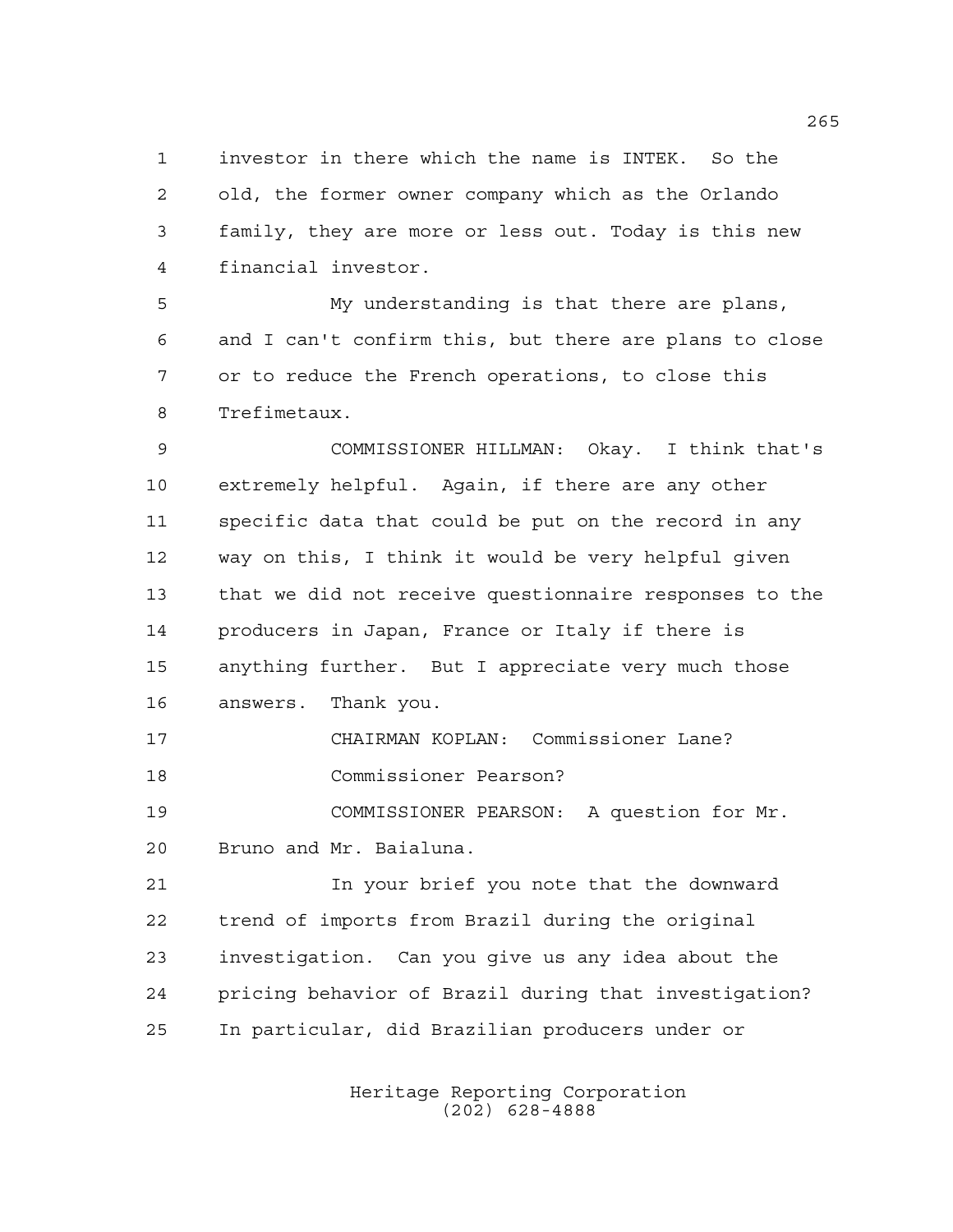oversell the U.S. industry? And what that pattern different from the other subject countries? MR. BRUNO: Commissioners Pearson, I don't remember this information is public or confidential in the staff report. I know the answer to your question. I would prefer to address it in a post-hearing brief. COMMISSIONER PEARSON: That would be fine. I did not see this particular information regarding the original investigation in the staff report, but if it's in there please point me to it. MR. BRUNO: I thought it was there, but that's the reason why I want to double check. I thought that we were able to get this information. COMMISSIONER PEARSON: Thank you. Now despite the fact that it's always dangerous, I'm going to try to ask a legal question for Mr. Shor and Mr. Bruno. The record indicates that despite the fact that these orders have been in place for nearly 20 years, the performance of the industry has not improved much since the orders were imposed. As a legal matter does this create the presumption that removing the orders is likely or is not likely to have an adverse effect on the domestic industry?

> Heritage Reporting Corporation (202) 628-4888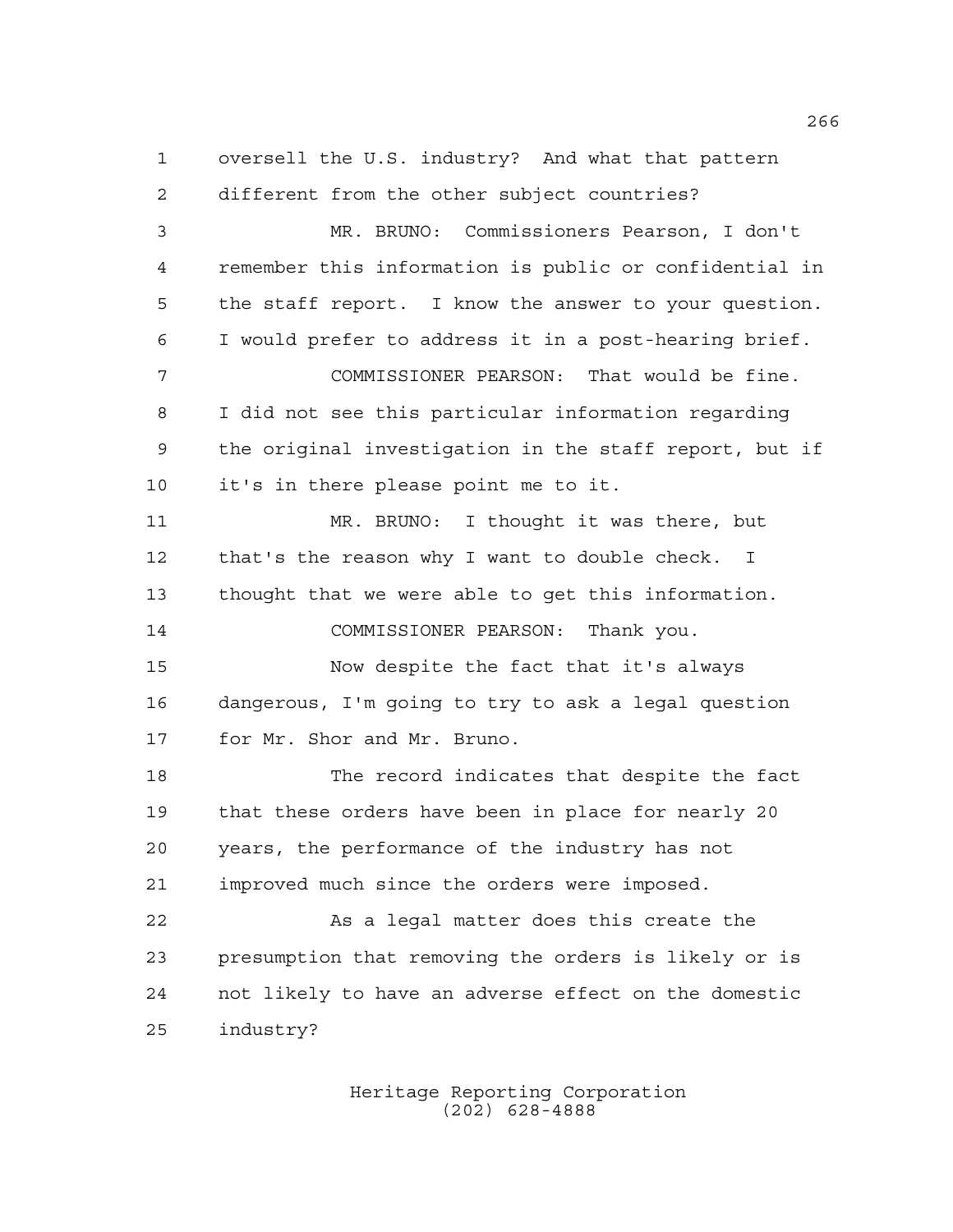MR. SHOR: Mike Shor for the German Respondents.

 We address this issue in our brief. The Commission in several cases has found that where the condition of the domestic industry improves, there is a presumption that, absent the order, things would deteriorate. It follows from that that, if the conditions don't improve, there should be a presumption that there be no deleterious effect from removal of the order.

 MR. BRUNO: I would concur with this analysis. It would seem to me that in this particular case the order had no impact on the industry one way or the other. It seems that if they feel vulnerable it is for reasons that have nothing to do with imports and therefore nothing to do with imports. The orders were powerless to address those issues.

 COMMISSIONER PEARSON: Can you cite any previous cases, either now or in the post-hearing, in which the Commission made the determination that's implied by your responses?

 MR. BRUNO: We will try to do so, Your Honor, a post-hearing brief.

 COMMISSIONER PEARSON: Okay. Then a somewhat related question, in the event that the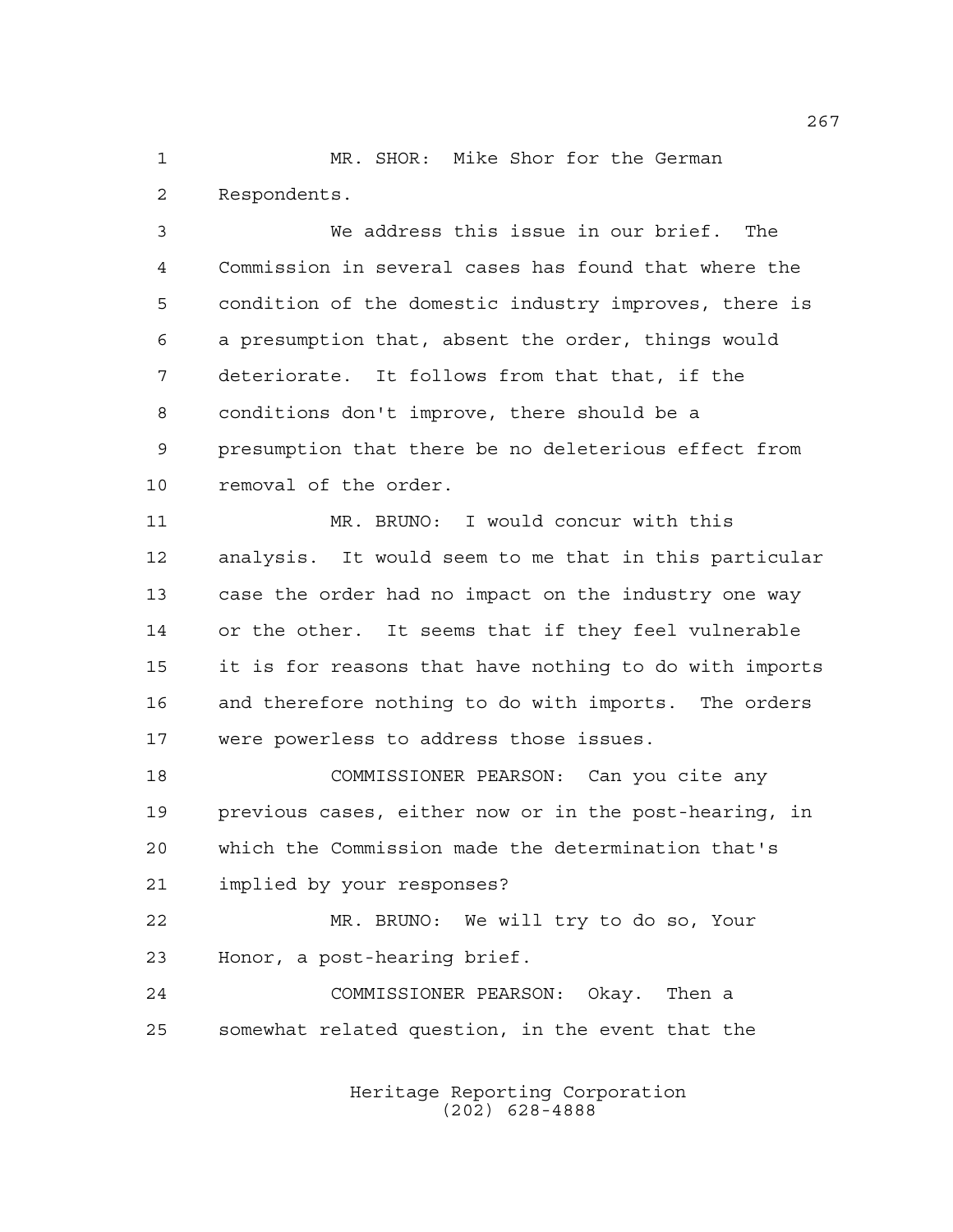Commission does not decumulate Brazil and Germany, would you argue that revoking the orders would or would not be likely to lead to continuation or recurrence of material injury within a reasonable foreseeable time. Assuming that we do not decumulate. MR. SHOR: Our position is that, even with cumulation, revocation of the orders would not likely lead to a resumption of significant imports in the foreseeable future for the reasons that Mr. Traa mentioned. France, Germany, Italy. There is no significant capacity there to export to the United States. We addressed Germany and Brazil in our own briefs. 14 MR. BRUNO: We concur. COMMISSIONER PEARSON: This is probably the last one I've got. In the event that we do decumulate Brazil and Germany, and vote to revoke those orders, what's the right thing to do with the rest of the subject countries? MR. BRUNO: Is this a legal question? (Laughter). COMMISSIONER PEARSON: Look, I don't pretend to understand the nuances of the law, and if we do as you are suggesting and decumulate and vote in the negative in respect to Brazil and Germany, we've still

> Heritage Reporting Corporation (202) 628-4888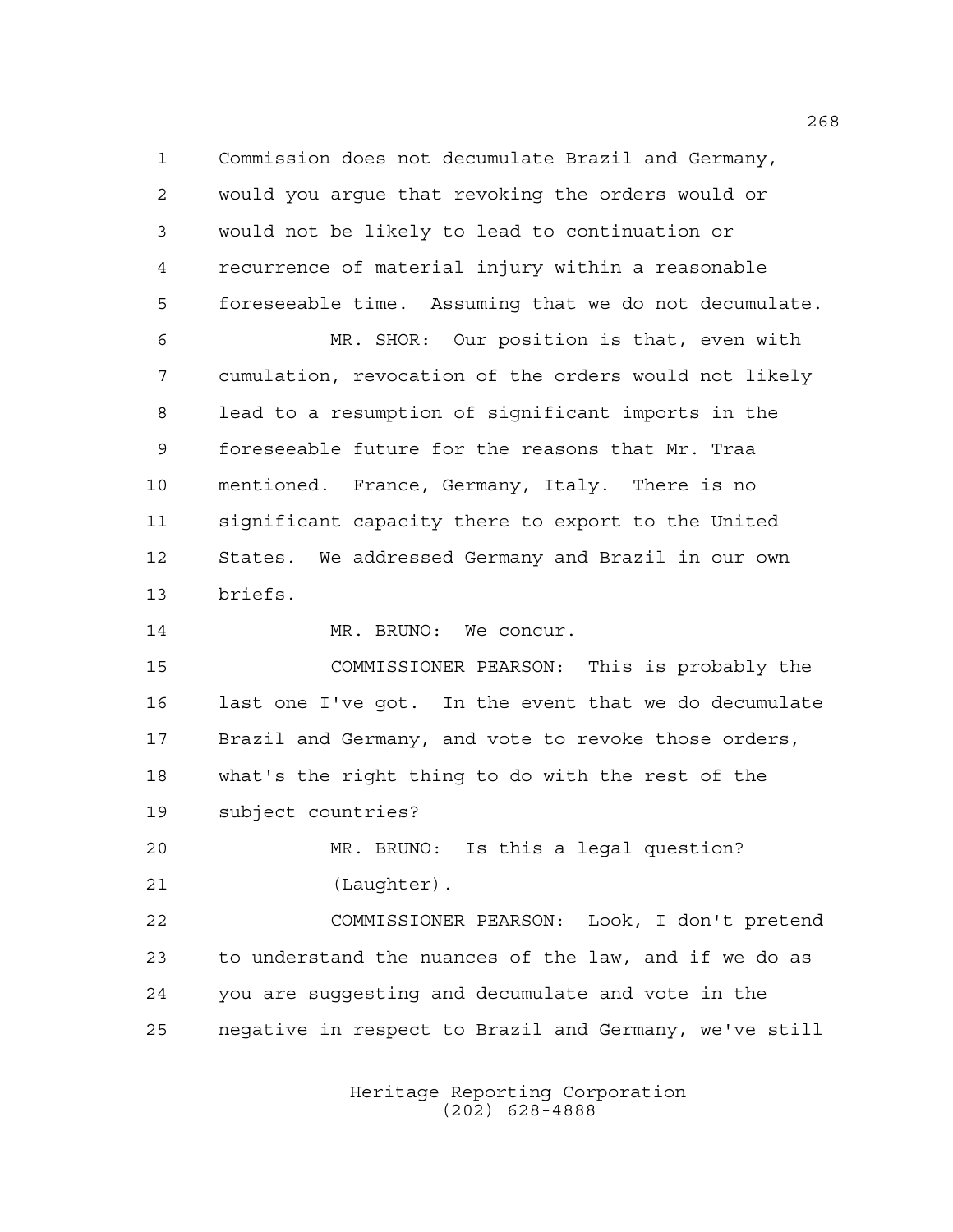got to do something with the others. So based on everything that you've learned about this case and your understanding of the law, what ought we to do with those others? Either now or in the post-hearing. If you prefer to think on this one, that's also okay. MR. SHOR: We'll think on that one and address it in our post-hearing submission. COMMISSIONER PEARSON: Thank you very much. I appreciate all of the input this afternoon. Mr. Chairman, I have no further questions. CHAIRMAN KOPLAN: Thank you. I must say that we don't care is the best way to respond to that question. (Laughter). With that, I'll turn to Vice Chairman Okun. I'm sorry. I won't. I'll turn to Commissioner Aranoff. COMMISSIONER ARANOFF: Thank you, Mr. Chairman. I have two quick follow-ups that I just want to ask the parties on both sides, give you a chance to address in your post-hearing briefs. First we've had some discussion today about the percent of distribution network for brass sheet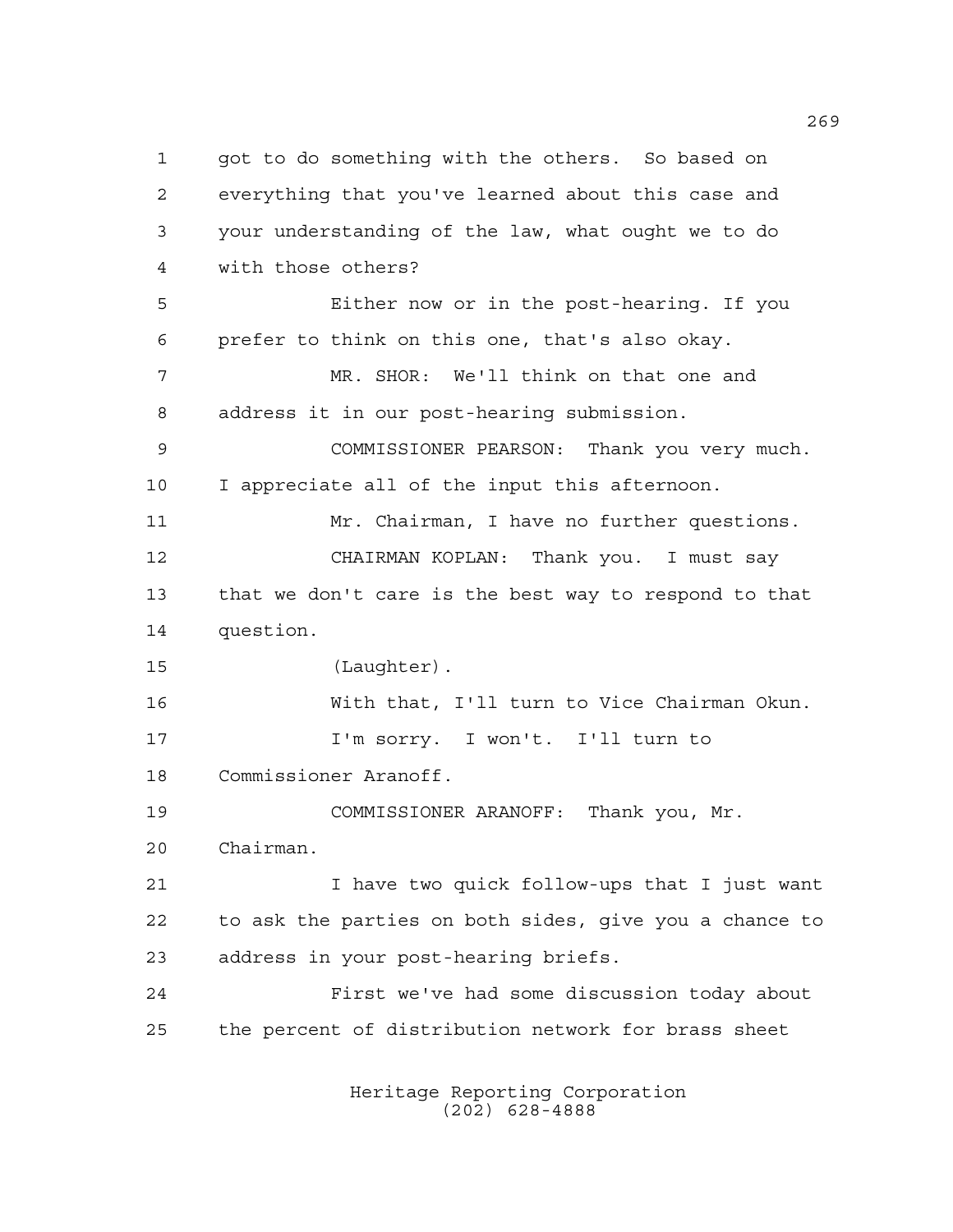and strip that's controlled by U.S. producers or their affiliates.

 If either side has something they want to add to that in terms of what that percentage is and what the implications of that are for the ability of subject imports to reenter this market in the event of revocation, that would be helpful.

8 And the second thing, we did start a conversation this morning with the domestic industry on some information concerning the non-subject suppliers to the U.S. market, and particularly those who were not subject to these orders and revoked before the Netherlands and Korea which we discussed, but the other non-subject suppliers who have never been subject to order.

 If there is any information that either party wants to put on the record concerning the quality or product range of those producers, their capacity, what their markets are, or anything else that would be relevant to our understanding global conditions of competition, I'd just invite you to please supply us with that information.

Thank you very much.

 CHAIRMAN KOPLAN: Thank you. Commissioner Hillman, did you have any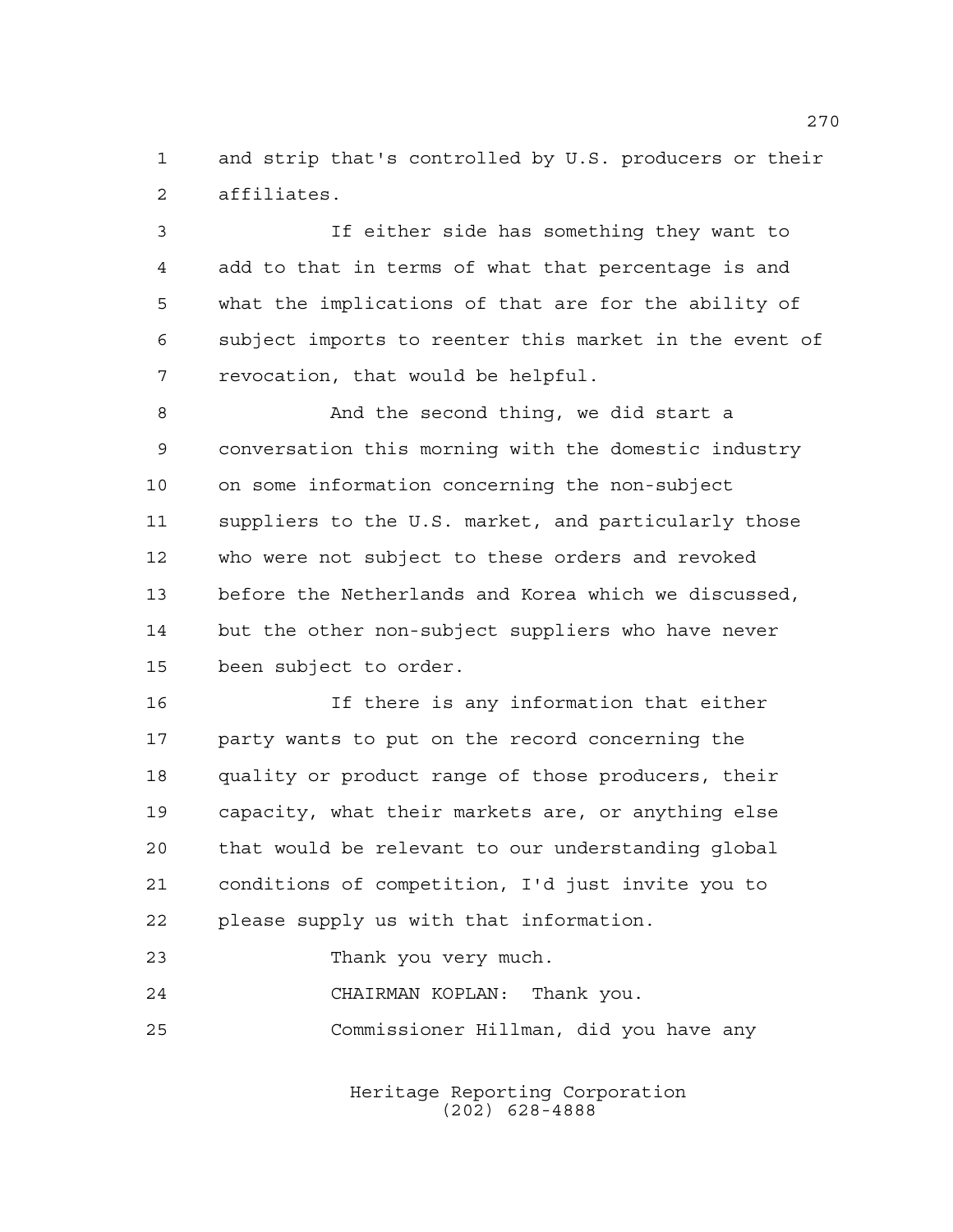additional questions?

 I believe there are no other questions from the dias. Mr. Deyman? MR. DEYMAN: George Deyman, Office of Investigations. The staff has no questions. CHAIRMAN KOPLAN: Thank you. Counsel for the domestic industry, do you have any questions of this panel before they're released? MR. HARTQUIST: No questions. Thank you, Mr. Chairman. CHAIRMAN KOPLAN: Thank you. With that I'd like to thank all of you for your responses to our questions and I look forward to your post-hearing submission. I look forward to the domestic industry's as well. With that, this panel is excused and we'll go to rebuttal and closing remarks. That means you can step back from the table except for counsel. With that, let me announce what's left in the way of time. Those in support of continuation have ten minutes remaining from their direct presentation and five minutes for closing.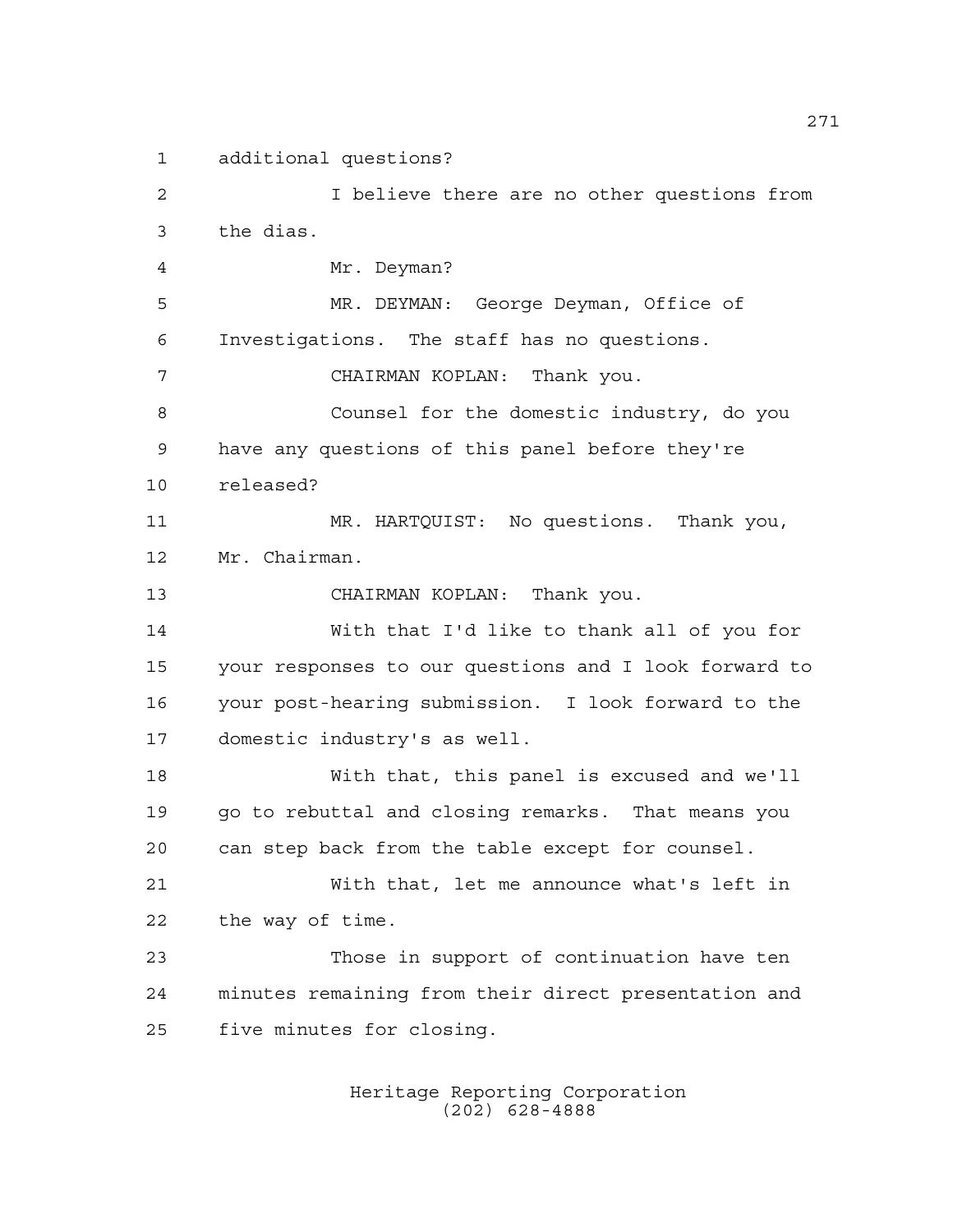Those in opposition have two minutes remaining from their direct presentation for rebuttal and five minutes for closing. Mr. Hartquist, how much of that time do you need to use prior to going to closing? MR. HARTQUIST: I'll go directly to closing, and I'll probably take about four or five minutes to do that. CHAIRMAN KOPLAN: Without objection, you may proceed. MR. HARTQUIST: Thank you, Mr. Chairman. To Commissioner Pearson's question just asked a few minutes ago about Brazilian prices during the original investigation and whether there was evidence of underselling or overselling. We have the answer. It's public information. The answer is that 23 of 27 comparisons showed underselling by the Brazilians during that period. I'd just like to make a couple of general remarks about comparative prices in various markets around the world because there's been a lot of attention as to whether prices here or elsewhere are higher or lower. The general point I would make is this. Obviously it's impossible for all exports to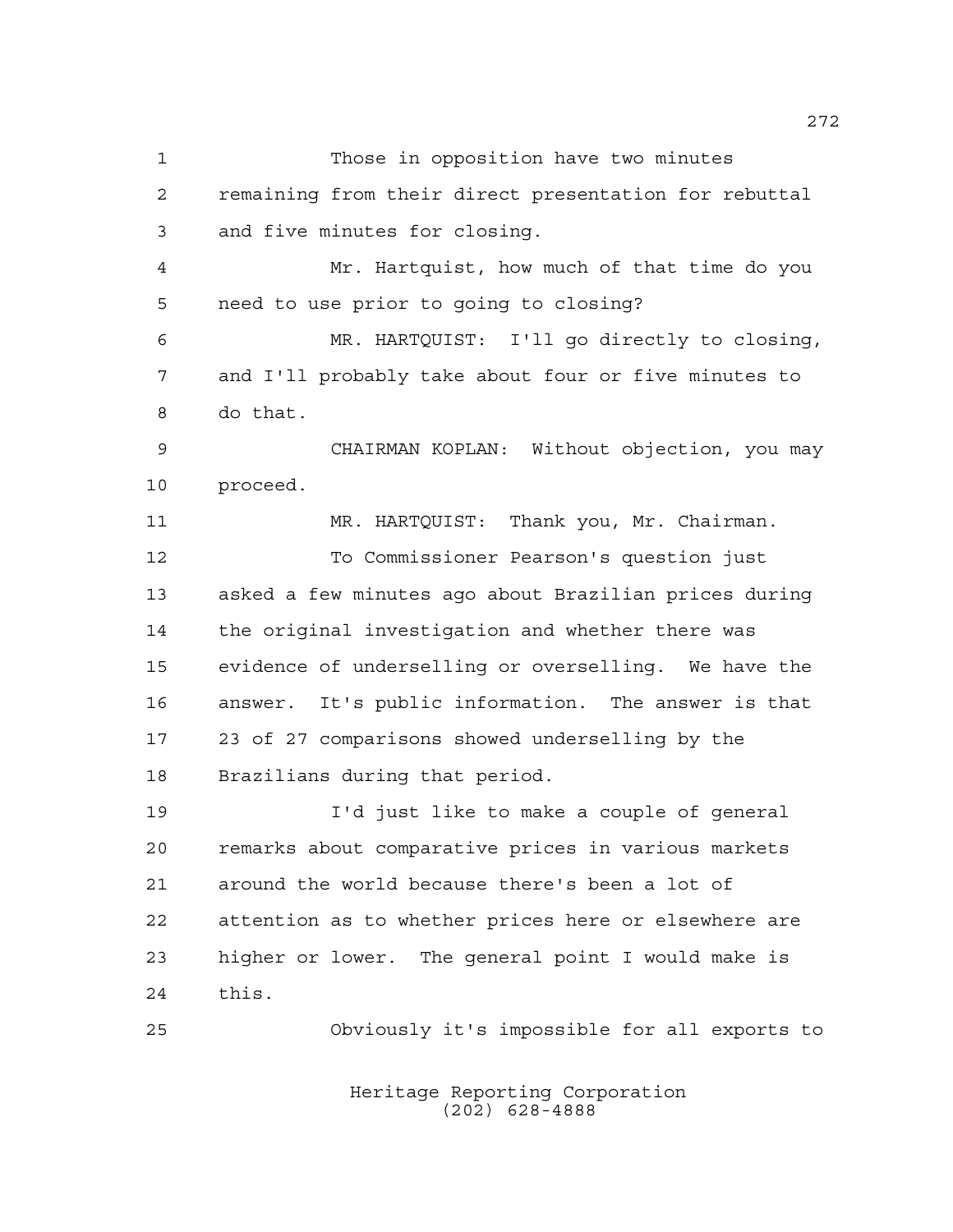flow to the market that has the highest prices and frequently I've seen in my experience markets having the highest prices because they are protected markets by way of import tariffs or other protections that cause the prices to be higher in one place than another. But beyond that, particularly in an industry like this where there is substantial global over- capacity, producers of these products are chasing markets all over the world all the time. They'll sell wherever they can, and in part the reason for doing that is because these mills are so dependent upon being able to fill the mills and keep them going when they have very high fixed costs that they're trying to deal with in selling their product.

 Mr. Shor noted a few minutes ago that purchasers that don't have any familiarity with the German brass might rate U.S. and German products the same, in commenting on the questionnaire responses that you received.

 But in fact in the responses the purchasers had the ability to indicate that they had no familiarity with the product and therefore couldn't make a comparison, and a number of purchasers said that, 12 of them did.

But of the purchasers who are familiar with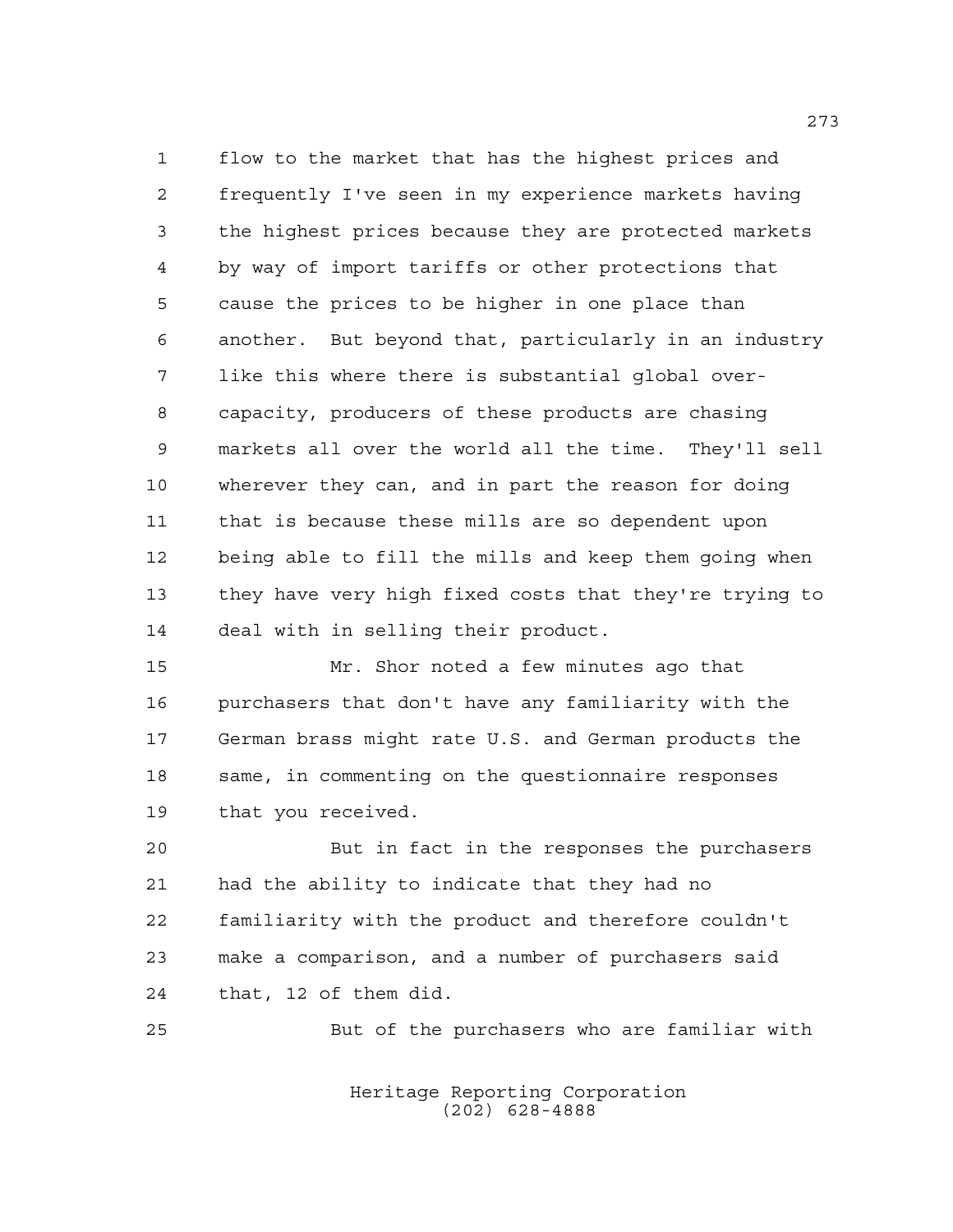the products, 10 of 11 of them reported that the U.S. and German products are interchangeable.

 I'd like to talk for a minute about Mr. Pages' testimony which frankly I found, well to be kind I would say to be disingenuous.

 He testified about Wieland's quality and he testified about the Delta purchase issue, and until Commissioner Hillman basically pulled out of him what happened that that business he was reluctant to indicate that the business had gone to Olin. That Delta had found Olin's product to be of sufficient quality. And as a matter of fact Delta has just recently given a vendor award to Olin which is based upon product quality and service.

 So I think the responses were a little bit incomplete and in fact Olin essentially is a competitor of Mr. Pages' company.

 A brief comment on German capacity and the potential for export. Mr. Shor was asked about the re-roller data and he commented that to include that would be possible double counting. But we have to bear in mind that the German re-rollers, like re- rollers around the world, typically have the ability to source material from various sources and often import a re-roll material, and the German producers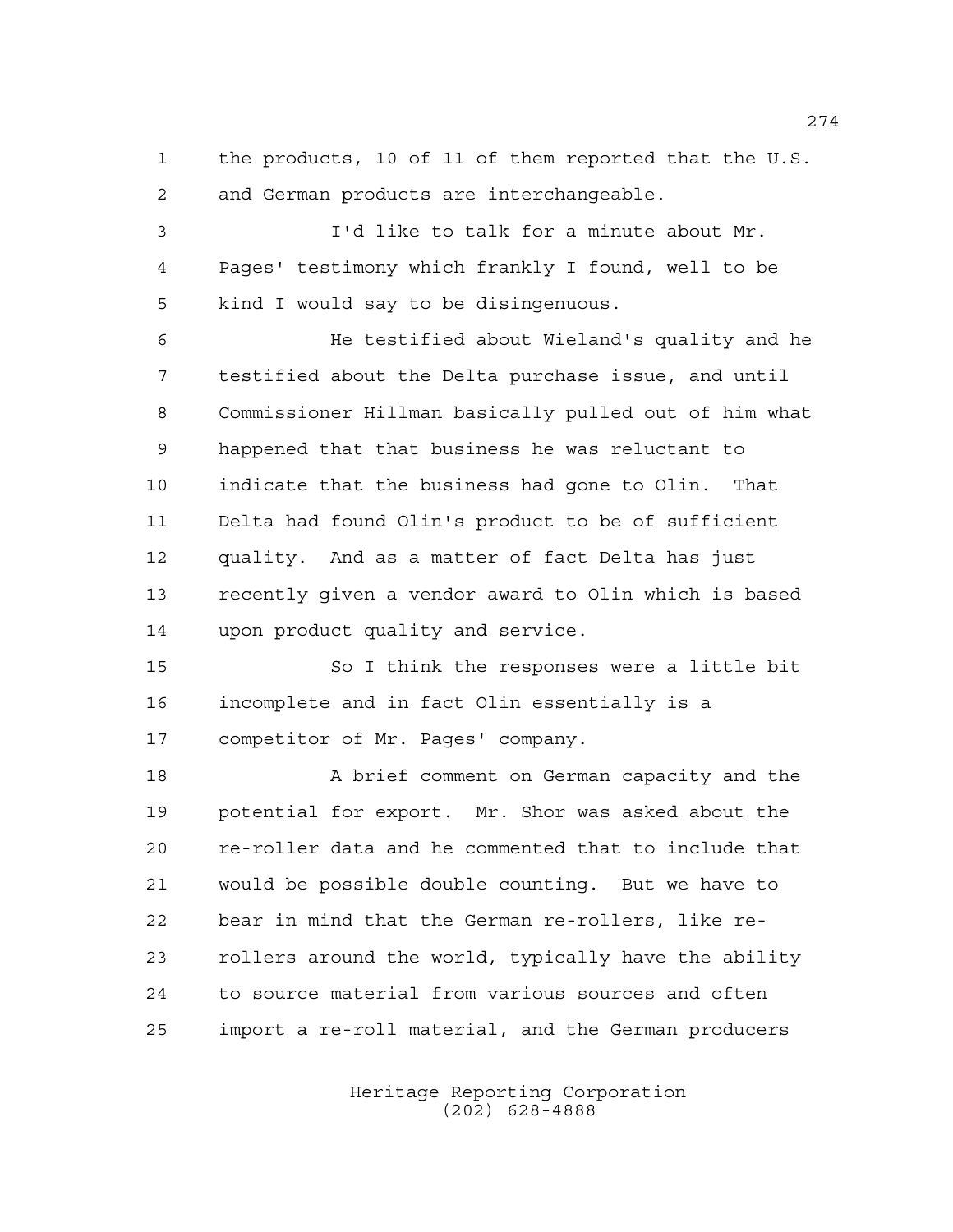have that option. So I think you have to consider re-roll capacity.

 If they were to import material from outside of Germany and bring it in for re-roll and then export it to the United States that would increase their exports to this market.

 Mr. Baialuna's testimony about Eluma's lack of interest in the U.S. market, you know it's perplexing to me. I love to see the foreign producers appear before you and testify. I think that's a good thing and I commend them for doing so because so frequently they don't and you're left having to make assumptions based upon a lack of information.

 But if the lower prices that he testifies to for brass in the United States are not attractive to Eluma, why would they care if the orders remained in place and why would they spend money on lawyers and travel time and so forth to try to have this order terminated? To me it just doesn't make sense.

 With respect to the German material also, I would note that in the original investigation the issue of quality and premium price and so forth, 43 of 58 price comparisons showed underselling by German brass at that time.

Now to Mr. Malashevich's graph, and I think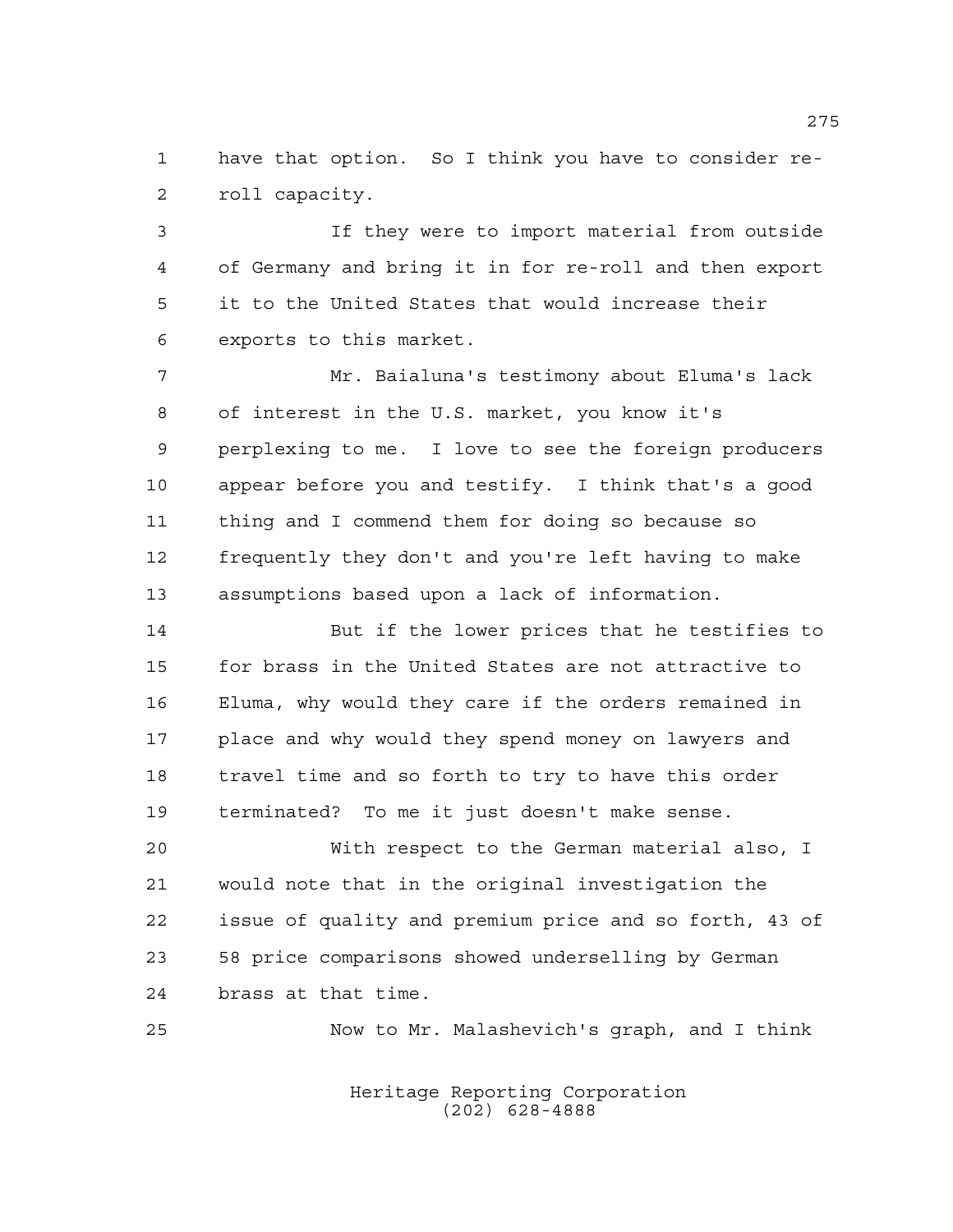some of the problems with it --

 CHAIRMAN KOPLAN: I think you've used the full five minutes. MR. HARTQUIST: Then I will conclude and I'll comment on Mr. Malashevich's graph in the post- hearing brief. CHAIRMAN KOPLAN: Okay. Thank you very much. MR. HARTQUIST: Thank you, Mr. Chairman. CHAIRMAN KOPLAN: Mr. Shor, you've got two and five. Do you need time for the rebuttal or are you going to go directly to closing? MR. SHOR: I'll just go to closing. Good evening. I'll start where Mr. Bruno started this morning with the back to the future analogy. The domestic industry's case this morning largely consisted of the argument to just assume that everything would go back to the way it was in the early 1980s. That's an argument that might work in the first-five year review or five years after an order, but it shouldn't work 20 years after an order. Twenty years ago I had brown hair. Twenty years ago I was thin. Things were quite different then and the conditions are not the same now and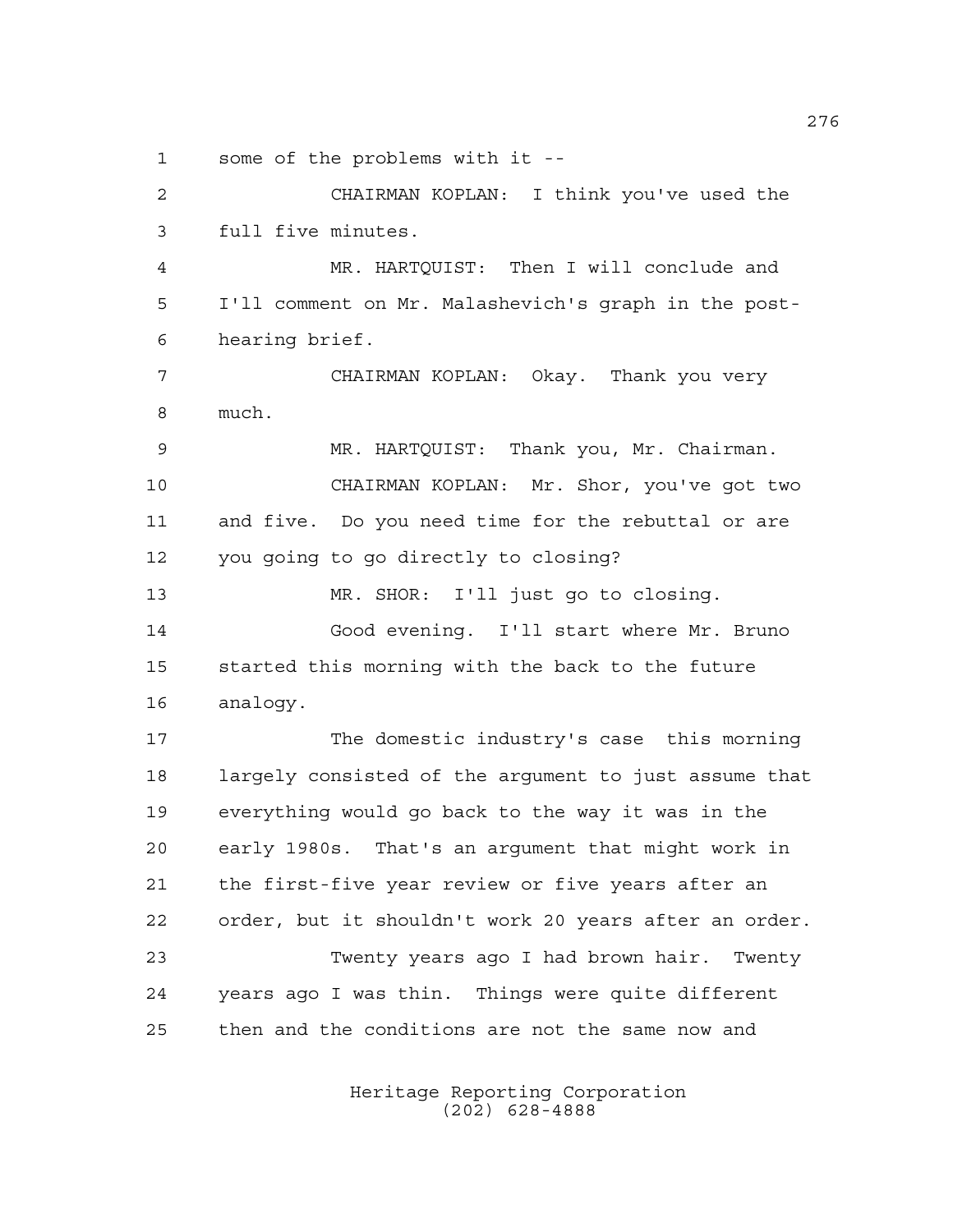there's no basis to assume they should be.

 Let's look at the factors the Commission traditionally considers in these five year reviews in deciding whether or not to revoke an order. It looks to whether the condition of the domestic industry has improved. If it finds improvement, it presumes that that's a result of the order. I think we can agree there's no significant improvement. Whatever effect the order may have had immediately after it was enacted, it's not providing much improvement to the domestic industry today.

 The Commission looks at the trends immediately prior to the order, with imports increasing or decreasing. There was some dispute as to whether we should start in 1983 or 1984, but certainly in the years prior to they order, prior to the petition, the downward trend in imports had already started.

 The Commission looks to where prices are higher. It's interesting in this case, you have a domestic industry that's owned to a large extent by a large producer based in Europe. They didn't provide prices in Europe like we did to show where prices were higher. They have a Korean-owned company. Why weren't there prices provided by them to show that

> Heritage Reporting Corporation (202) 628-4888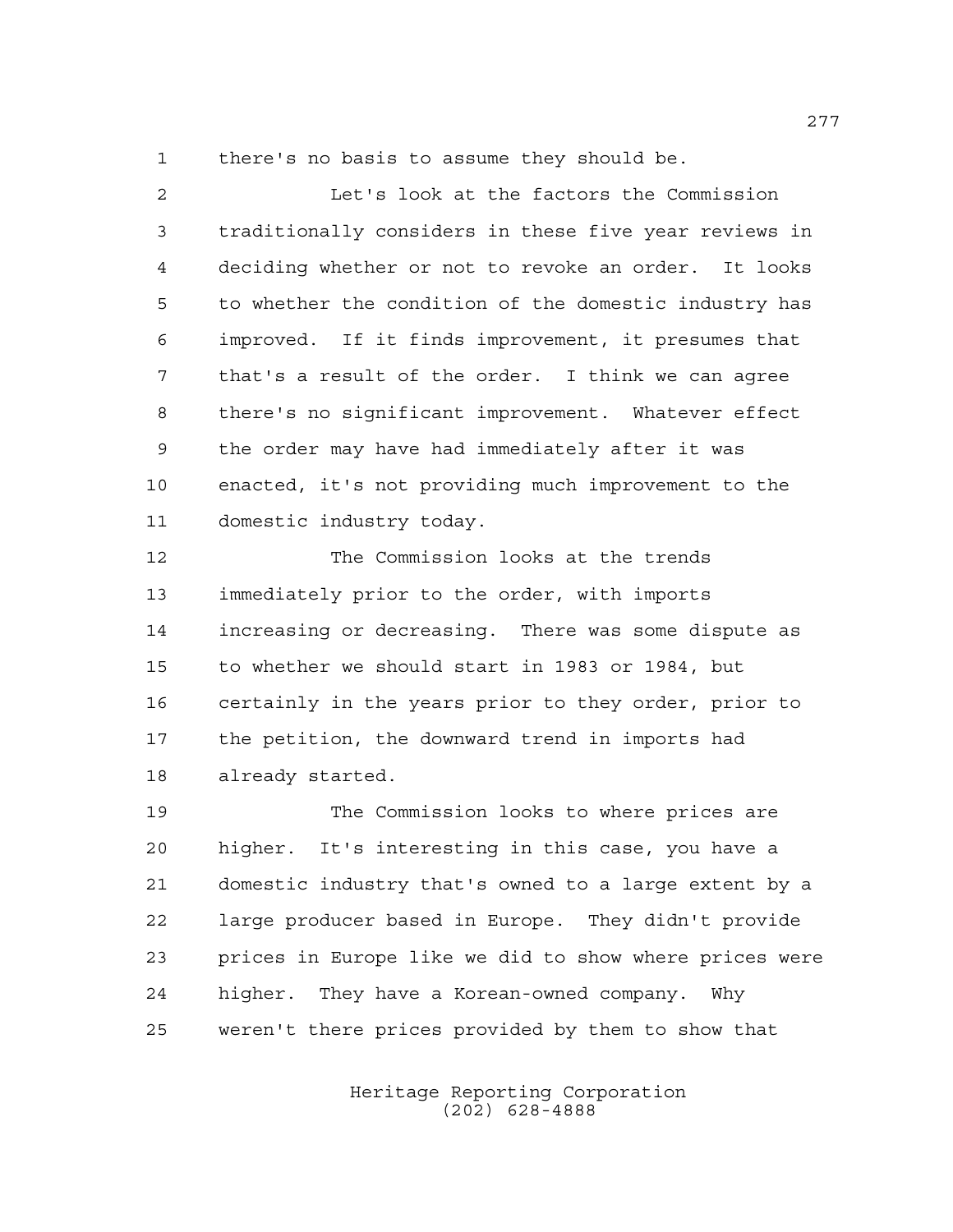Korean prices were lower?

 The only producer that came before you and provided pricing data in their home market was Wieland, to show you that prices in Europe are higher than in the United States. That should tell you something.

 They offered the standard product shifting argument. All of the higher performance alloys which are non-subject merchandise, all of the leaded brass products, all of the other products that the German producers have moved into, they've argued essentially as I understand their brief that every pound of that material would come to the United States, would be shifted into lower profit, lower margin products. That argument too, falls by the wayside.

 Then we have the usual China argument. I guess they can't help themselves, they're used to arguing steel cases. There are no volumes of this material being sold by these countries to China. There is nothing to shift out of China into other countries. The quantity for Brazil, I repeat, is 600 pounds. The quantity for Germany was 1.5 million pounds. There is no potential for third country product shifting into the United States.

The Commission also considers accessibility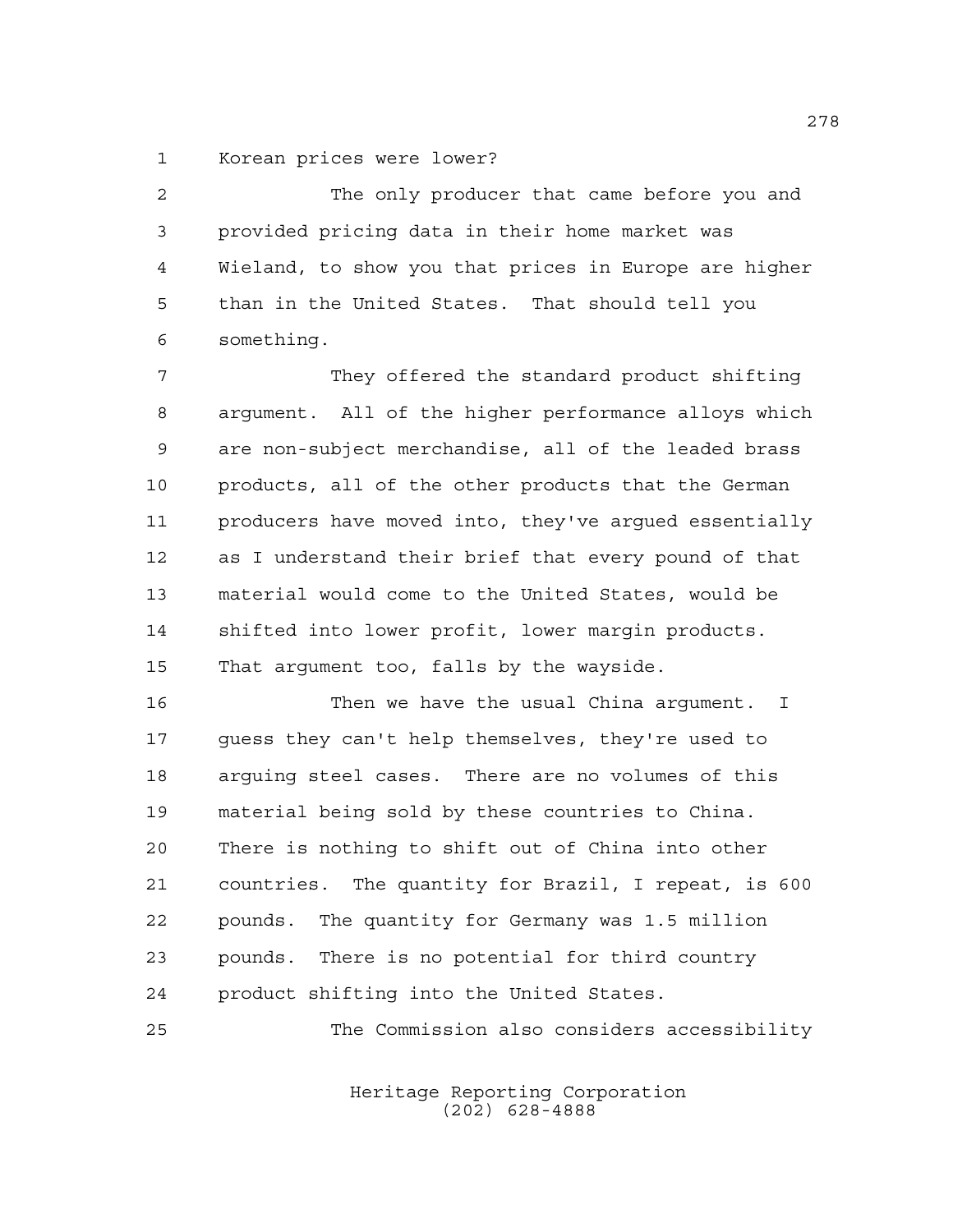to the channels of distribution. You heard important testimony today about how the nature of the U.S. market has changed. The end user customers demand just-in-time delivery. The domestic industry bought up the channel of distribution of the service centers. How is it these large producers in other countries or small producers in other countries are going to manage to deliver their product to small end users in the United States for just-in-time delivery?

 Finally, I was amazed, the new argument that I heard this afternoon about re-rollers. Consider the speculative nature of that argument. That if the orders were terminated the German re-rollers are going to import material from some unnamed third country, which they've never done; re-roll it in Germany; and shift it to the United States. There's no basis for any finding based on that. That's pure speculation.

 In sum, we're not back in 1983 when imports were increasing. It is more than 20 years later. The domestic industry has had its full measure of relief from these orders and it's time for the Commission to terminate them.

Thank you very much.

CHAIRMAN KOPLAN: Thank you.

I must say I am very impressed. I just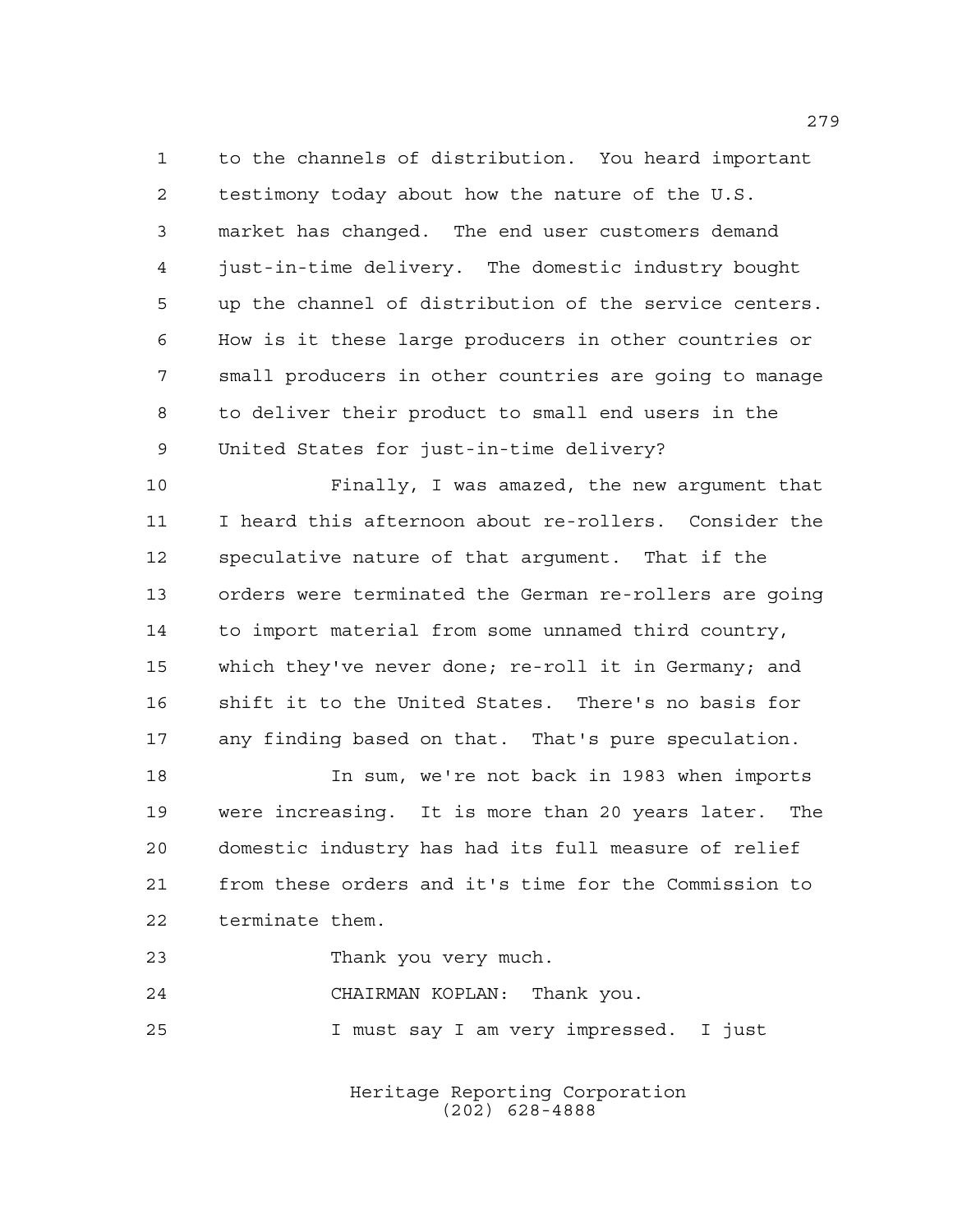lawyers and three economists and we're through before 4:25. We'll have to bottle that. I want to thank everyone who participated in this investigation today. You've made a real contribution to our efforts and I look forward to the post-hearing submissions. I also want to thank staff for their contributions. Post-hearing briefs, statements responsive to questions and requests of the Commission and corrections to the transcript must be filed by February 2, 2006. Closing the record and final release of data to the parties, February 23, 2006. Final comments are due February 27, 2006. With that, this hearing is adjourned. (Whereupon, at 4:25 p.m. the hearing in the above-entitled matter was concluded.) //  $20 /$  $21 /$  $22 / /$  // // //

counted up. We had, according to the calendar, nine